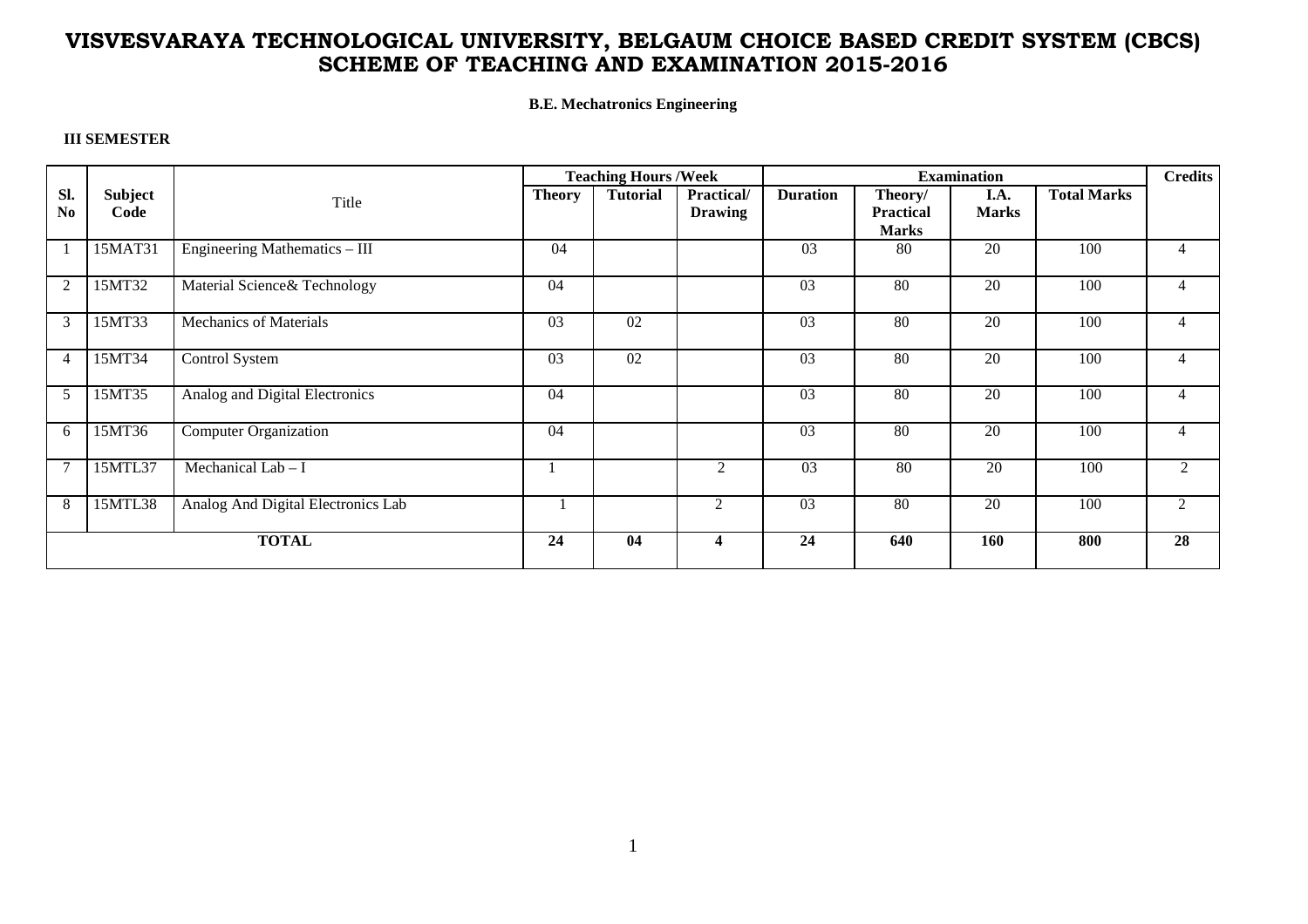**B.E. Mechatronics Engineering** 

| <b>IV SEMESTER</b> |  |
|--------------------|--|
|                    |  |

|                |                     |                                        | <b>Teaching Hours /Week</b> |                 |                              |                 | <b>Credits</b>                 |                   |                    |                |
|----------------|---------------------|----------------------------------------|-----------------------------|-----------------|------------------------------|-----------------|--------------------------------|-------------------|--------------------|----------------|
| Sl. No         | <b>Subject Code</b> | Title                                  | <b>Theory</b>               | <b>Tutorial</b> | Practical/<br><b>Drawing</b> | <b>Duration</b> | Theory/<br>Practica<br>l Marks | <b>I.A. Marks</b> | <b>Total Marks</b> |                |
|                | 15MAT 41            | Engineering Mathematics - IV           | 04                          |                 |                              | 03              | 80                             | 20                | 100                | 4              |
| $\overline{2}$ | 15MT 42             | Fluid Mechanics and Machines           | 03                          | 02              |                              | 03              | 80                             | 20                | 100                | 4              |
| 3              | 15MT43              | Micro Controller                       | 03                          | $\overline{02}$ |                              | 03              | 80                             | 20                | 100                | 4              |
| $\overline{4}$ | 15MT 44             | <b>Manufacturing Technology</b>        | 04                          |                 |                              | 03              | 80                             | 20                | 100                | $\overline{4}$ |
| 5              | 15MT45              | Theory of Machines                     | 03                          | 02              |                              | 03              | 80                             | 20                | 100                | $\overline{4}$ |
| 6              | 15MT46              | <b>Instrumentation and Measurement</b> | 04                          |                 |                              | 03              | 80                             | 20                | 100                | $\overline{4}$ |
|                | 15MTL47             | Mechanical Lab $-$ II                  | 01                          |                 | 02                           | 03              | 80                             | 20                | 100                | 2              |
| 8              | 15MTL48             | Micro Controller Lab                   | 01                          |                 | 02                           | 03              | 80                             | $\overline{20}$   | 100                | 2              |
| <b>TOTAL</b>   |                     | 23                                     | 06                          | 04              | 24                           | 06              | 160                            | 800               | 28                 |                |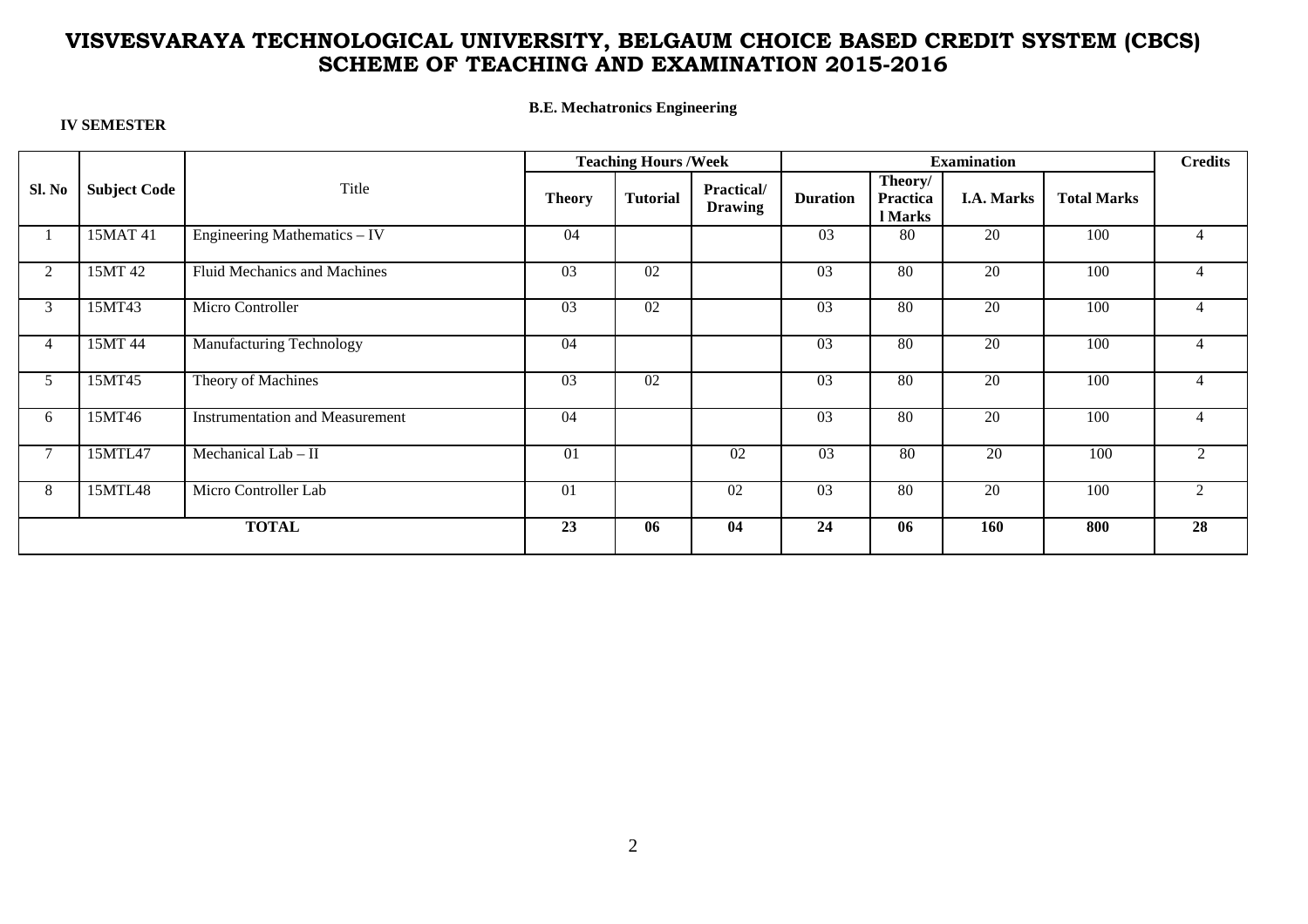**B.E. Mechatronics Engineering** 

#### **V SEMESTER**

|                |                 |                                        | <b>Teaching Hours /Week</b> |                 |                              | <b>Examination</b> |                                             |                      | <b>Credits</b>               |                |
|----------------|-----------------|----------------------------------------|-----------------------------|-----------------|------------------------------|--------------------|---------------------------------------------|----------------------|------------------------------|----------------|
| Sl.<br>No      | Subject<br>Code | Title                                  | <b>Theory</b>               | <b>Tutorial</b> | Practical/<br><b>Drawing</b> | <b>Duration</b>    | Theory/<br><b>Practical</b><br><b>Marks</b> | I.A.<br><b>Marks</b> | <b>Total</b><br><b>Marks</b> |                |
|                | 15MT51          | Design Of Machine Elements             | 03                          | 02              |                              | 03                 | 80                                          | 20                   | 100                          | $\overline{4}$ |
| 2              | 15MT52          | Virtual Instrumentation                | 04                          |                 |                              | $\overline{03}$    | 80                                          | $\overline{20}$      | 100                          | $\overline{4}$ |
| 3              | 15MT53          | <b>Hydraulics and Pneumatics</b>       | 04                          |                 |                              | 03                 | 80                                          | $\overline{20}$      | 100                          |                |
| $\overline{4}$ | 15MT54          | Micro and Smart Systems Technology     | 04                          |                 |                              | 03                 | 80                                          | 20                   | 100                          | $\overline{4}$ |
| 5              | 15MT55X         | Professional Elective-I                | 0 <sub>3</sub>              |                 |                              | 03                 | 80                                          | 20                   | 100                          | 3              |
| 6              | 15MT56X         | Open Elective-I                        | 03                          |                 |                              | 03                 | 80                                          | 20                   | 100                          | $\mathcal{E}$  |
|                | 15MTL57         | Virtual Instrumentation Lab            | $\overline{01}$             |                 | 02                           | $\overline{03}$    | 80                                          | $\overline{20}$      | 100                          | $\mathfrak{D}$ |
| 8              | 15MTL58         | Micro and Smart Systems Technology Lab | $\overline{01}$             |                 | 02                           | $\overline{03}$    | 80                                          | $\overline{20}$      | 100                          | $\mathfrak{D}$ |
| <b>TOTAL</b>   |                 | 22                                     | 04                          | 04              | 24                           | 09                 | 160                                         | 800                  | 26                           |                |

| Professional Elective-I |                                                  | Open Elective-I |                             |  |  |  |
|-------------------------|--------------------------------------------------|-----------------|-----------------------------|--|--|--|
| 15MT551                 | Wireless Networks & Communication                | 15MT561         | Mechatronics Engineering    |  |  |  |
| 15MT552                 | <b>Operations Research</b>                       | 15MT562         | Automation in Manufacturing |  |  |  |
| 15MT553                 | Linear Integrated Circuits                       |                 |                             |  |  |  |
| 15MT554                 | Drives and Controls                              |                 |                             |  |  |  |
| 15MT555                 | Object Oriented Program with $\overline{C^{++}}$ |                 |                             |  |  |  |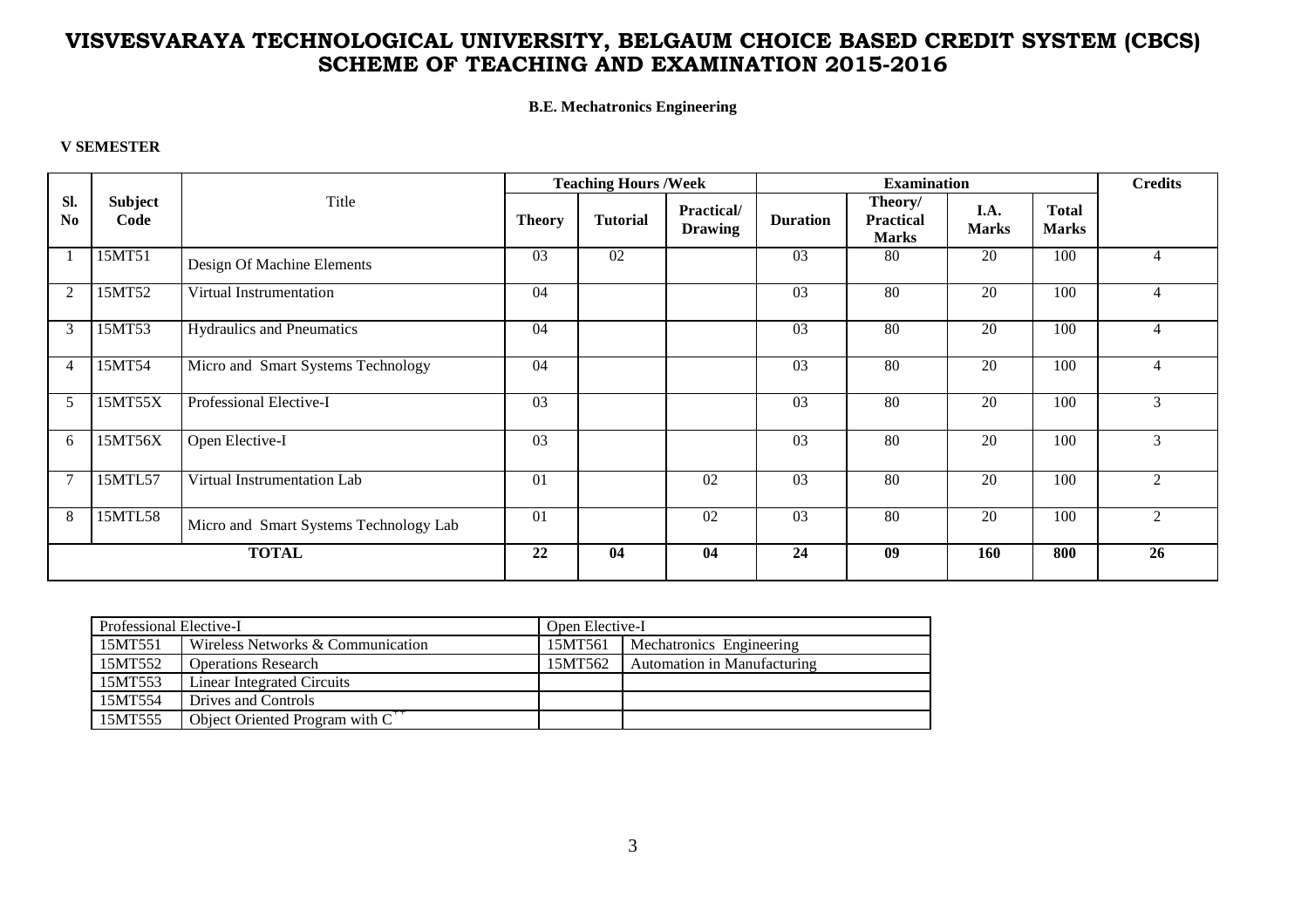#### **B.E. Mechatronics Engineering**

**VI SEMESTER Branch: Mechatronics Engineering** 

|                       |                 |                                       |               |                 | <b>Teaching Hours /Week</b> |                 |                                      | <b>Examination</b>   |                              | <b>Credits</b> |
|-----------------------|-----------------|---------------------------------------|---------------|-----------------|-----------------------------|-----------------|--------------------------------------|----------------------|------------------------------|----------------|
| Sl.<br>N <sub>o</sub> | Subject<br>Code | <b>Title</b>                          | <b>Theory</b> | <b>Tutorial</b> | <b>Practical/Drawing</b>    | Dura-<br>tion   | Theory/<br>Practical<br><b>Marks</b> | I.A.<br><b>Marks</b> | <b>Total</b><br><b>Marks</b> |                |
|                       | 15MT61          | PLC & SCADA                           | 04            |                 |                             | 03              | 80                                   | 20                   | 100                          |                |
| 2                     | 15MT62          | Embedded Systems (ARM)                | 04            |                 |                             | 03              | 80                                   | 20                   | 100                          |                |
| 3                     | 15MT63          | <b>Power Electronics</b>              | 03            | 02              |                             | 03              | 80                                   | 20                   | 100                          |                |
| 4                     | 15MT64          | <b>Computer Aided Machine Drawing</b> | 02            |                 | 04                          | 03              | 80                                   | 20                   | 100                          |                |
| 5                     | 15MT65X         | Professional Elective-II              | 03            |                 |                             | 03              | 80                                   | 20                   | 100                          | $\mathcal{R}$  |
| 6                     | 15MTL66         | Open Elective-II                      | 03            |                 |                             | 03              | 80                                   | 20                   | 100                          | 3              |
| $\overline{7}$        | 15MTL67         | PLC & SCADA Lab                       | 01            |                 | $\overline{02}$             | $\overline{03}$ | 80                                   | 20                   | 100                          | $\mathfrak{D}$ |
| 8                     | 15MTL68         | Power Electronics Lab                 | 01            |                 | 02                          | 03              | 80                                   | 20                   | 100                          | $\mathcal{L}$  |
| <b>TOTAL</b>          |                 | 21                                    | 02            | 08              | 24                          | 640             | 160                                  | 800                  | 26                           |                |

| Professional Elective-II |                                   | Open Elective-II |                                |  |  |  |
|--------------------------|-----------------------------------|------------------|--------------------------------|--|--|--|
| 15MT651                  | Modeling And Simulation           | 15MT661          | Robotics and Automation        |  |  |  |
| 15MT652                  | Rapid Prototyping                 | 15MT662          | <b>Process Instrumentation</b> |  |  |  |
| 15MT653                  | Mechanical Vibration              |                  |                                |  |  |  |
| 15MT654                  | Satellite Communication           |                  |                                |  |  |  |
| 15MT655                  | Computer Integrated Manufacturing |                  |                                |  |  |  |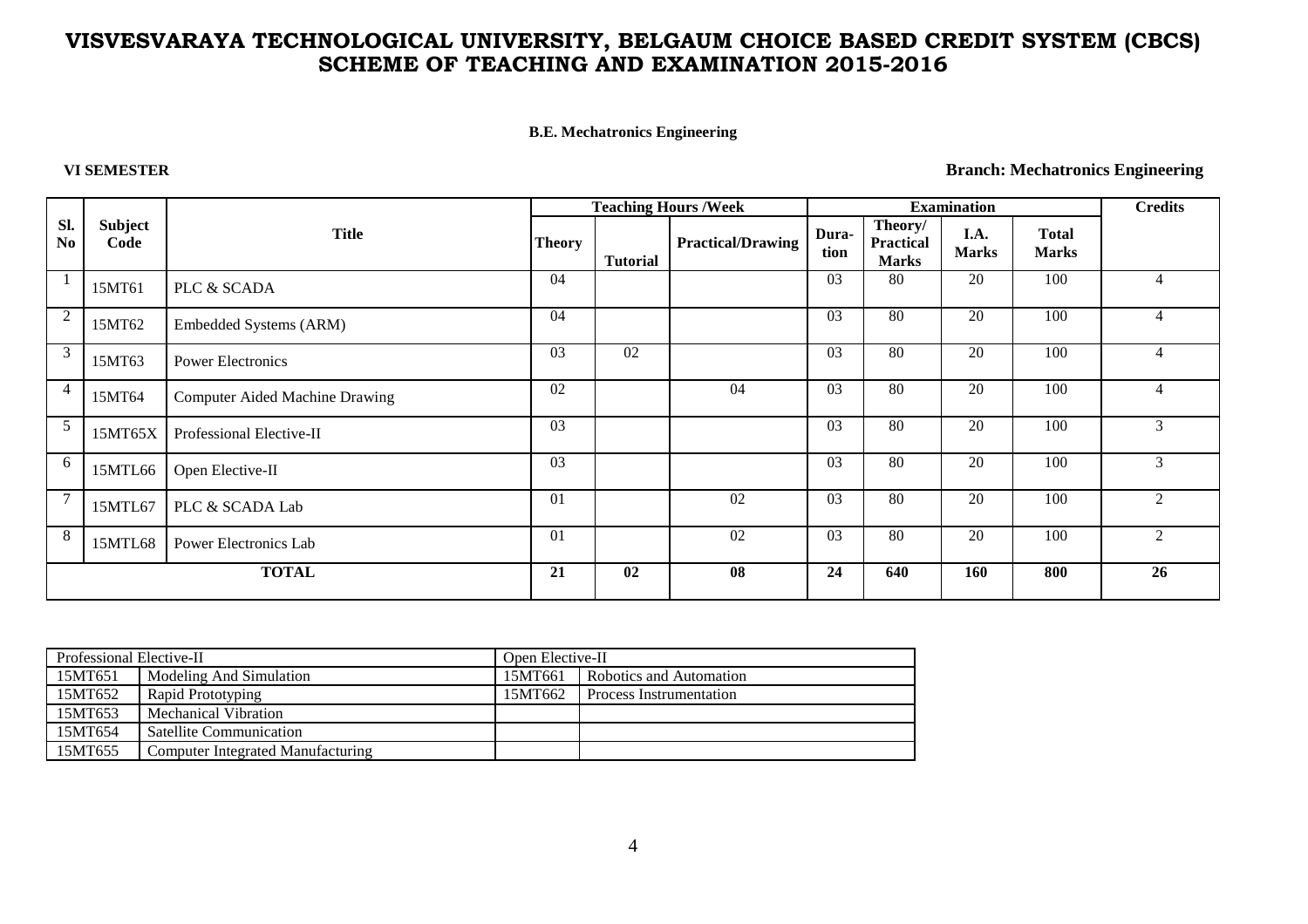#### **B.E. Mechatronics Engineering**

#### **VII SEMESTER**

|                |                        |                            | <b>Teaching Hours /Week</b> |                          | <b>Examination</b>       |                 |                      |                                             | <b>Credits</b>               |                |
|----------------|------------------------|----------------------------|-----------------------------|--------------------------|--------------------------|-----------------|----------------------|---------------------------------------------|------------------------------|----------------|
| Sl.<br>No      | <b>Subject</b><br>Code | Title                      | <b>Theory</b>               | <b>Tutorial</b>          | <b>Practical/Drawing</b> | <b>Duration</b> | I.A.<br><b>Marks</b> | Theory/<br><b>Practical</b><br><b>Marks</b> | <b>Total</b><br><b>Marks</b> |                |
|                | 15MT71                 | <b>Industrial Robotics</b> | 04                          |                          |                          | $\overline{03}$ | $\overline{20}$      | 80                                          | 100                          | 4              |
| 2              | 15MT72                 | <b>Thermal Engineering</b> | 04                          |                          |                          | 03              | $\overline{20}$      | 80                                          | 100                          | 4              |
| 3              | 15MT73                 | <b>Signal Process</b>      | $\overline{03}$             | $\overline{02}$          |                          | $\overline{03}$ | $\overline{20}$      | 80                                          | 100                          | 4              |
| $\overline{4}$ | 15MT74X                | Professional Elective-III  | $\overline{03}$             |                          |                          | 03              | 20                   | 80                                          | 100                          | 3              |
| 5              | 15MT75X                | Professional Elective-IV   | 03                          |                          |                          | 03              | 20                   | 80                                          | 100                          | 3              |
| 6              | 15MTL76                | Robotics Lab               | 01                          |                          | 02                       | 03              | 20                   | 80                                          | 100                          | $\mathfrak{D}$ |
| $\overline{7}$ | 15MTL77                | Signal Process - Lab       | 01                          |                          | 02                       | 03              | 20                   | 80                                          | 100                          | $\mathfrak{D}$ |
|                |                        |                            |                             |                          |                          |                 |                      |                                             |                              |                |
| 8              | <b>15MTP78</b>         | Project Phase - I Seminar  | ٠                           | $\overline{\phantom{a}}$ | $\overline{\phantom{a}}$ |                 | 100                  | $\overline{\phantom{a}}$                    | 100                          | 2              |
| <b>TOTAL</b>   |                        | 19                         | 02                          | 04                       | 21                       | 240             | 560                  | 800                                         | 24                           |                |

| Professional Elective-III |                                      |  | Professional Elective-IV                          |  |  |  |  |
|---------------------------|--------------------------------------|--|---------------------------------------------------|--|--|--|--|
| 15MT741                   | <b>Automation In Process Control</b> |  | 15MT751   Biomedical Signal Processing            |  |  |  |  |
| 15MT742                   | Nano Technology                      |  | 15MT752   Machine Learning                        |  |  |  |  |
| 15MT743                   | <b>Real Time Systems</b>             |  | 15MT753 Safety and Security of Automotive Systems |  |  |  |  |
| 15MT744                   | OOPS using $C++$                     |  | 15MT754   Digital Image Processing                |  |  |  |  |
| 15MT745                   | <b>Analytical Instrumentation</b>    |  | 15MT755   Artificial Neural Networks              |  |  |  |  |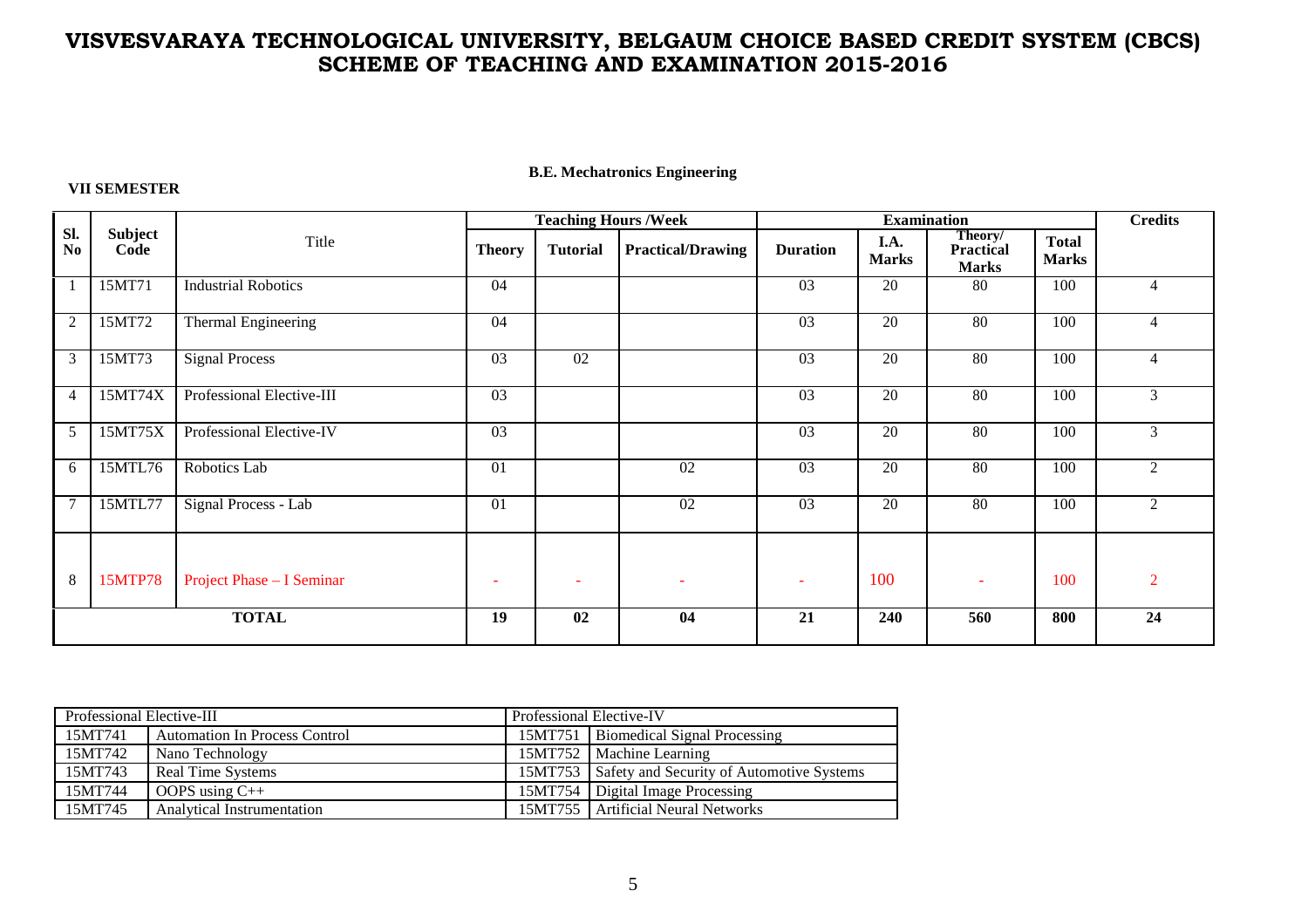#### **B.E. Mechatronics Engineering**

#### **VIII SEMESTER**

|                       |                 |                                             | <b>Teaching Hours /Week</b> |                          |                          | <b>Examination</b>   |                                             |                              | <b>Credit</b>  |
|-----------------------|-----------------|---------------------------------------------|-----------------------------|--------------------------|--------------------------|----------------------|---------------------------------------------|------------------------------|----------------|
| SI.<br>N <sub>0</sub> | Subject<br>Code | Title                                       | <b>Theory</b>               | <b>Practical/Drawing</b> | <b>Duration</b>          | I.A.<br><b>Marks</b> | Theory/<br><b>Practical</b><br><b>Marks</b> | <b>Total</b><br><b>Marks</b> |                |
|                       | 15MT81          | Automotive Electronics & Hybrid<br>Vehicles | $\overline{4}$              |                          | 3                        | 20                   | 80                                          | 100                          | 4              |
| $\overline{2}$        | 15MT82          | <b>Communication System</b>                 | 4                           |                          | 3                        | 20                   | 80                                          | 100                          | 4              |
| 4                     | 15MT83X         | Professional Elective-V                     | 3                           | ۰                        | 3                        | 20                   | 80                                          | 100                          | 3              |
| 5                     | 15MT84          | Internship/Professional Practice            |                             | <b>Industry Oriented</b> | 3                        | 50                   | 50                                          | 100                          | 4              |
| 6                     | 15MTP85         | Project Work                                | $\overline{\phantom{a}}$    | 6                        | 3                        | 100                  | 100                                         | 200                          | 9              |
| 7                     | 15MTS86         | Seminar                                     |                             | $\overline{4}$           | $\overline{\phantom{a}}$ | 100                  |                                             | 100                          | $\overline{2}$ |
| <b>TOTAL</b>          |                 | 11                                          | 10                          | 15                       | 310                      | 390                  | 700                                         | 26                           |                |

|                              | Professional Elective-V               |  |  |  |  |  |  |  |
|------------------------------|---------------------------------------|--|--|--|--|--|--|--|
| 15MT831                      | Product Design and Development        |  |  |  |  |  |  |  |
| 15MT832                      | Artificial Intelligence               |  |  |  |  |  |  |  |
| 15MT833                      | Digital Control System                |  |  |  |  |  |  |  |
| 15MT834                      | <b>Management Information Systems</b> |  |  |  |  |  |  |  |
| 15MT835<br>Radar Engineering |                                       |  |  |  |  |  |  |  |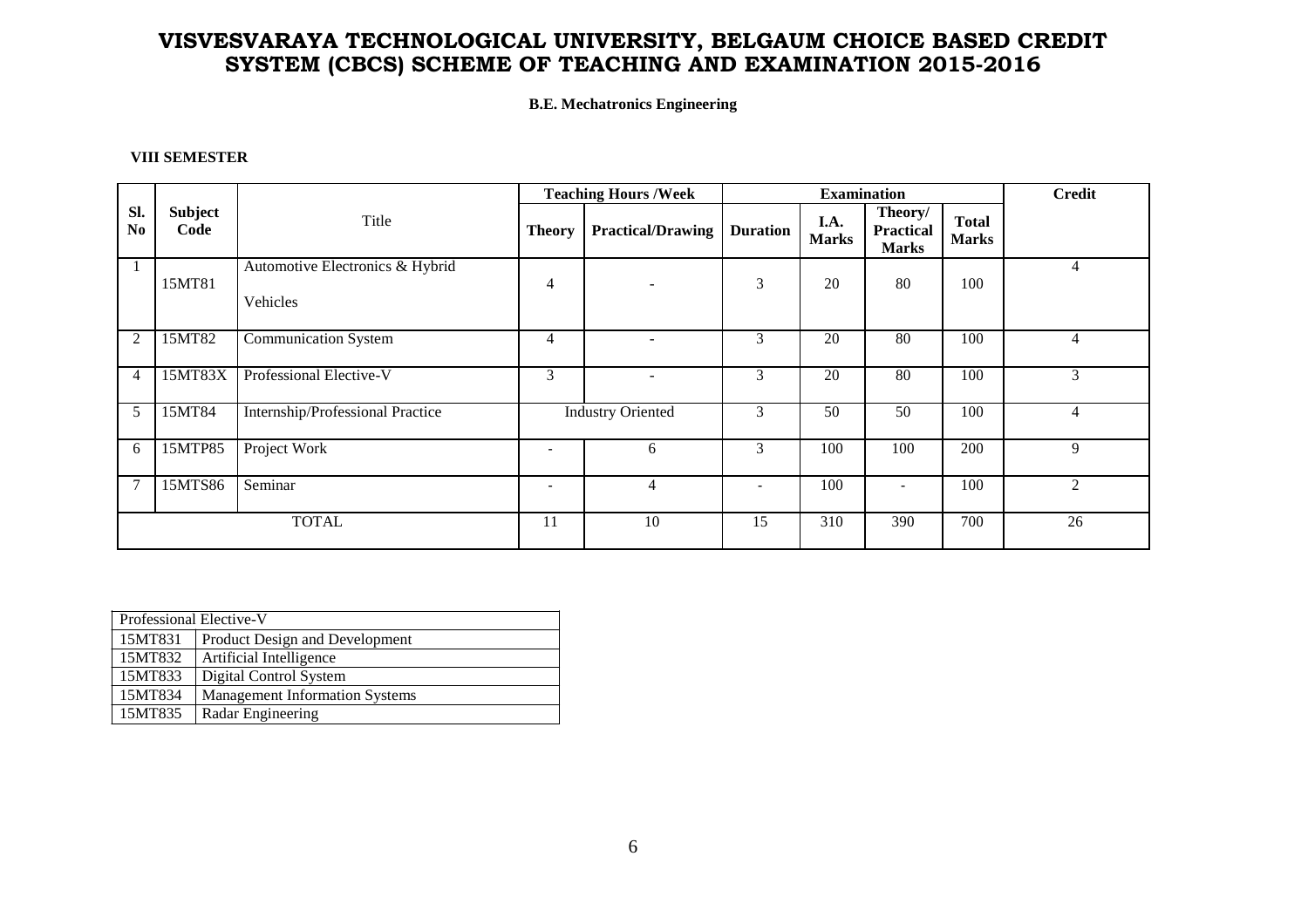|                                                                  | <b>ELECTRONICS LAB</b><br><b>ANALOG AND DIGITAL</b> |                                                                                          |                   |                                 |  |  |  |  |  |
|------------------------------------------------------------------|-----------------------------------------------------|------------------------------------------------------------------------------------------|-------------------|---------------------------------|--|--|--|--|--|
| [As per Choice Based Credit System (CBCS) scheme] SEMESTER - III |                                                     |                                                                                          |                   |                                 |  |  |  |  |  |
|                                                                  |                                                     |                                                                                          |                   |                                 |  |  |  |  |  |
| Subject Code                                                     | 15MTL38                                             | <b>IA Marks</b>                                                                          |                   | 20                              |  |  |  |  |  |
|                                                                  |                                                     | <b>Exam Marks</b>                                                                        |                   | 80                              |  |  |  |  |  |
|                                                                  |                                                     |                                                                                          |                   |                                 |  |  |  |  |  |
| Hours/Week                                                       | 03                                                  |                                                                                          |                   |                                 |  |  |  |  |  |
|                                                                  |                                                     |                                                                                          |                   |                                 |  |  |  |  |  |
|                                                                  |                                                     | <b>Total Number of</b>                                                                   | <b>Exam Hours</b> |                                 |  |  |  |  |  |
|                                                                  |                                                     | <b>Lecture Hours</b>                                                                     |                   |                                 |  |  |  |  |  |
|                                                                  |                                                     | <b>CREDITS-02</b>                                                                        |                   |                                 |  |  |  |  |  |
| <b>Course objectives:</b>                                        |                                                     |                                                                                          |                   |                                 |  |  |  |  |  |
|                                                                  |                                                     | 1) Is to understand the characteristics and working of analog and digital components.    |                   |                                 |  |  |  |  |  |
| 2) Is to design and develop                                      |                                                     | analog and digital applications                                                          |                   |                                 |  |  |  |  |  |
| <b>Laboratory Experiments:</b>                                   |                                                     |                                                                                          |                   | <b>Revised Bloom's Taxonomy</b> |  |  |  |  |  |
|                                                                  |                                                     |                                                                                          |                   | (RBT)Level                      |  |  |  |  |  |
|                                                                  |                                                     |                                                                                          |                   |                                 |  |  |  |  |  |
|                                                                  |                                                     |                                                                                          |                   |                                 |  |  |  |  |  |
| 1.                                                               |                                                     | Clipper circuits and Clamper circuits using diodes.                                      |                   |                                 |  |  |  |  |  |
| 2.                                                               |                                                     | Single stage RC coupled amplifier using BJT and its frequency respons.                   |                   |                                 |  |  |  |  |  |
| 3.                                                               |                                                     | Invering Amplifier, Non inverting Amplifier, voltage Follower using Opamp.               |                   |                                 |  |  |  |  |  |
| 4.                                                               |                                                     | Astable and Monostable multivibrator using timer 555.                                    |                   |                                 |  |  |  |  |  |
| 5.                                                               | RC phase shift Oscillator using BJT.                |                                                                                          |                   |                                 |  |  |  |  |  |
| 6.                                                               |                                                     | Simplification and realization of Boolean expression using logic gates/ universal gates. |                   |                                 |  |  |  |  |  |
| 7.                                                               | Half adder and Full Adder using logic gates.        |                                                                                          |                   |                                 |  |  |  |  |  |
| 8.                                                               | Decoder and Encoders                                |                                                                                          |                   |                                 |  |  |  |  |  |
| 9.                                                               | Multiplexers and demultiplexers.                    |                                                                                          |                   |                                 |  |  |  |  |  |
|                                                                  | 10. Design and development of counters.             |                                                                                          |                   |                                 |  |  |  |  |  |
|                                                                  |                                                     |                                                                                          |                   |                                 |  |  |  |  |  |
|                                                                  | <b>Course outcomes:</b>                             |                                                                                          |                   |                                 |  |  |  |  |  |
| By the end of the course the student will be able to:            |                                                     |                                                                                          |                   |                                 |  |  |  |  |  |
|                                                                  |                                                     |                                                                                          |                   |                                 |  |  |  |  |  |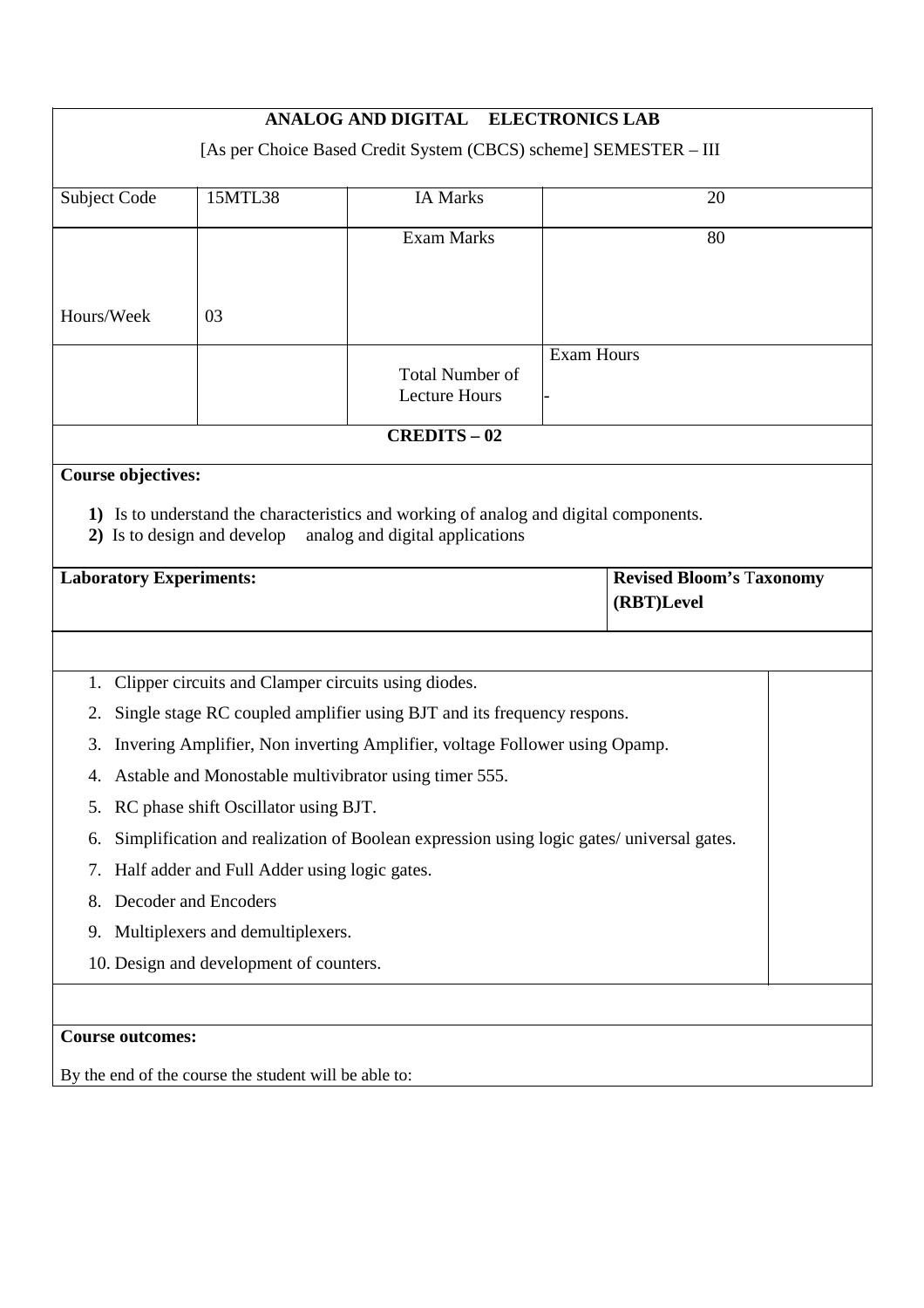| 1. Analyze the Importance & Applications of Diode as Rectifiers, Filters, Zener Diode Regulators, |
|---------------------------------------------------------------------------------------------------|
| Switching Circuits & Filters.                                                                     |

2. Design and Develop Analog and Digital Circuits.

Viva- Voice : **10 Marks** 

3. Understand, Design and Develop counters, Registers for memory applications.

**Graduate Attributes (as per NBA):** 

#### **Scheme of Examination:**

One Question : **70 marks** 

Total : **80 Marks**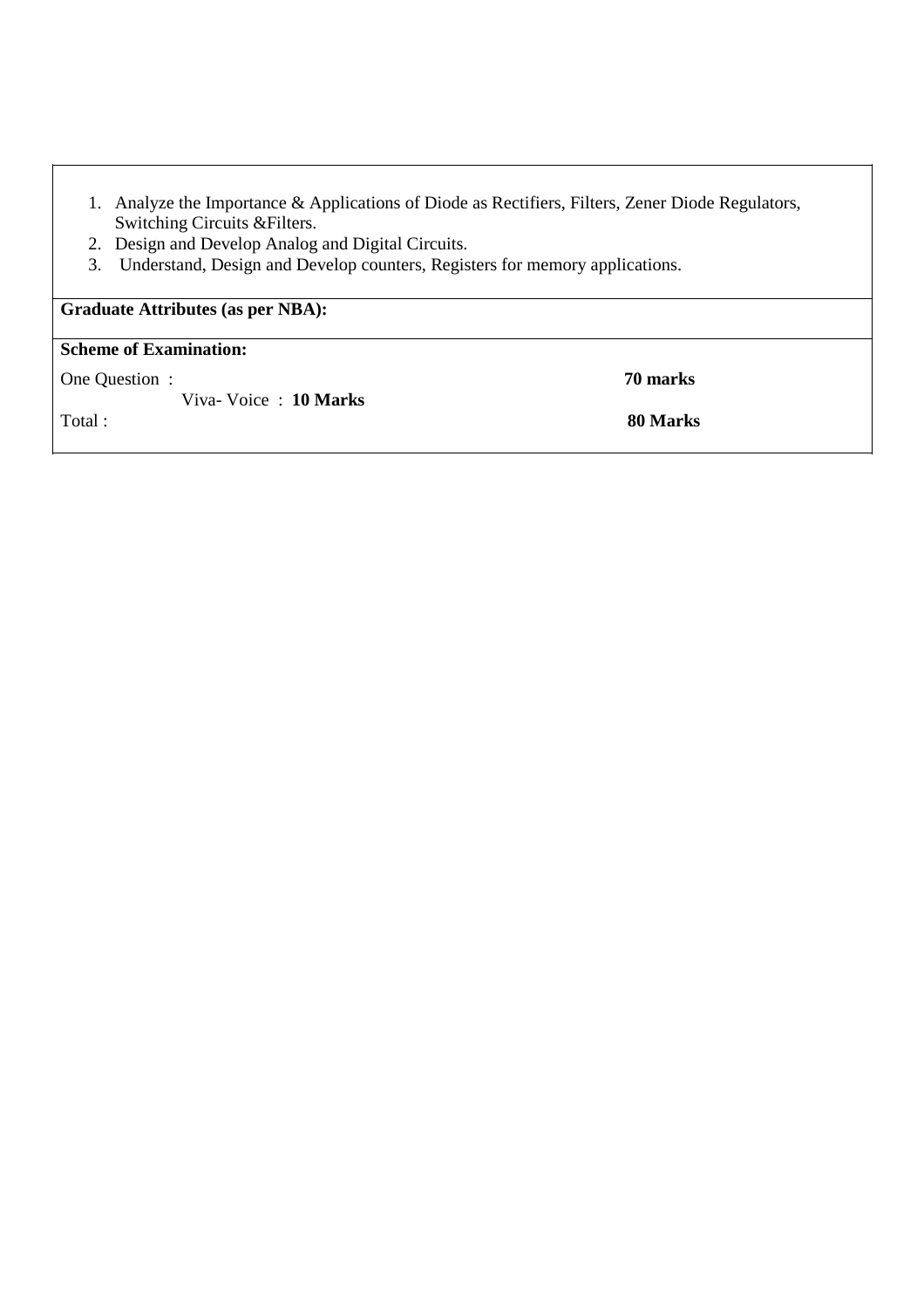| <b>ANALOG &amp; DIGITAL ELECTRONICS</b><br>[As per Choice Based Credit System (CBCS) scheme] SEMESTER - III                                                                                                                                                                                                                                                                                                                       |                                                                                                                                                                                                                                                |                   |  |  |    |  |
|-----------------------------------------------------------------------------------------------------------------------------------------------------------------------------------------------------------------------------------------------------------------------------------------------------------------------------------------------------------------------------------------------------------------------------------|------------------------------------------------------------------------------------------------------------------------------------------------------------------------------------------------------------------------------------------------|-------------------|--|--|----|--|
| Subject Code                                                                                                                                                                                                                                                                                                                                                                                                                      | 15MT35<br><b>IA Marks</b><br>20                                                                                                                                                                                                                |                   |  |  |    |  |
| Number of                                                                                                                                                                                                                                                                                                                                                                                                                         |                                                                                                                                                                                                                                                | <b>Exam Marks</b> |  |  | 80 |  |
| Lecture                                                                                                                                                                                                                                                                                                                                                                                                                           |                                                                                                                                                                                                                                                |                   |  |  |    |  |
| Hours/Week                                                                                                                                                                                                                                                                                                                                                                                                                        | 04                                                                                                                                                                                                                                             |                   |  |  |    |  |
| <b>Total Number of</b><br><b>Lecture Hours</b>                                                                                                                                                                                                                                                                                                                                                                                    | 50                                                                                                                                                                                                                                             | <b>Exam Hours</b> |  |  | 03 |  |
| <b>CREDITS - 04</b>                                                                                                                                                                                                                                                                                                                                                                                                               |                                                                                                                                                                                                                                                |                   |  |  |    |  |
| <b>Course objectives:</b><br>The main objective of this course is to make students understand the basic analog and digital electronics, including<br>semiconductor properties, operational amplifiers, combinational and sequential logic and analog-to-digital digital-to-<br>analog conversion techniques. Finally, students will gain experience in with the design of analog amplifiers, power<br>supplies and logic devices. |                                                                                                                                                                                                                                                |                   |  |  |    |  |
| <b>Modules</b><br><b>Hours</b><br><b>Revised Bloom's Taxonomy</b><br><b>Teaching</b><br>(RBT)Level                                                                                                                                                                                                                                                                                                                                |                                                                                                                                                                                                                                                |                   |  |  |    |  |
| <b>Module -1</b>                                                                                                                                                                                                                                                                                                                                                                                                                  |                                                                                                                                                                                                                                                |                   |  |  |    |  |
|                                                                                                                                                                                                                                                                                                                                                                                                                                   | <b>Diode Applications:</b> PN junction Diode, VI-Characteristics, Junction diode Models,<br>Junction Diode as switch, Diode specifications, Circuit applications of diodes,<br>Smoothing circuits, Zener diode voltage Regulators.<br>10 Hours |                   |  |  |    |  |
| <b>Module -2</b>                                                                                                                                                                                                                                                                                                                                                                                                                  |                                                                                                                                                                                                                                                |                   |  |  |    |  |
| 10 Hours<br><b>Op-Amp active filters and oscillators :</b> Active filters, $I \& II$ order low pass filter, I<br>and II order high pass filters, wide Band pass and Band reject filter, phase shift<br>oscillator, wein bridge oscillator.                                                                                                                                                                                        |                                                                                                                                                                                                                                                |                   |  |  |    |  |
| <b>Module -3</b>                                                                                                                                                                                                                                                                                                                                                                                                                  |                                                                                                                                                                                                                                                |                   |  |  |    |  |
| 10 Hours<br><b>Comparators and 555 timers:</b> Basic compartors, zero crossing detector, schimitt<br>trigger, the 555 timers, monostable multivibrator, astable multivibrator, applications of<br>astable multivibrator.                                                                                                                                                                                                          |                                                                                                                                                                                                                                                |                   |  |  |    |  |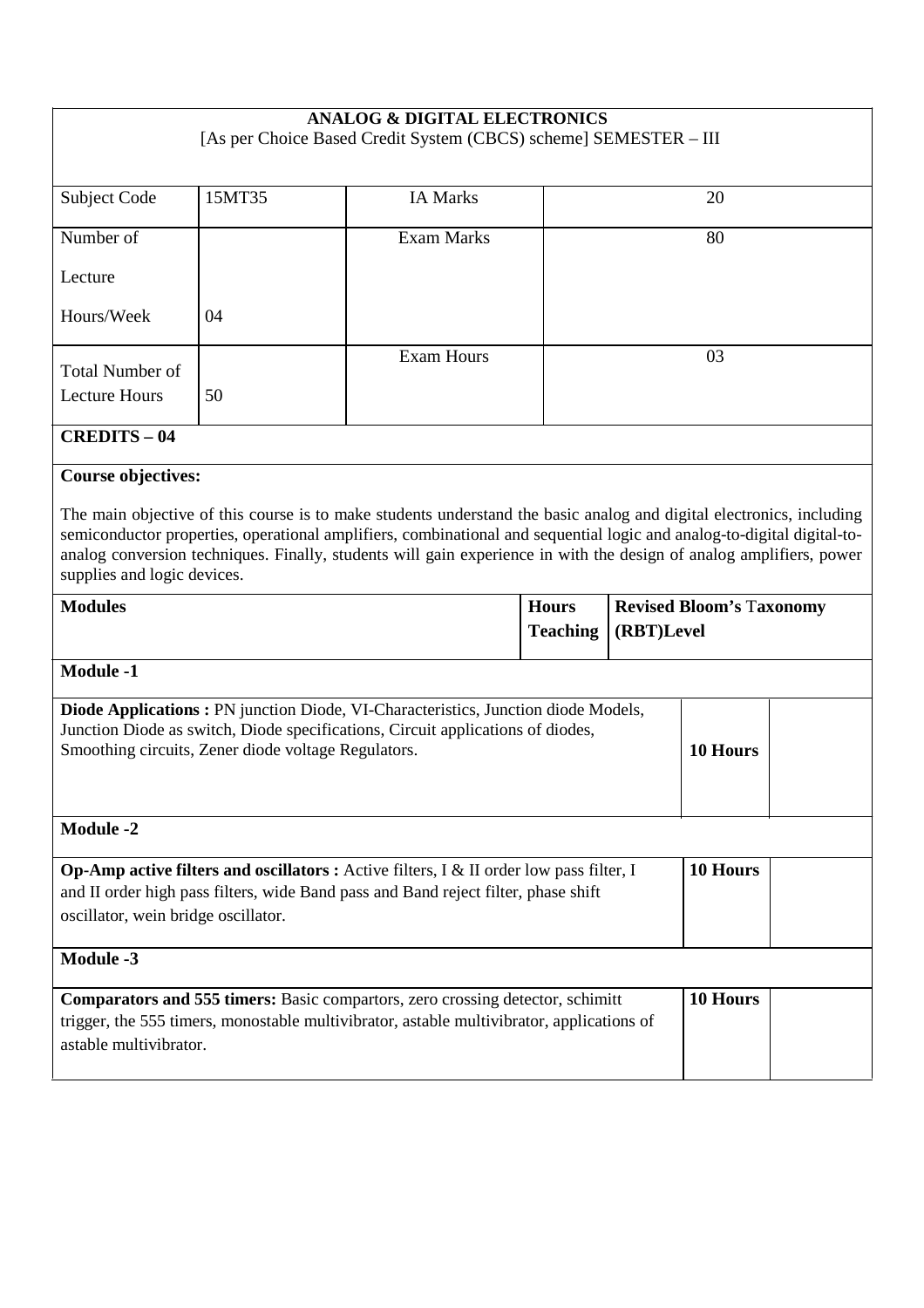| <b>Module -4</b>                                                                                                                                                                                               |          |  |
|----------------------------------------------------------------------------------------------------------------------------------------------------------------------------------------------------------------|----------|--|
| <b>Logic families:</b> Digital circuits, basic logic operations, the NOR & NAND logic gates,<br>other IC logic gates, logic gates characteristics, the TTL logic, CMOS logic family,<br>emitter coupled logic. | 10 Hours |  |
| <b>Sequential circuits:</b> RS latch, Flip flops, JK flip flop, digital registers, binary and<br>decade counters, read and write memories.                                                                     |          |  |
| Module -5                                                                                                                                                                                                      |          |  |
| <b>Combinational circuits:</b> multiplexers, demultiplixers, encoders, decoders, adders<br>Analog - Digital Converters: Quantization of analog signals, DAC, ADC,<br>digital instrumentation<br>System.        | 10 Hours |  |

#### **Course outcomes:**

By the end of the course the student will be able to:

- 1. Analyze the Importance & Applications of Diode as Rectifiers, Filters, Zener Diode Regulators & Switching Circuits.
- 2. With the Knowledge of Active Filters & Oscillators students can better understand the Real-time Communication Systems.
- 3. Students are prepared to Understand, Analyze & Design Various Analog Electronics circuits if recruited to Analog Electronics Industry.
- 4. Students are prepared to Understand, Analyze & Design Digital Circuits, if interested to work in VLSI Industry.

#### **Graduate Attributes (as per NBA):**

#### **Question paper pattern:**

- The question paper will have TEN questions.
- Each full question consists of 16 marks.
- There will be 2 full questions (with maximum of FOUR sub questions) from each module.
- Each full question will have sub questions covering all the topics under a module.

The students will have to answer 5 full questions, selecting one full question from each module.

#### **Text Books:**

- 1. "Electronic Circuits and systems- analog and digita l", Y.N Bapat 1992 edition, Tata Mc GrawHill.
- 2. "Opamp and Linear Integrated Circuits", Ramaka nt A Gayakwad 3 rd edition, PHI.
- 3. "Digital Logic and Computer Design", M Morris Mano, 2001 ledition, PHI.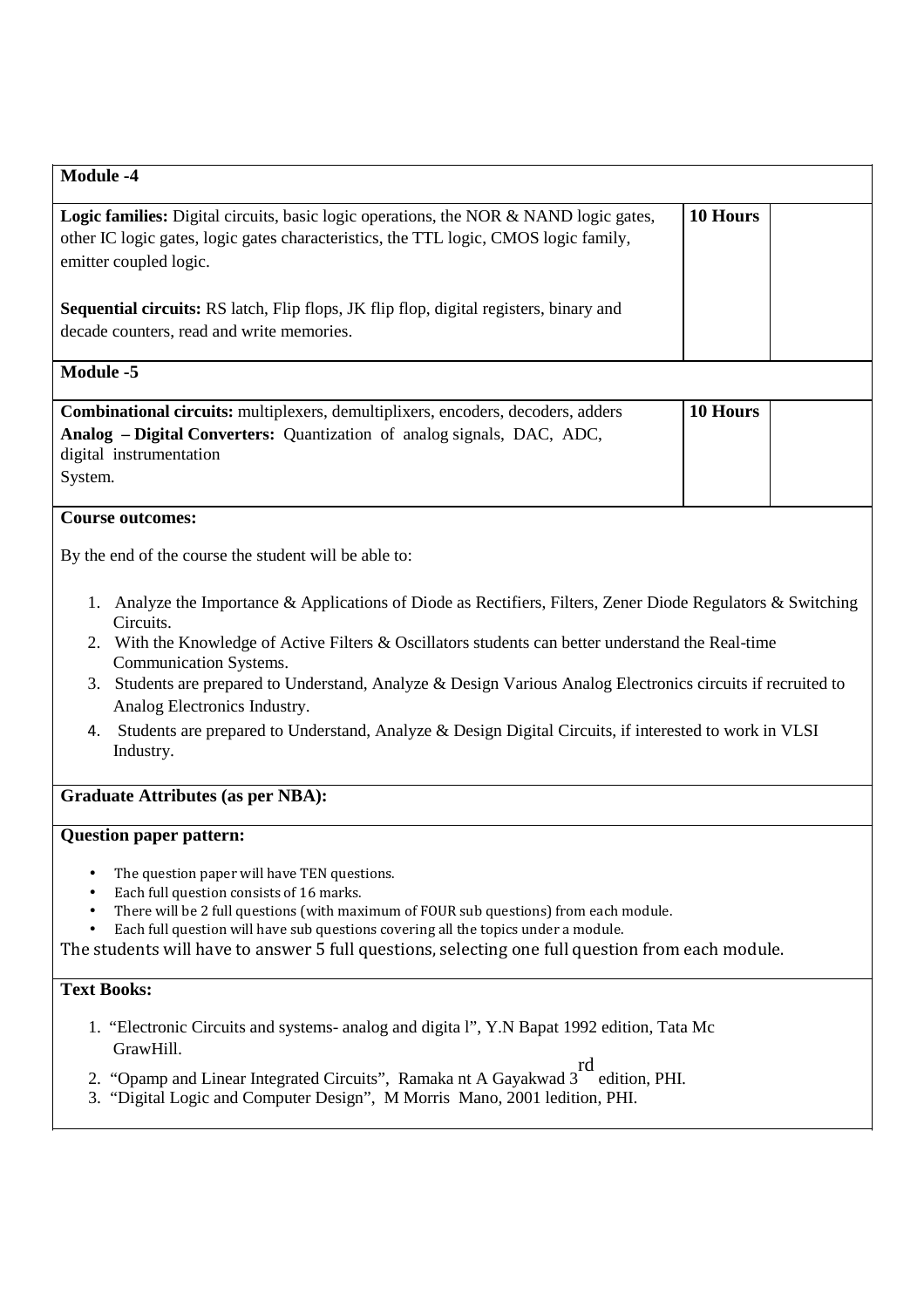- 1. "Digital Electronics: Principles and Integrated cir cuits", Anil K Maini, 2008, wiley India.
- 2. "Linear Integrated Circuits", D. Roy Choudhury and Shail B Jain, 2 nd edition, Reprint 2006, New Age International.
- 3. "Digital Principles and applications", Malvin o & Leach, Tata Mc. Graw Hill.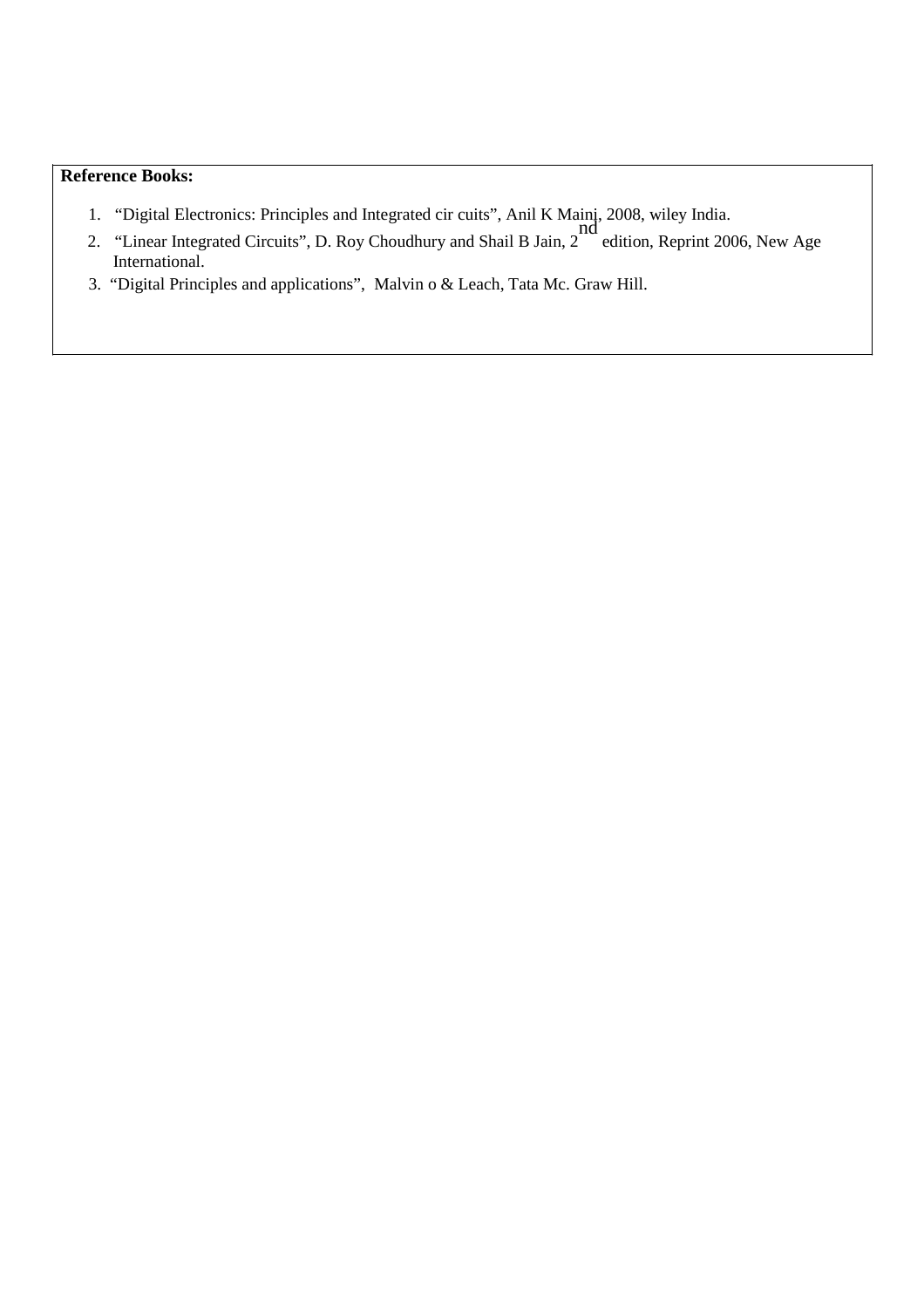| <b>Computer Organization</b><br>[As per Choice Based Credit System (CBCS) scheme] SEMESTER - III |        |                                                |                   |  |  |  |
|--------------------------------------------------------------------------------------------------|--------|------------------------------------------------|-------------------|--|--|--|
| <b>Subject Code</b>                                                                              | 15MT36 | <b>IA Marks</b>                                | 20                |  |  |  |
| Exam Marks<br>80                                                                                 |        |                                                |                   |  |  |  |
| Number of                                                                                        |        |                                                |                   |  |  |  |
| LectureHours/Week<br>04                                                                          |        |                                                |                   |  |  |  |
|                                                                                                  |        |                                                | <b>Exam Hours</b> |  |  |  |
| $\alpha$ n nn ma $\alpha$                                                                        |        | <b>Total Number of</b><br><b>Lecture Hours</b> | 50                |  |  |  |

### **CREDITS – 04**

#### **Course objectives:**

This course enables students to:

- Describe basic structure of computers, machine instructions and programs.
- Describe different addressing modes, output operations, Stacks and Queues, Subroutines and Additional Instructions, IEEE standard for Floating point Numbers.
- Understand the accessing of I/O Devices, Interrupts, Direct Memory Access, Busses, Interface Circuits, and Standard I/O Devices.
- Know the concepts of Semiconductor RAM Memories, Read Only Memories, Cache Memories, Performance Considerations and Virtual Memories.
- Execute a Complete Instruction, Multiple Bus Organization, Microprogrammed Control and Hardwired Control.

| <b>Modules</b>   | <b>Hours</b> | <b>Revised</b><br>Teaching   Bloom'sTaxonomy(RBT)Level |
|------------------|--------------|--------------------------------------------------------|
| <b>Module -1</b> |              |                                                        |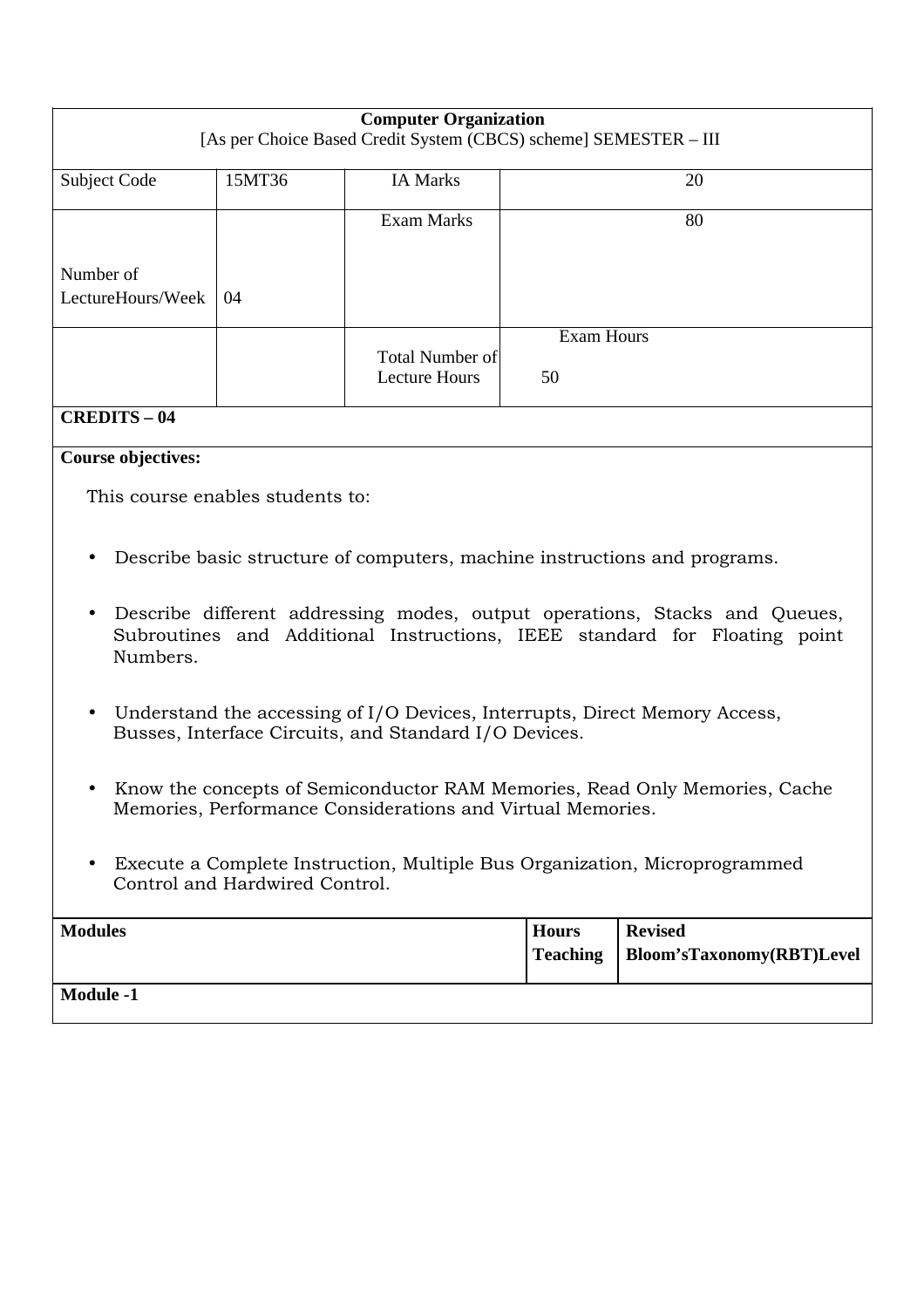| Basic Structure of Computers: Computer Types,<br>Functional Units, Basic Operational Concepts, Bus<br>Structures, Software, Performance - Processor Clock, Basic<br>Performance Equation.<br>Machine Instructions and Programs: Numbers,<br>Arithmetic Operations and Characters, Memory Location<br>and Addresses, Memory Operations, Instructions and<br>Instruction Sequencing. | 10 Hours |  |  |  |  |
|------------------------------------------------------------------------------------------------------------------------------------------------------------------------------------------------------------------------------------------------------------------------------------------------------------------------------------------------------------------------------------|----------|--|--|--|--|
| <b>Module -2</b>                                                                                                                                                                                                                                                                                                                                                                   |          |  |  |  |  |
| Machine Instructions and Programs (Continued): Addressing<br>Modes, Assembly Language, Basic Input and Output<br>Operations, Stacks and Queues, Subroutines, Additional<br>Instructions. IEEE standard for Floating point Numbers (6.7.1 of<br>Chapter 6)                                                                                                                          | 10 Hours |  |  |  |  |
| <b>Module -3</b>                                                                                                                                                                                                                                                                                                                                                                   |          |  |  |  |  |
| <b>Input/output Organization:</b> Accessing I/O Devices, Interrupts,<br>Direct Memory Access, Busses, Interface Circuits, Standard I/O<br>Devices.                                                                                                                                                                                                                                 | 10 Hours |  |  |  |  |
| <b>Module -4</b>                                                                                                                                                                                                                                                                                                                                                                   |          |  |  |  |  |
| Memory System: Some Basic Concepts, Semiconductor RAM<br>Memories, Read Only Memories, Cache Memories, Performance<br>Considerations, and Virtual Memories.                                                                                                                                                                                                                        | 10 Hours |  |  |  |  |
| Module -5                                                                                                                                                                                                                                                                                                                                                                          |          |  |  |  |  |
| Basic Processing Unit: Some Fundamental Concepts, Execution<br>of a Complete Instruction, Multiple Bus Organization,<br>Microprogrammed Control, Hardwired<br>Control.                                                                                                                                                                                                             |          |  |  |  |  |
| <b>Course outcomes:</b>                                                                                                                                                                                                                                                                                                                                                            |          |  |  |  |  |
| After studying this course, students will be able to:<br>1. Understand the basic structure of computer and machine instructions.<br>2. Understand the interfacing concepts.<br>3. Understand the concepts of memory system.                                                                                                                                                        |          |  |  |  |  |
| <b>Graduate Attributes (as per NBA):</b>                                                                                                                                                                                                                                                                                                                                           |          |  |  |  |  |
| <b>Question paper pattern:</b>                                                                                                                                                                                                                                                                                                                                                     |          |  |  |  |  |
| The question paper will have TEN questions.<br>Each full question consists of 16 marks.<br>There will be 2 full questions (with maximum of FOUR sub questions) from each module.<br>٠                                                                                                                                                                                              |          |  |  |  |  |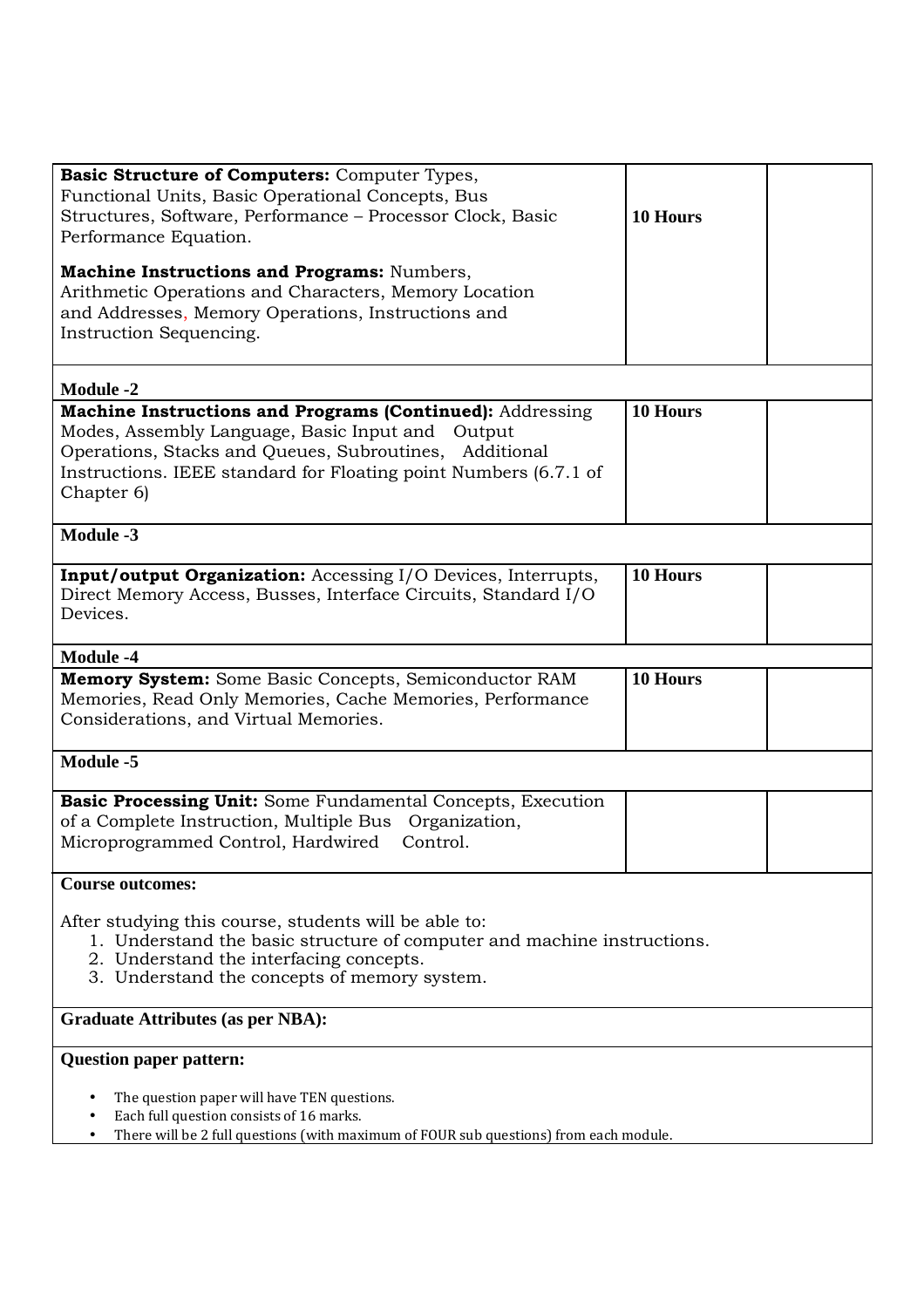• Each full question will have sub questions covering all the topics under a module. The students will have to answer 5 full questions, selecting one full question from each module.

#### **Text Books:**

1. Carl Hamacher, Zvonko Vranesic, Safwat Zaky, "Computer Organization", McGraw Hill,

 $\rm _5th$  Edition, 2015, ISBN:9781259005275.

**Reference Books:** 

1. David A. Patterson, John L. Hennessy, "Computer Organization and Design – The Hardware / Software Interface ARM"*,* Elsevier.

2. William Stallings, "Computer Organization & Architecture", Pearson.

3. Vincent P. Heuring & Harry F. Jordan, "Computer Systems Design and Architecture", Pearson.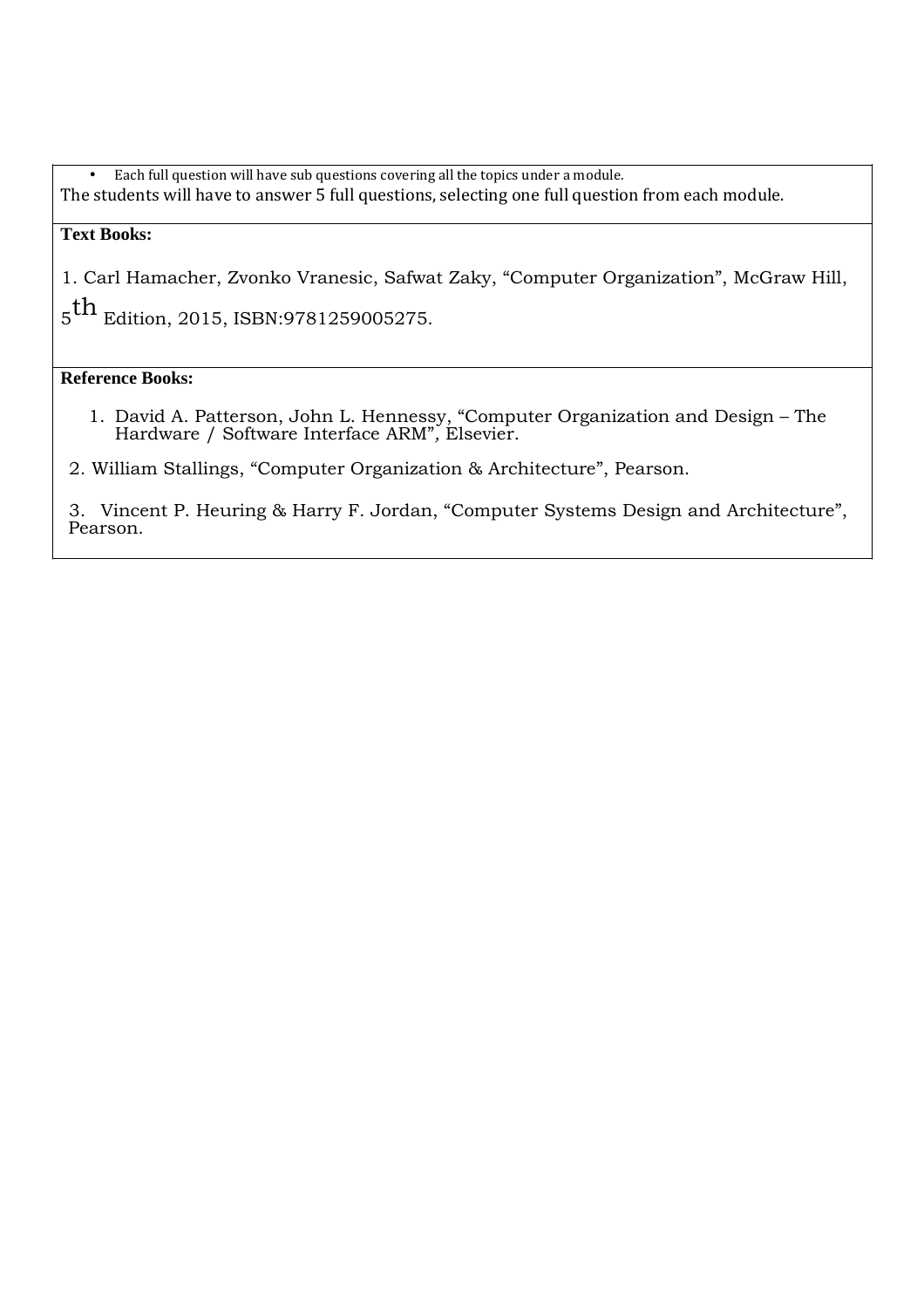### **CONTROL SYSTEMS**

[As per Choice Based Credit System (CBCS) scheme]

SEMESTER – III

| Subject Code      | 15MT34 | IA Marks   | 20 |
|-------------------|--------|------------|----|
|                   |        | Exam Marks | 80 |
| Number of Lecture |        |            |    |
| Hours/Week        | 04     |            |    |
|                   |        | Exam Hours | 03 |
|                   | 50     |            |    |
| Total Number of   |        |            |    |
| Lecture Hours     |        |            |    |

#### **CREDITS – 04**

#### **Course objectives:**

The main objective of this course is to teach the fundamental concepts of Control systems, mathematical modeling of the system and to study the concept of time response and frequency response of the system and teach the basics of stability analysis of the system.

| <b>Modules</b>                                                                                                                                                                                                                                                                                                                                                                                                                         | <b>Hours</b>    | RevisedBloom's                |
|----------------------------------------------------------------------------------------------------------------------------------------------------------------------------------------------------------------------------------------------------------------------------------------------------------------------------------------------------------------------------------------------------------------------------------------|-----------------|-------------------------------|
|                                                                                                                                                                                                                                                                                                                                                                                                                                        | <b>Teaching</b> | Taxonomy(RBT)<br><b>Level</b> |
| Module -1                                                                                                                                                                                                                                                                                                                                                                                                                              |                 |                               |
| Modeling of Systems and Block diagram: Introduction to Control Systems, Types of Control<br>Systems, with examples. Concept of mathematical modeling of physical systems-Mechanical,<br>Translational (Mechanical accelerometer, systems excluded), and Rotational systems,<br>Analogous systems based on force voltage analogy and force current analogy. Introduction to<br>Block diagram algebra. Numerical problems on all topics. |                 | <b>10 Hours</b>               |
| Module -2                                                                                                                                                                                                                                                                                                                                                                                                                              |                 |                               |
| Signal Flow graph: Introduction to Signal Flow graph, Mason's gain formula. Obtaining<br>Transfer functions for the given SFG using Mason's gain formula. Time response analysis:<br>Introduction. Standard test signals, response of first order & second order systems for unit<br>step input. Steady state errors & Error constants. Numerical problems on all topics.                                                              |                 | 10 Hours                      |
| Module -3                                                                                                                                                                                                                                                                                                                                                                                                                              |                 |                               |
| <b>Concepts of stability:</b> The Concept of stability. Necessary conditions for stability. Hurwitz<br>stability criterion. Routh stability criterion. Relative stability analysis using RH Criterion.<br>The Root Locus Technique: Introduction. Root locus concepts. Construction of root loci.<br>Stability analysis using Root locus Technique Numerical problems on all topics.                                                   |                 | <b>10 Hours</b>               |
| Module -4                                                                                                                                                                                                                                                                                                                                                                                                                              |                 |                               |
| Frequency domain Analysis: Introduction to frequency domain analysis, Correlation<br>between time & frequency response, Bode plots.<br>Polar Plot: Introduction to Polar plot and Nyquist plots, Nyquist stability criterion. Stability                                                                                                                                                                                                |                 | 10 Hours                      |
|                                                                                                                                                                                                                                                                                                                                                                                                                                        |                 |                               |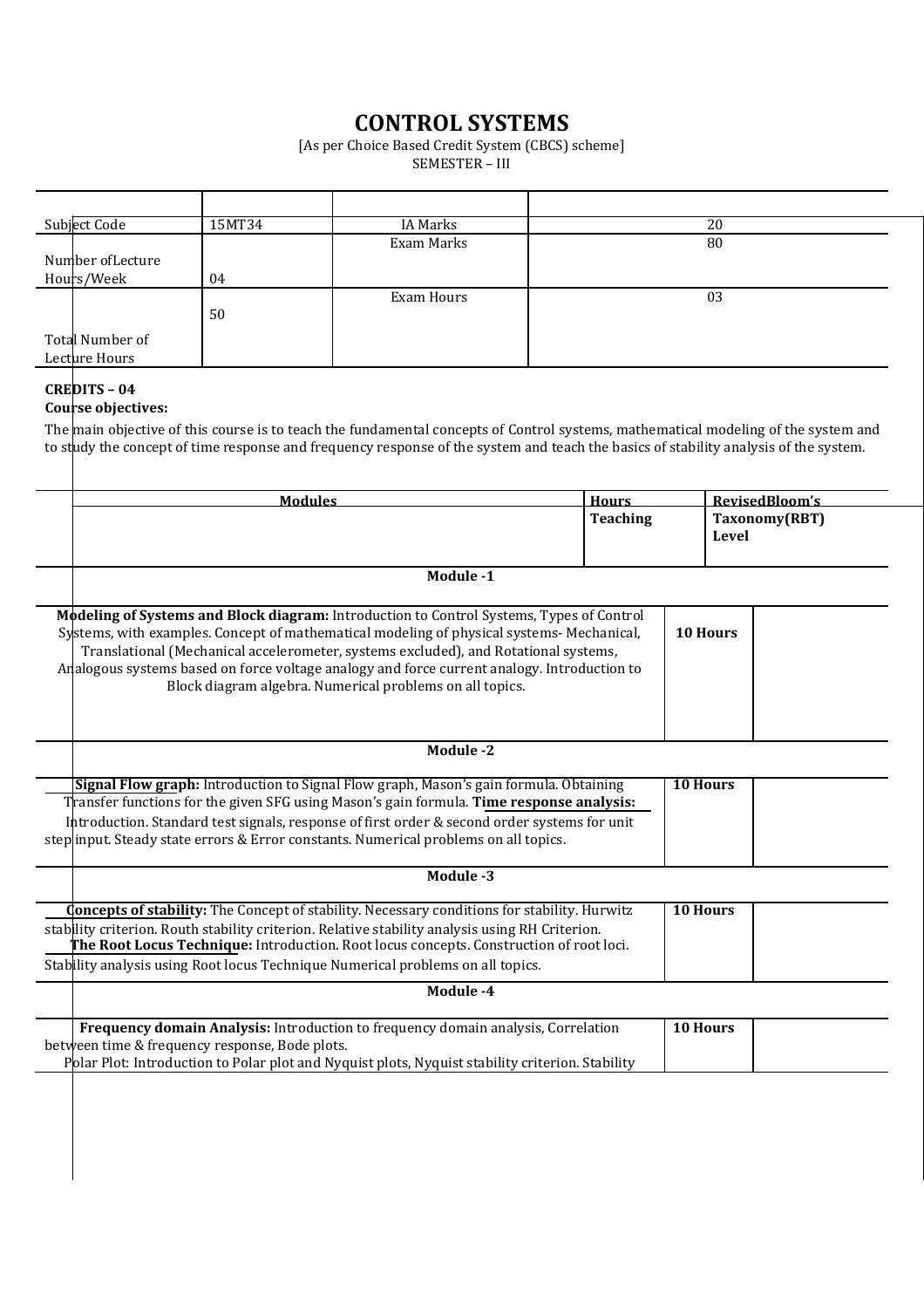| analysis using Polar plot. Numerical problems on all                                                                                                                                                                                                                                                                                                                                                                                                                                                                                                                                              |          |  |  |  |
|---------------------------------------------------------------------------------------------------------------------------------------------------------------------------------------------------------------------------------------------------------------------------------------------------------------------------------------------------------------------------------------------------------------------------------------------------------------------------------------------------------------------------------------------------------------------------------------------------|----------|--|--|--|
| Module -5                                                                                                                                                                                                                                                                                                                                                                                                                                                                                                                                                                                         |          |  |  |  |
| State space Analysis: Concept of state, state variables and state model. State diagrams and<br>State models for Linear continuous-time systems (Electrical systems): State space representation<br>using Physical and Phase variables. Derivation of transfer functions from the state model.<br>Numerical problems on all topics.<br><b>Solution of state equations:</b> Solutions of homogeneous and Nonhomogeneous state equations.<br>Properties of state transition matrix, computation of state transition matrix by matrix<br>exponential and Laplace transform method. Numerical problems | 10 Hours |  |  |  |
| Course outcomes:<br>After studying this course, students will able to:<br>• Apply modeling knowledge in implementation physical systems.<br>• Understand the reduction of block diagram & analyze using Signal flow graph.<br>• Comment on performance of a system by evaluating various parameters.<br>• Model a system by applying the concept of State Space analysis<br>• Design and develop portable control systems                                                                                                                                                                         |          |  |  |  |
| <b>Graduate Attributes (as per NBA):</b>                                                                                                                                                                                                                                                                                                                                                                                                                                                                                                                                                          |          |  |  |  |
| <b>Question paper pattern:</b><br>The question paper will have TEN questions.<br>٠<br>Each full question consists of 16 marks.<br>$\bullet$<br>There will be 2 full questions (with maximum of FOUR sub questions) from each module.<br>٠<br>Each full question will have sub questions covering all the topics under a module.<br>$\bullet$<br>The students will have to answer 5 full questions, selecting one full question from each module.<br>$\bullet$                                                                                                                                     |          |  |  |  |
| <b>Text Books:</b><br>1. "Control Systems Engineering", I.J. Nagarath and M. Gopal , New Age International (P) Limited, Publishers, Fifth edition<br>$-2012.$                                                                                                                                                                                                                                                                                                                                                                                                                                     |          |  |  |  |

**2. "Modern Control Engineering ", K. Ogata, Pearson Education Asia/ PHI, 4th Edition, 2002.** 

**1. "Automatic Control Systems", Benjamin C. Kuo, John Wiley India Pvt. Ltd., 8th Edition, 2008. 2. "Feedback and Control System", Joseph J Distefano III et al., Schaum's Outlines, TMH, 2nd Edition 2007**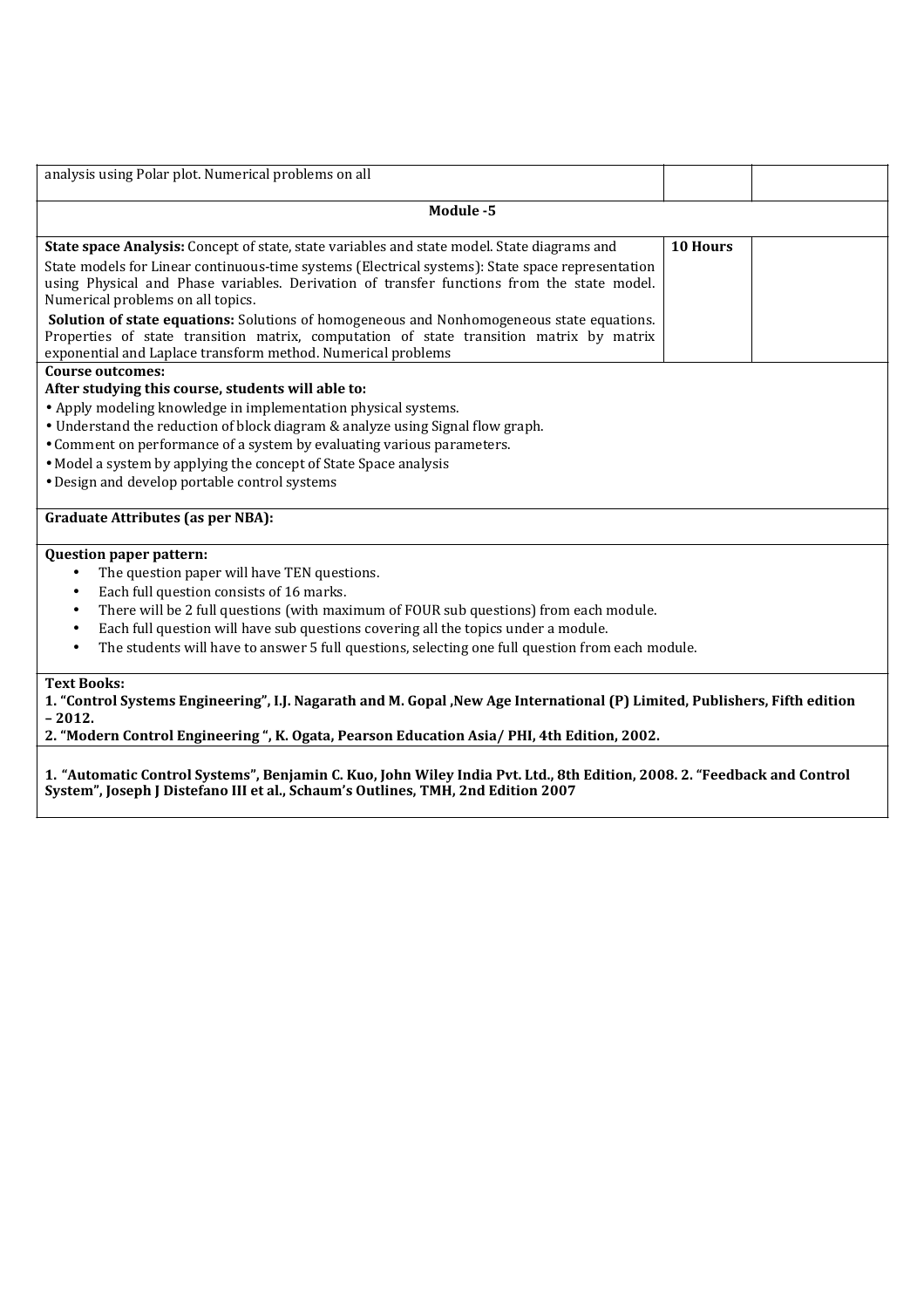| <b>MATERIAL SCIENCE AND TECHNOLOGY</b><br>[As per Choice Based Credit System (CBCS) scheme] SEMESTER - III                                                                                                                                                                                                                                                                                                                                                                                                                                                                                                                                 |                                                                                                                 |                                                                                                                                                                                                                                                                                                                                       |  |          |  |  |
|--------------------------------------------------------------------------------------------------------------------------------------------------------------------------------------------------------------------------------------------------------------------------------------------------------------------------------------------------------------------------------------------------------------------------------------------------------------------------------------------------------------------------------------------------------------------------------------------------------------------------------------------|-----------------------------------------------------------------------------------------------------------------|---------------------------------------------------------------------------------------------------------------------------------------------------------------------------------------------------------------------------------------------------------------------------------------------------------------------------------------|--|----------|--|--|
|                                                                                                                                                                                                                                                                                                                                                                                                                                                                                                                                                                                                                                            |                                                                                                                 |                                                                                                                                                                                                                                                                                                                                       |  |          |  |  |
| Subject Code                                                                                                                                                                                                                                                                                                                                                                                                                                                                                                                                                                                                                               | 15MT32                                                                                                          | <b>IA Marks</b>                                                                                                                                                                                                                                                                                                                       |  | 20       |  |  |
| Number of                                                                                                                                                                                                                                                                                                                                                                                                                                                                                                                                                                                                                                  |                                                                                                                 | <b>Exam Marks</b>                                                                                                                                                                                                                                                                                                                     |  | 80       |  |  |
| Lecture<br>Hours/Week                                                                                                                                                                                                                                                                                                                                                                                                                                                                                                                                                                                                                      | 04                                                                                                              |                                                                                                                                                                                                                                                                                                                                       |  |          |  |  |
| <b>Total Number</b><br>of Lecture<br>Hours                                                                                                                                                                                                                                                                                                                                                                                                                                                                                                                                                                                                 | 50                                                                                                              | <b>Exam Hours</b>                                                                                                                                                                                                                                                                                                                     |  | 03       |  |  |
|                                                                                                                                                                                                                                                                                                                                                                                                                                                                                                                                                                                                                                            |                                                                                                                 | <b>CREDITS - 04</b>                                                                                                                                                                                                                                                                                                                   |  |          |  |  |
| <b>Course objectives:</b><br>To gain an understanding of the relationships between the structures, properties, processing and applications<br>of various engineering materials.                                                                                                                                                                                                                                                                                                                                                                                                                                                            |                                                                                                                 |                                                                                                                                                                                                                                                                                                                                       |  |          |  |  |
| <b>Modules</b>                                                                                                                                                                                                                                                                                                                                                                                                                                                                                                                                                                                                                             | <b>Revised</b><br><b>Hours</b><br><b>Bloom's</b><br><b>Teaching</b><br><b>Taxonomy</b><br>(RBT)<br><b>Level</b> |                                                                                                                                                                                                                                                                                                                                       |  |          |  |  |
|                                                                                                                                                                                                                                                                                                                                                                                                                                                                                                                                                                                                                                            | <b>Module -1</b>                                                                                                |                                                                                                                                                                                                                                                                                                                                       |  |          |  |  |
| 10 Hours<br>Mechanical Behavior : Stress- Strain diagram showing ductile and brittle behavior<br>of materials, Liner and non-linear elastic behavior and properties, mechanical<br>Properties in plastic range, Yield strength offset yield strength, ductility, ultimate<br>tensile strength, toughness plastic deformation of single crystal by slip and<br>twinning.<br>Atomic diffusion, flick's laws of Diffusion, Factors attaching the Diffusion<br><b>Fracture:</b> Types, creep: Description of the phenomenon with examples, 3 stages of<br>creep properties, stress relaxation fatigue: types of fatigue lauding with examples, |                                                                                                                 |                                                                                                                                                                                                                                                                                                                                       |  |          |  |  |
|                                                                                                                                                                                                                                                                                                                                                                                                                                                                                                                                                                                                                                            |                                                                                                                 | Mechanism of fatigue, Fatigue properties, Fatigue testing and S-N diagram.                                                                                                                                                                                                                                                            |  |          |  |  |
| <b>Module -2</b>                                                                                                                                                                                                                                                                                                                                                                                                                                                                                                                                                                                                                           |                                                                                                                 |                                                                                                                                                                                                                                                                                                                                       |  |          |  |  |
|                                                                                                                                                                                                                                                                                                                                                                                                                                                                                                                                                                                                                                            |                                                                                                                 | <b>Heat Treating of metals:</b> TTT curves, Continuous cooling curves, Annealing and<br>its types, Normalizing, Hardening, Tempering, Martempering, Austemparing,<br>hardenability, Surface hardening methods like Carburizing, Cyaniding Nitriding,<br>flame hardening and induction hardening, age hardening of aluminum and copper |  | 10 Hours |  |  |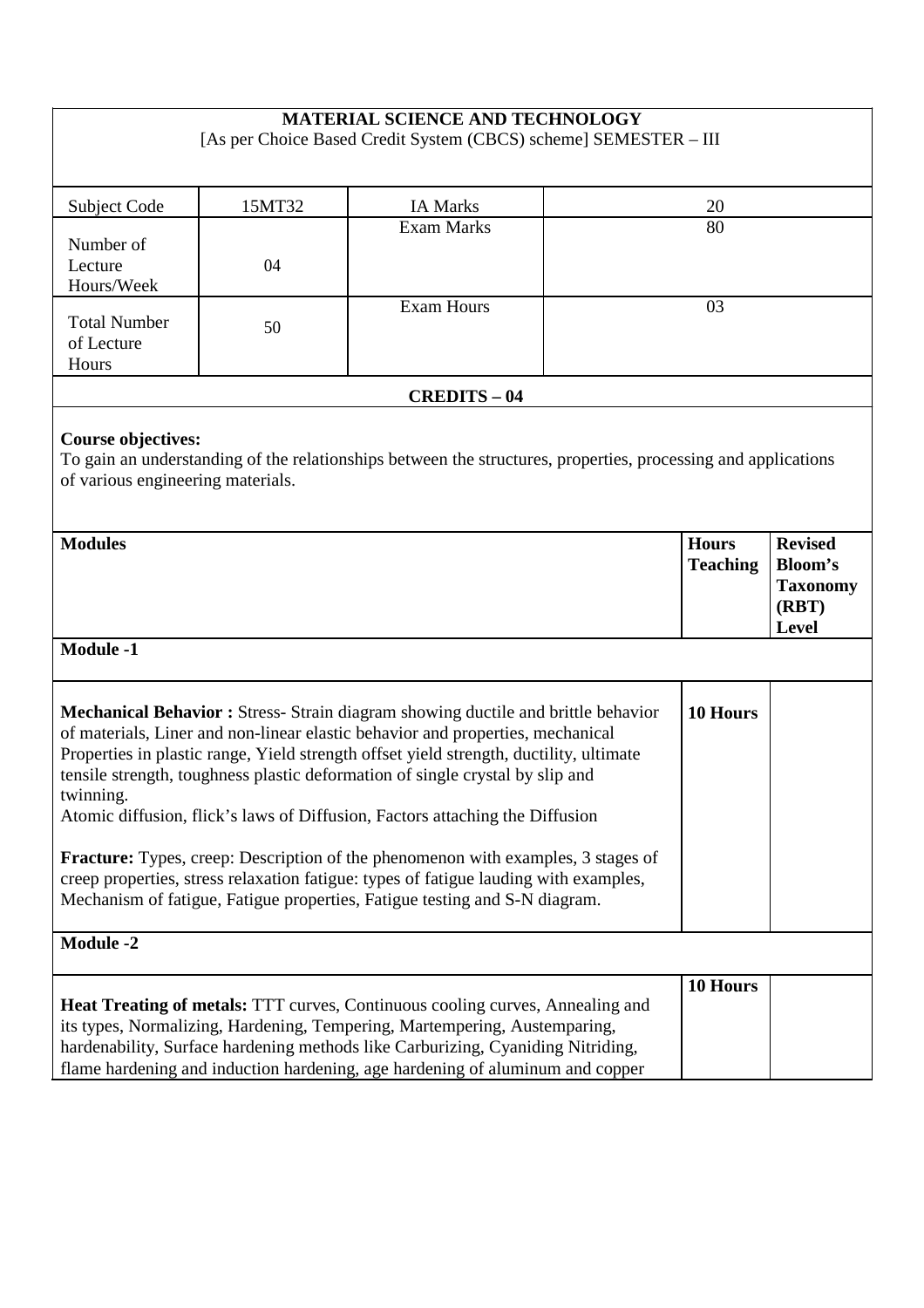| alloys.                                                                                                                                                                                                                                                                                                                                                                                            |          |  |
|----------------------------------------------------------------------------------------------------------------------------------------------------------------------------------------------------------------------------------------------------------------------------------------------------------------------------------------------------------------------------------------------------|----------|--|
| Ferrous and non ferrous materials: Properties composition and use of grey cush<br>iron, malleable iron, SG iron and steel. Copper alloys- brasses and bronzes,<br>aluminum alloys Al-Cu, Al-Si, Al-Zn alloys.                                                                                                                                                                                      |          |  |
| Module -3                                                                                                                                                                                                                                                                                                                                                                                          |          |  |
| Solidification and phase diagram: Mechanism of solidification, Homogenous and<br>Heterogeneous nucleation. Cristal Growth, Cast metal strictures, Phase diagram.<br>Solid solutions<br>Substitution and Interstitial solid solution, Hume rothary rule, Intermediate phase,<br>construction of equilibrium diagram involving complete and partial solubility, lever<br>rule, Gibb's phase rule.    | 10 Hours |  |
| Module -4                                                                                                                                                                                                                                                                                                                                                                                          |          |  |
| Composite materials: Definition, classification, type of matrix materials and<br>reinforcements, advantages and application of composites.                                                                                                                                                                                                                                                         | 10 Hours |  |
| <b>Processing of FRP Composites:</b> Layup and curing, fabricating process, open and<br>closed mould process, hand layup technique; structural laminate bag molding,<br>production procedures for bag molding; filament winding, pultrusion, pulforming,<br>thermo-forming, injection molding, blow molding.                                                                                       |          |  |
| Metal Matrix Composites: Reinforcement materials, types, characteristics and<br>selection, base metals selection. Need for MMC's and its application.                                                                                                                                                                                                                                              |          |  |
| <b>Module -5</b>                                                                                                                                                                                                                                                                                                                                                                                   |          |  |
| <b>Smart Materials: Piezoelectric Materials, Electrostrictive Materials,</b><br>Magnetostrictive Materials, Magnetoelectric Materials. Magnetorheological Fluids,<br>Electrorheological Fluids, Shape Memory Materials, Fiber-Optic Sensors.<br>Smart Sensor, Actuator and Transducer Technologies: Smart Sensors:<br>Accelerometers; Force Sensors; Load Cells; Torque Sensors; Pressure Sensors; | 10 Hours |  |
| Microphones; Impact Hammers                                                                                                                                                                                                                                                                                                                                                                        |          |  |
| <b>Course outcomes:</b><br>At the end of the course, the students will be able to:                                                                                                                                                                                                                                                                                                                 |          |  |
| Appreciate the necessity of engineering materials, Smart Sensors and its applications in various fields.                                                                                                                                                                                                                                                                                           |          |  |
| Identify possible cause of failure due to fatigue and Creep.                                                                                                                                                                                                                                                                                                                                       |          |  |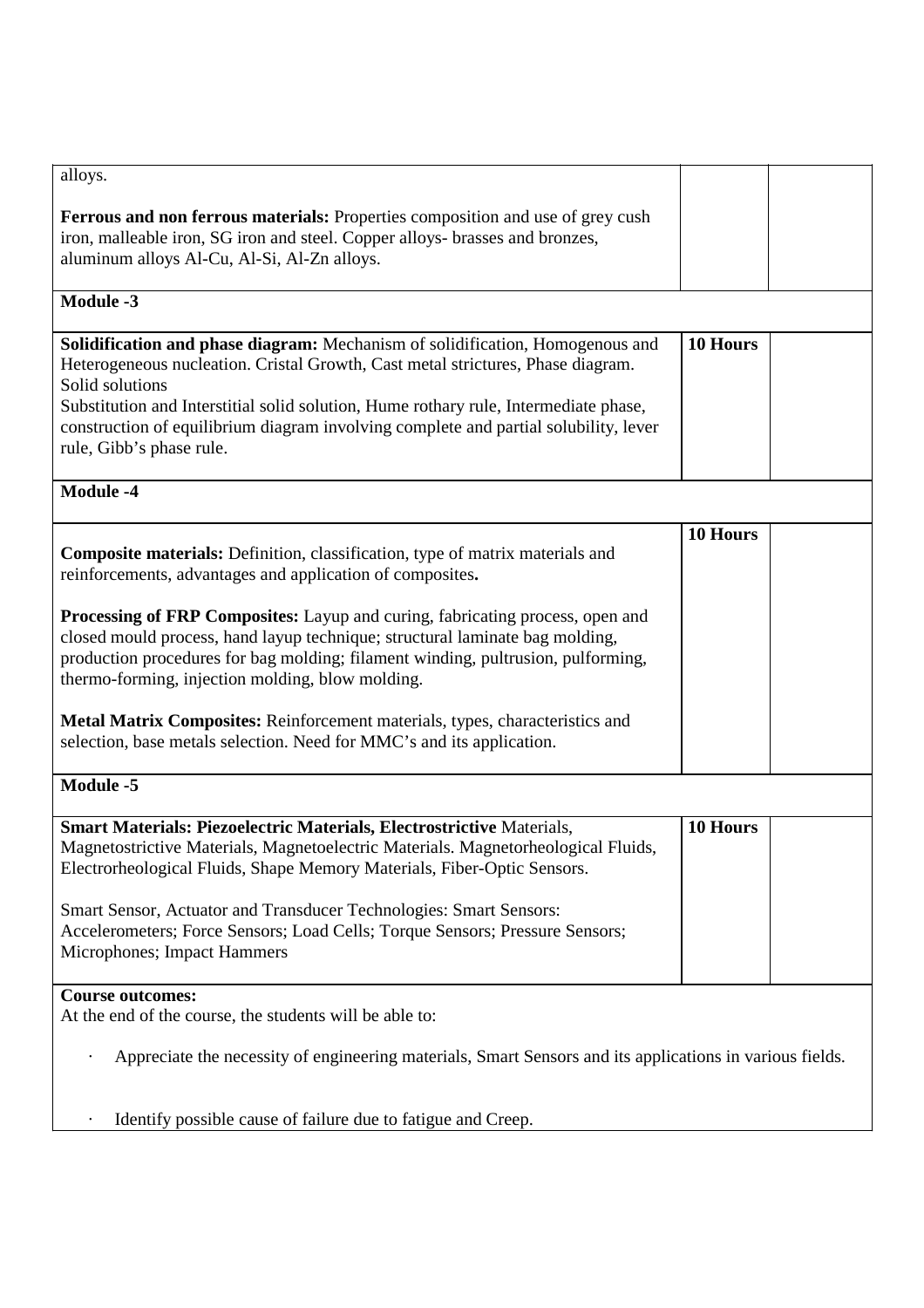- Demonstrate the knowledge of nucleation, Crystal growth, Solid solution and Phase diagrams.
- . Appreciate the significance and applications of Various heat treatment processes.
- Explain the definition and classification and fabrication processes of composite materials.

#### **Graduate Attributes (as per NBA):**

#### **Question paper pattern:**

- The question paper will have TEN questions.
- Each full question consists of 16 marks.
- There will be 2 full questions (with maximum of FOUR sub questions) from each module.
- Each full question will have sub questions covering all the topics under a module.
- The students will have to answer 5 full questions, selecting one full question from each module.

#### **Text Books:**

- 1. Materials Science and Engineering,William D. Callister Jr., John Wiley & Sons. Inc, 5th Edition, 2001.
- 2. Mechanics of Composite Materials, Second Edition, Autar K. Kaw, CRC Press, 2005.
- 3. Smart Materials and Structures M. V. Gandhi and B. So Thompson Chapman & Hall, London; New York - 1992 (ISBN: 0412370107).
- 4. Materials Science and Engineering,William D. Callister Jr., John Wiley & Sons. Inc, 5th Edition, 2001
- 5. Materials Science, Shackleford.,& M. K. Muralidhara, Pearson Publication 2007.
- 6. "Material Science & Metallurgy For Engineer s", Dr. V.D. Kodgire& S. V. Kodgire, Everest Publication.
- 7. "Mechanical Behavior & Testing Of Materials", A. K. Bhargava, C.P. Sharma.P H I Learning Private Ltd.

- 1. An Introduction to Metallurgy; Alan Cottrell, Universities Press India Oriental Longman Pvt. Ltd., 1974.
- 2. Engineering Materials Science, W.C.Richards, PHI, 1965
- 3. Physical Metallurgy; Lakhtin, Mir Publications
- 4. Materials Science and Engineering, V.Raghavan,PHI, 2002
- 5. Elements of Materials Science and Engineering, H. VanVlack, Addison- Wesley Edn., 1998
- 6. Materials Science and Engineering,William D. Callister Jr., John Wiley & Sons. Inc, 5th Edition, 2001.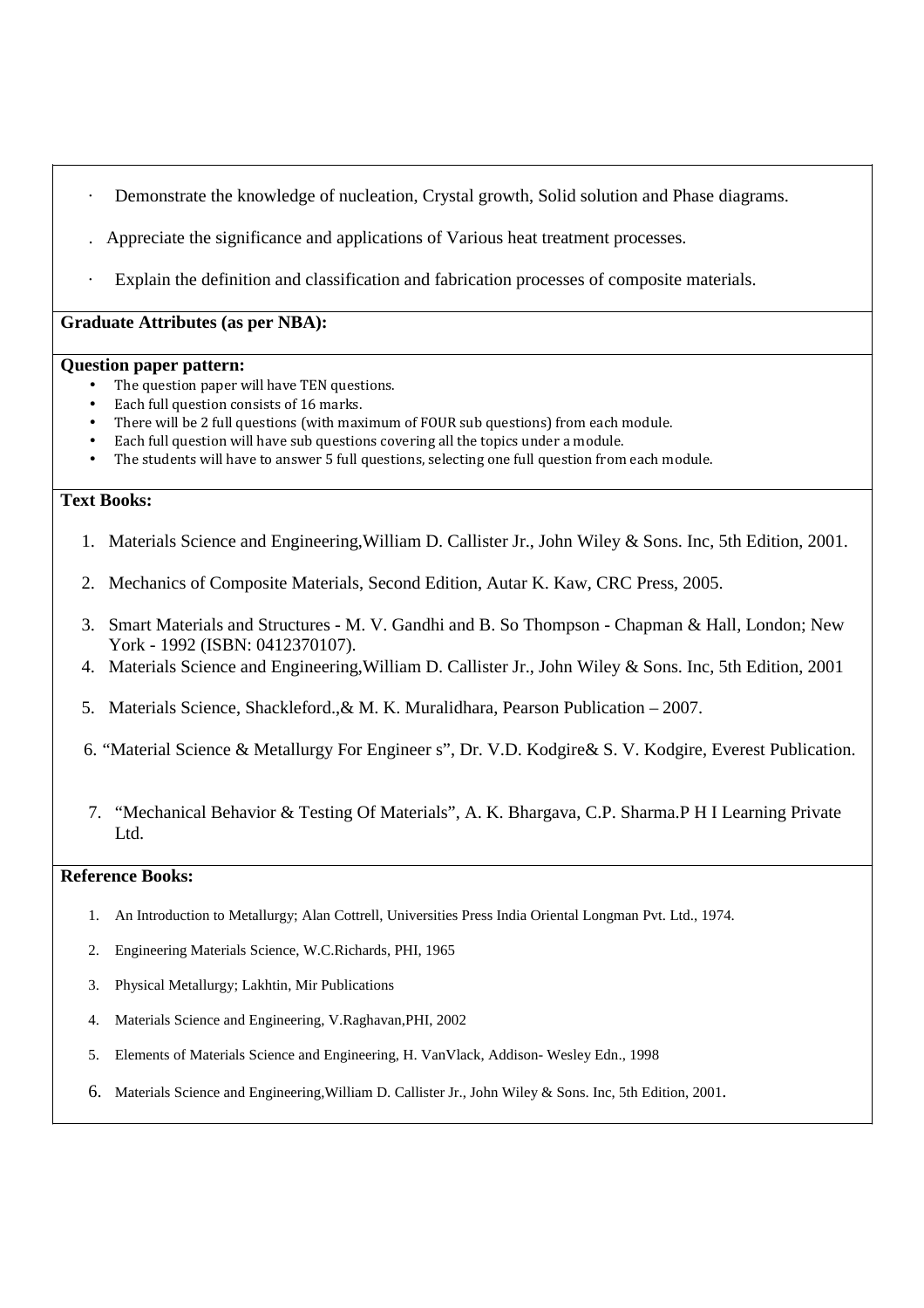7. The Science and Engineering of Materials, Donald R. Askland and Pradeep.P. Phule, Cengage Learning, 4th Ed., 2003.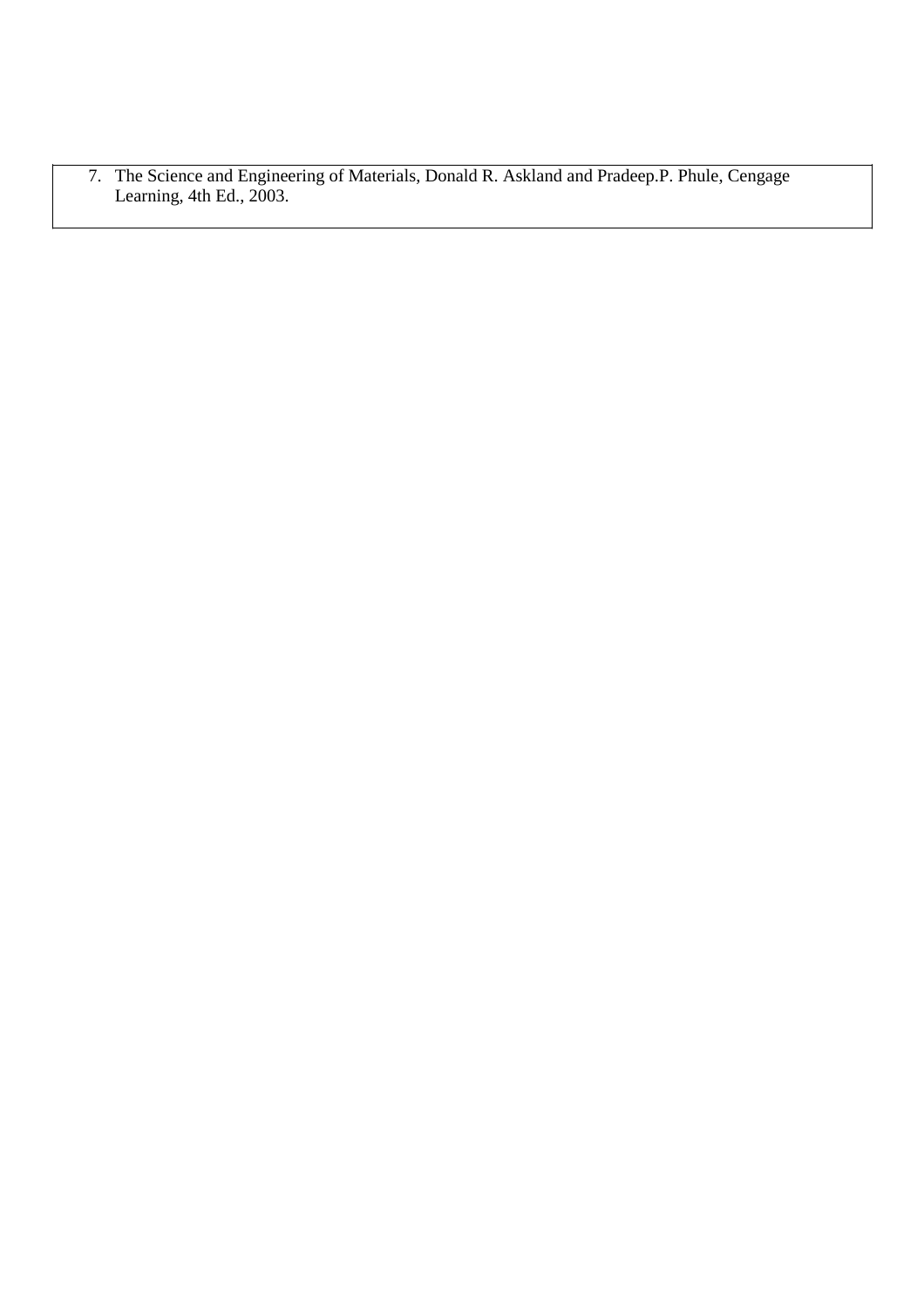|            |                                                                                                                                                                                                              |                                                                                   | <b>MECHANICAL LAB-01</b>                                                                                                                                                              |                   |  |  |  |
|------------|--------------------------------------------------------------------------------------------------------------------------------------------------------------------------------------------------------------|-----------------------------------------------------------------------------------|---------------------------------------------------------------------------------------------------------------------------------------------------------------------------------------|-------------------|--|--|--|
|            |                                                                                                                                                                                                              |                                                                                   | [As per Choice Based Credit System (CBCS) scheme] SEMESTER - III                                                                                                                      |                   |  |  |  |
|            | 15MTL37<br><b>IA Marks</b><br>20<br>Subject Code                                                                                                                                                             |                                                                                   |                                                                                                                                                                                       |                   |  |  |  |
|            | <b>Exam Marks</b><br>80                                                                                                                                                                                      |                                                                                   |                                                                                                                                                                                       |                   |  |  |  |
| Hours/Week |                                                                                                                                                                                                              | 03                                                                                |                                                                                                                                                                                       |                   |  |  |  |
|            |                                                                                                                                                                                                              |                                                                                   | <b>Total Number of</b><br><b>Lecture Hours</b>                                                                                                                                        | <b>Exam Hours</b> |  |  |  |
|            |                                                                                                                                                                                                              |                                                                                   | <b>CREDITS-02</b>                                                                                                                                                                     |                   |  |  |  |
|            | <b>Course objectives:</b><br>Understand the characteristics and behavior of Engineering materials used for engineering<br>applications.<br>To provide training to students to enrich their practical skills. |                                                                                   |                                                                                                                                                                                       |                   |  |  |  |
|            | <b>Revised Bloom's Taxonomy</b><br><b>Laboratory Experiments:</b><br>(RBT)Level                                                                                                                              |                                                                                   |                                                                                                                                                                                       |                   |  |  |  |
|            |                                                                                                                                                                                                              |                                                                                   | Part-A                                                                                                                                                                                |                   |  |  |  |
| 2.         | machine.<br><b>Torsion Test.</b>                                                                                                                                                                             |                                                                                   | 1. Tensile, shear and compression tests of metallic specimens using Universal Testing                                                                                                 |                   |  |  |  |
| 3.         |                                                                                                                                                                                                              | Bending Test on Non metallic specimens.                                           |                                                                                                                                                                                       |                   |  |  |  |
| 5.         |                                                                                                                                                                                                              | 4. Izod and Charpy tests on M.S Specimen.<br>Brinell and rockwelll hardness test. |                                                                                                                                                                                       |                   |  |  |  |
|            |                                                                                                                                                                                                              |                                                                                   | Part-B                                                                                                                                                                                |                   |  |  |  |
|            |                                                                                                                                                                                                              |                                                                                   |                                                                                                                                                                                       |                   |  |  |  |
|            |                                                                                                                                                                                                              | Thread cutting, Facing, Knurling.<br>Milling Machine. (Not for Examination)       | 1. Preparation of two models on lathe involving Plain turning, Taper turning, Step turning,<br>2. Demonstration on cutting the V Groove using a shaper and cutting a gear teeth using |                   |  |  |  |
|            | <b>Course outcomes:</b>                                                                                                                                                                                      |                                                                                   |                                                                                                                                                                                       |                   |  |  |  |
|            |                                                                                                                                                                                                              | By the end of the course the student will be able to:                             |                                                                                                                                                                                       |                   |  |  |  |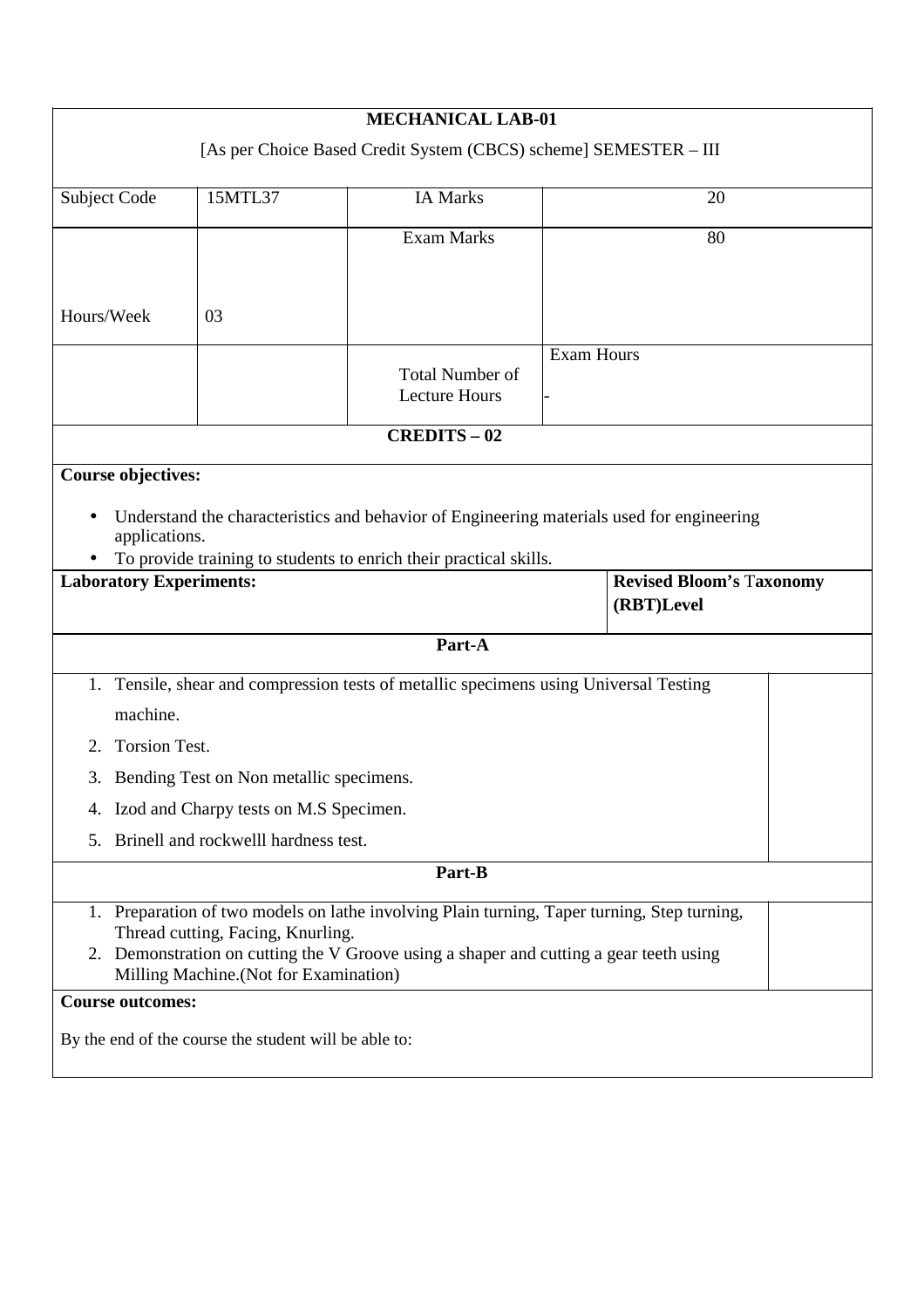- 1. Demonstrate the knowledge & skill to conduct and analysis the result with respect to Hardness testing, and different loads.
- 2. Demonstrate the various skills of Turning Facing, Knurling and Thread cutting using lathe.

### **Graduate Attributes (as per NBA):**

#### **Scheme of Examination:**

One Question From Part – A : **30marks**  One Question From Part - B : **40 Marks**  Viva- Voice : **10 Marks**  Total : **80 Marks**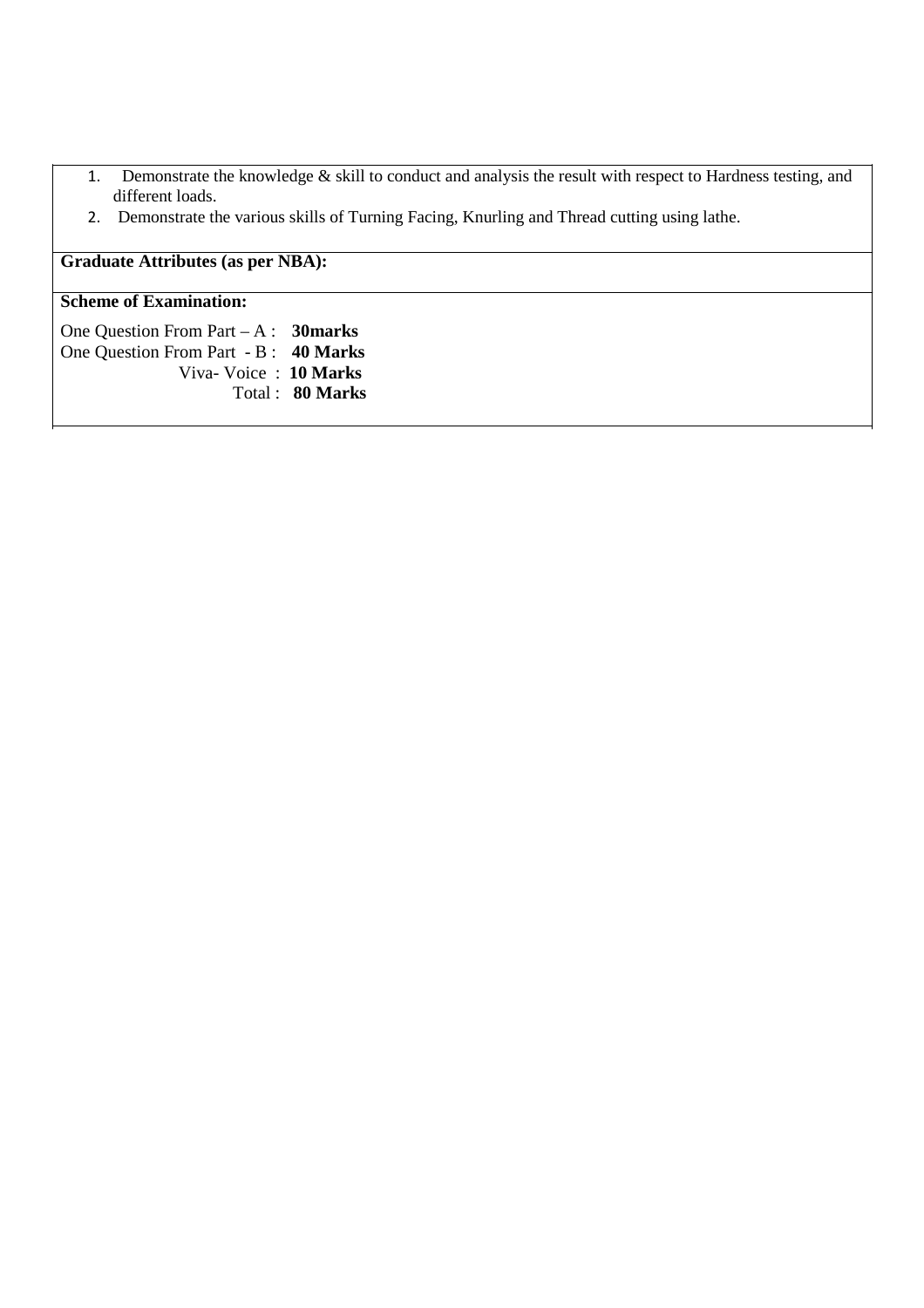#### **MECHANICS OF MATERIALS**  [As per Choice Based Credit System (CBCS) scheme] SEMESTER – III

| <b>Subject Code</b>  | 15MT33 | <b>IA Marks</b> | 20 |
|----------------------|--------|-----------------|----|
| Number of            |        | Exam Marks      | 80 |
| Lecture              |        |                 |    |
| Hours/Week           | 04     |                 |    |
| Total Number of      |        | Exam Hours      | 03 |
| <b>Lecture Hours</b> | 50     |                 |    |
| <b>CREDITS - 04</b>  |        |                 |    |

### **Course objectives:**

This course is designed to introduce basic principles of statics for deformable bodies. The main objective is to help the students develop an intuition for equilibrium, properly constrained systems, and deformation under external loadings. It is also anticipated that the theory and design approach for the mechanics of deformable bodies will help prepare the students for complex systems that will be encountered in advanced design courses.

| <b>Modules</b>                                                                                                                                                                                                                                                                                                                                | <b>Hours</b>    | <b>Revised</b>  |
|-----------------------------------------------------------------------------------------------------------------------------------------------------------------------------------------------------------------------------------------------------------------------------------------------------------------------------------------------|-----------------|-----------------|
|                                                                                                                                                                                                                                                                                                                                               | <b>Teaching</b> | Bloom's         |
|                                                                                                                                                                                                                                                                                                                                               |                 | <b>Taxonomy</b> |
|                                                                                                                                                                                                                                                                                                                                               |                 | (RBT)           |
|                                                                                                                                                                                                                                                                                                                                               |                 | Level           |
| <b>Module -1</b>                                                                                                                                                                                                                                                                                                                              |                 |                 |
| <b>Simple Stress and Strain:</b> Introduction, Concept of Stress and Strain, Linear<br>elasticity, Hooke's Law and Poisson's ratio. Extension / Shortening of a bar, bars with<br>varying cross sections (step and tapering circular and rectangular), Elongation due to<br>self weight, Principle of super position, St. Venant's Principle. | 10 Hours        |                 |
| <b>Simple shear stress and Shear strain. Volumetric strain:</b> expression for volumetric<br>strain, Elastic Constants and relations. Stresses in Composite Section and temperature<br>stresses (No numerical).                                                                                                                               |                 |                 |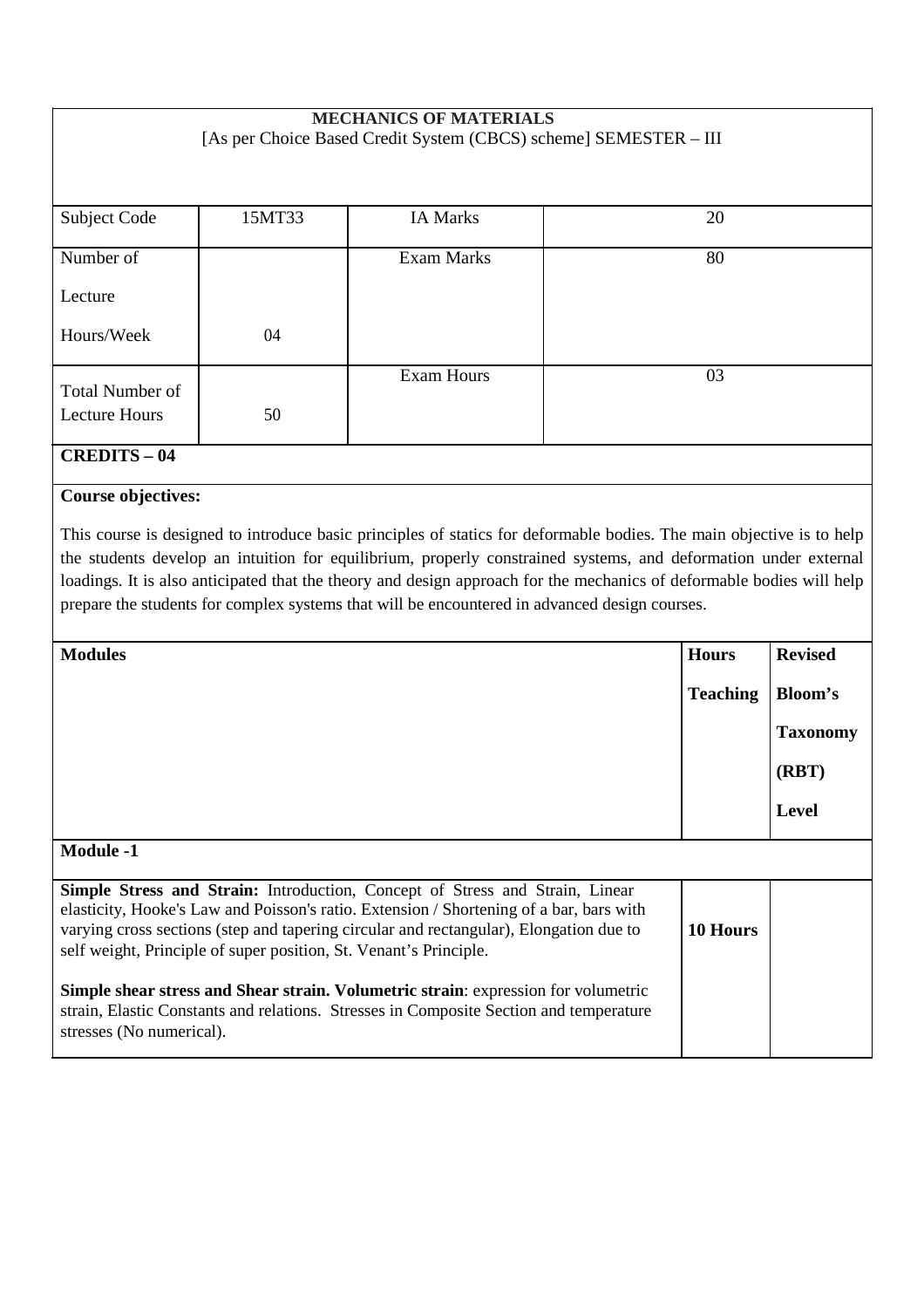**Compound Stresses:** Introduction, Concept of Plane stress, Stress tensor for plane **10 Hours** stress, stresses on inclined sections, principal stresses and maximum shear stresses, Mohr's circle for plane stress.

**Thick and Thin Cylinder** Stresses in thin cylinders, changes in dimensions of cylinder (diameter, length and volume). Thick cylinders Lame's equation (compound cylinders not included).

**Module -3** 

**Bending Moment and Shear Force in Beams**: Introduction, Sign conventions, **10 Hours** relationship between shear force and bending moments. Shear force and bending moment diagrams for Cantilever, simply supported and overhanging beams subjected to concentrated loads, uniformly distributed load (UDL), uniformly varying load (UVL) and couple, simple numerical.

**Module -4** 

**Bending and Shear Stresses in Beams**: Introduction, Theory of simple bending, **10 Hours** assumptions in simple bending. General equation for bending. Moment carrying capacity of a section. Shearing stresses in beams, shear stress across rectangular, symmetrical I and T sections. (Composite / notched beams not included). **Deflection of Beams**: Introduction, Differential equation for deflection. Equations for deflection, slope and bending moment. Double integration method for cantilever and Macaulay's method for simply supported beams for point load, UDL and Couple. (Simple Numericals) **Module -5** 

| <b>Torsion of Circular Shafts:</b> Introduction. Pure torsion,<br>assumptions,               | derivation of 10 Hours |  |
|----------------------------------------------------------------------------------------------|------------------------|--|
| stiffness of shafts. Power<br>torsional equations, polar modulus, torsional rigidity /       |                        |  |
| transmitted by solid and hollow circular shafts.                                             |                        |  |
|                                                                                              |                        |  |
| <b>Elastic Stability of Columns:</b> Euler's theory for axially loaded elastic long columns. |                        |  |
| Derivation of Euler's load for various end conditions, limitations of Euler's theory,        |                        |  |
| Rankine's formula.                                                                           |                        |  |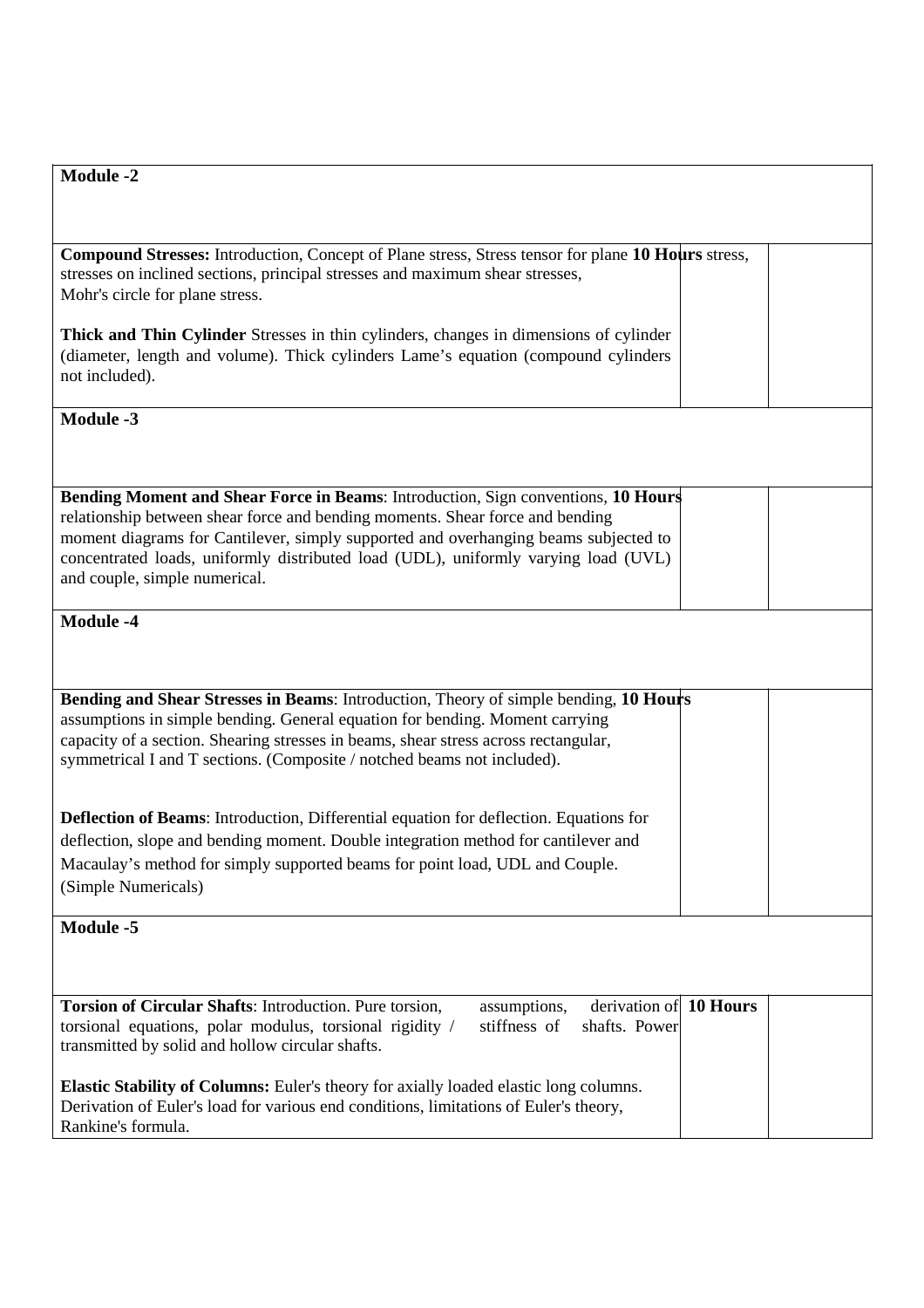#### **Course outcomes:**

At the end of the course, the student will be able to:

CO1: Analyze the normal stresses and strains for axially loaded members using Hooke's law

CO2: Enumerate principal stresses and shear stresses for simple two dimensional loadings

CO3: Elucidate the stresses and strains in thick and thin cylindrical pressure vessels.

CO4: Perform analysis of beams for static loading.

CO5: Design torsional shafts and structural columns

#### **Graduate Attributes (as per NBA):**

#### **Question paper pattern:**

- The question paper will have TEN questions.
- Each full question consists of 16 marks.
- There will be 2 full questions (with maximum of FOUR sub questions) from each module.
- Each full question will have sub questions covering all the topics under a module.
- The students will have to answer 5 full questions, selecting one full question from each module.

#### **Text Books:**

- 1. **"Mechanics of Materials",** by R.C.Hibbeler, Prentice Hall. Pearson Edu., 2011.
- 2. **"Mechanics of materials",** James.M.Gere, Thomson, Eighth edition2013.
- 3. **"Mechanics of materials",** in SI Units, Ferdinand Beer & Russell Johston, 5th Ed., TATA McGraw Hill-2003.
- 4. **"Mechanics of Materials",** K.V. Rao, G.C. Raju, Subhash Publication, Fourth Edition, 2013

- 1. **"Strength of Materials",** S.S. Rattan, Tata McGraw Hill, 2009.
- 2. **"Strength of Materials",** S.S.Bhavikatti, Vikas publications House -1 Pvt. Ltd., 2nd Ed., 2006.
- 3. **"Engineering Mechanics of Solids**", Egor.P. Popov, Pearson Edu. India, 2nd, Edition, 1998.
- 4. **"Strength of Materials",** W.A. Nash, 5th Ed., Schaum's Outline Series, Fourth Edition-2007.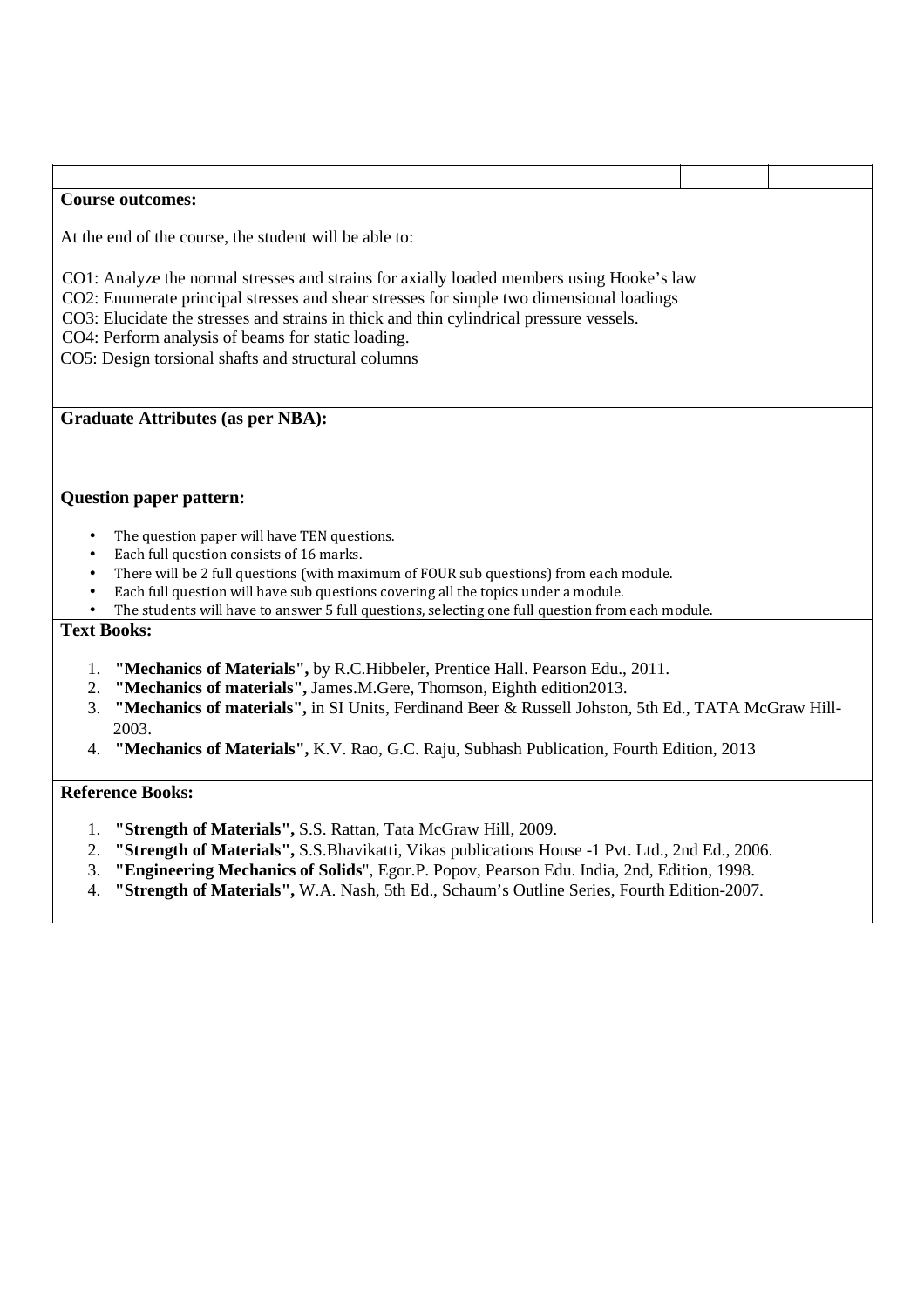| <b>MICRO CONTROLLER LAB</b>                                                                                                                               |                                                                                                                                                                                |                                                                                                                                                                                  |                                                                                                                                                                                    |  |  |  |
|-----------------------------------------------------------------------------------------------------------------------------------------------------------|--------------------------------------------------------------------------------------------------------------------------------------------------------------------------------|----------------------------------------------------------------------------------------------------------------------------------------------------------------------------------|------------------------------------------------------------------------------------------------------------------------------------------------------------------------------------|--|--|--|
| [As per Choice Based Credit System (CBCS) scheme] SEMESTER - IV                                                                                           |                                                                                                                                                                                |                                                                                                                                                                                  |                                                                                                                                                                                    |  |  |  |
| Subject Code                                                                                                                                              | 15MTL48                                                                                                                                                                        | <b>IA Marks</b>                                                                                                                                                                  | 20                                                                                                                                                                                 |  |  |  |
|                                                                                                                                                           |                                                                                                                                                                                | <b>Exam Marks</b>                                                                                                                                                                | 80                                                                                                                                                                                 |  |  |  |
| Hours/Week                                                                                                                                                | 03                                                                                                                                                                             |                                                                                                                                                                                  |                                                                                                                                                                                    |  |  |  |
|                                                                                                                                                           |                                                                                                                                                                                | <b>Total Number of</b><br><b>Lecture Hours</b>                                                                                                                                   | <b>Exam Hours</b>                                                                                                                                                                  |  |  |  |
|                                                                                                                                                           |                                                                                                                                                                                | <b>CREDITS-02</b>                                                                                                                                                                |                                                                                                                                                                                    |  |  |  |
| <b>Course objectives:</b>                                                                                                                                 |                                                                                                                                                                                |                                                                                                                                                                                  |                                                                                                                                                                                    |  |  |  |
| To study assembly language programming in 8051<br>To study interfacing of various peripherals using 8051<br>To design and develop applications using 8051 |                                                                                                                                                                                |                                                                                                                                                                                  |                                                                                                                                                                                    |  |  |  |
| <b>Revised Bloom's Taxonomy</b><br><b>Laboratory Experiments:</b><br>(RBT)Level                                                                           |                                                                                                                                                                                |                                                                                                                                                                                  |                                                                                                                                                                                    |  |  |  |
|                                                                                                                                                           |                                                                                                                                                                                |                                                                                                                                                                                  |                                                                                                                                                                                    |  |  |  |
|                                                                                                                                                           |                                                                                                                                                                                | Part-A                                                                                                                                                                           |                                                                                                                                                                                    |  |  |  |
| 3. Counters.<br>4.                                                                                                                                        | (16 bits Arithmetic operations – bit addressable).<br>Boolean & Logical Instructions (Bit manipulations).<br>5. Conditional CALL & RETURN.<br>HEX - Decimal and decimal - HEX. | 1. Data Transfer - Block move, Exchange, Sorting, Finding largest element in an array.<br>7. Programs to generate delay, Programs using serial port and on-Chip timer / counter. | 2. Arithmetic Instructions - Addition/subtraction, multiplication and division, square, Cube<br>6. Code conversion: BCD – ASCII; ASCII – BCD, ASCII -D ecimal; Decimal - ASCII;    |  |  |  |
|                                                                                                                                                           |                                                                                                                                                                                | Part-B                                                                                                                                                                           |                                                                                                                                                                                    |  |  |  |
| solutions.<br>8051.<br>3.                                                                                                                                 | Interfacing of 8051 to LCD.                                                                                                                                                    |                                                                                                                                                                                  | 1. Write C programs to interface 8051 chip to Interfacing modules to develop single chip<br>2. Simple Calculator using 6 digit seven segment display and Hex Keyboard interface to |  |  |  |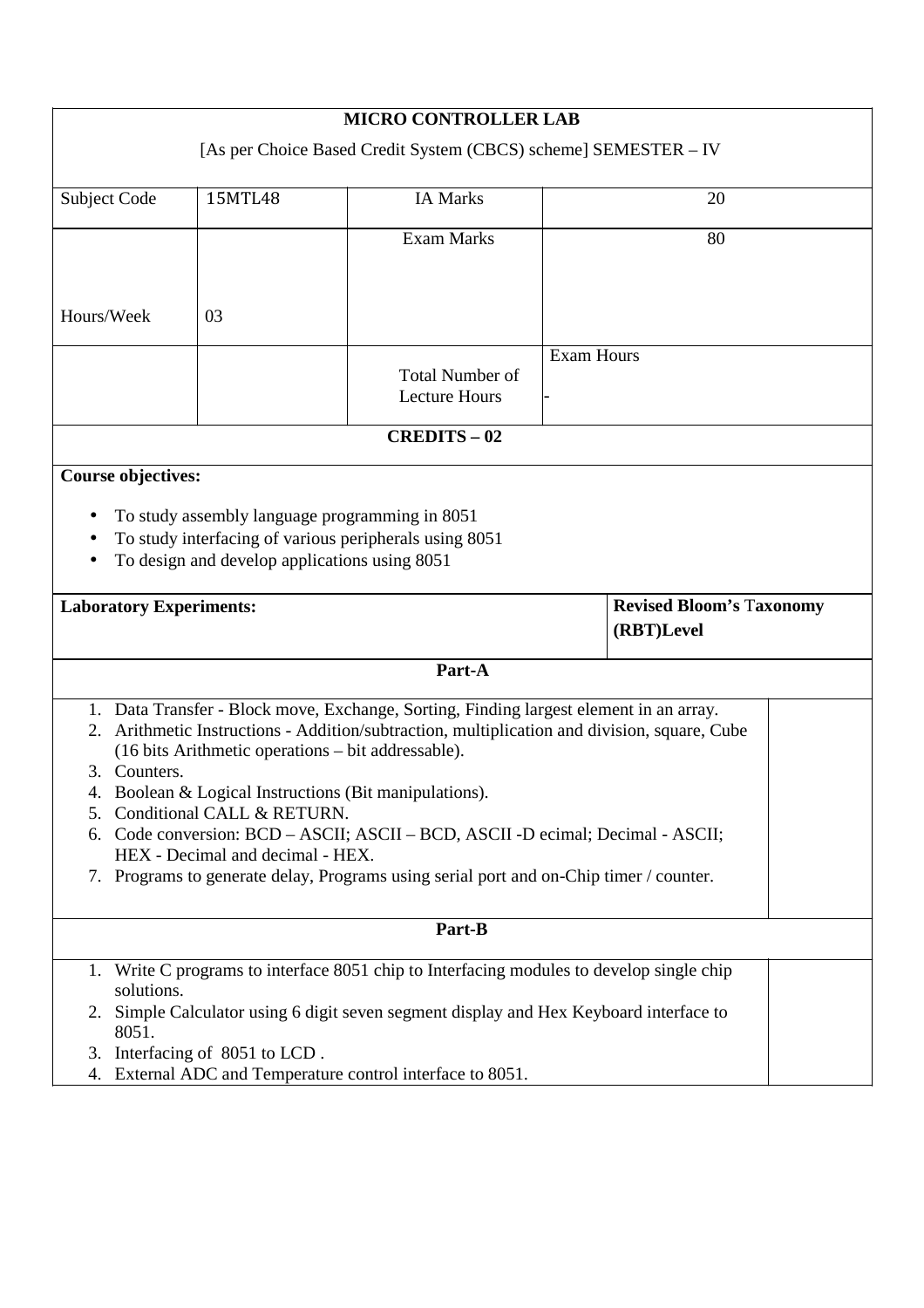| 5. Generate different waveforms Sine, Square, Triangular, Ramp etc. using DAC interface |  |
|-----------------------------------------------------------------------------------------|--|
| to 8051; change the frequency and amplitude.                                            |  |
| 6. Stepper and DC motor control interface to 8051.                                      |  |
| <b>Course outcomes:</b>                                                                 |  |
| By the end of the course the student will be able to:                                   |  |

**1.** Build application on 8051 using assembly / C language.

**2.** Interface between external peripherals to 8051 using C programming.

**Graduate Attributes (as per NBA):** 

#### **Scheme of Examination:**

One Question From Part – A : **35marks**  One Question From Part - B : **35 Marks**  Viva- Voice : **10 Marks**  Total : **80 Marks**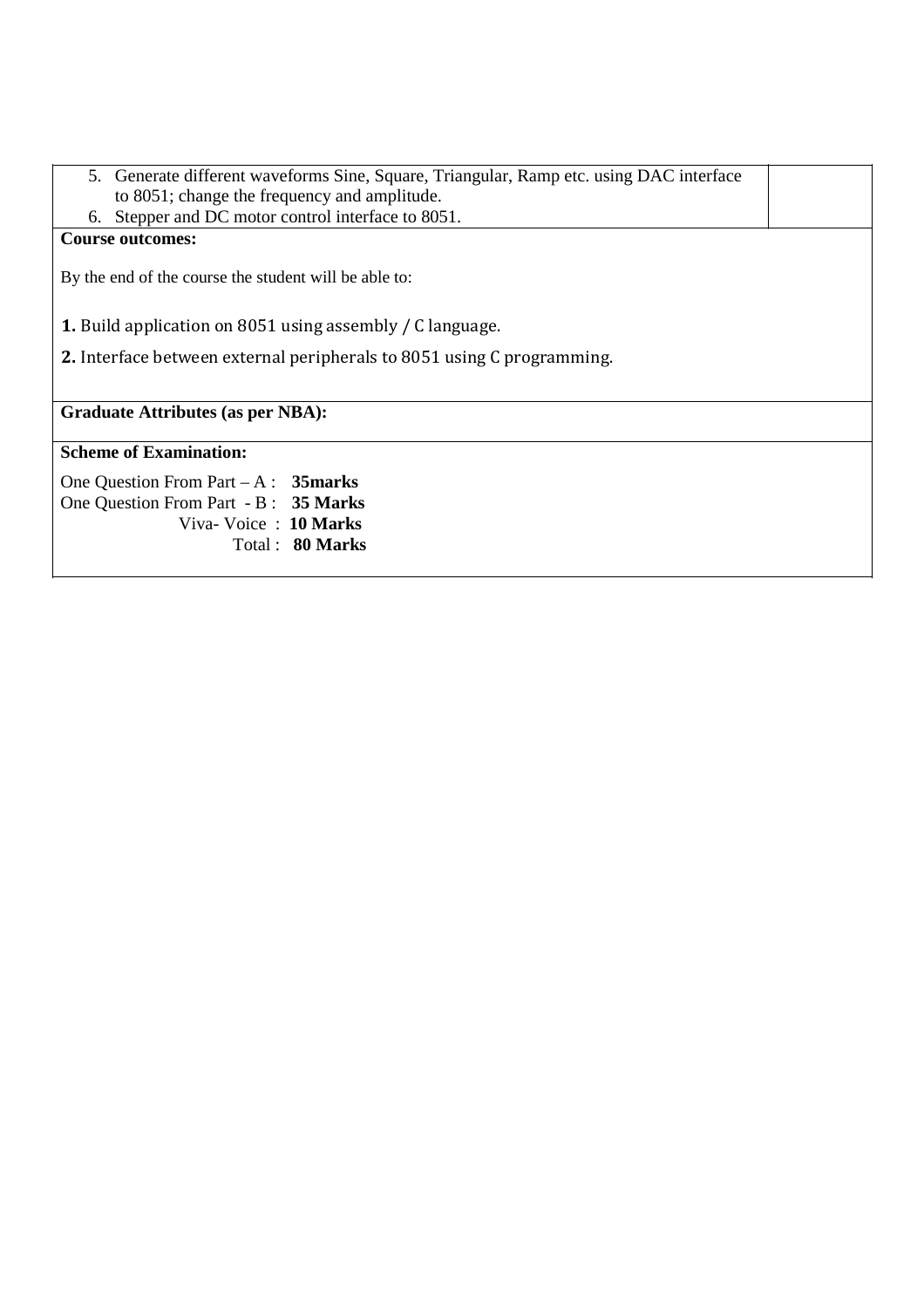| <b>THEORY OF MACHINES</b><br>[As per Choice Based Credit System (CBCS) scheme] SEMESTER - IV                                                                                                                                                                                                                                                                                                                                                                                                                                                                                                                                                                                            |        |                                                                                                                                                                                                                                                                                                      |                                 |       |                             |  |  |  |
|-----------------------------------------------------------------------------------------------------------------------------------------------------------------------------------------------------------------------------------------------------------------------------------------------------------------------------------------------------------------------------------------------------------------------------------------------------------------------------------------------------------------------------------------------------------------------------------------------------------------------------------------------------------------------------------------|--------|------------------------------------------------------------------------------------------------------------------------------------------------------------------------------------------------------------------------------------------------------------------------------------------------------|---------------------------------|-------|-----------------------------|--|--|--|
| Subject Code                                                                                                                                                                                                                                                                                                                                                                                                                                                                                                                                                                                                                                                                            | 15MT45 | <b>IA Marks</b>                                                                                                                                                                                                                                                                                      |                                 |       | 20                          |  |  |  |
| Number of<br>Lecture<br>Hours/Week                                                                                                                                                                                                                                                                                                                                                                                                                                                                                                                                                                                                                                                      | 04     | <b>Exam Marks</b>                                                                                                                                                                                                                                                                                    |                                 | 80    |                             |  |  |  |
| <b>Total Number</b><br>of Lecture<br>Hours                                                                                                                                                                                                                                                                                                                                                                                                                                                                                                                                                                                                                                              | 50     | <b>Exam Hours</b>                                                                                                                                                                                                                                                                                    |                                 | 03    |                             |  |  |  |
|                                                                                                                                                                                                                                                                                                                                                                                                                                                                                                                                                                                                                                                                                         |        | <b>CREDITS - 04</b>                                                                                                                                                                                                                                                                                  |                                 |       |                             |  |  |  |
| <b>Course objectives:</b>                                                                                                                                                                                                                                                                                                                                                                                                                                                                                                                                                                                                                                                               |        | The course has been designed to introduce the basic concepts of kinematics and dynamics associated with                                                                                                                                                                                              |                                 |       |                             |  |  |  |
| machines.                                                                                                                                                                                                                                                                                                                                                                                                                                                                                                                                                                                                                                                                               |        | machine elements. The students will understand the constructional and working features of mechanisms and                                                                                                                                                                                             |                                 |       |                             |  |  |  |
| <b>Modules</b>                                                                                                                                                                                                                                                                                                                                                                                                                                                                                                                                                                                                                                                                          |        |                                                                                                                                                                                                                                                                                                      | <b>Hours</b><br><b>Teaching</b> | Level | RevisedBloom'sTaxonomy(RBT) |  |  |  |
| <b>Module -1</b>                                                                                                                                                                                                                                                                                                                                                                                                                                                                                                                                                                                                                                                                        |        |                                                                                                                                                                                                                                                                                                      |                                 |       |                             |  |  |  |
| Introduction: Definitions Link or element, Kinematic pairs, Degrees of<br>10 Hours<br>freedom, Grubler's criterion (without derivation), Kinematic chain,<br>Mechanism, Structure, Mobility of Mechanisms (with problems), Inversion,<br>Machine. Inversion of single slider and four bar mechanisms. Intermittent<br>Motion - Geneva wheel mechanism and Ratchet and Pawl mechanism.<br>Velocity and Acceleration Analysis of Mechanisms: Velocity and<br>acceleration analysis of four bar mechanism and slider crank mechanism by<br>Graphical method (Relative velocity and acceleration method), Simple<br>Problems. Introduction to Instantaneous centres method (no numericals). |        |                                                                                                                                                                                                                                                                                                      |                                 |       |                             |  |  |  |
| <b>Module -2</b>                                                                                                                                                                                                                                                                                                                                                                                                                                                                                                                                                                                                                                                                        |        |                                                                                                                                                                                                                                                                                                      |                                 |       |                             |  |  |  |
| 10 Hours<br>Gears and Gear Trains: Gear terminology, law of gearing, Path of contact<br>Arc of contact, Contact ratio of spur gears. Simple gear trains, Compound<br>gear trains for large speed. Reduction, Epicyclic gear trains. Tabular methods<br>of finding velocity ratio of epicyclic gear trains.<br><b>Module -3</b>                                                                                                                                                                                                                                                                                                                                                          |        |                                                                                                                                                                                                                                                                                                      |                                 |       |                             |  |  |  |
| retardation and Cycloidal motion.                                                                                                                                                                                                                                                                                                                                                                                                                                                                                                                                                                                                                                                       |        | Cams: Types of cams, Types of followers. Displacement, Velocity and,<br>Acceleration time curve for cam profiles. Disc cam with reciprocating<br>follower having knife-edge, roller follower, Disc cam with oscillating roller<br>follower. Follower motions including SHM, Uniform acceleration and |                                 |       | 10 Hours                    |  |  |  |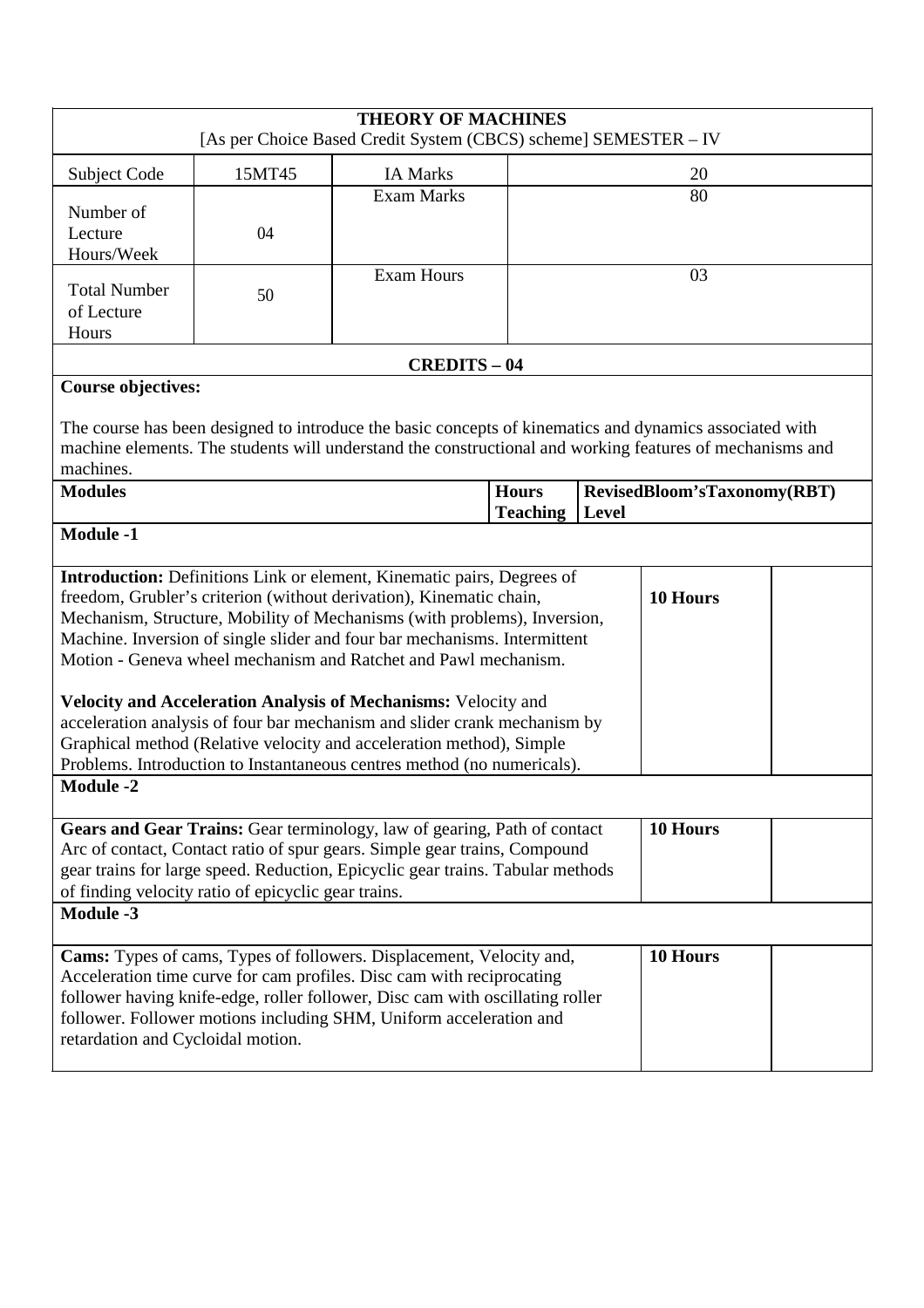| <b>Module -4</b>                                                                                                                                                                                                                                                                                                                                                                                                                                                 |          |  |  |  |
|------------------------------------------------------------------------------------------------------------------------------------------------------------------------------------------------------------------------------------------------------------------------------------------------------------------------------------------------------------------------------------------------------------------------------------------------------------------|----------|--|--|--|
| Balancing of Rotating Masses: Static and dynamic balancing. Balancing of<br>single rotating mass by balancing masses in same plane and in different<br>planes. Balancing of several rotating masses by balancing masses in same<br>plane and in different planes.<br><b>Belt Drivers: Belt Drives:</b> Flat Belt Drives, Ratio of Belt Tensions,                                                                                                                 | 10 Hours |  |  |  |
| Centrifugal Tension, power Transmitted.                                                                                                                                                                                                                                                                                                                                                                                                                          |          |  |  |  |
| Module -5                                                                                                                                                                                                                                                                                                                                                                                                                                                        |          |  |  |  |
| Gyroscope: Vectorial Representation of Angular Motion, Gyroscopic Couple.<br>Effect of Gyroscopic Couple on Ship, Plane Disc, Aircraft, Stability of Two<br>Wheelers.                                                                                                                                                                                                                                                                                            |          |  |  |  |
| <b>Governors:</b> Types of governors; force analysis of Porter and Hartnell<br>governors. Controlling force, stability, sensitiveness, isochronism, effort and<br>power.                                                                                                                                                                                                                                                                                         |          |  |  |  |
| <b>Course Outcomes:</b><br>At the end of the course, the student will be able to:                                                                                                                                                                                                                                                                                                                                                                                |          |  |  |  |
| 1. Explain the concepts of mechanism, machines, and types of motion, and calculate the mobility of a<br>mechanism.                                                                                                                                                                                                                                                                                                                                               |          |  |  |  |
| 2. Determine the positions, velocities and accelerations of links of simple mechanisms by using graphical<br>approach.                                                                                                                                                                                                                                                                                                                                           |          |  |  |  |
| Explain basic cam terminology, analyze various types of CAMS, and draw CAM profile diagrams.<br>3.                                                                                                                                                                                                                                                                                                                                                               |          |  |  |  |
| Demonstrate the knowledge of various transmission mechanisms like gears and belts, and apply them<br>4.<br>for simple problems.                                                                                                                                                                                                                                                                                                                                  |          |  |  |  |
| 5. Appreciate the principles of Balancing, Governors, and Gyroscope, and their applications                                                                                                                                                                                                                                                                                                                                                                      |          |  |  |  |
| <b>Graduate Attributes (as per NBA):</b>                                                                                                                                                                                                                                                                                                                                                                                                                         |          |  |  |  |
| <b>Question paper pattern:</b><br>The question paper will have TEN questions.<br>Each full question consists of 16 marks.<br>$\bullet$<br>There will be 2 full questions (with maximum of FOUR sub questions) from each module.<br>$\bullet$<br>Each full question will have sub questions covering all the topics under a module.<br>$\bullet$<br>The students will have to answer 5 full questions, selecting one full question from each module.<br>$\bullet$ |          |  |  |  |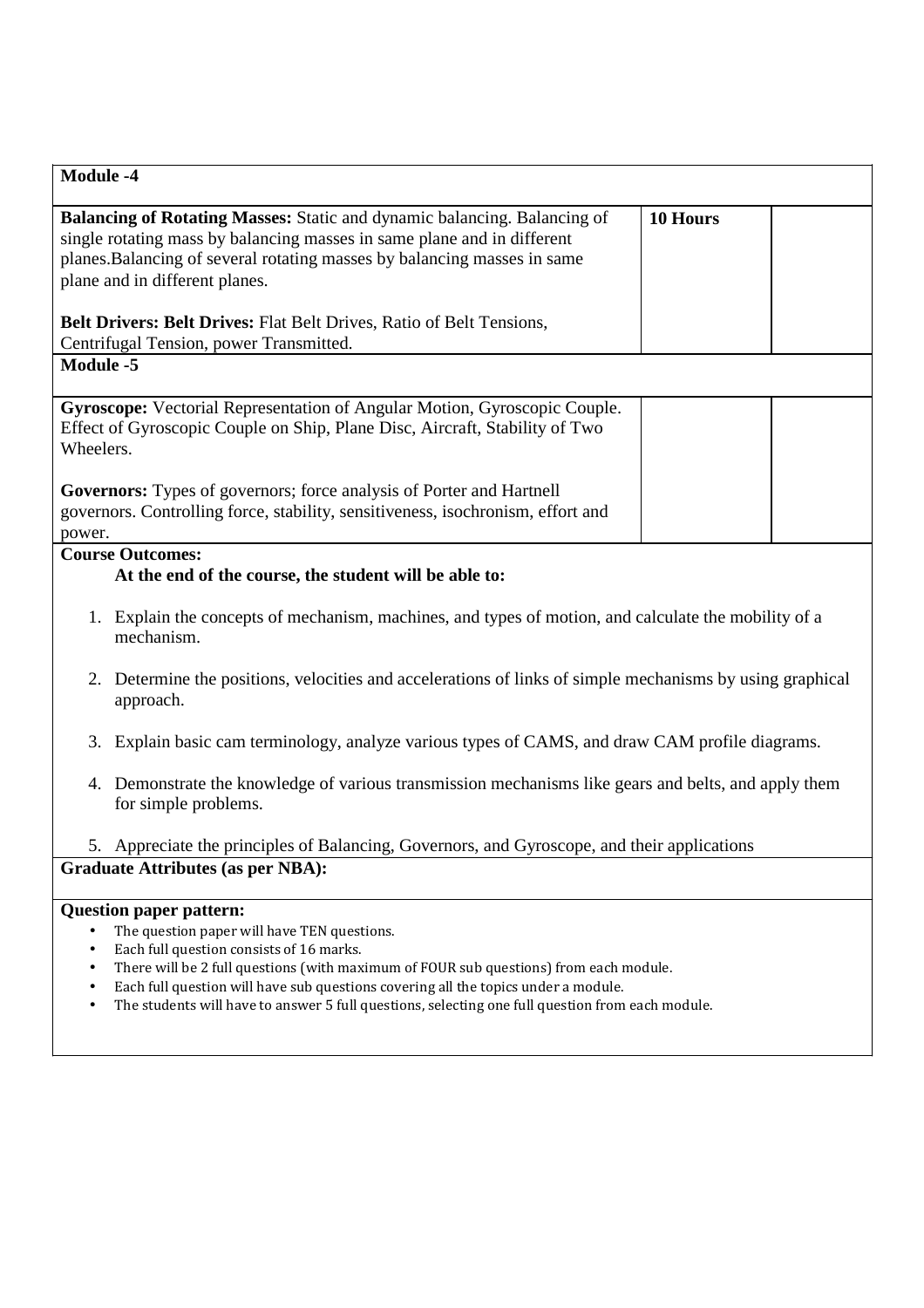#### **Text Books:**

- 1. Theory of Machines: Sadhu Singh, Pearson Education, 2<sup>nd</sup> edition, 2007.
- 2. Theory of Machines: Rattan S.S Tata McGraw Hill Publishing Company Ltd., New Delhi, 2<sup>nd</sup> Edition, 2006.
- **3.** Theory of Machines, R. S. Khurmi, J. K. Gupta, Eurasia Publishing House, 2008 Revised Edition**.**

- 1. Theory of Machines and Mechanisms, John Joseph Uicker, G. R. Pennock, Joseph Edward Shigley, Oxford University Press, 2003.
- 2. Theory of Machines and Mechanisms, Amitabha Ghosh and Mallick, East West Press, 3rd Edition 2006.
- 3. Theory of Machines, Thomas Bevan, CBS Publication 1984.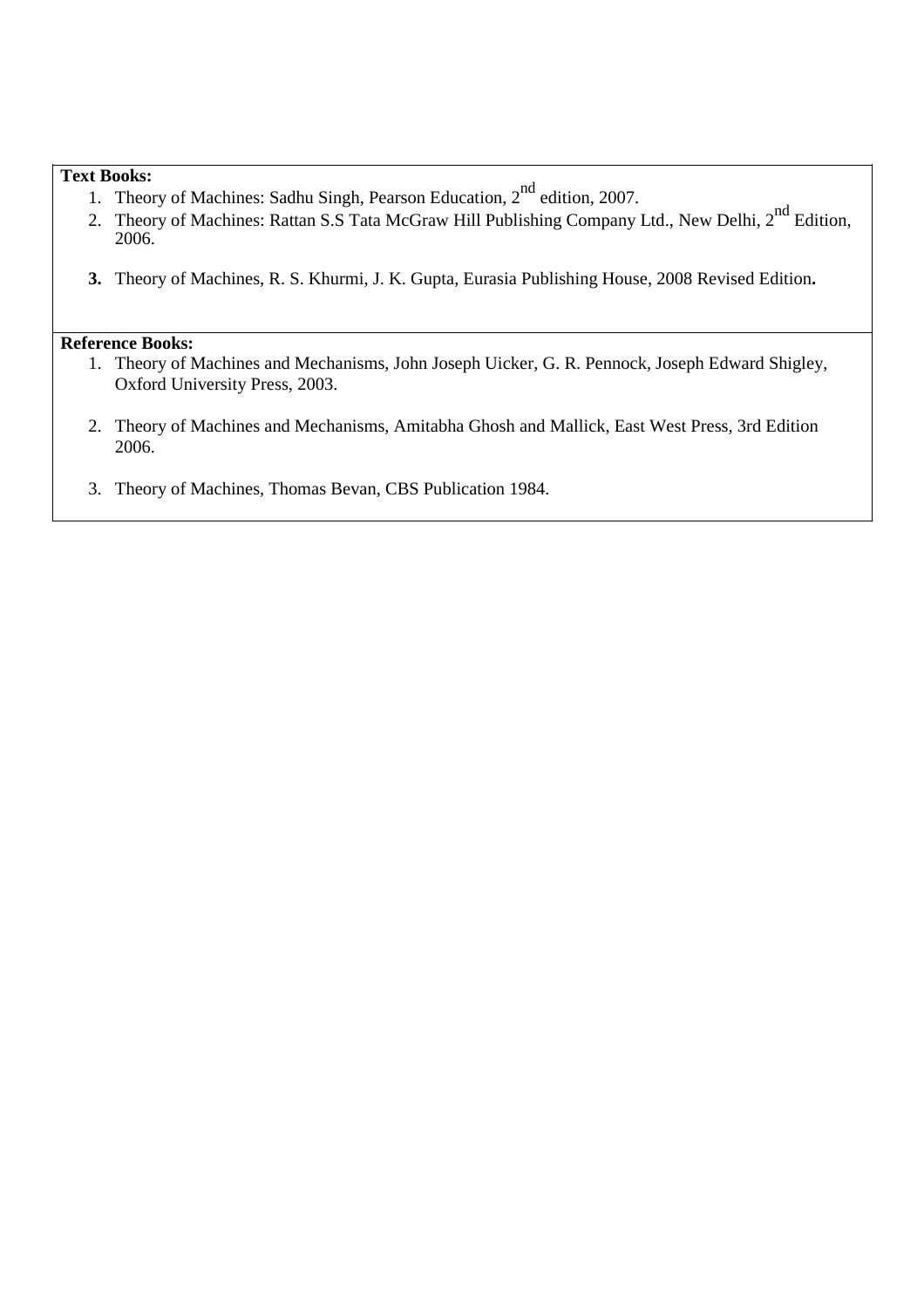|                                                                                                                                                                                                                |                                                                                                                                                                                          | <b>FLUID MECHANICS AND MACHINES</b><br>[As per Choice Based Credit System (CBCS) scheme] SEMESTER - IV                                                                                                |                                 |       |                             |  |  |
|----------------------------------------------------------------------------------------------------------------------------------------------------------------------------------------------------------------|------------------------------------------------------------------------------------------------------------------------------------------------------------------------------------------|-------------------------------------------------------------------------------------------------------------------------------------------------------------------------------------------------------|---------------------------------|-------|-----------------------------|--|--|
| Subject Code                                                                                                                                                                                                   | 15MT42                                                                                                                                                                                   | <b>IA Marks</b>                                                                                                                                                                                       | 20                              |       |                             |  |  |
| Number of<br>Lecture<br>Hours/Week                                                                                                                                                                             | 04                                                                                                                                                                                       | <b>Exam Marks</b>                                                                                                                                                                                     |                                 | 80    |                             |  |  |
| <b>Total Number</b><br>of Lecture<br>Hours                                                                                                                                                                     | 50                                                                                                                                                                                       | <b>Exam Hours</b>                                                                                                                                                                                     |                                 | 03    |                             |  |  |
|                                                                                                                                                                                                                |                                                                                                                                                                                          | <b>CREDITS-04</b>                                                                                                                                                                                     |                                 |       |                             |  |  |
| <b>Course objectives:</b>                                                                                                                                                                                      |                                                                                                                                                                                          | To introduce the students to the fundamentals of fluid mechanics and analytical formulation of fluid<br>mechanics and turbomachine problems using first principles and principles of energy transfer. |                                 |       |                             |  |  |
| <b>Modules</b>                                                                                                                                                                                                 |                                                                                                                                                                                          |                                                                                                                                                                                                       | <b>Hours</b><br><b>Teaching</b> | Level | RevisedBloom'sTaxonomy(RBT) |  |  |
| <b>Module -1</b>                                                                                                                                                                                               |                                                                                                                                                                                          |                                                                                                                                                                                                       |                                 |       |                             |  |  |
|                                                                                                                                                                                                                | <b>Physical properties of fluids:</b> Introduction, Types of fluids, Properties of<br>10 Hours<br>fluids, viscosity, surface tension, vapor pressure and cavitation.                     |                                                                                                                                                                                                       |                                 |       |                             |  |  |
|                                                                                                                                                                                                                | Fluid pressure and its Measurement: Intensity of pressure, Pascal's law,<br>Hydrostatic law, atmospheric, gauge and vacuum pressures, Piezometer, U-tube<br>and differential manometers. |                                                                                                                                                                                                       |                                 |       |                             |  |  |
|                                                                                                                                                                                                                | Fluid Statics: Total pressure and center of pressure on submerged plane<br>surfaces; horizontal, vertical and inclined plane surfaces submerged in liquid.                               |                                                                                                                                                                                                       |                                 |       |                             |  |  |
| <b>Module -2</b>                                                                                                                                                                                               |                                                                                                                                                                                          |                                                                                                                                                                                                       |                                 |       |                             |  |  |
| Fluid Kinematics: Types of fluid flow, continuity equation in 2D and 3D<br>10 Hours<br>(Cartesian Co-ordinates only), velocity and acceleration, velocity potential<br>function and stream function, problems. |                                                                                                                                                                                          |                                                                                                                                                                                                       |                                 |       |                             |  |  |
| Fluid Dynamics: Introduction, Euler's equation of motion, Bernoulli's equation<br>from first principles and also from Euler's equation, limitations of Bernoulli's<br>equation, problems.                      |                                                                                                                                                                                          |                                                                                                                                                                                                       |                                 |       |                             |  |  |
| <b>Module -3</b>                                                                                                                                                                                               |                                                                                                                                                                                          |                                                                                                                                                                                                       |                                 |       |                             |  |  |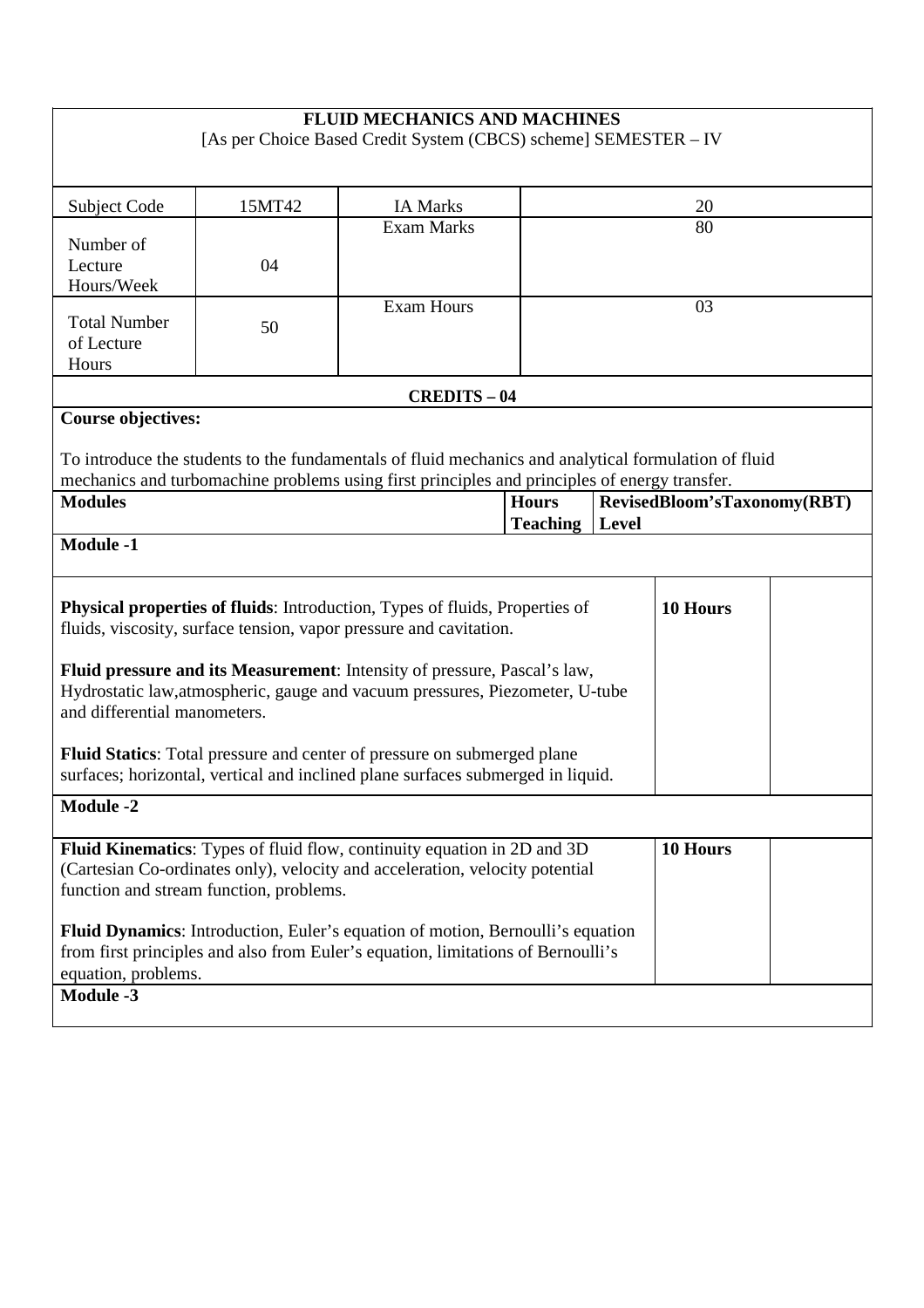| Dimensional Analysis: Introduction, derived quantities, dimensions of physical<br>quantities, dimensional homogeneity, Rayleigh's method, Buckingham's $\pi$ -                                                                                                                    | 10 Hours |  |  |  |
|-----------------------------------------------------------------------------------------------------------------------------------------------------------------------------------------------------------------------------------------------------------------------------------|----------|--|--|--|
| theorem, dimensionless numbers, similitude, types of similitudes.                                                                                                                                                                                                                 |          |  |  |  |
| Fluid Flow Measurements: Venturimeter, orificemeter, pitot-tube, V-Notch<br>and rectangular notches (Derivations Venturimeter and V-Notch only),<br>Problems.                                                                                                                     |          |  |  |  |
| <b>Module -4</b>                                                                                                                                                                                                                                                                  |          |  |  |  |
| Turbomachines: Definition of a Turbomachine, parts of a Turbomachine,<br>Comparison with positive displacement machine; Classification.                                                                                                                                           | 10 Hours |  |  |  |
| Energy transfer in turbo machine: Euler Turbine equation, alternate form of<br>Euler turbine equation, components of energy transfer, Degree of reaction,<br>general analysis of a Turbo machine – effect of bla de discharge angle on energy<br>transfer and degree of reaction. |          |  |  |  |
| Module -5                                                                                                                                                                                                                                                                         |          |  |  |  |
| Hydraulic Turbines: Classification; Constructional features, Velocity triangles<br>and Efficiencies of Pelton Turbine, Francis Turbine and Kaplan Turbine, and<br>simple problems. Function of a Draft tube, types of draft tubes.                                                | 10 Hours |  |  |  |
| <b>Steam Turbines:</b> Classification, Single stage impulse turbine - Condition for                                                                                                                                                                                               |          |  |  |  |
| maximum blade efficiency, stage efficiency, Compounding, need for<br>compounding, methods of compounding. Reaction turbine - Parson's reaction<br>turbine, condition for maximum blade efficiency, reaction staging, simple<br>problems.                                          |          |  |  |  |
| <b>Course outcomes:</b><br>At the end of the course, the student will be able to:                                                                                                                                                                                                 |          |  |  |  |
| Appreciate the fluid mechanics fundamentals, including concepts of mass and energy conservation.                                                                                                                                                                                  |          |  |  |  |
| Apply the fundamentals to flow measurement problems.<br>Perform dimensional analysis for problems in fluid mechanics.                                                                                                                                                             |          |  |  |  |
| Appreciate the understanding of turbomachines and principles of energy transfer in turbomachines.                                                                                                                                                                                 |          |  |  |  |
| Apply the fundamentals for energy transfer problems in various turbomachines.                                                                                                                                                                                                     |          |  |  |  |
| <b>Graduate Attributes (as per NBA):</b>                                                                                                                                                                                                                                          |          |  |  |  |
| <b>Question paper pattern:</b>                                                                                                                                                                                                                                                    |          |  |  |  |
| The question paper will have TEN questions.<br>Each full question consists of 16 marks                                                                                                                                                                                            |          |  |  |  |

• Each full question consists of 16 marks.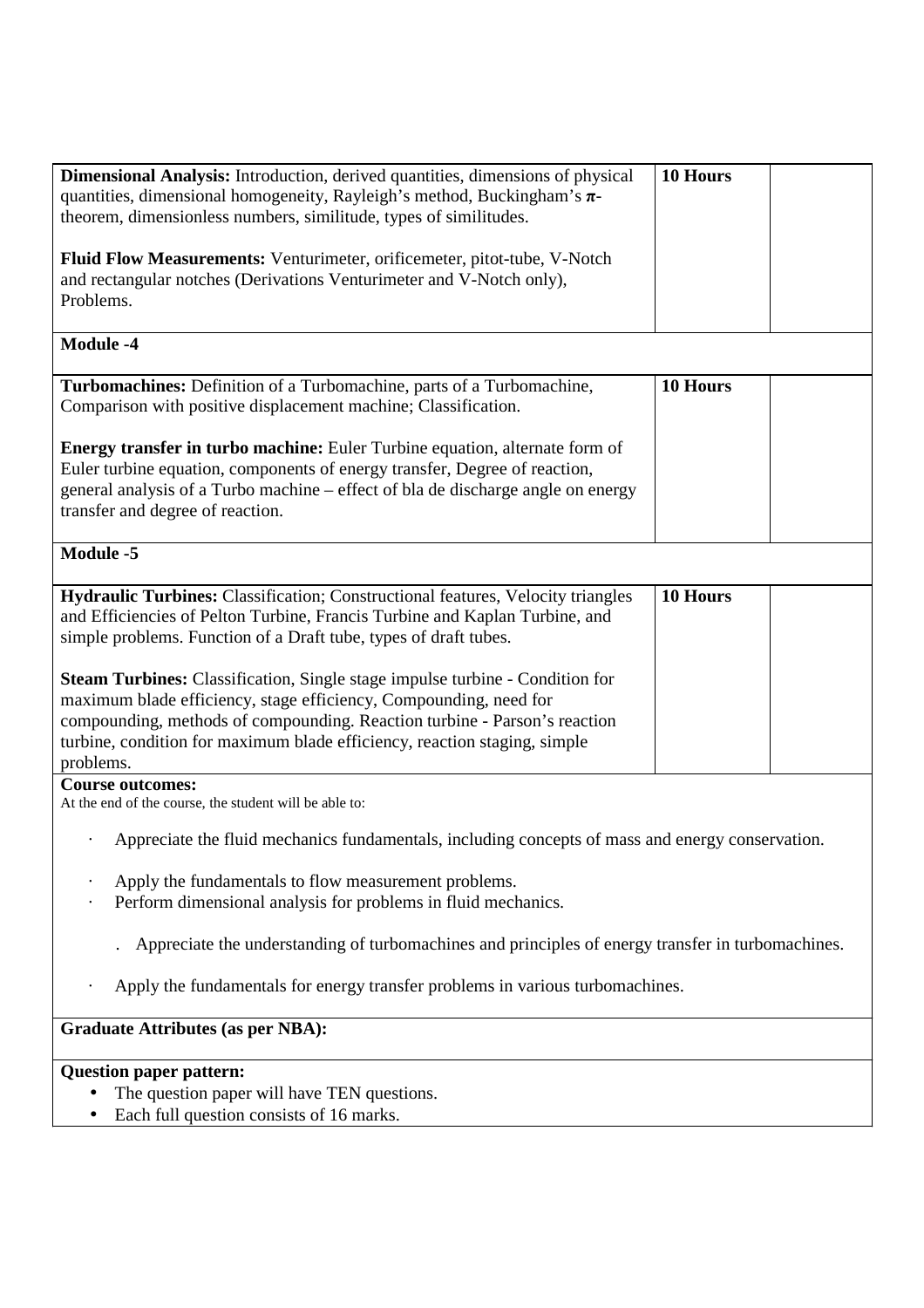- There will be 2 full questions (with maximum of FOUR sub questions) from each module.
- Each full question will have sub questions covering all the topics under a module.
- The students will have to answer 5 full questions, selecting one full question from each module

#### **Text Books:**

- 1. Fluid Mechanics, Oijush.K.Kundu, IRAM COCHEN, ELSEVIER, 3rd Ed. 2005.
- 2. Fluid Mechanics and Fluid Machines, Dr. Bansal, R.K.Lakshmi Publications, 2004.
- 3. Textbook of Turbomachines, M S Govinde Gowda, M M Publishers, 2011

- 1. Fluid Mechanics and hydraulics, Dr.Jagadishlal: MetropolitanBook Co-Ltd., 1997.
- 2. Fluid Mechanics (SI Units), Yunus A. Cengel John M.Oimbala, 2ndEd., Tata McGraw Hill, 2006.
- 3. Fluid Mechanics, John F.Douglas, Janul and M.Gasiosek and john A.Swaffield, Pearson Education Asia, 5th ed., 2006
- 4. Fluid Mechanics and Fluid Power Engineering, Kumar.D.S, Kataria and Sons., 2004
- 5. Fluid Mechanics -. Merle C. Potter, Elaine P.Scott. Cengage learning.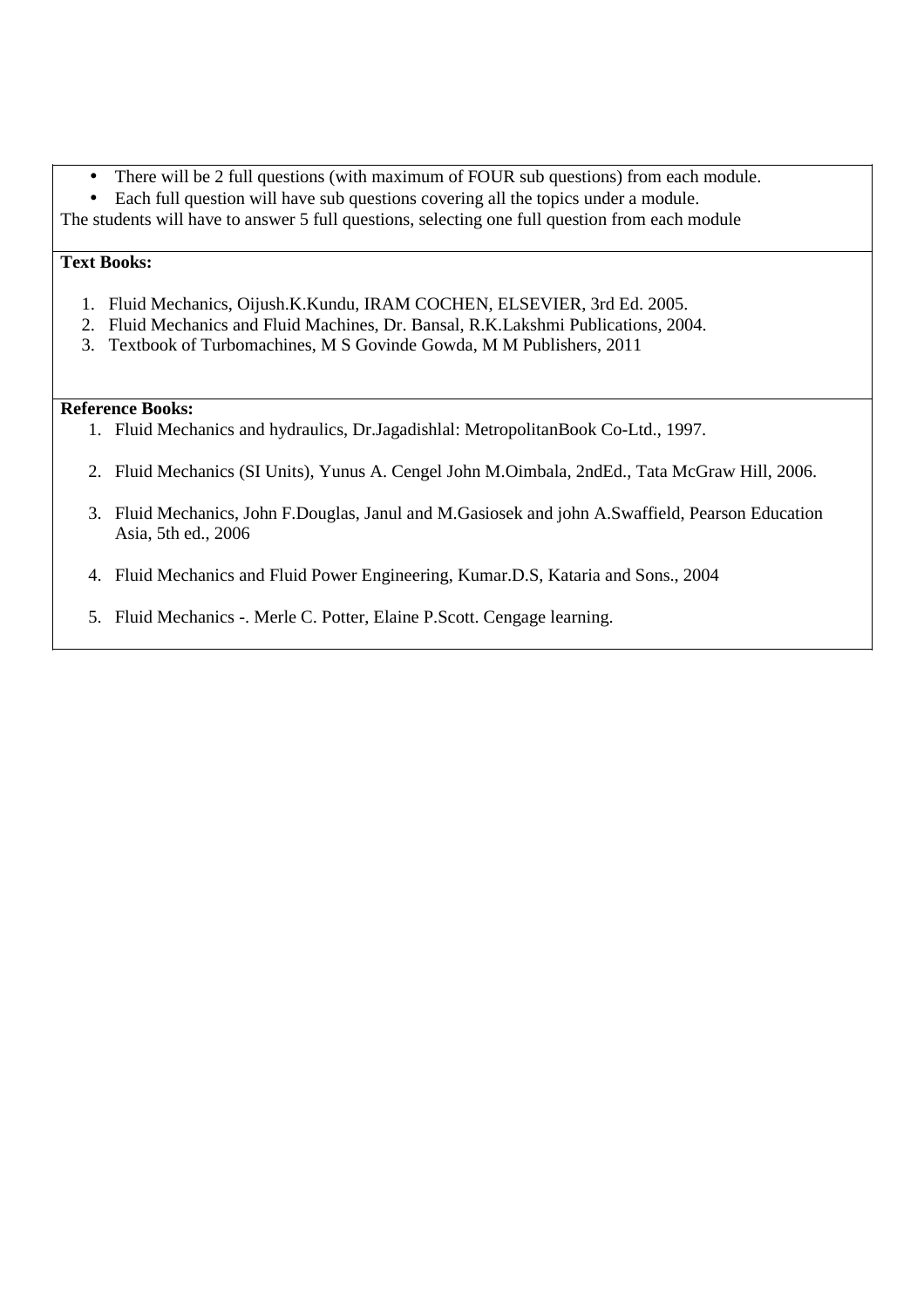|                                                                                                                                                                                                                                                                                                                                                                                                                                                                                                                                                                                                                                                                                                                                                                                                                                                                            |                | <b>INSTRUMENTATION AND MEASUREMENTS</b>                                                                                                                                                                                                                                                                                                                                                                                                                                 |  |                                 |  |                                                 |
|----------------------------------------------------------------------------------------------------------------------------------------------------------------------------------------------------------------------------------------------------------------------------------------------------------------------------------------------------------------------------------------------------------------------------------------------------------------------------------------------------------------------------------------------------------------------------------------------------------------------------------------------------------------------------------------------------------------------------------------------------------------------------------------------------------------------------------------------------------------------------|----------------|-------------------------------------------------------------------------------------------------------------------------------------------------------------------------------------------------------------------------------------------------------------------------------------------------------------------------------------------------------------------------------------------------------------------------------------------------------------------------|--|---------------------------------|--|-------------------------------------------------|
| [As per Choice Based Credit System (CBCS) scheme]                                                                                                                                                                                                                                                                                                                                                                                                                                                                                                                                                                                                                                                                                                                                                                                                                          |                |                                                                                                                                                                                                                                                                                                                                                                                                                                                                         |  |                                 |  |                                                 |
|                                                                                                                                                                                                                                                                                                                                                                                                                                                                                                                                                                                                                                                                                                                                                                                                                                                                            |                | <b>SEMESTER - IV</b>                                                                                                                                                                                                                                                                                                                                                                                                                                                    |  |                                 |  |                                                 |
| Subject Code                                                                                                                                                                                                                                                                                                                                                                                                                                                                                                                                                                                                                                                                                                                                                                                                                                                               | 15MT46         | <b>IA Marks</b><br>20                                                                                                                                                                                                                                                                                                                                                                                                                                                   |  |                                 |  |                                                 |
|                                                                                                                                                                                                                                                                                                                                                                                                                                                                                                                                                                                                                                                                                                                                                                                                                                                                            |                | Exam Marks<br>80                                                                                                                                                                                                                                                                                                                                                                                                                                                        |  |                                 |  |                                                 |
| Number of Lecture<br>Hours/Week                                                                                                                                                                                                                                                                                                                                                                                                                                                                                                                                                                                                                                                                                                                                                                                                                                            | 04             |                                                                                                                                                                                                                                                                                                                                                                                                                                                                         |  |                                 |  |                                                 |
| <b>Total Number of</b><br>Lecture Hours                                                                                                                                                                                                                                                                                                                                                                                                                                                                                                                                                                                                                                                                                                                                                                                                                                    | 50             | <b>Exam Hours</b><br>03                                                                                                                                                                                                                                                                                                                                                                                                                                                 |  |                                 |  |                                                 |
|                                                                                                                                                                                                                                                                                                                                                                                                                                                                                                                                                                                                                                                                                                                                                                                                                                                                            |                |                                                                                                                                                                                                                                                                                                                                                                                                                                                                         |  |                                 |  |                                                 |
| <b>Course objectives:</b><br>instruments for measurement.                                                                                                                                                                                                                                                                                                                                                                                                                                                                                                                                                                                                                                                                                                                                                                                                                  |                | <b>CREDITS - 04</b><br>• To provide the fundamental knowledge of transducers, instrumentation and measurement systems.<br>• To understand the functional elements of instrumentation/measurement systems.<br>• To impart the knowledge of static and dynamic characteristics of instruments, and understand the factors in selection of<br>• To discuss the principle, design and working of transducers for the measurement of displacement, level, strain, resistance |  |                                 |  |                                                 |
| capacitance inductance, pressure, sound and speed.                                                                                                                                                                                                                                                                                                                                                                                                                                                                                                                                                                                                                                                                                                                                                                                                                         |                |                                                                                                                                                                                                                                                                                                                                                                                                                                                                         |  |                                 |  |                                                 |
|                                                                                                                                                                                                                                                                                                                                                                                                                                                                                                                                                                                                                                                                                                                                                                                                                                                                            | <b>Modules</b> |                                                                                                                                                                                                                                                                                                                                                                                                                                                                         |  | <b>Hours</b><br><b>Teaching</b> |  | RevisedBloom's<br>Taxonomy(RBT)<br><b>Level</b> |
|                                                                                                                                                                                                                                                                                                                                                                                                                                                                                                                                                                                                                                                                                                                                                                                                                                                                            |                | Module -1                                                                                                                                                                                                                                                                                                                                                                                                                                                               |  |                                 |  |                                                 |
|                                                                                                                                                                                                                                                                                                                                                                                                                                                                                                                                                                                                                                                                                                                                                                                                                                                                            |                |                                                                                                                                                                                                                                                                                                                                                                                                                                                                         |  |                                 |  |                                                 |
| Classification and Functional Elements of Instrument/ measurement system:<br>10 Hours<br>Measurement, significance of measurement, instruments and measurement systems,<br>mechanical, electrical and electronic instruments, Deflection & Null type instruments and their<br>comparison, Analog and digital modes of operation, functions of instruments and<br>measurement systems, applications of measurement systems, Elements of generalized<br>measurement system, Input-output configuration of measuring instruments and measurement<br>systems, methods of correction for interfering and modifying inputs. Transducers,<br>Classifications of transducers-primary & secondary, active & passive, analog and digital<br>transducers.                                                                                                                             |                |                                                                                                                                                                                                                                                                                                                                                                                                                                                                         |  |                                 |  |                                                 |
|                                                                                                                                                                                                                                                                                                                                                                                                                                                                                                                                                                                                                                                                                                                                                                                                                                                                            |                | Module -2                                                                                                                                                                                                                                                                                                                                                                                                                                                               |  |                                 |  |                                                 |
| Static and Dynamic Characteristics: Static calibration and error calibration curve, accuracy<br>10 Hours<br>and precision, indications of precision, static error, scale range and scale span, reproducibility<br>and drift, repeatability, signal to noise ratio, sensitivity, linearity, hysteresis, threshold, dead<br>zone and dead time, resolution, signal to noise ratio, factors influencing the choice of<br>transducers/instruments. Dynamic response - dynamic characteristics, time domain analysis<br>& different types of inputs, frequency domain analysis. Time domain response - zero order<br>system, first order electrical system, response of a first order system to step & ramp input,<br>Second order system, response of a second order system to step input, time domain<br>specifications, frequency response of first and second order system. |                |                                                                                                                                                                                                                                                                                                                                                                                                                                                                         |  |                                 |  |                                                 |
|                                                                                                                                                                                                                                                                                                                                                                                                                                                                                                                                                                                                                                                                                                                                                                                                                                                                            |                | Module -3                                                                                                                                                                                                                                                                                                                                                                                                                                                               |  |                                 |  |                                                 |
| <b>Measurement of Displacement:</b> Introduction, Principles of Transduction, Variable resistance<br><b>10 Hours</b><br>devices, variable Inductance Transducer, Variable Capacitance Transducer, Hall Effect Devices,<br>Proximity Devices, Digital Transducer<br>Measurement of Level: Capacitance probes, conductivity probes, differential pressure level<br>detector, float level devices, optical level switches, radiation level sensor, ultrasonic level<br>detector, thermal level sensors                                                                                                                                                                                                                                                                                                                                                                        |                |                                                                                                                                                                                                                                                                                                                                                                                                                                                                         |  |                                 |  |                                                 |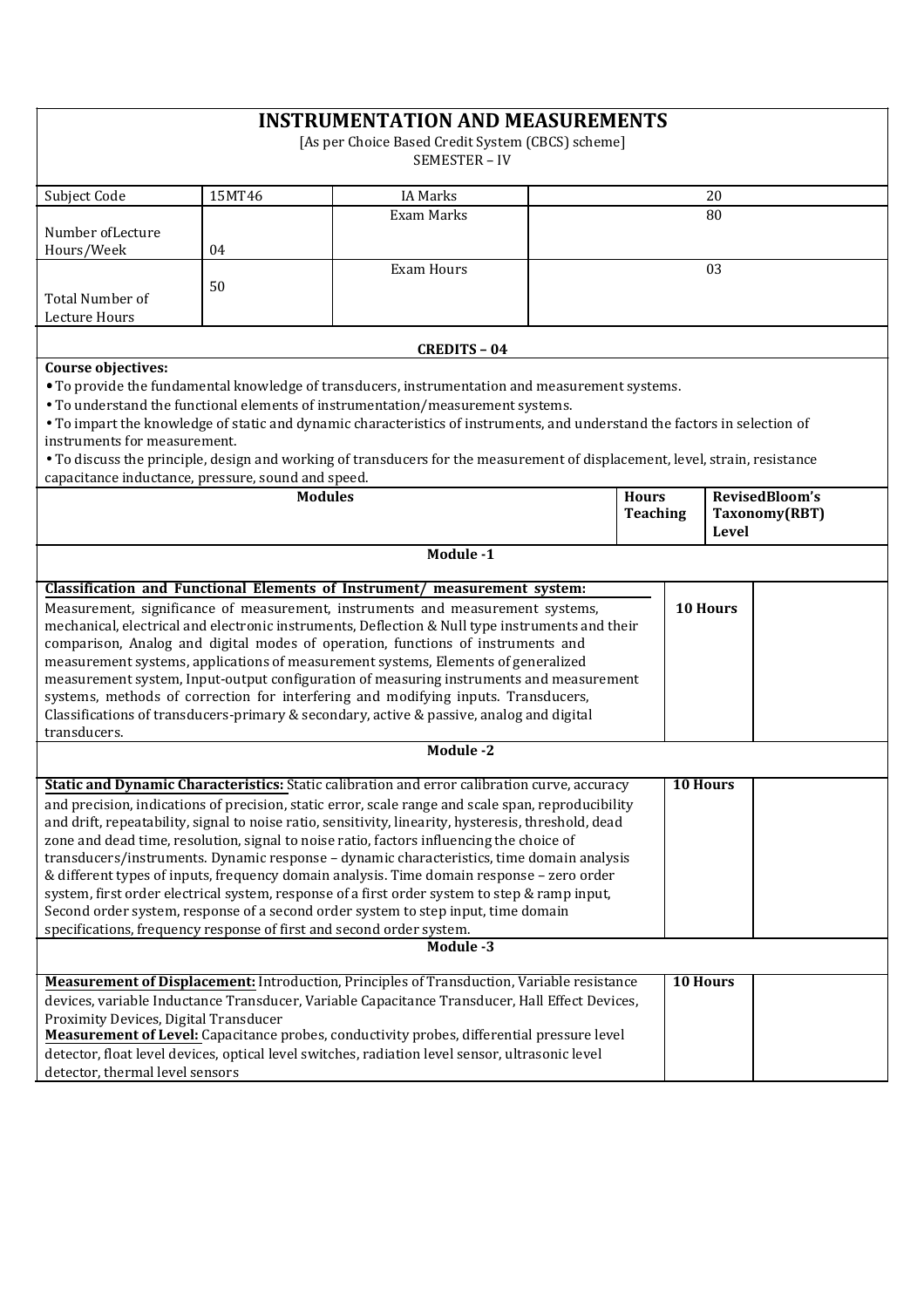| Module -4                                                                                                                                                                                                                                                                                                                                                                                                                                                                                                                                                                                                                                    |                 |  |
|----------------------------------------------------------------------------------------------------------------------------------------------------------------------------------------------------------------------------------------------------------------------------------------------------------------------------------------------------------------------------------------------------------------------------------------------------------------------------------------------------------------------------------------------------------------------------------------------------------------------------------------------|-----------------|--|
| Measurement of Strain: Introduction, Factors affecting strain measurements, Types of Strain<br>Gauges, Theory of operation of resistance strain gauges, Types of Electrical Strain Gauges -<br>Wire gauges, unbounded strain gauges, foil gauges, semiconductor strain gauges (principle,<br>types & list of characteristics only), Materials for Strain Gauges, Strain gauge Circuits -<br>Wheatstone bride circuit, Applications.<br>Measurement of resistance, induction and capacitance: Whetstone's bridge, Kelvin Bridge;<br>ACbridges, Capacitance Comparison Bridge, Maxwell's bridge, wein's bridge, Wagners's earth<br>connection. | <b>10 Hours</b> |  |
| Module -5                                                                                                                                                                                                                                                                                                                                                                                                                                                                                                                                                                                                                                    |                 |  |
| Transducers - I: Introduction, Electrical transducers, Selecting a transducer, Resistive<br>transducers, Resistive position transducer, Strain gauges, Resistance thermometer, Thermistor,<br>Inductive transducer, Differential output transducers and LVDT.<br>Transducers - II: Piezoelectric transducer, Photoelectric transducer, Photovoltaic transducer,<br>Semiconductor photo devices, Temperature transducers-RTD, Thermocouple(b) Display<br>Devices: Digital display system, classification of display, Display devices, LEDs, LCD displays                                                                                      | 10 Hours        |  |
| <b>Course outcomes:</b><br>After studying this course, students will able to:<br>· Define the transducer, instrument, measurement and classify different types of transducers<br>• Explain the functional elements of instrumentation / measurement systems<br>• Discuss the input-output configuration of measurement systems<br>• Define, interpret and analyze the static and dynamic characteristics of instruments<br>• Explain the principle, design and analyze the transducers for the measurement of displacement, level, strain, force, torque,<br>pressure, sound and speed<br><b>Graduate Attributes (as per NBA):</b>           |                 |  |
| Question paper pattern:<br>The question paper will have TEN questions.<br>Each full question consists of 16 marks.<br>$\bullet$<br>There will be 2 full questions (with maximum of FOUR sub questions) from each module.<br>Each full question will have sub questions covering all the topics under a module.<br>The students will have to answer 5 full questions, selecting one full question from each module.                                                                                                                                                                                                                           |                 |  |
| <b>Text Books:</b><br>1. Electrical and Electronic Measurements and Instrumentation - A. K. Sawhney, 17th Edition (Reprint 2004), DhanpatRai& Co. Pvt.<br>Ltd., 2004. (Module 1 & 2)<br>2. Instrumentation: Devices and Systems- C. S. Rangan, G. R. Sarma, V. S. V. Mani, 2nd Edition (32nd Reprint), McGraw Hill Education<br>(India), 2014. (Module 3-Displacement measurement, Module 4,<br>3. Process Measurement Instrument Engineers Handbook- Bela G. Liptak, Revised Edition, Chilton Book Company, 1982. (Module<br>3 - Level measurement,)<br>4. "Electronics Instrumentation", H.S. Kalsi, TMH, 2004-Module 5                    |                 |  |
| Reference Books:<br>1. Transducers and Instrumentation - D.V.S.Murty, 2nd Edition, PHI, 2009.<br>duction to Measurements and Instrumentation A.V. Check 2nd Edition DIII 2007                                                                                                                                                                                                                                                                                                                                                                                                                                                                |                 |  |

2. Introduction to Measurements and Instrumentation - A. K. Ghosh, 2nd Edition, PHI, 2007. 3. Instrumentation Measurement and Analysis- B.C.Nakra and K.K.Choudhry, 3rd Edition, McGraw Hill Education (India) Pvt.Ltd.

2009.

4. Measurement Systems Application and Design- Ernest O.Doeblin and Dhanesh N Manik, 5th Edition, McGraw Hill, 2007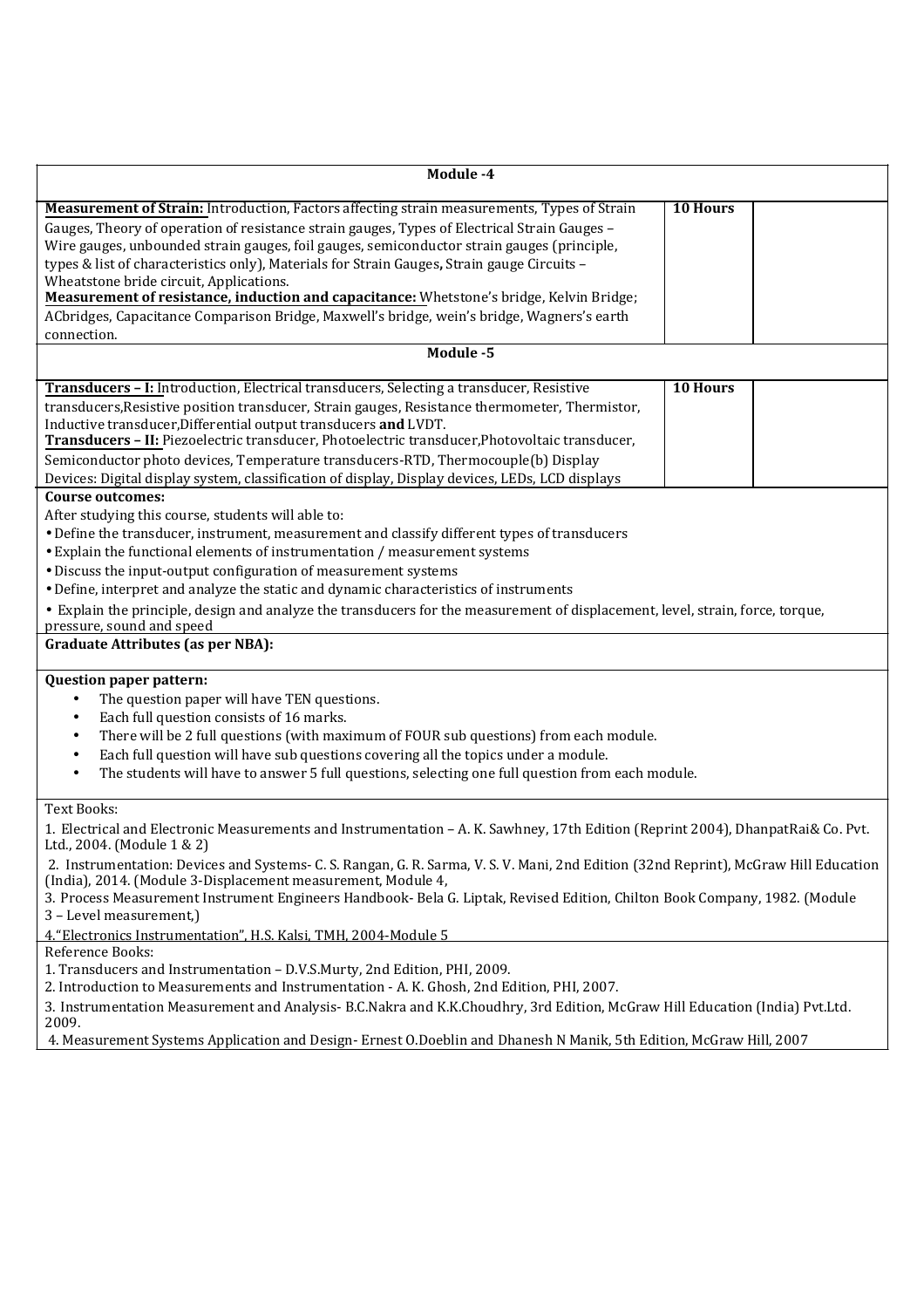| <b>MANUFACTURING TECHNOLOGY</b><br>[As per Choice Based Credit System (CBCS) scheme] SEMESTER - IV                                                                                                                                                                                                                                                                                                                                                                                                                                                                                                                                          |                           |                   |                                 |                                      |  |
|---------------------------------------------------------------------------------------------------------------------------------------------------------------------------------------------------------------------------------------------------------------------------------------------------------------------------------------------------------------------------------------------------------------------------------------------------------------------------------------------------------------------------------------------------------------------------------------------------------------------------------------------|---------------------------|-------------------|---------------------------------|--------------------------------------|--|
| Subject Code                                                                                                                                                                                                                                                                                                                                                                                                                                                                                                                                                                                                                                | 15MT44<br><b>IA Marks</b> |                   |                                 | 20                                   |  |
| Number of<br>Lecture<br>Hours/Week                                                                                                                                                                                                                                                                                                                                                                                                                                                                                                                                                                                                          | <b>Exam Marks</b><br>04   |                   | 80                              |                                      |  |
| <b>Total Number</b><br>of Lecture<br>Hours                                                                                                                                                                                                                                                                                                                                                                                                                                                                                                                                                                                                  | 50                        | <b>Exam Hours</b> | 03                              |                                      |  |
| <b>CREDITS - 04</b>                                                                                                                                                                                                                                                                                                                                                                                                                                                                                                                                                                                                                         |                           |                   |                                 |                                      |  |
| <b>Course objectives:</b>                                                                                                                                                                                                                                                                                                                                                                                                                                                                                                                                                                                                                   |                           |                   |                                 |                                      |  |
| To introduce students to the fundamentals of modern manufacturing operations.                                                                                                                                                                                                                                                                                                                                                                                                                                                                                                                                                               |                           |                   |                                 |                                      |  |
| <b>Modules</b>                                                                                                                                                                                                                                                                                                                                                                                                                                                                                                                                                                                                                              |                           |                   | <b>Hours</b><br><b>Teaching</b> | RevisedBloom'sTaxonomy(RBT)<br>Level |  |
| <b>Module -1</b>                                                                                                                                                                                                                                                                                                                                                                                                                                                                                                                                                                                                                            |                           |                   |                                 |                                      |  |
| <b>Introduction to Manufacturing Process:</b> Concept of Manufacturing<br>process, its importance.<br>10 Hours<br>Classification of Manufacturing processes.<br>Casting: Introduction to Casting process & steps involved. Various<br>components produced by casting process, Advantages & Limitations.<br>Patterns: Definition and types.<br>Sand Moulding: Binders and Additives: Definition, Need and<br>Types. Types of base sand, requirements of base sand. Types of Sand<br>Moulding.Cores: Definition, Need and Types. Concept of Gating & Risers:<br>Principle and types.<br>Introduction to Die Casting and injection moulding. . |                           |                   |                                 |                                      |  |
| <b>Module -2</b>                                                                                                                                                                                                                                                                                                                                                                                                                                                                                                                                                                                                                            |                           |                   |                                 |                                      |  |
| Introduction to metal working: Classification of metal working<br>processes, characteristics of wrought products, advantages and limitations<br>of metalworking processes.<br>Forging: Classification, Forging machines & equipment. Die-design<br>parameters. Forgingdefects, Residual stresses in forging, Applications of<br>forging.<br>Rolling: Classification, Types of rolling mills, Defects in rolled products.<br>Rolling variables, Applications of Rolling.<br><b>Drawing:</b> Drawing equipment & dies, drawing variables, Tube<br>drawing, classification of tube drawing, Applications<br><b>Module -3</b>                   |                           |                   |                                 | 10 Hours                             |  |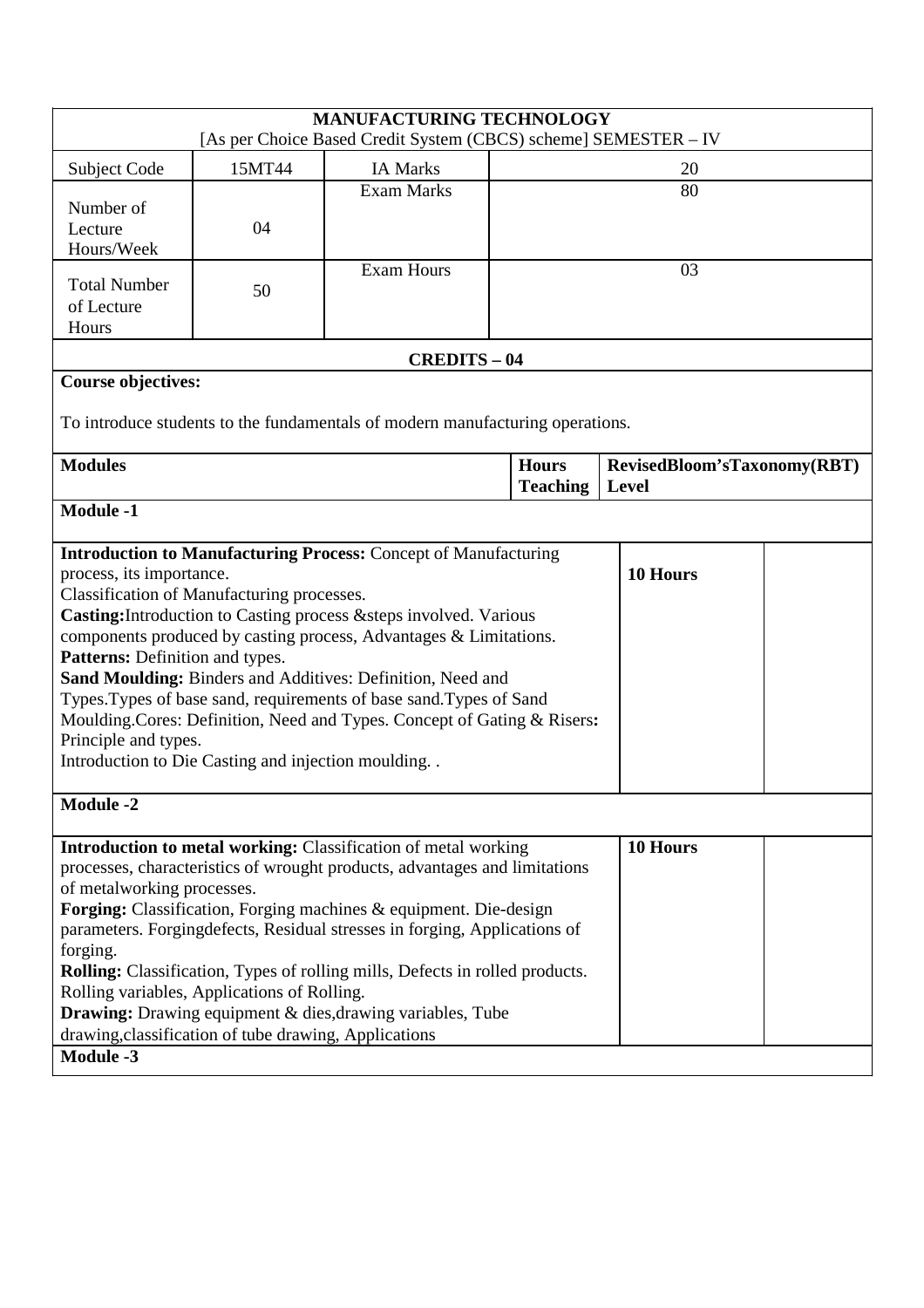| <b>Extrusion:</b> Types of extrusion processes, extrusion equipment $\&$<br>dies, Extrusion of seamless tubes, lubrication & defects in extrusion,<br><b>Extrusion variables, Applications</b><br>Sheet & Metal Forming: Forming methods dies & punches,<br>progressivedie, compound die, combination die. Rubber forming. Open<br>back inclinablepress (OBI press), piercing, blanking, bending, deep<br>drawing, defects of drawn products, stretch forming, Roll bending &<br>contouring, Applications.<br>Advanced Welding processes: Classification, Advantages & limitations<br>of welding. Metal Arc welding (MAW), Flux Shielded Metal Arc Welding<br>(FSMAW), Inert Gas Welding (TIG & MIG) Submerged Arc Welding<br>(SAW) and Atomic Hydrogen Welding processes (AHW), Resistance<br>welding, Applications. | 10 Hours |
|-----------------------------------------------------------------------------------------------------------------------------------------------------------------------------------------------------------------------------------------------------------------------------------------------------------------------------------------------------------------------------------------------------------------------------------------------------------------------------------------------------------------------------------------------------------------------------------------------------------------------------------------------------------------------------------------------------------------------------------------------------------------------------------------------------------------------|----------|
| <b>Module -4</b>                                                                                                                                                                                                                                                                                                                                                                                                                                                                                                                                                                                                                                                                                                                                                                                                      |          |
| Non-traditional Machining Processes: Need for non-traditional<br>machining, Principle, equipment & operation of Laser Beam, Plasma Arc<br>Machining, Electro Chemical Machining, Ultrasonic Machining, Abrasive<br>Jet Machining, Water Jet Machining, Electron Beam Machining, Electron<br>Discharge Machining and Plasma Arc Machining.                                                                                                                                                                                                                                                                                                                                                                                                                                                                             | 10 Hours |
| Module -5                                                                                                                                                                                                                                                                                                                                                                                                                                                                                                                                                                                                                                                                                                                                                                                                             |          |
| Introducing to CNC machines: Basics of Turning tool Geometry, ATC,<br>Programming methods. - Manual part programming, Mil ling, Turning,<br>(Simple Programs), Computer Aided part programming (Simple problems,<br>DNC, Types, Applications, Types of CNC Programming Software's, Over<br>view CNC machining centers, Turning centre.                                                                                                                                                                                                                                                                                                                                                                                                                                                                                | 10 Hours |
| <b>Course outcomes:</b><br>At the end of this course students should be able to<br>Understand the principles and techniques of casting, forging, rolling & drawing.<br>Apply the knowledge of metal working process.<br>2.<br>To express the different techniques of joining process for metal $\&$ non metals.<br>3.<br>Understanding and applying knowledge to execute CNC machining programs.<br>4.                                                                                                                                                                                                                                                                                                                                                                                                                |          |
| <b>Graduate Attributes (as per NBA):</b>                                                                                                                                                                                                                                                                                                                                                                                                                                                                                                                                                                                                                                                                                                                                                                              |          |
| <b>Question paper pattern:</b><br>The question paper will have TEN questions.<br>Each full question consists of 16 marks.<br>$\bullet$<br>There will be 2 full questions (with maximum of FOUR sub questions) from each module.<br>$\bullet$<br>Each full question will have sub questions covering all the topics under a module.<br>٠                                                                                                                                                                                                                                                                                                                                                                                                                                                                               |          |

Γ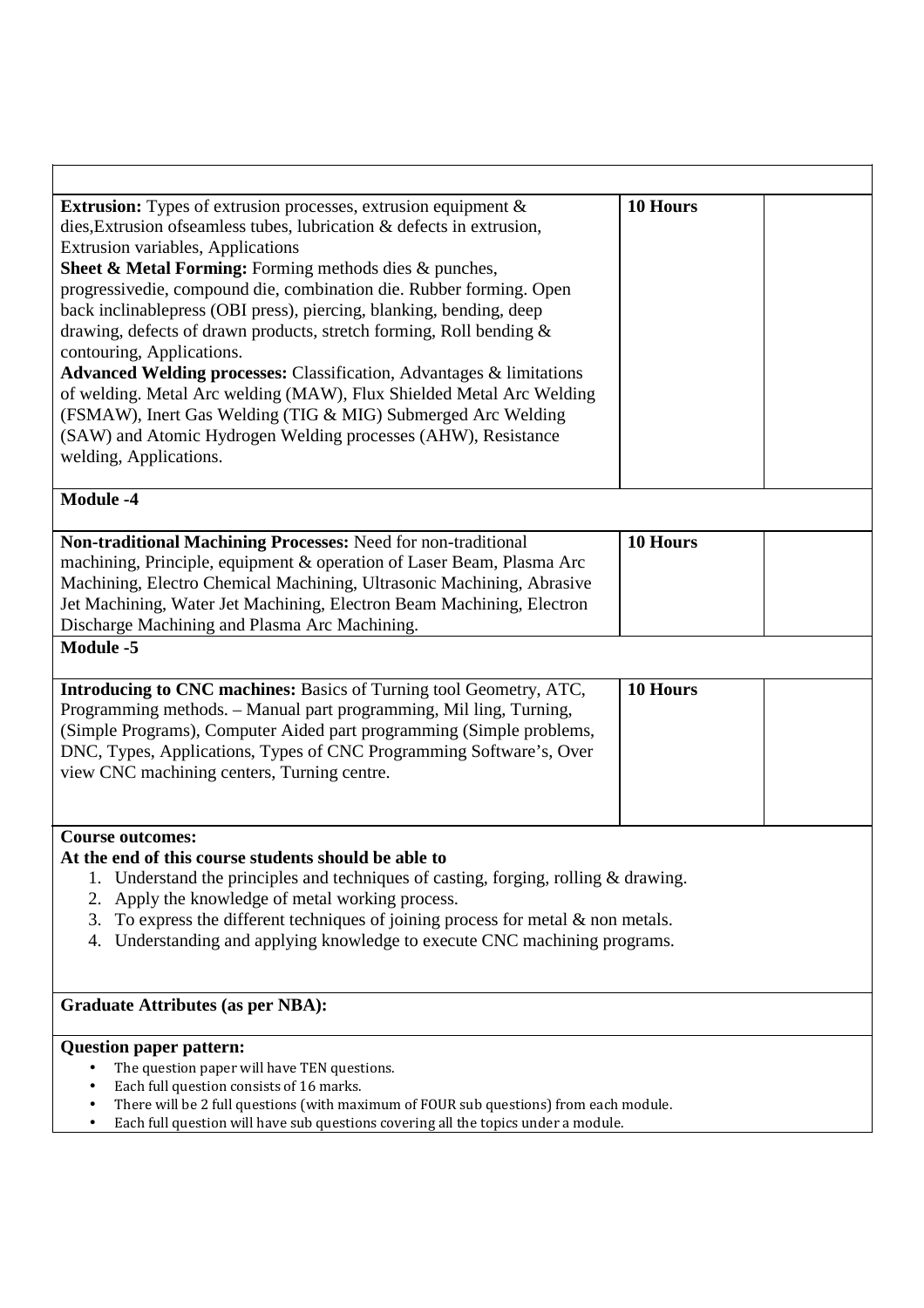• The students will have to answer 5 full questions, selecting one full question from each module.

### **Text Books:**

- 1. Manufacturing Technology, Serope Kalpakjain, Steuen.R.Sechmid, Pearson Education Asia, 5<sup>th</sup> Ed. 2006**.**
- **2. Manufacturing Technology Vol 1&2,** PN Rao, Tata McGraw Hill, 2001 **NC Machine Programming and Software Design,** ChnoHwachang**,** Michel. A. Melkanoff, Prentice Hall, 1989

**Reference Books:** 

- 1. **Process and Materials of Manufacturing, Roy A Lindberg, 4<sup>th</sup> Ed. Pearson Ed. 2006.**
- 2. **Workshop technology,** Hazara Choudhry, Vol-I &II, Media Promoters & Publishers Pvt Ltd. 2004.
- 3. **Production technology,** HMT, Tata McGraw Hill, 2001.
- 4. **Manufacturing Science,** AmitabhGhosh and Mallik, affiliated East West press, 2003.
- 5. **Fundamentals of metal Machining and machine Tools,** G. Boothroyd, McGraw Hill. 2000.
- 6. **Automation Production system and Computer Integrated Manufacturing** Mikell. O. Grover, PHI, New Delhi, 2002.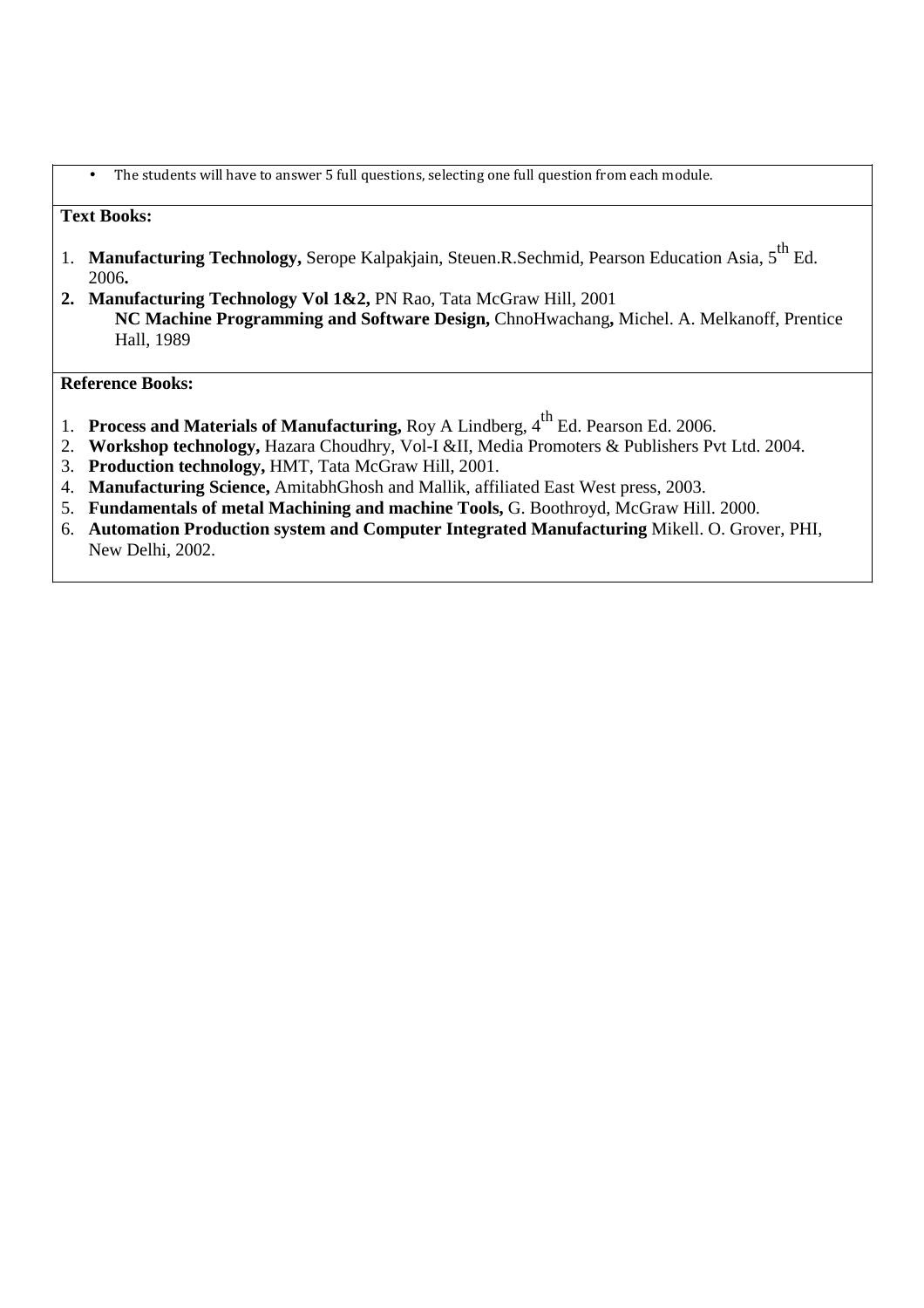|                      |                           |                                                                                                                                                                                                          | <b>MECHANICAL LAB - II</b>                                                                                                                                          |                   |                                               |  |  |  |
|----------------------|---------------------------|----------------------------------------------------------------------------------------------------------------------------------------------------------------------------------------------------------|---------------------------------------------------------------------------------------------------------------------------------------------------------------------|-------------------|-----------------------------------------------|--|--|--|
|                      |                           |                                                                                                                                                                                                          | [As per Choice Based Credit System (CBCS) scheme] SEMESTER - IV                                                                                                     |                   |                                               |  |  |  |
|                      | Subject Code              | 15MTL47                                                                                                                                                                                                  | <b>IA Marks</b>                                                                                                                                                     | 20                |                                               |  |  |  |
|                      |                           |                                                                                                                                                                                                          | <b>Exam Marks</b>                                                                                                                                                   |                   | 80                                            |  |  |  |
| Hours/Week           |                           | 03                                                                                                                                                                                                       |                                                                                                                                                                     |                   |                                               |  |  |  |
|                      |                           |                                                                                                                                                                                                          | <b>Total Number of</b><br><b>Lecture Hours</b>                                                                                                                      | <b>Exam Hours</b> |                                               |  |  |  |
|                      |                           |                                                                                                                                                                                                          | <b>CREDITS-02</b>                                                                                                                                                   |                   |                                               |  |  |  |
|                      | <b>Course objectives:</b> | To understand the flow measurement in a pipe flow.<br>To Measure the discharge in a open channel flow.<br>To study the characteristic of turbins.<br><b>Laboratory Experiments:</b>                      | To understand the working principle of hydraulic components & hydraulic circuit.                                                                                    |                   | <b>Revised Bloom's Taxonomy</b><br>(RBT)Level |  |  |  |
|                      |                           |                                                                                                                                                                                                          | Part-A                                                                                                                                                              |                   |                                               |  |  |  |
| $2^{\circ}$          | b.<br>c.                  | 1. Calibration of flow measuring devices:<br>a. Orifice Plate meter,<br>b. Venturimeter,<br>c. V-notch<br>Performance testing of Turbines<br>a. Pelton wheel<br>Francis Turbine<br><b>Kaplan Turbine</b> |                                                                                                                                                                     |                   |                                               |  |  |  |
|                      |                           |                                                                                                                                                                                                          | Part-B                                                                                                                                                              |                   |                                               |  |  |  |
| 1.<br>2.<br>3.<br>4. |                           | Sequencing Circuit on Hydraulic/Pneumatic Trainer                                                                                                                                                        | Speed Control Circuit on Hydraulic/Pneumatic Trainer<br>Regenerative Circuit on Hydraulic/Pneumatic Trainer<br>Synchronizing Circuit on Hydraulic/Pneumatic Trainer |                   |                                               |  |  |  |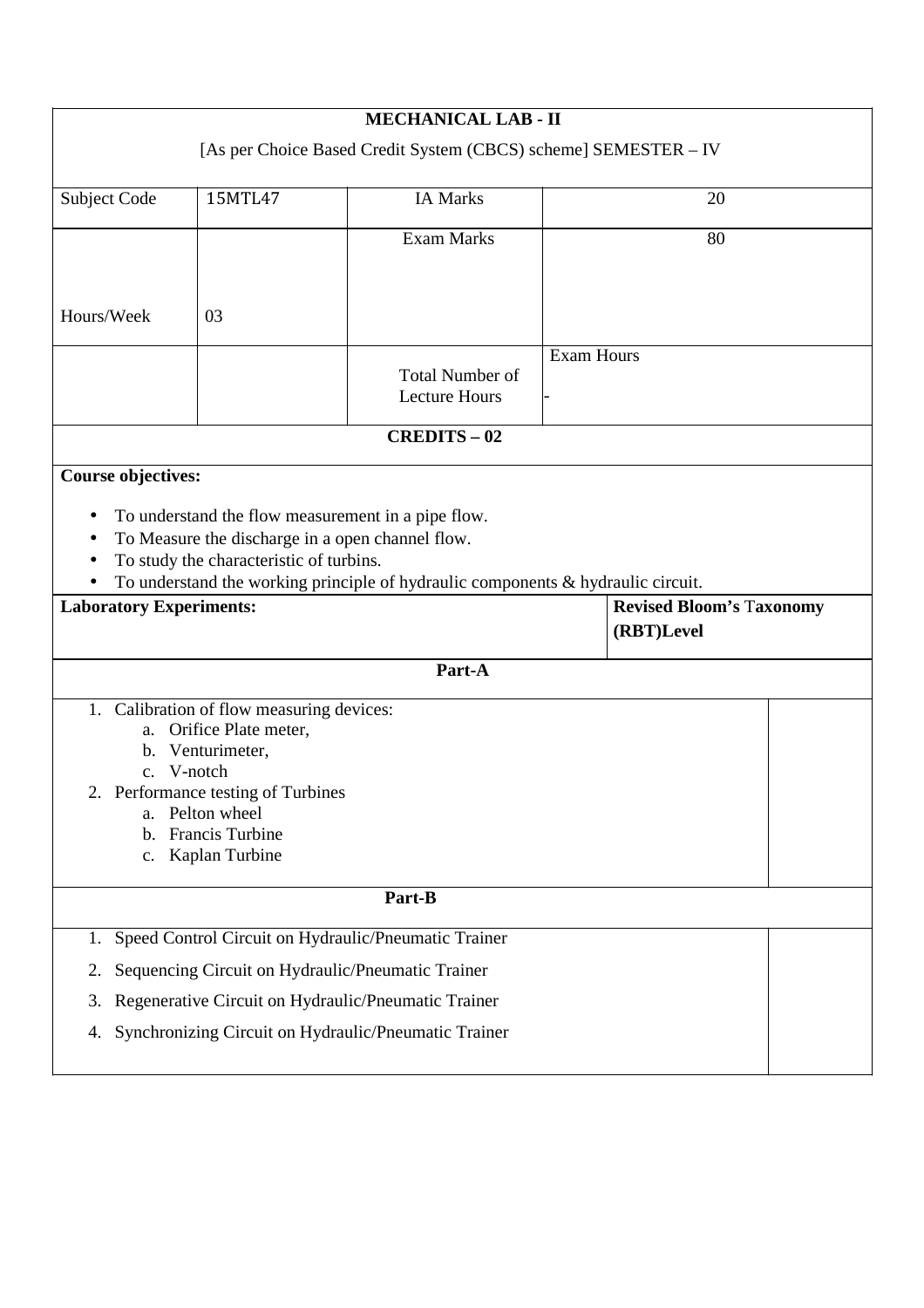#### **Course outcomes:**

By the end of the course the student will be able to:

- Determine the co-efficient of discharge of flow measuring devices.
- Select the type of turbine required with reference to available head of water and discharge.
- Apply the working principle of impulse and reaction turbine.
- Design hydraulic circuit for various industrial applications.

# **Graduate Attributes (as per NBA):**

#### **Scheme of Examination:**

One Question From Part – A : **35marks**  One Question From Part - B : **35 Marks**  Viva- Voice : **10 Marks**  Total : **80 Marks**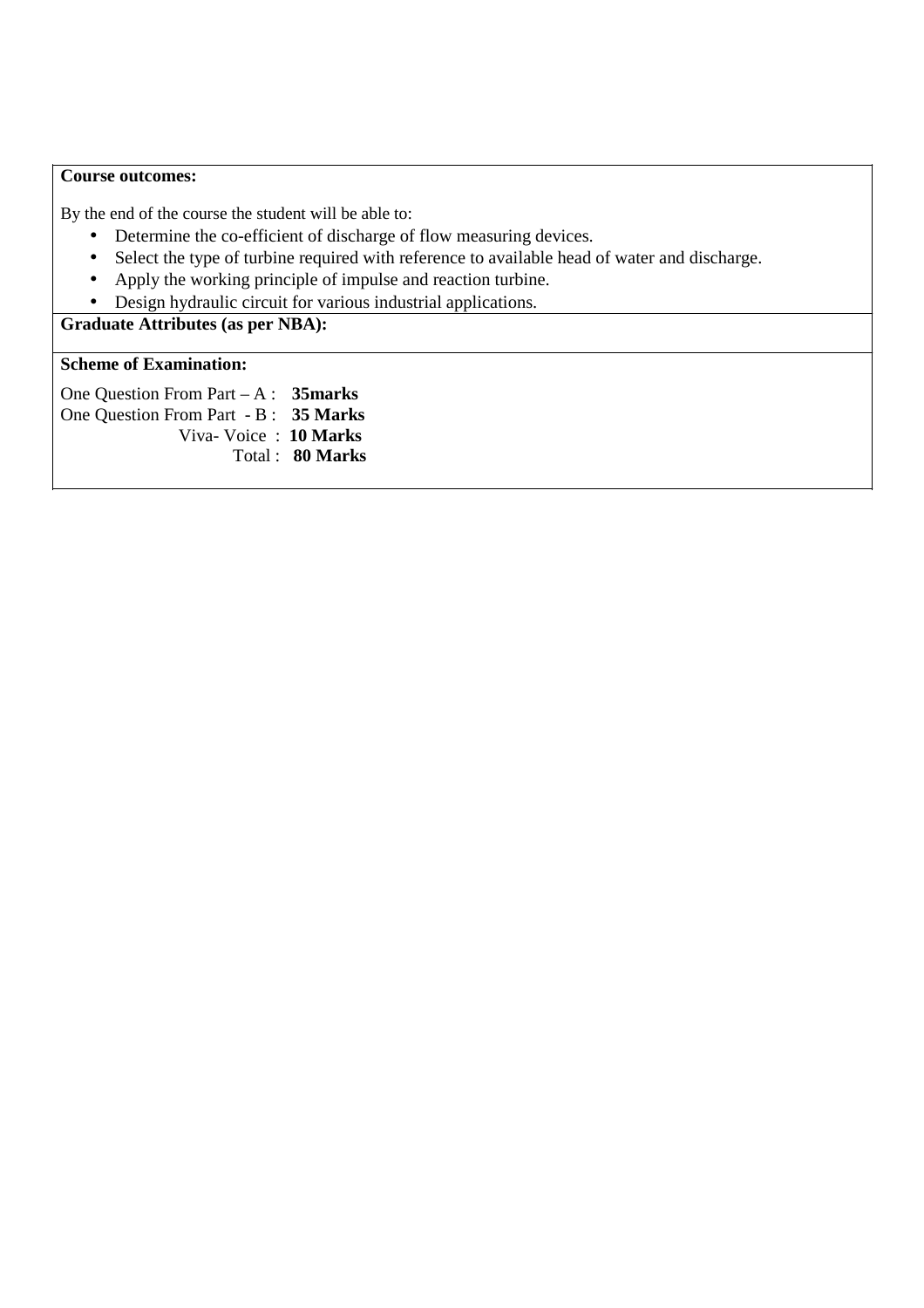| <b>MICROCONTROLLER</b><br>[As per Choice Based Credit System (CBCS) scheme] SEMESTER - IV                                                                                                                                                                                                                                                                                                                                                                                                                                                                                                      |        |                                                                                                                                                                                                                                                                                                                                    |       |                             |  |
|------------------------------------------------------------------------------------------------------------------------------------------------------------------------------------------------------------------------------------------------------------------------------------------------------------------------------------------------------------------------------------------------------------------------------------------------------------------------------------------------------------------------------------------------------------------------------------------------|--------|------------------------------------------------------------------------------------------------------------------------------------------------------------------------------------------------------------------------------------------------------------------------------------------------------------------------------------|-------|-----------------------------|--|
| Subject Code                                                                                                                                                                                                                                                                                                                                                                                                                                                                                                                                                                                   | 15MT43 | <b>IA Marks</b>                                                                                                                                                                                                                                                                                                                    |       | 20                          |  |
| Number of<br>Lecture<br>Hours/Week                                                                                                                                                                                                                                                                                                                                                                                                                                                                                                                                                             | 04     | <b>Exam Marks</b>                                                                                                                                                                                                                                                                                                                  | 80    |                             |  |
| <b>Total Number</b><br>of Lecture<br>Hours                                                                                                                                                                                                                                                                                                                                                                                                                                                                                                                                                     | 50     | <b>Exam Hours</b>                                                                                                                                                                                                                                                                                                                  | 03    |                             |  |
|                                                                                                                                                                                                                                                                                                                                                                                                                                                                                                                                                                                                |        | <b>CREDITS - 04</b>                                                                                                                                                                                                                                                                                                                |       |                             |  |
| <b>Course objectives:</b><br>programming.                                                                                                                                                                                                                                                                                                                                                                                                                                                                                                                                                      |        | This course trains the students to understand an in-depth operation of 8051 microcontrollers, machine<br>language programming $\&$ interfacing techniques. The emphasis is on interfacing the controller to real-world<br>devices such as switches, displays, motors, and A/D converters, through assembly language and C language |       |                             |  |
| <b>Modules</b>                                                                                                                                                                                                                                                                                                                                                                                                                                                                                                                                                                                 |        | <b>Hours</b><br><b>Teaching</b>                                                                                                                                                                                                                                                                                                    | Level | RevisedBloom'sTaxonomy(RBT) |  |
| <b>Module -1</b>                                                                                                                                                                                                                                                                                                                                                                                                                                                                                                                                                                               |        |                                                                                                                                                                                                                                                                                                                                    |       |                             |  |
| Microprocessors and microcontroller. Introduction, Microprocessors and<br>10 Hours<br>Microcontrollers, A Microprocessors survey. RISC & CISC CPU Architectures,<br>Harvard & Von-Neumann CPU architecture. The 8051 Architecture: Introduction,<br>8051 Microcontroller Hardware, Input / Output Pins, Ports and Circuits External<br>Memory, Counter and Timers, Serial Data Input / Output, Interrupts.                                                                                                                                                                                     |        |                                                                                                                                                                                                                                                                                                                                    |       |                             |  |
| <b>Module -2</b>                                                                                                                                                                                                                                                                                                                                                                                                                                                                                                                                                                               |        |                                                                                                                                                                                                                                                                                                                                    |       |                             |  |
| Addressing Modes and Operations: Introduction, Addressing modes, External<br>10 Hours<br>data Moves, Code Memory, Read Only Data Moves / Indexed Addressing mode,<br>PUSH and POP Opcodes, Data exchanges, Byte level logical Operations, Bit level<br>Logical Operations, Rotate and Swap Operations, Arithmetic Operations: Flags,<br>Incrementing and Decrementing, Addition, Subtraction, Multiplication and<br>Division, Decimal Arithmetic.<br>Jump and Call Instructions: The JUMP and CALL Program range, Jumps, calls<br>and Subroutines, Interrupts and Returns.<br><b>Module -3</b> |        |                                                                                                                                                                                                                                                                                                                                    |       |                             |  |
|                                                                                                                                                                                                                                                                                                                                                                                                                                                                                                                                                                                                |        |                                                                                                                                                                                                                                                                                                                                    |       |                             |  |
| 8051 programming in C and Timers: Data types and time delays in 8051C, I/O<br>programming, logic operations, data conversion programs, data serialization.                                                                                                                                                                                                                                                                                                                                                                                                                                     |        |                                                                                                                                                                                                                                                                                                                                    |       | 10 Hours                    |  |
| Timer / Counter Programming in 8051: Programming 8051 Timers, Counter<br>Programming, programming timers 0 and 1 in 8051 C.                                                                                                                                                                                                                                                                                                                                                                                                                                                                    |        |                                                                                                                                                                                                                                                                                                                                    |       |                             |  |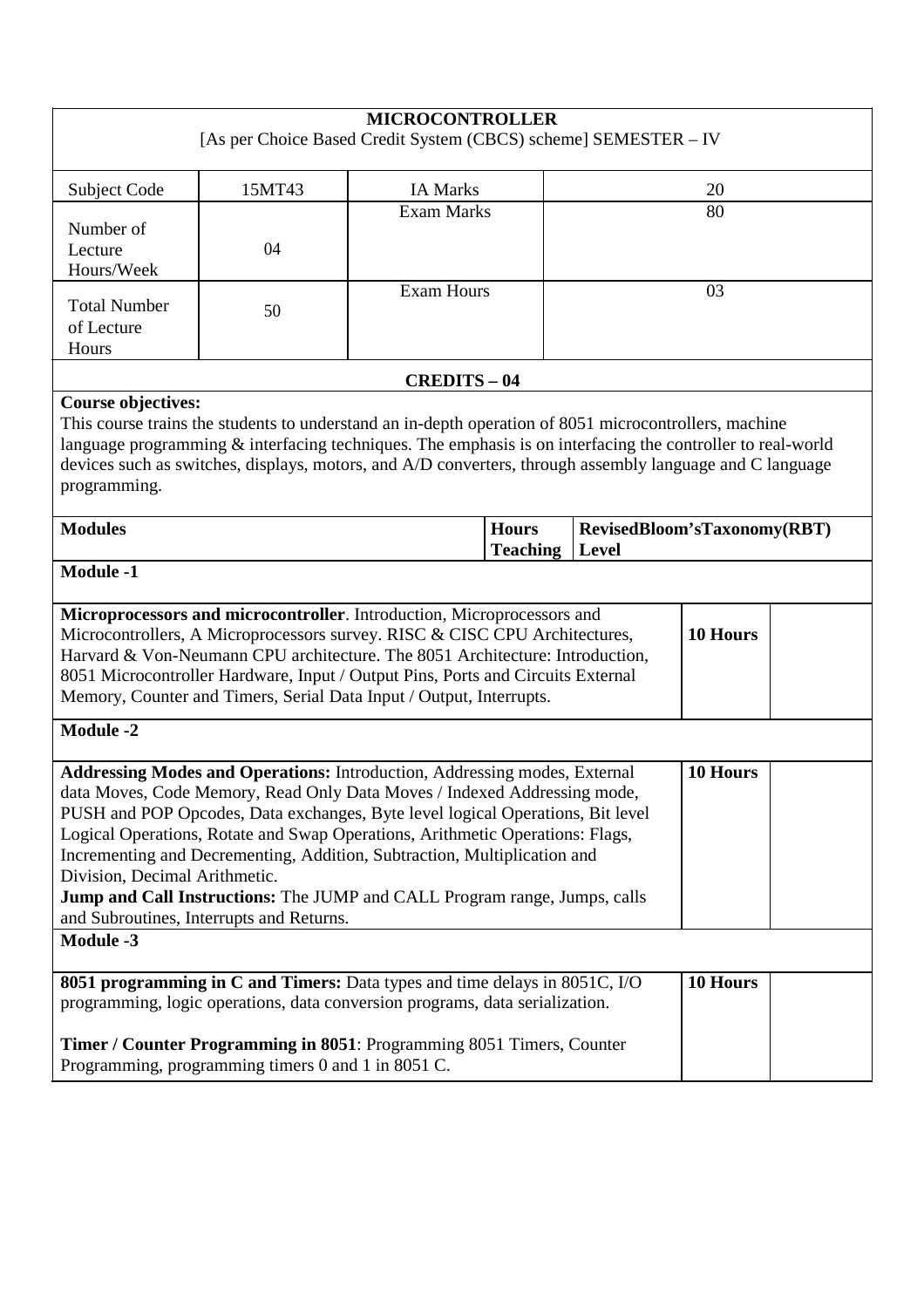| <b>Module -4</b>                                                                                                                                                                                                                                                                                                                                                                                                                       |          |  |  |  |  |
|----------------------------------------------------------------------------------------------------------------------------------------------------------------------------------------------------------------------------------------------------------------------------------------------------------------------------------------------------------------------------------------------------------------------------------------|----------|--|--|--|--|
| 8051 Serial Communication and Interrupts: Basics of Serial Communication,<br>8051 connections to RS-232, 8051 Serial communication Programming,<br>Programming the second serial port, Serial port programming in C. Interrupts<br>Programming, 8051 Interrupts, Programming Timer Interrupts, Interrupt Priority in<br>the<br>8051/52.<br><b>Module -5</b>                                                                            | 10 Hours |  |  |  |  |
|                                                                                                                                                                                                                                                                                                                                                                                                                                        |          |  |  |  |  |
| UNIT 5: 8051 Interfacing and Applications: Hardware & Software (Assembly<br>code / C code) Interfacing of 8051 to simple switches and LEDs, LCD, ADC,<br>Stepper motor,<br>DC motor, Temperature sensor, Wave form generation.                                                                                                                                                                                                         | 10 Hours |  |  |  |  |
| <b>Course outcomes:</b> Student will be able to                                                                                                                                                                                                                                                                                                                                                                                        |          |  |  |  |  |
| 1. Understand the difference between microprocessor and microcontroller, operation of Peripherals of<br>controller, and be able to program a microcontroller system in assembly code and C.<br>2. Design and Develop a microcontroller based system.<br>Interface the system to switches, keypads, displays, A/D and D/A converters and build a<br>3.<br>microcontroller based Robot.                                                  |          |  |  |  |  |
| <b>Graduate Attributes (as per NBA):</b>                                                                                                                                                                                                                                                                                                                                                                                               |          |  |  |  |  |
| <b>Question paper pattern:</b><br>The question paper will have TEN questions.<br>Each full question consists of 16 marks.<br>$\bullet$<br>There will be 2 full questions (with maximum of FOUR sub questions) from each module.<br>$\bullet$<br>Each full question will have sub questions covering all the topics under a module.<br>The students will have to answer 5 full questions, selecting one full question from each module. |          |  |  |  |  |
| <b>Text Books:</b>                                                                                                                                                                                                                                                                                                                                                                                                                     |          |  |  |  |  |
| 1. "The 8051 Microcontroller Architecture, Programm in g & Applications", 2e Kenneth J. Ayala ;,<br>Penram International, 1996 / Thomson Learning 2005                                                                                                                                                                                                                                                                                 |          |  |  |  |  |
| 2. "The 8051 Microcontroller and Embedded Systems – us ing assembly and C"-, Muhammad Ali<br>Mazidi and Janice Gillespie Mazidi and Rollin D. McKinlay; PHI, 2006 / Pearson, 2006                                                                                                                                                                                                                                                      |          |  |  |  |  |
| <b>Reference Books:</b>                                                                                                                                                                                                                                                                                                                                                                                                                |          |  |  |  |  |
| 1. "Programming and Customizing the 8051 Micr ocontroller" Predko ;-, TMH<br>Microcontrollers: Architecture, Programming, Interfacing and System Design", Raj Kamal,<br>2.<br>"Pearson Education, 2005                                                                                                                                                                                                                                 |          |  |  |  |  |
|                                                                                                                                                                                                                                                                                                                                                                                                                                        |          |  |  |  |  |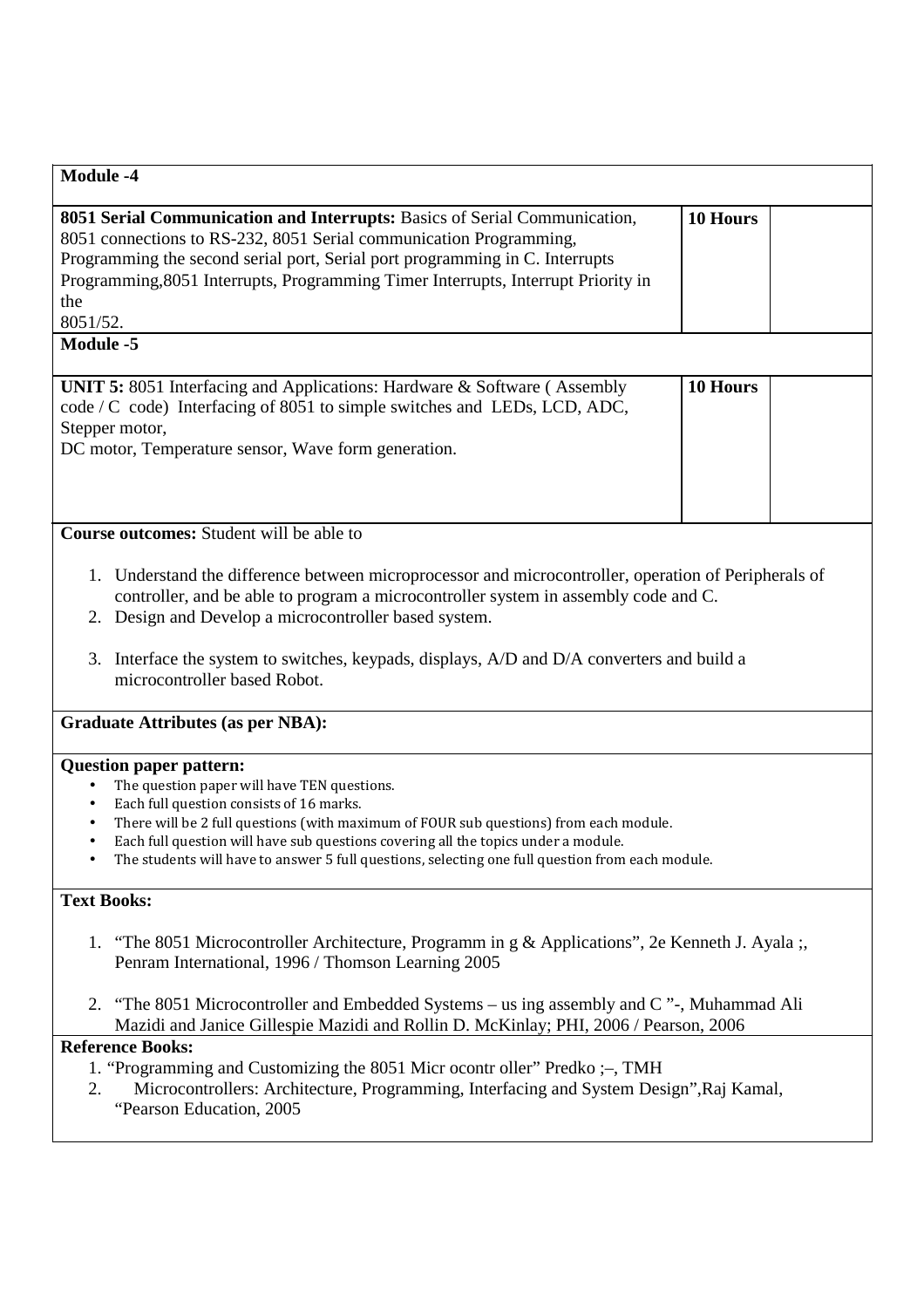- 3. "Microcontrollers- Theory and Applications", Aja y V.Deshmukh; TMH,2005
- 4. "Microcontroller and its applications", Dr.Raman i Kalpathi and Ganesh Raja; Sanguine Technical publishers, Bangalore-2005.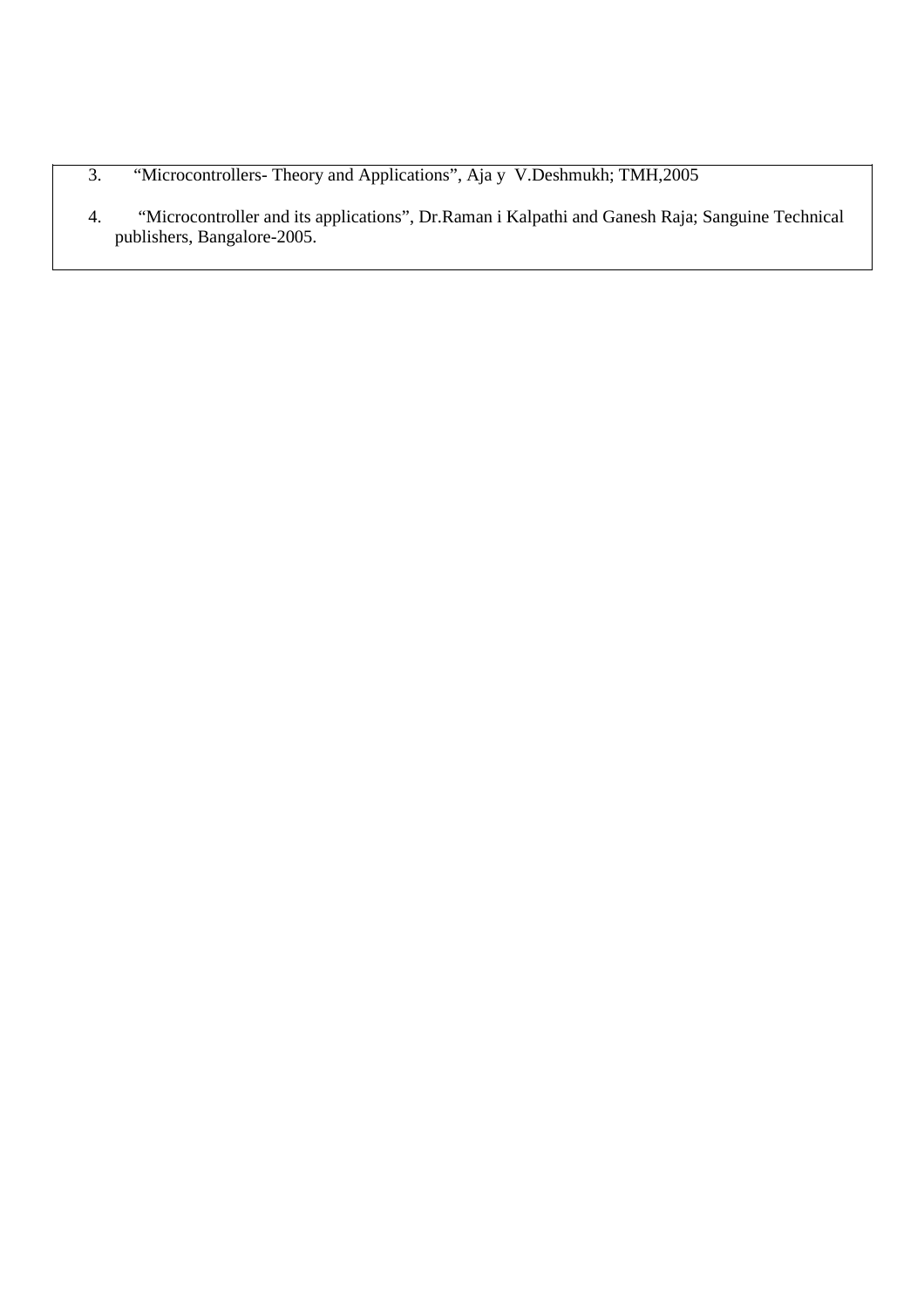| <b>MICRO &amp; SMART SYSTEMS TECHNOLOGY LABORATORY</b>                           |                                             |                                                                                 |                                               |  |  |  |  |
|----------------------------------------------------------------------------------|---------------------------------------------|---------------------------------------------------------------------------------|-----------------------------------------------|--|--|--|--|
| [As per Choice Based Credit System (CBCS) scheme]                                |                                             |                                                                                 |                                               |  |  |  |  |
|                                                                                  | SEMESTER - V                                |                                                                                 |                                               |  |  |  |  |
| <b>Subject Code</b>                                                              | <b>15MTL58</b><br><b>IA Marks</b><br>20     |                                                                                 |                                               |  |  |  |  |
| Hours/Week                                                                       | 03                                          | <b>Exam Marks</b>                                                               | 80                                            |  |  |  |  |
| <b>Total Number</b>                                                              |                                             | <b>Exam Hours</b>                                                               | 03                                            |  |  |  |  |
| of Lecture<br><b>Hours</b>                                                       |                                             |                                                                                 |                                               |  |  |  |  |
|                                                                                  |                                             |                                                                                 |                                               |  |  |  |  |
|                                                                                  |                                             | <b>CREDITS-02</b>                                                               |                                               |  |  |  |  |
|                                                                                  | Course objectives: Students will be able to |                                                                                 |                                               |  |  |  |  |
|                                                                                  |                                             | Analyse the behavior of Mechanical Components for various kinds of loads.       |                                               |  |  |  |  |
|                                                                                  |                                             | Analyse the behavior of Pressure Sensor for various kinds of Pressures applied. |                                               |  |  |  |  |
|                                                                                  |                                             |                                                                                 |                                               |  |  |  |  |
| <b>Laboratory Experiments:</b>                                                   |                                             |                                                                                 | <b>Revised Bloom's Taxonomy</b><br>(RBT)Level |  |  |  |  |
|                                                                                  |                                             |                                                                                 |                                               |  |  |  |  |
|                                                                                  |                                             |                                                                                 |                                               |  |  |  |  |
|                                                                                  |                                             | $PART - A$                                                                      |                                               |  |  |  |  |
| 1. Static structural analysis                                                    |                                             |                                                                                 |                                               |  |  |  |  |
| a) 2 D Mechanical Components.                                                    |                                             |                                                                                 |                                               |  |  |  |  |
| b) 3 D Mechanical Components.                                                    |                                             |                                                                                 |                                               |  |  |  |  |
|                                                                                  | 2. Piezoelectric analysis: cantilever beam  |                                                                                 |                                               |  |  |  |  |
|                                                                                  |                                             |                                                                                 |                                               |  |  |  |  |
|                                                                                  |                                             | $PART - B$                                                                      |                                               |  |  |  |  |
|                                                                                  | 1. Pressure sensor experiment               |                                                                                 |                                               |  |  |  |  |
|                                                                                  | a) Raw pressure sensor                      |                                                                                 |                                               |  |  |  |  |
|                                                                                  | b) compensated pressure sensor              |                                                                                 |                                               |  |  |  |  |
|                                                                                  |                                             |                                                                                 |                                               |  |  |  |  |
|                                                                                  |                                             |                                                                                 |                                               |  |  |  |  |
|                                                                                  |                                             | <b>Course outcomes:</b> On the completion of the course the student will:       |                                               |  |  |  |  |
| Understand, Analyze & gain ability to choose Materials for desired applications. |                                             |                                                                                 |                                               |  |  |  |  |
| Understand, Analyze & gain ability to choose Sensors for desired applications.   |                                             |                                                                                 |                                               |  |  |  |  |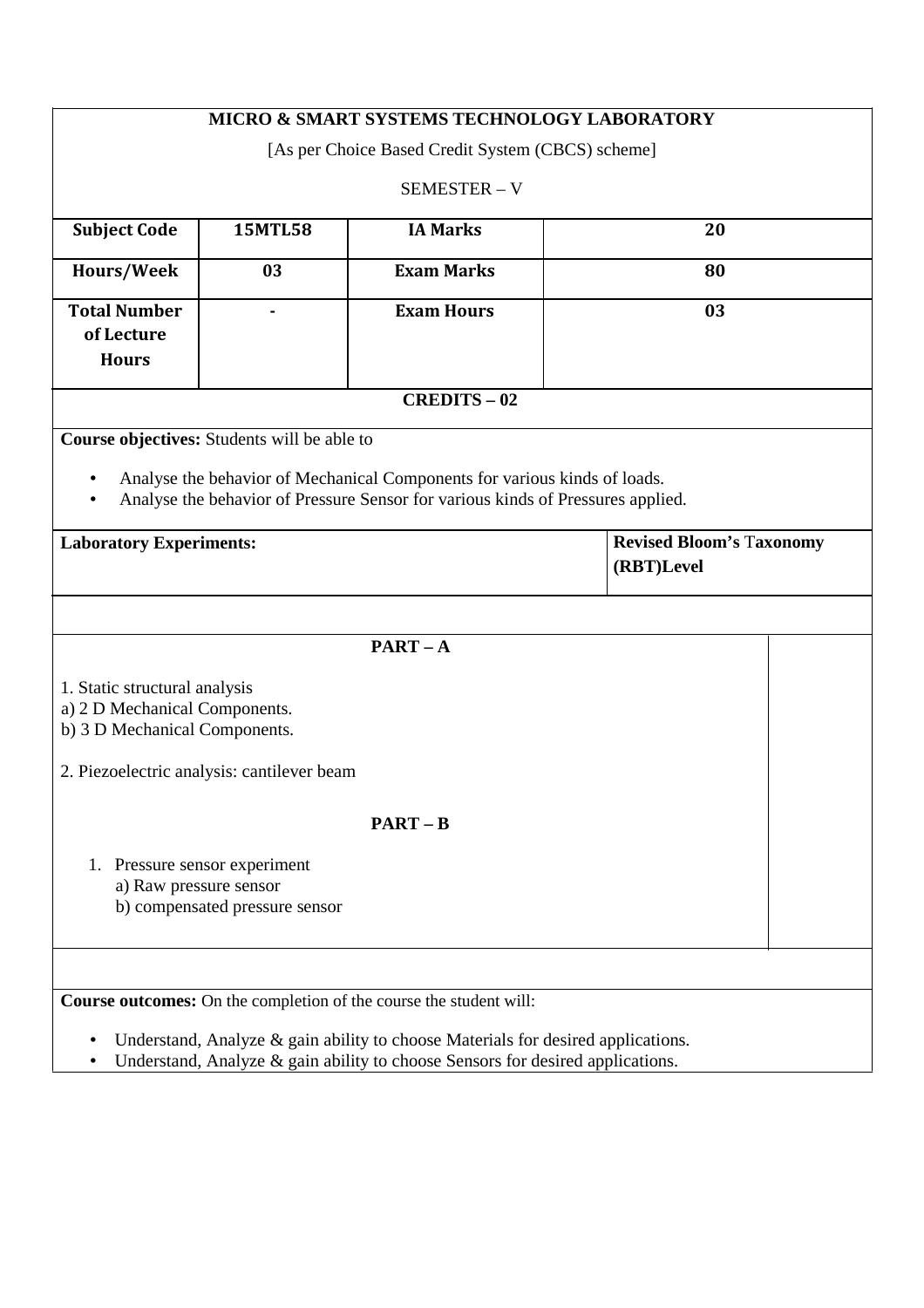**Graduate Attributes (as per NBA):** 

**Scheme of Examinations:** 

One Question from Part A : 40 **Marks**  One Question from Part B : **30 Marks**  Viva-Voice : **10 Marks D TOTAL : 80 Marks**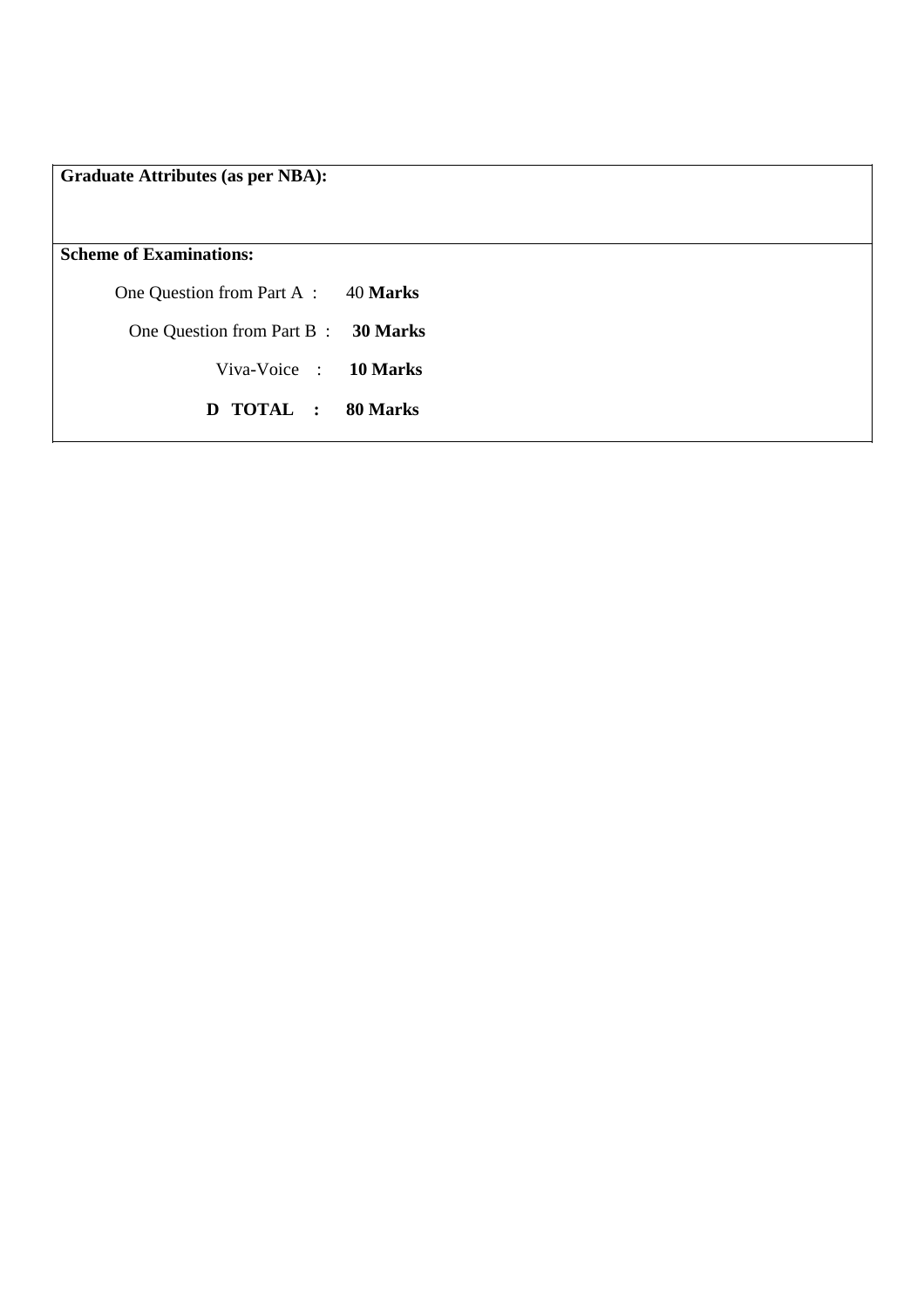| <b>DESIGN OF MACHINE ELEMENTS</b><br>[As per Choice Based Credit System (CBCS) scheme]<br>SEMESTER-V                                                                                                                                                                                                                                           |                                                                                                                                                                                                                                                                                                                                                                                                                               |                   |    |  |    |                                                         |  |
|------------------------------------------------------------------------------------------------------------------------------------------------------------------------------------------------------------------------------------------------------------------------------------------------------------------------------------------------|-------------------------------------------------------------------------------------------------------------------------------------------------------------------------------------------------------------------------------------------------------------------------------------------------------------------------------------------------------------------------------------------------------------------------------|-------------------|----|--|----|---------------------------------------------------------|--|
| <b>Subject Code</b>                                                                                                                                                                                                                                                                                                                            | 15MT51                                                                                                                                                                                                                                                                                                                                                                                                                        | <b>IA Marks</b>   |    |  | 20 |                                                         |  |
| <b>Number of Lecture</b>                                                                                                                                                                                                                                                                                                                       |                                                                                                                                                                                                                                                                                                                                                                                                                               | <b>Exam Marks</b> | 80 |  |    |                                                         |  |
| Hours/Week<br><b>Total Number of</b><br><b>Lecture Hours</b>                                                                                                                                                                                                                                                                                   | 05<br>60                                                                                                                                                                                                                                                                                                                                                                                                                      | <b>Exam Hours</b> |    |  | 03 |                                                         |  |
|                                                                                                                                                                                                                                                                                                                                                |                                                                                                                                                                                                                                                                                                                                                                                                                               |                   |    |  |    | <b>CREDITS - 04</b>                                     |  |
| Course Objective: Students will be able to<br>1. gain knowledge of theories of failures, stress concentration and machine elements.<br>2. understand the techniques in machine elements.<br>determine the parameters of machine elements subjected to various load condition.<br>3.<br>design of various machine elements<br>4.                |                                                                                                                                                                                                                                                                                                                                                                                                                               |                   |    |  |    |                                                         |  |
|                                                                                                                                                                                                                                                                                                                                                | <b>Modules</b><br><b>Hours</b><br><b>Teaching</b>                                                                                                                                                                                                                                                                                                                                                                             |                   |    |  |    | <b>Revised Bloom's</b><br>Taxonomy(RBT)<br><b>Level</b> |  |
|                                                                                                                                                                                                                                                                                                                                                |                                                                                                                                                                                                                                                                                                                                                                                                                               | Module -1         |    |  |    |                                                         |  |
| Module - 1<br>(Simple problems).<br>Shear Stress Theory, Distortion Energy Theory.                                                                                                                                                                                                                                                             | 12 Hours<br>Introduction: Machine design, classification of machine design, design<br>consideration, Tri axial stresses, Stress Tensor. Codes and Standards. Factor of<br>Safety, design procedure for simple and combined stresses (No Numerical).<br>Introduction to Stress Concentration, Stress concentration Factor and its effects<br><b>Introduction to Theories of failure:</b> Maximum Normal Stress Theory, Maximum |                   |    |  |    |                                                         |  |
|                                                                                                                                                                                                                                                                                                                                                |                                                                                                                                                                                                                                                                                                                                                                                                                               | Module -2         |    |  |    |                                                         |  |
| Design of Keys, Couplings and Joints: Keys: Types of keys, Design of keys,<br>12 Hours<br>Design of Couplings: Flange coupling, Bush and Pin type coupling. Design of<br>cotter and knuckle joint.<br><b>Power Screws:</b> Stresses in Power Screws, Efficiency and Self-locking, Design of<br>Power Screw, Design of Screw Jack.<br>Module -3 |                                                                                                                                                                                                                                                                                                                                                                                                                               |                   |    |  |    |                                                         |  |
| combined loads.                                                                                                                                                                                                                                                                                                                                | <b>Design of Shafts:</b> Design for strength and Rigidity with Steady loading, ASME &<br>12 Hours<br>BIS codes for Power Transmission shafting, Shafts under Fluctuating loads and                                                                                                                                                                                                                                            |                   |    |  |    |                                                         |  |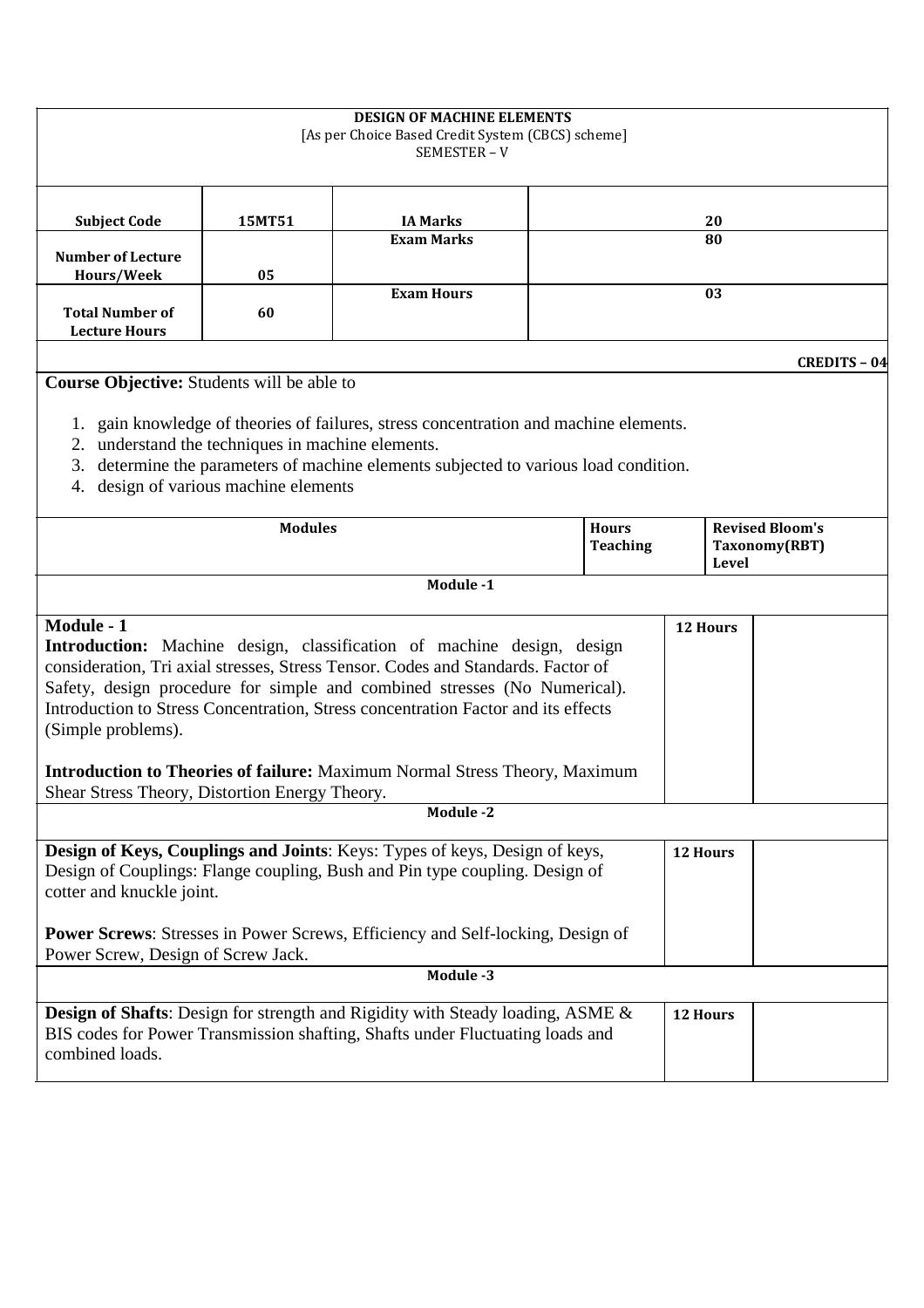| Module -4                                                                                                                                                                             |          |
|---------------------------------------------------------------------------------------------------------------------------------------------------------------------------------------|----------|
| <b>Design of Spur Gears:</b> Beam strength of spur gear, Stresses in gear teeth (Lewis                                                                                                | 12 Hours |
| equation), dynamic tooth load, design for wear                                                                                                                                        |          |
| Design of helical gears: Beam strength of helical gear, Stresses in gear teeth                                                                                                        |          |
| (Lewis equation), dynamic tooth load, design for wear.                                                                                                                                |          |
| Module -5                                                                                                                                                                             |          |
| Design of Journal Bearings: Types of bearings, bearing characteristic                                                                                                                 | 12 Hours |
| number, coefficient of friction, minimum oil film thickness, Heat Generated,                                                                                                          |          |
| Heat dissipated, Bearing Materials.                                                                                                                                                   |          |
| <b>Design of springs:</b> Types of springs - stresses in Helical coil springs of circular                                                                                             |          |
| cross sections. Tension and compression springs only.                                                                                                                                 |          |
| Course Outcomes: On completion of the course the student will                                                                                                                         |          |
| have knowledge of theories of failures, stress concentration, power screws, shafts, keys, couplings, gears, bearings and<br>1.<br>springs.                                            |          |
| understand the technique of theories of failure, stress concentration, fatigue strength etc.<br>2.                                                                                    |          |
| calculate the stresses, parameters of machine elements subjected to various loads also make proper assumptions with<br>3.<br>respect to material, FOS for various machine components. |          |
| design machine elements like power screws, shafts, keys, couplings, gears, bearings ad springs<br>4.                                                                                  |          |
| <b>Graduate Attributes (as per NBA):</b>                                                                                                                                              |          |
| <b>Question paper pattern:</b>                                                                                                                                                        |          |
| The question paper will have TEN questions.<br>$\bullet$                                                                                                                              |          |
| Each full question consists of 16 marks.<br>$\bullet$                                                                                                                                 |          |
| There will be 2 full questions (with maximum of FOUR sub questions) from each module.<br>$\bullet$                                                                                    |          |
| Each full question will have sub questions covering all the topics under a module.<br>$\bullet$                                                                                       |          |
| The students will have to answer 5 full questions, selecting one full question from each module.<br>$\bullet$                                                                         |          |
| <b>TEXT BOOKS:</b>                                                                                                                                                                    |          |
| Mechanical Engineering Design, Joseph E Shigley and Charles R. Mischke. McGraw Hill International edition, 6 <sup>th</sup> Edition<br>1.<br>2009.                                     |          |
| Design of Machine Elements, V.B. Bhandari, Tata McGrawHill Publishing Company Ltd., New Delhi, 3 <sup>rd</sup> Edition 2010.<br>2.                                                    |          |
| Machine Design, by Dr. P C Sharma and Dr. D K Aggarwal, S. K. Kataria& Sons, 11 <sup>th</sup> Edition 2009.<br>3.                                                                     |          |
| <b>DESIGN DATA HANDBOOK:</b>                                                                                                                                                          |          |
| Design Data Hand Book, K. Lingaiah, McGraw Hill, 2ndEdition.<br>1.<br>Data Hand Book, K. Mahadevan and Balaveera Reddy, CBSPublication.<br>2.                                         |          |
| Design Data Hand Book, H.G. Patil, I. K. International Publisher, 2010.<br>3.                                                                                                         |          |
| <b>Reference Books:</b>                                                                                                                                                               |          |
| 1. Machine Design, Robert L. Norton, Pearson Education Asia, 2001.                                                                                                                    |          |
| 2. Design of Machine Elements, M. F. Spotts, T. E. Shoup, L. E. Hornberger, S. R. Jayram and C. V.                                                                                    |          |
| Venkatesh, Pearson Education, 2006.                                                                                                                                                   |          |
| Machine Design, Hall, Holowenko, Laughlin (Schaum's Outlines series) Adapted by S.K. Somani, Tata<br>3.                                                                               |          |
| McGraw Hill Publishing Company Ltd., New Delhi, Special Indian Edition, 2008.                                                                                                         |          |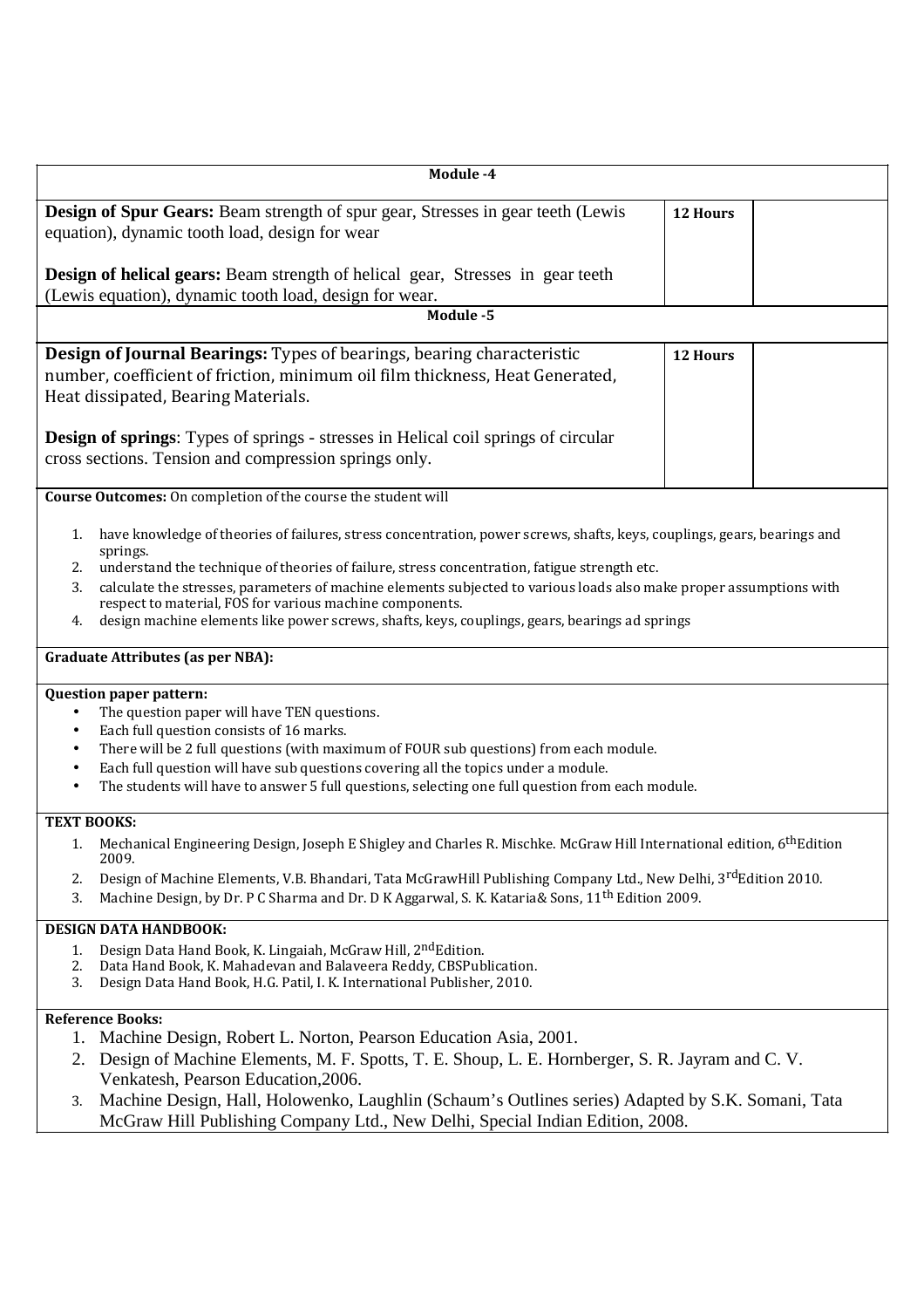|                                                                                                                                                                                                                                                                                                                                       |                                                                                                                                                                                                                                                                                                                                                                                                                                                                                                                                                                | <b>Virtual Instrumentation</b><br>[As per Choice Based Credit System (CBCS) scheme]<br>SEMESTER-V                                                                                                  |    |                 |    |       |                                                                       |
|---------------------------------------------------------------------------------------------------------------------------------------------------------------------------------------------------------------------------------------------------------------------------------------------------------------------------------------|----------------------------------------------------------------------------------------------------------------------------------------------------------------------------------------------------------------------------------------------------------------------------------------------------------------------------------------------------------------------------------------------------------------------------------------------------------------------------------------------------------------------------------------------------------------|----------------------------------------------------------------------------------------------------------------------------------------------------------------------------------------------------|----|-----------------|----|-------|-----------------------------------------------------------------------|
| <b>Subject Code</b>                                                                                                                                                                                                                                                                                                                   | 15MT52                                                                                                                                                                                                                                                                                                                                                                                                                                                                                                                                                         | <b>IA Marks</b>                                                                                                                                                                                    |    |                 | 20 |       |                                                                       |
| <b>Number of Lecture</b><br>Hours/Week                                                                                                                                                                                                                                                                                                | 04                                                                                                                                                                                                                                                                                                                                                                                                                                                                                                                                                             | <b>Exam Marks</b>                                                                                                                                                                                  |    | 80              |    |       |                                                                       |
| <b>Total Number of</b><br><b>Lecture Hours</b>                                                                                                                                                                                                                                                                                        | 50                                                                                                                                                                                                                                                                                                                                                                                                                                                                                                                                                             | <b>Exam Hours</b>                                                                                                                                                                                  | 03 |                 |    |       |                                                                       |
| Course objectives: Students will be able to<br>View<br>Lab View.                                                                                                                                                                                                                                                                      |                                                                                                                                                                                                                                                                                                                                                                                                                                                                                                                                                                | gain knowledge to learn the concepts of developing basic skills necessary<br>understand the basic programming concepts and various Operation using DAQ Devices used in Virtual Instrumentation and |    |                 |    |       | <b>CREDITS - 04</b><br>for importance Virtual Instrumentation and Lab |
| diagnosis the problem related types of I/O module, Data Acquisition System and Communication Networks (Bus Systems)<br>using Standard Protocol<br><b>Modules</b><br><b>Hours</b><br><b>Revised Bloom's</b>                                                                                                                            |                                                                                                                                                                                                                                                                                                                                                                                                                                                                                                                                                                |                                                                                                                                                                                                    |    |                 |    |       |                                                                       |
|                                                                                                                                                                                                                                                                                                                                       |                                                                                                                                                                                                                                                                                                                                                                                                                                                                                                                                                                |                                                                                                                                                                                                    |    | <b>Teaching</b> |    | Level | Taxonomy(RBT)                                                         |
|                                                                                                                                                                                                                                                                                                                                       |                                                                                                                                                                                                                                                                                                                                                                                                                                                                                                                                                                | Module -1                                                                                                                                                                                          |    |                 |    |       |                                                                       |
|                                                                                                                                                                                                                                                                                                                                       | <b>CONCEPT OF VIRTUAL INSTRUMENTATION -</b><br>Historical perspective -<br>10 Hours<br>Need of VI - Advantages of VI - Define VI - Block diagram & Architecture of VI<br>- Data flow techniques - Graphical programming in data flow - Comparison<br>with conventional programming.PC based data acquisition - Typical on board<br>DAQ card - Resolution and sampling frequency - Multiplexing of analog inputs<br>- Single-ended and differential inputs - Different strategies for sampling of<br>multi-channel analog inputs. Concept of universal DAQ card |                                                                                                                                                                                                    |    |                 |    |       |                                                                       |
|                                                                                                                                                                                                                                                                                                                                       |                                                                                                                                                                                                                                                                                                                                                                                                                                                                                                                                                                | <b>Module -2</b>                                                                                                                                                                                   |    |                 |    |       |                                                                       |
| DATA ACQUISITION BASICS: Introduction to data acquisition on PC, Sampling<br>10 Hours<br>fundamentals, Input/Output techniques and buses. ADC, DAC, Digital I/O,<br>counters and timers, DMA, Software and hardware installation, Calibration,<br>Resolution, Data acquisition interface requirements.                                |                                                                                                                                                                                                                                                                                                                                                                                                                                                                                                                                                                |                                                                                                                                                                                                    |    |                 |    |       |                                                                       |
|                                                                                                                                                                                                                                                                                                                                       |                                                                                                                                                                                                                                                                                                                                                                                                                                                                                                                                                                | Module -3                                                                                                                                                                                          |    |                 |    |       |                                                                       |
| <b>GRAPHICAL PROGRAMMING ENVIRONMENT IN VI</b><br>10 Hours<br>Concepts of graphical programming - Lab-view software - Concept of VIs and<br>sub VI, Loops(While Loop and For Loop), Structures(Case, Formula node, and<br>sequence structures) Arrays Operations, Strings Operations, and file I/O.<br>Examples on each.<br>Module -4 |                                                                                                                                                                                                                                                                                                                                                                                                                                                                                                                                                                |                                                                                                                                                                                                    |    |                 |    |       |                                                                       |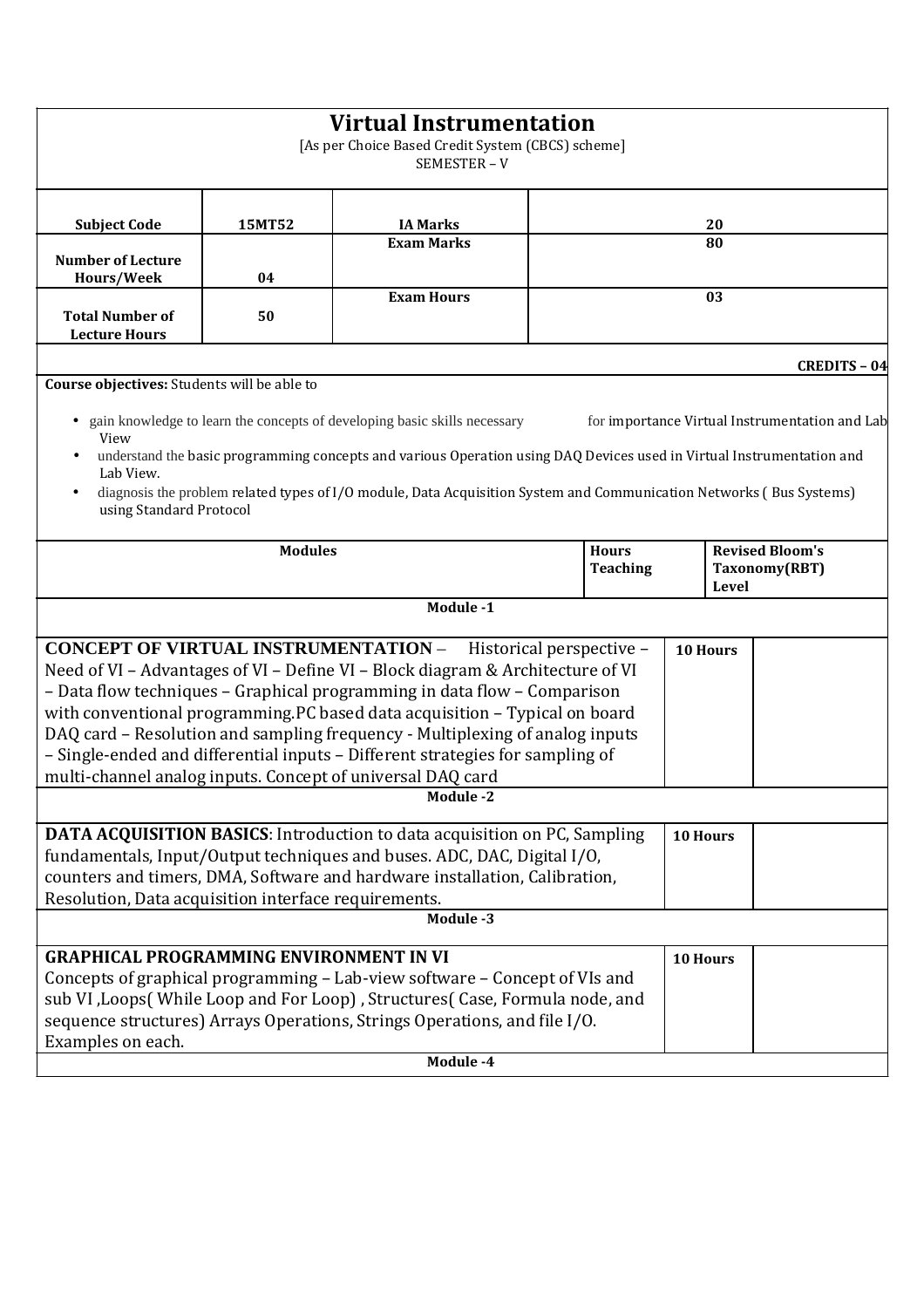| <b>CLUSTER OF INSTRUMENTS IN VI SYSTEM</b>                                                                                                   | 10 Hours |         |  |  |  |
|----------------------------------------------------------------------------------------------------------------------------------------------|----------|---------|--|--|--|
| Interfacing of external instruments to a PC - RS232, RS 422, RS 485 and USB standards - IEEE                                                 |          |         |  |  |  |
| 488 standard - ISO-OSI model for serial bus - Introduction to bus protocols of MOD bus and                                                   |          |         |  |  |  |
| CAN bus.<br>Module -5                                                                                                                        |          |         |  |  |  |
|                                                                                                                                              |          |         |  |  |  |
| <b>USE OF ANALYSIS TOOLS AND APPLICATION OF VI Fourier transform - Power</b>                                                                 | 10 Hours |         |  |  |  |
| spectrum - Correlation – Windowing and filtering to ols – Simple temperature indicator                                                       |          |         |  |  |  |
| - ON/OFF controller – P-I-D controller - CRO emulat ion - Simulation of a simple                                                             |          |         |  |  |  |
| second order system – Generation of HTML page.                                                                                               |          |         |  |  |  |
| Course outcomes: On completion of the course the student will                                                                                |          |         |  |  |  |
| 1.                                                                                                                                           |          | Devices |  |  |  |
| have a knowledge of Virtual Instrumentation and Lab View domain on various I/O Module, Sensor, DAQ<br>, Communication and Measurement System |          |         |  |  |  |
| understanding the basic programming concepts and various logical Instructions, DAQ Operation used in Virtual<br>2.                           |          |         |  |  |  |
| Instrumentation and Lab View.                                                                                                                |          |         |  |  |  |
| determine the extent and nature of electronic circuitry in Virtual Instrumentation and Lab View including Signal monitoring<br>3.            |          |         |  |  |  |
| and control circuits for Communication and Interfacing.                                                                                      |          |         |  |  |  |
| <b>Graduate Attributes (as per NBA):</b>                                                                                                     |          |         |  |  |  |
| <b>Question paper pattern:</b>                                                                                                               |          |         |  |  |  |
| The question paper will have TEN questions.<br>$\bullet$                                                                                     |          |         |  |  |  |
| Each full question consists of 16 marks.<br>$\bullet$                                                                                        |          |         |  |  |  |
| There will be 2 full questions (with maximum of FOUR sub questions) from each module.<br>$\bullet$                                           |          |         |  |  |  |
| Each full question will have sub questions covering all the topics under a module.<br>$\bullet$                                              |          |         |  |  |  |
| The students will have to answer 5 full questions, selecting one full question from each module.<br>$\bullet$                                |          |         |  |  |  |
| <b>Text Books:</b>                                                                                                                           |          |         |  |  |  |
| 1. "Virtual Instrumentation using LabVIEW" Jovitha Jerome, PHI publication                                                                   |          |         |  |  |  |
| 2. "Virtual Instrumentation, LABVIEW", Sanjay Gupta, TMH, New Delhi, 2003                                                                    |          |         |  |  |  |
|                                                                                                                                              |          |         |  |  |  |
| <b>Reference Books:</b>                                                                                                                      |          |         |  |  |  |
| 1. "PC Interfacing for Data Acquisition and Process Control", S. Gupta and JP Gupta Instrument Society of America, 1994                      |          |         |  |  |  |
| 2. Kevin James, PC Interfacing and Data Acquisition: Techniques for Measurement, Instrumentation and Control, Newnes, 2000.                  |          |         |  |  |  |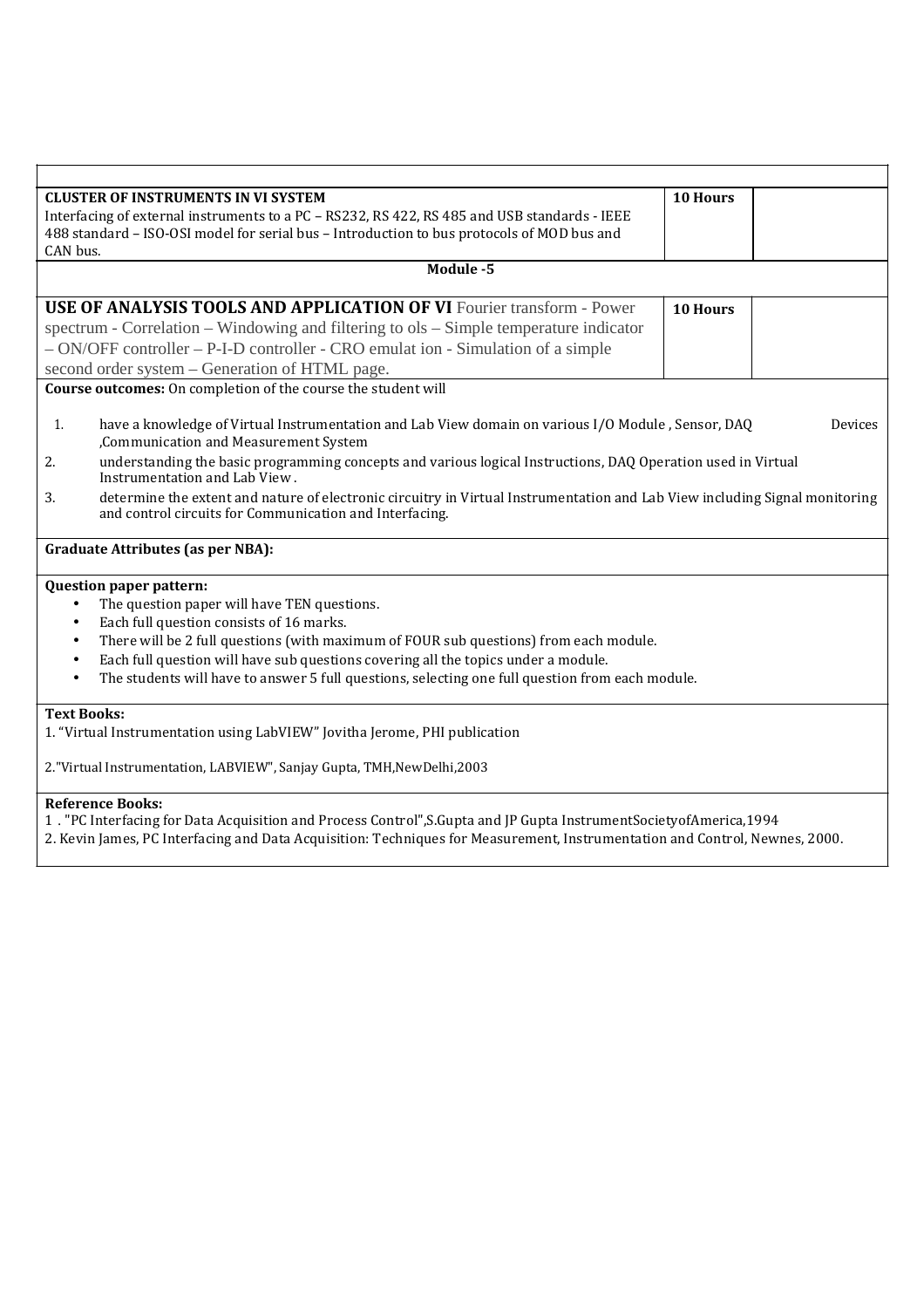|                                                                                                                                                                                                                                                                                                                                                                                                                                                                                                                         |                                                               | <b>HYDRAULICS AND PNEUMATICS</b><br>[As per Choice Based Credit System (CBCS) scheme] SEMESTER - V                                                                                                                                                                                                                                                                                                                                                                                                                                                                                                                                                               |  |                                                         |
|-------------------------------------------------------------------------------------------------------------------------------------------------------------------------------------------------------------------------------------------------------------------------------------------------------------------------------------------------------------------------------------------------------------------------------------------------------------------------------------------------------------------------|---------------------------------------------------------------|------------------------------------------------------------------------------------------------------------------------------------------------------------------------------------------------------------------------------------------------------------------------------------------------------------------------------------------------------------------------------------------------------------------------------------------------------------------------------------------------------------------------------------------------------------------------------------------------------------------------------------------------------------------|--|---------------------------------------------------------|
| Subject Code                                                                                                                                                                                                                                                                                                                                                                                                                                                                                                            | 15MT53                                                        | <b>IA Marks</b>                                                                                                                                                                                                                                                                                                                                                                                                                                                                                                                                                                                                                                                  |  | 20                                                      |
| Number of<br>Lecture<br>Hours/Week                                                                                                                                                                                                                                                                                                                                                                                                                                                                                      | 04                                                            | <b>Exam Marks</b>                                                                                                                                                                                                                                                                                                                                                                                                                                                                                                                                                                                                                                                |  | 80                                                      |
| <b>Total Number</b><br>of Lecture<br>Hours                                                                                                                                                                                                                                                                                                                                                                                                                                                                              | 50                                                            | <b>Exam Hours</b>                                                                                                                                                                                                                                                                                                                                                                                                                                                                                                                                                                                                                                                |  | 03                                                      |
|                                                                                                                                                                                                                                                                                                                                                                                                                                                                                                                         | Course objectives: Students will be able to                   | <b>CREDITS - 04</b>                                                                                                                                                                                                                                                                                                                                                                                                                                                                                                                                                                                                                                              |  |                                                         |
| 3.                                                                                                                                                                                                                                                                                                                                                                                                                                                                                                                      |                                                               | 1. gain knowledge of basics of hydraulic and pneumatic systems.<br>2. understanding the working principles of hydraulics and pneumatics components<br>Engineering application of hydraulic and pneumatic systems                                                                                                                                                                                                                                                                                                                                                                                                                                                 |  |                                                         |
| <b>Modules</b><br><b>Hours</b><br><b>Teaching</b>                                                                                                                                                                                                                                                                                                                                                                                                                                                                       |                                                               |                                                                                                                                                                                                                                                                                                                                                                                                                                                                                                                                                                                                                                                                  |  | <b>Revised Bloom's</b><br>Taxonomy(RBT)<br><b>Level</b> |
| <b>Module -1</b>                                                                                                                                                                                                                                                                                                                                                                                                                                                                                                        |                                                               |                                                                                                                                                                                                                                                                                                                                                                                                                                                                                                                                                                                                                                                                  |  |                                                         |
| Introduction to Hydraulic Power: Definition of hydraulic system, advantages,<br>limitations, applications, Pascal's law, structure of hydraulic control system,<br>10 Hours<br>problems on Pascal's law.<br>The source of Hydraulic Power: Pumps Classification of pumps, Pumping theory<br>of positive displacement pumps, construction and working of Gear pumps, Vane<br>pumps, Piston pumps, fixed and variable displacement pumps, Pump performance<br>characteristics, pump Selection factors, problems on pumps. |                                                               |                                                                                                                                                                                                                                                                                                                                                                                                                                                                                                                                                                                                                                                                  |  |                                                         |
| <b>Module -2</b>                                                                                                                                                                                                                                                                                                                                                                                                                                                                                                        |                                                               |                                                                                                                                                                                                                                                                                                                                                                                                                                                                                                                                                                                                                                                                  |  |                                                         |
|                                                                                                                                                                                                                                                                                                                                                                                                                                                                                                                         | representation of hydraulic actuators (cylinders and motors). | Hydraulic Actuators and Motors: Classification cylinder and hydraulic motors,<br>Linear Hydraulic Actuators [cylinders], single and double acting cylinder,<br>Mechanics of Hydraulic Cylinder Loading, mounting arrangements, cushioning,<br>special types of cylinders, problems on cylinders, construction and working of<br>rotary actuators such as gear, vane, piston motors, Hydraulic Motor Theoretical<br>Torque, Power and Flow Rate, Hydraulic Motor Performance, problems, symbolic<br>Control Components in Hydraulic Systems: Classification of control valves,<br>Directional Control Valves- Symbolic representation, constructional features of |  | 10 Hours                                                |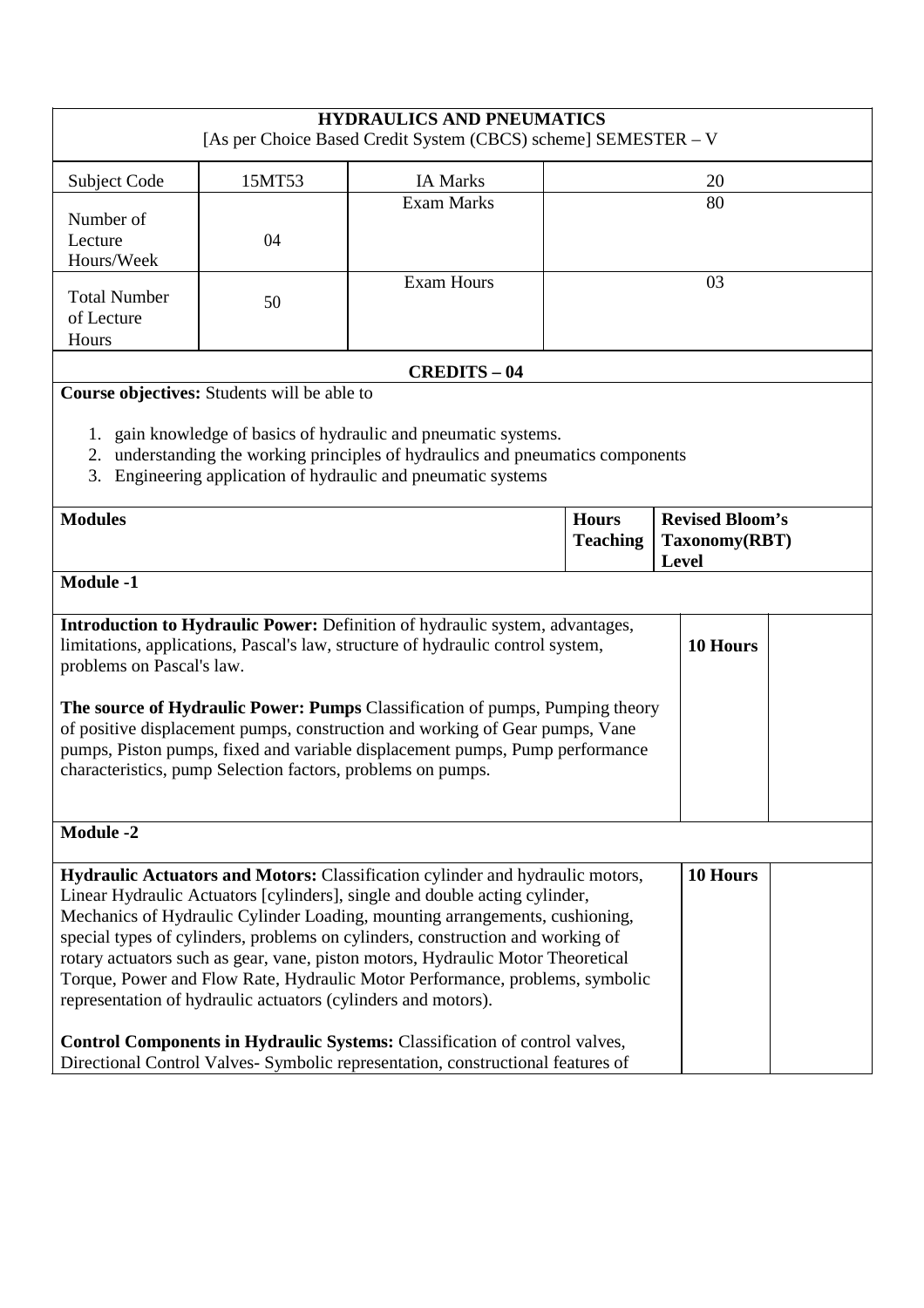| poppet, sliding spool, rotary type valves solenoid and pilot operated DCV, shuttle                                                                                                                                                                                                                                                                                                                                                                                                                                                                                                                                  |          |
|---------------------------------------------------------------------------------------------------------------------------------------------------------------------------------------------------------------------------------------------------------------------------------------------------------------------------------------------------------------------------------------------------------------------------------------------------------------------------------------------------------------------------------------------------------------------------------------------------------------------|----------|
| valve, check valves, Pressure control valves - types, direct operated types and pilot<br>operated types. Flow Control Valves -compensated and non-compensated FCV,                                                                                                                                                                                                                                                                                                                                                                                                                                                  |          |
| needle valve, temperature compensated, pressure compensated, pressure and                                                                                                                                                                                                                                                                                                                                                                                                                                                                                                                                           |          |
| temperature compensated FCV, symbolic representation.                                                                                                                                                                                                                                                                                                                                                                                                                                                                                                                                                               |          |
| Module -3                                                                                                                                                                                                                                                                                                                                                                                                                                                                                                                                                                                                           |          |
|                                                                                                                                                                                                                                                                                                                                                                                                                                                                                                                                                                                                                     |          |
| Hydraulic Circuit Design And Analysis: Control of Single and Double - Acting<br>Hydraulic Cylinder, Regenerative circuit, Pump Unloading Circuit, Double Pump<br>Hydraulic System, Counter balance Valve Application, Hydraulic Cylinder<br>Sequencing Circuits, Automatic cylinder reciprocating system, Locked Cylinder<br>using Pilot check Valve, Cylinder synchronizing circuit using different methods,<br>factors affecting synchronization, Speed Control of Hydraulic Cylinder, Speed<br>Control of Hydraulic Motors, Safety circuit, Accumulators, types, construction and<br>applications with circuits. | 10 Hours |
| <b>Maintenance of Hydraulic System:</b> Hydraulic Oils - Desirable properties, general<br>type of Fluids, Sealing Devices, Reservoir System, Filters and Strainers, wear of<br>Moving Parts due to solid - particle Contamination, temperature control (heat<br>exchangers), Pressure switches, trouble shooting.                                                                                                                                                                                                                                                                                                   |          |
| Module -4                                                                                                                                                                                                                                                                                                                                                                                                                                                                                                                                                                                                           |          |
| Introduction to Pneumatic Control: Definition of pneumatic system, advantages,<br>limitations, applications, Choice of working medium. Characteristic of compressed<br>air. Structure of Pneumatic control System, fluid conditioners and FRL unit.<br>Pneumatic Actuators: Linear cylinder - Types, Conventional type of cylinder-<br>working, End position cushioning, seals, mounting arrangements-Applications.                                                                                                                                                                                                 | 10 Hours |
| Rod - Less cylinders types, working, advantages, Rotary cylinders-types<br>construction and application, symbols.                                                                                                                                                                                                                                                                                                                                                                                                                                                                                                   |          |
| <b>Pheumatic Control Valves:</b> DCV such as poppet, spool, suspended seat type slide<br>valve, pressure control valves, flow control valves, types and construction, use of<br>memory valve, Quick exhaust valve, time delay valve, shuttle valve, twin pressure<br>valve, symbols. Simple Pneumatic Control: Direct and indirect actuation pneumatic<br>cylinders, speed control of cylinders - supply air throttling and Exhaust air<br>throttling and Exhaust air throttling.                                                                                                                                   |          |
| Module -5<br>Signal Processing Elements: Use of Logic gates - OR and AND gates in                                                                                                                                                                                                                                                                                                                                                                                                                                                                                                                                   | 10 Hours |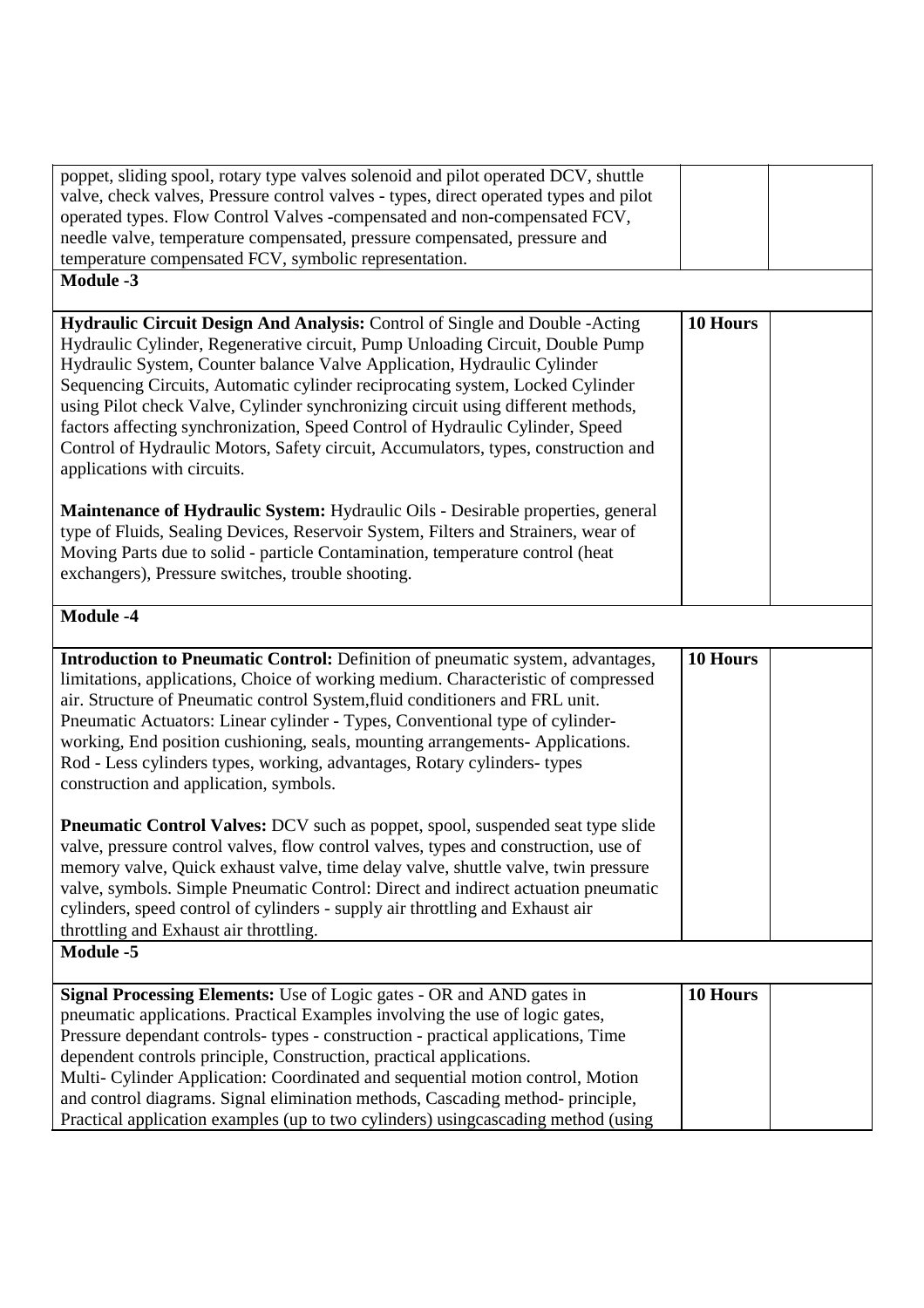| reversing valves).                                                                                                                                                                                                            |  |  |  |  |  |  |  |
|-------------------------------------------------------------------------------------------------------------------------------------------------------------------------------------------------------------------------------|--|--|--|--|--|--|--|
| Electro- Pneumatic Control: Principles - signal input and output, pilot assisted<br>solenoid control of directional control valves, Use of relay and contactors. Control<br>circuitry for simple signal cylinder application. |  |  |  |  |  |  |  |
| Course outcomes: On completion of the course the student will                                                                                                                                                                 |  |  |  |  |  |  |  |
| 1. have knowledge of hydraulic and pneumatic system and its components.                                                                                                                                                       |  |  |  |  |  |  |  |
| understand the working principle of various hydraulic and pneumatic components.<br>2.                                                                                                                                         |  |  |  |  |  |  |  |
| apply working principles of Hydraulic and Pneumatic Systems for various applications.<br>3.<br>determine cause for hydraulic and pneumatic system break down and performance of hydraulic<br>pumps, motors.                   |  |  |  |  |  |  |  |
| <b>Graduate Attributes (as per NBA):</b>                                                                                                                                                                                      |  |  |  |  |  |  |  |
| <b>Question paper pattern:</b>                                                                                                                                                                                                |  |  |  |  |  |  |  |
| <b>Text Books:</b>                                                                                                                                                                                                            |  |  |  |  |  |  |  |
| 1. "Fluid Power with Applications", Anthony Esposito, Sixth edition, Pearson Education, Inc, 2000.                                                                                                                            |  |  |  |  |  |  |  |
| 'Pneumatics and Hydraulics', Andrew Parr, Jaico Publishing Co<br>2.                                                                                                                                                           |  |  |  |  |  |  |  |
| <b>Reference Books:</b>                                                                                                                                                                                                       |  |  |  |  |  |  |  |
| 1. 'Oil Hydraulic systems', Principles and MaintenanceS. R. Majurr, Tata McGraw Hill Publishing<br>Company Ltd. - 2001                                                                                                        |  |  |  |  |  |  |  |
| 2. 'Industrial Hydraulics', Pippenger, Hicks'' McGraw Hill, New York                                                                                                                                                          |  |  |  |  |  |  |  |
| 3. 'Hydraulic & Pneumatic Power for Production', HarryL. Stewart                                                                                                                                                              |  |  |  |  |  |  |  |
| 4. 'Pneumatic Systems', S. R. Majumdar, Tata McGraw Hill Publish 1995<br>5. 'Hydraulic & Pneumatics' CMTI Data Book                                                                                                           |  |  |  |  |  |  |  |
|                                                                                                                                                                                                                               |  |  |  |  |  |  |  |
|                                                                                                                                                                                                                               |  |  |  |  |  |  |  |
|                                                                                                                                                                                                                               |  |  |  |  |  |  |  |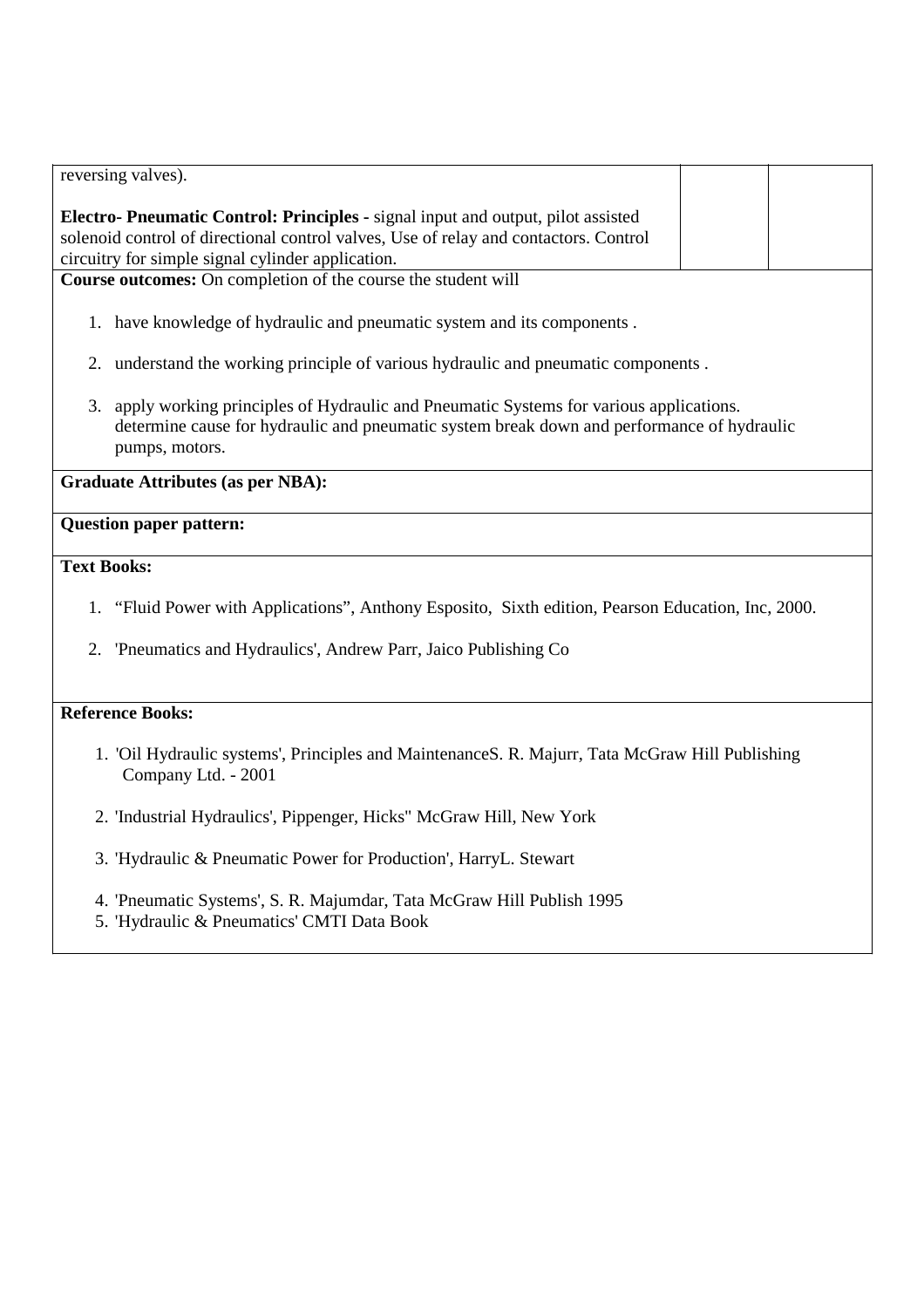|                                                                                                                                                                                                                                                                                                                                                                                                                                   |                                     | <b>MICRO &amp; SMART SYTEMS TECHNOLOGY</b><br>[As per Choice Based Credit System (CBCS) scheme]<br>SEMESTER - V                                                                                                                              |  |          |                                                         |  |                     |
|-----------------------------------------------------------------------------------------------------------------------------------------------------------------------------------------------------------------------------------------------------------------------------------------------------------------------------------------------------------------------------------------------------------------------------------|-------------------------------------|----------------------------------------------------------------------------------------------------------------------------------------------------------------------------------------------------------------------------------------------|--|----------|---------------------------------------------------------|--|---------------------|
| <b>Subject Code</b>                                                                                                                                                                                                                                                                                                                                                                                                               | 15MT54                              | <b>IA Marks</b>                                                                                                                                                                                                                              |  | 20       |                                                         |  |                     |
| <b>Number of Lecture</b>                                                                                                                                                                                                                                                                                                                                                                                                          |                                     | <b>Exam Marks</b>                                                                                                                                                                                                                            |  | 80       |                                                         |  |                     |
| Hours/Week                                                                                                                                                                                                                                                                                                                                                                                                                        | 04                                  | <b>Exam Hours</b>                                                                                                                                                                                                                            |  |          |                                                         |  |                     |
| <b>Total Number of</b><br><b>Lecture Hours</b>                                                                                                                                                                                                                                                                                                                                                                                    | 50                                  |                                                                                                                                                                                                                                              |  | 03       |                                                         |  |                     |
|                                                                                                                                                                                                                                                                                                                                                                                                                                   |                                     |                                                                                                                                                                                                                                              |  |          |                                                         |  | <b>CREDITS - 04</b> |
| Course Objectives: Students will be able to                                                                                                                                                                                                                                                                                                                                                                                       |                                     | 1. gain knowledge of Smart Materials, Sensors & Actuators, Microsystems.                                                                                                                                                                     |  |          |                                                         |  |                     |
| 2.                                                                                                                                                                                                                                                                                                                                                                                                                                | Methodology of Micro-manufacturing. | understand the Operation of Smart Devices & Systems, Electronic Circuits & Control for MEMS,                                                                                                                                                 |  |          |                                                         |  |                     |
| <b>Hours</b><br><b>Modules</b><br><b>Teaching</b>                                                                                                                                                                                                                                                                                                                                                                                 |                                     |                                                                                                                                                                                                                                              |  |          | <b>Revised Bloom's</b><br>Taxonomy(RBT)<br><b>Level</b> |  |                     |
|                                                                                                                                                                                                                                                                                                                                                                                                                                   |                                     | Module -1                                                                                                                                                                                                                                    |  |          |                                                         |  |                     |
| <b>Introduction to Micro and Smart systems:</b> Miniaturization, Microsystems versus<br>MEMS, Micro-fabrication, Smart Materials, Structures & Systems, Integrated<br>Microsystems , Application of Smart Materials & Microsystems.                                                                                                                                                                                               |                                     |                                                                                                                                                                                                                                              |  | 10 Hours |                                                         |  |                     |
|                                                                                                                                                                                                                                                                                                                                                                                                                                   |                                     | Module -2                                                                                                                                                                                                                                    |  |          |                                                         |  |                     |
| Micro and Smart Devices and Systems: Principles and Materials: Definitions<br>and salient features of sensors, actuators, and systems. Sensors: silicon capacitive<br>accelerometer, piezoresistive pressure sensor, Portable blood analyzer,<br>conductometric gas sensor. Actuators: Micromirror Array for Video Projection,<br>Piezo-electric based inkjet print head, electrostatic<br>Magnetic<br>comb-drive,<br>microrelay. |                                     |                                                                                                                                                                                                                                              |  |          | 10 Hours                                                |  |                     |
|                                                                                                                                                                                                                                                                                                                                                                                                                                   |                                     | Module -3                                                                                                                                                                                                                                    |  |          |                                                         |  |                     |
| Micromachining Technologies: Silicon as a Material for Micromachining, Silicon<br>wafer preparation, thin-film deposition techniques, Lithography, Etching, Silicon<br>micromachining:surface micromachining bulk micromachining.<br>Specialized<br>Materials for Microsystems.                                                                                                                                                   |                                     |                                                                                                                                                                                                                                              |  | 10 Hours |                                                         |  |                     |
|                                                                                                                                                                                                                                                                                                                                                                                                                                   |                                     | Module -4                                                                                                                                                                                                                                    |  |          |                                                         |  |                     |
| Microsystems. Circuits for Conditioning Sensed Signals.                                                                                                                                                                                                                                                                                                                                                                           |                                     | Electronics Circuits for Micro and Smart Systems.Semiconductor devices:<br>Diode, Schottky diode, Tunnel diode, BJT , MOSFET, CMOS circuits , Electronics<br>Amplifiers , Op-Amp based circuits , Practical Signal Conditioning Circuits for |  |          | 10 Hours                                                |  |                     |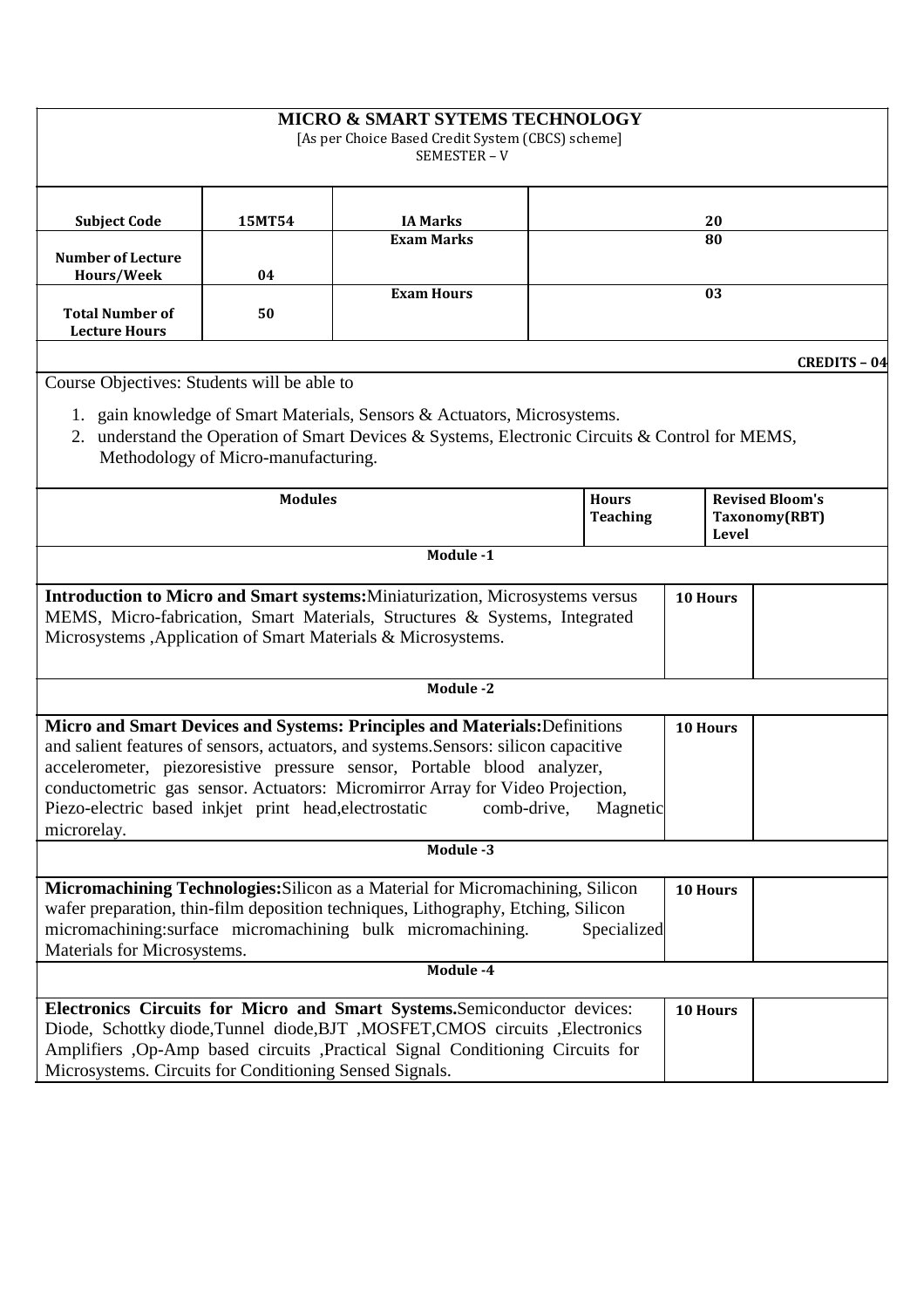| Module -5                                                                                                                                                                                                                                                                                                                                                                                                                                                                     |
|-------------------------------------------------------------------------------------------------------------------------------------------------------------------------------------------------------------------------------------------------------------------------------------------------------------------------------------------------------------------------------------------------------------------------------------------------------------------------------|
|                                                                                                                                                                                                                                                                                                                                                                                                                                                                               |
| Implementation of Controllers for MEMS & Case Studies of Integrated 10 Hours<br>Microsystems. Design Methodology, PID controller, Circuit Implementation,<br>Digital controller, Microcontroller & PLC. Case Studies of Integrated Microsystems:<br>BEL pressure sensor, design considerations, performance parameters, practical<br>implementations, design of electronics circuits, Integration of pressure Sensor and<br>Smart Structure in vibration control.             |
| Course Outcomes: On completion of the course the student will                                                                                                                                                                                                                                                                                                                                                                                                                 |
| 1. have knowledge of Smart Materials, Sensors & Actuators , Microsystems.<br>2. understand the Working Methodology of Smart Devices & Systems, Electronics Circuits & Control for<br>MEMS, Methodology of Micro-manufacturing.                                                                                                                                                                                                                                                |
| <b>Graduate Attributes (as per NBA):</b>                                                                                                                                                                                                                                                                                                                                                                                                                                      |
| <b>Question paper pattern:</b><br>The question paper will have TEN questions.<br>$\bullet$<br>Each full question consists of 16 marks.<br>$\bullet$<br>There will be 2 full questions (with maximum of FOUR sub questions) from each module.<br>$\bullet$<br>Each full question will have sub questions covering all the topics under a module.<br>$\bullet$<br>The students will have to answer 5 full questions, selecting one full question from each module.<br>$\bullet$ |
| <b>Text Books:</b><br>1. Micro and Smart Systems: G.K. Ananthasuresh, K.J. Vinoy, S. Gopalakrishnan, K.N. Bhat,<br>V.K.Aatre, Wiley India 2010.                                                                                                                                                                                                                                                                                                                               |
| <b>Reference Books:</b><br>1. Design and Development Methodogies, Smart Material Systems and MEMS: V. Varadan, K. J. Vinoy, S.<br>Goplakrishnan, Wiley.<br>2. MEMS- Nitaigour Premchand Mahalik, TMH 2007.<br>3. MEMS & Microsystems: Design and Manufacture, Tai-Ran Hsu, Tata Mc-Graw-Hill.                                                                                                                                                                                 |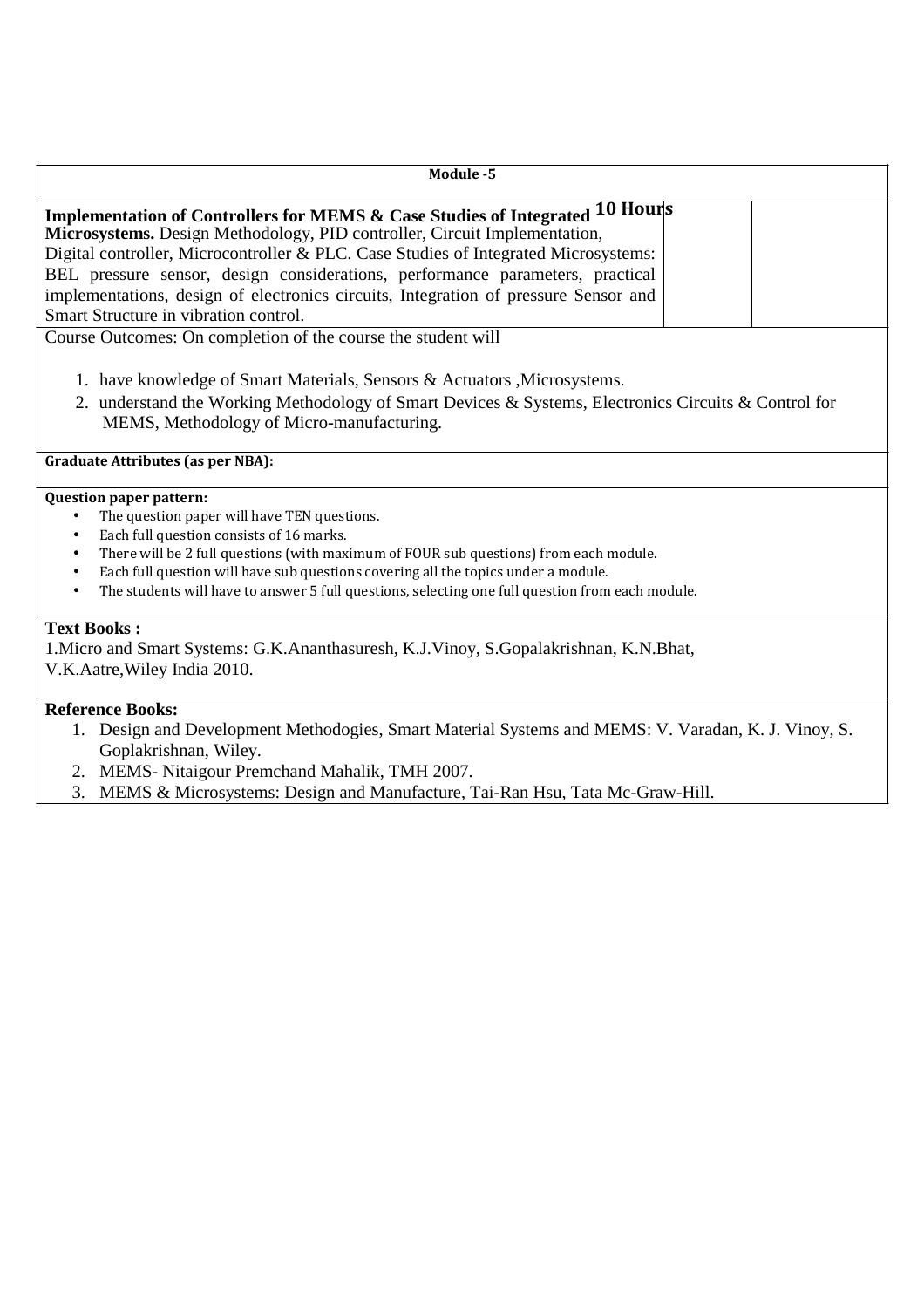| <b>WIRELESS NETWORKS AND COMMUNICATION</b><br>[As per Choice Based Credit System (CBCS) scheme]<br>SEMESTER-V                                                                                                                                                           |                                                                                                                                                                                                                                                                   |                                                                                                                                                      |         |                                                  |         |    |  |
|-------------------------------------------------------------------------------------------------------------------------------------------------------------------------------------------------------------------------------------------------------------------------|-------------------------------------------------------------------------------------------------------------------------------------------------------------------------------------------------------------------------------------------------------------------|------------------------------------------------------------------------------------------------------------------------------------------------------|---------|--------------------------------------------------|---------|----|--|
| <b>Subject Code</b>                                                                                                                                                                                                                                                     | 15MT551                                                                                                                                                                                                                                                           | <b>IA Marks</b>                                                                                                                                      |         |                                                  |         | 20 |  |
| <b>Number of Lecture</b>                                                                                                                                                                                                                                                |                                                                                                                                                                                                                                                                   | <b>Exam Marks</b>                                                                                                                                    |         | 80                                               |         |    |  |
| Hours/Week                                                                                                                                                                                                                                                              | 03                                                                                                                                                                                                                                                                |                                                                                                                                                      |         |                                                  |         |    |  |
| <b>Total Number of</b><br><b>Lecture Hours</b>                                                                                                                                                                                                                          | 40                                                                                                                                                                                                                                                                | <b>Exam Hours</b>                                                                                                                                    |         | 03                                               |         |    |  |
| 2.                                                                                                                                                                                                                                                                      | <b>CREDITS - 03</b><br>Course Objective: Students will be able to<br>1. gain knowledge of the fundamental concepts of wireless communication and networks.<br>understand the operation of modern network architectures from a design and performance perspective. |                                                                                                                                                      |         |                                                  |         |    |  |
|                                                                                                                                                                                                                                                                         |                                                                                                                                                                                                                                                                   |                                                                                                                                                      |         |                                                  |         |    |  |
| <b>Modules</b><br><b>Hours</b><br><b>Teaching</b>                                                                                                                                                                                                                       |                                                                                                                                                                                                                                                                   |                                                                                                                                                      |         | <b>Revised Bloom's</b><br>Taxonomy(RBT)<br>Level |         |    |  |
|                                                                                                                                                                                                                                                                         |                                                                                                                                                                                                                                                                   | Module -1                                                                                                                                            |         |                                                  |         |    |  |
| <b>Review of Fundamentals of Wireless Communication and Networks:</b><br>Wireless Communications, Wireless Communication channel specifications,<br>Wireless Communication problems, wireless networks, Switching technology,<br>wireless network issues and standards. |                                                                                                                                                                                                                                                                   |                                                                                                                                                      | 8 Hours |                                                  |         |    |  |
|                                                                                                                                                                                                                                                                         |                                                                                                                                                                                                                                                                   | Module -2                                                                                                                                            |         |                                                  |         |    |  |
| Wireless body area networks<br>Properties, Network Architecture, components, technologies, design issues<br>protocols and applications.<br>Wireless personal area networks                                                                                              |                                                                                                                                                                                                                                                                   |                                                                                                                                                      |         | 8 Hours                                          |         |    |  |
|                                                                                                                                                                                                                                                                         |                                                                                                                                                                                                                                                                   | Components, Requirements, Technologies and Protocols, Bluetooth & Zigbee.<br>Module -3                                                               |         |                                                  |         |    |  |
| <b>Wireless Modulation</b><br>Wireless modulation techniques and hardware, characteristics of air interface, path<br>loss models, wireless coding techniques, Digital modulation techniques, OFDM,<br>UWB radio techniques, Diversity techniques, GSM hardware.         |                                                                                                                                                                                                                                                                   |                                                                                                                                                      | 8 Hours |                                                  |         |    |  |
|                                                                                                                                                                                                                                                                         |                                                                                                                                                                                                                                                                   | Module -4                                                                                                                                            |         |                                                  |         |    |  |
| Wireless LAN, WMAN, WWAN                                                                                                                                                                                                                                                |                                                                                                                                                                                                                                                                   | WLAN architecture, Components, Requirement, WLAN protocols, Applications<br>WMAN architecture, components, Requirements, WMAN protocols, Application |         |                                                  | 8 Hours |    |  |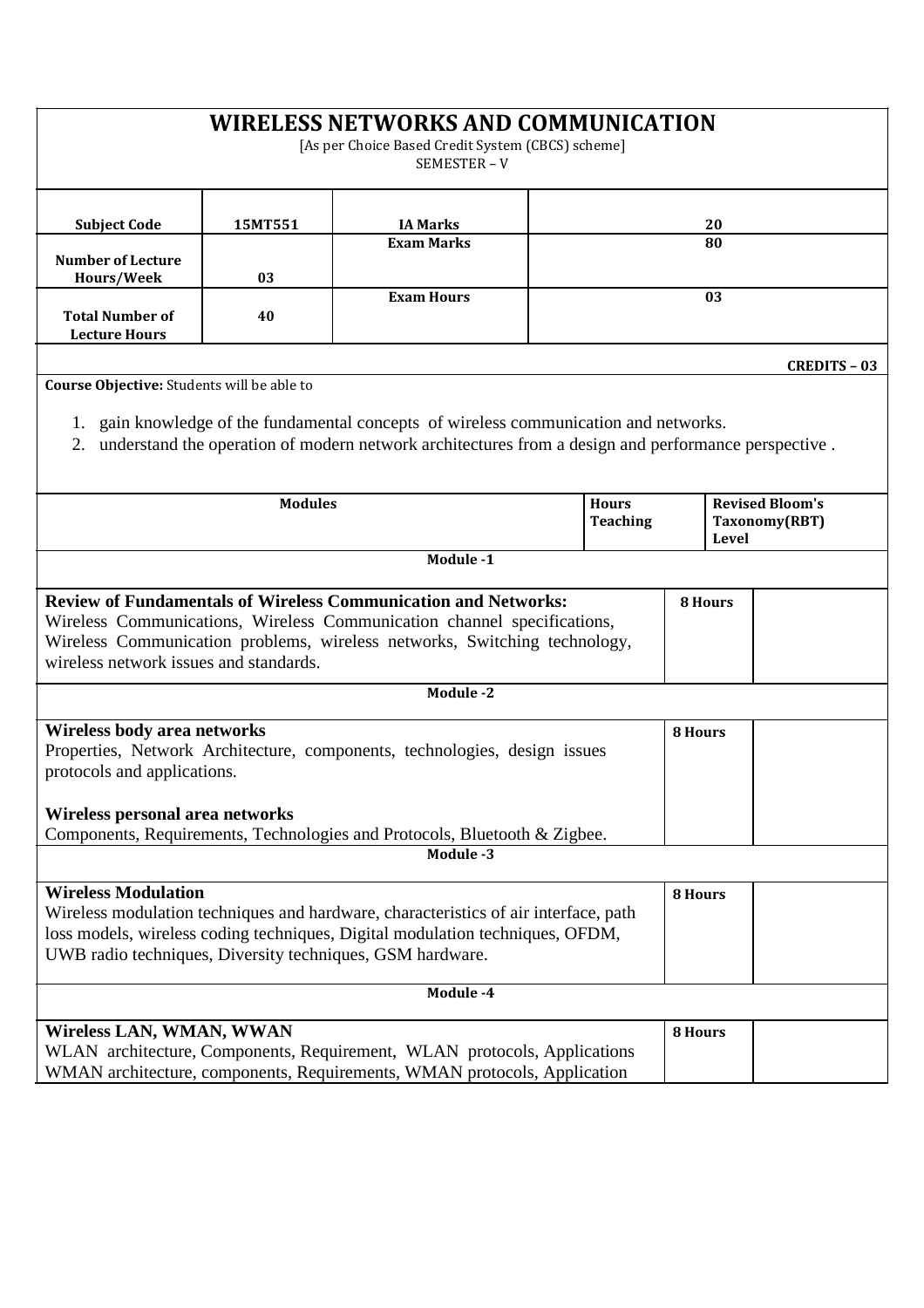| WWAN architecture, components, requirements, WWAN protocols, Application.                                                                                                                                                                                                                                                                                                                                                                                                                                                                                                                                                                                                                  |         |  |  |  |  |  |
|--------------------------------------------------------------------------------------------------------------------------------------------------------------------------------------------------------------------------------------------------------------------------------------------------------------------------------------------------------------------------------------------------------------------------------------------------------------------------------------------------------------------------------------------------------------------------------------------------------------------------------------------------------------------------------------------|---------|--|--|--|--|--|
| Module -5                                                                                                                                                                                                                                                                                                                                                                                                                                                                                                                                                                                                                                                                                  |         |  |  |  |  |  |
| <b>Wireless Adhoc networks</b>                                                                                                                                                                                                                                                                                                                                                                                                                                                                                                                                                                                                                                                             | 8 Hours |  |  |  |  |  |
| Mobile adhoc networks, Sensor networks, Mesh networks, VANETs.                                                                                                                                                                                                                                                                                                                                                                                                                                                                                                                                                                                                                             |         |  |  |  |  |  |
| Course outcomes: On completion of the course the student will                                                                                                                                                                                                                                                                                                                                                                                                                                                                                                                                                                                                                              |         |  |  |  |  |  |
| 1. have knowledge of fundamental concepts of wireless communication and networks.<br>understand the Working of modern network architectures from a design and performance perspective.<br>2.                                                                                                                                                                                                                                                                                                                                                                                                                                                                                               |         |  |  |  |  |  |
| <b>Graduate Attributes (as per NBA):</b>                                                                                                                                                                                                                                                                                                                                                                                                                                                                                                                                                                                                                                                   |         |  |  |  |  |  |
| Question paper pattern:<br>The question paper will have TEN questions.<br>$\bullet$<br>Each full question consists of 16 marks.<br>$\bullet$<br>There will be 2 full questions (with maximum of FOUR sub questions) from each module.<br>$\bullet$<br>Each full question will have sub questions covering all the topics under a module.<br>$\bullet$<br>The students will have to answer 5 full questions, selecting one full question from each module.<br>$\bullet$<br><b>TEXT BOOKS:</b><br>1. SS Manvi, MS Kakkasageri, "Wireless and Mobile Network concepts and protocols". Willy, first edition. 2010.<br>2. Wireless Telecom systems and networks, Mullet: Thomson Learning 2006. |         |  |  |  |  |  |
| <b>REFERNCE BOOKS:</b><br>P Kavesh, Krishnamurthy, "Principals of wireless networks: A unified approach', PHI, 2006.<br>1.<br>Iti Saha Mishra, "Wireless communication and networks 3G and beyond", MGH, 2009.<br>2.<br>Mullet, "Introduction to wireless telecommunication systems and networks", cengage, 2009.<br>3.<br>DP Agarwal, Qing An Zeng, "Introduction to wireless and mobile systems", Cengage, 2008.<br>4.<br>Ivan Stojmenovic, "Handbook of wireless networks and mobile computing', Willy, 2009.<br>5.                                                                                                                                                                     |         |  |  |  |  |  |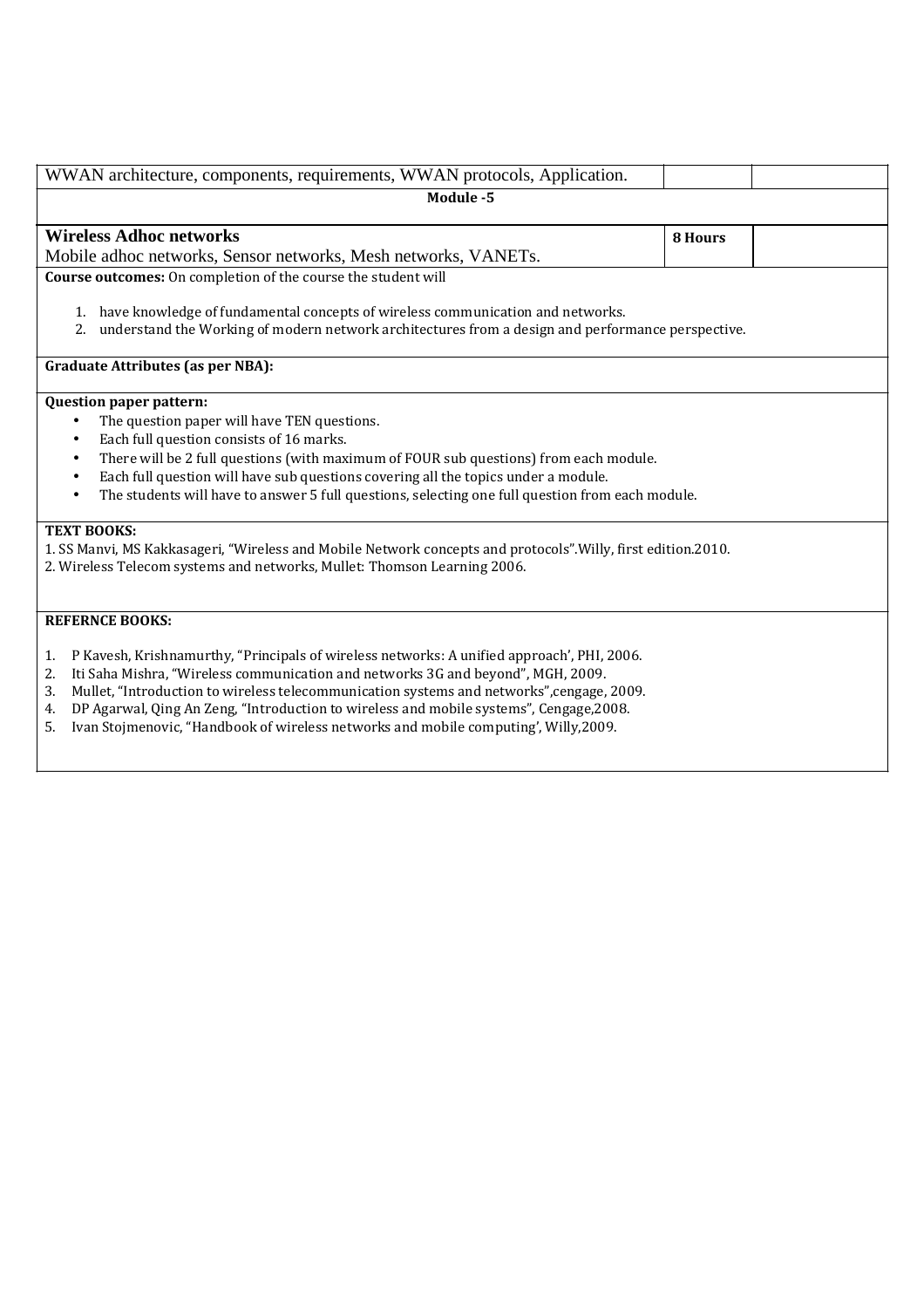| <b>OPERATIONS RESEARCH</b><br>[As per Choice Based Credit System (CBCS) scheme]<br>SEMESTER-V                                                                                                                                                                                                                                                                                                                             |                                                    |                                                                                                                                                                                                                           |  |                                                         |         |                |                     |
|---------------------------------------------------------------------------------------------------------------------------------------------------------------------------------------------------------------------------------------------------------------------------------------------------------------------------------------------------------------------------------------------------------------------------|----------------------------------------------------|---------------------------------------------------------------------------------------------------------------------------------------------------------------------------------------------------------------------------|--|---------------------------------------------------------|---------|----------------|---------------------|
| <b>Subject Code</b>                                                                                                                                                                                                                                                                                                                                                                                                       | 15MT552                                            | <b>IA Marks</b>                                                                                                                                                                                                           |  |                                                         |         | 20             |                     |
| <b>Number of Lecture</b>                                                                                                                                                                                                                                                                                                                                                                                                  |                                                    | <b>Exam Marks</b>                                                                                                                                                                                                         |  | 80                                                      |         |                |                     |
| Hours/Week                                                                                                                                                                                                                                                                                                                                                                                                                | 03                                                 |                                                                                                                                                                                                                           |  |                                                         |         |                |                     |
| <b>Total Number of</b><br><b>Lecture Hours</b>                                                                                                                                                                                                                                                                                                                                                                            | 40                                                 | <b>Exam Hours</b>                                                                                                                                                                                                         |  | 03                                                      |         |                |                     |
| Course Objective: Students will be able to                                                                                                                                                                                                                                                                                                                                                                                |                                                    |                                                                                                                                                                                                                           |  |                                                         |         |                | <b>CREDITS - 03</b> |
| 2.<br>3.                                                                                                                                                                                                                                                                                                                                                                                                                  | 1. gain knowledge of basics of operation research. | understanding various techniques of operation research for solving business decision and engineering problems.<br>determination of optimization solutions, effective decision making, model formulation and applications. |  |                                                         |         |                |                     |
| <b>Modules</b><br><b>Hours</b><br><b>Teaching</b>                                                                                                                                                                                                                                                                                                                                                                         |                                                    |                                                                                                                                                                                                                           |  | <b>Revised Bloom's</b><br>Taxonomy(RBT)<br><b>Level</b> |         |                |                     |
|                                                                                                                                                                                                                                                                                                                                                                                                                           |                                                    | Module -1                                                                                                                                                                                                                 |  |                                                         |         |                |                     |
| <b>Introduction:</b> Evolution of OR, definition of OR, scope of OR, application areas of<br>OR, steps (phases) in OR study, characteristics and limitations of OR, models used<br>in OR, linear programming (LP) problem-formulation and solution by graphical<br>method.<br><b>Solution Of Linear Programming Problems:</b> The simplex method canonical and                                                            |                                                    |                                                                                                                                                                                                                           |  |                                                         |         | <b>8 Hours</b> |                     |
| standard form of an LP problem.                                                                                                                                                                                                                                                                                                                                                                                           |                                                    | <b>Module -2</b>                                                                                                                                                                                                          |  |                                                         |         |                |                     |
| Transportation Problem: Formulation of transportation problem, types, initial<br>8 Hours<br>basic feasible solution using different methods, optimal solution by MODI method,<br>degeneracy in transportation problems, application of transportation problem<br>concept for maximization cases.<br>Module -3                                                                                                             |                                                    |                                                                                                                                                                                                                           |  |                                                         |         |                |                     |
|                                                                                                                                                                                                                                                                                                                                                                                                                           |                                                    |                                                                                                                                                                                                                           |  |                                                         | 8 Hours |                |                     |
| Pert-CPM Techniques: Introduction, network construction - rules, Fulkerson's<br>rule for numbering the events, AON and AOA diagrams; Critical path method to<br>find the expected completion time of a project, floats; PERT for finding expected<br>duration of an activity and project, determining the probability of completing a<br>project, predicting the completion time of project; crashing of simple projects. |                                                    |                                                                                                                                                                                                                           |  |                                                         |         |                |                     |
|                                                                                                                                                                                                                                                                                                                                                                                                                           |                                                    | Module -4                                                                                                                                                                                                                 |  |                                                         |         |                |                     |
| models and their steady state performance analysis.                                                                                                                                                                                                                                                                                                                                                                       |                                                    | Queuing Theory: Queuing systems and their characteristics, Pure-birth and Pure-<br>death models (only equations), empirical queuing models $-M/M/1$ and $M/M/C$                                                           |  |                                                         | 8 Hours |                |                     |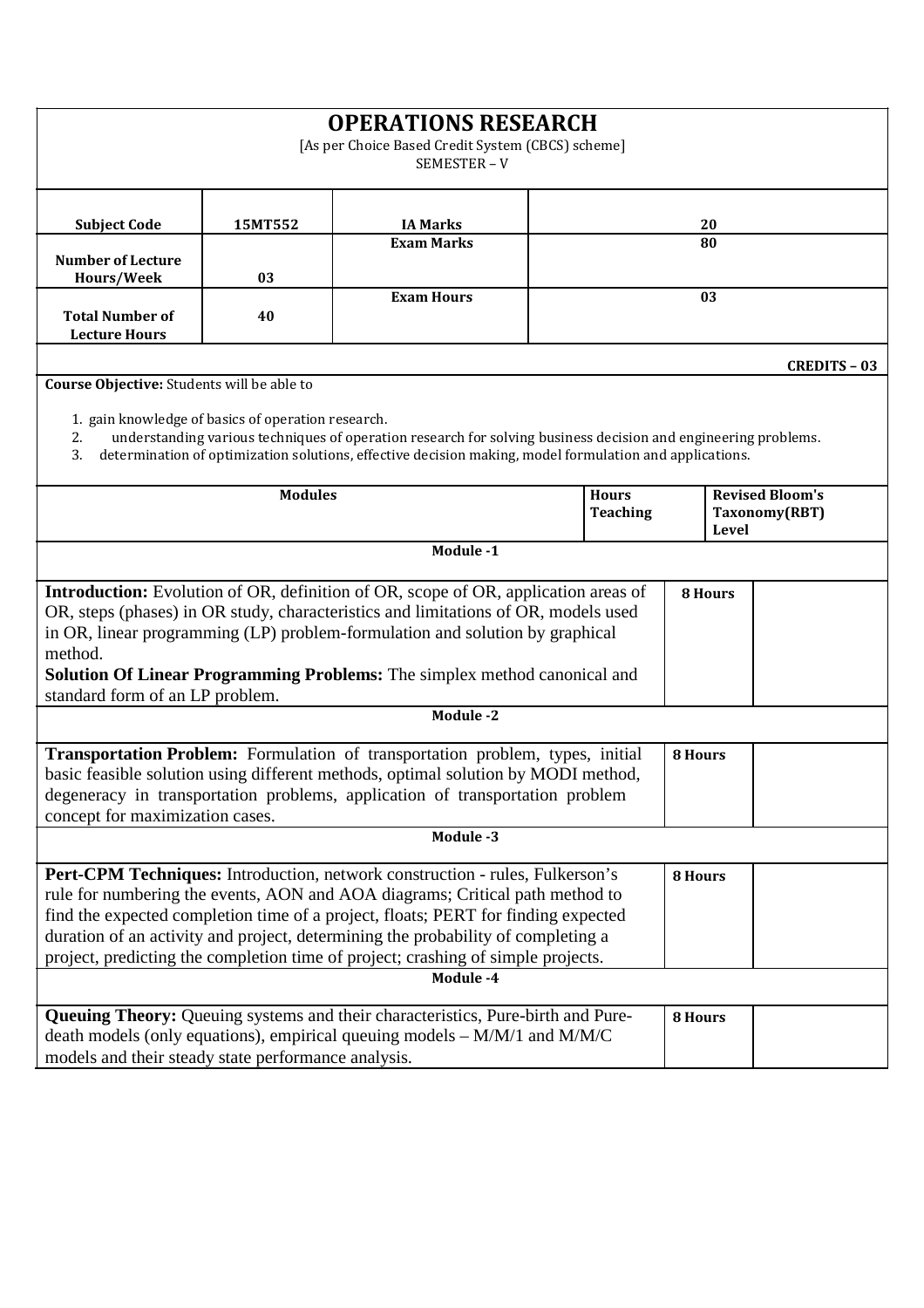| Module -5                                                                                                                                                                                                                                                                                                                                                                                                                                                                                                                             |         |  |
|---------------------------------------------------------------------------------------------------------------------------------------------------------------------------------------------------------------------------------------------------------------------------------------------------------------------------------------------------------------------------------------------------------------------------------------------------------------------------------------------------------------------------------------|---------|--|
| Game Theory: Formulation of games, types, solution of games with saddle<br>point, graphical method of solving mixed strategy games, dominance rule for<br>solving mixed strategy games.<br>Sequencing: Basic assumptions, sequencing 'n' jobs on single machine using<br>priority rules, sequencing using Johnson's rule-'n' jobs on 2 machines, 'n' jobs<br>on 3 machines, 'n' jobs on 'm' machines. Sequencing 2 jobs on 'm' machines<br>using graphical method.                                                                    | 8 Hours |  |
| Course outcomes: On completion of the course the student will<br>1. have knowledge of linear programming, Transportation, PERT-CPM, Sequencing, Queuing Theory, and<br>Game theory.<br>understanding the techniques of linear programming, Transportation, PERT-CPM, Sequencing, Queuing<br>2.<br>Theory, and Game theory for various engineering problems.<br>determination of optimization of solutions, effective decision making model formulation and applications<br>3.<br>that are used in solving business decision problems. |         |  |
| <b>Graduate Attributes (as per NBA):</b>                                                                                                                                                                                                                                                                                                                                                                                                                                                                                              |         |  |
| Question paper pattern:<br>The question paper will have TEN questions.<br>$\bullet$<br>Each full question consists of 16 marks.<br>$\bullet$<br>There will be 2 full questions (with maximum of FOUR sub questions) from each module.<br>$\bullet$<br>Each full question will have sub questions covering all the topics under a module.<br>$\bullet$<br>The students will have to answer 5 full questions, selecting one full question from each module.<br>$\bullet$                                                                |         |  |
| <b>TEXT BOOKS:</b><br>1. Operations Research, P K Gupta and D S Hira, Chand Publications, New Delhi - 2007<br>2. Operations Research, Taha H A, Pearson Education.<br>3. Operations Research S.D. Sharma, LedarnathRamanath& Co, 002                                                                                                                                                                                                                                                                                                  |         |  |
| <b>REFERNCE BOOKS:</b><br>1. Operations Research, A P Verma, S K Kataria&Sons, 2008<br>2. Operations Research, Paneerselvan, PHI                                                                                                                                                                                                                                                                                                                                                                                                      |         |  |

- 3. Operations Research, A M Natarajan, P Balasubramani, Pearson Education, 2005
- 4. Introduction to Operations Research, Hillier and Liberman, 8<sup>th</sup> Ed., McGraw Hill
- 5. Operations Research, **S Kalavathy**, Vikas Publishing House Pvt Ltd, 2002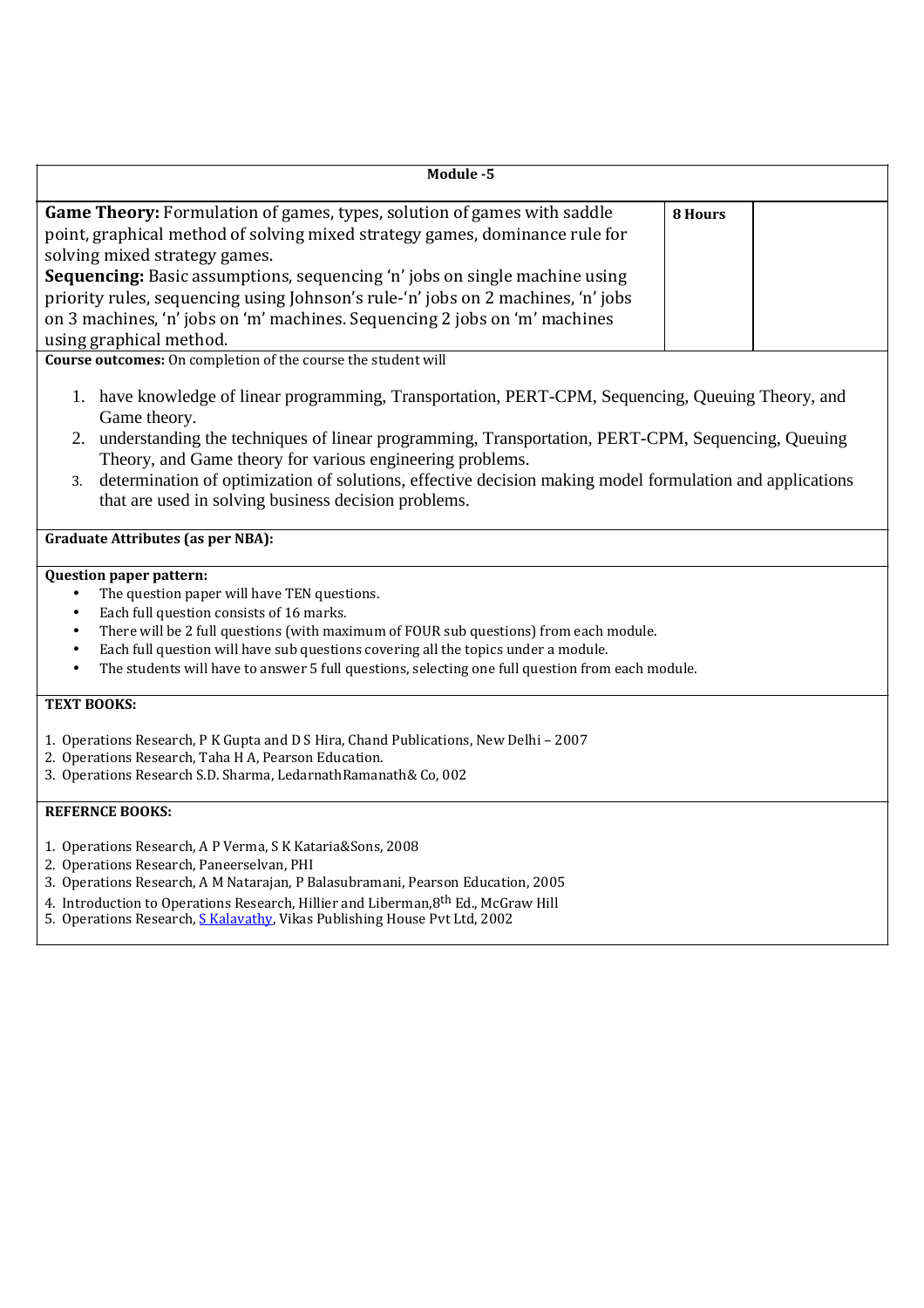| <b>Linear Integrated Circuits</b><br>[As per Choice Based Credit System (CBCS) scheme]<br>SEMESTER-V                                                                                                                                                                                                                                                                                                                                             |         |                                                                                                                                                                                                            |    |                                                  |         |                     |  |
|--------------------------------------------------------------------------------------------------------------------------------------------------------------------------------------------------------------------------------------------------------------------------------------------------------------------------------------------------------------------------------------------------------------------------------------------------|---------|------------------------------------------------------------------------------------------------------------------------------------------------------------------------------------------------------------|----|--------------------------------------------------|---------|---------------------|--|
| <b>Subject Code</b>                                                                                                                                                                                                                                                                                                                                                                                                                              | 15MT553 | <b>IA Marks</b>                                                                                                                                                                                            |    | 20                                               |         |                     |  |
| <b>Number of Lecture</b><br>Hours/Week                                                                                                                                                                                                                                                                                                                                                                                                           | 03      | <b>Exam Marks</b>                                                                                                                                                                                          | 80 |                                                  |         |                     |  |
| <b>Total Number of</b><br><b>Lecture Hours</b>                                                                                                                                                                                                                                                                                                                                                                                                   | 40      | <b>Exam Hours</b>                                                                                                                                                                                          | 03 |                                                  |         |                     |  |
| Course objectives: Students will be able to                                                                                                                                                                                                                                                                                                                                                                                                      |         |                                                                                                                                                                                                            |    |                                                  |         | <b>CREDITS - 03</b> |  |
| 2.<br>as multi vibrators.                                                                                                                                                                                                                                                                                                                                                                                                                        |         | 1. gain knowledge of Operational Amplifiers, Oscillators. 555 Timers,<br>understand the Operation of Op-Amp as Amplifiers, Oscillators. Filters, $\&$ 555 timer operation                                  |    |                                                  |         |                     |  |
| <b>Modules</b><br><b>Hours</b><br><b>Teaching</b>                                                                                                                                                                                                                                                                                                                                                                                                |         |                                                                                                                                                                                                            |    | <b>Revised Bloom's</b><br>Taxonomy(RBT)<br>Level |         |                     |  |
|                                                                                                                                                                                                                                                                                                                                                                                                                                                  |         | Module -1                                                                                                                                                                                                  |    |                                                  |         |                     |  |
| <b>Operational Amplifier Fundamentals:</b> Basic<br>Op-amp circuit, Op-Amp<br>8 Hours<br>offset voltages<br>parameters – Input and output voltage, CMRR and PSRR,<br>and currents, Input and output impedances,<br>and Frequency<br>Slew rate<br>limitations.                                                                                                                                                                                    |         |                                                                                                                                                                                                            |    |                                                  |         |                     |  |
|                                                                                                                                                                                                                                                                                                                                                                                                                                                  |         | Module -2                                                                                                                                                                                                  |    |                                                  |         |                     |  |
| Op-Amps as AC Amplifiers: Capacitor coupled<br>voltage follower, High input 8 Hours<br>impedance – Capacitor coupled voltage follower,<br>Capacitor<br>coupled<br>non<br>inverting amplifiers, High input impedance -<br>Capacitor<br>coupled<br>Non<br>inverting Amplifiers.<br><b>OP-Amp Applications:</b> Voltage sources, current Sources and current sinks,<br>current amplifiers, instrumentation amplifier, precision rectifiers. (Text1) |         |                                                                                                                                                                                                            |    |                                                  |         |                     |  |
|                                                                                                                                                                                                                                                                                                                                                                                                                                                  |         | Module -3                                                                                                                                                                                                  |    |                                                  |         |                     |  |
| More Applications: Limiting circuits, Clamping<br>detectors, inverting Schmitt trigger. (Text 1)<br>Log and antilog amplifiers, Multiplier and divider. (Text2)                                                                                                                                                                                                                                                                                  |         | circuits, Peak detectors,<br>Sample and hold circuits, V to I and I to V converters, Differentiating Circuit,<br>Integrator Circuit, Phase shift oscillator, Wein bridge oscillator, Crossing<br>Module -4 |    |                                                  | 8 Hours |                     |  |
|                                                                                                                                                                                                                                                                                                                                                                                                                                                  |         | Active Filters: First order and second order active Low-pass and high pass filters,                                                                                                                        |    |                                                  | 8 Hours |                     |  |
| Bandpass Filter, Bandstop Filter. (Text 1)                                                                                                                                                                                                                                                                                                                                                                                                       |         | Voltage Regulators: Introduction, Series Op-amp regulator, IC voltage regulators.                                                                                                                          |    |                                                  |         |                     |  |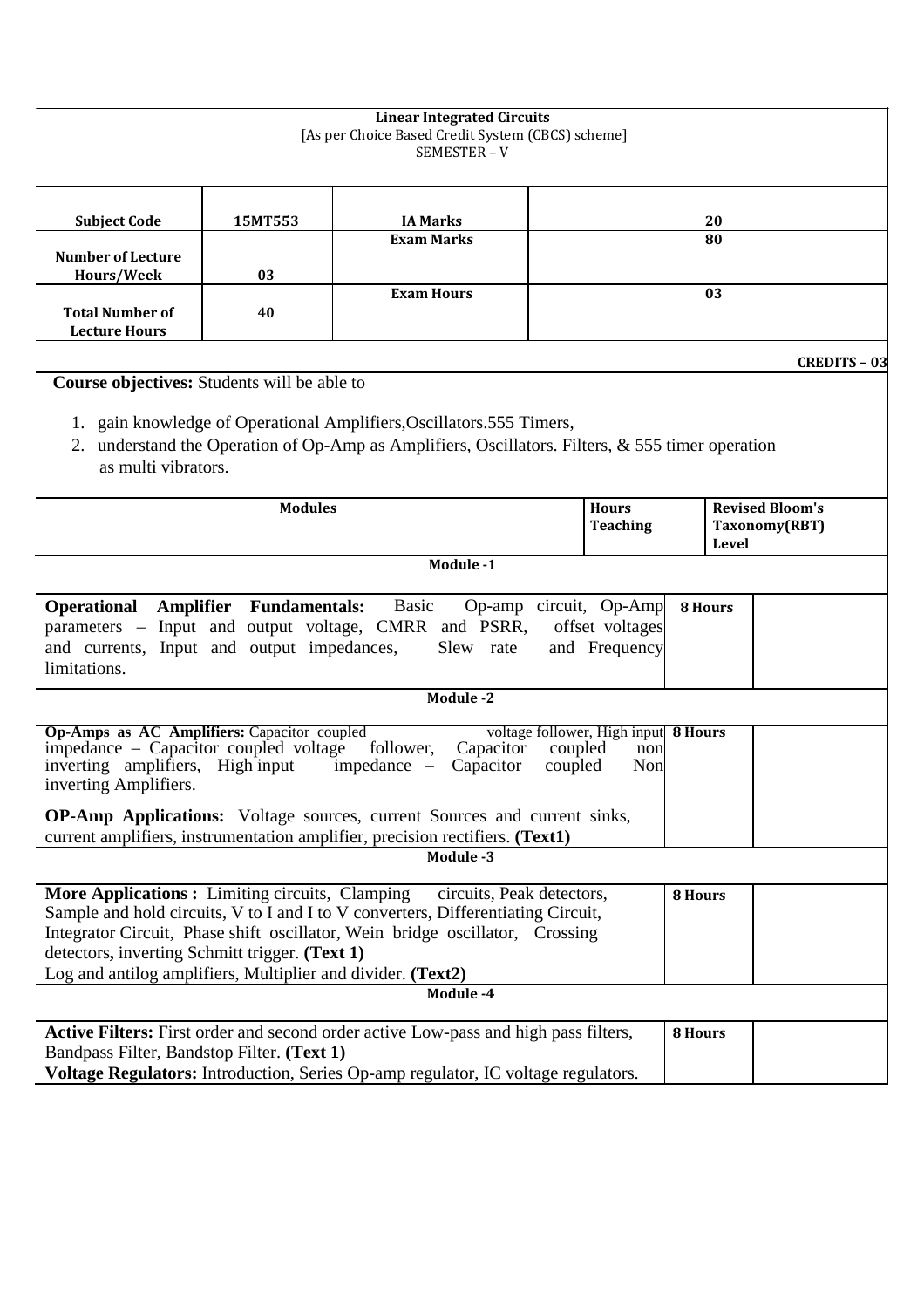| 723 general purpose regulators. (Text 2)                                                                                                                                                                                                                                                                                                                                                                                                                                      |                |  |
|-------------------------------------------------------------------------------------------------------------------------------------------------------------------------------------------------------------------------------------------------------------------------------------------------------------------------------------------------------------------------------------------------------------------------------------------------------------------------------|----------------|--|
| Module -5                                                                                                                                                                                                                                                                                                                                                                                                                                                                     |                |  |
| Phase locked loop: Basic Principles, Phase detector/comparator, VCO.<br>DAC and ADC convertor: DAC using R-2R, ADC using Successive<br>approximation.<br>Other IC Application: 555 timer, Basic timer circuit, 555 timer used as astable<br>and monostable multi vibrator. (Text 2)                                                                                                                                                                                           | <b>8 Hours</b> |  |
| Course outcomes: On completion of the course the student will                                                                                                                                                                                                                                                                                                                                                                                                                 |                |  |
| 1. have knowledge of Operational Amplifiers, Oscillators. 555 Timers<br>understand the Operation of Op-Amp as Amplifiers, Oscillators. Filters & 555 timer operation as multi<br>2.<br>vibrators.                                                                                                                                                                                                                                                                             |                |  |
| <b>Graduate Attributes (as per NBA):</b>                                                                                                                                                                                                                                                                                                                                                                                                                                      |                |  |
| <b>Question paper pattern:</b><br>The question paper will have TEN questions.<br>$\bullet$<br>Each full question consists of 16 marks.<br>$\bullet$<br>There will be 2 full questions (with maximum of FOUR sub questions) from each module.<br>$\bullet$<br>Each full question will have sub questions covering all the topics under a module.<br>$\bullet$<br>The students will have to answer 5 full questions, selecting one full question from each module.<br>$\bullet$ |                |  |
| <b>Text Books:</b>                                                                                                                                                                                                                                                                                                                                                                                                                                                            |                |  |
| 1. Operational Amplifiers and Linear IC"s", David A. Bell, 2nd edition, PHI/Pearson, 2004. I SBN 978-81-<br>203-2359-9.<br>"Linear Integrated Circuits", D. Roy Choudhury and Shail B. Jain, 4 <sup>th</sup> edition, Reprint 2006, New Age<br>2.<br>International ISBN 978-81-224-3098-1.                                                                                                                                                                                    |                |  |
| <b>Reference Books:</b>                                                                                                                                                                                                                                                                                                                                                                                                                                                       |                |  |
| 1. Ramakant A Gayakwad, "Op-Amps and Linear Integrated Circuits,"<br>Pearson, 4th Ed, 2015. ISBN 81-7808-501-1.                                                                                                                                                                                                                                                                                                                                                               |                |  |
| 2. B Somanathan Nair, "Linear Integrated Circuits: Ana lysis, Design & Applications," Wiley India, 1st<br><b>Edition</b> , 2015.                                                                                                                                                                                                                                                                                                                                              |                |  |
| James Cox, "Linear Electronics Circuits and Devices", Cengage Learning,<br>3.<br>Indian Edition, 2008, ISBN-13: 978-07-668-3018-7.                                                                                                                                                                                                                                                                                                                                            |                |  |

4. Data Sheet: http://www.ti.com/lit/ds/symlink/tl081.pdf.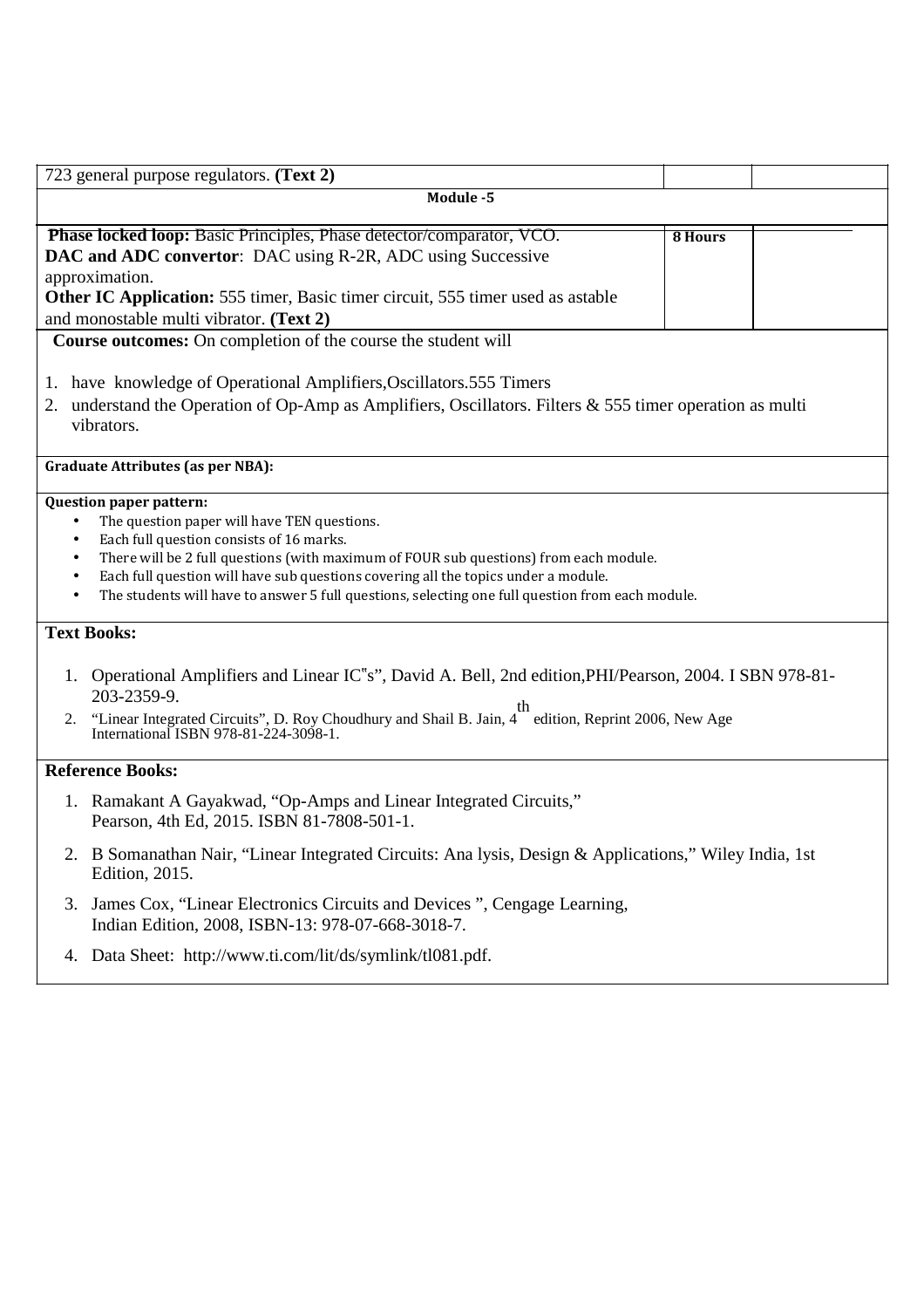| <b>DRIVES AND CONTROLS</b><br>[As per Choice Based Credit System (CBCS) scheme] SEMESTER - V                                                                                                                                                                                                                                                                                                                                                                  |                                                        |                                                                                                                                                                                           |                                                  |         |  |  |
|---------------------------------------------------------------------------------------------------------------------------------------------------------------------------------------------------------------------------------------------------------------------------------------------------------------------------------------------------------------------------------------------------------------------------------------------------------------|--------------------------------------------------------|-------------------------------------------------------------------------------------------------------------------------------------------------------------------------------------------|--------------------------------------------------|---------|--|--|
| Subject Code                                                                                                                                                                                                                                                                                                                                                                                                                                                  | 15MT554                                                | <b>IA Marks</b>                                                                                                                                                                           |                                                  | 20      |  |  |
| Number of<br>Lecture<br>Hours/Week                                                                                                                                                                                                                                                                                                                                                                                                                            | 03                                                     | <b>Exam Marks</b>                                                                                                                                                                         | 80                                               |         |  |  |
| <b>Total Number</b><br>of Lecture<br>Hours                                                                                                                                                                                                                                                                                                                                                                                                                    | 40                                                     | <b>Exam Hours</b>                                                                                                                                                                         |                                                  | 03      |  |  |
|                                                                                                                                                                                                                                                                                                                                                                                                                                                               |                                                        | <b>CREDITS - 03</b>                                                                                                                                                                       |                                                  |         |  |  |
|                                                                                                                                                                                                                                                                                                                                                                                                                                                               | Course objectives: Students will be able to            | 1. gain knowledge of Electrical Drives, Motor Power Rating, Industrial Drives.<br>2. understand the Operation of Drives in various Applications & Performance of various kinds of motors. |                                                  |         |  |  |
| <b>Modules</b><br><b>Hours</b><br><b>Teaching</b>                                                                                                                                                                                                                                                                                                                                                                                                             |                                                        |                                                                                                                                                                                           | <b>Revised Bloom's</b><br>Taxonomy(RBT)<br>Level |         |  |  |
| <b>Module -1</b>                                                                                                                                                                                                                                                                                                                                                                                                                                              |                                                        |                                                                                                                                                                                           |                                                  |         |  |  |
| Introduction to Electrical drives & its dynamics:<br>Advantages of electrical drives. Parts of electrical drives, choice of electrical drives,<br>8 Hours<br>Dynamics of electrical drives, fundamental torque equation, and speed torque<br>conventions with multi quadrant operation. Components of load torques, nature and<br>classification of load torques.                                                                                             |                                                        |                                                                                                                                                                                           |                                                  |         |  |  |
| <b>Module -2</b>                                                                                                                                                                                                                                                                                                                                                                                                                                              |                                                        |                                                                                                                                                                                           |                                                  |         |  |  |
| Selection of motor power rating:<br><b>Module -3</b>                                                                                                                                                                                                                                                                                                                                                                                                          | operations, steady state stability, load equalization. | Thermal model of motor for heating and cooling, Classes of motor duty,<br>determination of motor rating. Calculations of time and energy loss in transient                                |                                                  | 8 Hours |  |  |
|                                                                                                                                                                                                                                                                                                                                                                                                                                                               |                                                        |                                                                                                                                                                                           |                                                  |         |  |  |
| <b>D C Motor Drives:</b><br>8 Hours<br>Starting, braking, transient analysis of single phases half and full controlled rectifier<br>control of separately excited dc motor. Three phase half and full controlled rectifier<br>control of dc separately excited motor, multi quadrant operation of dc separately<br>excited motor fed from fully controlled rectifier. Chopper control of separately<br>excited dc motor and series motor.<br><b>Module -4</b> |                                                        |                                                                                                                                                                                           |                                                  |         |  |  |
|                                                                                                                                                                                                                                                                                                                                                                                                                                                               |                                                        |                                                                                                                                                                                           |                                                  |         |  |  |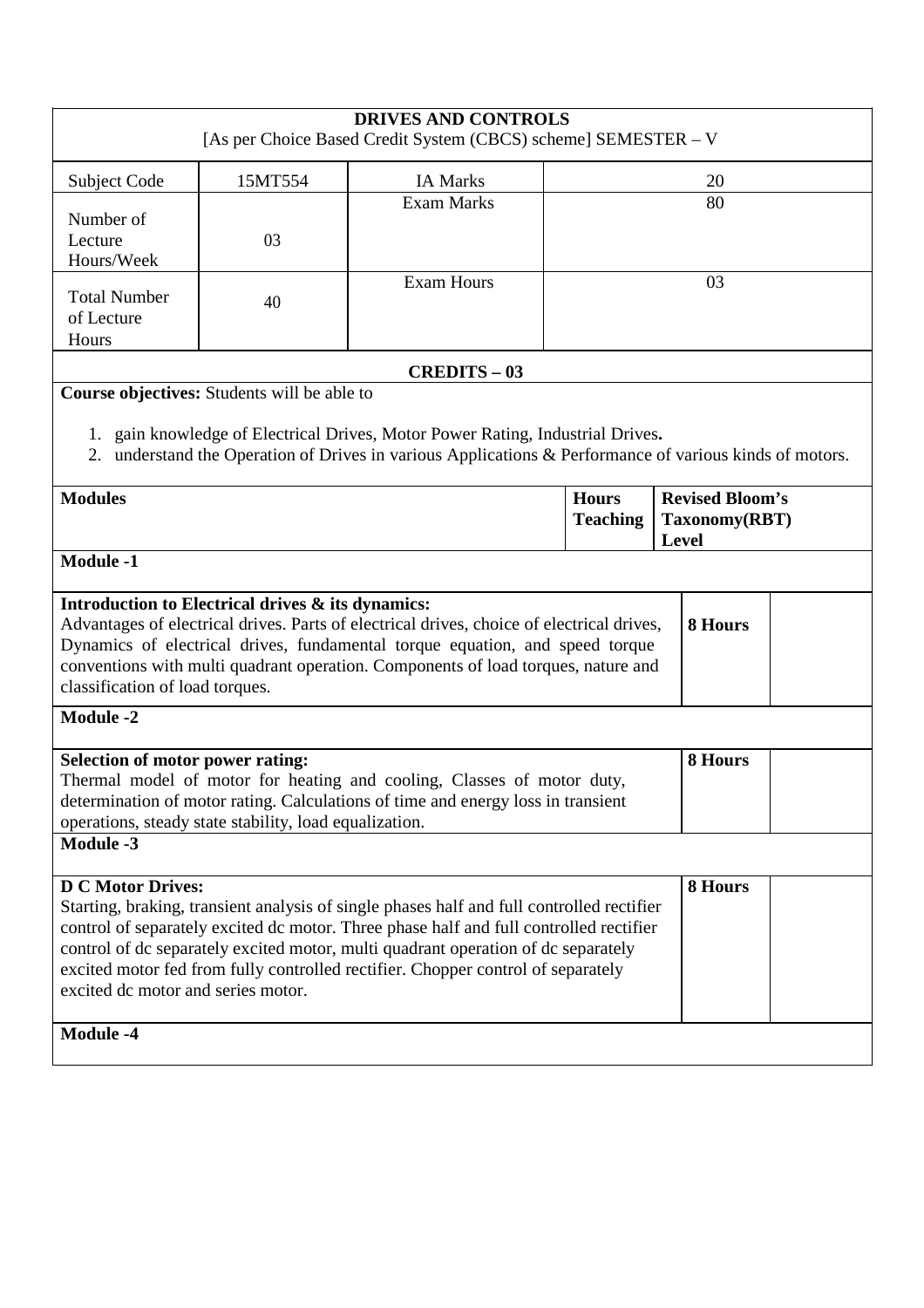| <b>Induction motor Drives:</b>                                                                          | 8 Hours |  |
|---------------------------------------------------------------------------------------------------------|---------|--|
| Operation with unbalanced source voltage and single phasing, operation with                             |         |  |
| unbalanced rotor impedances, analysis of induction motor fed from non-sinusoidal                        |         |  |
| voltage supply, starting, braking and transient analysis. Stator voltage control,                       |         |  |
| variable voltage frequency control voltage source inverter control, current source                      |         |  |
| inverter control, rotor resistance control, slip power recovery                                         |         |  |
| <b>Module -5</b>                                                                                        |         |  |
|                                                                                                         |         |  |
| <b>Industrial Drives:</b>                                                                               | 8 Hours |  |
| Application in steel mills, Paper mills, Cement Industry, Textile Mills, Sugar mills,                   |         |  |
| Electric Traction(Requirements of Electric traction and suitability of<br>series                        |         |  |
| Motors), coal mining.                                                                                   |         |  |
| Course outcomes: On completion of the course the student will                                           |         |  |
|                                                                                                         |         |  |
| 1. have knowledge of Electrical Drives, Motor Power Rating, Industrial Drives.                          |         |  |
| 2. understand the Operation of Drives in various Applications & Performance of various kinds of motors. |         |  |
|                                                                                                         |         |  |
|                                                                                                         |         |  |
| <b>Graduate Attributes (as per NBA):</b>                                                                |         |  |
|                                                                                                         |         |  |
| <b>Question paper pattern:</b>                                                                          |         |  |
|                                                                                                         |         |  |
|                                                                                                         |         |  |
| <b>TEXT BOOKS:</b>                                                                                      |         |  |
|                                                                                                         |         |  |
| 1) Fundamentals of Electrical Drives, G.K Dubey, Narosa publishing house, 2nd Edition, 2002.            |         |  |
| 2) Fundamentals of Industrial Drives - Sarkar B N, 2012 PHI (ISBN-978-81-203-4433-4)                    |         |  |
|                                                                                                         |         |  |
|                                                                                                         |         |  |
|                                                                                                         |         |  |
| <b>REFERENCE BOOKS:</b>                                                                                 |         |  |
|                                                                                                         |         |  |
|                                                                                                         |         |  |
| 1) Electrical Drives, N.K De and P.K. Sen-PHI, 2009.                                                    |         |  |
| 2) A First Course On Electric Drives, S.K Pillai-Wiley Eastern Ltd 1990.                                |         |  |
| 3) Power Electronics, Devices, Circuits and Industrial Applications, V.R. Moorthi, "Oxford              |         |  |
| University Press, 2005.                                                                                 |         |  |
| 4) Electric Motor Drives, Modeling, Analysis and Control, R.Krishnan, PHI, 2008.                        |         |  |
|                                                                                                         |         |  |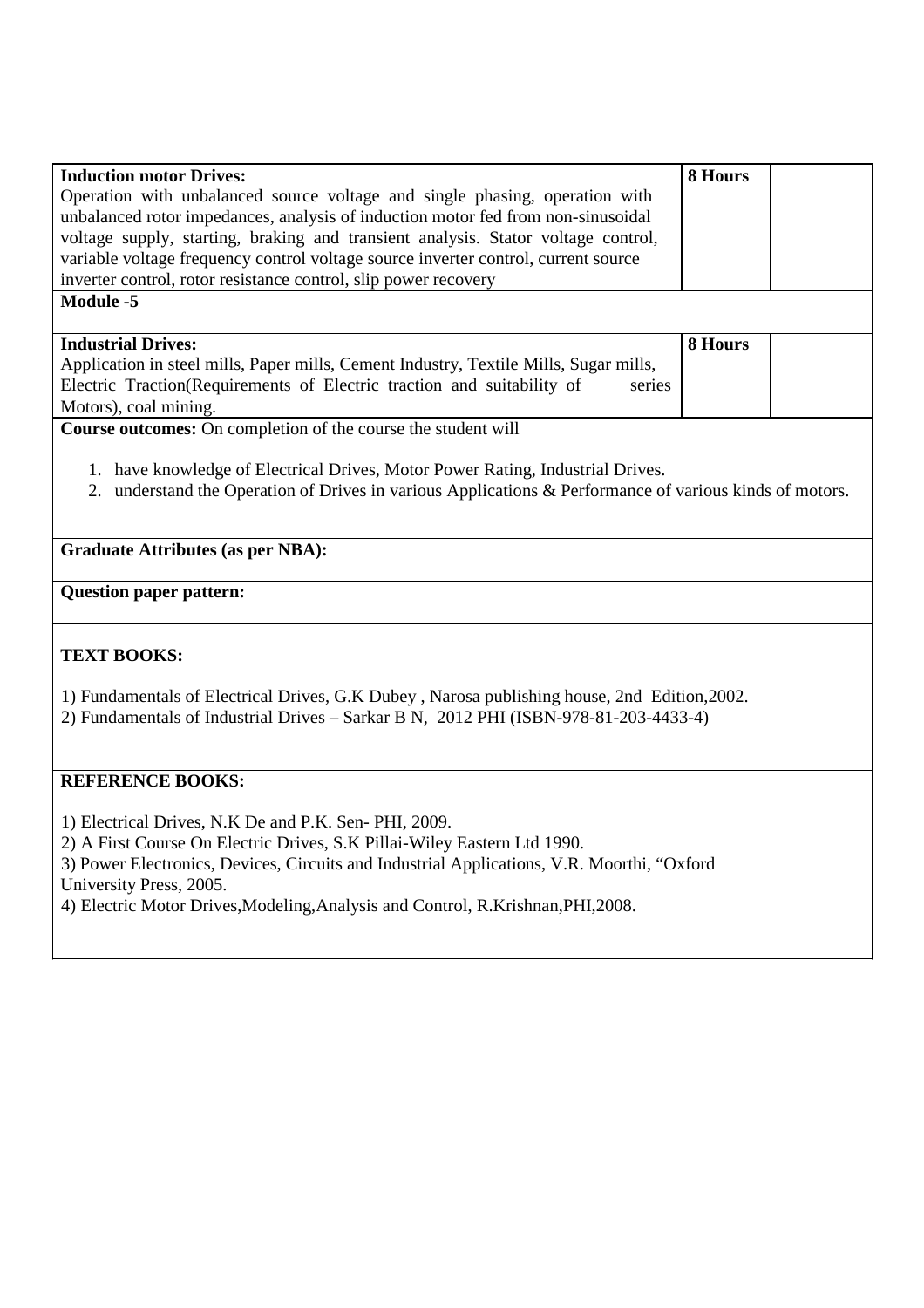|                                                                                                                                                                                                                                                                                                                                                                                                                                                            |         | <b>Object Oriented Programming in C++</b><br>[As per Choice Based Credit System (CBCS) scheme]<br>SEMESTER-V                                                                                                  |  |         |         |  |                     |
|------------------------------------------------------------------------------------------------------------------------------------------------------------------------------------------------------------------------------------------------------------------------------------------------------------------------------------------------------------------------------------------------------------------------------------------------------------|---------|---------------------------------------------------------------------------------------------------------------------------------------------------------------------------------------------------------------|--|---------|---------|--|---------------------|
| <b>Subject Code</b>                                                                                                                                                                                                                                                                                                                                                                                                                                        | 15MT555 | <b>IA Marks</b>                                                                                                                                                                                               |  |         | 20      |  |                     |
| <b>Number of Lecture</b><br>Hours/Week                                                                                                                                                                                                                                                                                                                                                                                                                     | 03      | <b>Exam Marks</b>                                                                                                                                                                                             |  | 80      |         |  |                     |
| <b>Total Number of</b><br><b>Lecture Hours</b>                                                                                                                                                                                                                                                                                                                                                                                                             | 40      | <b>Exam Hours</b>                                                                                                                                                                                             |  | 03      |         |  |                     |
| Course objectives: Students will be able to<br>2. understand the Syntax of C++.                                                                                                                                                                                                                                                                                                                                                                            |         | 1. gain knowledge of fundamentals of object-oriented programming, Operators in C++, Functions, Classes, Overload Operators.<br>3. develop an ability to write Programs for various applications in $C_{++}$ . |  |         |         |  | <b>CREDITS - 03</b> |
| <b>Modules</b><br><b>Revised Bloom's</b><br><b>Hours</b><br><b>Teaching</b><br>Taxonomy(RBT)<br>Level                                                                                                                                                                                                                                                                                                                                                      |         |                                                                                                                                                                                                               |  |         |         |  |                     |
|                                                                                                                                                                                                                                                                                                                                                                                                                                                            |         | Module -1                                                                                                                                                                                                     |  |         |         |  |                     |
| C++, AN OVERVIEW: Getting started, the C++ program, Preprocessor<br>Directives, The Built-In Array Data Type, Dynamic Memory Allocation and<br>Pointers, An Object – based Design, An Object-Orien ted Design, An Exception –<br>based Design, An array.<br>THE BASIC LANGUAGE: Literal Constant, Variables, Pointer Type, String<br>Types, const Qualifier, Reference Types, the bool type, Enumeration types, Array<br>types. The vector container type. |         |                                                                                                                                                                                                               |  |         | 8 Hours |  |                     |
|                                                                                                                                                                                                                                                                                                                                                                                                                                                            |         | <b>Module -2</b>                                                                                                                                                                                              |  |         |         |  |                     |
| <b>OPERATORS:</b> Arithmetic Operators, Equality, Relational and Logical operators,<br>8 Hours<br>Assignment operators, Increment and Decrement operator, The conditional<br>Operator, Bitwise operator, bitset operations. Statements: if, switch, for Loop,<br>while, break, goto, continue statements.                                                                                                                                                  |         |                                                                                                                                                                                                               |  |         |         |  |                     |
|                                                                                                                                                                                                                                                                                                                                                                                                                                                            |         | Module -3                                                                                                                                                                                                     |  |         |         |  |                     |
| <b>FUNCTIONS:</b> Prototype, Argument passing, Recursion and linear function.<br><b>EXCEPTION HANDLING:</b> Throwing an Exception, Catching an exception,<br>Exception Specification and Exceptions and Design Issues.                                                                                                                                                                                                                                     |         |                                                                                                                                                                                                               |  | 8 Hours |         |  |                     |
|                                                                                                                                                                                                                                                                                                                                                                                                                                                            |         | Module -4                                                                                                                                                                                                     |  |         |         |  |                     |
| class destructor, Class Object Arrays and Vectors.                                                                                                                                                                                                                                                                                                                                                                                                         |         | <b>CLASSES:</b> Definition, Class Objects, Class Initialization, Class constructor, The                                                                                                                       |  |         | 8 Hours |  |                     |
| Module -5                                                                                                                                                                                                                                                                                                                                                                                                                                                  |         |                                                                                                                                                                                                               |  |         |         |  |                     |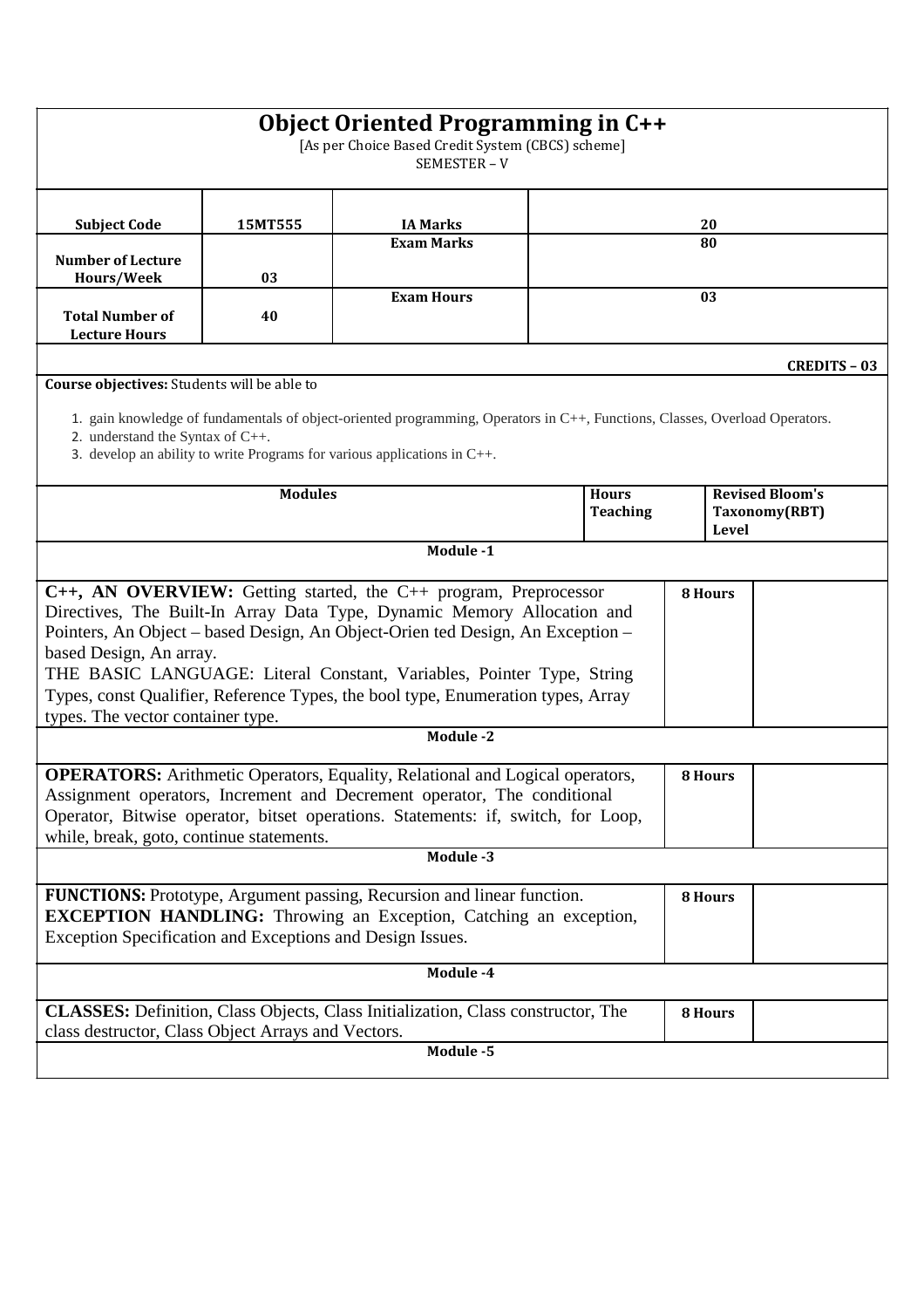| Overload Operators, Operators ++ and --, Operators new and delete.                                  | 8 Hours |  |  |  |  |  |
|-----------------------------------------------------------------------------------------------------|---------|--|--|--|--|--|
| Multiple Inheritances, public, private & protected inheritance, Class scope                         |         |  |  |  |  |  |
| under Inheritance.                                                                                  |         |  |  |  |  |  |
| Course outcomes: On completion of the course the student will                                       |         |  |  |  |  |  |
|                                                                                                     |         |  |  |  |  |  |
| 1. have knowledge of fundamentals of object-oriented programming, Operators in C++, Functions       |         |  |  |  |  |  |
| ,Classes, Overload Operators.                                                                       |         |  |  |  |  |  |
| 2. understand the Syntax of C++.                                                                    |         |  |  |  |  |  |
| 3. write Programs for various applications in C++.                                                  |         |  |  |  |  |  |
|                                                                                                     |         |  |  |  |  |  |
| <b>Graduate Attributes (as per NBA):</b>                                                            |         |  |  |  |  |  |
|                                                                                                     |         |  |  |  |  |  |
| <b>Question paper pattern:</b>                                                                      |         |  |  |  |  |  |
| The question paper will have TEN questions.                                                         |         |  |  |  |  |  |
| Each full question consists of 16 marks.<br>٠                                                       |         |  |  |  |  |  |
| There will be 2 full questions (with maximum of FOUR sub questions) from each module.               |         |  |  |  |  |  |
| Each full question will have sub questions covering all the topics under a module.                  |         |  |  |  |  |  |
| The students will have to answer 5 full questions, selecting one full question from each module.    |         |  |  |  |  |  |
| <b>TEXT BOOK:</b>                                                                                   |         |  |  |  |  |  |
|                                                                                                     |         |  |  |  |  |  |
| C++ Primer, S. B. Lippman & J. Lajoie, 3rd Edition, Addison Wesley, 2000.<br>1.                     |         |  |  |  |  |  |
| Object Oriented Programming with C++, Balaguruswamy, Tata McGraw-Hill Education, 2008 - $C++$<br>2. |         |  |  |  |  |  |
|                                                                                                     |         |  |  |  |  |  |
| <b>REFERENCE BOOKS:</b>                                                                             |         |  |  |  |  |  |
|                                                                                                     |         |  |  |  |  |  |

- 1. Introduction to Object Oriented Programming & C++, Yashawant P Kanetkar, BPB Publication, 2003
- 2. C++ Program Design: An Introduction to Programming and Object- Oriented Design. Cohoon and Davidson, 3rd Edn. TMH publication. 2004.
- 3. Object Oriented Programming using C++, R. Lafore, Galgotia Publications, 2004.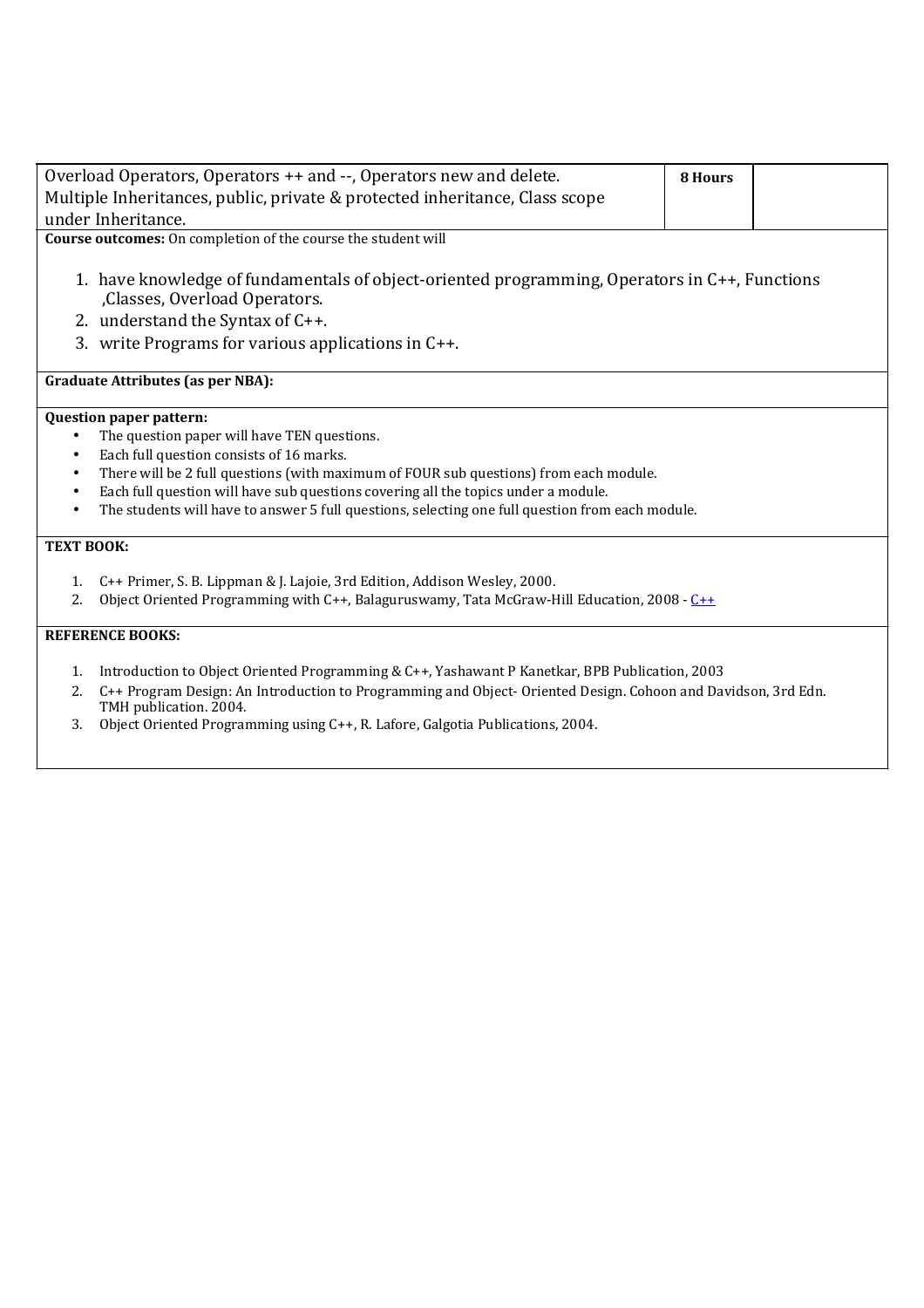| 15MT561<br><b>IA Marks</b><br>Subject Code<br>20<br><b>Exam Marks</b><br>80<br>Number of<br>03<br>Lecture<br>Hours/Week<br><b>Exam Hours</b><br>03<br><b>Total Number</b><br>40<br>of Lecture<br>Hours<br><b>CREDITS - 03</b><br>Course objectives: Students will be able to<br>1. gain Knowledge of basics of Mechatronics system, transducers, actuators, signal conditioning,<br>sensors<br>understanding the working of Mechatronics components, signal conditioning $\&$ sensors<br>2.<br><b>Revised Bloom's</b><br><b>Modules</b><br><b>Hours</b><br><b>Teaching</b><br>Taxonomy(RBT)<br>Level<br><b>Module -1</b><br>Introduction: Definition and Introduction to Mechatronics Systems. Modeling<br>&Simulation of Physical systems Overview of Mechatronics Products and their<br>8 Hours |  |  |  |  |  |
|---------------------------------------------------------------------------------------------------------------------------------------------------------------------------------------------------------------------------------------------------------------------------------------------------------------------------------------------------------------------------------------------------------------------------------------------------------------------------------------------------------------------------------------------------------------------------------------------------------------------------------------------------------------------------------------------------------------------------------------------------------------------------------------------------|--|--|--|--|--|
|                                                                                                                                                                                                                                                                                                                                                                                                                                                                                                                                                                                                                                                                                                                                                                                                   |  |  |  |  |  |
|                                                                                                                                                                                                                                                                                                                                                                                                                                                                                                                                                                                                                                                                                                                                                                                                   |  |  |  |  |  |
|                                                                                                                                                                                                                                                                                                                                                                                                                                                                                                                                                                                                                                                                                                                                                                                                   |  |  |  |  |  |
|                                                                                                                                                                                                                                                                                                                                                                                                                                                                                                                                                                                                                                                                                                                                                                                                   |  |  |  |  |  |
|                                                                                                                                                                                                                                                                                                                                                                                                                                                                                                                                                                                                                                                                                                                                                                                                   |  |  |  |  |  |
|                                                                                                                                                                                                                                                                                                                                                                                                                                                                                                                                                                                                                                                                                                                                                                                                   |  |  |  |  |  |
|                                                                                                                                                                                                                                                                                                                                                                                                                                                                                                                                                                                                                                                                                                                                                                                                   |  |  |  |  |  |
| functioning, measurement systems. Control Systems, simple Controllers. Study of<br>Transducers: Pneumatic and Hydraulic Systems, Mechanical Actuation System,<br>Electrical Actual Systems, Real time interfacing and Hardware components for<br>Mechatronics.                                                                                                                                                                                                                                                                                                                                                                                                                                                                                                                                    |  |  |  |  |  |
| <b>Module -2</b>                                                                                                                                                                                                                                                                                                                                                                                                                                                                                                                                                                                                                                                                                                                                                                                  |  |  |  |  |  |
| Electrical Actuation Systems: Electrical systems, Mechanical switches, Solid state<br>8 Hours<br>switches, solenoids, DC & AC motors, Stepper motors. System Models:<br>Mathematical models: mechanical system building blocks, electrical system<br>building blocks, electromechanical systems, hydro-mechanical systems.<br><b>Module -3</b>                                                                                                                                                                                                                                                                                                                                                                                                                                                    |  |  |  |  |  |
|                                                                                                                                                                                                                                                                                                                                                                                                                                                                                                                                                                                                                                                                                                                                                                                                   |  |  |  |  |  |
| Signal Conditioning: Signal conditioning, the operational amplifier, Wheatstone<br>8 Hours<br>Bridge, Digital signals, Multiplexers, Data Acquisition, Introduction to digital<br>system processing, pulse-modulation. MEMS and Microsystems: Introduction,<br>Working Principle, Materials for MEMS and Microsystems, Micro System<br>fabrication process, Overview of Micro Manufacturing.                                                                                                                                                                                                                                                                                                                                                                                                      |  |  |  |  |  |
| <b>Module -4</b>                                                                                                                                                                                                                                                                                                                                                                                                                                                                                                                                                                                                                                                                                                                                                                                  |  |  |  |  |  |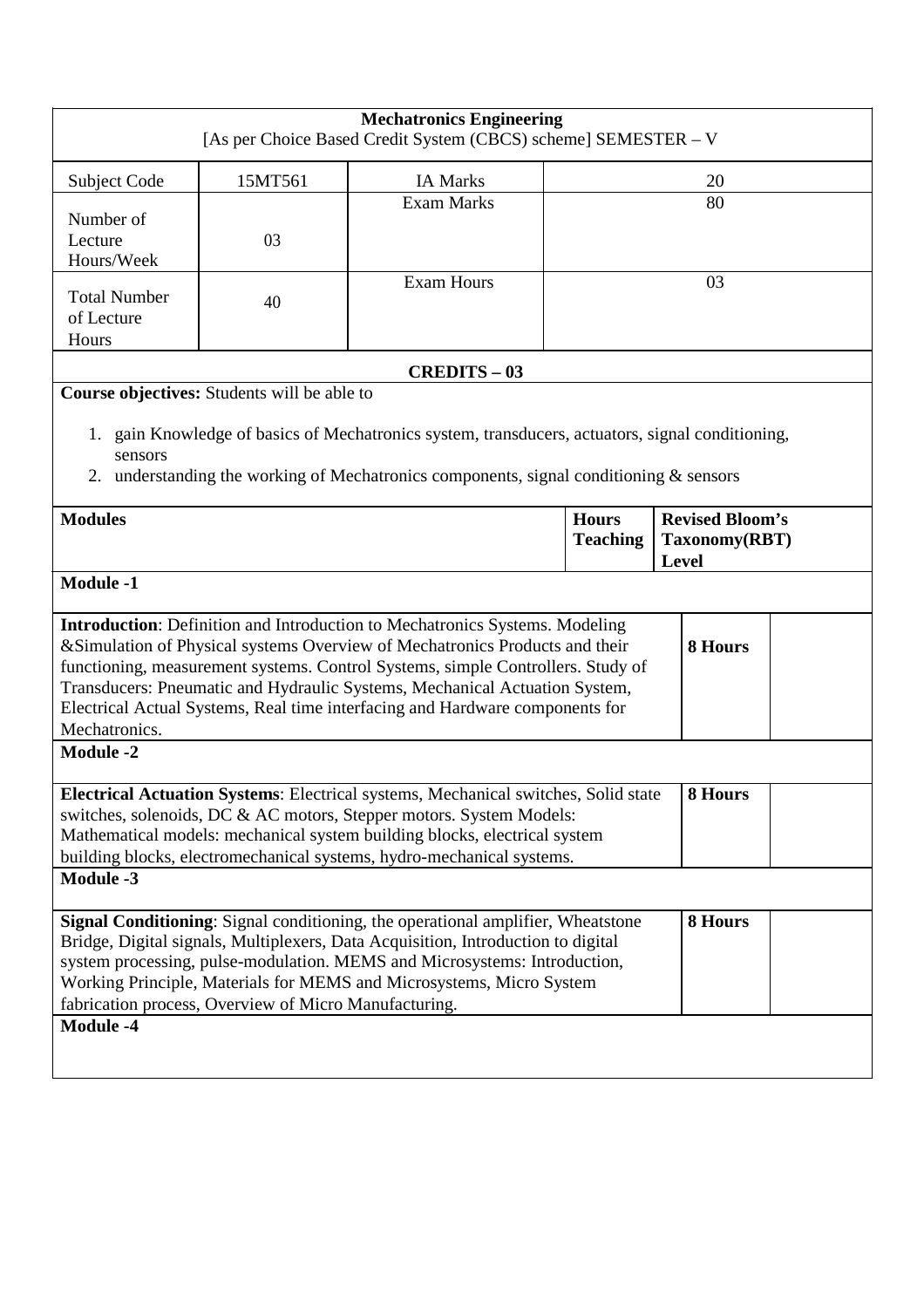| 8 Hours<br>Sensors Fundamentals: Basic sensor technology, Sensor Systems, Sensor<br>Characteristics, System Characteristics, Instrument Selection, Data acquisition,<br>Installation. process of developing sensors, sensor arrays smart sensors, Industrial           |         |  |  |  |  |  |
|------------------------------------------------------------------------------------------------------------------------------------------------------------------------------------------------------------------------------------------------------------------------|---------|--|--|--|--|--|
| sensor networking basic Elements.                                                                                                                                                                                                                                      |         |  |  |  |  |  |
| <b>Module -5</b>                                                                                                                                                                                                                                                       |         |  |  |  |  |  |
|                                                                                                                                                                                                                                                                        |         |  |  |  |  |  |
| Types of sensors and applications, over view: Process of developing sensors,                                                                                                                                                                                           | 8 Hours |  |  |  |  |  |
| trends in sensor Technology and IC Sensors, sensor array's and multi sensor<br>systems, smart sensors, sensor networks in $R \& D$ , sensors and networks, industrial                                                                                                  |         |  |  |  |  |  |
| network and automation.                                                                                                                                                                                                                                                |         |  |  |  |  |  |
| Course outcomes: On completion of the course the student will                                                                                                                                                                                                          |         |  |  |  |  |  |
| 1. have knowledge of Mechatronics system, transducers, actuators, signal conditioning, sensors<br>2. understand the working of Mechatronics components, signal conditioning & sensors                                                                                  |         |  |  |  |  |  |
| <b>Graduate Attributes (as per NBA):</b>                                                                                                                                                                                                                               |         |  |  |  |  |  |
| <b>Question paper pattern:</b>                                                                                                                                                                                                                                         |         |  |  |  |  |  |
| The question paper will have TEN questions.<br>$\bullet$<br>Each full question consists of 16 marks.<br>$\bullet$                                                                                                                                                      |         |  |  |  |  |  |
| There will be 2 full questions (with maximum of FOUR sub questions) from each module.<br>$\bullet$                                                                                                                                                                     |         |  |  |  |  |  |
| Each full question will have sub questions covering all the topics under a module.<br>$\bullet$                                                                                                                                                                        |         |  |  |  |  |  |
| The students will have to answer 5 full questions, selecting one full question from each module.<br>$\bullet$                                                                                                                                                          |         |  |  |  |  |  |
| <b>Text Books:</b>                                                                                                                                                                                                                                                     |         |  |  |  |  |  |
| 1. W. Bolton, "Mechatronics" - Addison Wesley Longman Publication, 1999<br>2. HSU "MEMS and Microsystems design and manufacture" - Tata McGraw-Hill Education, 200<br>3. wireless sensor network: a networking perspective – by jun abas jamalipur.<br>john wiley 2009 |         |  |  |  |  |  |
| <b>Reference Books:</b><br>Sensor Technology Hand Book - By Jon's Wilson.<br>1.                                                                                                                                                                                        |         |  |  |  |  |  |
|                                                                                                                                                                                                                                                                        |         |  |  |  |  |  |
| 2.<br>Kamm, "Understanding Electro-Mechanical Engineering an Introduction to Mechatronics"- IEEE                                                                                                                                                                       |         |  |  |  |  |  |
| Press, 1 edition , 1996                                                                                                                                                                                                                                                |         |  |  |  |  |  |
| 3.<br>Shetty and Kolk "Mechatronics System Design" - Cenga ge Learning, 2010                                                                                                                                                                                           |         |  |  |  |  |  |
| Mahalik "Mechatronics" - Tata McGraw-Hill Education, 2003<br>4.                                                                                                                                                                                                        |         |  |  |  |  |  |
| HMT "Mechatronics" - Tata McGraw-Hill Education, 1998<br>5.                                                                                                                                                                                                            |         |  |  |  |  |  |
|                                                                                                                                                                                                                                                                        |         |  |  |  |  |  |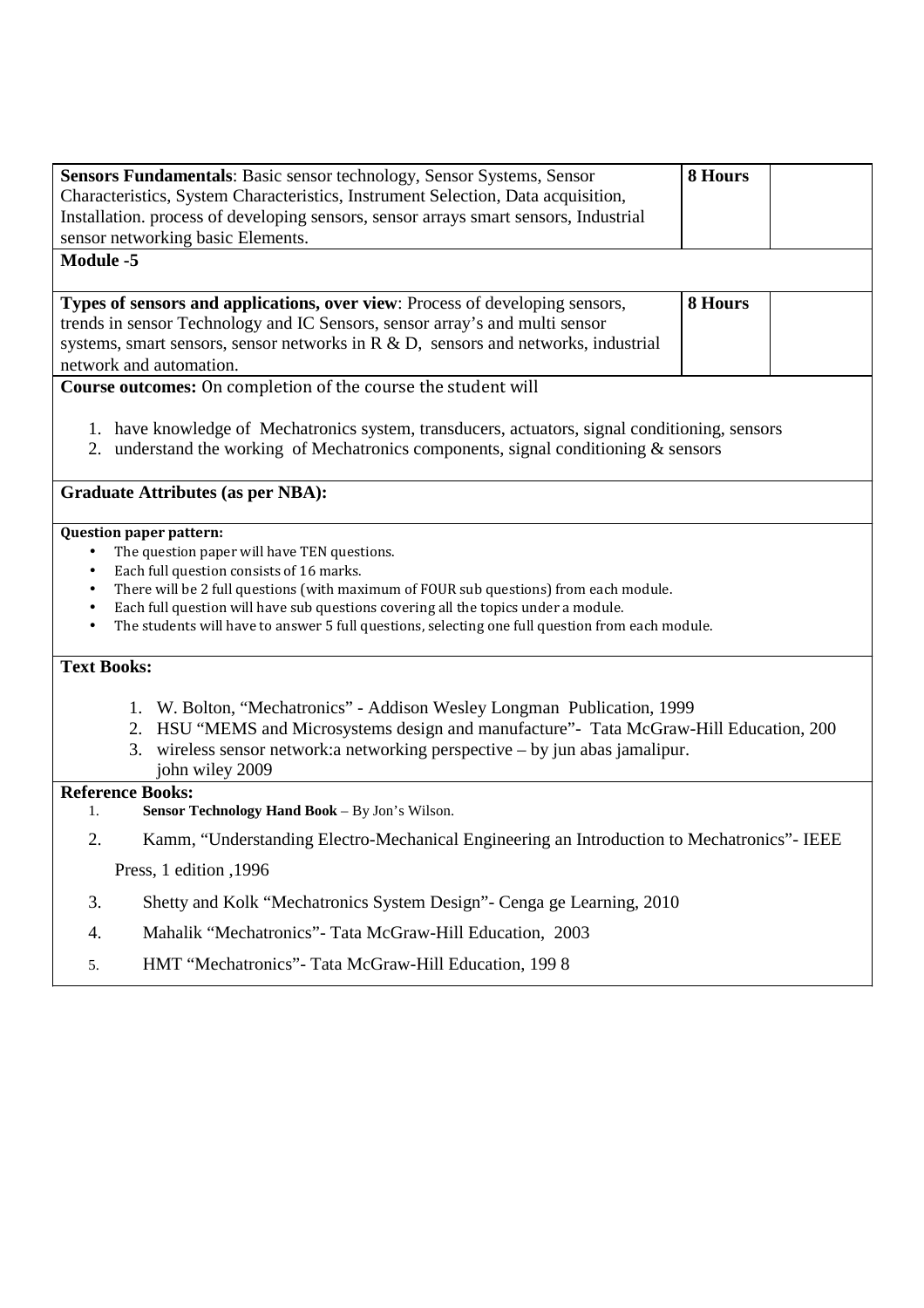| <b>Automation in Manufacturing</b><br>[As per Choice Based Credit System (CBCS) scheme]<br>SEMESTER-V                                                                                                                                                                                                                                                                                                                                                                                          |                                                                                            |                                                                                                                                                                |         |                                         |    |                     |
|------------------------------------------------------------------------------------------------------------------------------------------------------------------------------------------------------------------------------------------------------------------------------------------------------------------------------------------------------------------------------------------------------------------------------------------------------------------------------------------------|--------------------------------------------------------------------------------------------|----------------------------------------------------------------------------------------------------------------------------------------------------------------|---------|-----------------------------------------|----|---------------------|
| <b>Subject Code</b>                                                                                                                                                                                                                                                                                                                                                                                                                                                                            | 15MT562                                                                                    | <b>IA Marks</b>                                                                                                                                                |         |                                         | 20 |                     |
| <b>Exam Marks</b><br><b>Number of Lecture</b><br>Hours/Week<br>03                                                                                                                                                                                                                                                                                                                                                                                                                              |                                                                                            |                                                                                                                                                                |         | 80                                      |    |                     |
| <b>Total Number of</b><br><b>Lecture Hours</b>                                                                                                                                                                                                                                                                                                                                                                                                                                                 | <b>Exam Hours</b><br>03<br>40                                                              |                                                                                                                                                                |         |                                         |    |                     |
|                                                                                                                                                                                                                                                                                                                                                                                                                                                                                                |                                                                                            |                                                                                                                                                                |         |                                         |    | <b>CREDITS - 03</b> |
| <b>COURSE OBJECTIVES:</b> Students will be able to                                                                                                                                                                                                                                                                                                                                                                                                                                             |                                                                                            |                                                                                                                                                                |         |                                         |    |                     |
| 2.                                                                                                                                                                                                                                                                                                                                                                                                                                                                                             |                                                                                            | 1. gain knowledge of fundamental concepts of automation in manufacturing.<br>understand the techniques of automation in manufacturing for industry operations. |         |                                         |    |                     |
| <b>Modules</b><br><b>Hours</b><br><b>Teaching</b>                                                                                                                                                                                                                                                                                                                                                                                                                                              |                                                                                            |                                                                                                                                                                | Level   | <b>Revised Bloom's</b><br>Taxonomy(RBT) |    |                     |
|                                                                                                                                                                                                                                                                                                                                                                                                                                                                                                | Module -1                                                                                  |                                                                                                                                                                |         |                                         |    |                     |
| Introduction: Production System Facilities, Manufacturing Support systems,<br>8 Hours<br>Automation in Production systems, Automation principles & Strategies.<br>Manufacturing Operations: Manufacturing Operations, Product/Production<br>Relationship, Production concepts and Mathematical Models & Costs of<br>Manufacturing Operations.                                                                                                                                                  |                                                                                            |                                                                                                                                                                |         |                                         |    |                     |
| Module -2                                                                                                                                                                                                                                                                                                                                                                                                                                                                                      |                                                                                            |                                                                                                                                                                |         |                                         |    |                     |
| <b>Industrial Control System: Basic Elements of an Automated System, Advanced</b><br>Automation Functions & Levels of Automation, Continuous versus Discrete<br>control, Computer Process control, Forms of Computer Process Control.<br><b>Quality Control Systems:</b> Traditional and Modern Quality Control Methods, Taguchi Methods in<br>Quality Engineering. Introduction to SQC Tools.                                                                                                 |                                                                                            |                                                                                                                                                                | 8 Hours |                                         |    |                     |
| Module -3                                                                                                                                                                                                                                                                                                                                                                                                                                                                                      |                                                                                            |                                                                                                                                                                |         |                                         |    |                     |
| Automated Manufacturing Systems: Components of a Manufacturing systems,<br>Classification of Manufacturing Systems, overview of Classification Scheme,<br>Single Station Manned Workstations and Single Station Automated Cells.<br>Manufacturing Support System: Process Planning, Computer Aided Process Planning, Concurrent<br>Engineering & Design for Manufacturing, Advanced Manufacturing Planning, Just-in Time<br>Production System, Basic concepts of lean and Agile manufacturing. |                                                                                            |                                                                                                                                                                |         | 8 Hours                                 |    |                     |
| Module -4                                                                                                                                                                                                                                                                                                                                                                                                                                                                                      |                                                                                            |                                                                                                                                                                |         |                                         |    |                     |
|                                                                                                                                                                                                                                                                                                                                                                                                                                                                                                | Inspection Technologies: Automated Inspection, Coordinate Measuring Machines Construction, |                                                                                                                                                                |         |                                         |    |                     |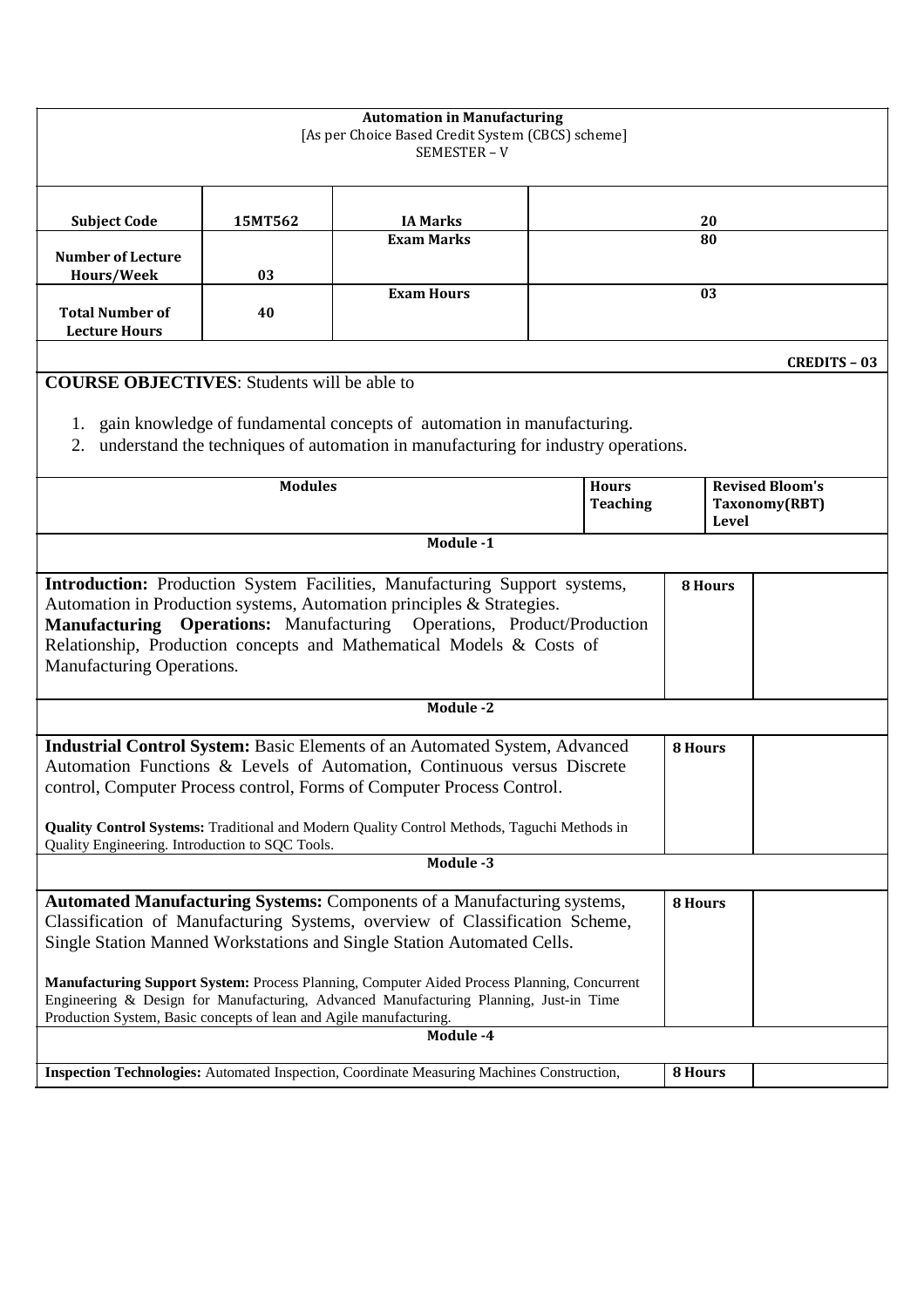| operation & Programming, Software, Application & Benefits, Flexible Inspection System, Inspection     |         |  |
|-------------------------------------------------------------------------------------------------------|---------|--|
| Probes on Machine Tools, Machine Vision, Optical Inspection Techniques & Non-contact Non-optical      |         |  |
| Inspection Technologies.                                                                              |         |  |
| Module -5                                                                                             |         |  |
|                                                                                                       |         |  |
| <b>Group Technology &amp; Flexible Manufacturing Systems: Part Families, Parts Classification and</b> | 8 Hours |  |
| coding, Production Flow Analysis, Cellular Manufacturing, Flexible Manufacturing Systems: What is     |         |  |
| an FMS, FMS Components, FMS Applications & Benefits, and FMS Planning &Implementation                 |         |  |
| Issues.                                                                                               |         |  |

**Course Outcomes**: On completion of this course the student will

- 1. have knowledge of fundamental concepts of automated flow lines, traditional and modern quality control methods, manufacturing supporting system, AMS, Inspection Technologies, group technologies, FMS
- 2. understand various automated flow lines, assembly systems and line balancing methods, importance of automated material handling and storage systems and the importance of adaptive control systems, automated inspection systems.

#### **Graduate Attributes (as per NBA):**

#### **Question paper pattern:**

- The question paper will have TEN questions.
- Each full question consists of 16 marks.
- There will be 2 full questions (with maximum of FOUR sub questions) from each module.
- Each full question will have sub questions covering all the topics under a module.
- The students will have to answer 5 full questions, selecting one full question from each module.

# **TEXT BOOKS:**

1. Automation, Production Systems and Computer Integrated Manufacturing, M. P. Groover, Pearson education. Third Edition,2008

2. Principles of CIM, Vajpayee, PHI.

# **REFERENCE BOOKS:**

- 1. Anatomy of Automation, Amber G.H & P. S. Amber, PrenticeHall.
- 2. Performance Modeling of Automated Manufacturing Systems,Viswanandham, PHI
- 3. Computer Based Industrial Control, Krishna Kant, EEE-PHI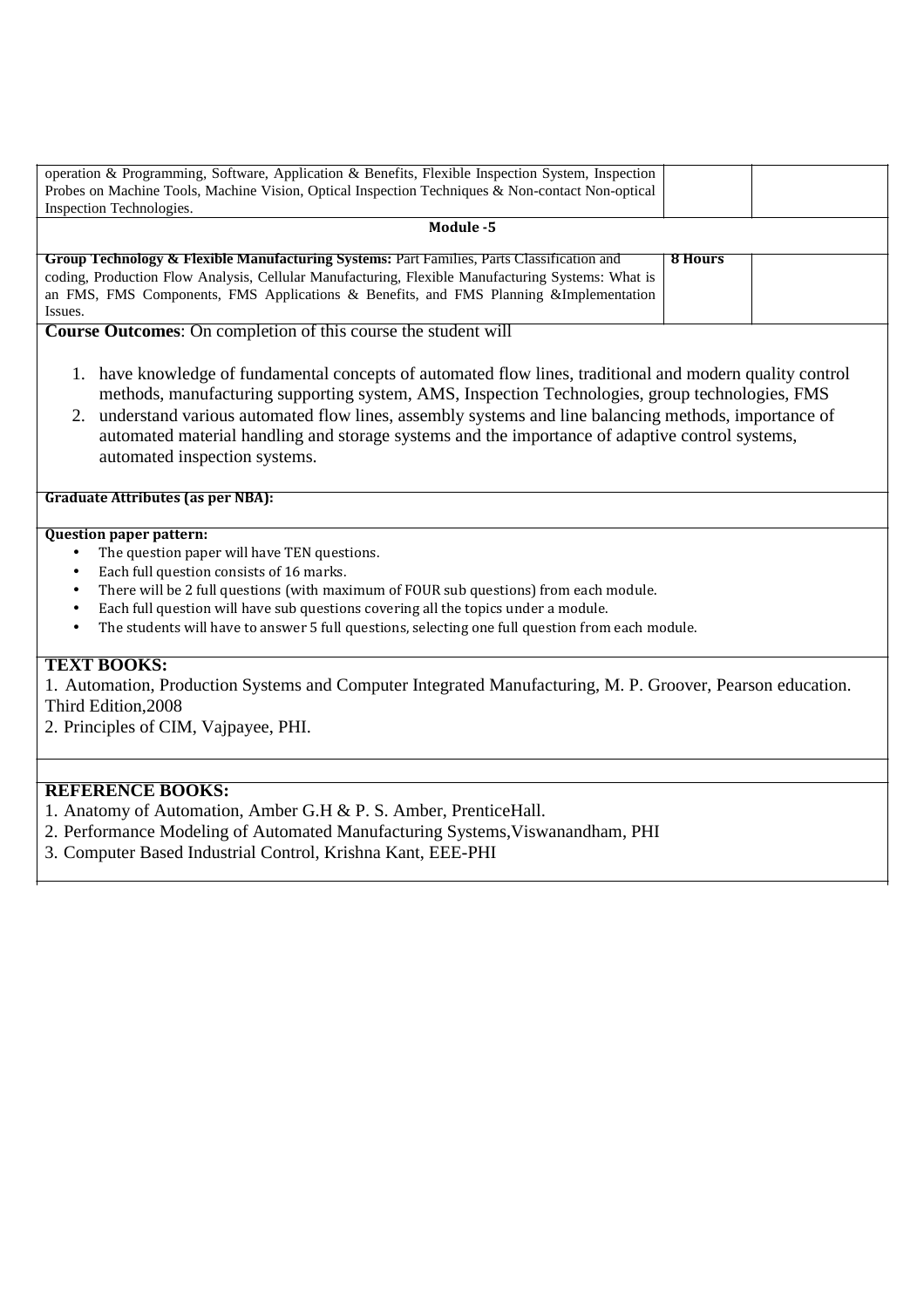# **VIRTUAL INSTRUMENTATION LAB**

# [As per Choice Based Credit System (CBCS) scheme]

#### SEMESTER – V

| <b>Subject Code</b>                               | <b>15MTL57</b> | <b>IA Marks</b>   | 20 |
|---------------------------------------------------|----------------|-------------------|----|
| Hours/Week                                        | 03             | <b>Exam Marks</b> | 80 |
| <b>Total Number</b><br>of Lecture<br><b>Hours</b> |                | <b>Exam Hours</b> | 03 |

#### **CREDITS – 02**

**Course objectives:** Students will be able to

- Understanding Virtual Instrument concepts and data acquisition operation
- Creating Virtual Instruments for practical works

| <b>Laboratory Experiments:</b> | <b>Revised Bloom's Taxonomy</b> |
|--------------------------------|---------------------------------|
|                                | (RBT)Level                      |
|                                |                                 |

|  | PART-A                                                                                             |  |
|--|----------------------------------------------------------------------------------------------------|--|
|  | 1. Creating Virtual Instrumentation for simple applications- Invert The State Of Boolean Indicator |  |
|  | 2. Pregramming exercises for loops in virtual instrumentation- <b>Continuous Monitoring of</b>     |  |
|  | 3. Programming exercises for graphs- Display Random Number Into 3 different CHARTS                 |  |
|  | (STRIP, SLOPE, SWEEP) and understand the difference between these in the UI.                       |  |
|  | 4. Programming Exercises on case and sequence structures: -Design the simple Calculator,           |  |
|  | making use of the inherent GUI present in the virtual instrumentation software.                    |  |
|  | 5. Programming Exercises on Arrays–Take a 2D array input from the user and perform                 |  |
|  | various array (and matrix) manipulations on it.                                                    |  |
|  | 6. Programming Exercises on File Input output System – Read and write from ASCII and               |  |
|  | <b>TDMS</b> files.                                                                                 |  |
|  |                                                                                                    |  |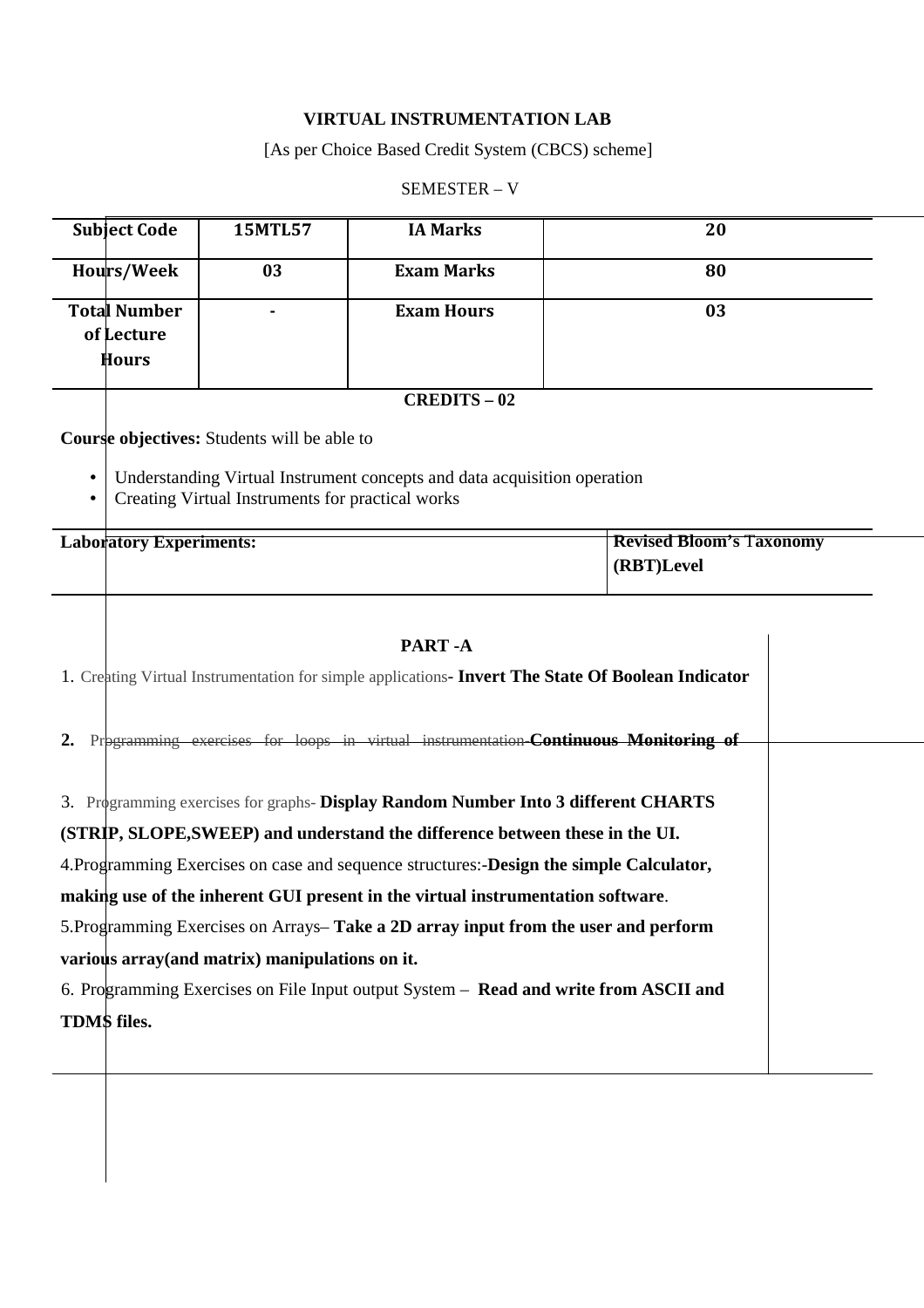| <b>PART-B</b>                                                                                                                                                             |
|---------------------------------------------------------------------------------------------------------------------------------------------------------------------------|
| 1. Real time temperature acquisition and continuous monitoring using Virtual Instrumentation.                                                                             |
| 2. Developing voltmeter using DAQ cards - Acquiring a voltage and displaying it on a 'meter'                                                                              |
| indicator on the UI, thus designing a voltmeter                                                                                                                           |
| 3. Developing Signal Generator using DAQ Card – Using analog output; amplitude, shape and                                                                                 |
| frequency controlled by user                                                                                                                                              |
| 4. Data acquisition through Virtual Instrumentation – Read voltage and current of the 50 Hz                                                                               |
| supply to compute power and power factor                                                                                                                                  |
| 5. Design and Development of Filter Analysis using DAQ card - Acquire audio and filter out                                                                                |
| bands using different filters and compare effects                                                                                                                         |
| 6. Real time sequential control of any batch process –<br><b>Water level control or Temperature</b>                                                                       |
| control                                                                                                                                                                   |
|                                                                                                                                                                           |
| Course outcomes: On the completion of the course the student will:                                                                                                        |
|                                                                                                                                                                           |
| understand, design and develop data acquisition systems for Various Sensor using DAQ Cards.<br>analyze the importance & applications of LabVIEW in real time Environment. |
| <b>Graduate Attributes (as per NBA):</b>                                                                                                                                  |
| <b>Scheme of Examination:</b>                                                                                                                                             |
| PART A-35 MARKS<br><b>PART-B 35 MARKS</b>                                                                                                                                 |
| <b>Viva- Voice: 10 Marks</b>                                                                                                                                              |
| <b>Total: 80 Marks</b>                                                                                                                                                    |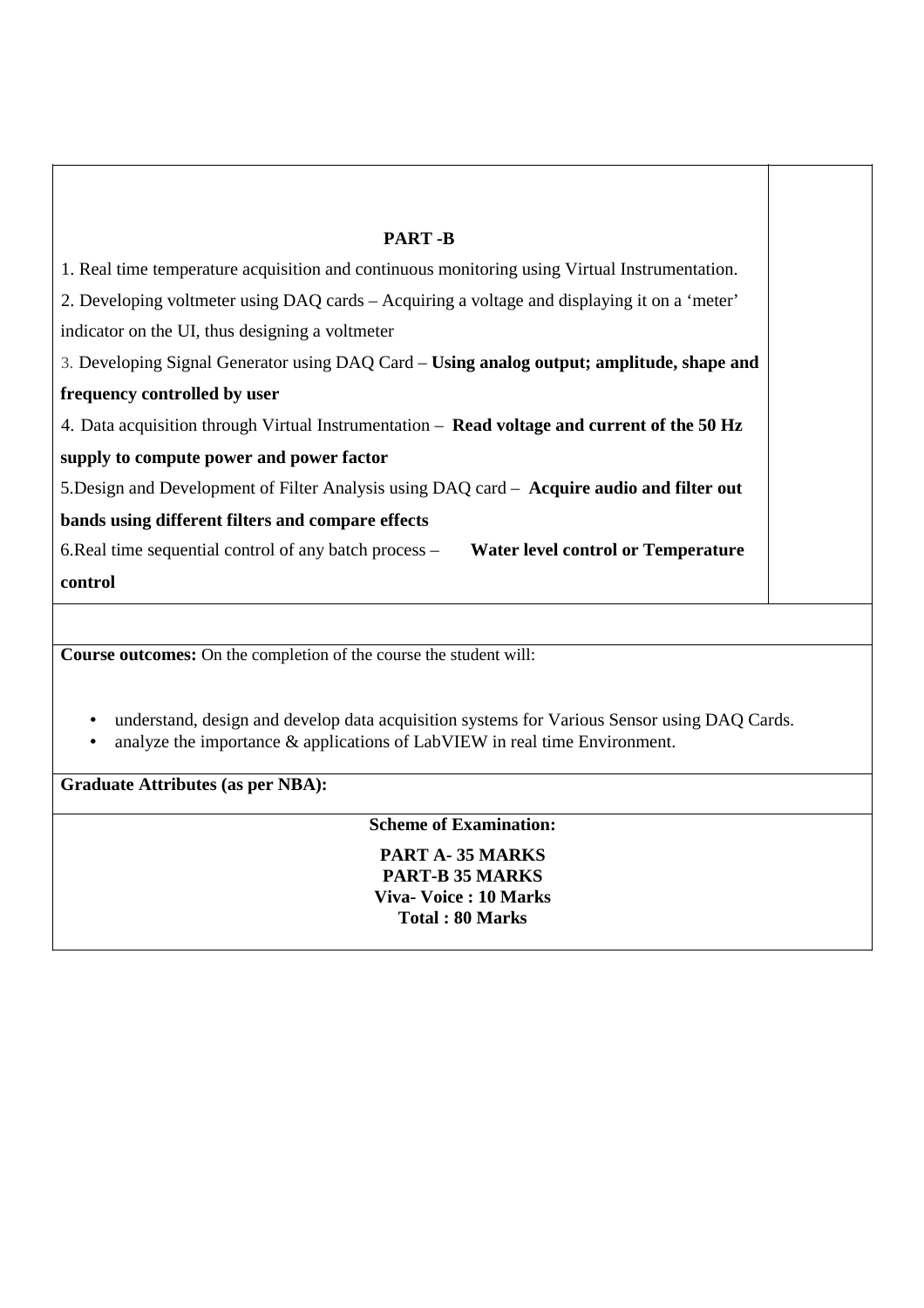| POWER ELECTRONICS LABORATORY                                                                    |                                                    |                                                                                          |  |    |  |  |
|-------------------------------------------------------------------------------------------------|----------------------------------------------------|------------------------------------------------------------------------------------------|--|----|--|--|
| [As per Choice Based Credit System (CBCS) scheme] SEMESTER - VI                                 |                                                    |                                                                                          |  |    |  |  |
| Subject Code                                                                                    | 15MTL68                                            | <b>IA Marks</b>                                                                          |  | 20 |  |  |
|                                                                                                 |                                                    | <b>Exam Marks</b>                                                                        |  | 80 |  |  |
| Hours/Week                                                                                      | 03                                                 |                                                                                          |  |    |  |  |
|                                                                                                 |                                                    | <b>Exam Hours</b>                                                                        |  | 03 |  |  |
| <b>Total Number of</b>                                                                          |                                                    |                                                                                          |  |    |  |  |
| <b>Lecture Hours</b>                                                                            | 40                                                 |                                                                                          |  |    |  |  |
|                                                                                                 |                                                    | <b>CREDITS-02</b>                                                                        |  |    |  |  |
|                                                                                                 | <b>Course objectives:</b> Students will be able to |                                                                                          |  |    |  |  |
|                                                                                                 |                                                    | 1) verify the characteristics of different power electronic devices.                     |  |    |  |  |
|                                                                                                 |                                                    | 2) understand the usage of power devices to control the operation of electronic systems. |  |    |  |  |
| <b>Revised Bloom's Taxonomy</b><br><b>Laboratory Experiments:</b><br>(RBT)Level                 |                                                    |                                                                                          |  |    |  |  |
| <b>LIST OF EXPERIMENTS</b>                                                                      |                                                    |                                                                                          |  |    |  |  |
| Static characteristics of SCR and DIAC.<br>$1_{-}$                                              |                                                    |                                                                                          |  |    |  |  |
| Static characteristics of MOSFET and IGBT.<br>2.                                                |                                                    |                                                                                          |  |    |  |  |
| Controlled HWR and FWR using RC triggering circuit.<br>3.                                       |                                                    |                                                                                          |  |    |  |  |
| SCR turn off using i) LC circuit and ii) Auxiliary Commutation<br>4.                            |                                                    |                                                                                          |  |    |  |  |
| SCR turn-on circuit using synchronized UJT relaxation oscillator.<br>5.                         |                                                    |                                                                                          |  |    |  |  |
| SCR Digital triggering circuit for a single-phase controlled rectifier<br>6.                    |                                                    |                                                                                          |  |    |  |  |
| Single-phase full-wave rectifier with R and R-L loads.<br>7.                                    |                                                    |                                                                                          |  |    |  |  |
| A.C. voltage controller using TRIAC and DIAC combination connected to R and R-L<br>8.<br>loads. |                                                    |                                                                                          |  |    |  |  |
| Speed control of a separately excited D.C motor using an IGBT or MOSFET chopper.<br>9.          |                                                    |                                                                                          |  |    |  |  |
|                                                                                                 |                                                    | 10. MOSFET OR IGBT based single-phase full-bridge inverter connected to R load.          |  |    |  |  |
|                                                                                                 |                                                    |                                                                                          |  |    |  |  |
|                                                                                                 |                                                    |                                                                                          |  |    |  |  |
|                                                                                                 |                                                    |                                                                                          |  |    |  |  |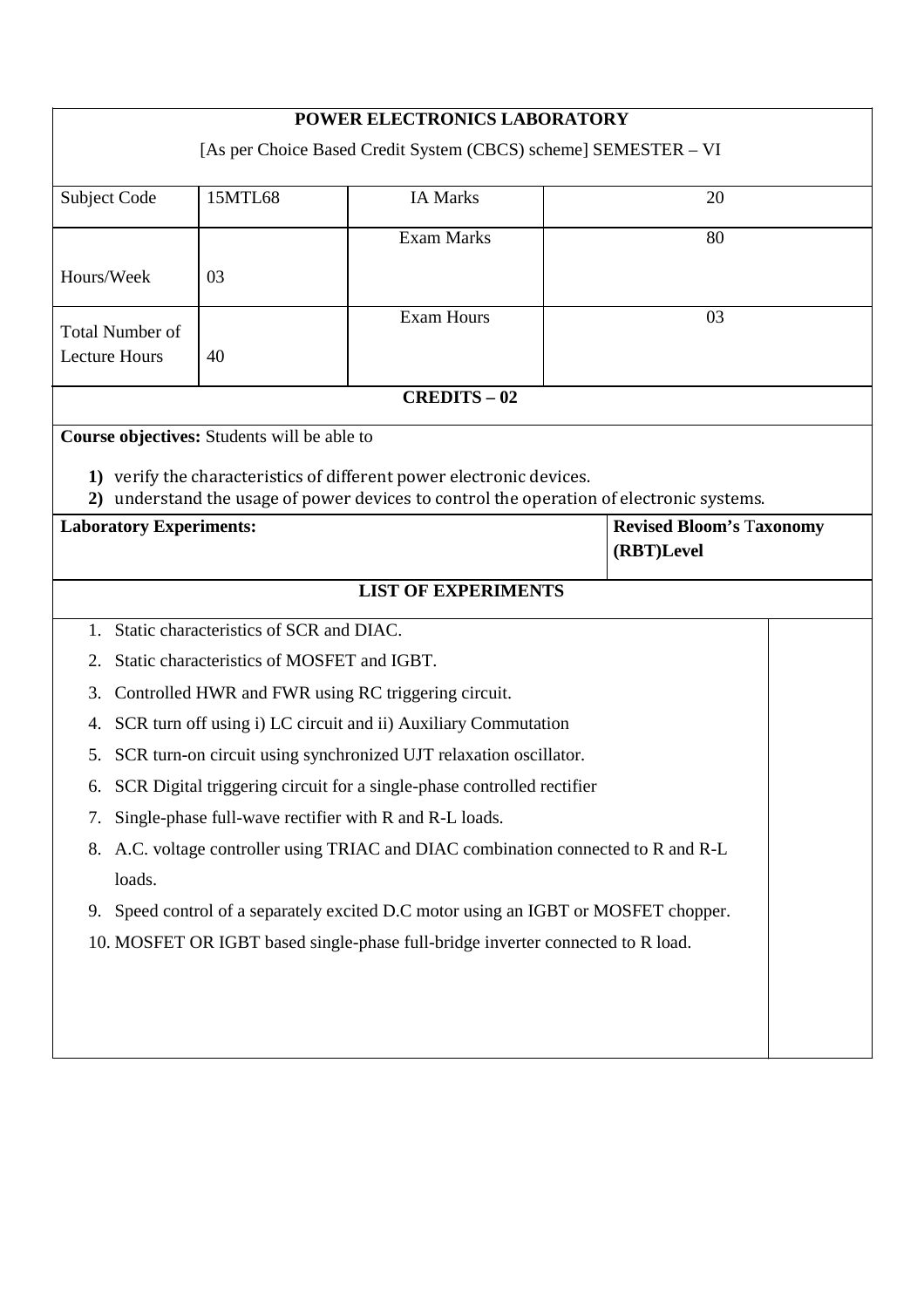## **Course outcomes:**

On the completion of the course students will

- 1. understand and verify the characteristics of different power electronic devices .
- 2. use the power devices to control the operation of electronic systems.

**Graduate Attributes (as per NBA):** 

**Scheme of Examination:** 

**Experiment : 70 Marks Viva- Voice : 10 Marks Total : 80 Marks**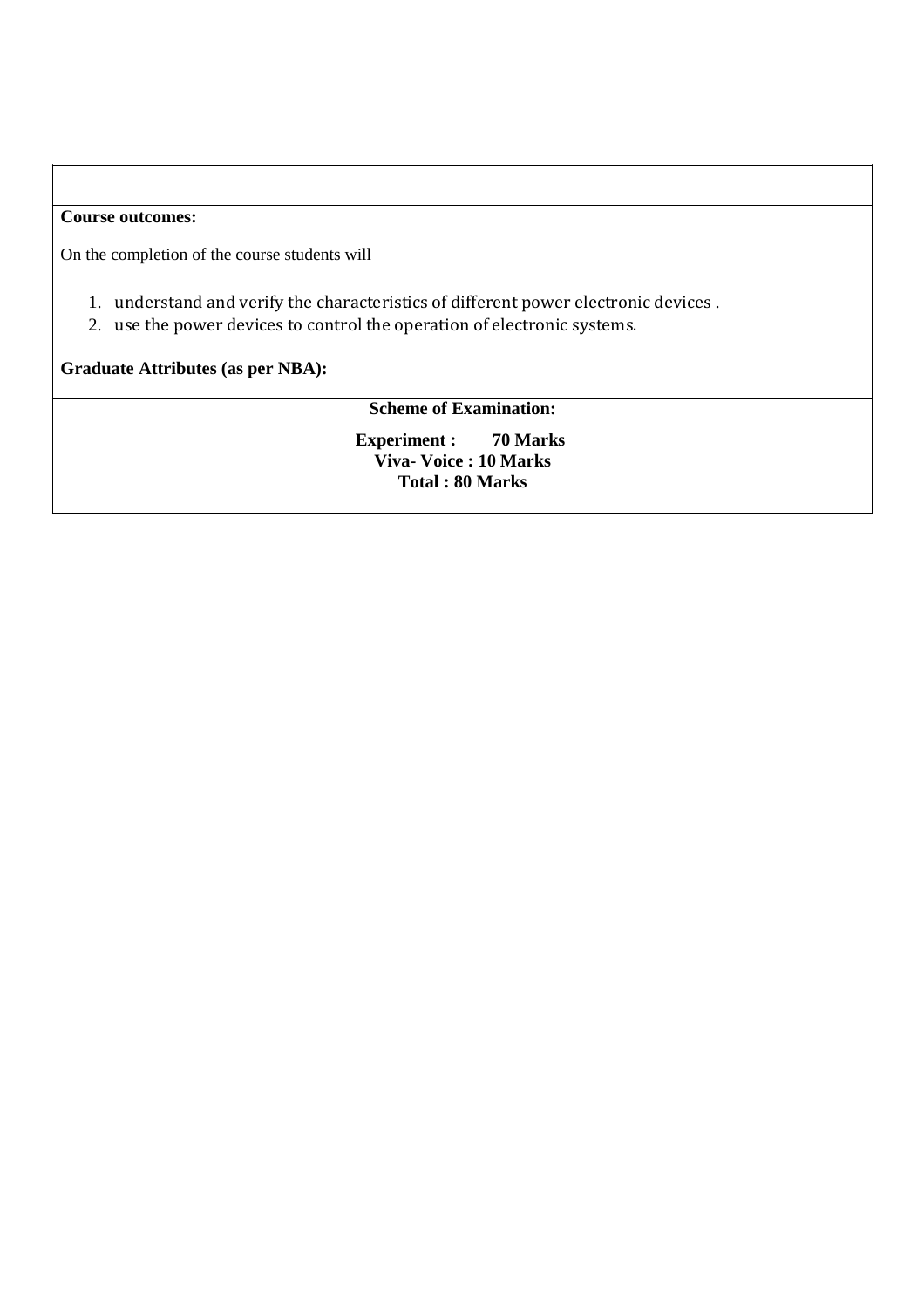| PLC AND SCADA LABORATORY                                                        |                                                         |                                                                                              |  |    |  |  |  |
|---------------------------------------------------------------------------------|---------------------------------------------------------|----------------------------------------------------------------------------------------------|--|----|--|--|--|
| [As per Choice Based Credit System (CBCS) scheme] SEMESTER - VI                 |                                                         |                                                                                              |  |    |  |  |  |
|                                                                                 | <b>Subject Code</b><br>15MTL67<br><b>IA Marks</b><br>20 |                                                                                              |  |    |  |  |  |
|                                                                                 |                                                         |                                                                                              |  |    |  |  |  |
|                                                                                 |                                                         | <b>Exam Marks</b>                                                                            |  | 80 |  |  |  |
| Hours/Week                                                                      | 03                                                      |                                                                                              |  |    |  |  |  |
|                                                                                 |                                                         | <b>Exam Hours</b>                                                                            |  | 03 |  |  |  |
| <b>Total Number of</b><br><b>Lecture Hours</b>                                  | 40                                                      |                                                                                              |  |    |  |  |  |
|                                                                                 |                                                         |                                                                                              |  |    |  |  |  |
|                                                                                 |                                                         | <b>CREDITS - 02</b>                                                                          |  |    |  |  |  |
|                                                                                 | Course objectives: Students will be able to             |                                                                                              |  |    |  |  |  |
|                                                                                 | 1. Analyse the logic Program on SCADA and PLC Interface | 2. Design various applications with programmable logic controllers using relay ladder logic. |  |    |  |  |  |
|                                                                                 |                                                         |                                                                                              |  |    |  |  |  |
| <b>Laboratory Experiments:</b><br><b>Revised Bloom's Taxonomy</b><br>(RBT)Level |                                                         |                                                                                              |  |    |  |  |  |
|                                                                                 |                                                         | <b>LIST OF EXPERIMENTS</b>                                                                   |  |    |  |  |  |
| 1.                                                                              |                                                         | Study of various logic Execution in ladder diagram.                                          |  |    |  |  |  |
| 2.                                                                              |                                                         | Interfacing of Lamp&button with PLC for ON&OFF Operation. Verify all logic gates.            |  |    |  |  |  |
| 3.                                                                              | PLC based thermal ON/OFF Controller.                    |                                                                                              |  |    |  |  |  |
| 4.                                                                              |                                                         | Develop ladder logic to develop MUX and DE-MUX                                               |  |    |  |  |  |
| 5.                                                                              |                                                         | Combination of counter & timer for lamp ON/OFF Operation.                                    |  |    |  |  |  |
|                                                                                 | 6. Study& implement ON delay timer in PLC               |                                                                                              |  |    |  |  |  |
|                                                                                 | 7. Study& implement OFF delay timer in PLC              |                                                                                              |  |    |  |  |  |
| 8.                                                                              |                                                         | To study&implement of counter in PLCprogramming.(counter-up)                                 |  |    |  |  |  |
|                                                                                 |                                                         | 9. To study&implement of counter in PLCprogramming.(counter-down)                            |  |    |  |  |  |
| 10. PLC based temperature sensing using RTD                                     |                                                         |                                                                                              |  |    |  |  |  |
|                                                                                 | 11. Parameter reading of PLC in SCADA                   |                                                                                              |  |    |  |  |  |
|                                                                                 | 12. Temperature sensing using SCADA                     |                                                                                              |  |    |  |  |  |
|                                                                                 |                                                         |                                                                                              |  |    |  |  |  |
|                                                                                 |                                                         |                                                                                              |  |    |  |  |  |
|                                                                                 |                                                         |                                                                                              |  |    |  |  |  |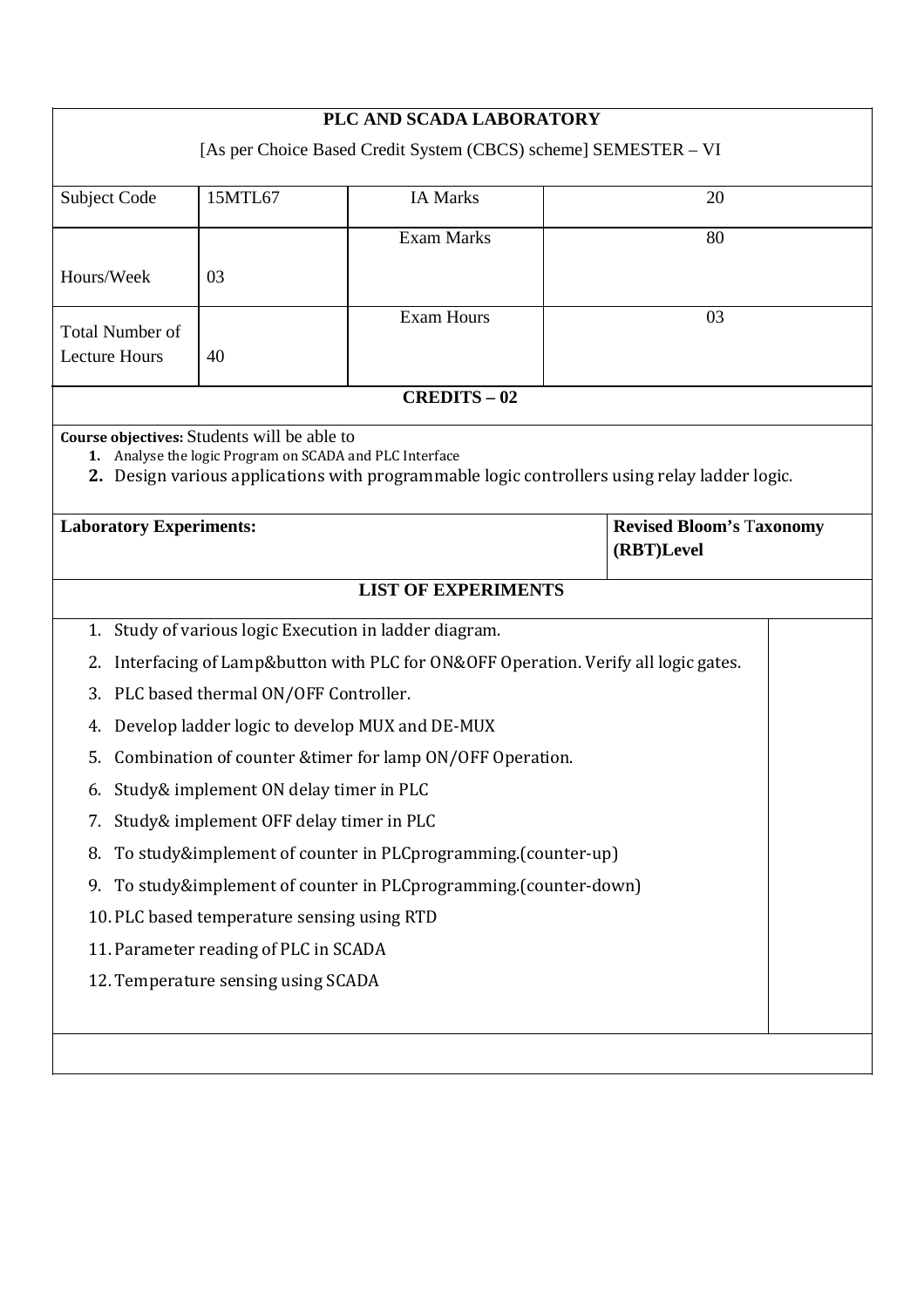**Course outcomes:** On completion of the course the student will:

CO 1: Analyze the Importance & Applications of PLC and SCADA in real time Environment. CO 2: Design and Develop PLC and SCADA Modules for Various Sensor Technologies.

**Graduate Attributes (as per NBA):** 

## **Scheme of Examination:**

**Experiment : 70 Marks Viva- Voice : 10 Marks Total : 80 Marks**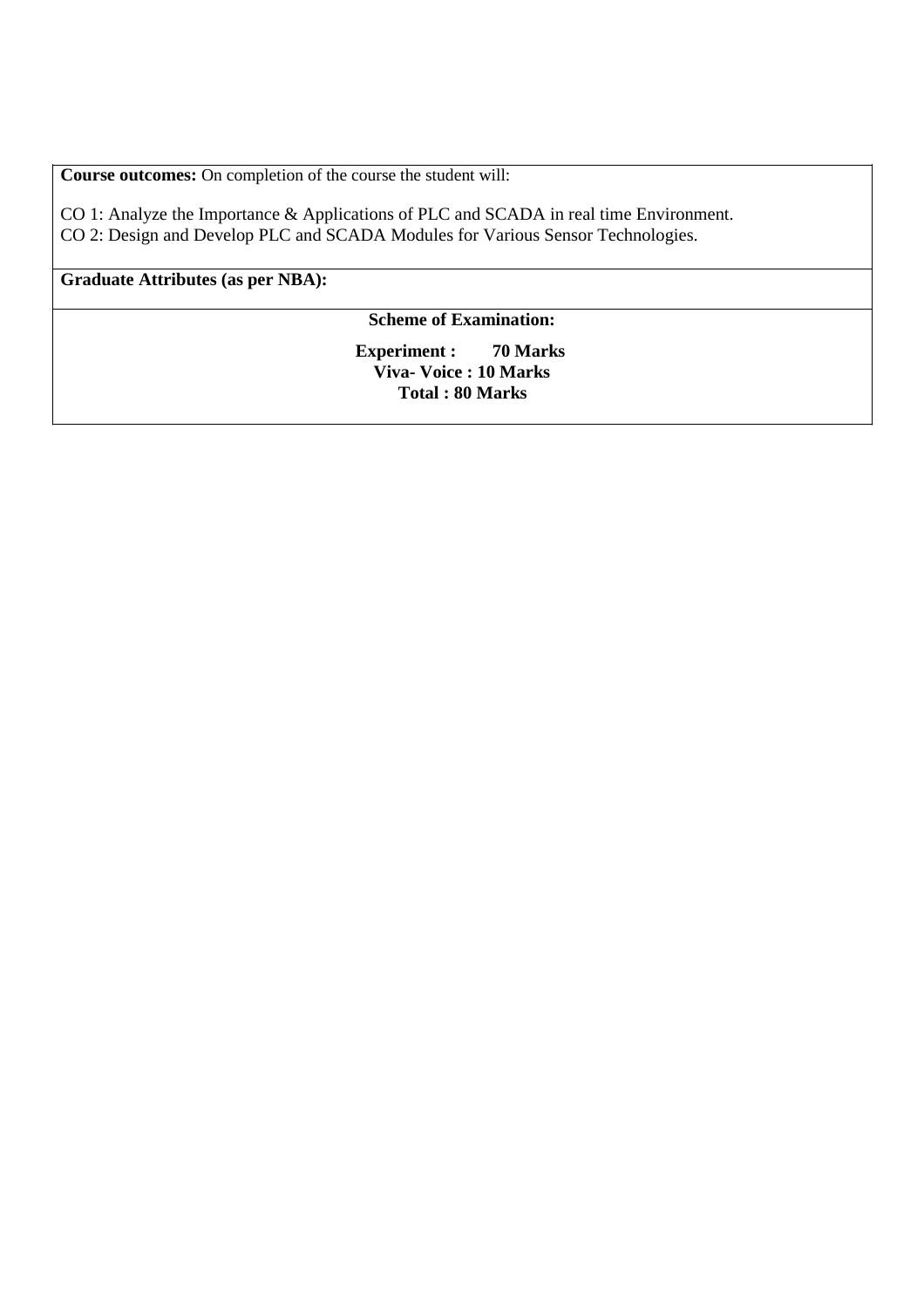| <b>Power Electronics</b><br>[As per Choice Based Credit System (CBCS) scheme] SEMESTER - VI                                                                                                                                                                                                                                                                                                                                      |        |                                                                                                                                                                                                                                                                                                       |  |                                 |                                                                       |
|----------------------------------------------------------------------------------------------------------------------------------------------------------------------------------------------------------------------------------------------------------------------------------------------------------------------------------------------------------------------------------------------------------------------------------|--------|-------------------------------------------------------------------------------------------------------------------------------------------------------------------------------------------------------------------------------------------------------------------------------------------------------|--|---------------------------------|-----------------------------------------------------------------------|
| Subject Code                                                                                                                                                                                                                                                                                                                                                                                                                     | 15MT63 | <b>IA Marks</b>                                                                                                                                                                                                                                                                                       |  | 20                              |                                                                       |
| Number of<br>Lecture<br>Hours/Week                                                                                                                                                                                                                                                                                                                                                                                               | 04     | <b>Exam Marks</b>                                                                                                                                                                                                                                                                                     |  | 80                              |                                                                       |
| Total Number of<br><b>Lecture Hours</b>                                                                                                                                                                                                                                                                                                                                                                                          | 50     | <b>Exam Hours</b>                                                                                                                                                                                                                                                                                     |  | 03                              |                                                                       |
|                                                                                                                                                                                                                                                                                                                                                                                                                                  |        | <b>CREDITS-04</b>                                                                                                                                                                                                                                                                                     |  |                                 |                                                                       |
| Course objectives: Students will be able to<br>components.                                                                                                                                                                                                                                                                                                                                                                       |        | 1. gain the knowledge of various conversion techniques of electrical energy using power electronic<br>2. understand the link between efficient usage of power and conservation of energy resources of the world<br>3. use various power electronic converters for different applications in industry. |  |                                 |                                                                       |
| <b>Modules</b>                                                                                                                                                                                                                                                                                                                                                                                                                   |        |                                                                                                                                                                                                                                                                                                       |  | <b>Hours</b><br><b>Teaching</b> | <b>Revised</b><br><b>Bloom's</b><br>Taxonomy(<br>RBT)<br><b>Level</b> |
| <b>Module -1</b>                                                                                                                                                                                                                                                                                                                                                                                                                 |        |                                                                                                                                                                                                                                                                                                       |  |                                 |                                                                       |
| 10 Hours<br>Introduction, Power semiconductor Devices: Applications of Power<br>Electronics, Power semiconductor devices, Control Characteristics, Types<br>of power electronics circuits, Peripheral effects. Power MOSFETs -<br>switching characteristics, gate drive, IGBTs, di/dt and dv/dt limitations,<br>Isolation of gate and base drives, Simple design of gate and base drives.                                        |        |                                                                                                                                                                                                                                                                                                       |  |                                 |                                                                       |
| <b>Module -2</b>                                                                                                                                                                                                                                                                                                                                                                                                                 |        |                                                                                                                                                                                                                                                                                                       |  |                                 |                                                                       |
| 10 Hours<br>Thyristors: Introduction, characteristics, Two Transistor Model. Turn-on<br>and turn-off, di/dt and dv/dt protection, Thyristor types, Thyristors firing<br>circuits, Simple design of firing circuits using UJT.<br><b>Commutation Techniques: Introduction. Natural Communication, Forced</b><br>commutation: self commutation, impulse commutation, resonant pulse<br>commutation and complementary commutations. |        |                                                                                                                                                                                                                                                                                                       |  |                                 |                                                                       |
| <b>Module -3</b>                                                                                                                                                                                                                                                                                                                                                                                                                 |        |                                                                                                                                                                                                                                                                                                       |  |                                 |                                                                       |
| 10 Hours<br>AC Voltage Controllers: Introduction. Principle of ON-OFF and phase<br>control. Single-phase bidirectional controllers with resistive and inductive<br>loads. Controlled Rectifiers: Introduction. Principle of phase controlled<br>converter operation. Single phase semi-converters. Full converters. Three-<br>phase half-wave converters. Three-phase full-wave converters.<br><b>Module -4</b>                  |        |                                                                                                                                                                                                                                                                                                       |  |                                 |                                                                       |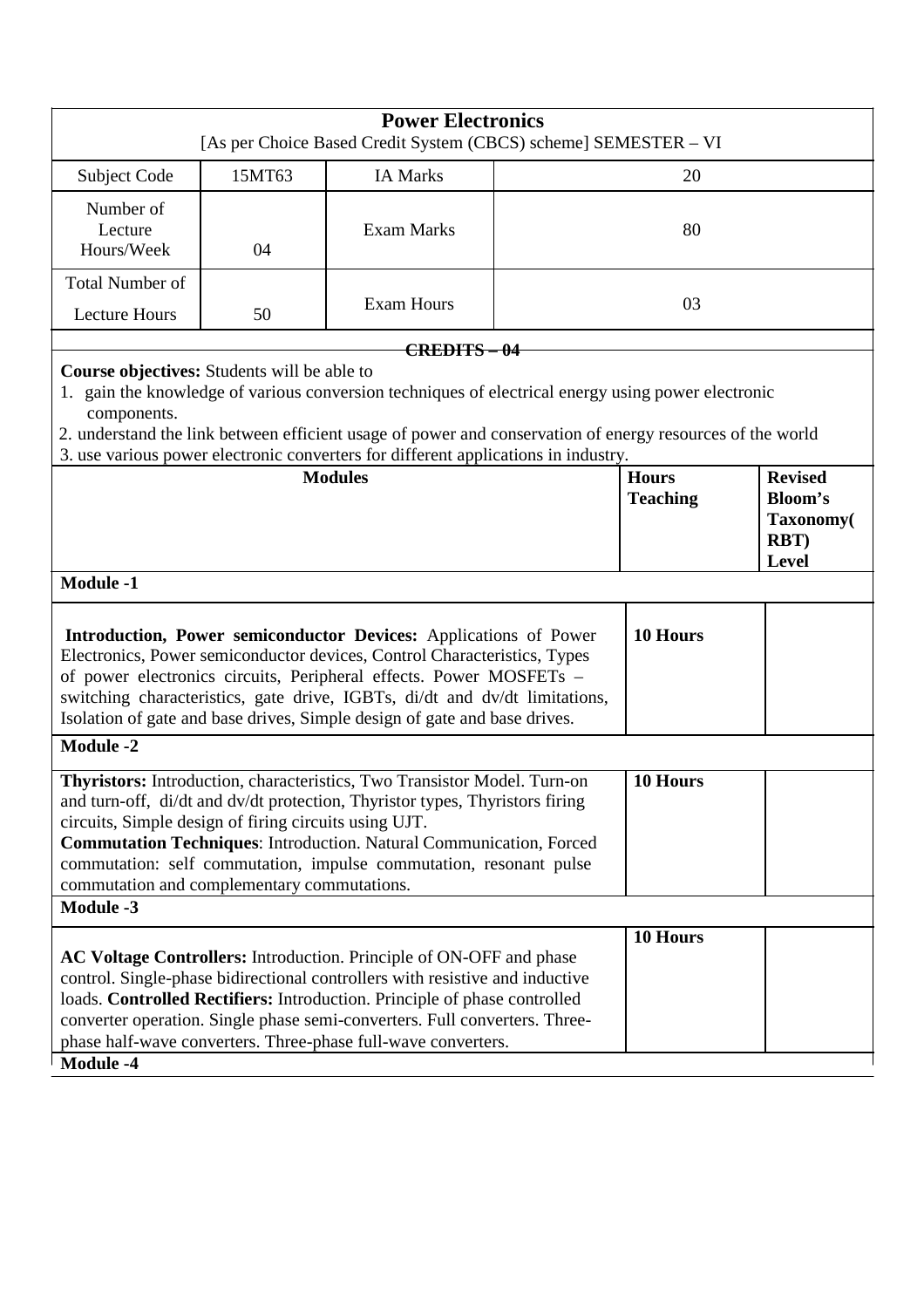|                    | 10 Hours<br><b>DC Choppers:</b> Introduction. Principle of step-down and step-up chopper<br>with R-L load. Performance parameters. Choppers classification. Analysis                                                                                                            |
|--------------------|---------------------------------------------------------------------------------------------------------------------------------------------------------------------------------------------------------------------------------------------------------------------------------|
|                    | of impulse commutated thyristor chopper (only qualitative analysis)                                                                                                                                                                                                             |
|                    |                                                                                                                                                                                                                                                                                 |
| <b>Module -5</b>   |                                                                                                                                                                                                                                                                                 |
|                    | <b>Inverters:</b> Introduction, Principle of operation. Performance parameters. 10 Hours<br>Single-phase bridge inverters. Three phase inverters. Voltage control of single-phase<br>Inverters single pulse width, multiple pulse width, and sinusoidal pulse width modulation. |
|                    | <b>Course outcomes:</b> On completion of the course student will:<br><b>CO1:</b> have knowledge of power semiconductor devices, thyristors, AC voltage controllers, choppers                                                                                                    |
|                    | and inverters.                                                                                                                                                                                                                                                                  |
|                    | <b>CO2:</b> understand the characteristics and working principle of thyristors, AC voltage controllers,                                                                                                                                                                         |
|                    | choppers and inverters.                                                                                                                                                                                                                                                         |
|                    | <b>CO3:</b> apply control techniques to meet desired switching objectives.                                                                                                                                                                                                      |
|                    | <b>Graduate Attributes (as per NBA):</b>                                                                                                                                                                                                                                        |
|                    | <b>Question paper pattern:</b>                                                                                                                                                                                                                                                  |
|                    | The question paper will have TEN questions.<br>Each full question consists of 16 marks.                                                                                                                                                                                         |
| $\bullet$          | There will be 2 full questions (with maximum of FOUR sub questions) from each module.                                                                                                                                                                                           |
| $\bullet$          | Each full question will have sub questions covering all the topics under a module.                                                                                                                                                                                              |
|                    | The students will have to answer 5 full questions, selecting one full question from each module                                                                                                                                                                                 |
| <b>Text Books:</b> |                                                                                                                                                                                                                                                                                 |
|                    | 1. "Power electronics", m h. Rashid 2nd edition, p. H. i/pearson, new delhi, 2002.                                                                                                                                                                                              |
|                    | <b>Reference Books:</b>                                                                                                                                                                                                                                                         |
|                    | 1. "Power Electronics – converters, Application and De sign", Net Mohan, Tore M.                                                                                                                                                                                                |
|                    | Undeland, and William P. Robins, Third Edition, John Wiley and Sons.                                                                                                                                                                                                            |
| 2.                 | "Thyristorised Power Controllers", G. K. Dubey, S. R. Doradla, A. Joshi and R M K.                                                                                                                                                                                              |
|                    | Sinha, New Age International Publishers.                                                                                                                                                                                                                                        |
| 3.                 | "Power Electronics", M. D. Singh and Khanchandani K.B. T.M.H., 2001.                                                                                                                                                                                                            |
| 4.                 | "Power Electronics", Cyril Lander, 3rd Edition, Mc Graw-Hill.                                                                                                                                                                                                                   |
| 5.                 | "Power Electronics: Principles and Applications", J.M. Jacob, Thomson-VikasPublicaions.                                                                                                                                                                                         |
| 6.                 | "Power Electronics: A Simplified Approach", R.S. An anda Murthy and V. Nattarasu, Sanguine                                                                                                                                                                                      |

Technical Publisher.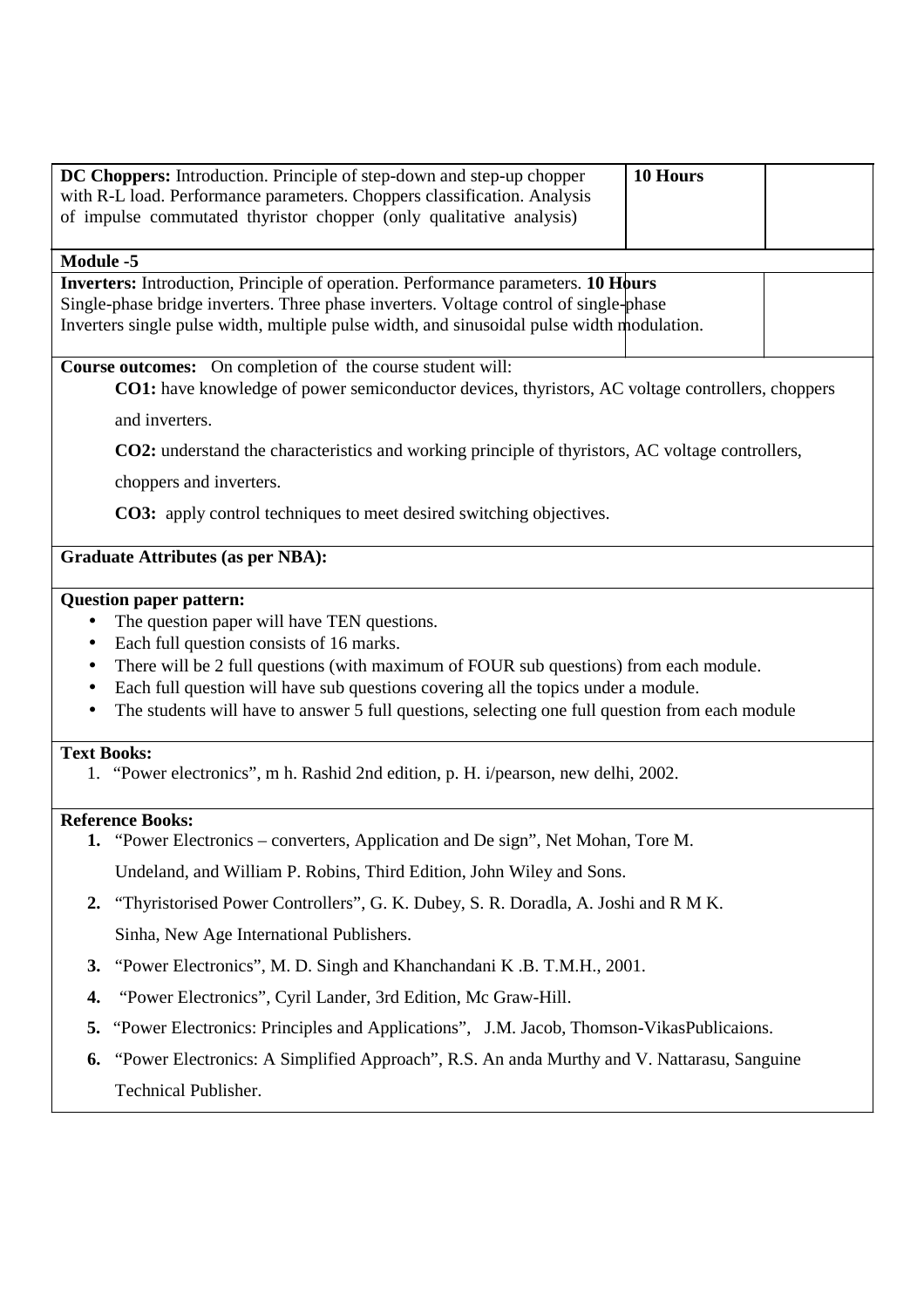|                                                                                                                                                                                                                                                                                                                                                                                                                                                                                                                                                             |         | <b>Process Instrumentation</b><br>[As per Choice Based Credit System (CBCS) scheme]<br>SEMESTER - VI |  |          |       |
|-------------------------------------------------------------------------------------------------------------------------------------------------------------------------------------------------------------------------------------------------------------------------------------------------------------------------------------------------------------------------------------------------------------------------------------------------------------------------------------------------------------------------------------------------------------|---------|------------------------------------------------------------------------------------------------------|--|----------|-------|
| Subject Code                                                                                                                                                                                                                                                                                                                                                                                                                                                                                                                                                | 15MT662 | <b>IA Marks</b><br>Exam Marks                                                                        |  | 20<br>80 |       |
| Number of Lecture<br>Hours/Week                                                                                                                                                                                                                                                                                                                                                                                                                                                                                                                             | 03      |                                                                                                      |  |          |       |
| Total Number of<br>Lecture Hours                                                                                                                                                                                                                                                                                                                                                                                                                                                                                                                            | 40      | <b>Exam Hours</b>                                                                                    |  | 03       |       |
|                                                                                                                                                                                                                                                                                                                                                                                                                                                                                                                                                             |         | <b>CREDITS - 03</b>                                                                                  |  |          |       |
| Course objectives: Students will be able to<br>Gain the Knowledge of basic principles of transducers systems.<br>$\bullet$<br>Understand the significant material on important specific areas such as pressure, temperature, measurement,<br>$\bullet$<br>Heat-flux sensors, flow meters etc.<br>Use the Instrumentation $&$ Controls for various industrial applications.<br>RevisedBloom's<br><b>Modules</b><br><b>Hours</b><br><b>Teaching</b><br>Taxonomy(RBT)                                                                                          |         |                                                                                                      |  |          |       |
|                                                                                                                                                                                                                                                                                                                                                                                                                                                                                                                                                             |         | Module -1                                                                                            |  |          | Level |
| Generalized Configuration, Functional Description & Performance<br>Characteristics Of Measuring Instruments: Functional elements of an<br><b>8 Hours</b><br>instrument: analog & digital modes of operation: null & deflection methods: I/O<br>configuration of measuring instruments & instrument system- methods of<br>correction for interfering & modifying inputs. Measurement Of Displacement:<br>Principle of measurement of displacement, resistive potentiometers, variable<br>inductance & variable reluctance pickups, LVDT, capacitance pickup. |         |                                                                                                      |  |          |       |
|                                                                                                                                                                                                                                                                                                                                                                                                                                                                                                                                                             |         | Module -2                                                                                            |  |          |       |
| Measurement Of Force, Torque & Shaft Power: Principle of measurement of<br><b>8 Hours</b><br>Force, Torque, Shaft power standards and calibration: basic methods of force<br>measurement; characteristics of elastic force transducer- Bonded strain gauge,<br>differential transformer, piezo electric transducer, variable reluctance/ FM-<br>Oscillator digital systems, loading effects; torque measurement on rotating shafts,<br>shaft power measurement (dynamometers).<br>Module -3                                                                 |         |                                                                                                      |  |          |       |
|                                                                                                                                                                                                                                                                                                                                                                                                                                                                                                                                                             |         |                                                                                                      |  |          |       |
| <b>Temperature Measurement:</b> Standards & calibration: thermal expansion me<br>8 Hours<br>bimetallic thermometers, liquid-in-glass thermometers, pressure thermo<br>thermoelectric sensor (thermocouple)- common Thermocouples, reference ju<br>consideration, special materials, configuration & techniques; electrical resistance se<br>conductive sensor (resistance thermometers), bulk semiconductors sensors (thermi<br>junction semiconductor sensors; digital thermometers.<br>Module -4                                                          |         |                                                                                                      |  |          |       |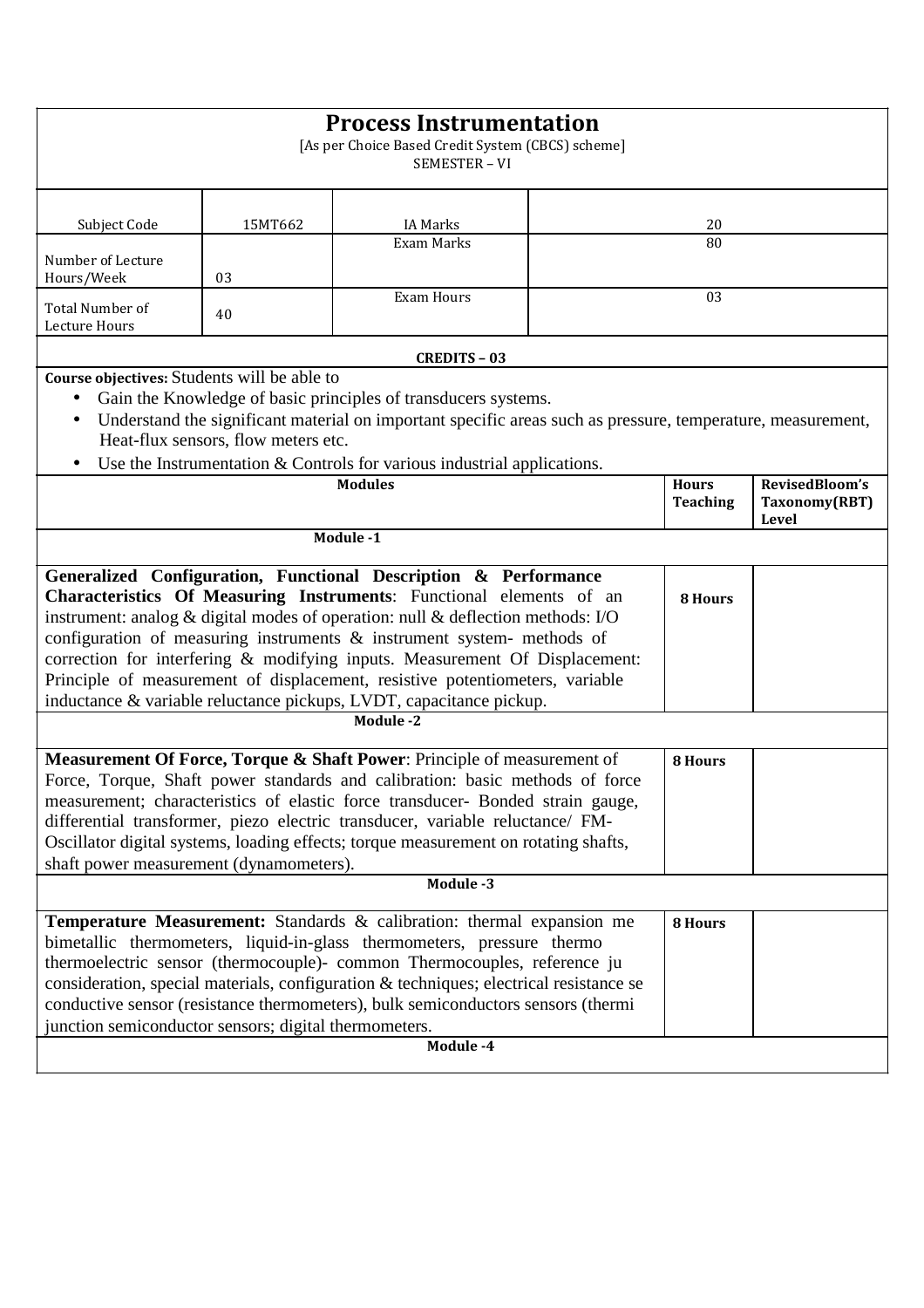| <b>Pressure Measurement:</b> Standards & calibration: basic methods of pressure                               | 8 Hours        |  |
|---------------------------------------------------------------------------------------------------------------|----------------|--|
| measurement; dead weight gauges & manometer, manometer dynamics; elastic                                      |                |  |
| transducers, high pressure measurement; low pressure (vacuum) measurement-                                    |                |  |
| McLeod gauge, Knudsen gauge, momentum-transfer (viscosity) gauges, thermal                                    |                |  |
| conductivity gauges, ionization gauges, dual gauge technique.                                                 |                |  |
| Module -5                                                                                                     |                |  |
|                                                                                                               |                |  |
| Flow Measurement: Local flow velocity, magnitude and direction. Flow visuali                                  | <b>8 Hours</b> |  |
| Velocity magnitude from pitot static tube. Velocity direction from                                            |                |  |
| yaw tube, pivoted vane, served sphere, dynamic wind vector indicator. Hot wire                                |                |  |
| and hot film anemometer. Hot film shock-tube velocity sensors.                                                |                |  |
|                                                                                                               |                |  |
| <b>Course outcomes:</b>                                                                                       |                |  |
| On completion of the course students will                                                                     |                |  |
| CO1: have the knowledge of design instruments with good precision and Calibrate the designed instruments.     |                |  |
| CO2: understand measurement as applied to research $\&$ development operations $\&$ also to monitoring        |                |  |
| & control of industrial $\&$ military systems $\&$ processors.                                                |                |  |
|                                                                                                               |                |  |
| CO3: illustrate the various applications in the field of DCS & SCADA.                                         |                |  |
| <b>Graduate Attributes (as per NBA):</b>                                                                      |                |  |
| <b>Question paper pattern:</b>                                                                                |                |  |
| The question paper will have TEN questions.<br>$\bullet$                                                      |                |  |
| Each full question consists of 16 marks.<br>$\bullet$                                                         |                |  |
| There will be 2 full questions (with maximum of FOUR sub questions) from each module.<br>$\bullet$            |                |  |
| Each full question will have sub questions covering all the topics under a module.<br>$\bullet$               |                |  |
| The students will have to answer 5 full questions, selecting one full question from each module.<br>$\bullet$ |                |  |
|                                                                                                               |                |  |
| <b>TEXT BOOKS:</b>                                                                                            |                |  |
| 1. Measurement systems application and design-ERNEST O DOEBELIN, 5th Edition Tata McGraw Hill.                |                |  |
|                                                                                                               |                |  |
| Reference Books:                                                                                              |                |  |
| 1. Instrumentation Devices & Systems-Rangan, Mani and Sharma 2nd Edition, Tata McGraw Hill.                   |                |  |
| 2. Process Instruments & Controls Hand Book Considine- D.M. Mc Graw Hill.                                     |                |  |
|                                                                                                               |                |  |

- 3. **Transducers & Instrumentation** DVS Murthy, Prentice Hall of India.
- 4. **Instrumentation & Process Measurements-** W.Bolton,Universities Press.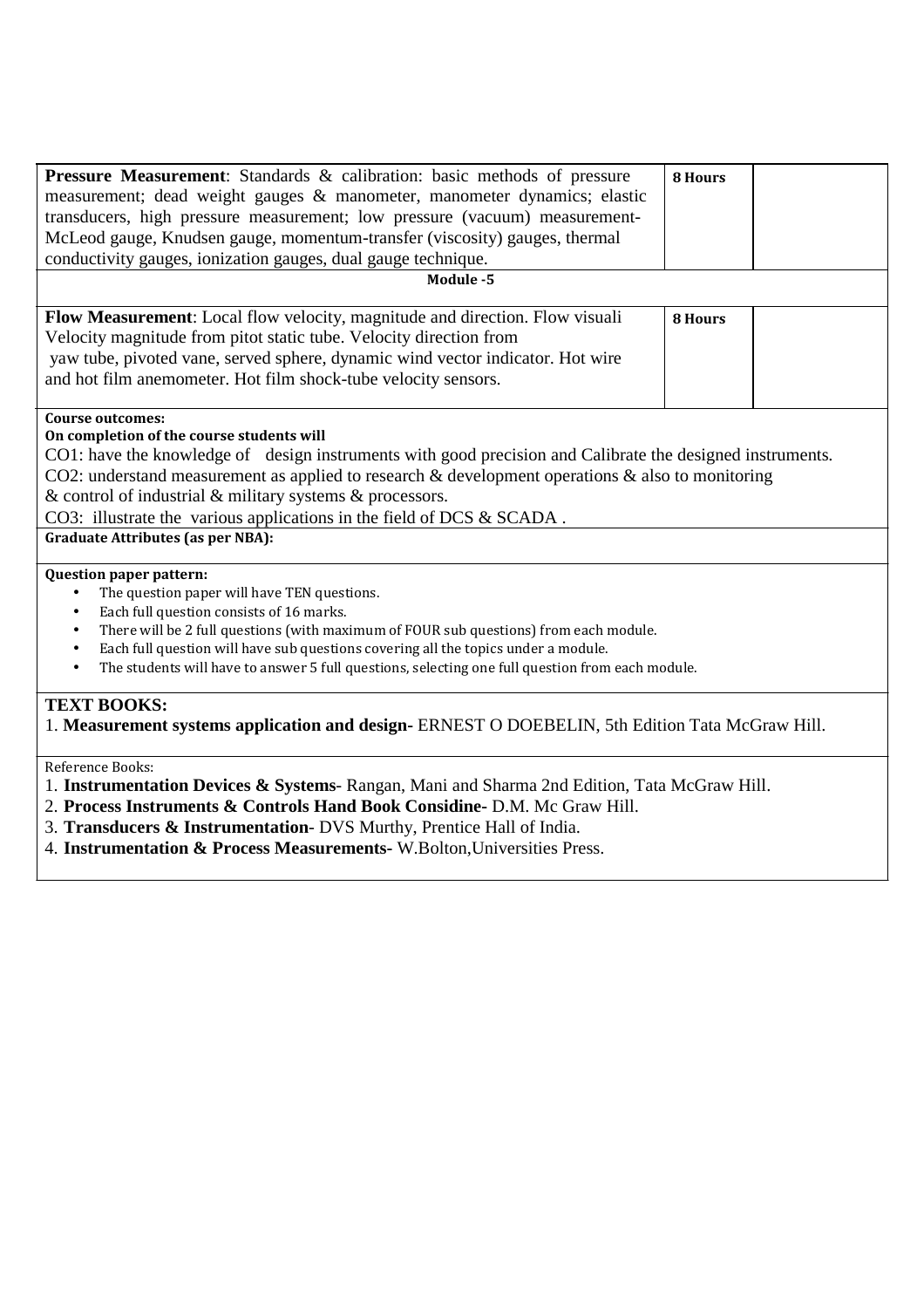| <b>ROBOTICS &amp; AUTOMATION</b><br>[As per Choice Based Credit System (CBCS) scheme]<br>SEMESTER - VI                                                                                                                                                                                                               |         |                                                                                                                                            |         |                                 |                                          |
|----------------------------------------------------------------------------------------------------------------------------------------------------------------------------------------------------------------------------------------------------------------------------------------------------------------------|---------|--------------------------------------------------------------------------------------------------------------------------------------------|---------|---------------------------------|------------------------------------------|
| Subject Code                                                                                                                                                                                                                                                                                                         | 15MT661 | <b>IA Marks</b>                                                                                                                            |         | 20                              |                                          |
| Number of Lecture<br>Hours/Week                                                                                                                                                                                                                                                                                      | 03      | Exam Marks                                                                                                                                 |         | 80                              |                                          |
| <b>Total Number of</b><br>Lecture Hours                                                                                                                                                                                                                                                                              | 40      | <b>Exam Hours</b>                                                                                                                          |         | 03                              |                                          |
|                                                                                                                                                                                                                                                                                                                      |         | <b>CREDITS - 03</b>                                                                                                                        |         |                                 |                                          |
| Course objectives: Students will be able to<br>1.<br>2.                                                                                                                                                                                                                                                              |         | gain fundamental knowledge of Robotics and Automation<br>describe Control system, different motions of robots and Material handling system |         |                                 |                                          |
|                                                                                                                                                                                                                                                                                                                      |         | <b>Modules</b>                                                                                                                             |         | <b>Hours</b><br><b>Teaching</b> | RevisedBloom's<br>Taxonomy(RBT)<br>Level |
|                                                                                                                                                                                                                                                                                                                      |         | Module -1                                                                                                                                  |         |                                 |                                          |
| <b>Basic Concepts:</b><br>Definition and origin of robotics – different types of robotics – various generations<br>of robots – degrees of freedom – Asimov's laws of r obotics – dynamic stabilization<br>of robots.                                                                                                 |         |                                                                                                                                            | 8 Hours |                                 |                                          |
|                                                                                                                                                                                                                                                                                                                      |         | Module -2                                                                                                                                  |         |                                 |                                          |
| <b>Power Sources And Sensors:</b><br>Hydraulic, pneumatic and electric drives – determin ation of HP of motor and<br>gearing ratio – variable speed arrangements – path determination – micro machines<br>in robotics – machine vision – ranging – laser – ac oustic – magnetic, fiber optic<br>and tactile sensors. |         |                                                                                                                                            |         |                                 |                                          |
|                                                                                                                                                                                                                                                                                                                      |         | Module -3                                                                                                                                  |         |                                 |                                          |
| <b>Manipulators, Actuators And Grippers:</b><br>Construction of manipulators – manipulator dynamics and force control –<br>electronic and pneumatic manipulator control circuits – end effectors – U various<br>types of grippers – design considerations.                                                           |         |                                                                                                                                            |         | 8 Hours                         |                                          |
|                                                                                                                                                                                                                                                                                                                      |         | Module -4                                                                                                                                  |         |                                 |                                          |
| <b>Industrial Automation:</b><br><b>Employed In Automated Systems.</b><br>Identify Safety in Industrial Automation                                                                                                                                                                                                   |         | • List basic Devices in Automated Systems • Disting uish Different Controllers<br>Module -5                                                |         | 8 Hours                         |                                          |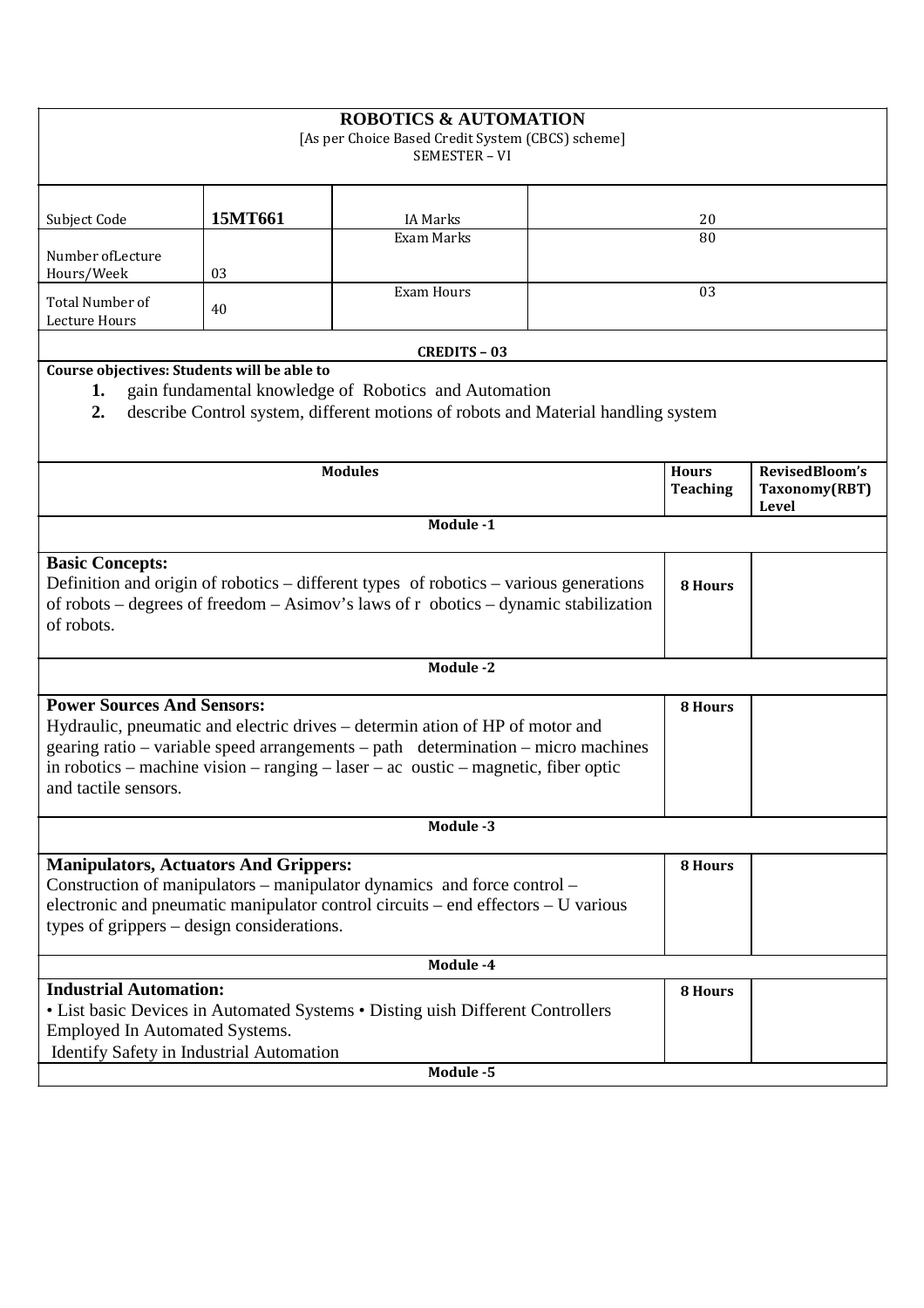| <b>Material handling and Identification Technologies:</b>                                                      | 8 Hours |  |
|----------------------------------------------------------------------------------------------------------------|---------|--|
| Overview of Material Handling Systems, Principles and Design Consideration,                                    |         |  |
| Material Transport Systems, Storage Systems, Overview of Automatic                                             |         |  |
| <b>Identification Methods.</b>                                                                                 |         |  |
| <b>Course outcomes:</b>                                                                                        |         |  |
| On completion of course students will                                                                          |         |  |
| <b>CO1:</b> have the knowledge of Joints, Links, Sensors, Control units, Actuators. and elements of Automation |         |  |
| CO2: describe motions and control system of Robots.                                                            |         |  |
|                                                                                                                |         |  |
| <b>Graduate Attributes (as per NBA):</b>                                                                       |         |  |
| <b>Question paper pattern:</b>                                                                                 |         |  |
| The question paper will have TEN questions.                                                                    |         |  |
| Each full question consists of 16 marks.<br>$\bullet$                                                          |         |  |
| There will be 2 full questions (with maximum of FOUR sub questions) from each module.<br>$\bullet$             |         |  |
| Each full question will have sub questions covering all the topics under a module.<br>$\bullet$                |         |  |
| The students will have to answer 5 full questions, selecting one full question from each module.<br>$\bullet$  |         |  |
| <b>Text Books:</b>                                                                                             |         |  |
| Mikell P. Weiss G.M., Nagel R.N., Odraj N.G., Industrial Robotics, McGraw-Hill                                 |         |  |
| 2. Singapore, 1996.                                                                                            |         |  |
| 3. Ghosh, Control in Robotics and Automation: Sensor Based Integration, Allied                                 |         |  |
| Publishers, Chennai, 1998.<br>4.                                                                               |         |  |
| Reference Books:                                                                                               |         |  |
| 1. Deb.S.R., Robotics technology and flexible Automation, John Wiley, USA 1992.                                |         |  |
| 2. Asfahl C.R., Robots and manufacturing Automation, John Wiley, USA 1992.                                     |         |  |
|                                                                                                                |         |  |
| 3. Klafter R.D., Chimielewski T.A., Negin M., Robotic Engineering - An integrated                              |         |  |
| approach, Prentice Hall of India, New Delhi, 1994.                                                             |         |  |
| 4. Mc Kerrow P.J. Introduction to Robotics, Addison Wesley, USA, 1991.                                         |         |  |
| 5. Issac Asimov I Robot, Ballantine Books, New York, 1986.                                                     |         |  |
|                                                                                                                |         |  |

 $\Gamma$ 

 $\overline{\phantom{a}}$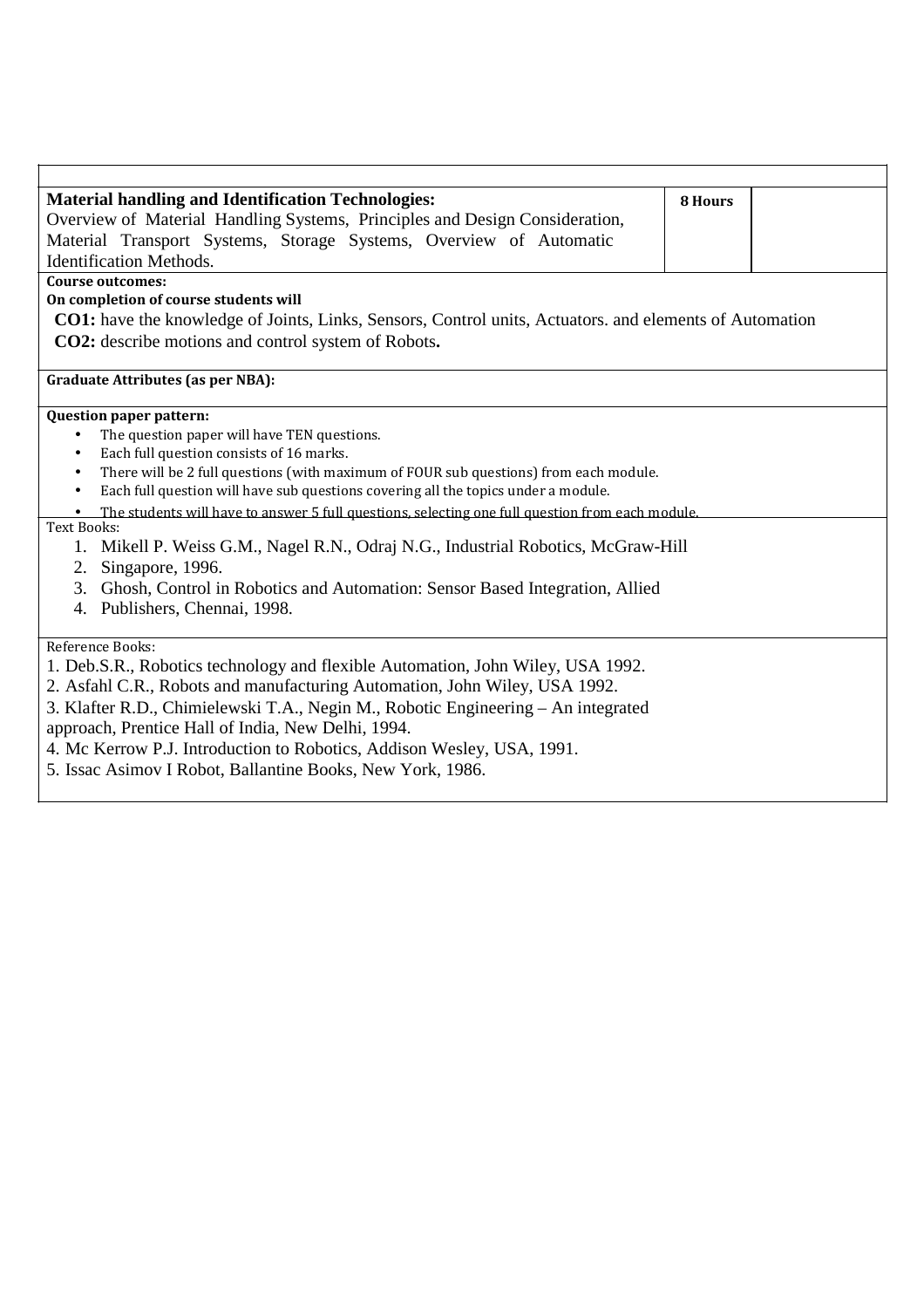|                                                                                                                                                                                                                                                                                                                                                                            |         | SATELLITE COMMUNICATION<br>[As per Choice Based Credit System (CBCS) scheme]<br>SEMESTER - VI                                                                                                                        |  |                 |                        |
|----------------------------------------------------------------------------------------------------------------------------------------------------------------------------------------------------------------------------------------------------------------------------------------------------------------------------------------------------------------------------|---------|----------------------------------------------------------------------------------------------------------------------------------------------------------------------------------------------------------------------|--|-----------------|------------------------|
| Subject Code                                                                                                                                                                                                                                                                                                                                                               | 15MT654 | <b>IA Marks</b>                                                                                                                                                                                                      |  | 20              |                        |
| Number of Lecture<br>Hours/Week                                                                                                                                                                                                                                                                                                                                            | 03      | Exam Marks                                                                                                                                                                                                           |  | 80              |                        |
| Total Number of<br>Lecture Hours                                                                                                                                                                                                                                                                                                                                           | 40      | <b>Exam Hours</b>                                                                                                                                                                                                    |  | 03              |                        |
|                                                                                                                                                                                                                                                                                                                                                                            |         | <b>CREDITS - 03</b>                                                                                                                                                                                                  |  |                 |                        |
| Course objectives: Students will be able to<br>$\bullet$                                                                                                                                                                                                                                                                                                                   |         | gain Knowledge of various kinds of Satellites, Satellite Subsystems & Orbits, Trajectory, Multiple Access Techniques.<br>understand the Operation of Satellites in space for various applications.<br><b>Modules</b> |  | <b>Hours</b>    | RevisedBloom's         |
|                                                                                                                                                                                                                                                                                                                                                                            |         |                                                                                                                                                                                                                      |  | <b>Teaching</b> | Taxonomy(RBT)<br>Level |
|                                                                                                                                                                                                                                                                                                                                                                            |         | Module -1                                                                                                                                                                                                            |  |                 |                        |
| <b>SATELLITE ORBITS AND TRAJECTORIES:</b> Definition, Basic Principles, Orbital parameters,<br>Injection velocity and satellite trajectory, Types of Satellite orbits, Orbital perturbations, Satellite<br>stabilization, Orbital effects on satellite's performance, Eclipses, Look angles: Azimuth angle,<br>Elevation angle.                                            |         |                                                                                                                                                                                                                      |  | 8 Hours         |                        |
|                                                                                                                                                                                                                                                                                                                                                                            |         | Module -2                                                                                                                                                                                                            |  |                 |                        |
| Design considerations, Testing, Earth station Hardware, Satellite tracking.                                                                                                                                                                                                                                                                                                |         | SATELLITE SUBSYSTEM: Power supply subsystem, Attitude and Orbit control, Tracking,<br>Telemetry and command subsystem, Payload. Earth Station: Types of earth station, Architecture,                                 |  | 8 Hours         |                        |
|                                                                                                                                                                                                                                                                                                                                                                            |         | Module -3                                                                                                                                                                                                            |  |                 |                        |
| MULTIPLE ACCESS TECHNIQUES: Introduction, FDMA (No derivation), SCPC Systems,<br>8 Hours<br>MCPC Systems, TDMA, CDMA, SDMA. Satellite Link Design Fundamentals: Transmission<br>Equation, Satellite Link Parameters, Propagation considerations.                                                                                                                           |         |                                                                                                                                                                                                                      |  |                 |                        |
|                                                                                                                                                                                                                                                                                                                                                                            |         | Module -4                                                                                                                                                                                                            |  |                 |                        |
| <b>COMMUNICATION SATELLITES:</b> Introduction, Related Applications, Frequency Bands,<br>8 Hours<br>Payloads, Satellite Vs. Terrestrial Networks, Satellite Telephony, Satellite Television, Satellite<br>radio, Regional satellite Systems, National Satellite Systems.                                                                                                   |         |                                                                                                                                                                                                                      |  |                 |                        |
|                                                                                                                                                                                                                                                                                                                                                                            |         | Module -5                                                                                                                                                                                                            |  |                 |                        |
| <b>REMOTE SENSING SATELLITES:</b> Classification of remote sensing systems, orbits, Payloads,<br>8 Hours<br>Types of images: Image Classification, Interpretation, Applications. Weather Forecasting Satellites:<br>Fundamentals, Images, Orbits, Payloads, Applications. Navigation Satellites: Development of<br>Satellite Navigation Systems, GPS system, Applications. |         |                                                                                                                                                                                                                      |  |                 |                        |
| <b>Course outcomes:</b><br>On completion of course students will                                                                                                                                                                                                                                                                                                           |         |                                                                                                                                                                                                                      |  |                 |                        |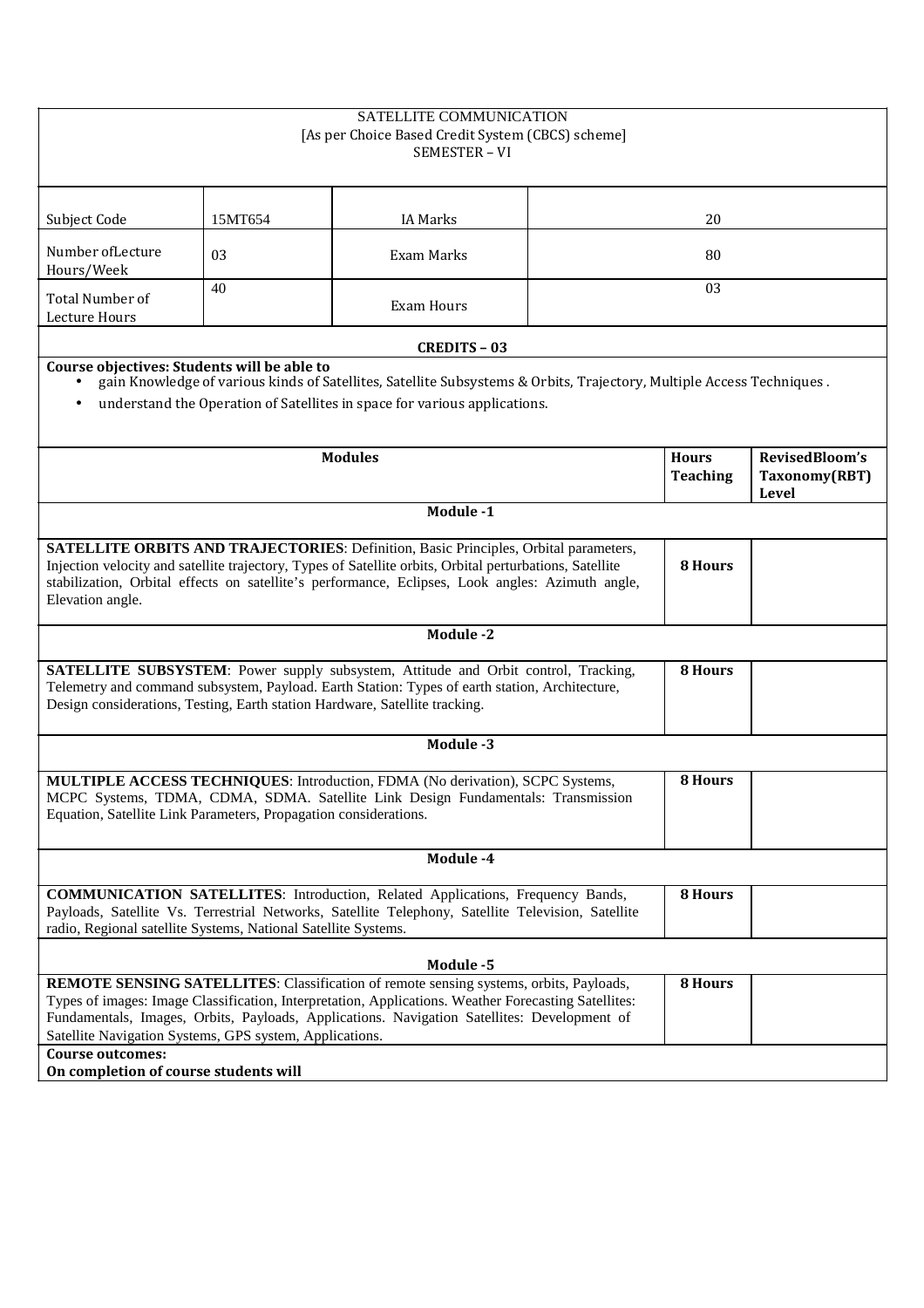**CO 1:** have Knowledge of various kinds of Satellites, Satellite Subsystems & Orbits, Trajectory, Multiple Access techniques . **CO 2:** understand the Operation of Satellites in space for various applications

## **Graduate Attributes (as per NBA):**

## **Question paper pattern:**

- The question paper will have TEN questions.
- Each full question consists of 16 marks.
- There will be 2 full questions (with maximum of FOUR sub questions) from each module.
- Each full question will have sub questions covering all the topics under a module.
- The students will have to answer 5 full questions, selecting one full question from each module.

#### **Text Books:**

1. Anil K. Maini, Varsha Agrawal, Satellite Communications, Wiley India Pvt. Ltd., 2015, ISBN: 978-81-265-2071-8.

#### **Reference Books:**

1. Dennis Roddy, Satellite Communications, 4th Edition, McGraw- Hill International edition, 2006

2. Timothy Pratt, Charles Bostian, Jeremy Allnutt, Satellite Communications, 2nd Edition, Wiley India Pvt. Ltd , 2017,

ISBN: 978-81-265-0833-4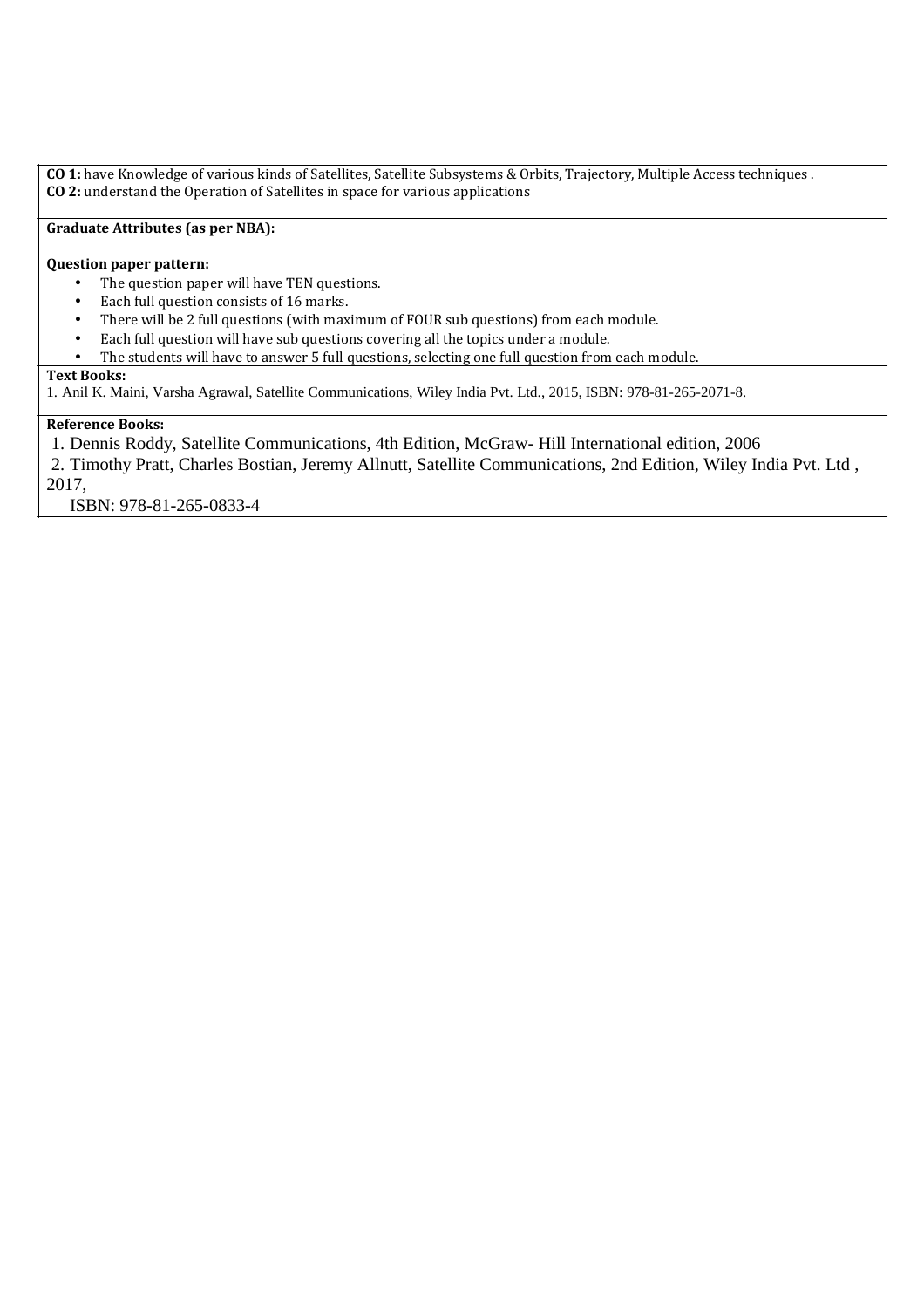| <b>PLC AND SCADA</b><br>[As per Choice Based Credit System (CBCS) scheme]<br>SEMESTER - VI                                                                                                                                                                                                                                                                                                                                                                                                                                                                                           |                                 |                     |  |                                 |                                          |  |
|--------------------------------------------------------------------------------------------------------------------------------------------------------------------------------------------------------------------------------------------------------------------------------------------------------------------------------------------------------------------------------------------------------------------------------------------------------------------------------------------------------------------------------------------------------------------------------------|---------------------------------|---------------------|--|---------------------------------|------------------------------------------|--|
| Subject Code                                                                                                                                                                                                                                                                                                                                                                                                                                                                                                                                                                         | 15MT61<br><b>IA Marks</b><br>20 |                     |  |                                 |                                          |  |
| Number of Lecture<br>Hours/Week                                                                                                                                                                                                                                                                                                                                                                                                                                                                                                                                                      | 04                              | <b>Exam Marks</b>   |  | 80                              |                                          |  |
| Total Number of<br>Lecture Hours                                                                                                                                                                                                                                                                                                                                                                                                                                                                                                                                                     | 50                              | <b>Exam Hours</b>   |  | 03                              |                                          |  |
|                                                                                                                                                                                                                                                                                                                                                                                                                                                                                                                                                                                      |                                 | <b>CREDITS - 04</b> |  |                                 |                                          |  |
| Course objectives: Students will be able to<br>Gain the Knowledge of various skills necessary for Industrial applications of Programmable logic controller(PLC)<br>Understand the basic programming concepts and various logical Instructions used in Programmable logic controller (PLC)<br>Solve the problems related to I/O module, Data Acquisition System and Communication Networks using Standard Devices.<br>$\bullet$<br>Design and analysis of general structure of an automated process for real time applications using Programmable logic<br>controller (PLC) and SCADA |                                 |                     |  |                                 |                                          |  |
|                                                                                                                                                                                                                                                                                                                                                                                                                                                                                                                                                                                      |                                 | <b>Modules</b>      |  | <b>Hours</b><br><b>Teaching</b> | RevisedBloom's<br>Taxonomy(RBT)<br>Level |  |
|                                                                                                                                                                                                                                                                                                                                                                                                                                                                                                                                                                                      |                                 | Module -1           |  |                                 |                                          |  |
| what is A PLC, Technical Definition of PLC, What are its advantages,<br><b>10 Hours</b><br>characteristics functions of A PLC, Chronological Evolution of PLC, Types of<br>PLC, Unitary PLC, Modular PLC, Small PLC, Medium PLC, Large PLC, Block<br>Diagram of PLC: Input/output (I/O) section, Processor Section, Power supply,<br>Memory central Processing Unit: Processor Software / Executive Software,<br>Multi asking, Languages, Ladder Language.                                                                                                                           |                                 |                     |  |                                 |                                          |  |
|                                                                                                                                                                                                                                                                                                                                                                                                                                                                                                                                                                                      |                                 | <b>Module -2</b>    |  |                                 |                                          |  |
| 10 Hours<br>Bit Logic Instructions: introduction: Input and Output contact program<br>symbols, Numbering system of inputs and outputs, Program format,<br>introduction to logic: Equivalent Ladder diagram of AND gate, Equivalent<br>ladder diagram of or Gate, equivalents Ladder Diagram of NOT gate,<br>equivalent ladder diagram of XOR gate, equivalent ladder diagram of NAND<br>gate, equivalent ladder diagram of NOR gate, equivalent ladder diagram to<br>demonstrate De Morgan theorem. Ladder design.<br>Examples: Training Stopping, Multiplexer, DE multiplexers      |                                 |                     |  |                                 |                                          |  |
|                                                                                                                                                                                                                                                                                                                                                                                                                                                                                                                                                                                      | Module -3                       |                     |  |                                 |                                          |  |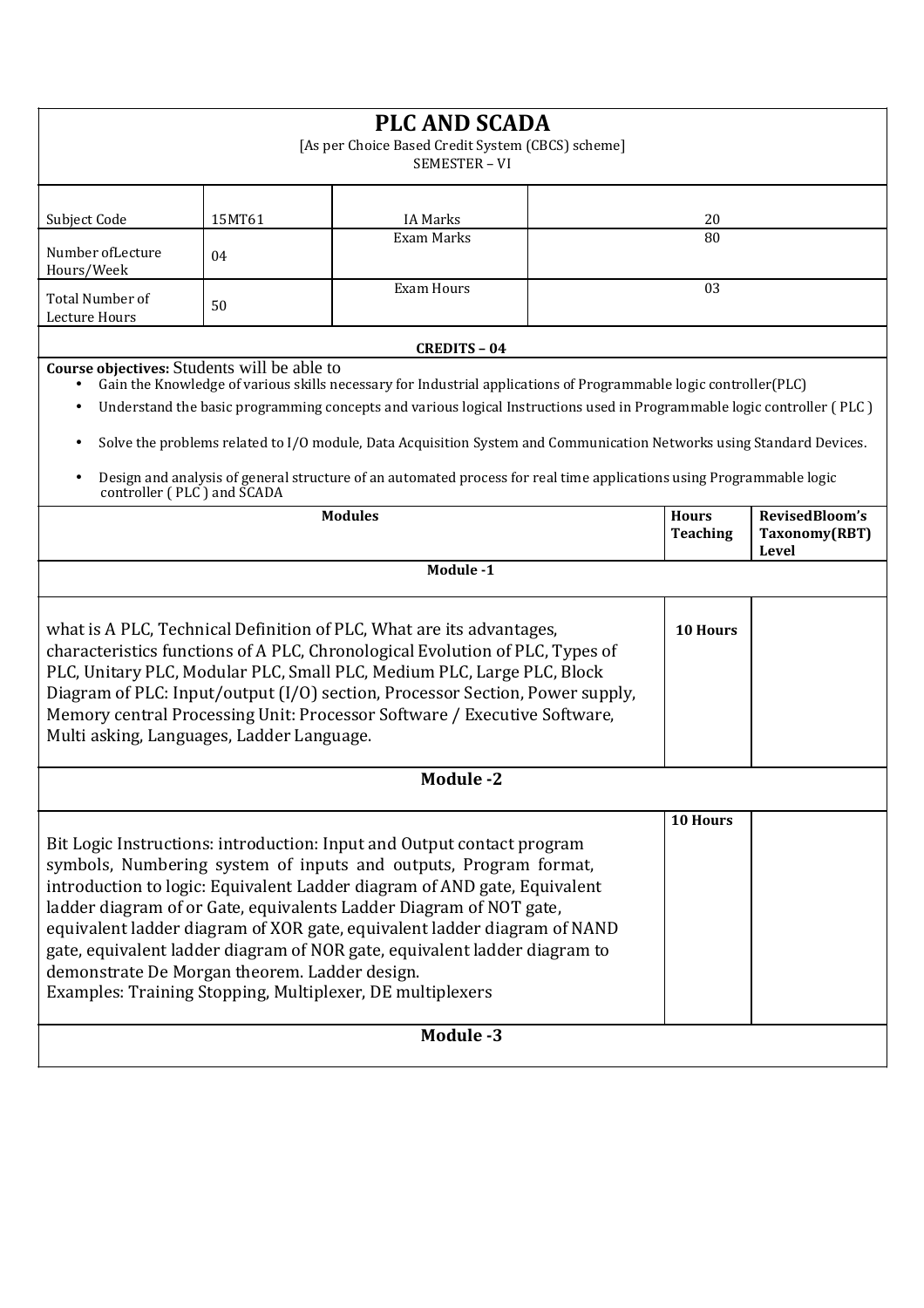| PLC Timers and Counters: On Delay and OFF delay timers, Timer-on Delay,<br>Timer off delay, Retentive and non-retentive timers. Format of a timer<br>instruction. PLC Counter: Operation of PLC Counter, Counter Parameters,<br>Counters Instructions Overview Count up (CTU) Count down (CTD).<br>Advanced instructions: Introduction: Comparison instructions, discussions on<br>comparison instructions, "EQUAL" or "EQU" instruction, "NOT EQUAL" or<br>"NEQ" instruction, "LESS THAN" or "LESS" instruction, "LESS THANOR EQUAL'<br>or "LEQ" instruction, GREATER THAN" OR "GRT" instruction, "GREATER THAN<br>OR EQUAL TO" or "GRO" instruction, "MASKED COMPARISON FOR EQUAL" or<br>"MEQ" instruction, "LIMIT TEST" or "LIM" instruction. | 10 Hours |  |  |  |
|--------------------------------------------------------------------------------------------------------------------------------------------------------------------------------------------------------------------------------------------------------------------------------------------------------------------------------------------------------------------------------------------------------------------------------------------------------------------------------------------------------------------------------------------------------------------------------------------------------------------------------------------------------------------------------------------------------------------------------------------------|----------|--|--|--|
| Module -4                                                                                                                                                                                                                                                                                                                                                                                                                                                                                                                                                                                                                                                                                                                                        |          |  |  |  |
| PLC input output (I/O) modules and power supply: Introduction:<br>Classification of I/O, I/O system overview, practical I/O system and its<br>mapping addressing local and expansion I/O, input-output systems, direct I/O,<br>parallel I/O systems serial I/O systems. Sinking and sourcing. Discrete input<br>module. Rectifier with filter, threshold detection, Isolation, logic section,<br>specifications of discrete input module, types of analog input module, special<br>input modules, analog output module, I/O modules in hazardous locations<br>power supply requirements, power supply configuration, filters.<br>Module -5                                                                                                       | 10 Hours |  |  |  |
|                                                                                                                                                                                                                                                                                                                                                                                                                                                                                                                                                                                                                                                                                                                                                  |          |  |  |  |
| <b>SCADA SYSTEMS</b><br>Introduction, definition and history of Supervisory Control and Data<br>Acquisition, typical SCADA System Architecture, Communication<br>Requirements, Desirable properties of SCADA system, Features, advantages,<br>disadvantages and applications of SCADA. SCADA Architecture(First<br>generation-Monolithic, Second Generation-Distributed, Third generation-<br>Networked Architecture), SCADA systems in operation and control of<br>interconnected power system, Power System Automation, Petroleum Refining<br>Process, Water Purification System, Chemical Plant                                                                                                                                               | 10 Hours |  |  |  |
| Course outcomes:<br>On completion of the course students will                                                                                                                                                                                                                                                                                                                                                                                                                                                                                                                                                                                                                                                                                    |          |  |  |  |
| CO 1: have knowledge of Programmable Logic Controller domain on various Logical Operation and Various<br>Advanced Logical Instruction, I/O Module, Sensor, Actuator, Communication and Measurement System.<br>CO 2: Understand the basic programming concepts and various logical Instructions used in Programmable<br>logic controller (PLC).<br>CO 3: Compute the extent and nature of electronic circuitry in Programmable logic controller (PLC) and<br>SCADA including monitoring and control circuits for Communication and Interfacing.<br>CO 4: Design and analyse the general structure of an automated process for real time<br>industrial applications                                                                                |          |  |  |  |
| <b>Graduate Attributes (as per NBA):</b>                                                                                                                                                                                                                                                                                                                                                                                                                                                                                                                                                                                                                                                                                                         |          |  |  |  |
| Question paper pattern:                                                                                                                                                                                                                                                                                                                                                                                                                                                                                                                                                                                                                                                                                                                          |          |  |  |  |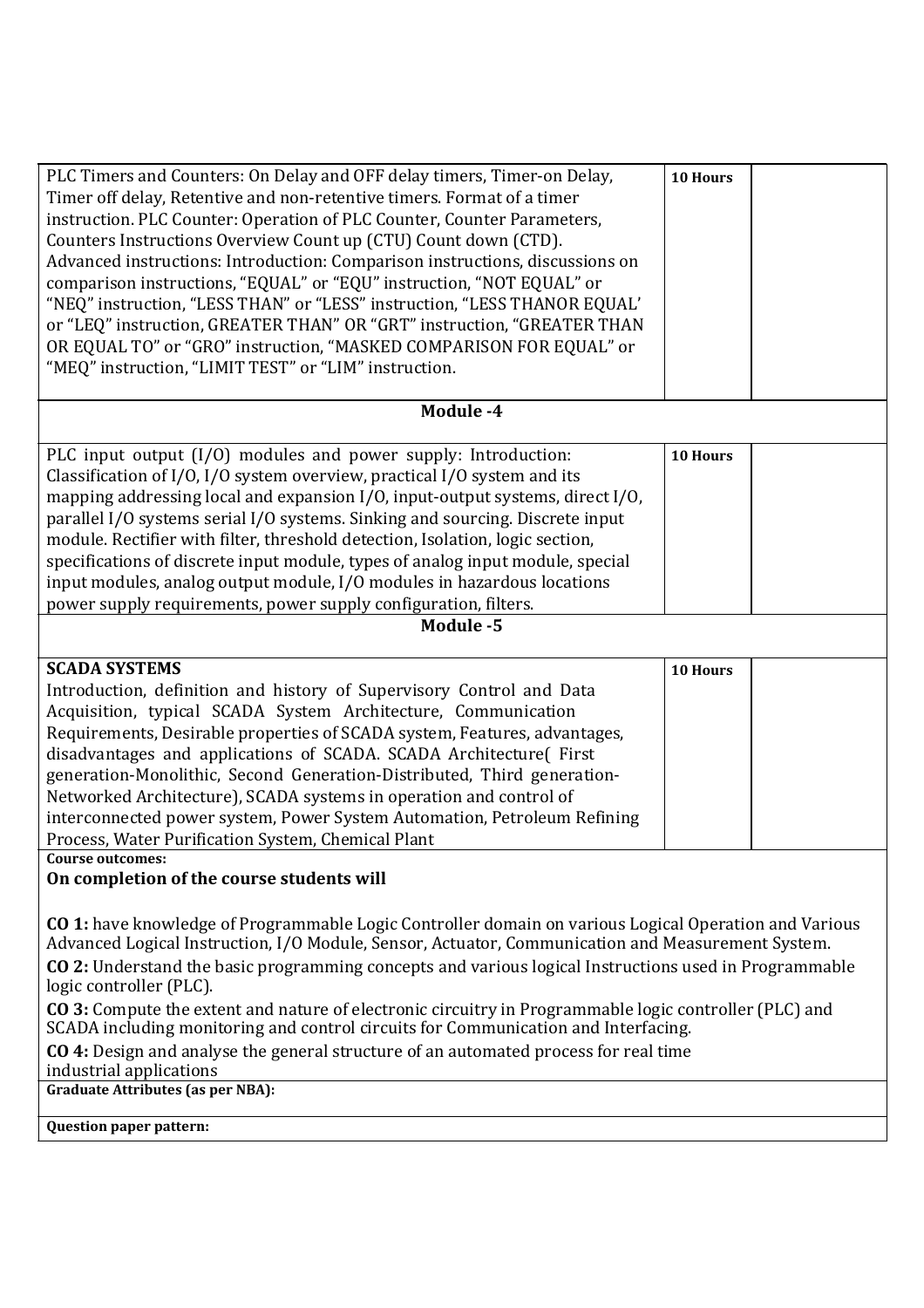- The question paper will have TEN questions.
- Each full question consists of 16 marks.
- There will be 2 full questions (with maximum of FOUR sub questions) from each module.
- Each full question will have sub questions covering all the topics under a module.
- The students will have to answer 5 full questions, selecting one full question from each module.

Text Books:

1."PLC and Industrial application", MadhuchhandanGupts and SamarjitSen Gupta,

pernram international pub. (Indian) Pvt. Ltd., 2011.

2.Ronald L Krutz, "Securing SCADA System", Wiley Publ ication

Reference Books:

1.1.GaryDunning,"Introduction to Programmable Logic C ontrollers", Thomson,2<sup>nd</sup> Edition. 2.John W Webb, Ronald A Reis,"Programmable Logic Co ntrollers: Principles and Application", PHI Learnin g,

 $N$ ewdelhi,  $5<sup>th</sup>$  Edition

3.Stuart A Boyer, "SCADA Supervisory Control and Data Acqusition", ISA, 4<sup>th</sup> Revised edition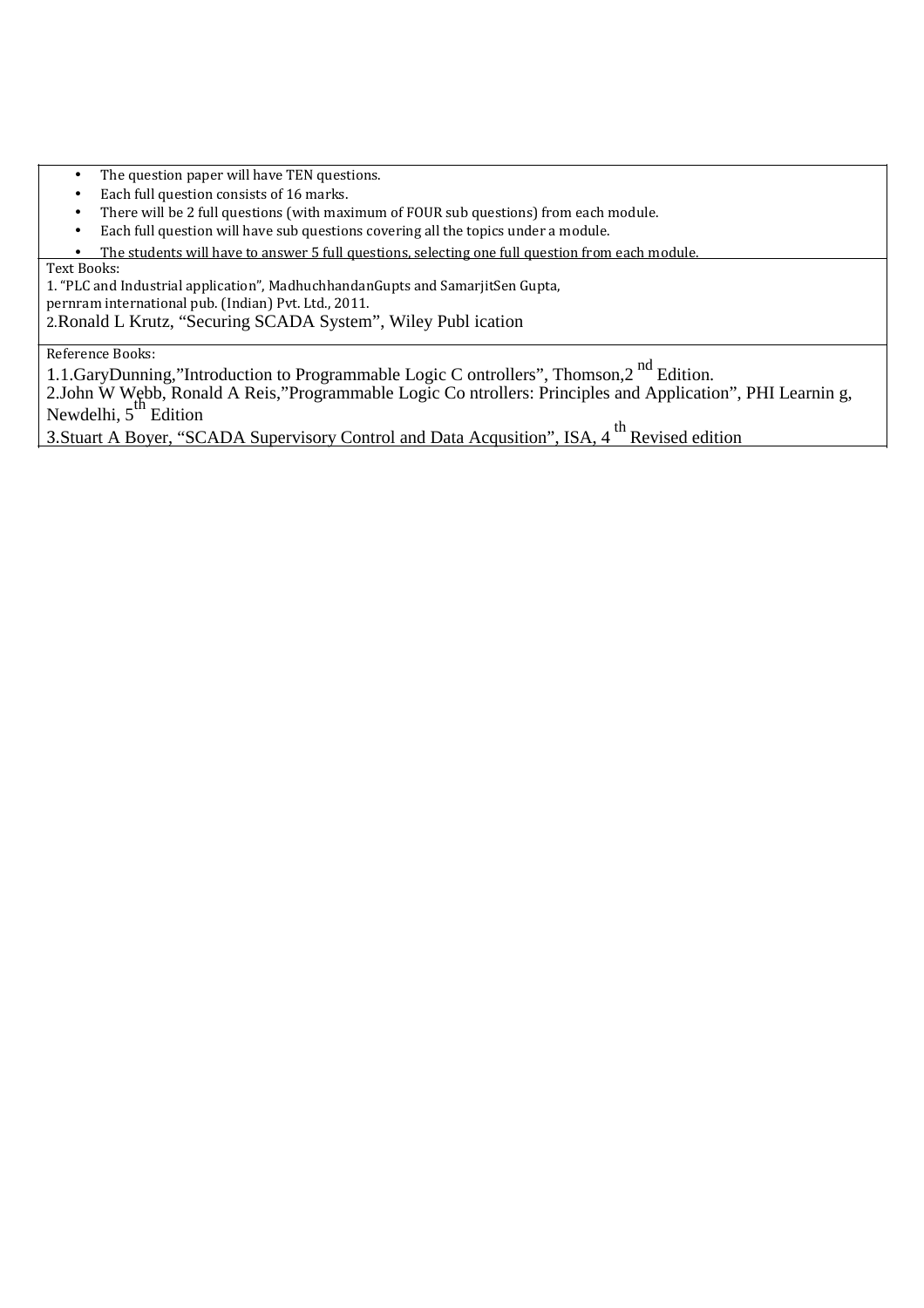| <b>Computer Aided Machine Drawing</b><br>[As per Choice Based Credit System (CBCS) scheme]<br>SEMESTER - VI                                                                                                                       |                                                                                                                                                                                                                                                                                                         |                                                                                                             |  |          |                                          |  |
|-----------------------------------------------------------------------------------------------------------------------------------------------------------------------------------------------------------------------------------|---------------------------------------------------------------------------------------------------------------------------------------------------------------------------------------------------------------------------------------------------------------------------------------------------------|-------------------------------------------------------------------------------------------------------------|--|----------|------------------------------------------|--|
| Subject Code                                                                                                                                                                                                                      | 15MT64<br><b>IA Marks</b><br>20<br>2 Hours Theory<br>Exam Marks<br>80                                                                                                                                                                                                                                   |                                                                                                             |  |          |                                          |  |
| Number of Lecture<br>Hours/Week                                                                                                                                                                                                   | and 4 Hours Lab                                                                                                                                                                                                                                                                                         |                                                                                                             |  |          |                                          |  |
| Total Number of<br>Lecture Hours                                                                                                                                                                                                  | 70                                                                                                                                                                                                                                                                                                      | <b>Exam Hours</b>                                                                                           |  | 03       |                                          |  |
|                                                                                                                                                                                                                                   |                                                                                                                                                                                                                                                                                                         | <b>CREDITS - 04</b>                                                                                         |  |          |                                          |  |
| Course objectives: Students will be able to<br>drawing                                                                                                                                                                            | 1. gain knowledge about Engineering Drawing                                                                                                                                                                                                                                                             | 2. understand the sections of solids, orthographic views, threads, fasteners, couplings, joints and machine |  |          |                                          |  |
| <b>Modules</b>                                                                                                                                                                                                                    |                                                                                                                                                                                                                                                                                                         |                                                                                                             |  |          | RevisedBloom's<br>Taxonomy(RBT)<br>Level |  |
|                                                                                                                                                                                                                                   |                                                                                                                                                                                                                                                                                                         | Part - A                                                                                                    |  |          |                                          |  |
| Sections of Solids: Sections of Pyramids, Prisms, Cones and resting only on their<br>bases (No problems on axis inclinations, spheres and hollow solids). True shape of<br>sections.                                              |                                                                                                                                                                                                                                                                                                         |                                                                                                             |  | 20 Hours |                                          |  |
|                                                                                                                                                                                                                                   | <b>Orthographic Views:</b> Conversion of pictorial views into orthographic projections<br>of simple machine parts without sections. (Bureau of Indian Standards conventions<br>are to be followed for the drawings).<br><b>Thread Forms:</b> Thread terminology, sectional views of threads. ISO Metric |                                                                                                             |  |          |                                          |  |
| (Internal & External) square.                                                                                                                                                                                                     |                                                                                                                                                                                                                                                                                                         | <b>Fasteners:</b> Hexagonal headed bolt and nut with washer (assembly).                                     |  |          |                                          |  |
|                                                                                                                                                                                                                                   |                                                                                                                                                                                                                                                                                                         | $Part - B$                                                                                                  |  |          |                                          |  |
| Keys & Joints :<br>Parallel key, Taper key, Feather key, Gib head key and Woodruff key (Only<br>Practice)<br>Cotter joint, knuckle joint for two rods.<br><b>Couplings:</b><br>Protected type flanged coupling, flexible coupling |                                                                                                                                                                                                                                                                                                         |                                                                                                             |  |          |                                          |  |
|                                                                                                                                                                                                                                   |                                                                                                                                                                                                                                                                                                         | $Part - C$                                                                                                  |  |          |                                          |  |
| <b>Assembly Drawings</b><br>(Part drawings should be given)<br>1. Plummer block (Pedestal Bearing)<br>4. Screw jack (Bottle type)<br>5. Tailstock of lathe                                                                        |                                                                                                                                                                                                                                                                                                         |                                                                                                             |  | 30 Hours |                                          |  |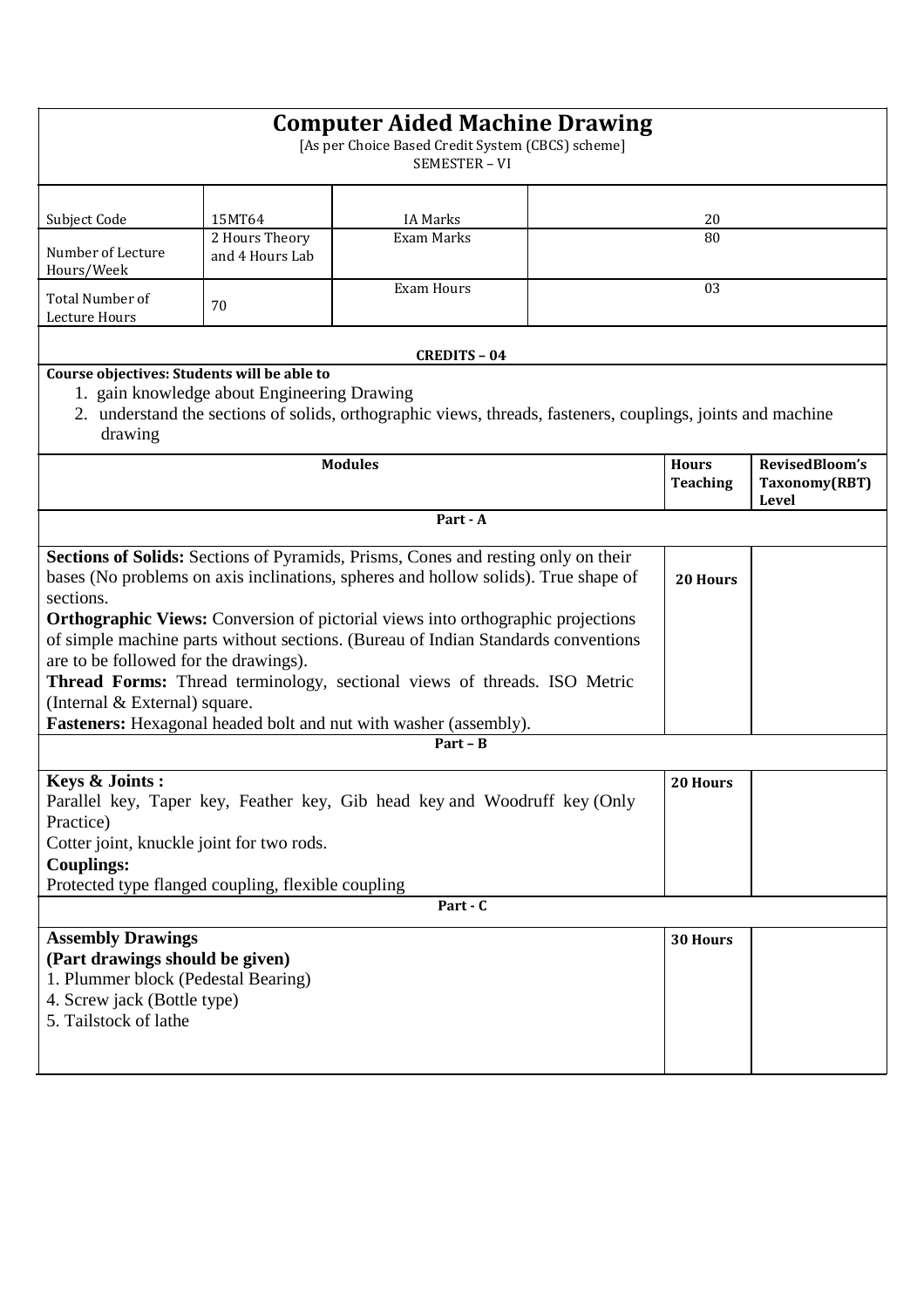| Geometric Dimensioning and Tolerances (Not for Exam): Types of Geometric                                           |  |
|--------------------------------------------------------------------------------------------------------------------|--|
| tolerances, terminology for geometrical deviations, representation of geometrical                                  |  |
| tolerance on a drawing, dimensional tolerances, terminology for dimensional                                        |  |
| tolerances, selection of tolerances, representation of dimensional tolerances on a                                 |  |
| drawing.                                                                                                           |  |
| Course outcomes:                                                                                                   |  |
| On completion of course students will:                                                                             |  |
| CO 1: have knowledge about Engineering Drawing                                                                     |  |
| CO 2: understand the concepts of sections of solids, orthographic views, threads, fasteners, couplings, joints and |  |
| assembly drawing                                                                                                   |  |
| <b>Graduate Attributes (as per NBA):</b>                                                                           |  |
|                                                                                                                    |  |
| <b>Scheme of Examination:</b>                                                                                      |  |
| One Question from Part - A: 20 marks                                                                               |  |
| One Question from Part - B: 20 Marks                                                                               |  |
| One Question from Part - C: 40 Marks                                                                               |  |
|                                                                                                                    |  |
| <b>Text Books:</b>                                                                                                 |  |
| 1. 'A Primer on Computer Aided Machine Drawing-2007', Published by                                                 |  |
| VTU, Belgaum.                                                                                                      |  |
| 2. 'Machine Drawing', N.D.Bhat & V.M.Panchal                                                                       |  |
| Reference Books:                                                                                                   |  |
| 1. 'A Text Book of Computer Aided Machine Drawing', S. Trymbaka                                                    |  |
| Murthy, CBS Publishers, New Delhi, 2007                                                                            |  |
|                                                                                                                    |  |
| 2. 'Machine Drawing', K.R. Gopala Krishna, Subhash Publication                                                     |  |
|                                                                                                                    |  |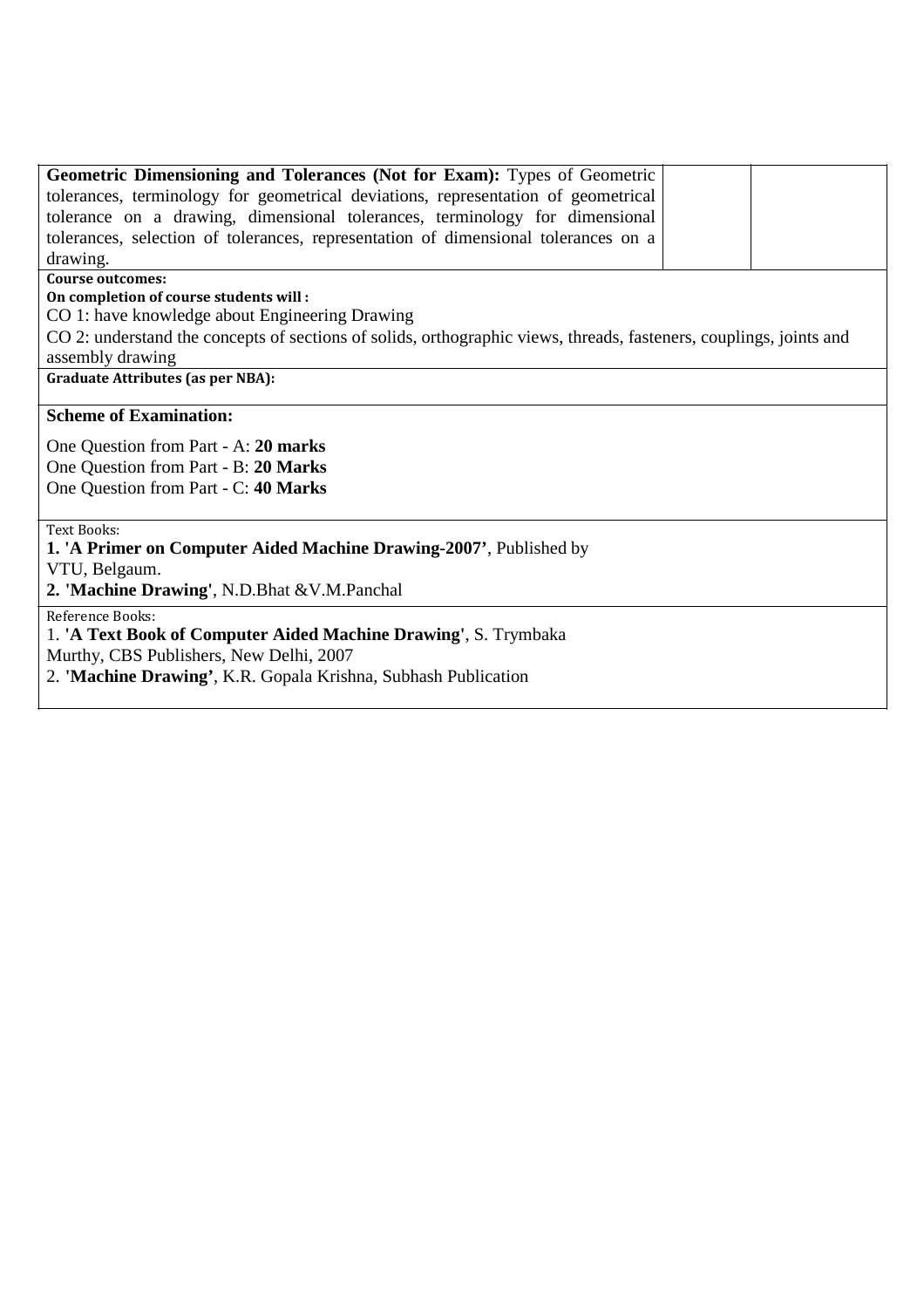|                                                                                                                                                                                                                                                                                                                                                                                                                                                                                        |                                             | <b>Modeling and Simulation</b><br>[As per Choice Based Credit System (CBCS) scheme] SEMESTER - VI                                                                                                                                                                                                                                              |                                 |                                                         |  |
|----------------------------------------------------------------------------------------------------------------------------------------------------------------------------------------------------------------------------------------------------------------------------------------------------------------------------------------------------------------------------------------------------------------------------------------------------------------------------------------|---------------------------------------------|------------------------------------------------------------------------------------------------------------------------------------------------------------------------------------------------------------------------------------------------------------------------------------------------------------------------------------------------|---------------------------------|---------------------------------------------------------|--|
| Subject Code                                                                                                                                                                                                                                                                                                                                                                                                                                                                           | 15MT651                                     | <b>IA Marks</b>                                                                                                                                                                                                                                                                                                                                |                                 | 20                                                      |  |
| Number of<br>Lecture<br>Hours/Week                                                                                                                                                                                                                                                                                                                                                                                                                                                     | 03                                          | <b>Exam Marks</b>                                                                                                                                                                                                                                                                                                                              |                                 | 80                                                      |  |
| <b>Total Number</b><br>of Lecture<br>Hours                                                                                                                                                                                                                                                                                                                                                                                                                                             | 40                                          | <b>Exam Hours</b>                                                                                                                                                                                                                                                                                                                              | 03                              |                                                         |  |
|                                                                                                                                                                                                                                                                                                                                                                                                                                                                                        |                                             | <b>CREDITS - 03</b>                                                                                                                                                                                                                                                                                                                            |                                 |                                                         |  |
| maintenance system                                                                                                                                                                                                                                                                                                                                                                                                                                                                     | Course objectives: Students will be able to | 1. gain Knowledge of basics concepts and methodologies of modeling and simulation<br>2. understand the concepts of discrete event simulation, random number generation, test for random<br>numbers & random varieties used in simulation study.<br>3. develop simulation model by simulation package for queuing system, production system and |                                 |                                                         |  |
|                                                                                                                                                                                                                                                                                                                                                                                                                                                                                        | <b>Modules</b>                              |                                                                                                                                                                                                                                                                                                                                                | <b>Hours</b><br><b>Teaching</b> | <b>Revised Bloom's</b><br>Taxonomy(RBT)<br><b>Level</b> |  |
|                                                                                                                                                                                                                                                                                                                                                                                                                                                                                        |                                             | <b>Module -1</b>                                                                                                                                                                                                                                                                                                                               |                                 |                                                         |  |
| System and system environment: Component of a system – Continuous and<br>discrets systems - Types of model; Steps in Simulat ion study; simulation of an<br>08 Hours<br>event occurrence using random number table – Single<br>server queue- two server<br>queue- inventory systems.<br>Discrets Event Simulation: Concepts in discreet event simulation, manual<br>simulation using event scheduling, single channel queue, two server queue, and<br>simulation of inventory problem. |                                             |                                                                                                                                                                                                                                                                                                                                                |                                 |                                                         |  |
|                                                                                                                                                                                                                                                                                                                                                                                                                                                                                        |                                             | <b>Module -2</b>                                                                                                                                                                                                                                                                                                                               |                                 |                                                         |  |
| 08 Hours<br>Random number generations: Properties of random numbers - Generation of<br>Pseudo – Random numbers – techniques of generating<br>pseudo random numbers;<br>Test for random number; the Chisquare test-the kolmogrov smimov test - Runs test<br>$-$ Gap test – poker test.<br>FCV, symbolic representation.                                                                                                                                                                 |                                             |                                                                                                                                                                                                                                                                                                                                                |                                 |                                                         |  |
|                                                                                                                                                                                                                                                                                                                                                                                                                                                                                        |                                             | <b>Module -3</b>                                                                                                                                                                                                                                                                                                                               |                                 |                                                         |  |
|                                                                                                                                                                                                                                                                                                                                                                                                                                                                                        |                                             | Random – Viriate Generation: Inverse transform technique for Exponential, 08 Hours Uniform.<br>Triangular, weibull, empirical, uniform and discrete distribution. Acceptance rejection method<br>for Poisson and gamma distribution; Direct Transformation for normal distribution.                                                            |                                 |                                                         |  |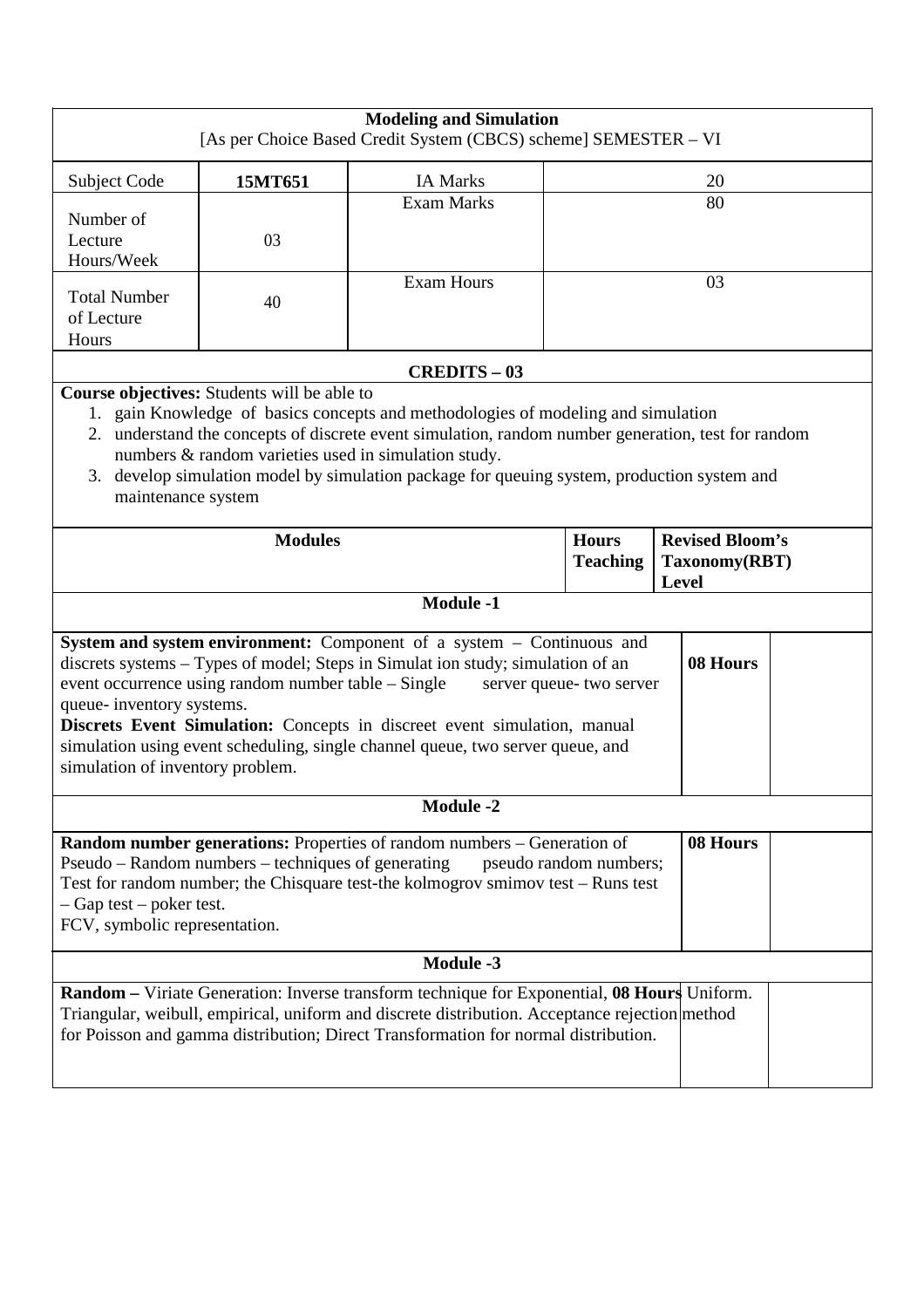| <b>Module -4</b>                                                                                                                                                                                                                                                                                                                                  |          |
|---------------------------------------------------------------------------------------------------------------------------------------------------------------------------------------------------------------------------------------------------------------------------------------------------------------------------------------------------|----------|
| Analysis of simulated Data: Data collection, identifying the distribution,<br>parameter estimations, and goodness of fit tests, verification and validation of<br>simulation models.                                                                                                                                                              | 08 Hours |
| Module -5                                                                                                                                                                                                                                                                                                                                         |          |
| Comparison and selection of GPSS, SIMSCRIPT, SLAM: Arena simulation<br>languages: development of simulation models using arena simulation package for<br>queuing system, Productions systems, maintenance system.                                                                                                                                 | 08 Hours |
| <b>Course outcomes:</b><br>On completion of the course students will                                                                                                                                                                                                                                                                              |          |
| CO 1: have fundamental knowledge of modeling and simulation.<br>CO 2: understand the techniques of discrete event simulation, random number generation, test for random<br>number, random variants used in simulation study $\&$ simulation packages.                                                                                             |          |
| CO 3: apply simulation packages for queuing system, production system and maintenance system.                                                                                                                                                                                                                                                     |          |
| <b>Graduate Attributes (as per NBA):</b>                                                                                                                                                                                                                                                                                                          |          |
| <b>Question paper pattern:</b>                                                                                                                                                                                                                                                                                                                    |          |
| <b>Text Books:</b>                                                                                                                                                                                                                                                                                                                                |          |
| 1. Discrete, Event system Simulation, Banks J., Carson J.S. and Nelson B.L., 3 <sup>rd</sup> Edition, Pearson<br>education, Inc 2004 (ISBN 81-7808-505-4).<br>2. System Simulation, Geoffrey Gorden, Prentice Hall of India, 2003.                                                                                                                |          |
| <b>Reference Books:</b>                                                                                                                                                                                                                                                                                                                           |          |
| 1. System Simulations, Geoffery Gorden, Prentice Hall of India, 2003.<br>2. System Simulations and Modeling, Narsingh deo., Prentice Hall of India 2003.<br>3. Computer simulations and Modeling, Francis Neelamkovil, , john Wiley & Sons, 1987<br>4. Simulation Modeling with Pascal, Rath M.Davis & Robert M O Keefe, Prentice Hall Inc. 1989. |          |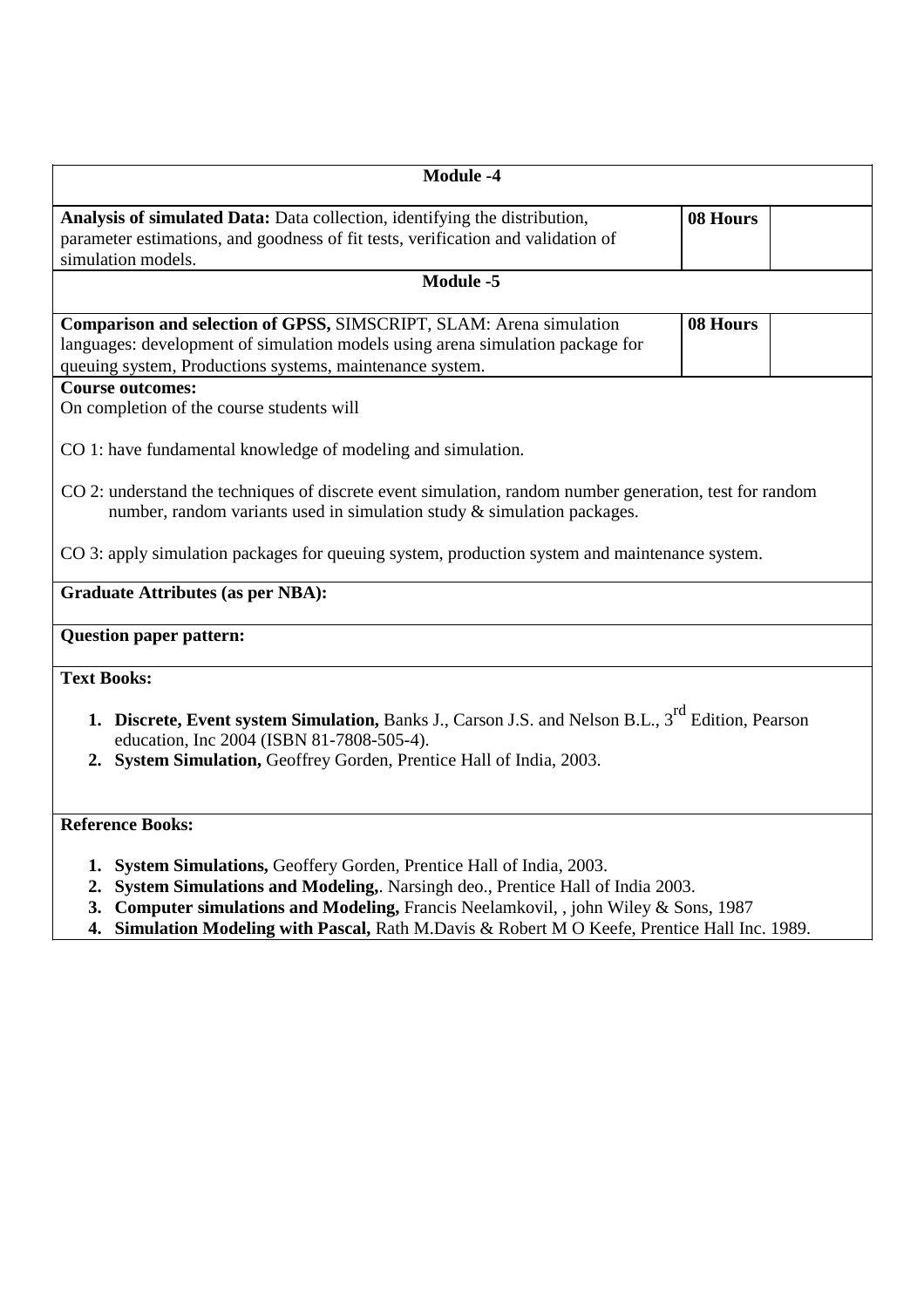| <b>RAPID PROTOTYPING</b><br>[As per Choice Based Credit System (CBCS) scheme]<br>SEMESTER - VI                                              |         |                                                                                                                                                                                                                                                            |                                          |                |  |
|---------------------------------------------------------------------------------------------------------------------------------------------|---------|------------------------------------------------------------------------------------------------------------------------------------------------------------------------------------------------------------------------------------------------------------|------------------------------------------|----------------|--|
| Subject Code                                                                                                                                | 15MT652 | <b>IA Marks</b>                                                                                                                                                                                                                                            |                                          | 20             |  |
| Number of Lecture<br>Hours/Week                                                                                                             | 03      | Exam Marks                                                                                                                                                                                                                                                 |                                          | 80             |  |
| Total Number of<br>Lecture Hours                                                                                                            | 40      | <b>Exam Hours</b>                                                                                                                                                                                                                                          |                                          | 03             |  |
|                                                                                                                                             |         | <b>CREDITS - 03</b>                                                                                                                                                                                                                                        |                                          |                |  |
| Course objectives: Students will be able to<br>2. understand the working Principles of various<br>3. know the applications of RP Technology |         | 1. gain knowledge of Selective Laser Sintering, Fusion Deposition Modeling Solid Ground Curing, 3D Printers,                                                                                                                                               | Rapid Prototyping Manufacturing process, |                |  |
| <b>Modules</b><br>RevisedBloom's<br><b>Hours</b><br><b>Teaching</b><br>Taxonomy(RBT)                                                        |         |                                                                                                                                                                                                                                                            |                                          | Level          |  |
|                                                                                                                                             |         | Module -1                                                                                                                                                                                                                                                  |                                          |                |  |
| machine details, Application.                                                                                                               |         | <b>Introduction:</b> Need for the compression in product development, history of RP<br>systems, Growth of RP industry, and classification of RP systems.<br>Stereo Lithography Systems: Principle, Process parameter,                                      | data files and                           | 8 Hours        |  |
|                                                                                                                                             |         | Module -2                                                                                                                                                                                                                                                  |                                          |                |  |
| Applications.                                                                                                                               |         | Fusion Deposition Modelling: Principle, Process parameter, Path generation,<br><b>Solid Ground Curing:</b> Principle of operation, Machine details, Applications.<br>Laminated Object Manufacturing: LOM materials. application.<br>Module -3              |                                          | 8 Hours        |  |
|                                                                                                                                             |         |                                                                                                                                                                                                                                                            |                                          |                |  |
| 3-D printer                                                                                                                                 |         | Selective Laser Sintering: Type of machine, Principle of operation, process<br>parameters, Data preparation for SLS, Applications. Thermal jet printer, ,                                                                                                  |                                          | <b>8 Hours</b> |  |
|                                                                                                                                             |         | Module -4                                                                                                                                                                                                                                                  |                                          |                |  |
|                                                                                                                                             |         | Rapid Tooling: Indirect Rapid tooling, Silicon rubber tooling, Aluminium filled<br>epoxy tooling, Spray metal tooling, 3Q keltool, etc. Direct Rapid Tooling, Quick<br>cast process, Sand casting tooling, Laminate tooling soft Tooling vs. Hard tooling. |                                          | 8 Hours        |  |
|                                                                                                                                             |         | Module -5                                                                                                                                                                                                                                                  |                                          |                |  |
| communicator, etc. Internet based software                                                                                                  |         | <b>Software for RP:</b> STL files, Overview of Solid view, magics,<br>Rapid Manufacturing Process Optimization: factors influencing accuracy. Data                                                                                                         | imics, magic-                            | 8 Hours        |  |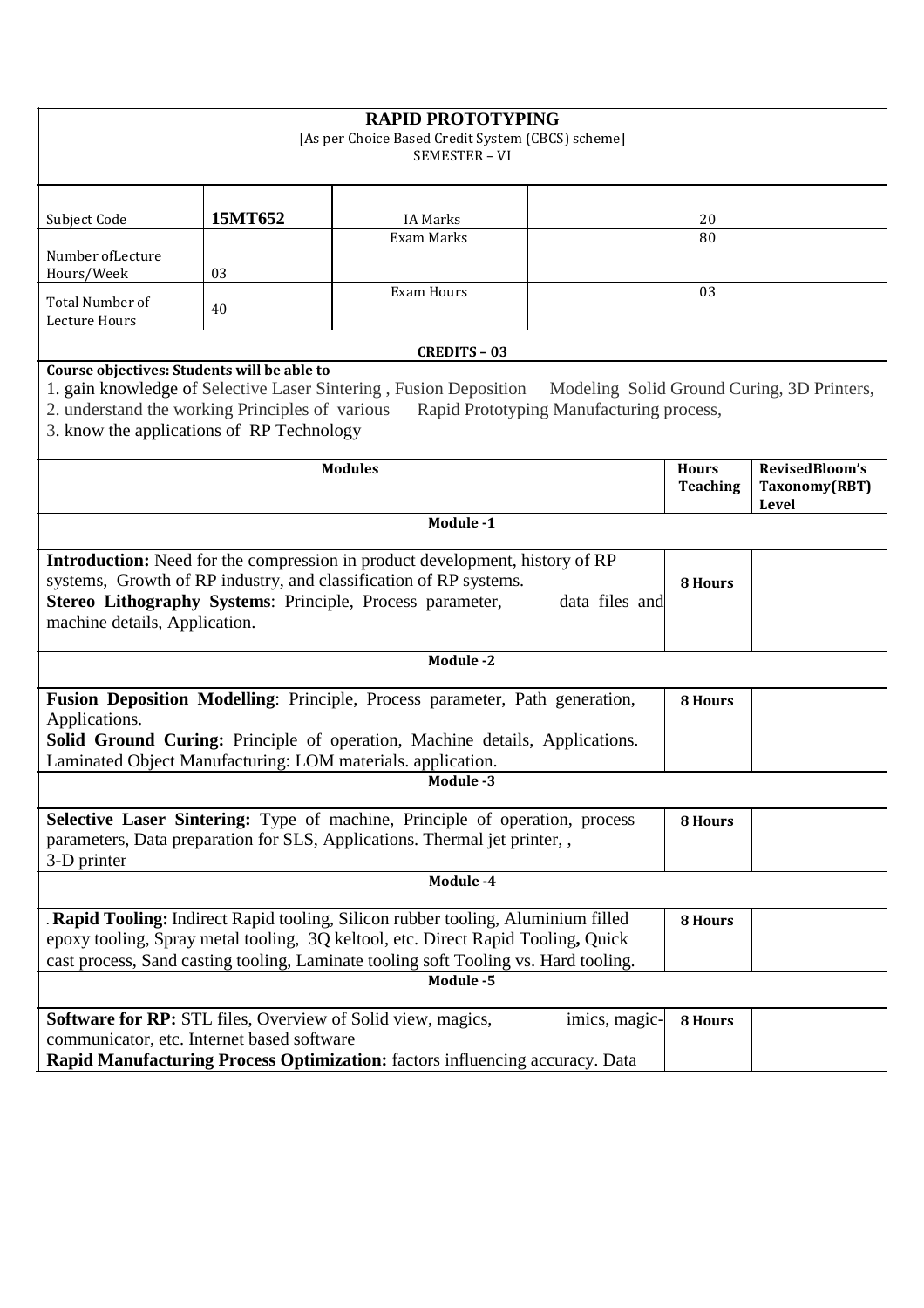| preparation errors, Part building errors, Error in finishing.                                                        |  |
|----------------------------------------------------------------------------------------------------------------------|--|
| <b>Course outcomes:</b>                                                                                              |  |
| On completion of course students will                                                                                |  |
| <b>CO 1:</b> have fundamental knowledge of Rapid Prototyping process, Selective Laser Sintering, Fusion Deposition   |  |
| Modeling, Solid Ground Curing, 3D Printers, Rapid Tooling, Software and Errors.                                      |  |
| <b>CO 2:</b> understand the working Principles of Selective Laser Sintering, Fusion Deposition Modeling Solid Ground |  |
| Curing, 3D Printers,.                                                                                                |  |
| <b>CO 3:</b> Know the applications of Selective Laser Sintering, Fusion Deposition Modeling, Solid Ground Curing,    |  |
| 3D Printers, also software tools like Magic, MMIC.                                                                   |  |
|                                                                                                                      |  |
| Graduate Attributes (as per NBA):                                                                                    |  |
|                                                                                                                      |  |
| <b>Question paper pattern:</b>                                                                                       |  |
| The question paper will have TEN questions.<br>٠                                                                     |  |
| Each full question consists of 16 marks.<br>$\bullet$                                                                |  |
| There will be 2 full questions (with maximum of FOUR sub questions) from each module.<br>$\bullet$                   |  |
| Each full question will have sub questions covering all the topics under a module.<br>$\bullet$                      |  |
| The students will have to answer 5 full questions, selecting one full question from each module.                     |  |
| Text Books:                                                                                                          |  |
| 1. Stereo Lithography and other RP & M Technologies, Paul F.Jacobs: SME, NY 1996.                                    |  |
| Rapid Manufacturing, Flham D.T & Dinjoy S.S Verlog London2001.<br>2.                                                 |  |
|                                                                                                                      |  |
|                                                                                                                      |  |

Reference Books:

- 1. **Rapid Prototyping,** Terry Wohlers Wohler's Report 2000"Wohler's Association 2000.
- 2. **Rapid Prototyping Materials,** Gurumurthi, IISc Bangalore.

3. **Rapid Automated,** Lament wood. Indus press New York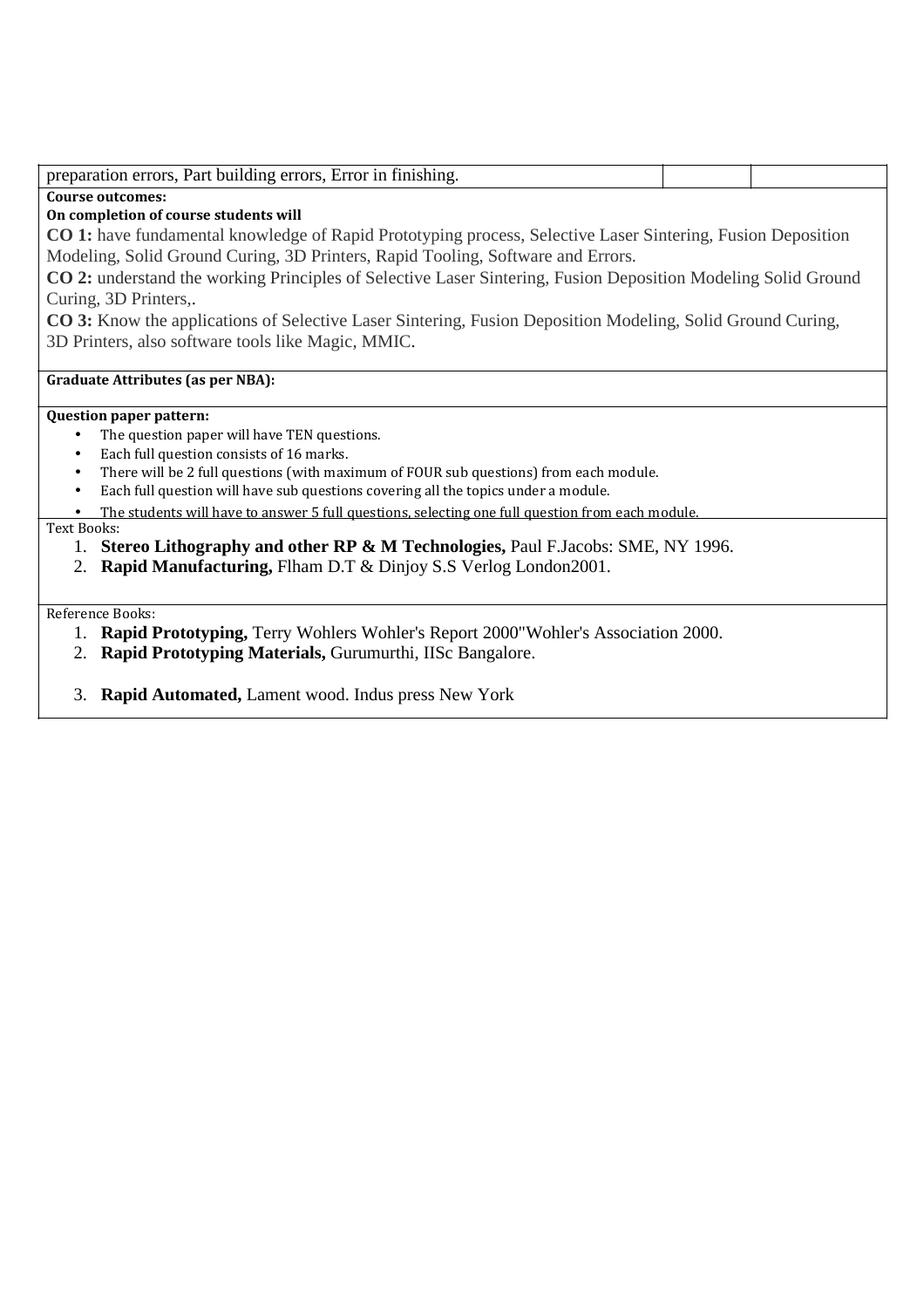|                                                                      |                                                                                         | <b>Computer Integrated Manufacturing</b><br>[As per Choice Based Credit System (CBCS) scheme] SEMESTER - VI                                                                                                                                                                                                                                                                                                                                                                                                                                                                        |                                 |                                                  |  |
|----------------------------------------------------------------------|-----------------------------------------------------------------------------------------|------------------------------------------------------------------------------------------------------------------------------------------------------------------------------------------------------------------------------------------------------------------------------------------------------------------------------------------------------------------------------------------------------------------------------------------------------------------------------------------------------------------------------------------------------------------------------------|---------------------------------|--------------------------------------------------|--|
| Subject Code                                                         | 15MT655                                                                                 | <b>IA Marks</b>                                                                                                                                                                                                                                                                                                                                                                                                                                                                                                                                                                    |                                 | 20                                               |  |
| Number of                                                            |                                                                                         | <b>Exam Marks</b>                                                                                                                                                                                                                                                                                                                                                                                                                                                                                                                                                                  |                                 | 80                                               |  |
| Lecture<br>Hours/Week                                                | 03                                                                                      |                                                                                                                                                                                                                                                                                                                                                                                                                                                                                                                                                                                    |                                 |                                                  |  |
| <b>Total Number</b><br>of Lecture<br>Hours                           | 40                                                                                      | <b>Exam Hours</b>                                                                                                                                                                                                                                                                                                                                                                                                                                                                                                                                                                  |                                 | 03                                               |  |
|                                                                      |                                                                                         | <b>CREDITS - 03</b>                                                                                                                                                                                                                                                                                                                                                                                                                                                                                                                                                                |                                 |                                                  |  |
|                                                                      | Course objectives: Students will be able to<br>1. gain Knowledge of basics concepts CIM | 2. understand the concepts of high volume production, flow line analysis and line balancing, automated.<br>assembly system, computerized manufacturing planning & CNC centers.                                                                                                                                                                                                                                                                                                                                                                                                     |                                 |                                                  |  |
|                                                                      |                                                                                         | 3. apply CIM technology for providing manufacturing solutions.                                                                                                                                                                                                                                                                                                                                                                                                                                                                                                                     |                                 |                                                  |  |
| <b>Modules</b>                                                       |                                                                                         |                                                                                                                                                                                                                                                                                                                                                                                                                                                                                                                                                                                    | <b>Hours</b><br><b>Teaching</b> | <b>Revised Bloom's</b><br>Taxonomy(RBT)<br>Level |  |
|                                                                      |                                                                                         | <b>Module -1</b>                                                                                                                                                                                                                                                                                                                                                                                                                                                                                                                                                                   |                                 |                                                  |  |
| <b>High Volume Production</b><br>Quality,                            | and availability, Work-in-process, WIP ratio, TIP ratio,<br>Automation                  | Introduction, Automation definition, Types of automation, CIM, processing in Hours<br>manufacturing, Production concepts, Mathematical Models-Manufacturing<br>time, production rate, components of operation time, capacity, Utilization<br>Introduction Automated flow line-symbols, objectives, Work part transport-<br>continuous, Intermittent, synchronous, Pallet fixtures, Transfer Mechanism-<br>Linear-Walking beam, roller chain drive, Rotary-rack and pinion, Rachet &<br>Pawl, Geneva wheel, Buffer storage, control functions-sequence, safety,<br>for<br>machining | operation.                      | lead                                             |  |
|                                                                      |                                                                                         |                                                                                                                                                                                                                                                                                                                                                                                                                                                                                                                                                                                    |                                 |                                                  |  |
|                                                                      |                                                                                         | <b>Module -2</b>                                                                                                                                                                                                                                                                                                                                                                                                                                                                                                                                                                   |                                 |                                                  |  |
| <b>Manual Assembly lines</b><br><b>Minimum Rational Work Element</b> |                                                                                         | Analysis Of Automated Flow Line & Line Balancing Properties General<br>terminology and analysis, Analysis of Tranfer Line without storage upper bound<br>approach, lower bound approach and problems, Analysis of Transfer lines with<br>storage buffer, Effect of storage, buffer capacity with simple problem, Partial<br>automation-with numerical problems, flow lines with more than two stages,                                                                                                                                                                              |                                 | 8 Hours                                          |  |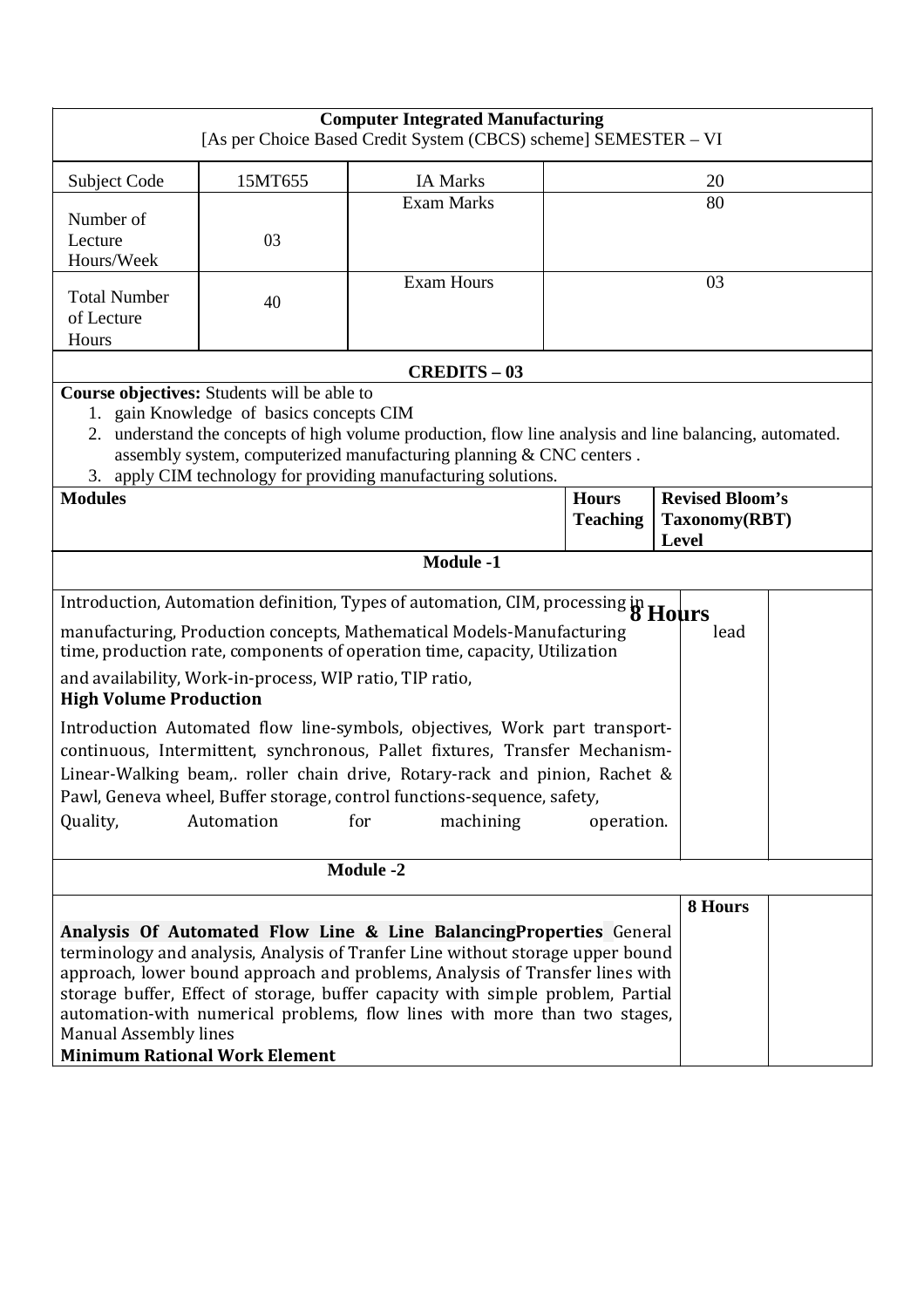| Work station process time, Cycle time, precedence constraints. Precedence<br>diagram, Balance delay methods of line balancing-largest Candidate rule,<br>Kilbridge and Westers method, Ranked positional weight method                                                                                                                                                                                                                                                                                                                |         |  |
|---------------------------------------------------------------------------------------------------------------------------------------------------------------------------------------------------------------------------------------------------------------------------------------------------------------------------------------------------------------------------------------------------------------------------------------------------------------------------------------------------------------------------------------|---------|--|
| <b>Module -3</b>                                                                                                                                                                                                                                                                                                                                                                                                                                                                                                                      |         |  |
| <b>Automated Assembly Systems</b> Design for automated assembly systems, types 8 Hours<br>of automated assembly system, Parts feeding devices-elements of<br>partsdelivery system-hopper, part feeder, Selectors, feed back, escapement<br>andplacement analysis of Multistation Assembly Machine analysis of<br>singlestation<br>assembly.<br>Automated<br>Guided<br>Vehicle<br>System:<br>Introduction, Vehicle guidance and routing, System management, Quantitative<br>analysis ofAGV\'s with numerical problems and application. |         |  |
| Module -4                                                                                                                                                                                                                                                                                                                                                                                                                                                                                                                             |         |  |
| <b>Computerized Manufacturing Planning System</b> Introduction, Computer<br>Aided Process Planning, Retrieval types of process planning, Generative type of<br>process planning, Material requirement planning, Fundamental concepts of<br>MRP inputs to MRP, Capacity planning.                                                                                                                                                                                                                                                      | 8 Hours |  |
| <b>Module -5</b>                                                                                                                                                                                                                                                                                                                                                                                                                                                                                                                      |         |  |
| <b>CNC Machining Centers</b><br>Introduction to CNC, elements of CNC, CNC machining centers, part<br>programming, fundamental steps involved in development of part<br>programming for milling and turning.                                                                                                                                                                                                                                                                                                                           | 8 Hours |  |
| <b>Course outcomes:</b><br>On completion of the course student will<br>CO 1: have fundamental knowledge of CIM<br>CO 2: understand the concepts of high volume production, flow line analysis and line balancing, automated,<br>assembly system, computerized manufacturing planning & CNC centers.<br>CO 3: apply CIM technology for providing manufacturing solutions                                                                                                                                                               |         |  |
| <b>Graduate Attributes (as per NBA):</b>                                                                                                                                                                                                                                                                                                                                                                                                                                                                                              |         |  |
| <b>Question paper pattern:</b>                                                                                                                                                                                                                                                                                                                                                                                                                                                                                                        |         |  |
| <b>Text Books:</b><br>1. Automation, Production system & Computer Integrated manufacturing, M. P. Groover Person<br>India, 2007 2nd edition.<br>2. Principles of Computer Integrated Manufacturing, S. Kant Vajpayee, Prentice Hall India.                                                                                                                                                                                                                                                                                            |         |  |
| <b>Reference Books:</b><br>1. Computer Integrated Manufacturing, J. A. Rehg & Henry. W. Kraebber.<br>2. CAD CAM by Zeid, Tata McGraw Hill.                                                                                                                                                                                                                                                                                                                                                                                            |         |  |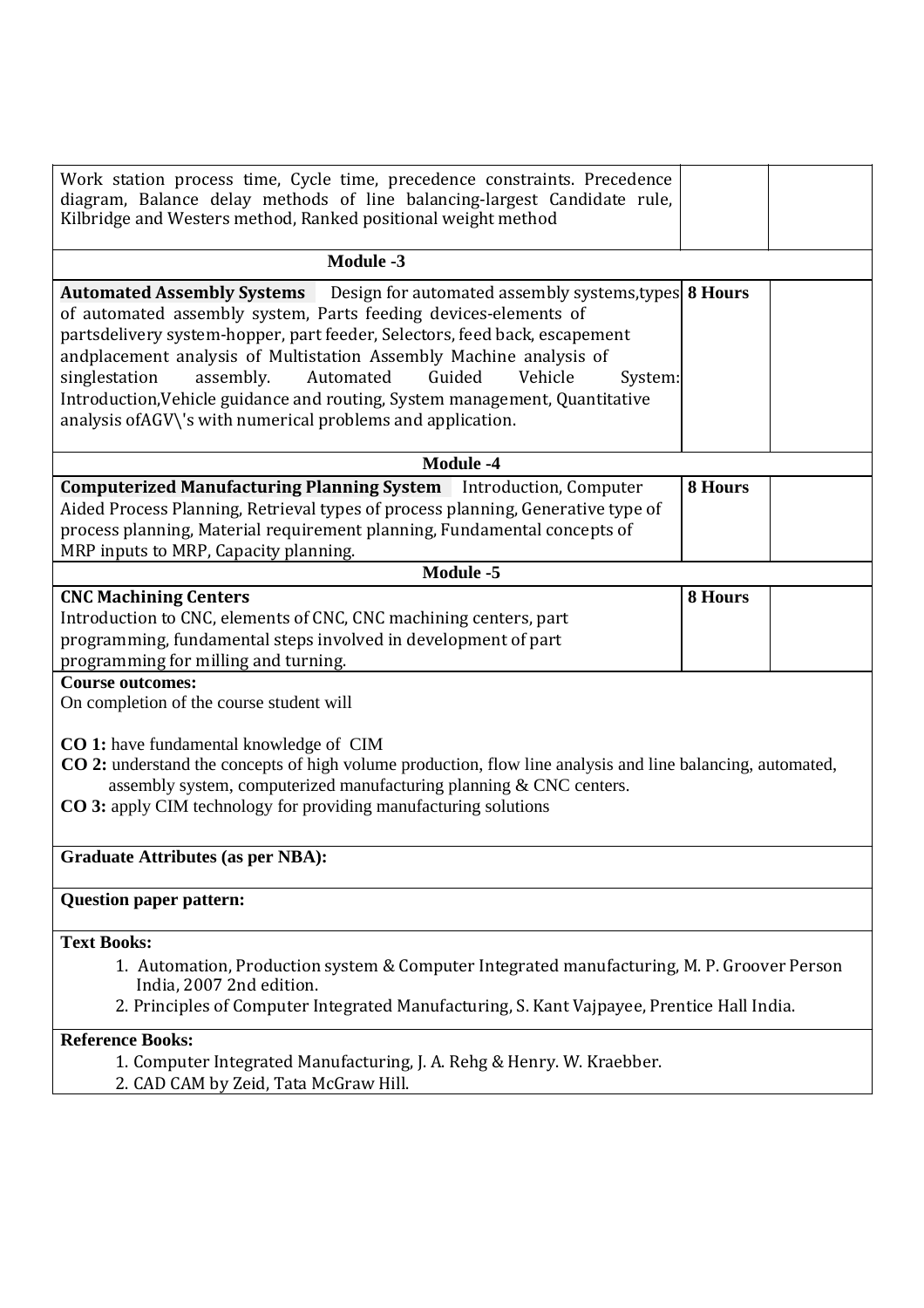# **EMBEDDED SYSTEMS (ARM)**

 [As per Choice Based Credit System (CBCS) scheme] SEMESTER – VI

| Subject Code                     | 15MT62 | IA Marks   | 20 |
|----------------------------------|--------|------------|----|
|                                  |        | Exam Marks | 80 |
| Number of Lecture                |        |            |    |
| Hours/Week                       | 04     |            |    |
| Total Number of<br>Lecture Hours | 50     | Exam Hours | 03 |

#### **CREDITS – 04**

**Course objectives:** Students will be able to

- gain the knowledge of various RISC and CISC architectures of processors.
- understand the embedded system based ARM processor , its programming with Embedded C and assembly language, various memory issues and memory mapping.

| <b>Modules</b> | <b>Hours</b>    | RevisedBloom's |
|----------------|-----------------|----------------|
|                | <b>Teaching</b> | Taxonomy(RBT)  |
|                |                 | Level          |
| Module -1      |                 |                |

| <b>Introduction:</b> The RISC design philosophy; The ARM design philosophy;      |                 |  |
|----------------------------------------------------------------------------------|-----------------|--|
| Embedded system hardware and software. ARM processor fundamentals:               | <b>10 Hours</b> |  |
| Registers; Current Program Status Register; Pipeline; Exceptions, interrupts and |                 |  |
| the Vector Table; Core extensions; Architecture revisions; ARM processor         |                 |  |
| families.                                                                        |                 |  |

**Module -2**

| <b>Arm Instruction Set And Thumb Instruction Set: ARM instruction set: Data</b>     | 10 Hours |  |
|-------------------------------------------------------------------------------------|----------|--|
| prodessing instructions; Branch instructions; Load-store instructions; Software     |          |  |
| interrupt instruction; Program Status Register functions; Loading constants;        |          |  |
| ARMv5E extensions; Conditional execution. Thumb instruction set: Thumb              |          |  |
| register usage; ARM -Thumb interworking; Other bran ch instructions; Data           |          |  |
| prodessing instructions; Single-Register Load-Store instructions; Multiple-Register |          |  |
| Load-Store instructions; Stack instructions; Software interrupt instruction         |          |  |

**Module -3**

| Writing And Optimizing ARM Assembly Code: Writing assembly code;                 | 10 Hours |  |
|----------------------------------------------------------------------------------|----------|--|
| Profiling and cycle counting; Instruction scheduling; Register allocation;       |          |  |
| Conditional execution; Looping constructs; Bit manipulation; Efficient switches; |          |  |
| Handling unaligned data.                                                         |          |  |

**Module -4**

| <b>Caches :</b>                                                                          | <b>10 Hours</b> |  |
|------------------------------------------------------------------------------------------|-----------------|--|
| The memory hierarchy and the cache memory; Cache architecture; Cache policy; Coprocessor |                 |  |
| 15 and cache; Flushing and cleaning cache memory; Cache lockdown; Caches and software    |                 |  |
| performance                                                                              |                 |  |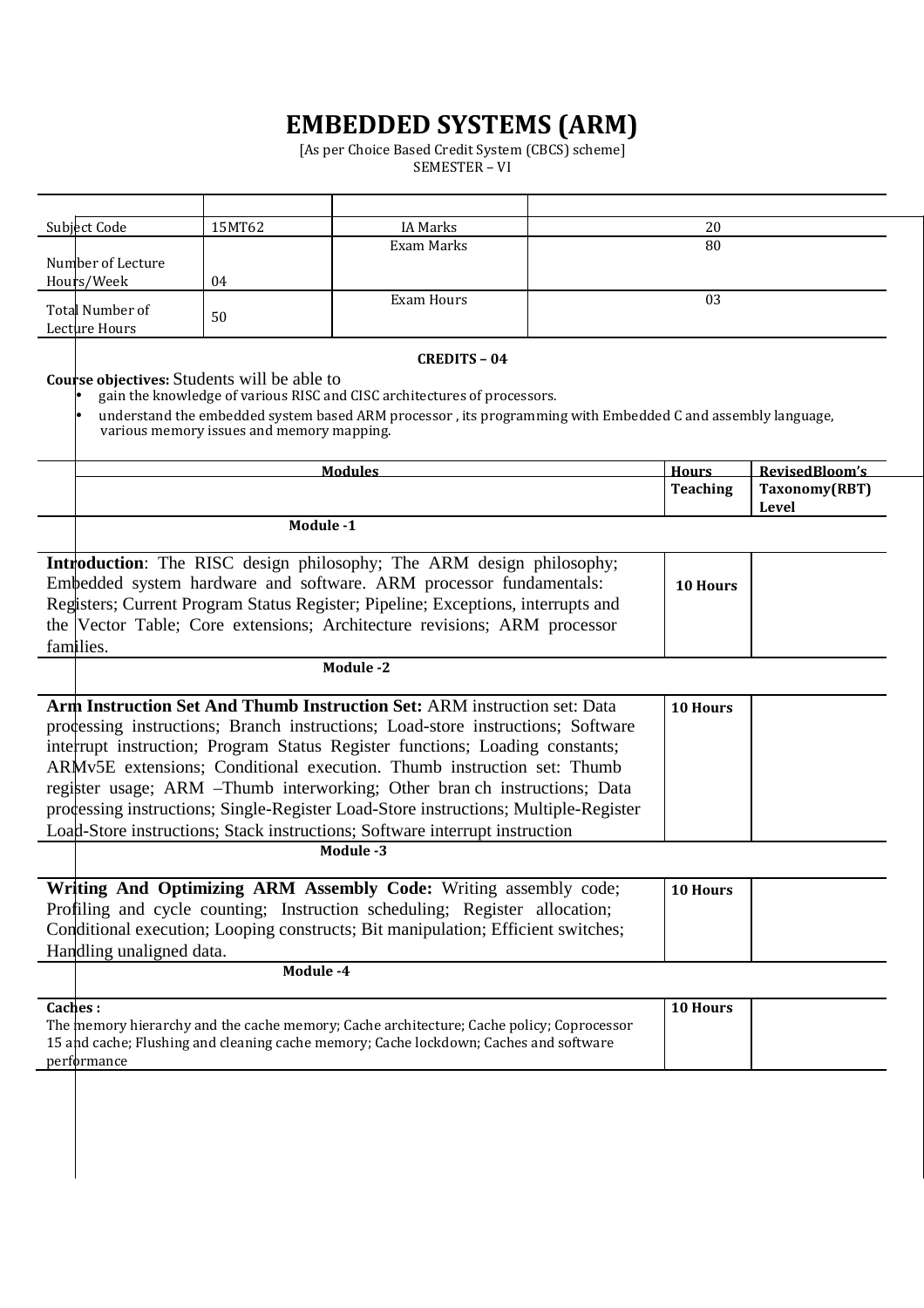| Module -5                                                                                                                                                                                                         |  |  |  |  |  |
|-------------------------------------------------------------------------------------------------------------------------------------------------------------------------------------------------------------------|--|--|--|--|--|
| <b>Exception And Interrupt Handling:</b> Exception handling; Interrupts and interrupt 10 <b>Hours</b>                                                                                                             |  |  |  |  |  |
| handling Schemes                                                                                                                                                                                                  |  |  |  |  |  |
| Course outcomes:                                                                                                                                                                                                  |  |  |  |  |  |
| On completion of the course students will                                                                                                                                                                         |  |  |  |  |  |
| CO 1: have knowledge of embedded system based on the ARM processor, various cache methods and instruction set.<br>CO 2: understand the various instruction set for writing and optimizing ARM assembly and C code |  |  |  |  |  |
| <b>Graduate Attributes (as per NBA):</b>                                                                                                                                                                          |  |  |  |  |  |
| <b>Question paper pattern:</b>                                                                                                                                                                                    |  |  |  |  |  |
| The question paper will have TEN questions.                                                                                                                                                                       |  |  |  |  |  |
| Each full question consists of 16 marks.<br>$\bullet$                                                                                                                                                             |  |  |  |  |  |
| There will be 2 full questions (with maximum of FOUR sub questions) from each module.<br>$\bullet$                                                                                                                |  |  |  |  |  |
| Each full question will have sub questions covering all the topics under a module.<br>$\bullet$                                                                                                                   |  |  |  |  |  |
| The students will have to answer 5 full questions, selecting one full question from each module.                                                                                                                  |  |  |  |  |  |
| Text Books:                                                                                                                                                                                                       |  |  |  |  |  |
| 1. ARM System Developer's Guide – Designing and Optimizing System Software – by Andrew N. Sloss,<br>Dominic Symes, Chris Wright, Elsevier, 2004.                                                                  |  |  |  |  |  |
| Reference Books:                                                                                                                                                                                                  |  |  |  |  |  |
| 1. ARM Architecture Reference Manual by David Seal (Editor), 2nd Edition, Addison-Wesley, 2001.                                                                                                                   |  |  |  |  |  |

2. ARM System-on-Chip Architecture by Steve Furber, 2nd Edition, AddisonWesley, 2000.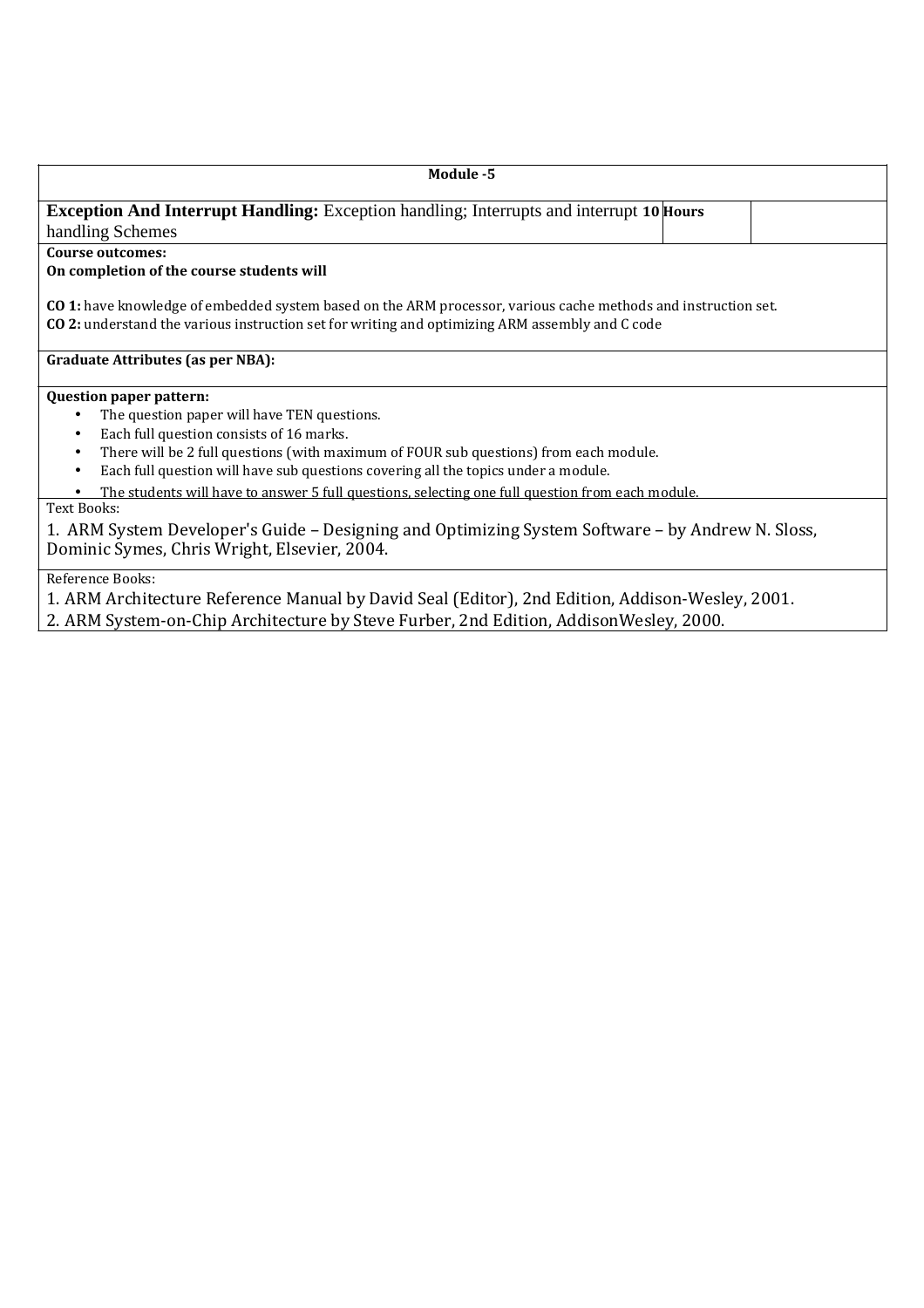|                                            |                                             | <b>Mechanical Vibrations</b><br>[As per Choice Based Credit System (CBCS) scheme] SEMESTER - VI                                                                                                                                                                                                                                                                      |                                 |                                         |  |  |
|--------------------------------------------|---------------------------------------------|----------------------------------------------------------------------------------------------------------------------------------------------------------------------------------------------------------------------------------------------------------------------------------------------------------------------------------------------------------------------|---------------------------------|-----------------------------------------|--|--|
| Subject Code                               | 15MT653                                     | <b>IA Marks</b>                                                                                                                                                                                                                                                                                                                                                      | 20                              |                                         |  |  |
| Number of<br>Lecture<br>Hours/Week         | 03                                          | <b>Exam Marks</b>                                                                                                                                                                                                                                                                                                                                                    | 80                              |                                         |  |  |
| <b>Total Number</b><br>of Lecture<br>Hours | 40                                          | <b>Exam Hours</b>                                                                                                                                                                                                                                                                                                                                                    | 03                              |                                         |  |  |
|                                            |                                             | <b>CREDITS - 03</b>                                                                                                                                                                                                                                                                                                                                                  |                                 |                                         |  |  |
|                                            | Course objectives: Students will be able to | 1. gain knowledge of different vibrations, degrees of freedom, damping systems.<br>2. understand the mobility of different vibration systems.<br>3. determine the mobility of single, double and multi degree vibrations using different methods                                                                                                                     |                                 |                                         |  |  |
| <b>Modules</b>                             |                                             |                                                                                                                                                                                                                                                                                                                                                                      | <b>Hours</b><br><b>Teaching</b> | <b>Revised Bloom's</b><br>Taxonomy(RBT) |  |  |
|                                            |                                             |                                                                                                                                                                                                                                                                                                                                                                      |                                 | <b>Level</b>                            |  |  |
| <b>Module -1</b>                           |                                             |                                                                                                                                                                                                                                                                                                                                                                      |                                 |                                         |  |  |
| parallel, simple problems.                 |                                             | <b>Introduction:</b> Types of vibrations, Definitions, Simple Harmonic Motion <b>8 Hours</b> (S H.M.),<br>Work done by harmonic force, Principle of super position applied to SHM, Beats.<br><b>Undamped Free Vibrations (Single DOF):</b> Derivations for spring mass systems,<br>Methods of Analysis, Natural frequencies of simple systems, Springs in series and |                                 |                                         |  |  |
| <b>Module -2</b>                           |                                             |                                                                                                                                                                                                                                                                                                                                                                      |                                 |                                         |  |  |
| simple problems.                           |                                             | Damped free vibrations (Single DOF): Types of damping, Analysis with viscous 8 Hours<br>damping - Derivations for over, critical and under damped systems, Logarithmic decrement,                                                                                                                                                                                    |                                 |                                         |  |  |
| <b>Module -3</b>                           |                                             |                                                                                                                                                                                                                                                                                                                                                                      |                                 |                                         |  |  |
|                                            |                                             | Forced Vibrations (Single DOF): Introduction, Analysis of forced vibration with<br>constant harmonic excitation - magnification factor, rotating and reciprocating<br>unbalances, excitation of support (relative and absolute amplitudes), force and<br>motion transmissibility, Energy dissipated due to damping, simple problems.                                 |                                 | 8 Hours                                 |  |  |
| <b>Module -4</b>                           |                                             |                                                                                                                                                                                                                                                                                                                                                                      |                                 |                                         |  |  |
|                                            |                                             | Systems with two DOF: Principle modes of vibrations, Normal mode and natural 8 Hours<br>frequencies of systems (without damping) – Simple s pring mass systems, masses on                                                                                                                                                                                            |                                 |                                         |  |  |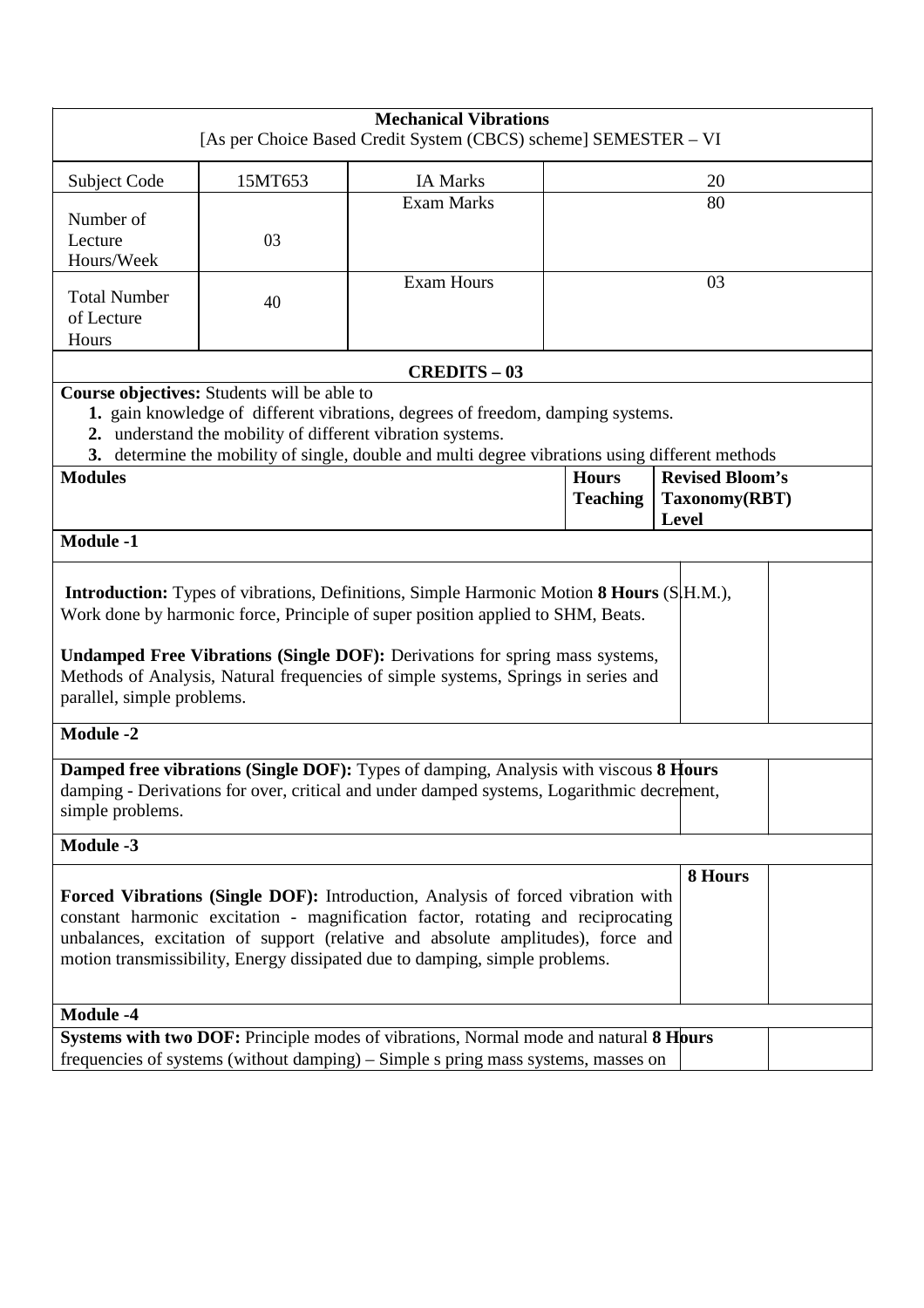| tightly stretched strings, Problems.                                                                                                                                                                                                                                                                             |  |
|------------------------------------------------------------------------------------------------------------------------------------------------------------------------------------------------------------------------------------------------------------------------------------------------------------------|--|
| <b>Module -5</b>                                                                                                                                                                                                                                                                                                 |  |
| Numerical Methods for Multi DOF systems: Introduction, Maxwell's reciprocal 8 Hours<br>theorem, influence coefficients, Rayleigh's method, Dunkerley's method, Stodola method,<br>method of matrix iteration (up to two iterations) and Problems.                                                                |  |
| <b>Course outcomes:</b>                                                                                                                                                                                                                                                                                          |  |
|                                                                                                                                                                                                                                                                                                                  |  |
| On completion of the course student will:                                                                                                                                                                                                                                                                        |  |
| CO1: have knowledge of different vibrations, degrees of freedom, damping systems, magnification<br>factor and transmissibility etc.<br>CO2: understand the mobility of different vibration systems.<br><b>CO3:</b> determine the mobility of single, double and multi degree vibrations using different methods. |  |
| <b>Graduate Attributes (as per NBA):</b>                                                                                                                                                                                                                                                                         |  |
| <b>Question paper pattern:</b>                                                                                                                                                                                                                                                                                   |  |
| <b>Text Books:</b>                                                                                                                                                                                                                                                                                               |  |
| <b>1. Mechanical Vibrations, S. S. Rao, Pearson Education Inc, 4<sup>th</sup> edition, 2003.</b><br>2. Mechanical Vibrations, G. K. Grover, Nemchand and Bros, 6 <sup>th</sup> edition, 1996.<br>3. Mechanical Vibrations, V. P. Singh, Dhanpat Rai & Company, 3d edition, 2006.                                 |  |
| <b>Reference Books:</b>                                                                                                                                                                                                                                                                                          |  |
| 1. Theory of Vibration with Applications, W. T. Thomson, M. D. Dahleh and C. Padmanabhan,<br>Pearson Education Inc, $5^{\text{th}}$ edition, 2008.<br>2. Mechanical Vibrations: S. Graham Kelly, Schaum's outline Series, Tata McGraw Hill, Special                                                              |  |
| Indian Edition, 2007.<br>3. Theory and Practice Mechanical Vibrations: J. S. Rao & K. Gupta, New Age International<br>Publications, New Delhi, 2001.                                                                                                                                                             |  |
| 4. Mechanical Vibrations: Dr. A. R. K Swamy & Prof. Y. Krishna Murthy, 1 <sup>st</sup> edition 2009.                                                                                                                                                                                                             |  |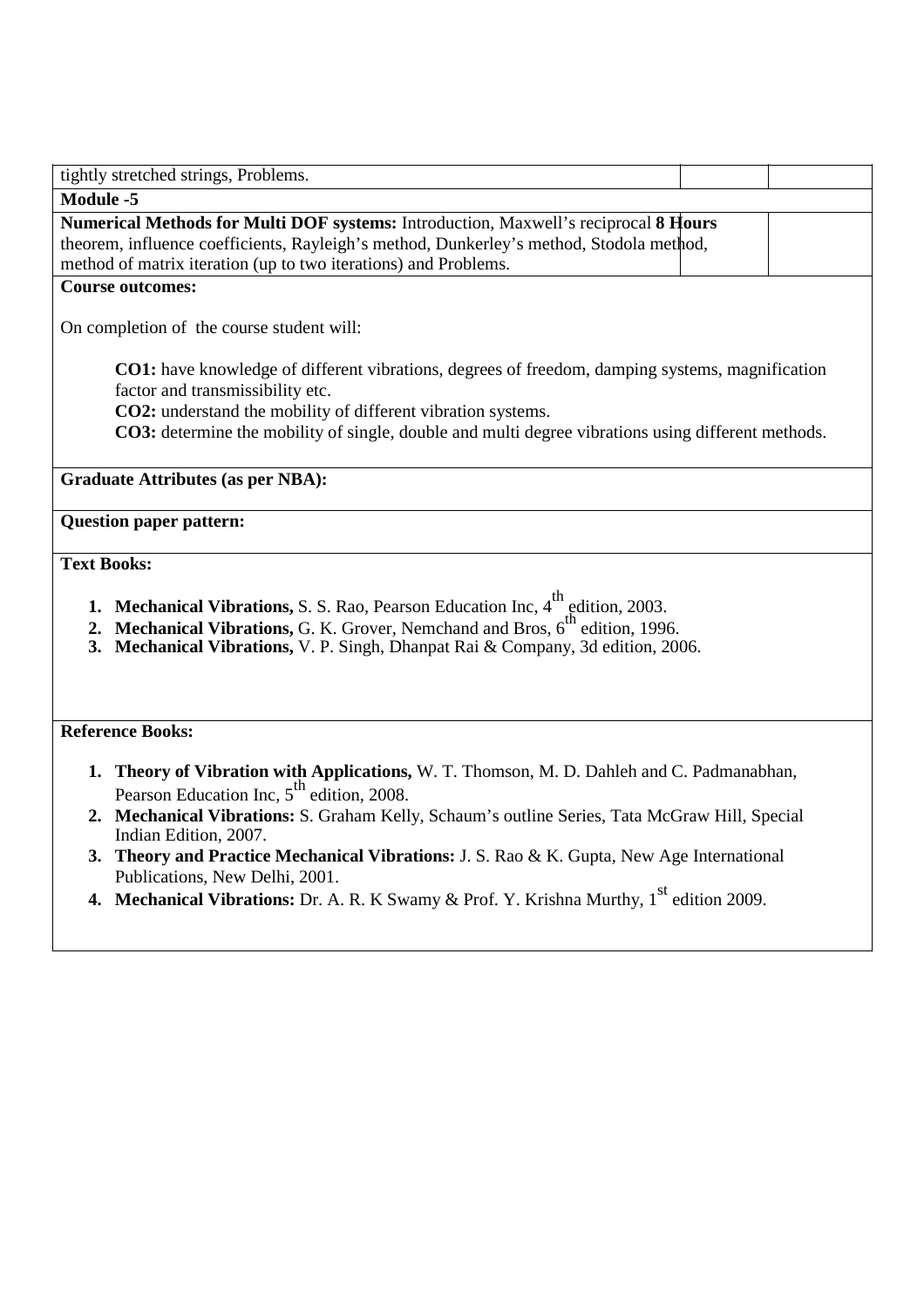| SIGNAL PROCESSING LABORATORY                                                                             |                                            |                                                                                                   |    |                                 |                                                         |  |  |  |
|----------------------------------------------------------------------------------------------------------|--------------------------------------------|---------------------------------------------------------------------------------------------------|----|---------------------------------|---------------------------------------------------------|--|--|--|
| [As per Choice Based Credit System (CBCS) scheme]                                                        |                                            |                                                                                                   |    |                                 |                                                         |  |  |  |
| SEMESTER - VII                                                                                           |                                            |                                                                                                   |    |                                 |                                                         |  |  |  |
| <b>15MTL77</b><br><b>Subject Code</b><br><b>IA Marks</b><br>20                                           |                                            |                                                                                                   |    |                                 |                                                         |  |  |  |
| <b>Number of Lecture</b><br>Hours/Week                                                                   | 03                                         | <b>Exam Marks</b>                                                                                 | 80 |                                 |                                                         |  |  |  |
| <b>Total Number of</b><br><b>Lecture Hours</b>                                                           | 40                                         | <b>Exam Hours</b>                                                                                 | 03 |                                 |                                                         |  |  |  |
|                                                                                                          |                                            | <b>CREDITS - 02</b>                                                                               |    |                                 |                                                         |  |  |  |
| Course objectives: Students will be able to<br>1. gain knowledge of Scientific Programming using Matlab. |                                            |                                                                                                   |    |                                 |                                                         |  |  |  |
|                                                                                                          |                                            | 2. understand different functions in Matlab and TMS320C67XX board in signal processing.           |    |                                 |                                                         |  |  |  |
| 3. use in different functions to solve engineering problems.                                             |                                            |                                                                                                   |    |                                 |                                                         |  |  |  |
| <b>LIST OF EXPERIMENTS USING MATLAB</b>                                                                  | $PART - A$                                 |                                                                                                   |    | <b>Hours</b><br><b>Teaching</b> | <b>Revised Bloom's</b><br>Taxonomy(RBT)<br><b>Level</b> |  |  |  |
|                                                                                                          |                                            | 1. Generation of basic elementary signals and operations on these signals.                        |    |                                 |                                                         |  |  |  |
| 2.                                                                                                       | Verification of sampling theorem.          |                                                                                                   |    |                                 |                                                         |  |  |  |
| 3.                                                                                                       | Impulse response of a given system.        |                                                                                                   |    |                                 |                                                         |  |  |  |
| 4.                                                                                                       | Solving a given difference equation.       |                                                                                                   |    |                                 |                                                         |  |  |  |
| 5.                                                                                                       |                                            | Computation of N point DFT and IDFT of a given sequence and to plot magnitude and phase spectrum. |    |                                 |                                                         |  |  |  |
| 6.                                                                                                       |                                            | Design and implementation of FIR filter to meet given specifications.                             |    |                                 |                                                         |  |  |  |
| 7.                                                                                                       |                                            | Design and implementation of IIR filter to meet given specifications.                             |    |                                 |                                                         |  |  |  |
| 8.                                                                                                       | Removal of noise from an audio signal.     |                                                                                                   |    |                                 |                                                         |  |  |  |
| 9.                                                                                                       | Different operations on image signal.      |                                                                                                   |    |                                 |                                                         |  |  |  |
|                                                                                                          |                                            | $PART - B$                                                                                        |    |                                 |                                                         |  |  |  |
| LIST OF EXPERIMENTS USING DSP PROCESSOR                                                                  |                                            |                                                                                                   |    |                                 |                                                         |  |  |  |
|                                                                                                          |                                            |                                                                                                   |    |                                 |                                                         |  |  |  |
| 1.                                                                                                       | Linear convolution of two given sequences. |                                                                                                   |    |                                 |                                                         |  |  |  |
| Circular convolution of two given sequences.<br>2.                                                       |                                            |                                                                                                   |    |                                 |                                                         |  |  |  |
| Computation of N- Point DFT of a given sequence<br>3.                                                    |                                            |                                                                                                   |    |                                 |                                                         |  |  |  |
| Realization of an FIR filter (any type) to meet given specifications. The input can be a<br>4.           |                                            |                                                                                                   |    |                                 |                                                         |  |  |  |
| Signal from function generator / speech signal.                                                          |                                            |                                                                                                   |    |                                 |                                                         |  |  |  |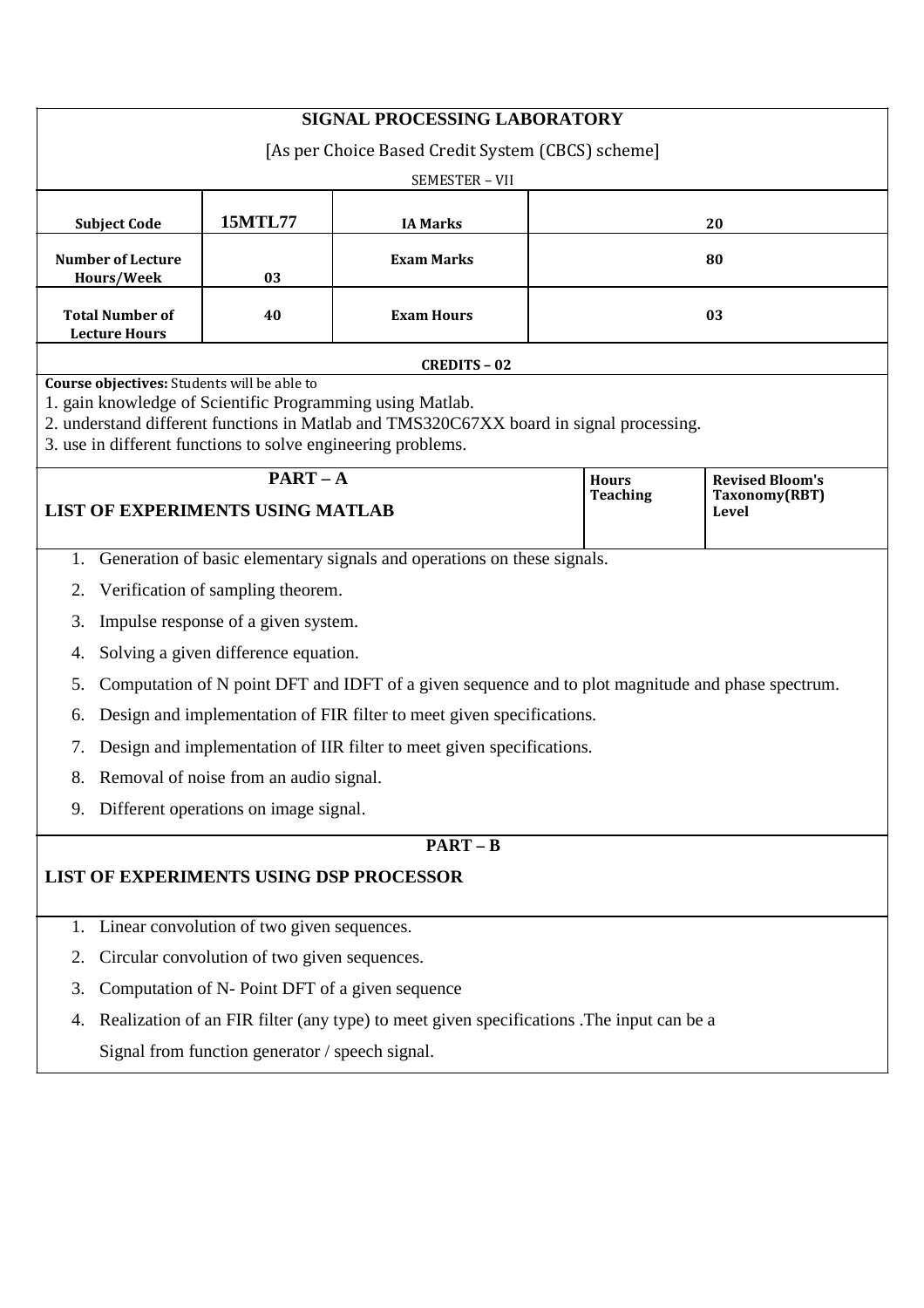- 5. Noise: Add noise above 3kHz and then remove; Interference suppression using 400 Hz tone.
- 6. Impulse response of first order and second order system.

**Course outcomes:** On completion of the course the student will CO1: have knowledge of Scientific Programming using Matlab. CO2: understand the programming in Matlab software and hardware. CO3: use DSP board for real time applications.

## **Graduate Attributes (as per NBA):**

## **Question paper pattern:**

- The question paper will have TWO questions.
- One From PART A and one from PART B.

**Text Books:** 

## **Reference Books:**

- 1. **Digital signal processing using MATLAB** Sanjeet Mitra, TMH, 2001
- 2. **Digital signal processing using MATLAB**  J. G. Proakis & Ingale, MGH, 2000
- 3. **Digital Signal Processors**, B. Venkataramani and Bhaskar, TMH,2002

## **Scheme of Examination:**

**Experiment :** 

**Part A : 35 Marks Part B: 35 Marks** 

**Viva- Voice : 10 Marks** 

**Total : 80 Marks**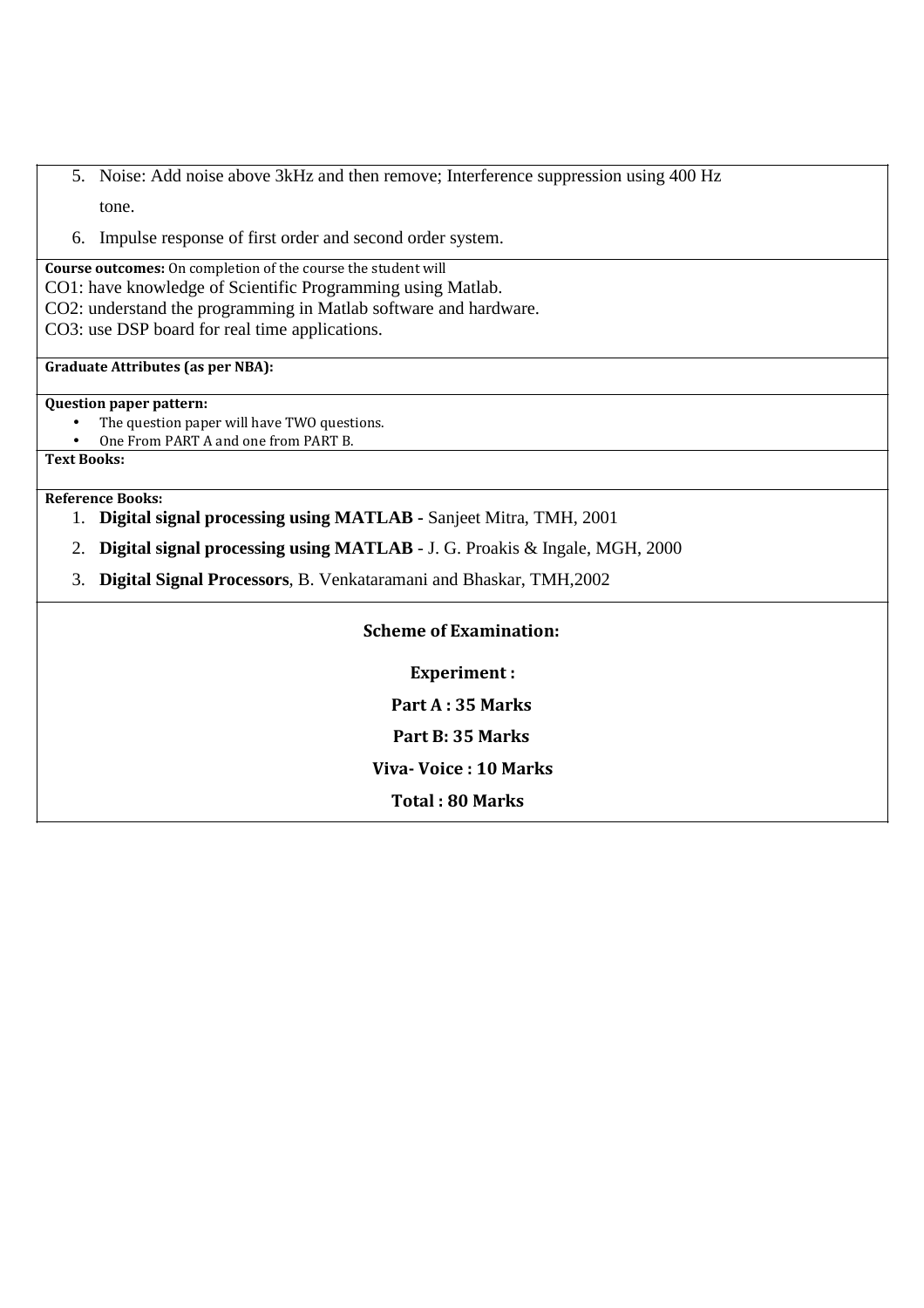|                                                                                                                                                                                                                                                                                                                                                                                                                                                                                                                                                                                                                                                                                                                                                                                                                                                                                                                                                                                                                                                                                                                                                                      |           | <b>THERMAL ENGINEERING</b>                                                                                                                                                                                                                                                                                                                                                                                                                                                                                                                                                                   |  |                                 |                                          |  |
|----------------------------------------------------------------------------------------------------------------------------------------------------------------------------------------------------------------------------------------------------------------------------------------------------------------------------------------------------------------------------------------------------------------------------------------------------------------------------------------------------------------------------------------------------------------------------------------------------------------------------------------------------------------------------------------------------------------------------------------------------------------------------------------------------------------------------------------------------------------------------------------------------------------------------------------------------------------------------------------------------------------------------------------------------------------------------------------------------------------------------------------------------------------------|-----------|----------------------------------------------------------------------------------------------------------------------------------------------------------------------------------------------------------------------------------------------------------------------------------------------------------------------------------------------------------------------------------------------------------------------------------------------------------------------------------------------------------------------------------------------------------------------------------------------|--|---------------------------------|------------------------------------------|--|
|                                                                                                                                                                                                                                                                                                                                                                                                                                                                                                                                                                                                                                                                                                                                                                                                                                                                                                                                                                                                                                                                                                                                                                      |           | [As per Choice Based Credit System (CBCS) scheme]<br>SEMESTER - VII                                                                                                                                                                                                                                                                                                                                                                                                                                                                                                                          |  |                                 |                                          |  |
| Subject Code                                                                                                                                                                                                                                                                                                                                                                                                                                                                                                                                                                                                                                                                                                                                                                                                                                                                                                                                                                                                                                                                                                                                                         | 15MT72    | <b>IA Marks</b>                                                                                                                                                                                                                                                                                                                                                                                                                                                                                                                                                                              |  | 20                              |                                          |  |
| Number ofLecture<br>Hours/Week                                                                                                                                                                                                                                                                                                                                                                                                                                                                                                                                                                                                                                                                                                                                                                                                                                                                                                                                                                                                                                                                                                                                       | 04        | Exam Marks                                                                                                                                                                                                                                                                                                                                                                                                                                                                                                                                                                                   |  | 80                              |                                          |  |
| Total Number of<br>Lecture Hours                                                                                                                                                                                                                                                                                                                                                                                                                                                                                                                                                                                                                                                                                                                                                                                                                                                                                                                                                                                                                                                                                                                                     | 50        | <b>Exam Hours</b>                                                                                                                                                                                                                                                                                                                                                                                                                                                                                                                                                                            |  | 03                              |                                          |  |
|                                                                                                                                                                                                                                                                                                                                                                                                                                                                                                                                                                                                                                                                                                                                                                                                                                                                                                                                                                                                                                                                                                                                                                      |           | <b>CREDITS - 04</b>                                                                                                                                                                                                                                                                                                                                                                                                                                                                                                                                                                          |  |                                 |                                          |  |
| Course objectives: Students will be able to                                                                                                                                                                                                                                                                                                                                                                                                                                                                                                                                                                                                                                                                                                                                                                                                                                                                                                                                                                                                                                                                                                                          |           | • gain fundamental knowledge of thermodynamics, and heat transfer.<br>• understand the laws of thermodynamics and heat transfer.<br>• formulate and determine thermodynamic and heat transfer parameters.                                                                                                                                                                                                                                                                                                                                                                                    |  |                                 |                                          |  |
| <b>Modules</b>                                                                                                                                                                                                                                                                                                                                                                                                                                                                                                                                                                                                                                                                                                                                                                                                                                                                                                                                                                                                                                                                                                                                                       |           |                                                                                                                                                                                                                                                                                                                                                                                                                                                                                                                                                                                              |  | <b>Hours</b><br><b>Teaching</b> | RevisedBloom's<br>Taxonomy(RBT)<br>Level |  |
|                                                                                                                                                                                                                                                                                                                                                                                                                                                                                                                                                                                                                                                                                                                                                                                                                                                                                                                                                                                                                                                                                                                                                                      | Module -1 |                                                                                                                                                                                                                                                                                                                                                                                                                                                                                                                                                                                              |  |                                 |                                          |  |
| Thermodynamics - Fundamental Concepts & Definitions: Thermodynamics:<br>definition and scope, Microscopic and Macroscopic approaches. Engineering<br>thermodynamics: definition, some practical applications of engineering<br>thermodynamic. System (Closed system) and Control Volume (open system):<br>Characteristics of system boundary and control surface, examples. Thermodynamic<br>properties; definition and units, intensive and extensive properties. Thermodynamic<br>state, state point, state diagram, path and process, quasi-static process, cyclic and<br>non-cyclic presses; Thermodynamic equilibrium; definition, mechanical<br>equilibrium; diathermic wall, thermal equilibrium, chemical equilibrium. Statement<br>of Zeroth law of thermodynamics. (No Numericals)<br>Work and Heat: Thermodynamic definition of work; examples, sign convention.<br>Displacement work: at part of a system boundary, at whole of a system boundary,<br>expressions for displacement work in various processes through p-v diagrams.<br>Shaft work, Electrical work. Other types of work, Heat; definition, units and sign<br>convention, simple problems. |           |                                                                                                                                                                                                                                                                                                                                                                                                                                                                                                                                                                                              |  | 10 Hours                        |                                          |  |
| <b>Module -2</b>                                                                                                                                                                                                                                                                                                                                                                                                                                                                                                                                                                                                                                                                                                                                                                                                                                                                                                                                                                                                                                                                                                                                                     |           |                                                                                                                                                                                                                                                                                                                                                                                                                                                                                                                                                                                              |  |                                 |                                          |  |
| simple problems                                                                                                                                                                                                                                                                                                                                                                                                                                                                                                                                                                                                                                                                                                                                                                                                                                                                                                                                                                                                                                                                                                                                                      |           | First Law of Thermodynamics: Statement of the First law of thermodynamics,<br>extension of the First law to non-cyclic process, energy as a property, modes of<br>energy, pure substance; definition, two-property rule, Specific heat at constant<br>volume, enthalpy, specific heat constant pressure. Extension of the First law to<br>control volume; steady state-steady flow energy equation, important applications,<br>Second Law of Thermodynamics: Thermal Reservoir, Concepts of Heat Engine,<br>Heat Pump, coefficients of performance. Keivin - Pl anck statement of the Second |  | 10 Hours                        |                                          |  |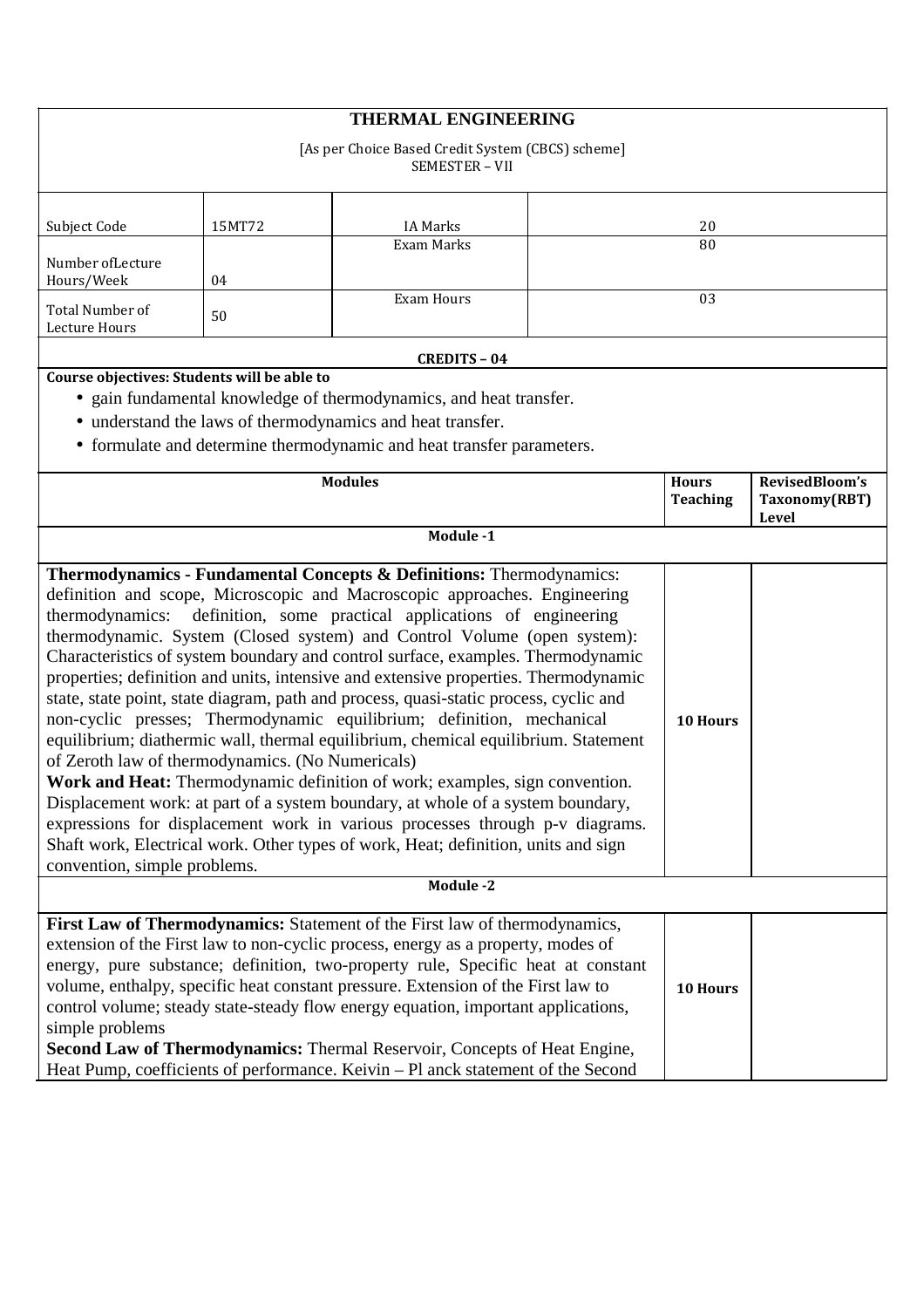| law of Thermodynamics; PMM II and PMM I, Claussius statement of second law of                                      |          |  |
|--------------------------------------------------------------------------------------------------------------------|----------|--|
| Thermodynamics, equivalence of the two statements; reversible hat engines, Carnot                                  |          |  |
| cycle, Carnot principles. Thermodynamic temperature scale, simple problems.                                        |          |  |
|                                                                                                                    |          |  |
| Module -3                                                                                                          |          |  |
| Air Standard cycles: Carnot, Otto, Diesel, Dual and Stirling cycles, P-V and T-S                                   |          |  |
| diagrams, description, efficiencies and mean effective pressures, Comparison of                                    |          |  |
| Otto, Diesel and dual cycles, simple problems.                                                                     |          |  |
|                                                                                                                    | 10 Hours |  |
| Heat Transfer - Introductory Concepts and Definitions: Modes of heat transfer:                                     |          |  |
| Basic laws governing conduction, convection, and radiation heat transfer; Thermal                                  |          |  |
| conductivity; convective heat transfer coefficient; radiation heat transfer; combined                              |          |  |
| heat transfer mechanics. Boundary conditions of $1st$ , $2nd$ and $3rd$ Kind, simple                               |          |  |
| problems.                                                                                                          |          |  |
| Module -4                                                                                                          |          |  |
| Conduction: Derivation of general three dimensional conduction equations in                                        |          |  |
| Cartesian coordinate, special cases, discussion on 3-D conduction in cylindrical                                   |          |  |
| and spherical coordinate systems (No derivation). One dimensional conduction                                       |          |  |
| equations in rectangular, cylindrical and spherical coordinates for plane and                                      |          |  |
| composite walls. Overall heat transfer coefficient. Thermal contact resistance,                                    | 10 Hours |  |
| Simple problems.                                                                                                   |          |  |
| Free or Natural Convection: Application of dimensional analysis for free                                           |          |  |
| convection- physical significance or Grashoff number; use of correlations of free                                  |          |  |
| convection in vertical, horizontal and inclined flat plates, vertical and horizontal                               |          |  |
| cylinders and spheres, Simple problems.                                                                            |          |  |
| Module -5                                                                                                          |          |  |
|                                                                                                                    |          |  |
| Forced Convections: Applications of dimensional analysis for forced convection.                                    |          |  |
| Physical significance of Reynolds, Prandtl, Nusselt and Stanton numbers, Simple                                    |          |  |
| problems.                                                                                                          |          |  |
| Radiation Heat Transfer: Thermal radiation; definitions of various terms used in 10 Hours                          |          |  |
| radiation heat transfer, Stefan-Boltzman law, Kircoff's law. Planck's law and                                      |          |  |
| Wein's displacement law. Radiation heat exchange between two parallel infinite                                     |          |  |
| black surface, between two parallel infinite gray surfaces; effect of radiation shield;                            |          |  |
| intensity of radiation and solid angle, Simple problems.                                                           |          |  |
| <b>Course outcomes:</b>                                                                                            |          |  |
| On completion of course students will                                                                              |          |  |
| CO1: have knowledge of thermodynamics and heat transfer.                                                           |          |  |
| CO2: understand the concepts of system, energy interaction, temperature distribution, and heat transfer.           |          |  |
| CO3: applications of laws of thermodynamics to open and closed system and of heat transfer to different shapes and |          |  |
| types of materials. Determine the thermodynamic performance, heat transfer and temperature distribution.           |          |  |
| <b>Graduate Attributes (as per NBA):</b>                                                                           |          |  |
| <b>Question paper pattern:</b>                                                                                     |          |  |
| The question paper will have TEN questions.                                                                        |          |  |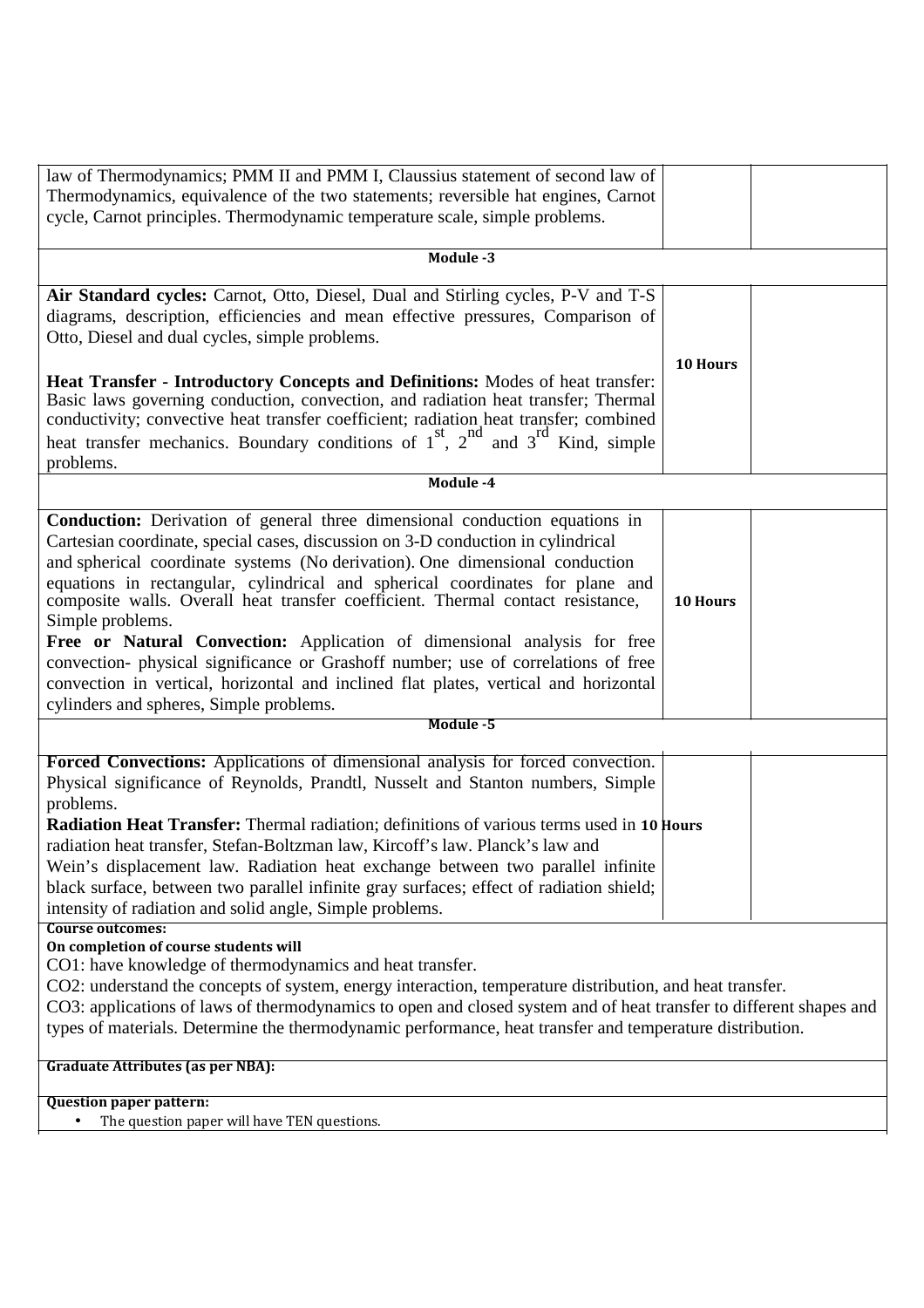- Each full question carries 16 marks.
- There will be 2 full questions (with maximum of FOUR sub questions) from each module.
- Each full question will have sub questions covering all the topics under a module.

• The students will have to answer 5 full questions, selecting one full question from each module.

Text Books:

- **1. Basic and applied Thermodynamics,** P. K. Nag, Tata McGraw Hill Pub. 2002.
- **2. Heat & Mass transfer,** Tirumaleshwar, Pearson education 2006.
- **3. Engineering Thermodynamics,** R K Rajput, Laxmi Publications, 2007

Reference Books:

- **1. Engineering Thermodynamics,** J. B. Jones and G. A. Hawkins, John Wiley and Sons.
- **2. Basic Engineering Thermodynamics data hand book,** by B. T. Nijaguna. (To be supplied in the examination)
- **3. Thermodynamics, An Engineering Approach,** Yunus a. Cenegal and Michael a. Boles, Tata McGraw Hill publications, 2002.
- 4. **Heat and Mass Transfer,** R K Rajput, S. Chand, 2007.
- **5. Heat transfer,** P. K. Nag, Tata McGraw Hill 2002.
- **6. Heat transfer-A basic approach,** Ozisik, Tata McGraw Hilll 2002.
- **7. Heat transfer, a practical approach,** Yunus a- Cengel Tata McGraw Hill.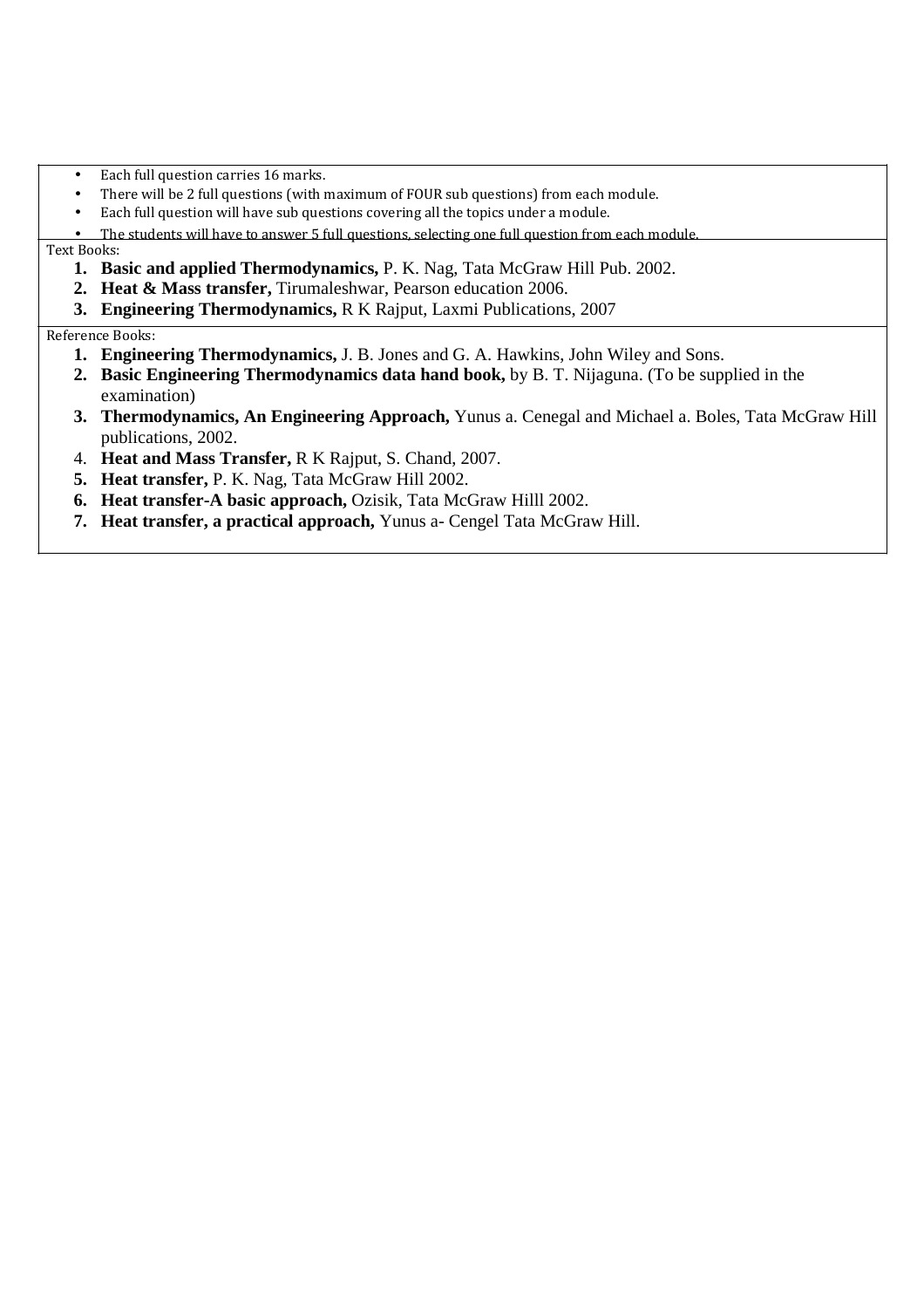| <b>ANALYTICAL INSTRUMENTATION</b><br>[As per Choice Based Credit System (CBCS) scheme]<br>SEMESTER - VII                                                                                                                                                                                                                   |                                                                                                                                                                                                                       |                                                                                                                                                                                                                                        |         |                                 |                                                         |  |
|----------------------------------------------------------------------------------------------------------------------------------------------------------------------------------------------------------------------------------------------------------------------------------------------------------------------------|-----------------------------------------------------------------------------------------------------------------------------------------------------------------------------------------------------------------------|----------------------------------------------------------------------------------------------------------------------------------------------------------------------------------------------------------------------------------------|---------|---------------------------------|---------------------------------------------------------|--|
| <b>Subject Code</b>                                                                                                                                                                                                                                                                                                        | 15MT745                                                                                                                                                                                                               | <b>IA Marks</b>                                                                                                                                                                                                                        |         | 20                              |                                                         |  |
| <b>Number of Lecture</b><br>Hours/Week                                                                                                                                                                                                                                                                                     | 03                                                                                                                                                                                                                    | <b>Exam Marks</b>                                                                                                                                                                                                                      |         | 80                              |                                                         |  |
| <b>Total Number of</b><br><b>Lecture Hours</b>                                                                                                                                                                                                                                                                             | 40                                                                                                                                                                                                                    | <b>Exam Hours</b>                                                                                                                                                                                                                      |         | 03                              |                                                         |  |
|                                                                                                                                                                                                                                                                                                                            |                                                                                                                                                                                                                       | <b>CREDITS - 03</b>                                                                                                                                                                                                                    |         |                                 |                                                         |  |
| Course objectives: Students will be able to                                                                                                                                                                                                                                                                                |                                                                                                                                                                                                                       | gain knowledge of developing basic skills necessary for importance Analytical Instrumentation<br>understand the basic concepts and various Operation using Analytical Devices used in Biomedical Industry.                             |         |                                 |                                                         |  |
|                                                                                                                                                                                                                                                                                                                            |                                                                                                                                                                                                                       | <b>Modules</b>                                                                                                                                                                                                                         |         | <b>Hours</b><br><b>Teaching</b> | <b>Revised Bloom's</b><br>Taxonomy(RBT)<br><b>Level</b> |  |
|                                                                                                                                                                                                                                                                                                                            |                                                                                                                                                                                                                       | Module -1                                                                                                                                                                                                                              |         |                                 |                                                         |  |
| Visible ultraviolet spectrophotometers: Electromagnetic radiation, Beer<br>Lambert law, absorption instruments, colorimeters, spectrophotometers,<br>infrared spectroscopy theory, instrument and its types.                                                                                                               |                                                                                                                                                                                                                       |                                                                                                                                                                                                                                        | 8 Hours |                                 |                                                         |  |
|                                                                                                                                                                                                                                                                                                                            |                                                                                                                                                                                                                       | <b>Module -2</b>                                                                                                                                                                                                                       |         |                                 |                                                         |  |
|                                                                                                                                                                                                                                                                                                                            | Chromatography: Gas chromatograph- basic concepts, parts of gas<br>8 Hours<br>chromatograph. Method of peak areas, liquid chromatography-basic concepts,<br>types if liquid chromatography, the liquid chromatograph. |                                                                                                                                                                                                                                        |         |                                 |                                                         |  |
|                                                                                                                                                                                                                                                                                                                            |                                                                                                                                                                                                                       | Module -3                                                                                                                                                                                                                              |         |                                 |                                                         |  |
| <b>Mass spectrometer &amp; NMR spectrometer</b> : Basic concept, types of mass<br>8 Hours<br>spectrometer, components of mass spectrometer, resolution and applications.<br>Principle of NMR, constructional details, sensitivity enhancement for analytical<br>NMR spectroscopy. Use of computers with NMR spectrometers. |                                                                                                                                                                                                                       |                                                                                                                                                                                                                                        |         |                                 |                                                         |  |
| Module -4                                                                                                                                                                                                                                                                                                                  |                                                                                                                                                                                                                       |                                                                                                                                                                                                                                        |         |                                 |                                                         |  |
| Fluorimeters & phosphorimeters: Principle of fluotrscence, measurement of<br>8 Hours<br>fluotrscence, spectro fluotrscence, microprocessor based spectro fluotrscence,<br>Measurement of Phosphorescence.                                                                                                                  |                                                                                                                                                                                                                       |                                                                                                                                                                                                                                        |         |                                 |                                                         |  |
|                                                                                                                                                                                                                                                                                                                            |                                                                                                                                                                                                                       | Module -5                                                                                                                                                                                                                              |         |                                 |                                                         |  |
| Course outcomes: On completion of the course the student will                                                                                                                                                                                                                                                              |                                                                                                                                                                                                                       | Blood gas analyzer: Principle of pH measurement, electrode of pH measurement,<br>Blood pH measurement, measurement of Blood pCO2, measurement of Blood pO2,<br>complete Blood gas analyzer, commercially available Blood gas analyzers |         | 8 Hours                         |                                                         |  |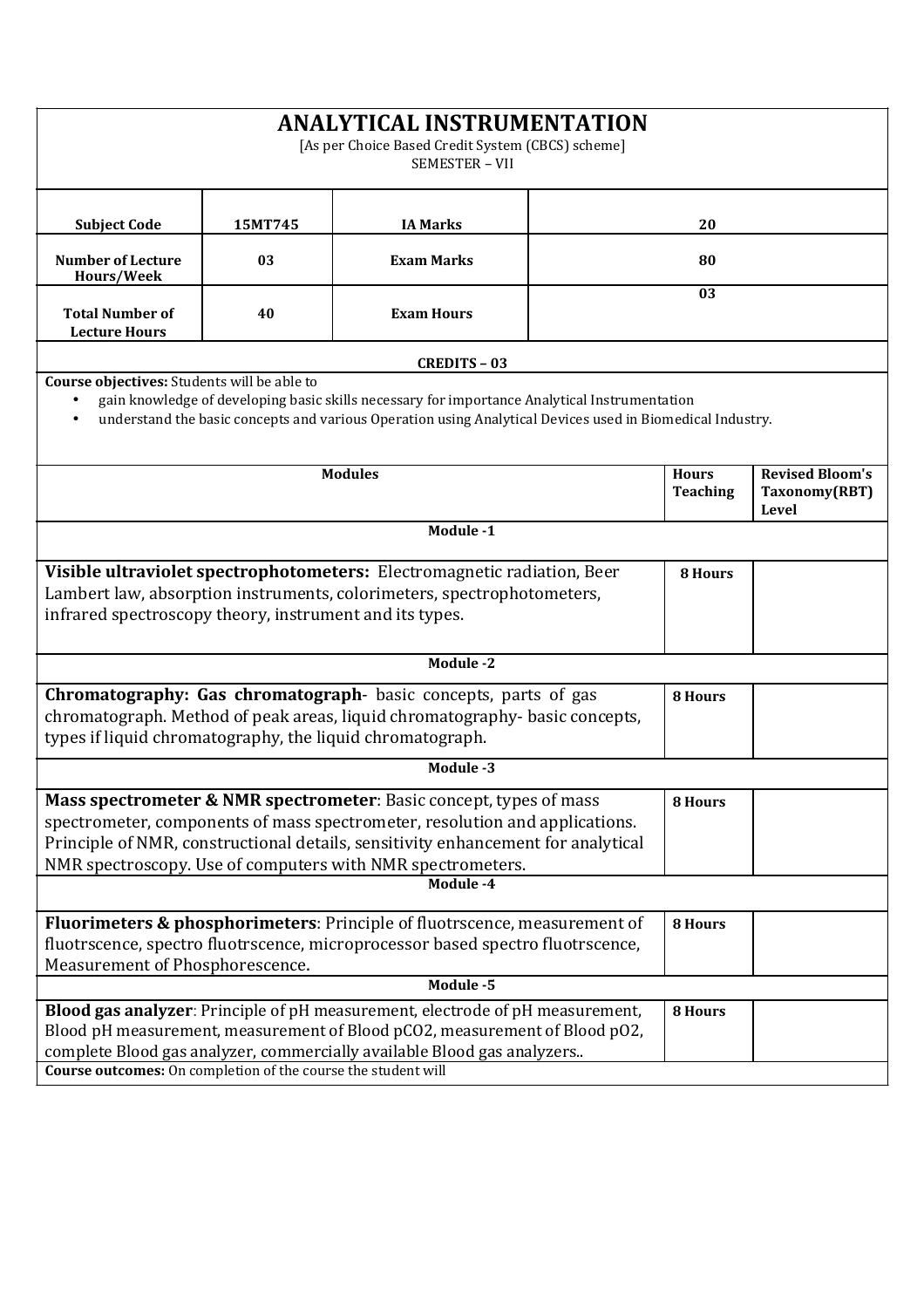- **CO 1:** have knowledge of Analytical Instrumentation on various Biomedical Module and Different Types of Measurement Meters and Measurement System
- **CO 2:** understanding the basic concepts of Analytical Instrumentation and various Measurement Meters and Measurement System used in Biomedical Industry.

## **Graduate Attributes (as per NBA):**

#### **Question paper pattern:**

- The question paper will have TEN questions.
- Each full question consists of 16 marks.
- There will be 2 full questions (with maximum of FOUR sub questions) from each module.
- Each full question will have sub questions covering all the topics under a module.
- The students will have to answer 5 full questions, selecting one full question from each module.

#### **Text Books:**

1. Hand book of analytical Instruments by R. S. Khandpur, TMH Publications 1st Ed 1989, New Delhi

**Reference Books:** 

1. Instrumental methods of analysis by H. H. Willard, L. L. Merritt & J. A. Dean, CBS Publications 7th Ed 1988

2. Principles of Instrumental analysis by S. J. Holler & T. A. Nilman Saunders college Publications 5st Ed 1998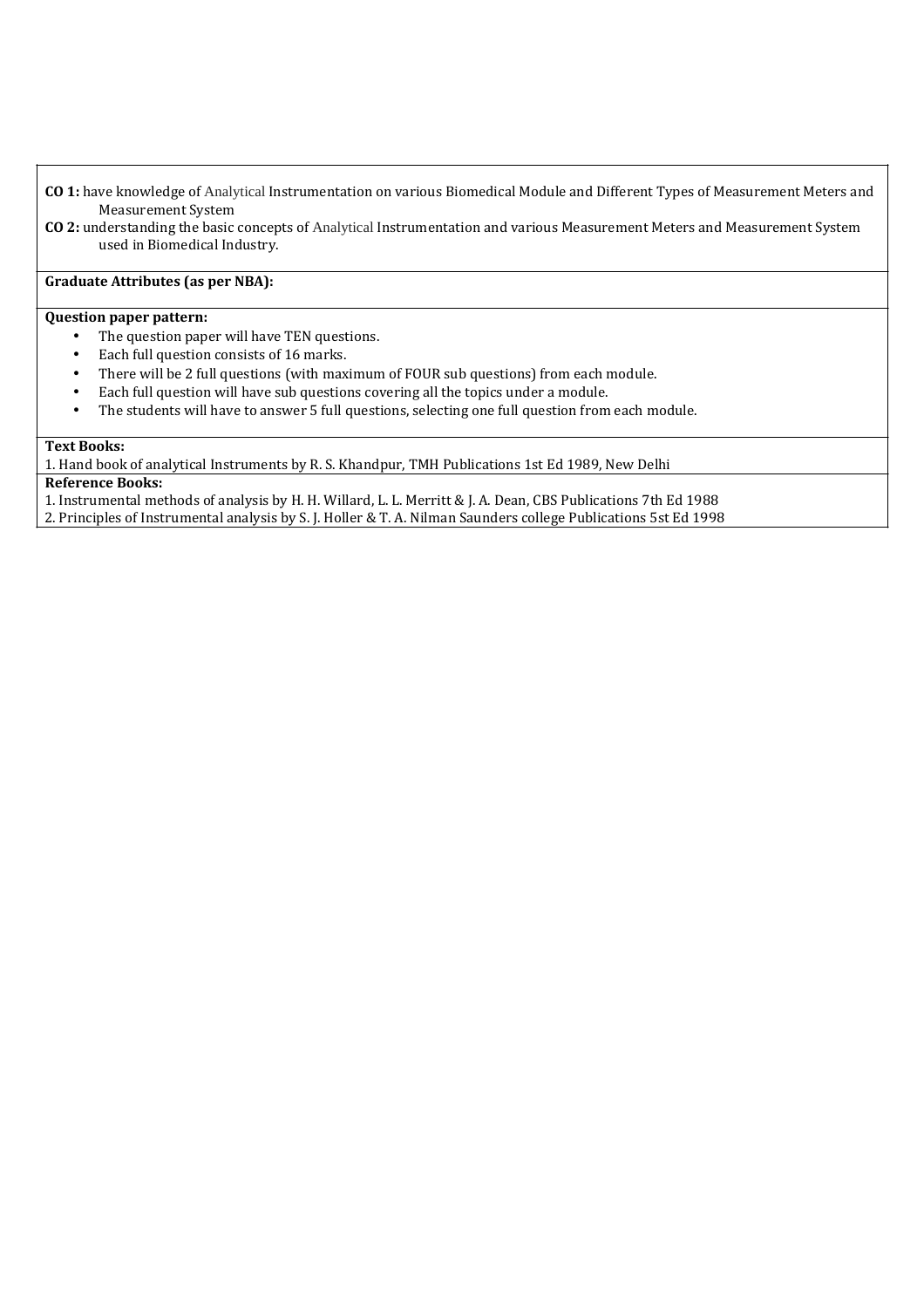| ARTIFICIAL NEURAL NETWORKS<br>[As per Choice Based Credit System (CBCS) scheme]<br>SEMESTER - VII                                                                                                                                                                                                                                                                                                                                                    |         |                                                                                                                                                                                                                                                                                                                                                                                              |  |                                 |                                          |
|------------------------------------------------------------------------------------------------------------------------------------------------------------------------------------------------------------------------------------------------------------------------------------------------------------------------------------------------------------------------------------------------------------------------------------------------------|---------|----------------------------------------------------------------------------------------------------------------------------------------------------------------------------------------------------------------------------------------------------------------------------------------------------------------------------------------------------------------------------------------------|--|---------------------------------|------------------------------------------|
| Subject Code                                                                                                                                                                                                                                                                                                                                                                                                                                         | 15MT755 | <b>IA Marks</b>                                                                                                                                                                                                                                                                                                                                                                              |  | 20                              |                                          |
| Number of Lecture<br>Hours/Week                                                                                                                                                                                                                                                                                                                                                                                                                      | 03      | Exam Marks                                                                                                                                                                                                                                                                                                                                                                                   |  | 80                              |                                          |
| <b>Total Number of</b><br>Lecture Hours                                                                                                                                                                                                                                                                                                                                                                                                              | 40      | Exam Hours                                                                                                                                                                                                                                                                                                                                                                                   |  | 03                              |                                          |
|                                                                                                                                                                                                                                                                                                                                                                                                                                                      |         | <b>CREDITS - 03</b>                                                                                                                                                                                                                                                                                                                                                                          |  |                                 |                                          |
| Course objectives: Students will be able to<br>$\bullet$                                                                                                                                                                                                                                                                                                                                                                                             |         | gain Knowledge of Artificial Neural Networks, Supervised Learning, Support Vector Machines and Radial Basis<br>Function, Attractor Neural Networks, Self-organization Feature Map.<br>understand the working methodology of Artificial Neural Networks, Supervised Learning, Support Vector<br>Machines and Radial Basis Function, Attractor Neural Networks, Self-organization Feature Map. |  |                                 |                                          |
|                                                                                                                                                                                                                                                                                                                                                                                                                                                      |         | <b>Modules</b>                                                                                                                                                                                                                                                                                                                                                                               |  | <b>Hours</b><br><b>Teaching</b> | RevisedBloom's<br>Taxonomy(RBT)<br>Level |
|                                                                                                                                                                                                                                                                                                                                                                                                                                                      |         | Module -1                                                                                                                                                                                                                                                                                                                                                                                    |  |                                 |                                          |
| <b>Introduction:</b> Biological Neuron – Artificial Neural Model - Typ es of activation<br>functions - Architecture: Feed forward and Feedback, Convex Sets, Convex Hull<br>and Linear Separability, Non-Linear Separable Problem. Xor Problem, Multilayer<br>Networks. Learning: Learning Algorithms, Error correction and Gradient Descent<br>Rules, Learning objective of TLNs, Perceptron Learning Algorithm, Perceptron<br>Convergence Theorem. |         |                                                                                                                                                                                                                                                                                                                                                                                              |  | 8 Hours                         |                                          |
|                                                                                                                                                                                                                                                                                                                                                                                                                                                      |         | Module -2                                                                                                                                                                                                                                                                                                                                                                                    |  |                                 |                                          |
| <b>8 Hours</b><br>$\alpha$<br>Supervised Learning: Perceptron learning and Non Separable sets, -Least Mean<br>Square Learning, MSE Error surface, Steepest Descent Search, µ-LMS<br>approximate to gradient descent, Application of LMS to Noise Cancelling, Multi-<br>layered Network Architecture, Backpropagation Learning Algorithm, Practical<br>consideration of BP algorithm.                                                                 |         |                                                                                                                                                                                                                                                                                                                                                                                              |  |                                 |                                          |
|                                                                                                                                                                                                                                                                                                                                                                                                                                                      |         | Module -3                                                                                                                                                                                                                                                                                                                                                                                    |  |                                 |                                          |
| <b>Support Vector Machines and Radial Basis Function: Learning from Examples,</b><br><b>8 Hours</b><br>Statistical Learning Theory, Support Vector Machines, SVM application to Image<br>Classification, Radial Basis Function Regularization theory, Generalized RBF<br>Networks, Learning in RBFNs, RBF application to face recognition.                                                                                                           |         |                                                                                                                                                                                                                                                                                                                                                                                              |  |                                 |                                          |
| Module -4                                                                                                                                                                                                                                                                                                                                                                                                                                            |         |                                                                                                                                                                                                                                                                                                                                                                                              |  |                                 |                                          |
| <b>Attractor Neural Networks: Associative Learning Attractor Associative Memory,</b><br>8 Hours<br>Linear Associative memory, Hopfield Network, application of Hopfield Network,<br>Brain State in a Box neural Network, Simulated Annealing, Boltzmann Machine,<br><b>Bidirectional Associative Memory</b>                                                                                                                                          |         |                                                                                                                                                                                                                                                                                                                                                                                              |  |                                 |                                          |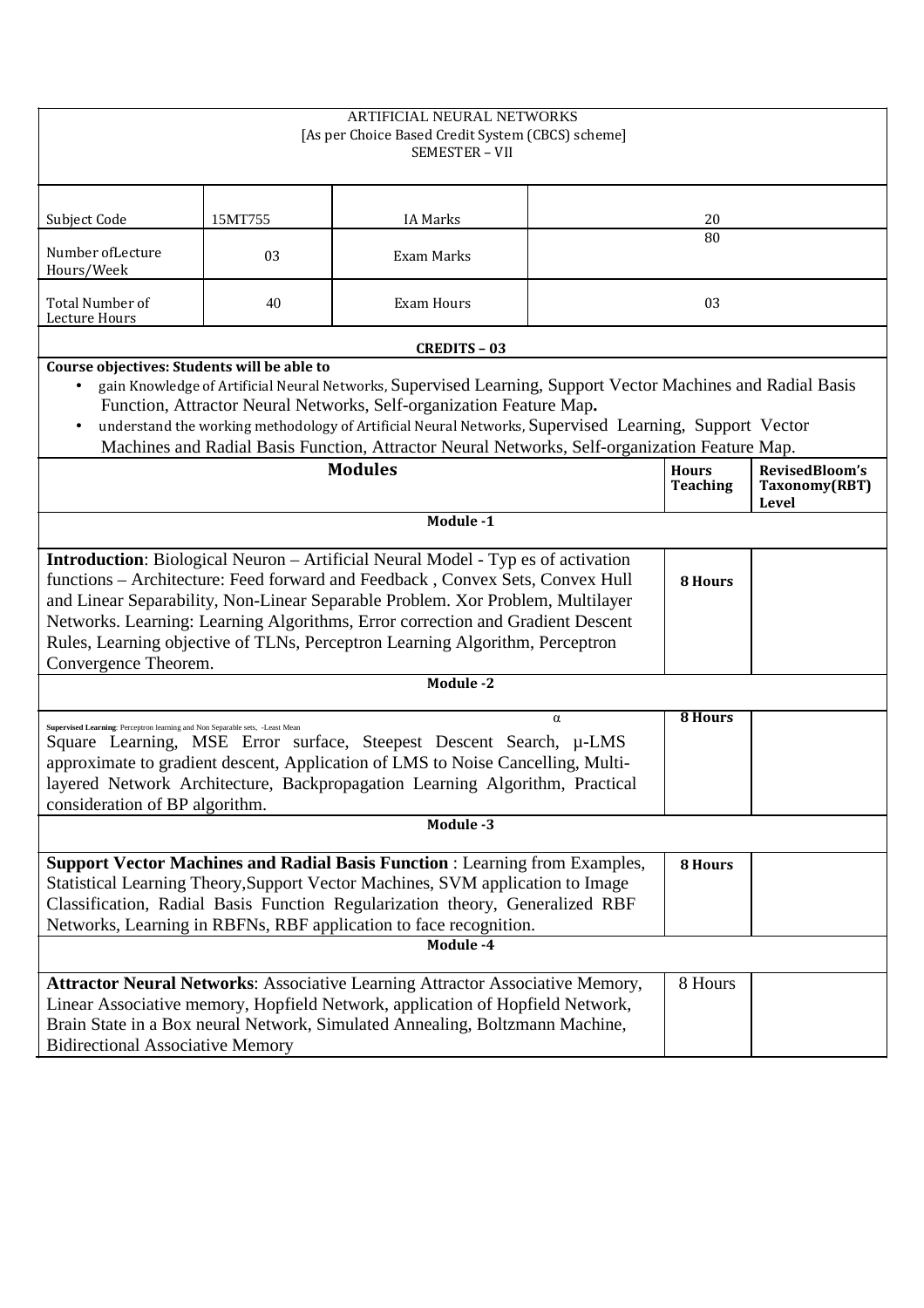| Module -5                                                                                                  |
|------------------------------------------------------------------------------------------------------------|
| Self-organization Feature Map: Maximal Eigenvector Filtering, Extracting 8 Hours Principal                 |
| Components, Generalized Learning Laws, Vector Quantization, Self-organization Feature                      |
| Maps, Application of SOM, Growing Neural Gas.                                                              |
| Course outcomes:                                                                                           |
| On completion of course students will                                                                      |
| CO1: have Knowledge of Artificial Neural Networks, Supervised Learning, Support Vector Machines and Radial |
| Basis Function, Attractor Neural Networks, Self-organization Feature Map.                                  |
| CO2: understand the working methodology of Artificial Neural Networks, Supervised Learning, Support Vector |
| Machines and Radial Basis Function, Attractor Neural Networks, Self-organization Feature Map.              |
| <b>Graduate Attributes (as per NBA):</b>                                                                   |
|                                                                                                            |
| <b>Question paper pattern:</b>                                                                             |
| The question paper will have TEN questions.                                                                |
| Each full question consists of 16 marks.<br>$\bullet$                                                      |
| There will be 2 full questions (with maximum of FOUR sub questions) from each module.                      |
| Each full question will have sub questions covering all the topics under a module.                         |
| The students will have to answer 5 full questions, selecting one full question from each module.           |
| <b>Text Books:</b>                                                                                         |
| 1. Neural Networks A Classroom Approach– Satish Kum ar, McGraw Hill Education (India) Pvt. Ltd, Second     |
| Edition.                                                                                                   |
| <b>Reference Books:</b>                                                                                    |
| 1. Introduction to Artificial Neural Systems-J.M. Zurada, Jaico Publications 1994.                         |

2. Artificial Neural Networks-B. Yegnanarayana, PHI, New Delhi 1998.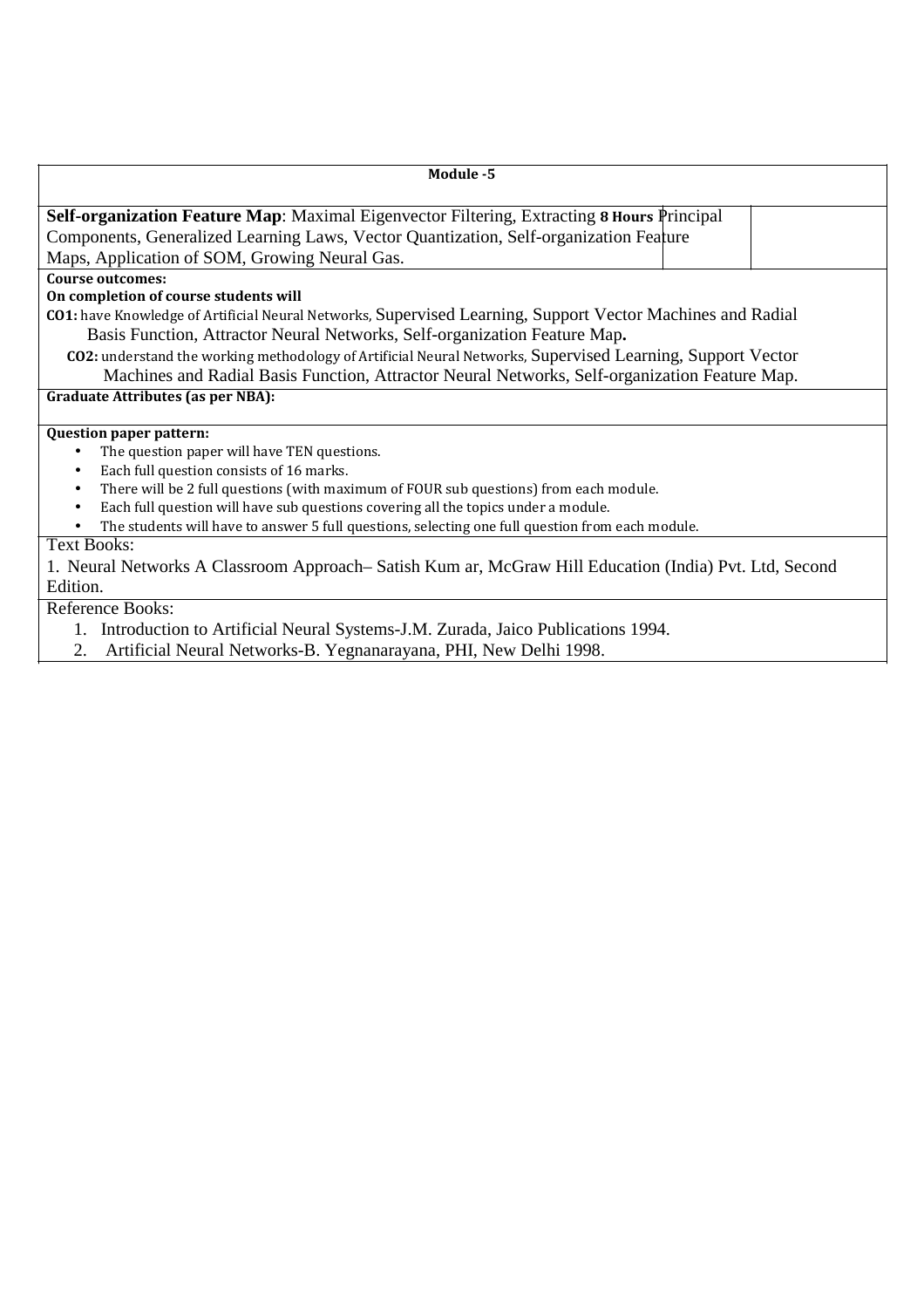|                                                                                                                 |         | <b>AUTOMATION IN PROCESS CONTROL</b><br>[As per Choice Based Credit System (CBCS) scheme]<br>SEMESTER - VII                                                                                                                                                                                                                           |                                 |                                                  |  |  |
|-----------------------------------------------------------------------------------------------------------------|---------|---------------------------------------------------------------------------------------------------------------------------------------------------------------------------------------------------------------------------------------------------------------------------------------------------------------------------------------|---------------------------------|--------------------------------------------------|--|--|
| <b>Subject Code</b>                                                                                             | 15MT741 | <b>IA Marks</b>                                                                                                                                                                                                                                                                                                                       | 20                              |                                                  |  |  |
| <b>Number of Lecture</b><br>Hours/Week                                                                          | 03      | <b>Exam Marks</b>                                                                                                                                                                                                                                                                                                                     | 80                              |                                                  |  |  |
| <b>Total Number of</b><br><b>Lecture Hours</b>                                                                  | 40      | <b>Exam Hours</b>                                                                                                                                                                                                                                                                                                                     | 03                              |                                                  |  |  |
| Course objectives: Students will be able to                                                                     |         | <b>CREDITS - 03</b>                                                                                                                                                                                                                                                                                                                   |                                 |                                                  |  |  |
| Using in Various Industry.<br>understand the<br>System.                                                         |         | gain knowledge of developing basic skills necessary for importance Process controller (Digital and Analog Controller)<br>concepts and various Operation using Automation Process System                                                                                                                                               |                                 | by using various Process Control                 |  |  |
| determine and Diagnosis the Principles of Various Digital and Analog Controller and ADC, DAC.<br><b>Modules</b> |         |                                                                                                                                                                                                                                                                                                                                       | <b>Hours</b><br><b>Teaching</b> | <b>Revised Bloom's</b><br>Taxonomy(RBT)<br>Level |  |  |
|                                                                                                                 |         | Module -1                                                                                                                                                                                                                                                                                                                             |                                 |                                                  |  |  |
| symbols, graphic symbols.                                                                                       |         | <b>INTRODUCTION TO PROCESS CONTROL:</b> process control block diagram,<br>control system evolution. Final control: introduction to final control operation,<br>signal conversions, actuators, control elements. Alarm and annunciators,<br>control drawing: P & ID symbols and diagrams, flow sheet symbols, inter logic<br>Module -2 | 8 Hours                         |                                                  |  |  |
|                                                                                                                 |         |                                                                                                                                                                                                                                                                                                                                       |                                 |                                                  |  |  |
| and composite control modes.                                                                                    |         | <b>CONTROLLER PRINCIPLES:</b> Introduction, process characteristics, control<br>system parameters, discontinuous control modes, continuous control modes,                                                                                                                                                                             | 8 Hours                         |                                                  |  |  |
|                                                                                                                 |         | Module -3                                                                                                                                                                                                                                                                                                                             |                                 |                                                  |  |  |
| control system quality, stability, and process loop tuning.                                                     |         | DISCRETE-STATE PROCESS CONTROL: Introduction, definition and<br>characteristics of discrete state process control. Control-loop characteristics:<br>Introduction, control system configuration, multivariable control systems,<br>Module -4                                                                                           | 8 Hours                         |                                                  |  |  |
| controllers, designs considerations.                                                                            |         | ANALOG CONTROLLERS: Introduction, general features, electronic controllers, pneumatic                                                                                                                                                                                                                                                 | 8 Hours                         |                                                  |  |  |
|                                                                                                                 |         | Module -5                                                                                                                                                                                                                                                                                                                             |                                 |                                                  |  |  |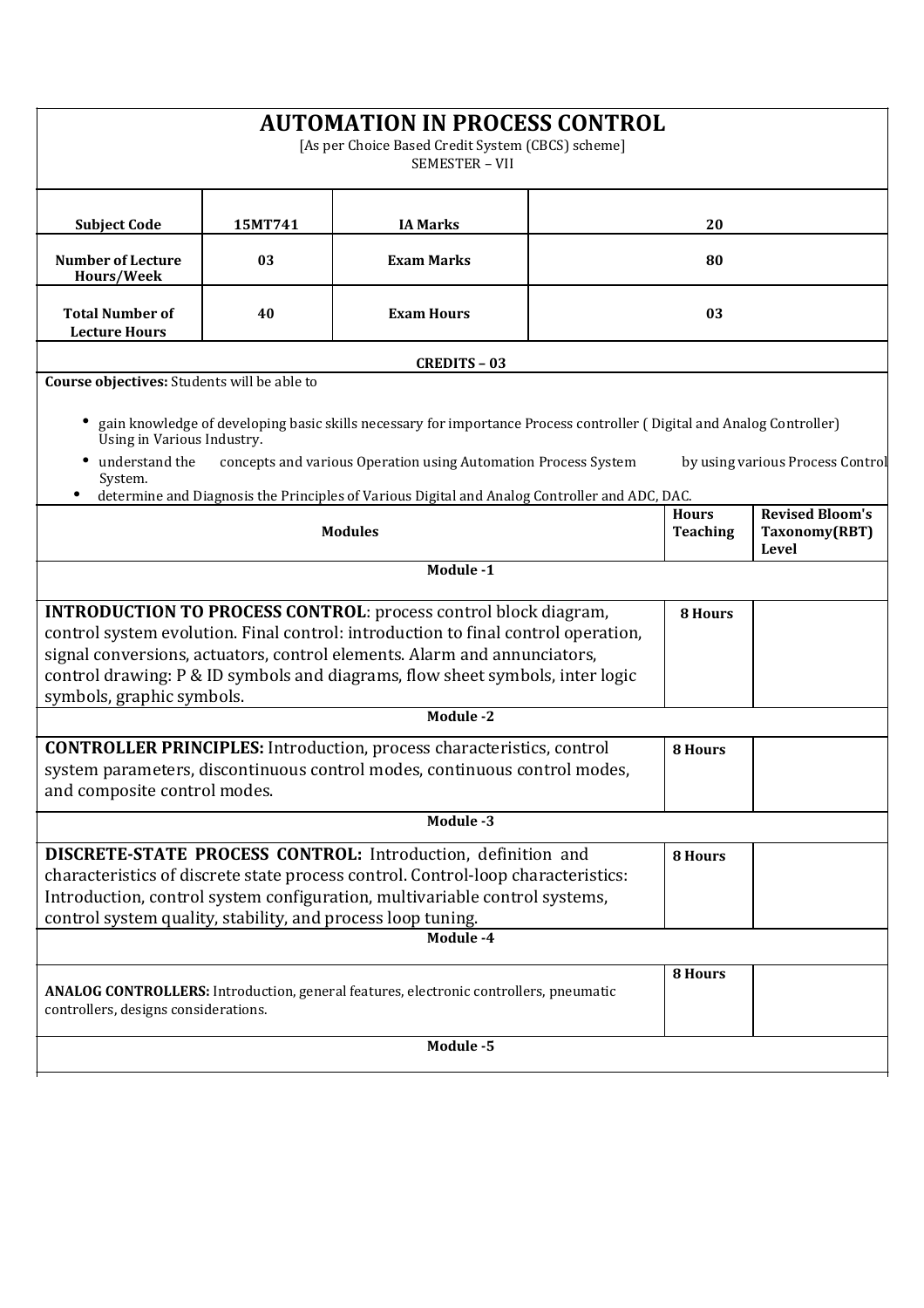| DIGITAL-TO-ANALOG CONVERTERS: V-F, and F-V converters, performance specifications, 8 Hours D-A<br>conversion techniques (R-2R & binary weighted) multiplying DAC applications.<br>A-D conversion techniques (flash, successive approximation, single slope, dual slope), over<br>sampling converters. |  |
|-------------------------------------------------------------------------------------------------------------------------------------------------------------------------------------------------------------------------------------------------------------------------------------------------------|--|
| <b>Course outcomes:</b> On completion of the course the student will                                                                                                                                                                                                                                  |  |

**CO 1:** have a knowledge of Process Control System on various Process Parameter ( P,PI,PID) and Converter.

**CO 2:** understanding the concepts of Automation in Process Control Involved in Measurement System and Controller used in Industry.

**CO 3:** Application of Digital and Analog Controller used in various Automated Application based on Controller Parameters.

#### **Graduate Attributes (as per NBA):**

#### **Question paper pattern:**

- The question paper will have TEN questions.
- Each full question consists of 16 marks.
- There will be 2 full questions (with maximum of FOUR sub questions) from each module.
- Each full question will have sub questions covering all the topics under a module.
- The students will have to answer 5 full questions, selecting one full question from each module.

## **Text Books:**

1. Process Control Instrumentation Technology-C D Johnson.

2. Design with operational amplifiers and analog integrated circuits-3rd Edition, SERGIO FRANCO, Tata McGraw Hill

## **Reference Books:**

- 1. Instrument Engineers Handbook-(Vol 1 & 2)-B G Liptak,Chilton Book Company
- 2. Chemical process control an introduction to theory and practice-Stephanopoulos
- 3. A Users Handbook of D/A and A/D converters-.E.R.HNATEK, Wiley publications
- 4. Computer Aided Process Control- S K Singh, Prentice Hall of India.
- 5. Process control: Concepts, dynamics &Application-S.K. Singh, PHI.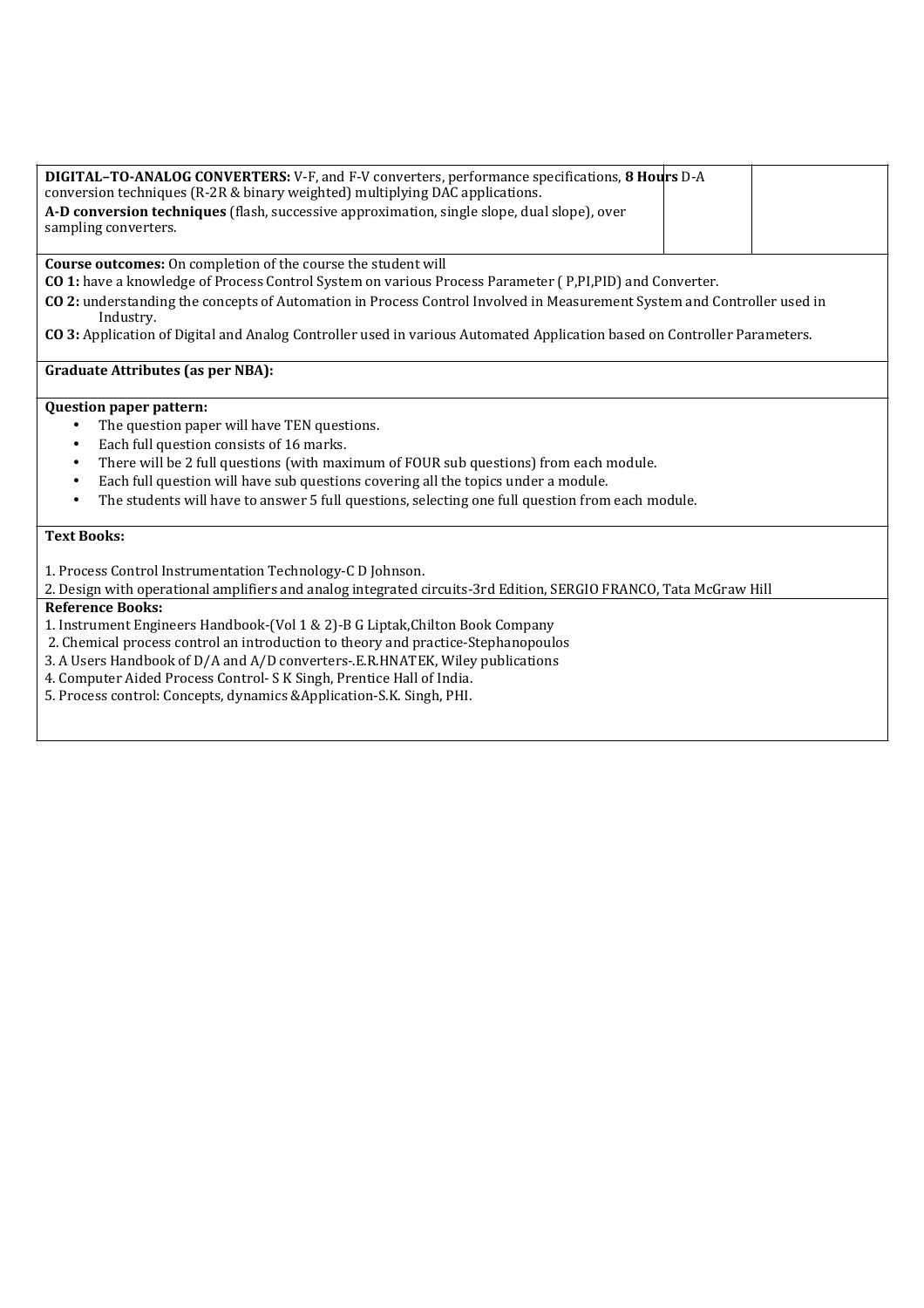|                                                                                                                                                                                                                                                                                                                                                                                                                                                                                                                                                                                                    |         | <b>BIOMEDICAL SIGNAL PROCESSING</b><br>[As per Choice Based Credit System (CBCS) scheme]<br>SEMESTER - VII |    |         |       |
|----------------------------------------------------------------------------------------------------------------------------------------------------------------------------------------------------------------------------------------------------------------------------------------------------------------------------------------------------------------------------------------------------------------------------------------------------------------------------------------------------------------------------------------------------------------------------------------------------|---------|------------------------------------------------------------------------------------------------------------|----|---------|-------|
| Subject Code                                                                                                                                                                                                                                                                                                                                                                                                                                                                                                                                                                                       | 15MT751 | <b>IA Marks</b>                                                                                            | 20 |         |       |
| Number of Lecture<br>Hours/Week                                                                                                                                                                                                                                                                                                                                                                                                                                                                                                                                                                    | 03      | Exam Marks                                                                                                 |    | 80      |       |
| Total Number of<br>Lecture Hours                                                                                                                                                                                                                                                                                                                                                                                                                                                                                                                                                                   | 40      | Exam Hours                                                                                                 |    | 03      |       |
|                                                                                                                                                                                                                                                                                                                                                                                                                                                                                                                                                                                                    |         | <b>CREDITS - 04</b>                                                                                        |    |         |       |
| Course objectives: Students will be able to<br>gain Knowledge of Biomedical Signals, ECG, Signal Conversion & Averaging, Adaptive Noise<br>Cancellation, Data<br>$\bullet$<br>Compression Techniques, Cardiological signal processing, Neurological signal processing.<br>understand the operation of Biomedical Signal Processing , ECG Signal Conversion & Averaging , Adaptive Noise<br>$\bullet$<br>Cancellation, Data Compression Techniques, Cardiological signal & Neurological signal processing,.<br>RevisedBloom's<br><b>Modules</b><br><b>Hours</b><br>Taxonomy(RBT)<br><b>Teaching</b> |         |                                                                                                            |    |         |       |
|                                                                                                                                                                                                                                                                                                                                                                                                                                                                                                                                                                                                    |         | Module -1                                                                                                  |    |         | Level |
| <b>Introduction to Biomedical Signals:</b> The nature of Biomedical Signals, Examples<br>of Biomedical Signals, Objectives and difficulties in Biomedical analysis.<br>Electrocardiography: Basic electrocardiography, ECG lead systems, ECG signal<br>characteristics.<br>Signal Conversion : Simple signal conversion systems, Conversion requirements<br>for biomedical signals, Signal conversion circuits (Text-1)                                                                                                                                                                            |         |                                                                                                            |    |         |       |
|                                                                                                                                                                                                                                                                                                                                                                                                                                                                                                                                                                                                    |         | Module -2                                                                                                  |    |         |       |
| Signal Averaging: Basics of signal averaging, signal averaging as a digital filter, a<br>typical averager, software for signal averaging, limitations of signal averaging.<br>Adaptive Noise Cancelling: Principal noise canceller model, 60-Hz adaptive<br>cancelling using a sine wave model, other applications of adaptive filtering.<br>$(Text-1)$                                                                                                                                                                                                                                            |         |                                                                                                            |    | 8 Hours |       |
|                                                                                                                                                                                                                                                                                                                                                                                                                                                                                                                                                                                                    |         | Module -3                                                                                                  |    |         |       |
| Data Compression Techniques: Turning point algorithm, AZTEC algorithm, Fan<br>algorithm, Huffman coding, data reduction algorithms The Fourier transform,<br>Correlation, Convolution, Power spectrum estimation, Frequency domain analysis<br>of the ECG (Text-1)                                                                                                                                                                                                                                                                                                                                 |         |                                                                                                            |    | 8 Hours |       |
|                                                                                                                                                                                                                                                                                                                                                                                                                                                                                                                                                                                                    |         | Module -4                                                                                                  |    |         |       |
| Cardiological signal processing: Basic Electrocardiography, ECG data<br>8 Hours<br>acquisition, ECG lead system, ECG signal characteristics (parameters and their<br>estimation), Analog filters, ECG amplifier, and QRS detector, Power spectrum of<br>the ECG, Band pass filtering techniques, Differentiation techniques, Template<br>matching techniques, A QRS detection algorithm, Realtime ECG processing                                                                                                                                                                                   |         |                                                                                                            |    |         |       |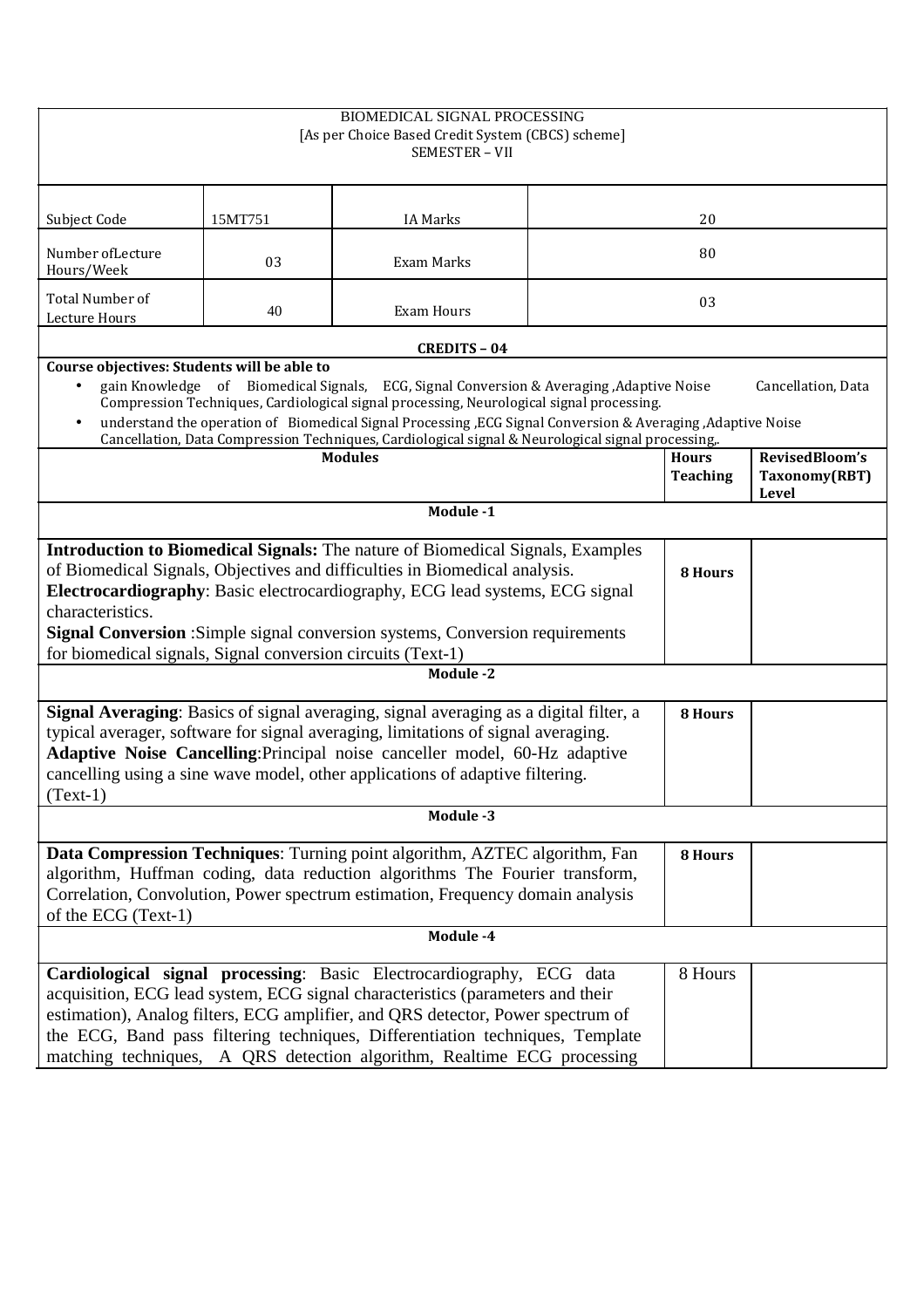| algorithm, ECG interpretation, ST segment analyzer, Portable arrhythmia monitor.<br>$(Text -2)$                                                                                                                                                                                                                                                                                                                                                                                                                                                                                                                                                                |  |  |  |  |  |
|----------------------------------------------------------------------------------------------------------------------------------------------------------------------------------------------------------------------------------------------------------------------------------------------------------------------------------------------------------------------------------------------------------------------------------------------------------------------------------------------------------------------------------------------------------------------------------------------------------------------------------------------------------------|--|--|--|--|--|
| Module -5                                                                                                                                                                                                                                                                                                                                                                                                                                                                                                                                                                                                                                                      |  |  |  |  |  |
| Neurological signal processing: The brain and its potentials, The 8 Hours electrophysiological<br>origin of brain waves, The EEG signal and its characteristics<br>(EEG rhythms, waves, and transients), Correlation. Analysis of EEG channels:<br>Detection of EEG rhythms, Template matching for EEG, spike and wave detection                                                                                                                                                                                                                                                                                                                               |  |  |  |  |  |
| $(Text-2)$ .                                                                                                                                                                                                                                                                                                                                                                                                                                                                                                                                                                                                                                                   |  |  |  |  |  |
| Course outcomes:                                                                                                                                                                                                                                                                                                                                                                                                                                                                                                                                                                                                                                               |  |  |  |  |  |
| On completion of course students will                                                                                                                                                                                                                                                                                                                                                                                                                                                                                                                                                                                                                          |  |  |  |  |  |
| CO1: Have Knowledge of Biomedical Signals, ECG, Signal Conversion & Averaging , Adaptive Noise Cancellation, Data Compression<br>Techniques, Cardiological signal processing, Neurological signal processing.<br>CO 2: Understand the operation of Biomedical Signal Processing, ECG Signal Conversion & Averaging, Adaptive Noise<br>Cancellation, Data Compression Techniques, Cardiological signal & Neurological signal processing.                                                                                                                                                                                                                        |  |  |  |  |  |
| Graduate Attributes (as per NBA):                                                                                                                                                                                                                                                                                                                                                                                                                                                                                                                                                                                                                              |  |  |  |  |  |
| Question paper pattern:<br>The question paper will have TEN questions.<br>$\bullet$<br>Each full question consists of 16 marks.<br>$\bullet$<br>There will be 2 full questions (with maximum of FOUR sub questions) from each module.<br>$\bullet$<br>Each full question will have sub questions covering all the topics under a module.<br>$\bullet$<br>The students will have to answer 5 full questions, selecting one full question from each module.<br><b>Text Books:</b><br>1. Biomedical Digital Signal Processing-Willis J. Tompkins, PHI 2001.<br>2. Biomedical Signal Processing Principles and Techniques- D C Reddy, McGrawHill publications 2005 |  |  |  |  |  |

Reference Book:

1. Biomedical Signal Analysis-Rangaraj M. Rangayyan,John Wiley & Sons 2002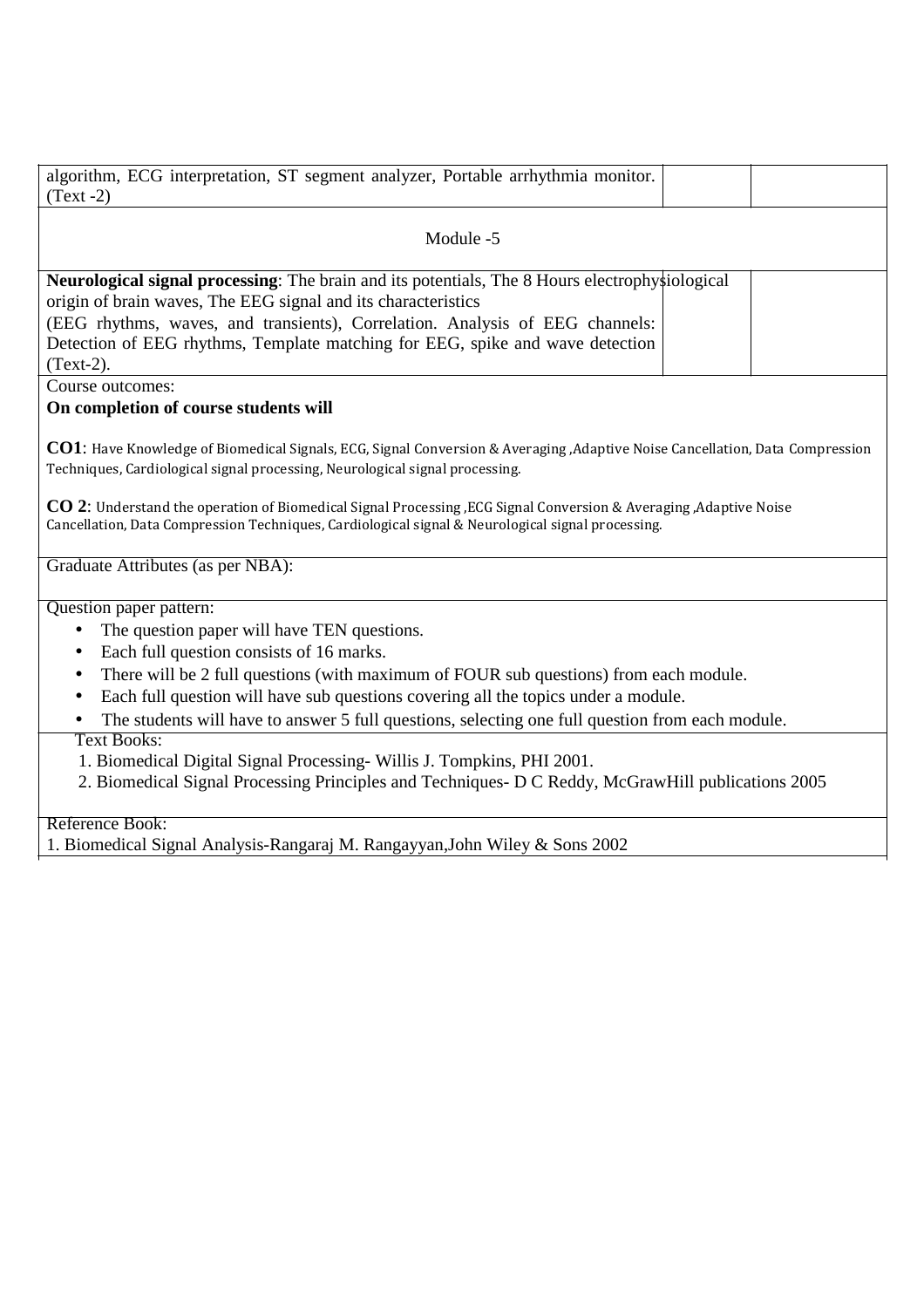| DIGITAL IMAGE PROCESSING<br>[As per Choice Based Credit System (CBCS) scheme]<br><b>SEMESTER - VII</b>                                                                                                                                                                                                                                                                         |         |                                                                                            |  |       |                                         |                |  |  |
|--------------------------------------------------------------------------------------------------------------------------------------------------------------------------------------------------------------------------------------------------------------------------------------------------------------------------------------------------------------------------------|---------|--------------------------------------------------------------------------------------------|--|-------|-----------------------------------------|----------------|--|--|
| <b>Subject Code</b>                                                                                                                                                                                                                                                                                                                                                            | 15MT754 | <b>IA Marks</b>                                                                            |  | 20    |                                         |                |  |  |
| <b>Number of Lecture</b><br>Hours/Week                                                                                                                                                                                                                                                                                                                                         | 03      | <b>Exam Marks</b>                                                                          |  | 80    |                                         |                |  |  |
| <b>Total Number of</b><br><b>Lecture Hours</b>                                                                                                                                                                                                                                                                                                                                 | 40      | <b>Exam Hours</b>                                                                          |  | 03    |                                         |                |  |  |
|                                                                                                                                                                                                                                                                                                                                                                                |         | <b>CREDITS - 03</b>                                                                        |  |       |                                         |                |  |  |
| Course objectives: Students will be able to                                                                                                                                                                                                                                                                                                                                    |         |                                                                                            |  |       |                                         |                |  |  |
|                                                                                                                                                                                                                                                                                                                                                                                |         | 1. gain knowledge of image, sampling, quantization, enhancement, and restoration of image. |  |       |                                         |                |  |  |
|                                                                                                                                                                                                                                                                                                                                                                                |         | 2. understand different methods of image enhancement and restoration.                      |  |       |                                         |                |  |  |
| 3. transform image using different transformations.                                                                                                                                                                                                                                                                                                                            |         |                                                                                            |  |       |                                         |                |  |  |
| <b>Hours</b><br><b>Modules</b><br><b>Teaching</b>                                                                                                                                                                                                                                                                                                                              |         |                                                                                            |  | Level | <b>Revised Bloom's</b><br>Taxonomy(RBT) |                |  |  |
|                                                                                                                                                                                                                                                                                                                                                                                |         | Module -1                                                                                  |  |       |                                         |                |  |  |
| Digital image fundamentals: What is Digital image processing? Fundamental<br>steps in digital image processing, components of an image processing system,<br>elements of Visual Perception.                                                                                                                                                                                    |         |                                                                                            |  |       |                                         | <b>8 Hours</b> |  |  |
|                                                                                                                                                                                                                                                                                                                                                                                |         | <b>Module -2</b>                                                                           |  |       |                                         |                |  |  |
| Images sensing and Acquisition: images sampling and Quantization's, Some<br>Basic Relationships between Pixels, Linear and Nonlinear Operations.                                                                                                                                                                                                                               |         |                                                                                            |  |       | 8 Hours                                 |                |  |  |
|                                                                                                                                                                                                                                                                                                                                                                                |         | Module -3                                                                                  |  |       |                                         |                |  |  |
| Image Transforms: Two-dimensional orthogonal & unitary transforms, properties<br>of unitary transforms, two dimensional discrete Fourier transform. Discrete cosine<br>transform, Hadamard transform, Haar transform,                                                                                                                                                          |         |                                                                                            |  |       | 8 Hours                                 |                |  |  |
| Module -4                                                                                                                                                                                                                                                                                                                                                                      |         |                                                                                            |  |       |                                         |                |  |  |
| Image Enhancement: Image Enhancement in Spatial domain, Some Basic Gray<br>8 Hours<br>Transformations,<br>Histogram<br>Processing,<br>Enhancement<br>Level<br>using<br>Arithmetic/Logic Operations. Basics of Spatial Filtering Image enhancement in the<br>Frequency Domain filters, Smoothing Frequency Domain filters, Sharpening<br>Domain filters, homomorphic filtering. |         |                                                                                            |  |       |                                         |                |  |  |
|                                                                                                                                                                                                                                                                                                                                                                                |         | Module -5                                                                                  |  |       |                                         |                |  |  |
| Model of image degrading/restoration process: noise models, Restoration in the<br>Present of Noise, Linear Position-Invariant Degradations, inverse filtering,<br>minimum mean square error (Weiner) filtering. Color Fundamentals. Color Models,                                                                                                                              |         |                                                                                            |  |       | 8 Hours                                 |                |  |  |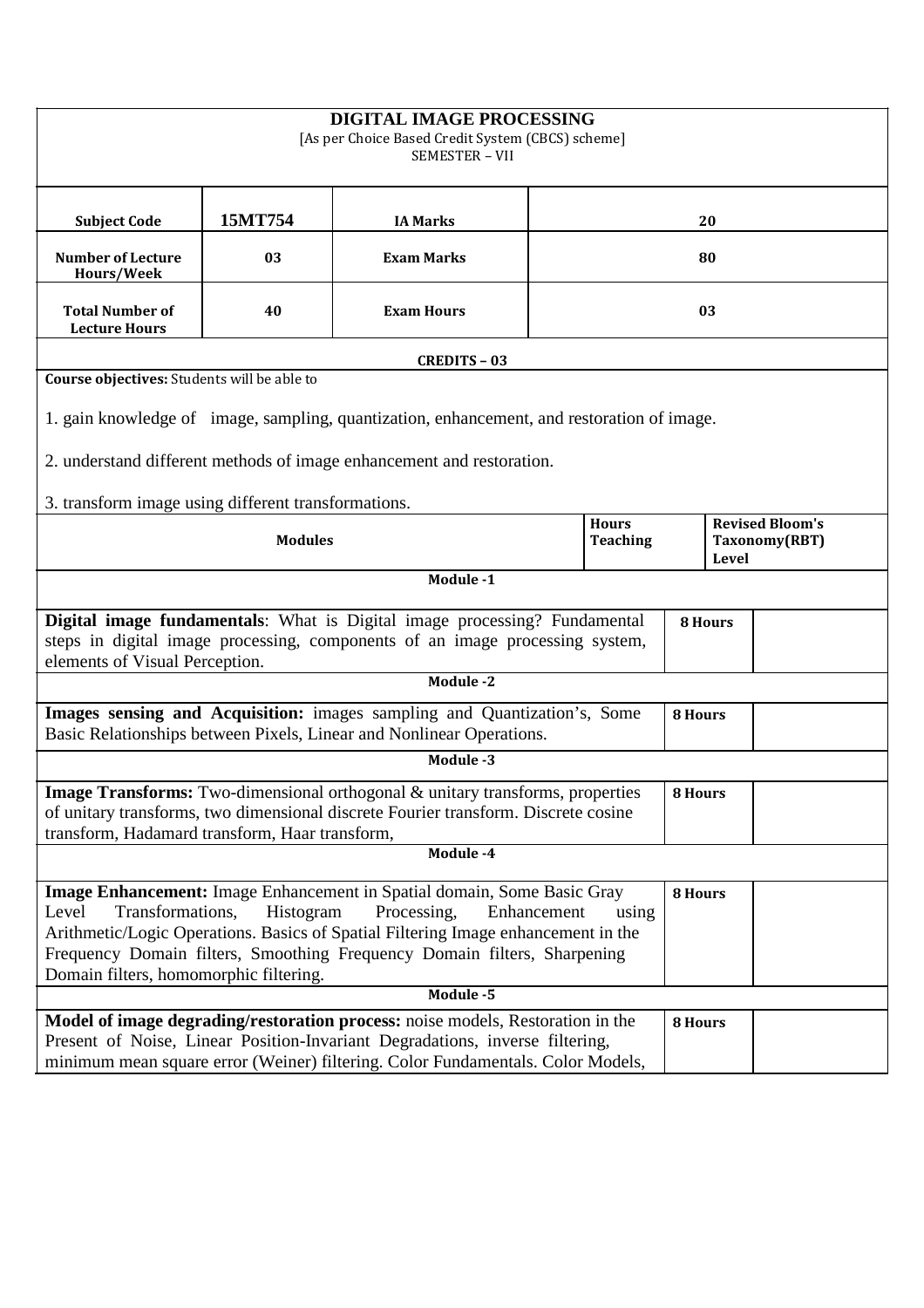| Pseudo color. Image Processing., processing basics of full color image processing                             |  |
|---------------------------------------------------------------------------------------------------------------|--|
| <b>Course outcomes:</b> On completion of the course the student will                                          |  |
| <b>CO1:</b> have knowledge of different images, enhancement and restoration.                                  |  |
| <b>CO2:</b> understand how images are formed, sampled, quantized and represented digitally.                   |  |
| CO3: process the images by applying different operations and transformation                                   |  |
|                                                                                                               |  |
| <b>Graduate Attributes (as per NBA):</b>                                                                      |  |
| <b>Question paper pattern:</b>                                                                                |  |
| The question paper will have TEN questions.<br>٠                                                              |  |
| Each full question consists of 16 marks.<br>$\bullet$                                                         |  |
| There will be 2 full questions (with maximum of FOUR sub questions) from each module.<br>$\bullet$            |  |
| Each full question will have sub questions covering all the topics under a module.                            |  |
| The students will have to answer 5 full questions, selecting one full question from each module.<br>$\bullet$ |  |
|                                                                                                               |  |
| <b>Text Books:</b>                                                                                            |  |
| "Digital Image Processing", Rafael C. Gonzalez and Richard e. Woods, Pearson Eucation, 2001, 2nd edition.     |  |
|                                                                                                               |  |

# **Reference Books:**

- 1. "Fundamentals of Digital Image Processing", Anil K, Jain, Pearson Edun, 20010
- 2. "Digital Image Processing and Analysis", B. Chanda and D. Dutta Majumdar, PHI, 2003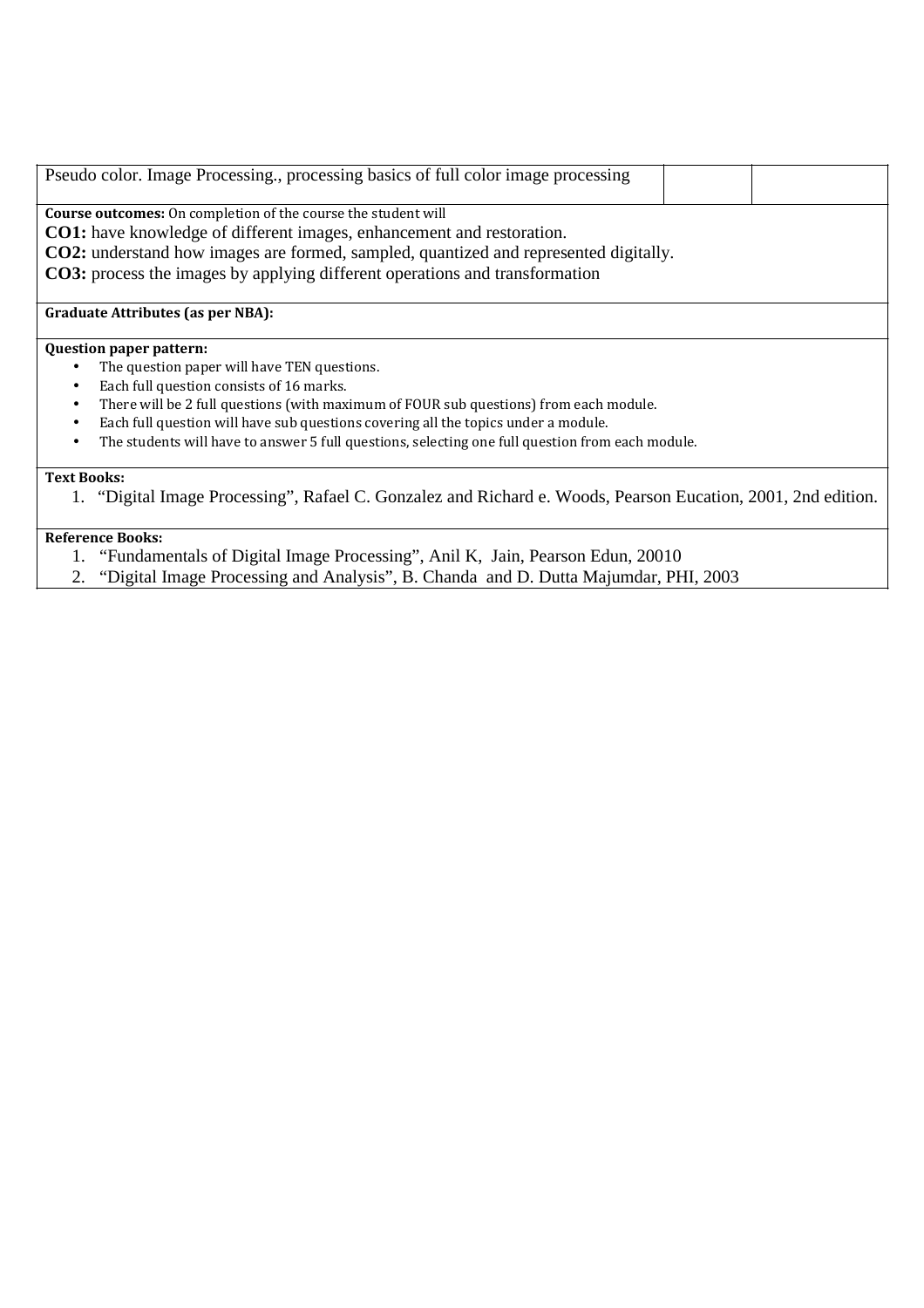| <b>INDUSTRIAL ROBOTICS</b><br>[As per Choice Based Credit System (CBCS) scheme]<br>SEMESTER - VII                                                                                                                                                                                                                                                                                                                                                                                                                                                                                                                                                              |        |                     |          |                                 |                                          |  |  |
|----------------------------------------------------------------------------------------------------------------------------------------------------------------------------------------------------------------------------------------------------------------------------------------------------------------------------------------------------------------------------------------------------------------------------------------------------------------------------------------------------------------------------------------------------------------------------------------------------------------------------------------------------------------|--------|---------------------|----------|---------------------------------|------------------------------------------|--|--|
| Subject Code                                                                                                                                                                                                                                                                                                                                                                                                                                                                                                                                                                                                                                                   | 15MT71 | <b>IA Marks</b>     | 20       |                                 |                                          |  |  |
| Number of Lecture<br>Hours/Week                                                                                                                                                                                                                                                                                                                                                                                                                                                                                                                                                                                                                                | 04     | Exam Marks          |          | 80                              |                                          |  |  |
| Total Number of<br>Lecture Hours                                                                                                                                                                                                                                                                                                                                                                                                                                                                                                                                                                                                                               | 50     | <b>Exam Hours</b>   |          | 03                              |                                          |  |  |
|                                                                                                                                                                                                                                                                                                                                                                                                                                                                                                                                                                                                                                                                |        | <b>CREDITS - 04</b> |          |                                 |                                          |  |  |
| Course objectives: Students will be able to<br>1. gain knowledge of Robotics and automation.<br>2. understand the working methodology of robotics and automation.<br>3. write the program for robot for various applications.                                                                                                                                                                                                                                                                                                                                                                                                                                  |        |                     |          |                                 |                                          |  |  |
| <b>Modules</b>                                                                                                                                                                                                                                                                                                                                                                                                                                                                                                                                                                                                                                                 |        |                     |          | <b>Hours</b><br><b>Teaching</b> | RevisedBloom's<br>Taxonomy(RBT)<br>Level |  |  |
| Module -1                                                                                                                                                                                                                                                                                                                                                                                                                                                                                                                                                                                                                                                      |        |                     |          |                                 |                                          |  |  |
| Fundamentals of Automation: Automation and robotics, history of robotics, robotics market<br>and future prospects.<br>Fundamentals of Robotics: robot anatomy, work volume, robot drive systems, control<br>systems, precision of movement, end effectors, robotic sensors, robot programming and work<br>cell control, robot applications, problems. Basic control systems and components: Basic<br>control systems concepts and models, control system analysis, robot sensors and actuators.                                                                                                                                                                |        |                     | 10 Hours |                                 |                                          |  |  |
|                                                                                                                                                                                                                                                                                                                                                                                                                                                                                                                                                                                                                                                                |        | <b>Module-2</b>     |          |                                 |                                          |  |  |
| Robot Motion Analysis: Introduction to manipulator kinematics, homogeneous<br>transformations and robot kinematics, manipulator path control, robot dynamics,<br>configuration of a robot controller.<br>Robot End Effectors: types of end effecters, mechanical grippers, other types of grippers,<br>tools as end effectors, robot/end effector interface, consideration in gripper selection and<br>design, problems.<br>Sensors in Robotics: Transducers and sensors, sensors in robotics, tactile sensors, proximity<br>and range sensors, uses of sensors in robotics, problems.                                                                         |        |                     |          | 10 Hours                        |                                          |  |  |
| Module -3                                                                                                                                                                                                                                                                                                                                                                                                                                                                                                                                                                                                                                                      |        |                     |          |                                 |                                          |  |  |
| Machine Vision, : Introduction to machine vision, sensing and digitizing function in machine<br>10 Hours<br>vision, image processing and analysis, training the vision system, robotic applications,<br>problems.<br>Robot Programming: Methods of robot programming, lead -through programming methods,<br>a robot program as a path in space, motion interpolation, wait, signal and delay commands,<br>branching, capabilities and limitations of lead-through methods, problems.<br>Artificial Intelligence (AI): Introduction & goals of AI in research, AI techniques, LISP<br>programming, AI & robotics, LISP in factory, robotic paradigms, problems. |        |                     |          |                                 |                                          |  |  |
|                                                                                                                                                                                                                                                                                                                                                                                                                                                                                                                                                                                                                                                                |        | Module -4           |          |                                 |                                          |  |  |
| Robot Cell Design & Control: Robot cell layouts, multiple robots and machine interference,<br>considerations in work -cell design, work-cell control, interlocks, error detection and<br>recovery, work -cell controller, robot cycle time analysis, graphic simulation of robotic work-                                                                                                                                                                                                                                                                                                                                                                       |        |                     |          | 10 Hours                        |                                          |  |  |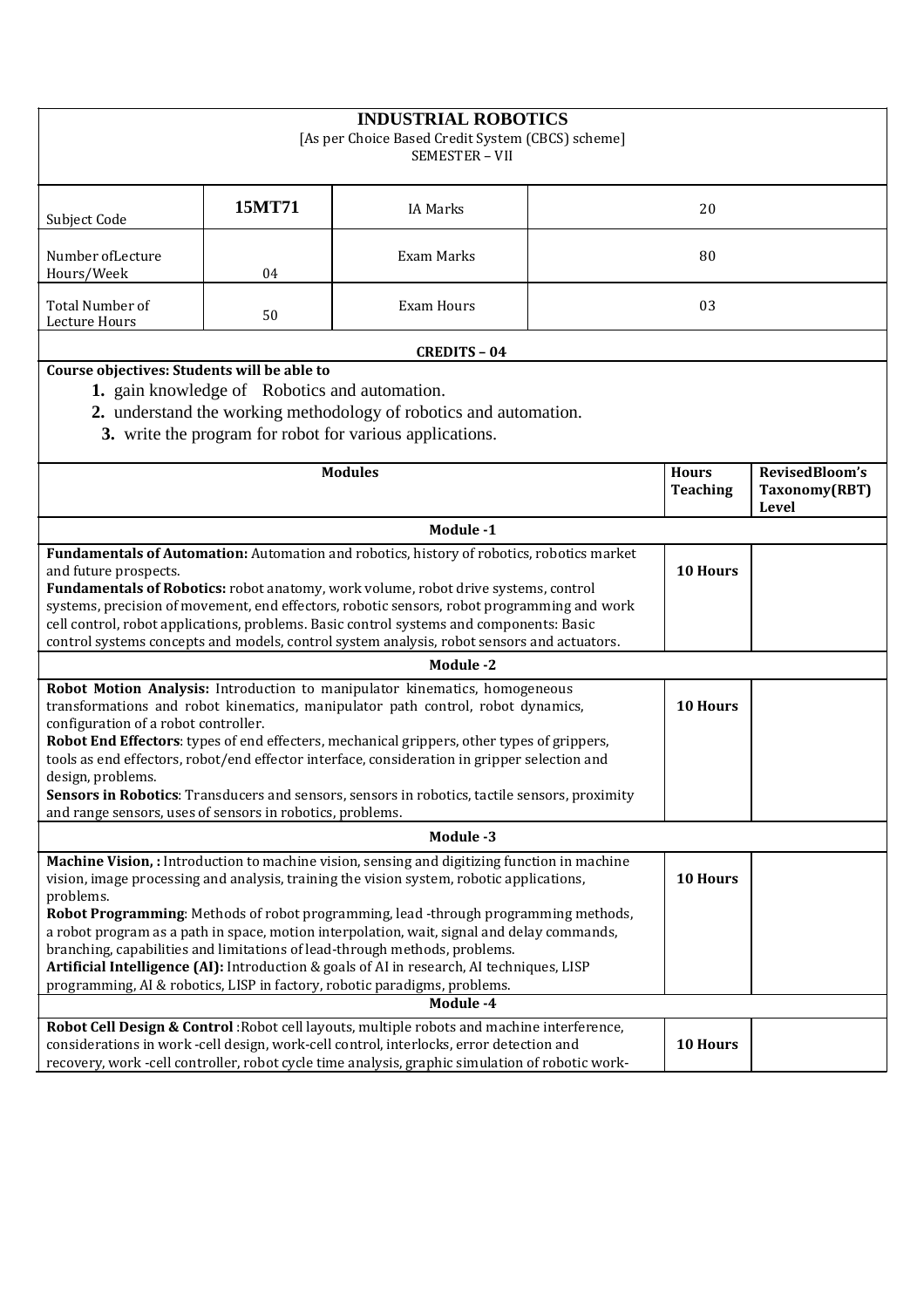| cells, problems.                                                                                                                                                                                                                                                                                                                                                              |  |  |  |  |  |  |
|-------------------------------------------------------------------------------------------------------------------------------------------------------------------------------------------------------------------------------------------------------------------------------------------------------------------------------------------------------------------------------|--|--|--|--|--|--|
| <b>Material</b><br>Transfer.<br>Loading/Unloading<br>Machine<br>:Material<br>Machine<br>Transfer,                                                                                                                                                                                                                                                                             |  |  |  |  |  |  |
| Loading/Unloading: General considerations in robot material handling, material transfer<br>applications, machine loading and unloading.                                                                                                                                                                                                                                       |  |  |  |  |  |  |
| Module -5                                                                                                                                                                                                                                                                                                                                                                     |  |  |  |  |  |  |
| Robots in Automatic Processing Operations: Introduction, spot welding, continuous arc                                                                                                                                                                                                                                                                                         |  |  |  |  |  |  |
| welding, spray coating, other processing operations. 10 Hours Assembly & Inspection: Assembly and<br>robotic assembly automation, parts presentation methods, assembly operations, compliance and remote<br>centre compliance (RCC) device, assembly system configurations, adaptable programmable assembly system,<br>designing for robotic assembly, inspection automation. |  |  |  |  |  |  |
| <b>Course outcomes:</b>                                                                                                                                                                                                                                                                                                                                                       |  |  |  |  |  |  |
| On completion of course students will                                                                                                                                                                                                                                                                                                                                         |  |  |  |  |  |  |
| <b>CO1:</b> have knowledge of Robotics, automation, robotics motion, sensors and control, machine vision,                                                                                                                                                                                                                                                                     |  |  |  |  |  |  |
| robotic programming and roles of robots in industry                                                                                                                                                                                                                                                                                                                           |  |  |  |  |  |  |
| <b>CO2:</b> understand the working methodology of robotics and automation, motion and control, machine vision                                                                                                                                                                                                                                                                 |  |  |  |  |  |  |
| and programming, application of robots in industry.                                                                                                                                                                                                                                                                                                                           |  |  |  |  |  |  |
| <b>CO3:</b> write the program for robot for various applications                                                                                                                                                                                                                                                                                                              |  |  |  |  |  |  |
| <b>Graduate Attributes (as per NBA):</b>                                                                                                                                                                                                                                                                                                                                      |  |  |  |  |  |  |
|                                                                                                                                                                                                                                                                                                                                                                               |  |  |  |  |  |  |
| Question paper pattern:                                                                                                                                                                                                                                                                                                                                                       |  |  |  |  |  |  |
| The question paper will have TEN questions.                                                                                                                                                                                                                                                                                                                                   |  |  |  |  |  |  |
| Each full question consists of 16 marks.<br>$\bullet$                                                                                                                                                                                                                                                                                                                         |  |  |  |  |  |  |
| There will be 2 full questions (with maximum of FOUR sub questions) from each module.<br>$\bullet$                                                                                                                                                                                                                                                                            |  |  |  |  |  |  |
| Each full question will have sub questions covering all the topics under a module.                                                                                                                                                                                                                                                                                            |  |  |  |  |  |  |
| The students will have to answer 5 full questions, selecting one full question from each module.                                                                                                                                                                                                                                                                              |  |  |  |  |  |  |
| <b>Text Books:</b>                                                                                                                                                                                                                                                                                                                                                            |  |  |  |  |  |  |
| 1. Mikell P. Groover, Mitchel Weiss, Roger N. Nagel, Nicholas G. Odrey and Ashish Dutta, "Industrial Robotics:<br>Technology, Programming and Applications", 2 nd Edition, Tata McGraw Hill, 2012.                                                                                                                                                                            |  |  |  |  |  |  |

2. Roland Siegwart, Illah R. Nourbakhsh, an d Davide Scaramuzza, "Introduction to Autonomous Mobile Robots", 2 nd Edition, PHI, 2011.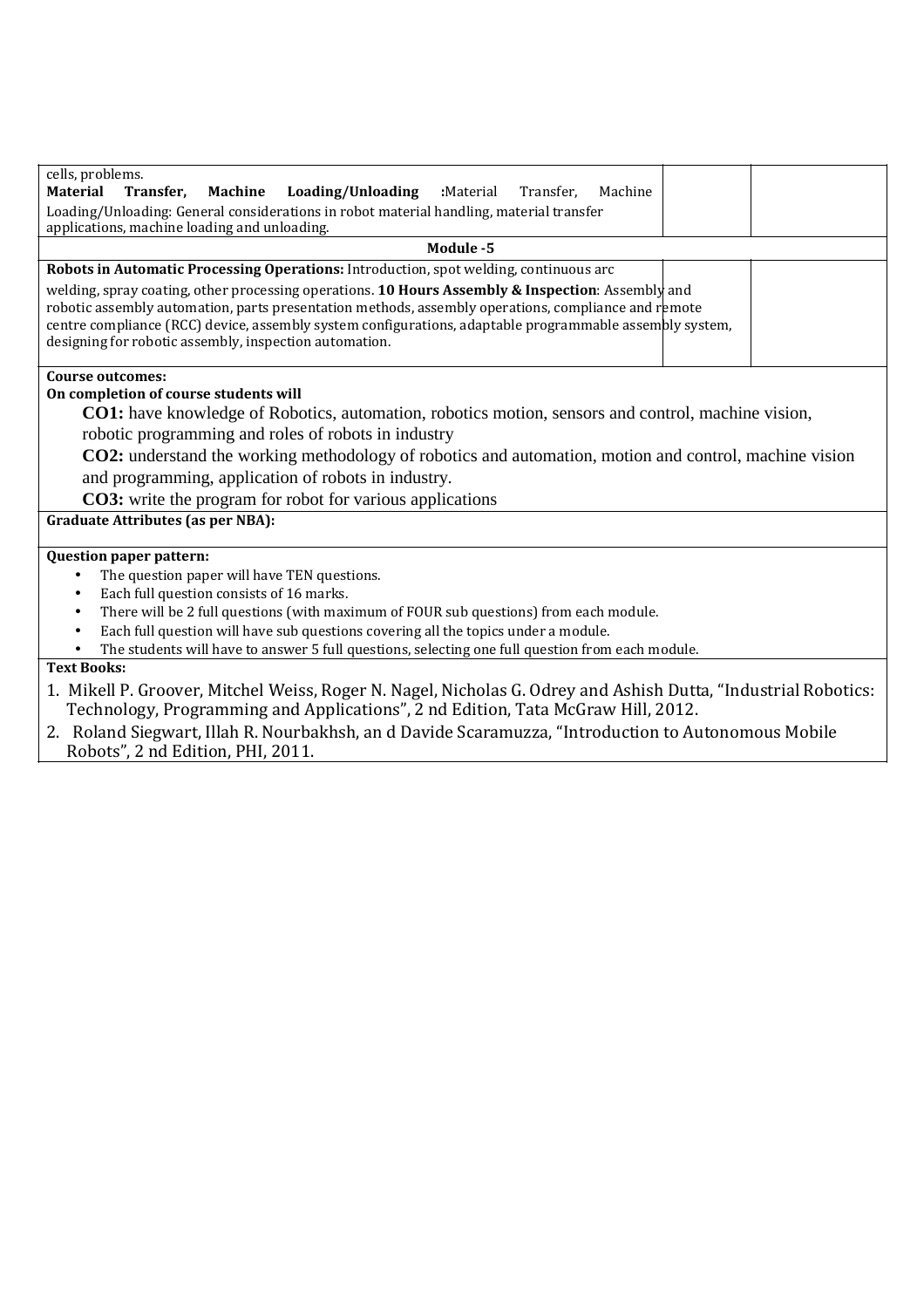| Machine Learning<br>[As per Choice Based Credit System (CBCS) scheme]<br>SEMESTER - VII                                                                                                                                                                                                                                                                                   |         |                                                                                                                                           |    |                                 |                                                 |  |
|---------------------------------------------------------------------------------------------------------------------------------------------------------------------------------------------------------------------------------------------------------------------------------------------------------------------------------------------------------------------------|---------|-------------------------------------------------------------------------------------------------------------------------------------------|----|---------------------------------|-------------------------------------------------|--|
| Subject Code                                                                                                                                                                                                                                                                                                                                                              | 15MT752 | <b>IA Marks</b>                                                                                                                           | 20 |                                 |                                                 |  |
| Number of Lecture<br>Hours/Week                                                                                                                                                                                                                                                                                                                                           | 03      | Exam Marks                                                                                                                                |    | 80                              |                                                 |  |
| Total Number of<br>Lecture Hours                                                                                                                                                                                                                                                                                                                                          | 40      | <b>Exam Hours</b>                                                                                                                         |    | 03                              |                                                 |  |
|                                                                                                                                                                                                                                                                                                                                                                           |         | <b>CREDITS - 03</b>                                                                                                                       |    |                                 |                                                 |  |
| Course objectives: Students will be able to<br>gain Knowledge of Machine Learning, Decision Tree Learning, Artificial Neural Networks, Bayesian Learning, Evaluating<br>$\bullet$<br>Hypothesis.<br>understand the working methodology of Machine Learning, Decision Tree Learning, Artificial Neural Networks, Bayesian<br>$\bullet$<br>Learning, evaluating Hypothesis. |         |                                                                                                                                           |    |                                 |                                                 |  |
| <b>Modules</b>                                                                                                                                                                                                                                                                                                                                                            |         |                                                                                                                                           |    | <b>Hours</b><br><b>Teaching</b> | RevisedBloom's<br>Taxonomy(RBT)<br><b>Level</b> |  |
|                                                                                                                                                                                                                                                                                                                                                                           |         | Module -1                                                                                                                                 |    |                                 |                                                 |  |
| Introduction: Well posed learning problems, Designing a Learning system,<br>Perspective and Issues in Machine Learning.<br>Concept Learning: Concept learning task, Concept learning as search, Find-S<br>algorithm, Version space.                                                                                                                                       |         |                                                                                                                                           |    | <b>8 Hours</b>                  |                                                 |  |
|                                                                                                                                                                                                                                                                                                                                                                           |         | Module -2                                                                                                                                 |    |                                 |                                                 |  |
| Decision Tree Learning: Decision tree representation, Appropriate problems for<br><b>8 Hours</b><br>decision tree learning, Basic decision tree learning algorithm, hypothesis space<br>search in decision tree learning.                                                                                                                                                 |         |                                                                                                                                           |    |                                 |                                                 |  |
|                                                                                                                                                                                                                                                                                                                                                                           |         | Module -3                                                                                                                                 |    |                                 |                                                 |  |
|                                                                                                                                                                                                                                                                                                                                                                           |         | Artificial Neural Networks: Introduction, Neural Network representation,<br>Appropriate problems, Perceptrons, Backpropagation algorithm. |    | 8 Hours                         |                                                 |  |
| Module -4                                                                                                                                                                                                                                                                                                                                                                 |         |                                                                                                                                           |    |                                 |                                                 |  |
| Bayesian Learning: Introduction, Bayes theorem, Bayes theorem and concept<br>learning, ML and LS error hypothesis, ML for predicting probabilities, MDL<br>principle, Naive Bayes classifier.                                                                                                                                                                             |         |                                                                                                                                           |    | 8 Hours                         |                                                 |  |
| Module -5                                                                                                                                                                                                                                                                                                                                                                 |         |                                                                                                                                           |    |                                 |                                                 |  |
| <b>Evaluating Hypothesis:</b> Motivation, Estimating hypothesis accuracy, Basics of<br>8 Hours<br>sampling theorem, General approach for deriving confidence intervals, Difference<br>in error of two hypothesis, Comparing learning algorithms.<br><b>Course outcomes:</b>                                                                                               |         |                                                                                                                                           |    |                                 |                                                 |  |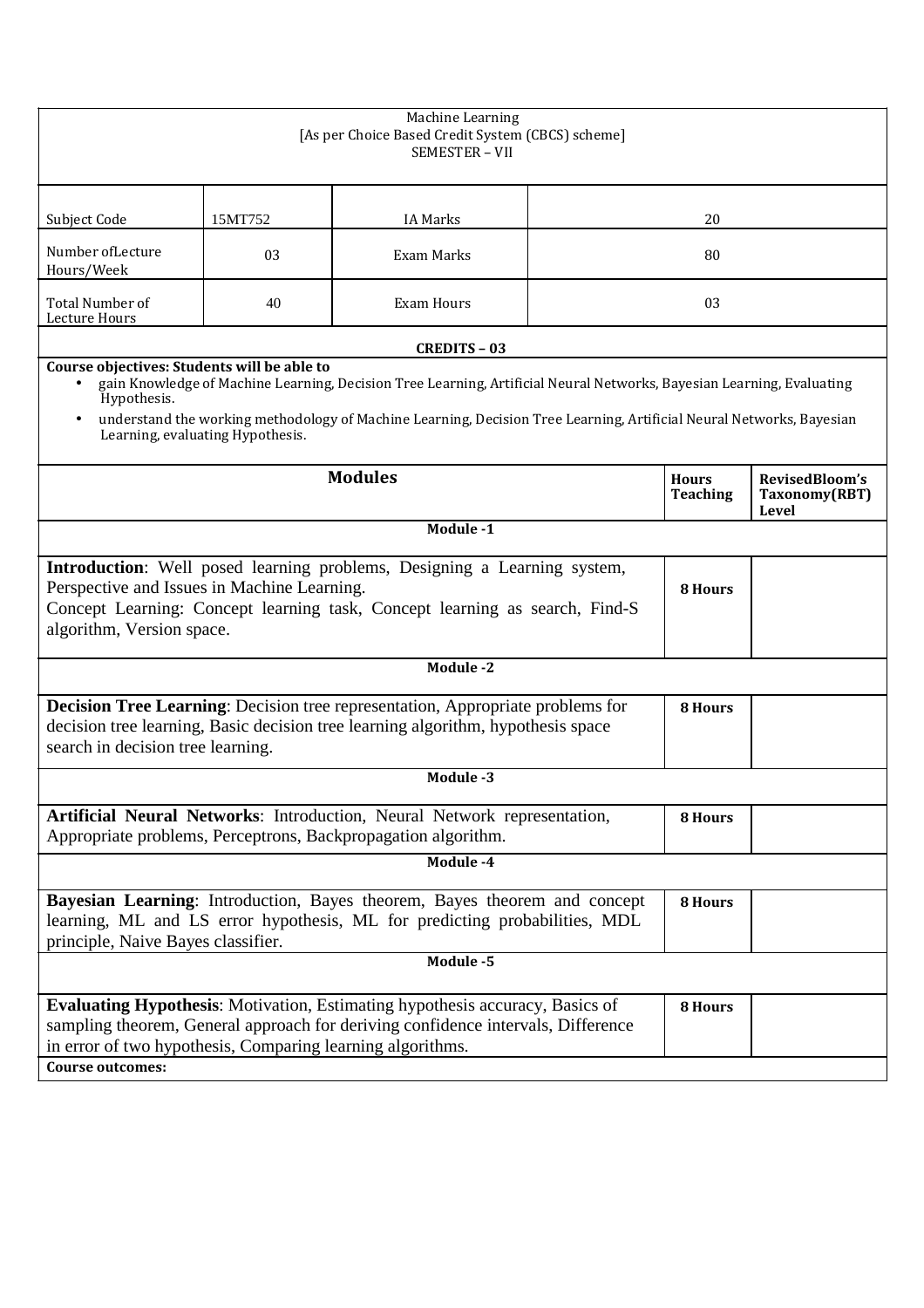#### **On completion of course students will**

**CO1:** Have Knowledge of Machine Learning ,Decision Tree Learning , Artificial Neural Networks, Bayesian Learning, Evaluating Hypothesis.

**CO2:** Understand the working methodology of Machine Learning ,Decision Tree Learning , Artificial Neural Networks, Bayesian Learning, Evaluating Hypothesis.

## **Graduate Attributes (as per NBA):**

#### **Question paper pattern:**

- The question paper will have TEN questions.
- Each full question consists of 16 marks.
- There will be 2 full questions (with maximum of FOUR sub questions) from each module.
- Each full question will have sub questions covering all the topics under a module.
- The students will have to answer 5 full questions, selecting one full question from each module.

### **Text Books:**

**1**. Tom M. Mitchell, Machine Learning, India Edition 2013, McGraw Hill Education.

# **Reference Books:**

- 1. Trevor Hastie, Robert Tibshirani, Jerome Friedman, The Elements of Statistical Learning, 2nd edition, springer series in statistics.
- 2. Ethem Alpaydın, Introduction to machine learning, second edition, MIT press.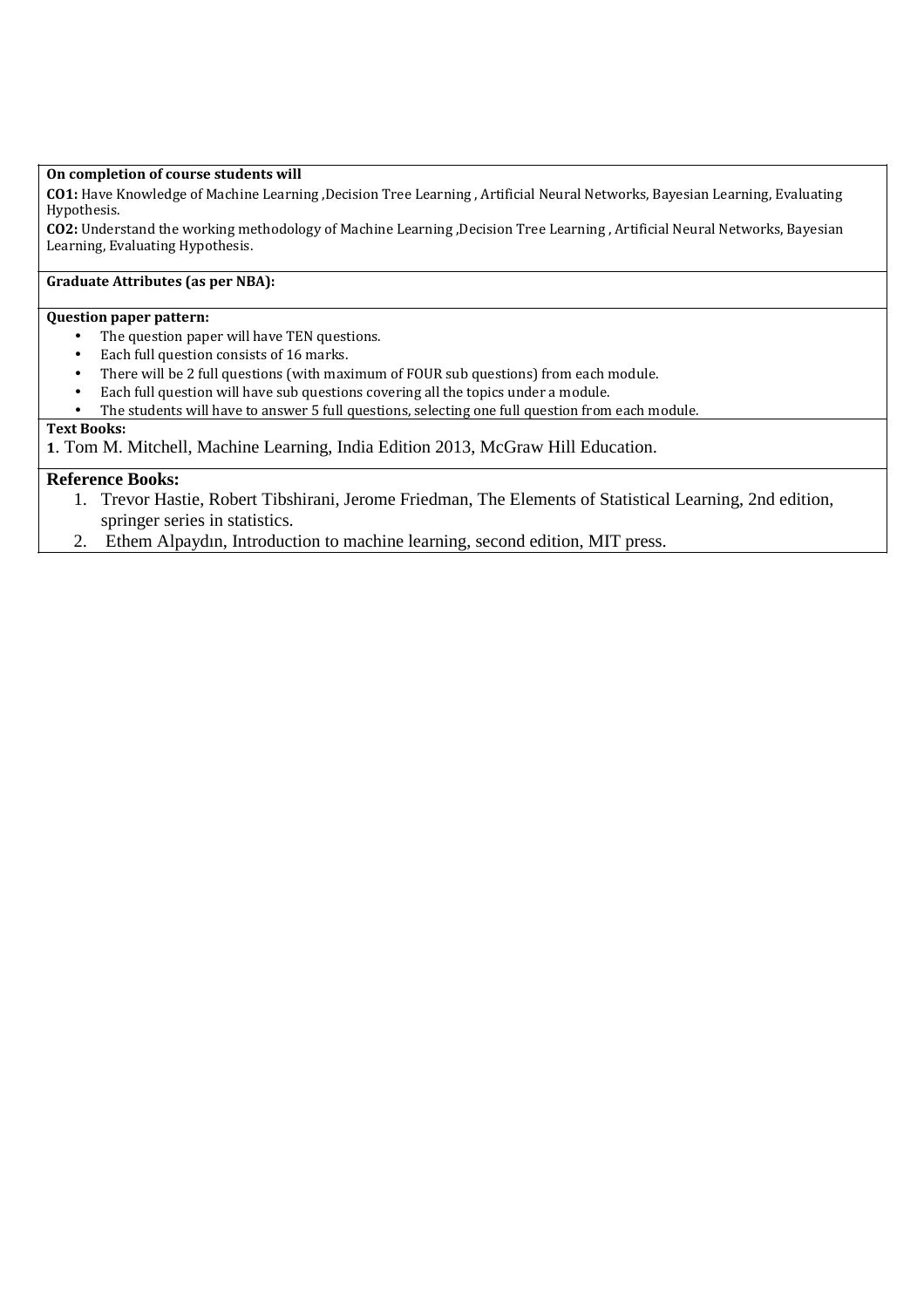| <b>NANO TECHNOLOGY</b><br>[As per Choice Based Credit System (CBCS) scheme]<br>SEMESTER - VII                                                                                                                                                                                                                                                                                                                                                                 |         |                     |    |                                                  |         |  |  |
|---------------------------------------------------------------------------------------------------------------------------------------------------------------------------------------------------------------------------------------------------------------------------------------------------------------------------------------------------------------------------------------------------------------------------------------------------------------|---------|---------------------|----|--------------------------------------------------|---------|--|--|
| <b>Subject Code</b>                                                                                                                                                                                                                                                                                                                                                                                                                                           | 15MT742 | <b>IA Marks</b>     | 20 |                                                  |         |  |  |
| <b>Number of Lecture</b><br>Hours/Week                                                                                                                                                                                                                                                                                                                                                                                                                        | 03      | <b>Exam Marks</b>   | 80 |                                                  |         |  |  |
| <b>Total Number of</b><br><b>Lecture Hours</b>                                                                                                                                                                                                                                                                                                                                                                                                                | 40      | <b>Exam Hours</b>   | 03 |                                                  |         |  |  |
|                                                                                                                                                                                                                                                                                                                                                                                                                                                               |         | <b>CREDITS - 03</b> |    |                                                  |         |  |  |
| Course objectives: Students will be able to<br>1. gain knowledge of nano structure, properties, manufacturing, and applications of silicon and carbon<br>materials,.<br>2. understand what nanotechnology is about and Fabrication methods in nanotechnology (top down &<br>bottom up), characterization methods in nanotechnology (optical, electrical, AFM, SEM, and TEM)                                                                                   |         |                     |    |                                                  |         |  |  |
| <b>Modules</b><br><b>Hours</b><br><b>Teaching</b>                                                                                                                                                                                                                                                                                                                                                                                                             |         |                     |    | <b>Revised Bloom's</b><br>Taxonomy(RBT)<br>Level |         |  |  |
|                                                                                                                                                                                                                                                                                                                                                                                                                                                               |         | Module -1           |    |                                                  |         |  |  |
| An Overview of Nano science & Nanotechnology: Historical background – nature,<br>scope and content of the subject – multidisciplinar y aspects – industrial, economic<br>and societal implications. Experimental techniques and methods: For investigation<br>and manipulating materials in the nano scale – electron microscope – scanning<br>probe microscope – optical and other microscopes                                                               |         |                     |    |                                                  | 8 Hours |  |  |
| <b>Module-2</b>                                                                                                                                                                                                                                                                                                                                                                                                                                               |         |                     |    |                                                  |         |  |  |
| Fullerenes: Discovery, synthesis and purification - chemistry of fullerenes in the<br>8 Hours<br>condensed phase – orientational ordering – pressure<br>effects – conductivity and<br>superconductivity – ferromagnetism – optical proper ties. Carbon Nano tubes:<br>Synthesis and purification $-$ filling of nano tubes $-$ mechanism of growth<br>electronics structure – transport properties – mech<br>anical and physical properties –<br>applications |         |                     |    |                                                  |         |  |  |
| Module -3                                                                                                                                                                                                                                                                                                                                                                                                                                                     |         |                     |    |                                                  |         |  |  |
| self-Assembled Monolayer's: Monolayer's on gold - g rowth process - phase<br>8 Hours<br>transitions – patterning monolayer's – mixed Monola yer's – applications.<br>Semiconductor Quantum dots: Synthesis - electronic<br>structure of nano crystals -<br>how quantum dots are studied – correlation of prope rties with size – uses<br>Module -4                                                                                                            |         |                     |    |                                                  |         |  |  |
| Monolayer - Protected Metal Nano<br>Method of<br>particles:<br>preparation $-$<br>8 Hours<br>characterization – functionalized metal nano partic les – applications- super lattices.<br>Core-Shell Nano particles: Types - characterization<br>$-$ properties $-$ applications.<br>Nano shells – Types – Characterization – Properties – Applications.                                                                                                        |         |                     |    |                                                  |         |  |  |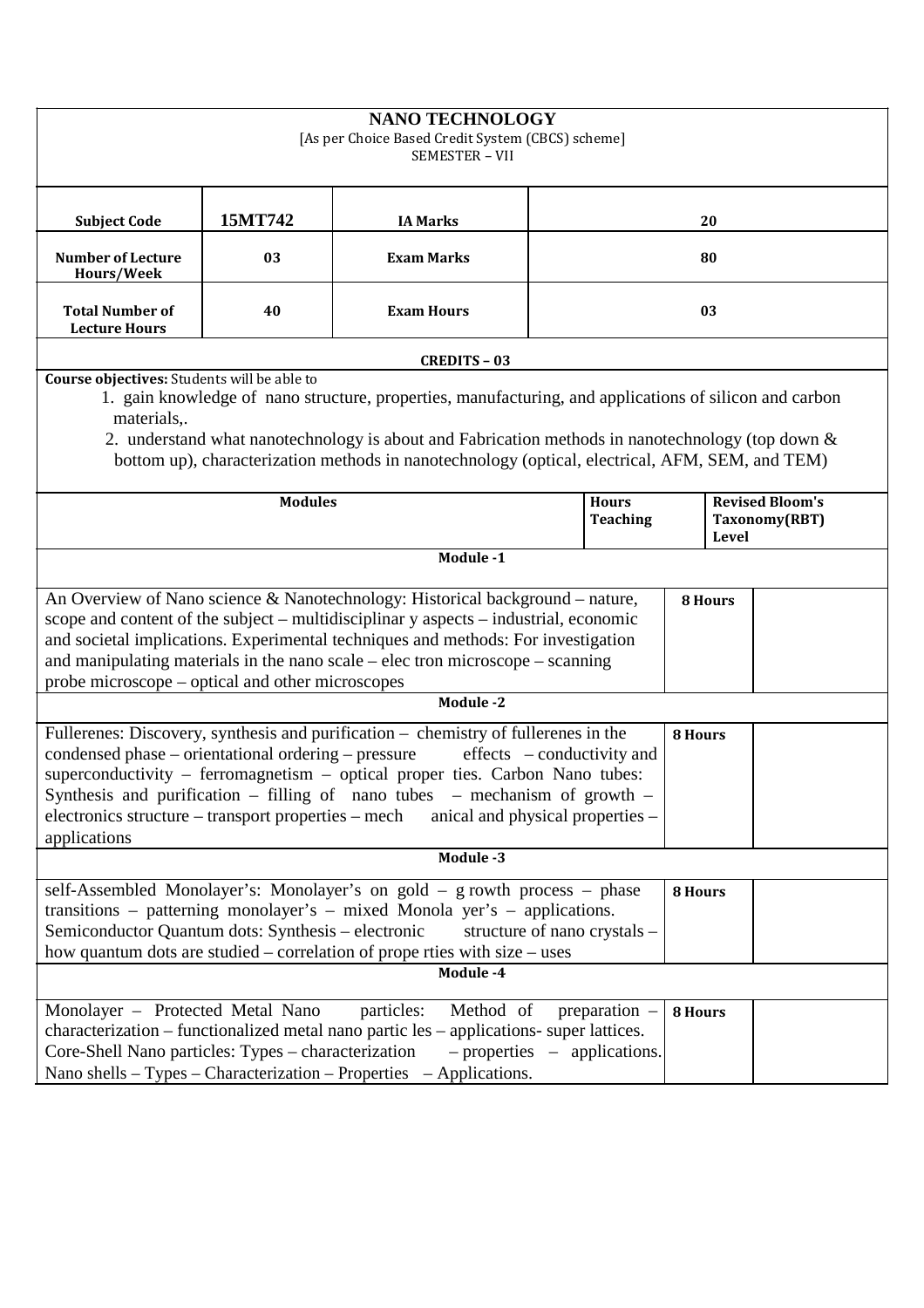| Module -5                                                                                                                                                                                                                                                                                                                                                                                                                                                                                                                           |
|-------------------------------------------------------------------------------------------------------------------------------------------------------------------------------------------------------------------------------------------------------------------------------------------------------------------------------------------------------------------------------------------------------------------------------------------------------------------------------------------------------------------------------------|
| Nano biology – Interaction between bio molecules and nano particle surfaces – $8$ Hours<br>materials used for synthesis of hybrid nano-bio assemblies – biological applications<br>- nano probes for analytical applications - nano bi otechnology - future<br>perspectives. Nano sensors: What make them possible – nano scale organization for<br>sensors – characterization – nano sensors based on optical properties – nano sensors<br>based on quantum size effects – electrochem ical sensors – sensors based on<br>physical |
| Course outcomes: On completion of the course the student will                                                                                                                                                                                                                                                                                                                                                                                                                                                                       |
| <b>CO1:</b> have the knowledge of essential concepts used in nanotechnology.<br><b>CO2:</b> understand the methods used to characterize different nano materials                                                                                                                                                                                                                                                                                                                                                                    |
| <b>Graduate Attributes (as per NBA):</b>                                                                                                                                                                                                                                                                                                                                                                                                                                                                                            |
| <b>Question paper pattern:</b><br>The question paper will have TEN questions.<br>$\bullet$<br>Each full question consists of 16 marks.<br>$\bullet$<br>There will be 2 full questions (with maximum of FOUR sub questions) from each module.<br>$\bullet$<br>Each full question will have sub questions covering all the topics under a module.<br>$\bullet$<br>The students will have to answer 5 full questions, selecting one full question from each module.<br>$\bullet$                                                       |
| <b>Text Books:</b><br>1. NANO: The Essentials, Understanding Nano science and Nanotechnology; T. Pradeep (Professor, IIT)<br>Madras); Tata McGraw-hill India (2007)<br>2. Nanotechnology, Richard Booker & Earl Boysen; Wiley (2005).                                                                                                                                                                                                                                                                                               |
| <b>Reference Books:</b><br>1. Introduction to Nano scale Science and Technology [Series: Nanostructure science and Technology], Di<br>Ventra, et al (Ed); Springer (2004).<br>2. Nanotechnology Demystifies, Linda Williams & Wade Adams; McGraw-Hill (2007)                                                                                                                                                                                                                                                                        |

3. Introduction to Nanotechnology, Charles P Poole Jr. Frank JH Ownes, Wiley Pvt. Ltd., New Delhi, 2007.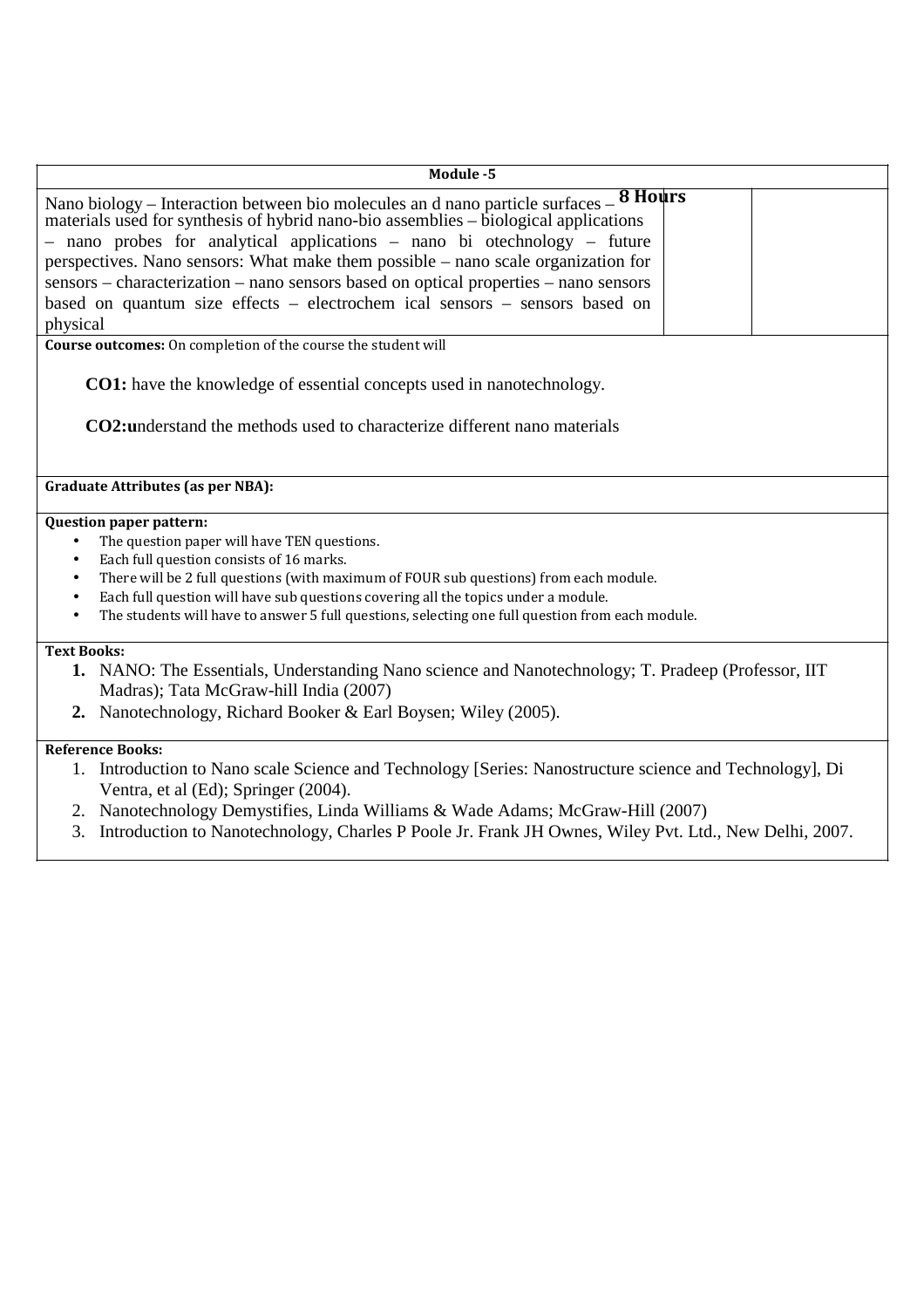| Object Oriented Programming Using C++<br>[As per Choice Based Credit System (CBCS) scheme]<br>SEMESTER - VII                                                                                                                                                                                                                                                                                                                                                                      |         |                     |                                 |                                          |  |  |
|-----------------------------------------------------------------------------------------------------------------------------------------------------------------------------------------------------------------------------------------------------------------------------------------------------------------------------------------------------------------------------------------------------------------------------------------------------------------------------------|---------|---------------------|---------------------------------|------------------------------------------|--|--|
| Subject Code                                                                                                                                                                                                                                                                                                                                                                                                                                                                      | 15MT744 | <b>IA Marks</b>     |                                 | 20                                       |  |  |
| Number of Lecture<br>Hours/Week                                                                                                                                                                                                                                                                                                                                                                                                                                                   | 03      | <b>Exam Marks</b>   |                                 | 80                                       |  |  |
| Total Number of<br>Lecture Hours                                                                                                                                                                                                                                                                                                                                                                                                                                                  | 40      | Exam Hours          |                                 | 03                                       |  |  |
|                                                                                                                                                                                                                                                                                                                                                                                                                                                                                   |         | <b>CREDITS - 03</b> |                                 |                                          |  |  |
| Course objectives: Students will be able to<br>gain Knowledge of fundamentals of C++, classes, objects, constructors & destructors, function prototypes, private and public<br>$\bullet$<br>access and class implementations with inheritance and polymorphism.<br>understand the C++ Programming using classes, objects, constructors & destructors, function prototypes, private and public<br>$\bullet$<br>access and class implementations with inheritance and polymorphism. |         |                     |                                 |                                          |  |  |
| <b>Modules</b>                                                                                                                                                                                                                                                                                                                                                                                                                                                                    |         |                     | <b>Hours</b><br><b>Teaching</b> | RevisedBloom's<br>Taxonomy(RBT)<br>Level |  |  |
|                                                                                                                                                                                                                                                                                                                                                                                                                                                                                   |         | Module -1           |                                 |                                          |  |  |
| <b>Beginning with C++ and its features:</b> What is $C++$ , Applications and structure of<br>C++ program, Different Data types, Variables, Different Operators, expressions,<br>operator overloading and control structures in $C++$ (Topics from Ch -2,3 of Text).                                                                                                                                                                                                               |         |                     |                                 | 8 Hours                                  |  |  |
|                                                                                                                                                                                                                                                                                                                                                                                                                                                                                   |         | Module -2           |                                 |                                          |  |  |
| Functions, classes and Objects: Functions, Inline function, function overloading,<br>8 Hours<br>friend and virtual functions, Specifying a class, $C++$ program with a class, arrays<br>within a class, memory allocation to objects, array of objects, members, pointers to<br>members and member functions (Selected Topics from Chap-4,5 of Text).                                                                                                                             |         |                     |                                 |                                          |  |  |
|                                                                                                                                                                                                                                                                                                                                                                                                                                                                                   |         | Module -3           |                                 |                                          |  |  |
| <b>Constructors, Destructors and Operator overloading: Constructors, Multiple</b><br>8 Hours<br>constructors in a class, Copy constructor, Dynamic constructor, Destructors,<br>Defining operator overloading, Overloading Unary and binary operators,<br>Manipulation of strings using operators (Selected topics from Chap-6, 7 of Text).                                                                                                                                       |         |                     |                                 |                                          |  |  |
| Module -4                                                                                                                                                                                                                                                                                                                                                                                                                                                                         |         |                     |                                 |                                          |  |  |
| Inheritance, Pointers, Virtual Functions, Polymorphism: Derived Classes,<br>8 Hours<br>Single, multilevel, multiple inheritance, Pointers to objects and derived classes, this<br>pointer, Virtual and pure virtual functions (Selected 6 topics from Chap-8, 9 of<br>Text).                                                                                                                                                                                                      |         |                     |                                 |                                          |  |  |
|                                                                                                                                                                                                                                                                                                                                                                                                                                                                                   |         | Module -5           |                                 |                                          |  |  |
| <b>Streams and Working with files:</b> $C++$ streams and stream classes, formatted and<br>8 Hours<br>unformatted I/O operations, Output with manipulators, Classes for file stream                                                                                                                                                                                                                                                                                                |         |                     |                                 |                                          |  |  |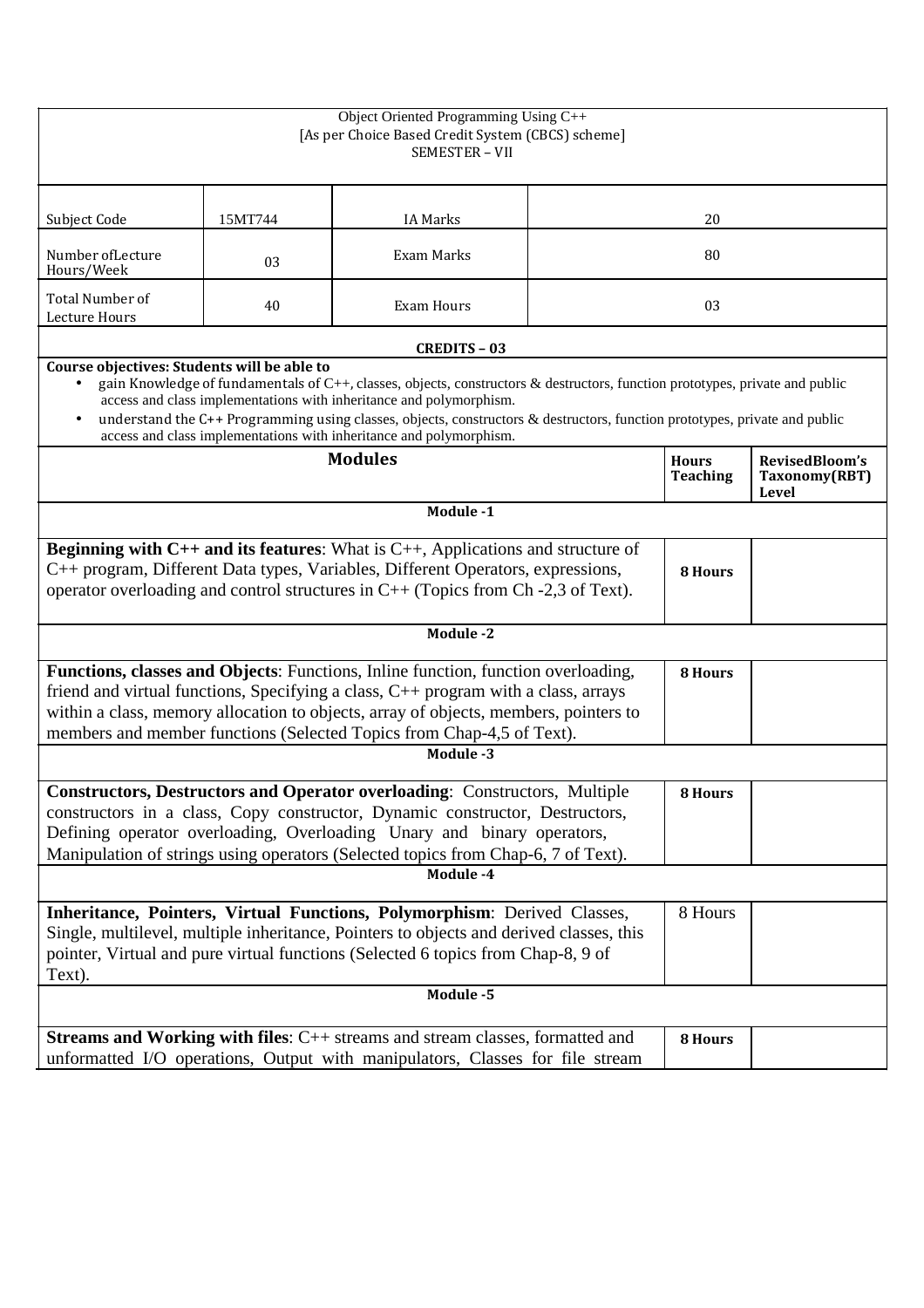| operations, opening and closing a file, EOF (Selected topics from Chap-10, 11 of                                                                                                                                |  |  |  |  |  |  |
|-----------------------------------------------------------------------------------------------------------------------------------------------------------------------------------------------------------------|--|--|--|--|--|--|
| Text)                                                                                                                                                                                                           |  |  |  |  |  |  |
| <b>Course outcomes:</b>                                                                                                                                                                                         |  |  |  |  |  |  |
| On completion of course students will                                                                                                                                                                           |  |  |  |  |  |  |
| <b>CO1:</b> have Knowledge of fundamentals of C++, classes, objects, constructors & destructors, function prototypes, private<br>and public access and class implementations with inheritance and polymorphism. |  |  |  |  |  |  |
| <b>CO2:</b> understand the C++ Programming using classes, objects, constructors & destructors, function prototypes, private and<br>public access and class implementations with inheritance and polymorphism.   |  |  |  |  |  |  |
| Graduate Attributes (as per NBA):                                                                                                                                                                               |  |  |  |  |  |  |
| <b>Question paper pattern:</b>                                                                                                                                                                                  |  |  |  |  |  |  |
| The question paper will have TEN questions.<br>٠                                                                                                                                                                |  |  |  |  |  |  |
| Each full question consists of 16 marks.<br>٠                                                                                                                                                                   |  |  |  |  |  |  |
| There will be 2 full questions (with maximum of FOUR sub questions) from each module.<br>$\bullet$                                                                                                              |  |  |  |  |  |  |
| Each full question will have sub questions covering all the topics under a module.<br>$\bullet$                                                                                                                 |  |  |  |  |  |  |
| The students will have to answer 5 full questions, selecting one full question from each module.                                                                                                                |  |  |  |  |  |  |
| <b>Text Books:</b>                                                                                                                                                                                              |  |  |  |  |  |  |
| 1. Object Oriented Programming with C++, E.Balaguruswamy, TMH, 6th Edition, 2013.                                                                                                                               |  |  |  |  |  |  |
| <b>Reference Books:</b>                                                                                                                                                                                         |  |  |  |  |  |  |
| 1. Object Oriented Programming using C++, Robert Lafore, Galgotia publication 2010.                                                                                                                             |  |  |  |  |  |  |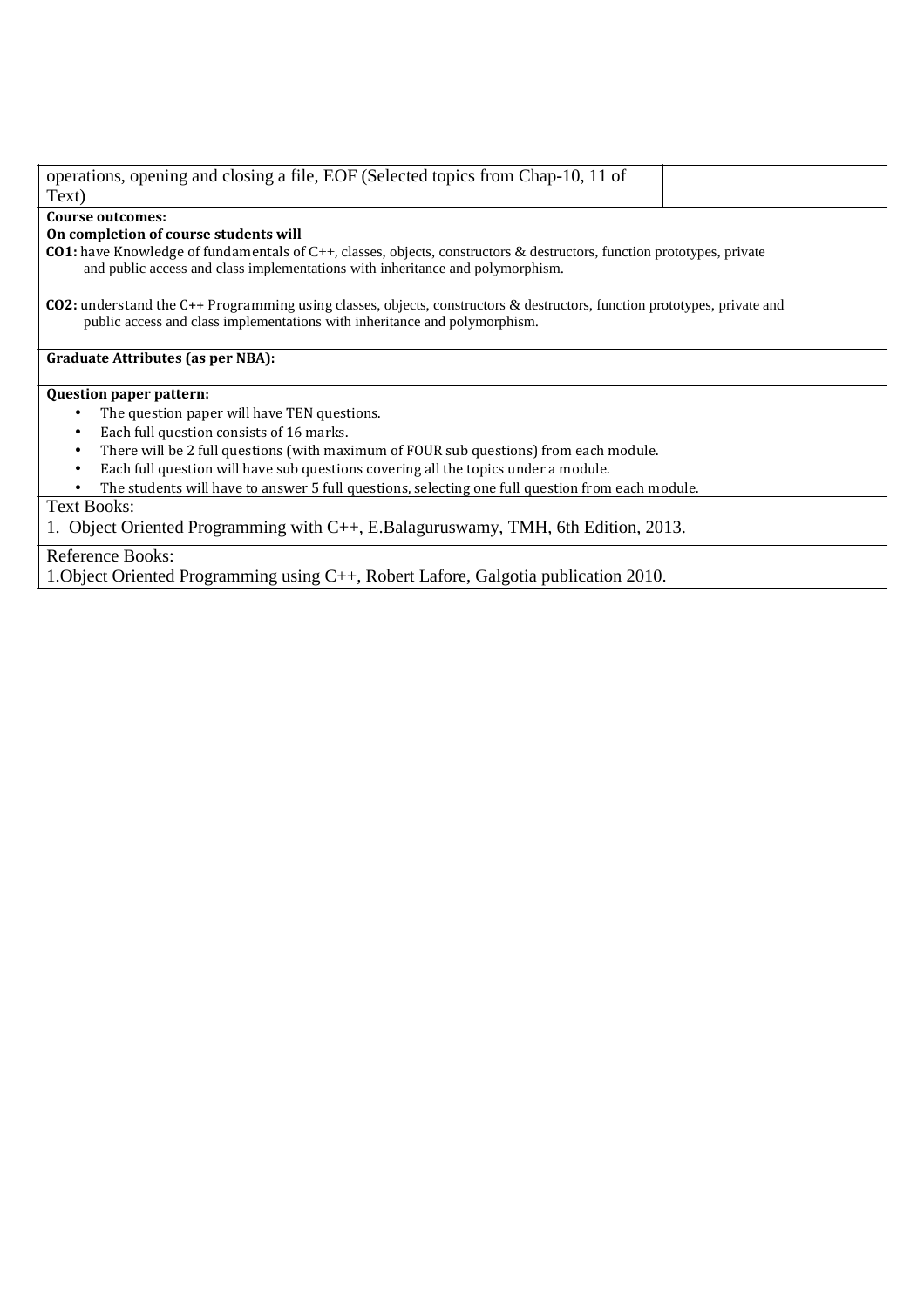| <b>ROBOTICS LABORATORY</b><br>[As per Choice Based Credit System (CBCS) scheme] SEMESTER - VII                                                                                                                                                                                                                                                                                                                                                             |         |                            |    |                                 |  |  |
|------------------------------------------------------------------------------------------------------------------------------------------------------------------------------------------------------------------------------------------------------------------------------------------------------------------------------------------------------------------------------------------------------------------------------------------------------------|---------|----------------------------|----|---------------------------------|--|--|
| Subject Code                                                                                                                                                                                                                                                                                                                                                                                                                                               | 15MTL77 | <b>IA Marks</b>            | 20 |                                 |  |  |
| Hours/Week                                                                                                                                                                                                                                                                                                                                                                                                                                                 | 03      | <b>Exam Marks</b>          | 80 |                                 |  |  |
| <b>Total Number of</b><br>Lecture Hours                                                                                                                                                                                                                                                                                                                                                                                                                    | 40      | <b>Exam Hours</b>          | 03 |                                 |  |  |
|                                                                                                                                                                                                                                                                                                                                                                                                                                                            |         | <b>CREDITS - 02</b>        |    |                                 |  |  |
| Course objectives: Students will be able to<br>1: Understand the Importance & Applications of Robots in Virtual Environment<br>2: Design the Robots system for Industrial Application                                                                                                                                                                                                                                                                      |         |                            |    |                                 |  |  |
| <b>Laboratory Experiments:</b><br>(RBT)Level                                                                                                                                                                                                                                                                                                                                                                                                               |         |                            |    | <b>Revised Bloom's Taxonomy</b> |  |  |
|                                                                                                                                                                                                                                                                                                                                                                                                                                                            |         | <b>LIST OF EXPERIMENTS</b> |    |                                 |  |  |
| <b>PART-A</b><br>1. Design the Robot programming for Point to Point using two Cubes.<br>Design the Robot programming for Drilling Operation using Cube and Cylinder.<br>2.<br>Design the Robot programming using Smart Components.<br>3.<br>Design the Robot programming for Mutimove Operation.<br>4.<br>Design the Robot programming for Conveyor Tracking System.<br>5.<br>Design the Robot programming for Continuous Path Operation on Cylinder<br>6. |         |                            |    |                                 |  |  |
|                                                                                                                                                                                                                                                                                                                                                                                                                                                            |         | <b>PART-B</b>              |    |                                 |  |  |
| Design a Robot System for Pick and Place Operation.<br>1.<br>Design a Robot System for Point to Point operation. [ Cube]<br>2.<br>Design a Robot System for Continuous Path Operation.<br>3.<br>Design a Robot System for Circle Path Operation.<br>4.<br>Design a Robot System for Drilling Operation of Cube.<br>5.<br>6. Design a Robot System for Continuous Path Operation for any 3 Objects [ Cube,<br>Box, Circle]                                  |         |                            |    |                                 |  |  |
| Note:<br>Part A: Experiments to be conducted using Software.                                                                                                                                                                                                                                                                                                                                                                                               |         |                            |    |                                 |  |  |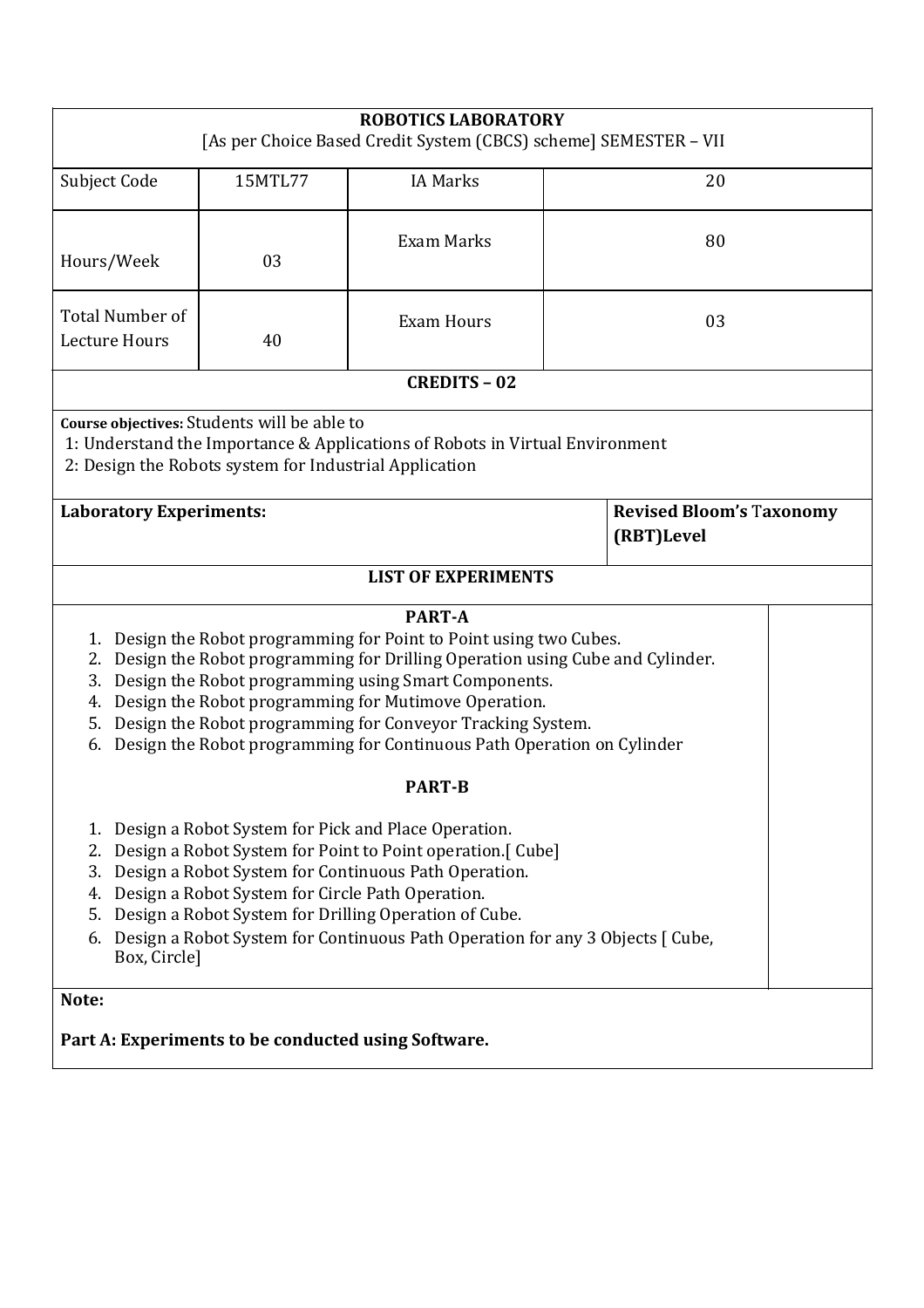**Part B: Experiments to be conducted using Robot system.** 

**Course outcomes:** On completion of the course the student will:

**CO 1:** Understand the importance of Robot system in Industrial Process in Virtual Environments **CO 2:** Design and Develop a Robot System for Real time Industrial Process.

# **Scheme of Examination:**

Experiment : Part A : 35 Marks Part B: 35 Marks Viva- Voice : 10 Marks Total : 80 Marks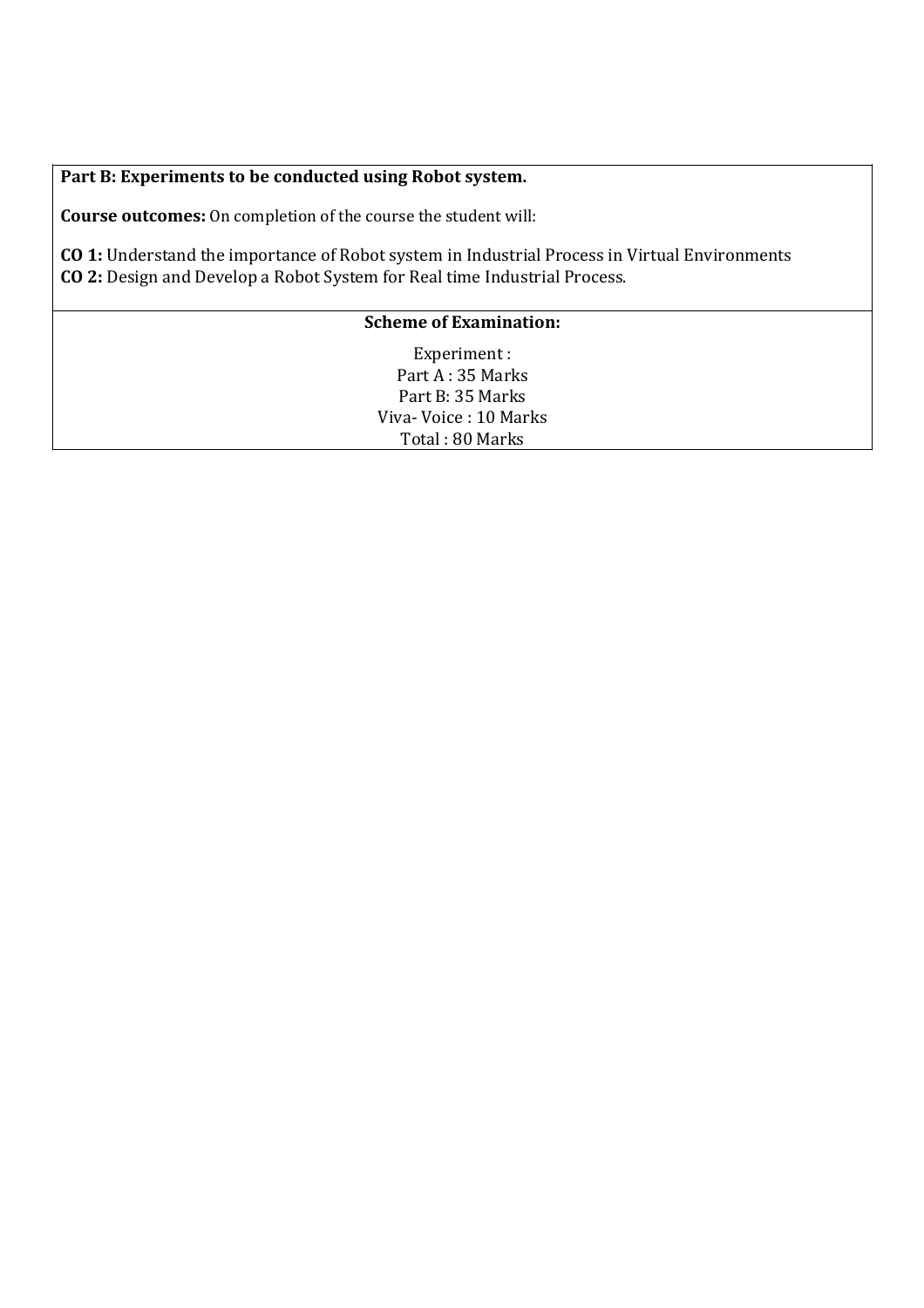| <b>REAL TIME SYSTEMS</b><br>[As per Choice Based Credit System (CBCS) scheme]<br>SEMESTER - VII                                                                                                                                                                                                                                                                                                                  |                                                                                                                                                                                                                                                                                                                                                                                          |                                                                                                                                                                                                                                           |  |                                 |                                                  |  |
|------------------------------------------------------------------------------------------------------------------------------------------------------------------------------------------------------------------------------------------------------------------------------------------------------------------------------------------------------------------------------------------------------------------|------------------------------------------------------------------------------------------------------------------------------------------------------------------------------------------------------------------------------------------------------------------------------------------------------------------------------------------------------------------------------------------|-------------------------------------------------------------------------------------------------------------------------------------------------------------------------------------------------------------------------------------------|--|---------------------------------|--------------------------------------------------|--|
| <b>Subject Code</b>                                                                                                                                                                                                                                                                                                                                                                                              | 15MT743                                                                                                                                                                                                                                                                                                                                                                                  | <b>IA Marks</b>                                                                                                                                                                                                                           |  | 20                              |                                                  |  |
| <b>Number of Lecture</b><br>Hours/Week                                                                                                                                                                                                                                                                                                                                                                           | 03                                                                                                                                                                                                                                                                                                                                                                                       | <b>Exam Marks</b>                                                                                                                                                                                                                         |  | 80                              |                                                  |  |
| <b>Total Number of</b><br><b>Lecture Hours</b>                                                                                                                                                                                                                                                                                                                                                                   | 40                                                                                                                                                                                                                                                                                                                                                                                       | <b>Exam Hours</b>                                                                                                                                                                                                                         |  | 03                              |                                                  |  |
|                                                                                                                                                                                                                                                                                                                                                                                                                  |                                                                                                                                                                                                                                                                                                                                                                                          | <b>CREDITS - 03</b>                                                                                                                                                                                                                       |  |                                 |                                                  |  |
| Course objectives: Students will be able to<br>developing methodologies.<br>$\bullet$                                                                                                                                                                                                                                                                                                                            | systems, RTS developing methodologies.                                                                                                                                                                                                                                                                                                                                                   | gain knowledge of real time systems, computer control, hardware & software requirements, operating systems, RTS<br>understand the operation of real time systems, computer control, hardware & software implementation for RTS, operating |  |                                 |                                                  |  |
|                                                                                                                                                                                                                                                                                                                                                                                                                  |                                                                                                                                                                                                                                                                                                                                                                                          | <b>Modules</b>                                                                                                                                                                                                                            |  | <b>Hours</b><br><b>Teaching</b> | <b>Revised Bloom's</b><br>Taxonomy(RBT)<br>Level |  |
|                                                                                                                                                                                                                                                                                                                                                                                                                  |                                                                                                                                                                                                                                                                                                                                                                                          | Module -1                                                                                                                                                                                                                                 |  |                                 |                                                  |  |
| Programs.                                                                                                                                                                                                                                                                                                                                                                                                        | Introduction to Real-Time systems: Historical background, RTS definition,<br>Classification of Real-time systems, Time constraints, Classification of<br><b>Concepts of computer control:</b> Introduction, Sequence Control, Loop control,<br>Supervisory control, Centralized computer control, Distributed system,<br>Human-computer interface, Benefits of computer control systems. |                                                                                                                                                                                                                                           |  |                                 |                                                  |  |
|                                                                                                                                                                                                                                                                                                                                                                                                                  |                                                                                                                                                                                                                                                                                                                                                                                          | Module -2                                                                                                                                                                                                                                 |  |                                 |                                                  |  |
|                                                                                                                                                                                                                                                                                                                                                                                                                  | <b>Computer Hardware requirements for RTS:</b> Introduction, General purpose<br>computer, single chip microcontroller, specialized processors, Process-related<br>Interfaces, Data transfer techniques, Communications, Standard Interface.                                                                                                                                              |                                                                                                                                                                                                                                           |  |                                 |                                                  |  |
|                                                                                                                                                                                                                                                                                                                                                                                                                  |                                                                                                                                                                                                                                                                                                                                                                                          | Module -3                                                                                                                                                                                                                                 |  |                                 |                                                  |  |
| Languages for Real-Time applications: Introduction, Syntax layout and<br>8 Hours<br>readability, declaration and Initialization of Variables and Constants,<br>Modularity and Variables. Compilation. Data types , Control Structure,<br>Exception Handling, Low-level facilities, Co routines, Interrupts and Device<br>handling, concurrency, Real-time support, Overview of real-time languages.<br>Module -4 |                                                                                                                                                                                                                                                                                                                                                                                          |                                                                                                                                                                                                                                           |  |                                 |                                                  |  |
|                                                                                                                                                                                                                                                                                                                                                                                                                  |                                                                                                                                                                                                                                                                                                                                                                                          |                                                                                                                                                                                                                                           |  |                                 |                                                  |  |
|                                                                                                                                                                                                                                                                                                                                                                                                                  | <b>Operating Systems:</b> Introduction, Real-time multi-tasking OS, Scheduling<br>08 Hours<br>strategies. Priority Structures, Task management, Scheduler and real-time<br>clock interrupt handles. Memory Management, Code sharing, Resource control,<br>task co-operation and communication, Mutual exclusion, Minimum OS kernel.<br>Module -5                                         |                                                                                                                                                                                                                                           |  |                                 |                                                  |  |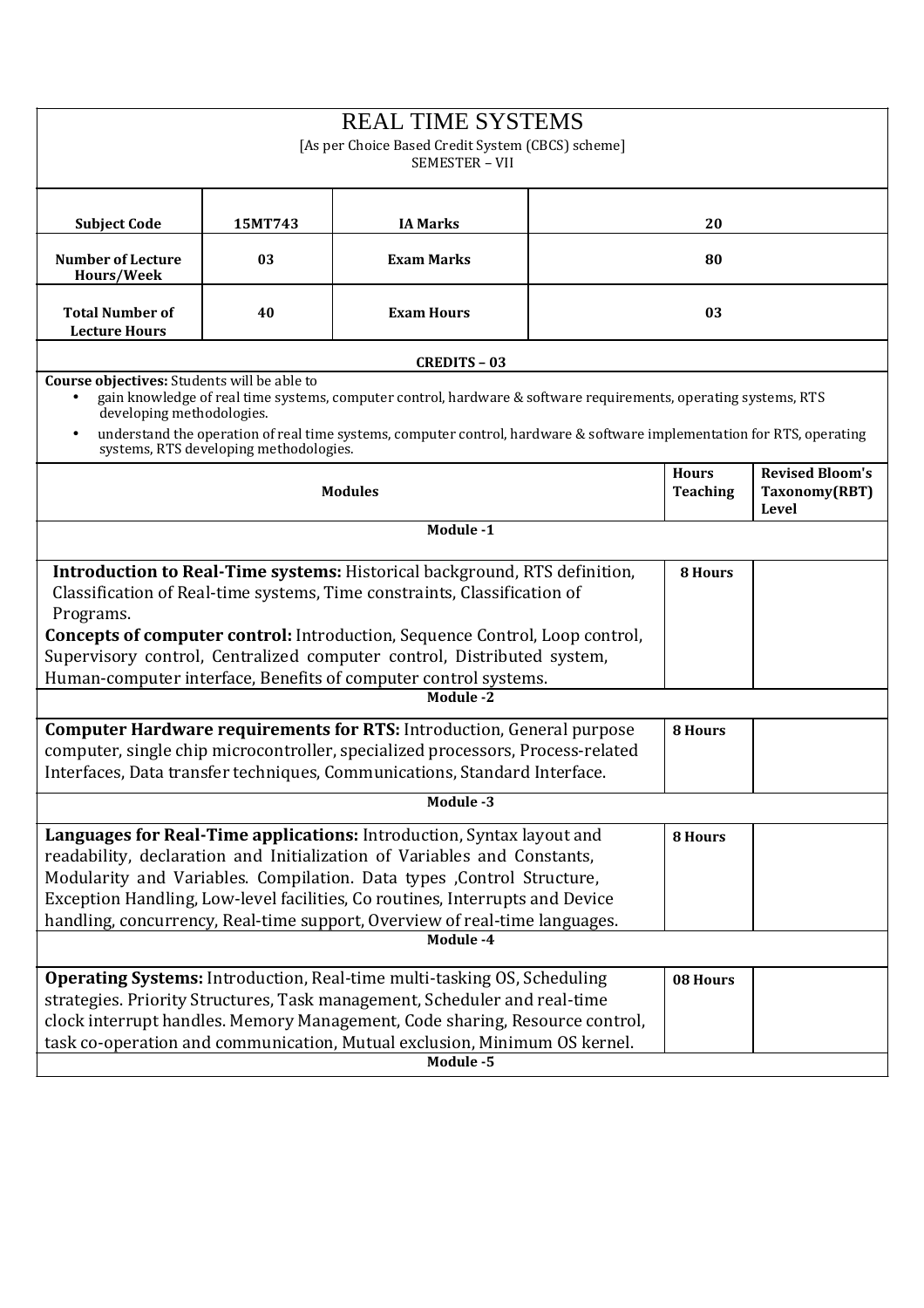| Design of RTSS- General Introduction: Introduction, Specification 08Hours<br>documentation, Preliminary design, single-program approach, Foreground/background<br>systems.    |  |
|-------------------------------------------------------------------------------------------------------------------------------------------------------------------------------|--|
| <b>RTS development methodologies:</b> Introduction, Yourdon Methodology, Ward                                                                                                 |  |
| and Mellor Method, Hately and Pirbhai method.                                                                                                                                 |  |
| Course outcomes: On completion of the course the student will                                                                                                                 |  |
| <b>CO1</b> : have knowledge of real time systems, computer control, hardware & software requirements, operating systems, RTS<br>developing methodologies.                     |  |
| <b>CO2</b> : understand the operation of real time systems, computer control, hardware & software implementation for RTS, operating<br>systems, RTS developing methodologies. |  |
| <b>Graduate Attributes (as per NBA):</b>                                                                                                                                      |  |
| <b>Question paper pattern:</b>                                                                                                                                                |  |
| The question paper will have TEN questions.                                                                                                                                   |  |
| Each full question consists of 16 marks.<br>$\bullet$                                                                                                                         |  |
| There will be 2 full questions (with maximum of FOUR sub questions) from each module.<br>$\bullet$                                                                            |  |
| Each full question will have sub questions covering all the topics under a module.<br>$\bullet$                                                                               |  |
| The students will have to answer 5 full questions, selecting one full question from each module.<br>$\bullet$                                                                 |  |
|                                                                                                                                                                               |  |

# **Text Books:**

**1. Real – time Computer Control – an introduction,** Sturt Bennel, 2ne Edn. Pearson Education. 2005. **Reference Books:** 

- **1. Real-Time Systems Design and Analysis,** Philip, a. Laplante, second edition, PHI, 2005.
- **2. Real-Time Systems Development,** Rob Williams, 2006.
- **3. Embedded Systems,** Raj Kamal, Tata McGraw Hill, India, 2005.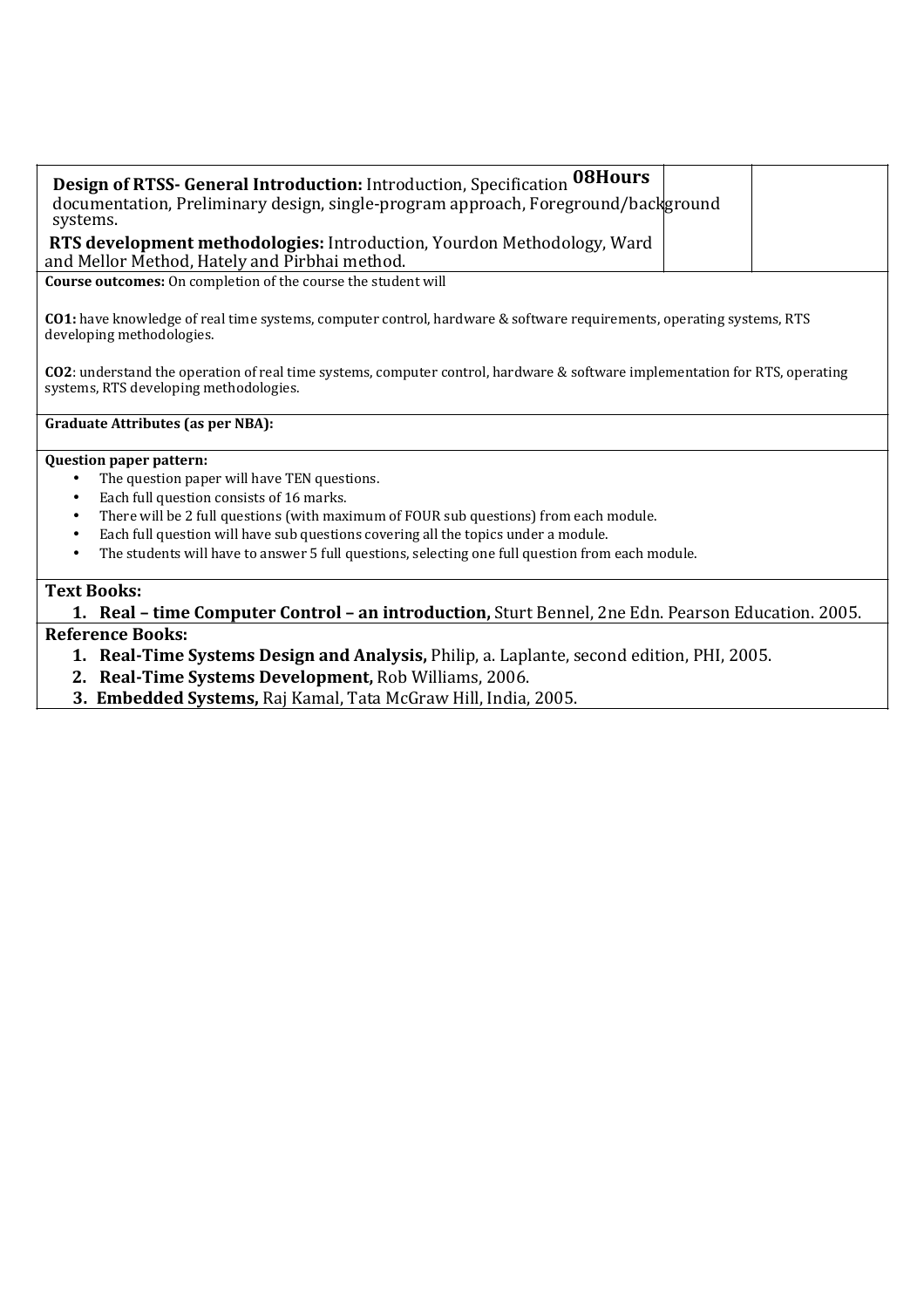| SAFETY AND SECURITY OF AUTOMOTIVE SYSTMES<br>[AS PER CHOICE BASED CREDIT SYSTEM (CBCS) SCHEME]                                                                                                                                                                                                                                                                                     |                                 |                                          |  |  |  |  |
|------------------------------------------------------------------------------------------------------------------------------------------------------------------------------------------------------------------------------------------------------------------------------------------------------------------------------------------------------------------------------------|---------------------------------|------------------------------------------|--|--|--|--|
| <b>VII SEMESTER</b>                                                                                                                                                                                                                                                                                                                                                                |                                 |                                          |  |  |  |  |
| 15MT753<br>Subject Code<br><b>IA Marks</b>                                                                                                                                                                                                                                                                                                                                         | 20                              |                                          |  |  |  |  |
| Number of Lecture<br>03<br>Exam Marks<br>Hours/Week                                                                                                                                                                                                                                                                                                                                | 80                              |                                          |  |  |  |  |
| <b>Total Number of</b><br>40<br>Exam Hours<br>Lecture Hours                                                                                                                                                                                                                                                                                                                        | 03                              |                                          |  |  |  |  |
| <b>CREDITS - 03</b>                                                                                                                                                                                                                                                                                                                                                                |                                 |                                          |  |  |  |  |
| Course objectives: Students will be able to<br>1. gain knowledge of IC Engines, Fuel,<br>Ignition, Lighting System<br>2. understand the working Principles of<br>Transmission system , Gear box, Lubrication system , CMV safety<br>rules.                                                                                                                                         |                                 |                                          |  |  |  |  |
| <b>Modules</b>                                                                                                                                                                                                                                                                                                                                                                     | <b>Hours</b><br><b>Teaching</b> | RevisedBloom's<br>Taxonomy(RBT)<br>Level |  |  |  |  |
| Module -1                                                                                                                                                                                                                                                                                                                                                                          |                                 |                                          |  |  |  |  |
| Types of automobiles: Limiting Dimensions as per Central Motor Vehicles Rules.<br>Engines - classification, Construction, Materials o f engine components. Prototype<br>Testing as per Central motor Vehicles Rules.<br>Fuel system – Fuel tank, Fuel filter, Types of fuel system. Carburetor – Simple and<br>Modern, Fuel injection System. Emission standards as per CMV Rules. | 8 Hours                         |                                          |  |  |  |  |
| Module -2                                                                                                                                                                                                                                                                                                                                                                          |                                 |                                          |  |  |  |  |
| Electrical System: Storage battery Operations and Maintenance, Ignition System -<br>Ignition System. Starting System, Lighting system, Horn<br>Coil and Magneto<br>System.<br>Wiper motors, fans, heaters, trafi cators, automobile air conditioning. Central motor<br>vehicles rules regarding lighting, windshields, Wipers.                                                     | 8 Hours                         |                                          |  |  |  |  |
| Module -3                                                                                                                                                                                                                                                                                                                                                                          |                                 |                                          |  |  |  |  |
| <b>Transmission system:</b> clutches – operation and fault finding of clutche s, fluid<br>flywheel, Gear box-types, steer systems, chassis springs, suspension.                                                                                                                                                                                                                    | 8 Hours                         |                                          |  |  |  |  |
| Module -4                                                                                                                                                                                                                                                                                                                                                                          |                                 |                                          |  |  |  |  |
| Differential, dead and Live axles: Rims, Tyre etc. Brakes - types, construction<br>8 Hours<br>and fault finding, CMV rules $-$ brakes, Steering & t yre.                                                                                                                                                                                                                           |                                 |                                          |  |  |  |  |
| Module -5                                                                                                                                                                                                                                                                                                                                                                          |                                 |                                          |  |  |  |  |
| <b>Lubrication systems:</b> types, components, lubricating oil, cooling system – details                                                                                                                                                                                                                                                                                           | 8 Hours                         |                                          |  |  |  |  |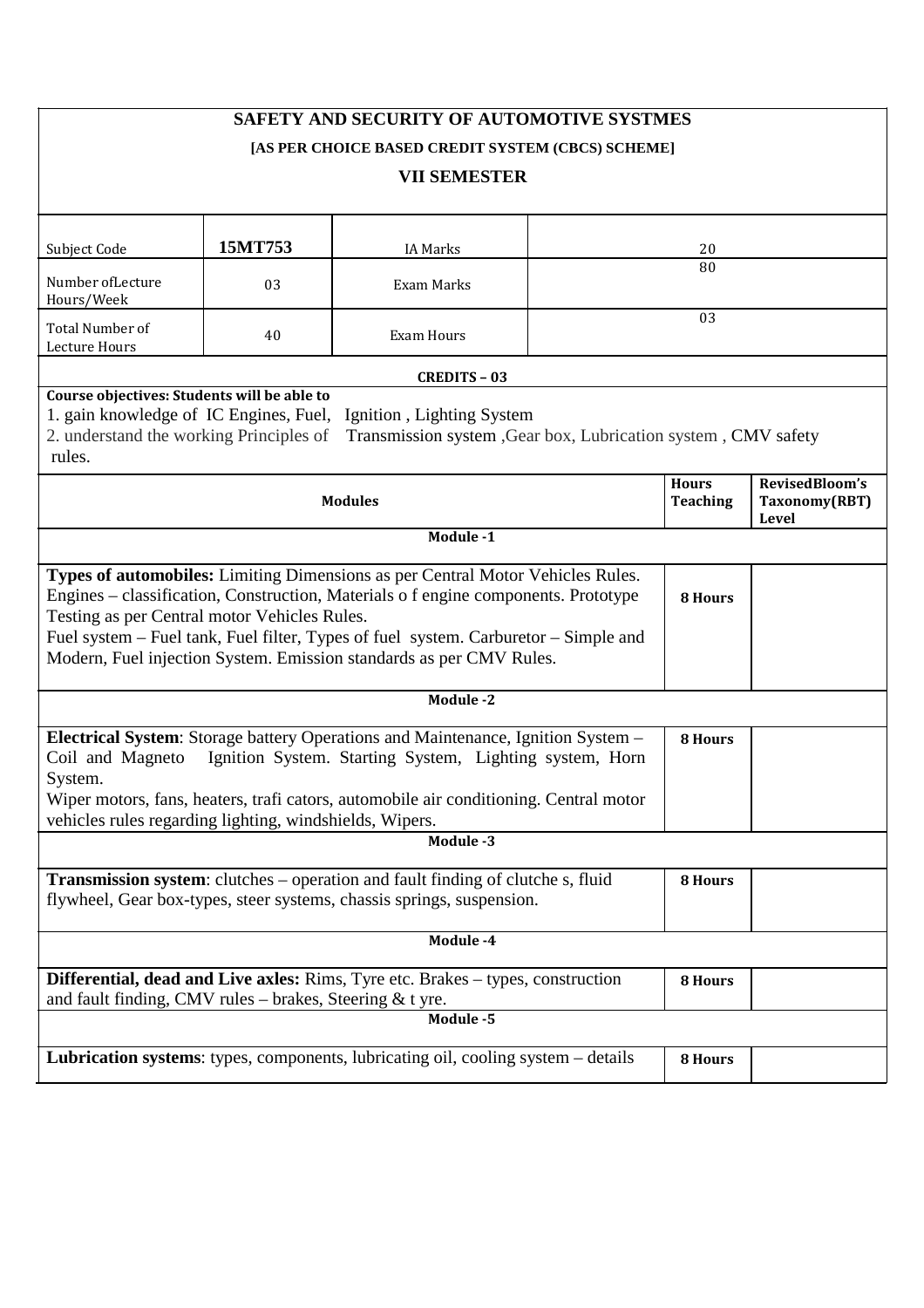| of components, study of systems, types.                                                                               |  |
|-----------------------------------------------------------------------------------------------------------------------|--|
| Miscellaneous – special gadgets and accessories for fire fighting vehicles.                                           |  |
| Automobile accidents. CMV rules regarding safety devices for drivers, passengers.                                     |  |
| <b>Course outcomes:</b>                                                                                               |  |
| On completion of course students will                                                                                 |  |
|                                                                                                                       |  |
| <b>CO1:</b> have knowledge of IC Engines, Fuel, Ignition, Lighting System                                             |  |
| <b>CO2:</b> understand the working Principles of Transmission system , Gear box, Lubrication system , CMV safety rule |  |
|                                                                                                                       |  |
|                                                                                                                       |  |
| <b>Graduate Attributes (as per NBA):</b>                                                                              |  |
|                                                                                                                       |  |
| <b>Question paper pattern:</b>                                                                                        |  |
| The question paper will have TEN questions.                                                                           |  |
| Each full question consists of 16 marks.<br>$\bullet$                                                                 |  |
| There will be 2 full questions (with maximum of FOUR sub questions) from each module.<br>$\bullet$                    |  |
| Each full question will have sub questions covering all the topics under a module.<br>$\bullet$                       |  |
| The students will have to answer 5 full questions, selecting one full question from each module.                      |  |
| <b>Text Books:</b>                                                                                                    |  |
| 1. CBS Narang, Automobile Engineering.                                                                                |  |
| 2. Kirpal Singh, Automobile Engineering.                                                                              |  |
|                                                                                                                       |  |
| <b>Reference Books:</b>                                                                                               |  |
| 1. William H. Crouse, Automobile Chassis and Body constructions, operation and Maintenance.                           |  |
|                                                                                                                       |  |
| 2. William H. Crouse, Automobile machines - Principles & operations.                                                  |  |
| 3. Joseph Heitner, Automotive Mechanics-Principles & Practices                                                        |  |
| 4. P. L. Kohli, Automotive Electrical Equipments.                                                                     |  |
| The central Motor Vehicles Rules, 1989.<br>5.                                                                         |  |
|                                                                                                                       |  |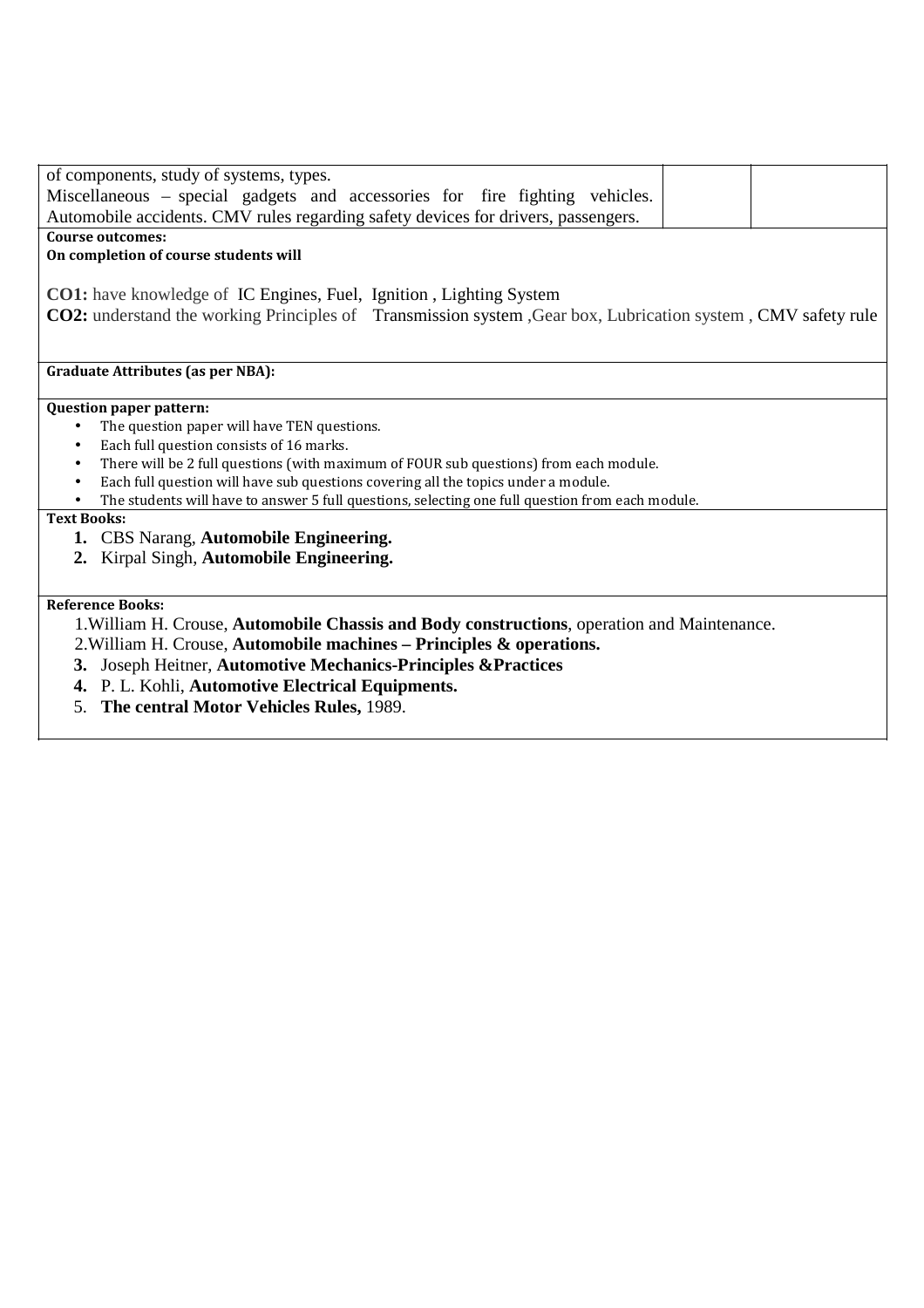| <b>SIGNAL PROCESS</b><br>[As per Choice Based Credit System (CBCS) scheme]<br><b>SEMESTER - VII</b>                                                                                                                                                                                                                                                                                                                                                                                                                        |                |                                                                                                                                                                        |    |                                 |          |       |                                         |
|----------------------------------------------------------------------------------------------------------------------------------------------------------------------------------------------------------------------------------------------------------------------------------------------------------------------------------------------------------------------------------------------------------------------------------------------------------------------------------------------------------------------------|----------------|------------------------------------------------------------------------------------------------------------------------------------------------------------------------|----|---------------------------------|----------|-------|-----------------------------------------|
| <b>Subject Code</b>                                                                                                                                                                                                                                                                                                                                                                                                                                                                                                        | 15MT73         | <b>IA Marks</b>                                                                                                                                                        | 20 |                                 |          |       |                                         |
| <b>Number of Lecture</b><br>Hours/Week                                                                                                                                                                                                                                                                                                                                                                                                                                                                                     | 04             | <b>Exam Marks</b>                                                                                                                                                      |    |                                 | 80       |       |                                         |
| <b>Total Number of</b><br><b>Lecture Hours</b>                                                                                                                                                                                                                                                                                                                                                                                                                                                                             | 50             | <b>Exam Hours</b>                                                                                                                                                      | 03 |                                 |          |       |                                         |
|                                                                                                                                                                                                                                                                                                                                                                                                                                                                                                                            |                | <b>CREDITS - 04</b>                                                                                                                                                    |    |                                 |          |       |                                         |
| Course objectives: Students will be able to<br>1. gain knowledge of signal, system, transformation and filter.<br>2. understand time domain, frequency domain signals, analog and digital systems.<br>3. operate on signals and systems to bring out its characteristics and desired information.<br>4. design analog and digital filers and implement discrete time systems.                                                                                                                                              |                |                                                                                                                                                                        |    |                                 |          |       |                                         |
|                                                                                                                                                                                                                                                                                                                                                                                                                                                                                                                            | <b>Modules</b> |                                                                                                                                                                        |    | <b>Hours</b><br><b>Teaching</b> |          | Level | <b>Revised Bloom's</b><br>Taxonomy(RBT) |
|                                                                                                                                                                                                                                                                                                                                                                                                                                                                                                                            |                | Module -1                                                                                                                                                              |    |                                 |          |       |                                         |
|                                                                                                                                                                                                                                                                                                                                                                                                                                                                                                                            |                | <b>Introduction:</b> Definitions of a signal and a system, classification of signals, basic<br>Operations on signals, Basic elementary signals, properties of systems. |    |                                 | 10 Hours |       |                                         |
|                                                                                                                                                                                                                                                                                                                                                                                                                                                                                                                            |                | Module -2                                                                                                                                                              |    |                                 |          |       |                                         |
| response representation,                                                                                                                                                                                                                                                                                                                                                                                                                                                                                                   |                | Time-domain representations for LTI systems: Convolution, impulse response<br>representation, Convolution Sum and Convolution Integral. Properties of impulse          |    |                                 | 10 Hours |       |                                         |
|                                                                                                                                                                                                                                                                                                                                                                                                                                                                                                                            |                | Module -3                                                                                                                                                              |    |                                 |          |       |                                         |
| <b>Discrete Fourier Transforms (DFT):</b> Introduction to DFT, Properties of DFT,<br>10 Hours<br>multiplication of two DFTs- the circular convolution, additional DFT properties,<br>use of DFT in linear filtering, overlap-save and overlap-add method. Fast-Fourier-<br>Transform (FFT) algorithms: Direct computation of DFT, need for efficient<br>computation of the DFT (FFT algorithms). Radix-2 FFT algorithm for the<br>computation of DFT and IDFT-decimation-in-time and Decimation-in-frequency<br>algorithms |                |                                                                                                                                                                        |    |                                 |          |       |                                         |
|                                                                                                                                                                                                                                                                                                                                                                                                                                                                                                                            |                | Module -4                                                                                                                                                              |    |                                 |          |       |                                         |
| IIR filter design: Characteristics of commonly used analog filters - Butterworth<br>10 Hours<br>and Chebyshev filters, analog to analog frequency transformations. Design of IIR<br>filters from analog filters (Butterworth and Chebyshev) - impulse invariance<br>method. Mapping of transfer functions: Approximation of derivative (bilinear<br>transformation) method, Verification for stability and linearity during mapping                                                                                        |                |                                                                                                                                                                        |    |                                 |          |       |                                         |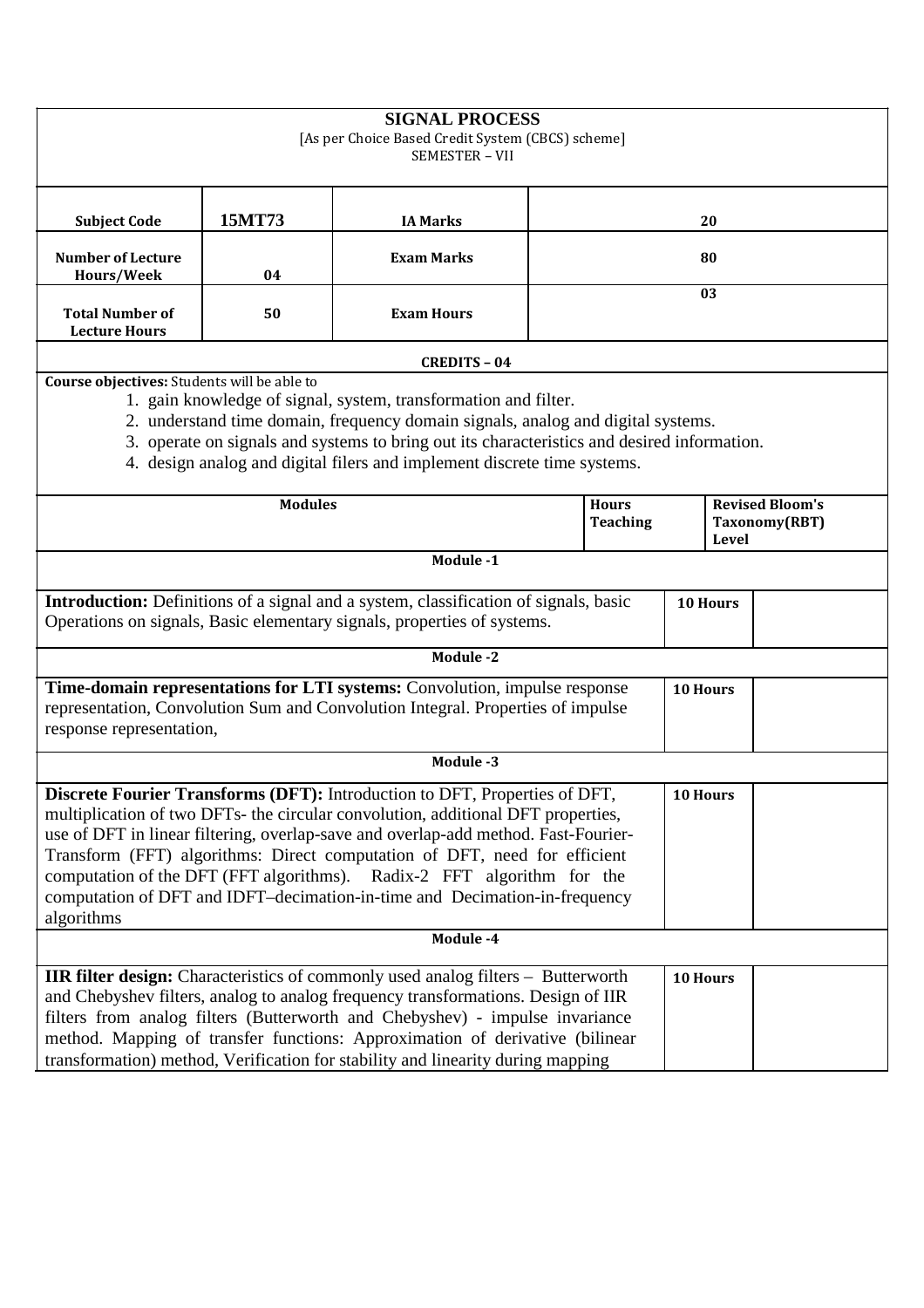| Module -5                                                                                                                                                                                                                                                                                                                                                                                                                                                 |
|-----------------------------------------------------------------------------------------------------------------------------------------------------------------------------------------------------------------------------------------------------------------------------------------------------------------------------------------------------------------------------------------------------------------------------------------------------------|
| FIR filter design: Introduction to FIR filters, design of FIR filters using -<br>10 Hours<br>Hamming, Hanning and Kaiser windows, FIR filter design using<br>Rectangular,<br>frequency sampling Technique.<br>Implementation of discrete-time systems: Structures for IIR and FIR systems-direct<br>form I and direct form II systems, cascade, lattice and parallel realization.                                                                         |
| Course outcomes: On completion of the course the student will<br>CO1: have knowledge of signal, system, transformation, filter design.<br><b>CO2:</b> understand the difference between time domain, frequency domain, analog and digital filters.<br><b>CO3:</b> transform the signals from one domain to other domain using transformation techniques.<br><b>CO4:</b> design analog and digital filters for specific applications.                      |
| <b>Graduate Attributes (as per NBA):</b>                                                                                                                                                                                                                                                                                                                                                                                                                  |
| Question paper pattern:<br>The question paper will have TEN questions.<br>Each full question consists of 16 marks.<br>$\bullet$<br>There will be 2 full questions (with maximum of FOUR sub questions) from each module.<br>$\bullet$<br>Each full question will have sub questions covering all the topics under a module.<br>$\bullet$<br>The students will have to answer 5 full questions, selecting one full question from each module.<br>$\bullet$ |
| <b>Text Books:</b><br><b>Digital signal processing – Principles Algorithms &amp; Applications, Proakis &amp; Monalakis, Pearson</b><br>1.<br>education, 4th Edition, New Delhi, 2007.<br>"Signals and Systems", Simon Haykin and Barry Van Veen John Wiley & Sons, 2001.<br>2.                                                                                                                                                                            |
| <b>Reference Books:</b><br>1. Discrete Time Signal Processing, Oppenheim & Schaffer, PHI, 2003.<br>2. Digital Signal Processing, S. K. Mitra, Tata Mc-Graw Hill, 2nd Edition, 2004.<br>3. Digital Signal Processing, Lee Tan: Elsivier publications, 2007<br>4. Alan V Oppenheim, Alan S, Willsky and A Hamid Nawab, "Signals and Systems" Pearson Education Asia<br>/ PHI, $2^{nd}$ edition,<br>1997. Indian Reprint 2002                                |
| 5. H. P Hsu, R. Ranjan, "Signals and Systems", Scham's outlines, TMH, 2006<br>B. P. Lathi, "Linear Systems and Signals", Oxford U niversity Press, 2005.<br>6.                                                                                                                                                                                                                                                                                            |

7. Ganesh Rao and Satish Tunga, "Signals and Systems", Sanguine Technical Publishers, 2004.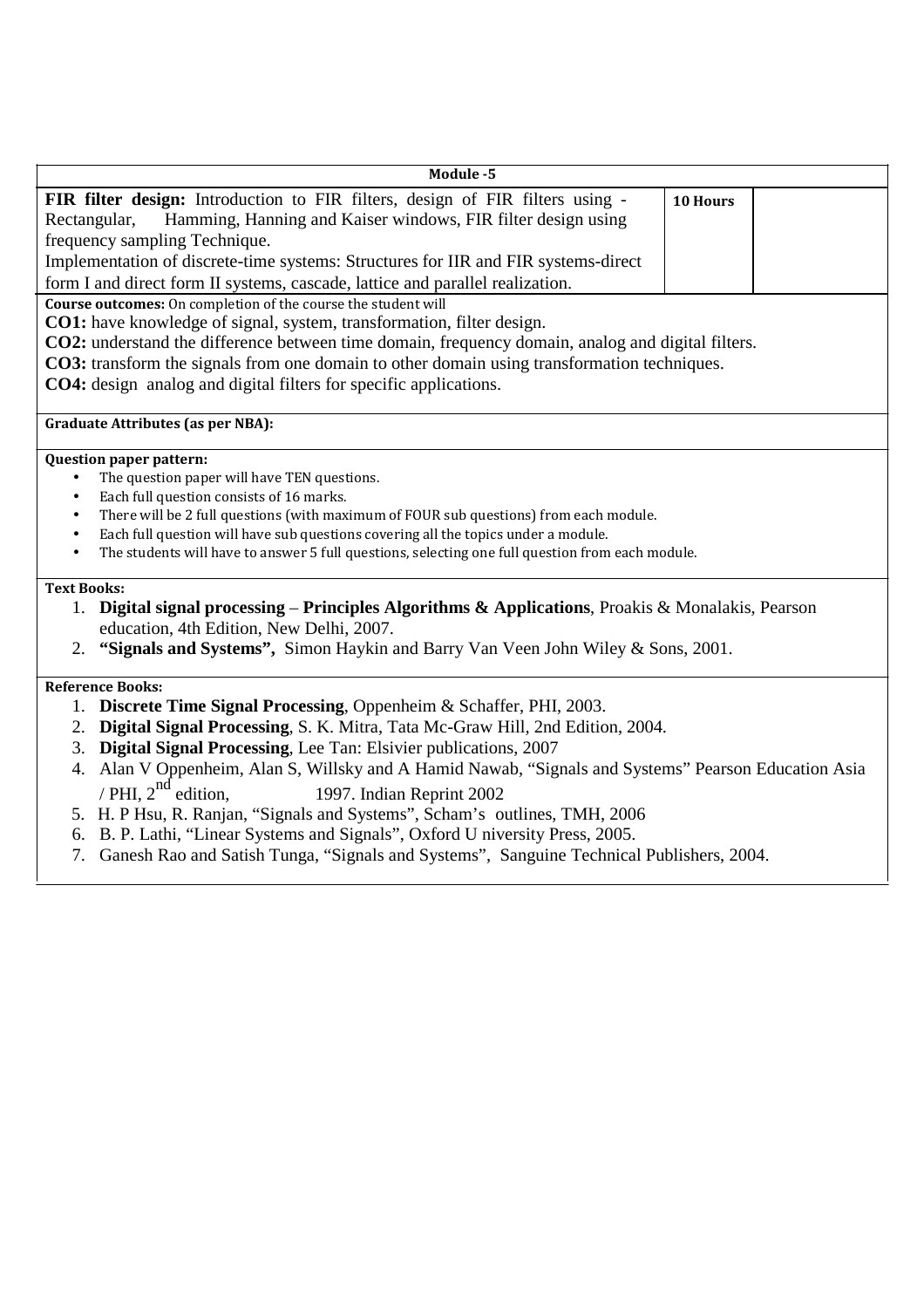|                                                                                                                                                                                                                                                                                                                                                                                                                                                                                                                                                                            |                                                                                                                                                                                                                                                                                                                                                                                       | <b>RADAR ENGINEERING</b><br>[As per Choice Based Credit System (CBCS) scheme]<br><b>SEMESTER - VIII</b>                                                                                             |  |                                 |                                          |  |
|----------------------------------------------------------------------------------------------------------------------------------------------------------------------------------------------------------------------------------------------------------------------------------------------------------------------------------------------------------------------------------------------------------------------------------------------------------------------------------------------------------------------------------------------------------------------------|---------------------------------------------------------------------------------------------------------------------------------------------------------------------------------------------------------------------------------------------------------------------------------------------------------------------------------------------------------------------------------------|-----------------------------------------------------------------------------------------------------------------------------------------------------------------------------------------------------|--|---------------------------------|------------------------------------------|--|
| Subject Code                                                                                                                                                                                                                                                                                                                                                                                                                                                                                                                                                               | 15MT835                                                                                                                                                                                                                                                                                                                                                                               | <b>IA Marks</b>                                                                                                                                                                                     |  | 20                              |                                          |  |
| Number of Lecture<br>Hours/Week                                                                                                                                                                                                                                                                                                                                                                                                                                                                                                                                            | 03                                                                                                                                                                                                                                                                                                                                                                                    | Exam Marks                                                                                                                                                                                          |  | 80                              |                                          |  |
| Total Number of<br>Lecture Hours                                                                                                                                                                                                                                                                                                                                                                                                                                                                                                                                           | 40                                                                                                                                                                                                                                                                                                                                                                                    | <b>Exam Hours</b>                                                                                                                                                                                   |  | 03                              |                                          |  |
|                                                                                                                                                                                                                                                                                                                                                                                                                                                                                                                                                                            |                                                                                                                                                                                                                                                                                                                                                                                       | <b>CREDITS - 03</b>                                                                                                                                                                                 |  |                                 |                                          |  |
| Course objectives: Students will be able to<br>The Radar Antenna.                                                                                                                                                                                                                                                                                                                                                                                                                                                                                                          |                                                                                                                                                                                                                                                                                                                                                                                       | gain Knowledge of Radars, The Radar Equation, MTI and Pulse Doppler Radar, Tracking Radar &<br>understand the operation of Radars, MTI and Pulse Doppler Radar, Tracking Radar & the Radar Antenna. |  |                                 |                                          |  |
|                                                                                                                                                                                                                                                                                                                                                                                                                                                                                                                                                                            |                                                                                                                                                                                                                                                                                                                                                                                       | <b>Modules</b>                                                                                                                                                                                      |  | <b>Hours</b><br><b>Teaching</b> | RevisedBloom's<br>Taxonomy(RBT)<br>Level |  |
|                                                                                                                                                                                                                                                                                                                                                                                                                                                                                                                                                                            |                                                                                                                                                                                                                                                                                                                                                                                       | Module -1                                                                                                                                                                                           |  |                                 |                                          |  |
| Text)                                                                                                                                                                                                                                                                                                                                                                                                                                                                                                                                                                      | Basics of Radar: Introduction, Maximum Unambiguous Range, Radar Waveforms, Definitions<br>w.r.t Pulse waveform - PRF, PRI, Duty Cycle, Peak Transmitter Power, Average transmitter<br>8 Hours<br>Power. Simple form of the Radar Equation, Radar Block Diagram and Operation, Radar<br>Frequencies, Applications of Radar, The Origins of Radar, Illustrative Problems. (Chapter 1 of |                                                                                                                                                                                                     |  |                                 |                                          |  |
|                                                                                                                                                                                                                                                                                                                                                                                                                                                                                                                                                                            |                                                                                                                                                                                                                                                                                                                                                                                       | Module -2                                                                                                                                                                                           |  |                                 |                                          |  |
| The Radar Equation: Prediction of Range Performance, Detection of signal in Noise,<br>8 Hours<br>Minimum Detectable Signal, Receiver Noise, SNR, Modified Radar Range Equation, Envelope<br>Detector - False Alarm Time and Probability, Probability of Detection, Radar Cross Section of<br>Targets: simple targets - sphere, cone-sphere, Transmitter Power, PRF and Range<br>Ambiguities, System Losses (Qualitative treatment), Illustrative Problems. (Chapter 2, except<br>2.4, 2.6 2.8 & 2.11 of Text)                                                              |                                                                                                                                                                                                                                                                                                                                                                                       |                                                                                                                                                                                                     |  |                                 |                                          |  |
|                                                                                                                                                                                                                                                                                                                                                                                                                                                                                                                                                                            |                                                                                                                                                                                                                                                                                                                                                                                       | Module -3                                                                                                                                                                                           |  |                                 |                                          |  |
| MTI and Pulse Doppler Radar: Introduction, Principle, Doppler Frequency Shift, Simple CW<br>8 Hours<br>Radar, Sweep to Sweep subtraction and Delay Line Canceler, MTI Radar with - Power<br>Amplifier Transmitter, Delay Line Cancelers — Frequency Response of Single Delay-Line<br>Canceler, Blind Speeds, Clutter Attenuation, MTI Improvement Factor, N- Pulse Delay-Line<br>Canceler, Digital MTI Processing - Blind phases, I and Q Channels, Digital MTI Doppler signal<br>processor, Moving Target Detector- Original MTD. (Chapter 3, 3.1, 3.2, 3.5, 3.6 of Text) |                                                                                                                                                                                                                                                                                                                                                                                       |                                                                                                                                                                                                     |  |                                 |                                          |  |
|                                                                                                                                                                                                                                                                                                                                                                                                                                                                                                                                                                            |                                                                                                                                                                                                                                                                                                                                                                                       | Module -4                                                                                                                                                                                           |  |                                 |                                          |  |
|                                                                                                                                                                                                                                                                                                                                                                                                                                                                                                                                                                            | Tracking Radar: Tracking with Radar- Types of Tracking Radar Systems, Monopulse<br>8 Hours<br>TrackingAmplitude Comparison Monopulse (one-and two-coordinates), Phase Comparison<br>Monopulse. Sequential Lobing, Conical Scan Tracking, Block Diagram of Conical Scan Tracking<br>Radar, Tracking in Range, Comparison of Trackers. (Chapter 4, 4.1, 4.2, 4.3 of Text)               |                                                                                                                                                                                                     |  |                                 |                                          |  |
|                                                                                                                                                                                                                                                                                                                                                                                                                                                                                                                                                                            |                                                                                                                                                                                                                                                                                                                                                                                       | Module -5                                                                                                                                                                                           |  |                                 |                                          |  |
| The Radar Antenna: Functions of                                                                                                                                                                                                                                                                                                                                                                                                                                                                                                                                            |                                                                                                                                                                                                                                                                                                                                                                                       | The Radar Antenna, Antenna Parameters, Reflector                                                                                                                                                    |  | 8 Hours                         |                                          |  |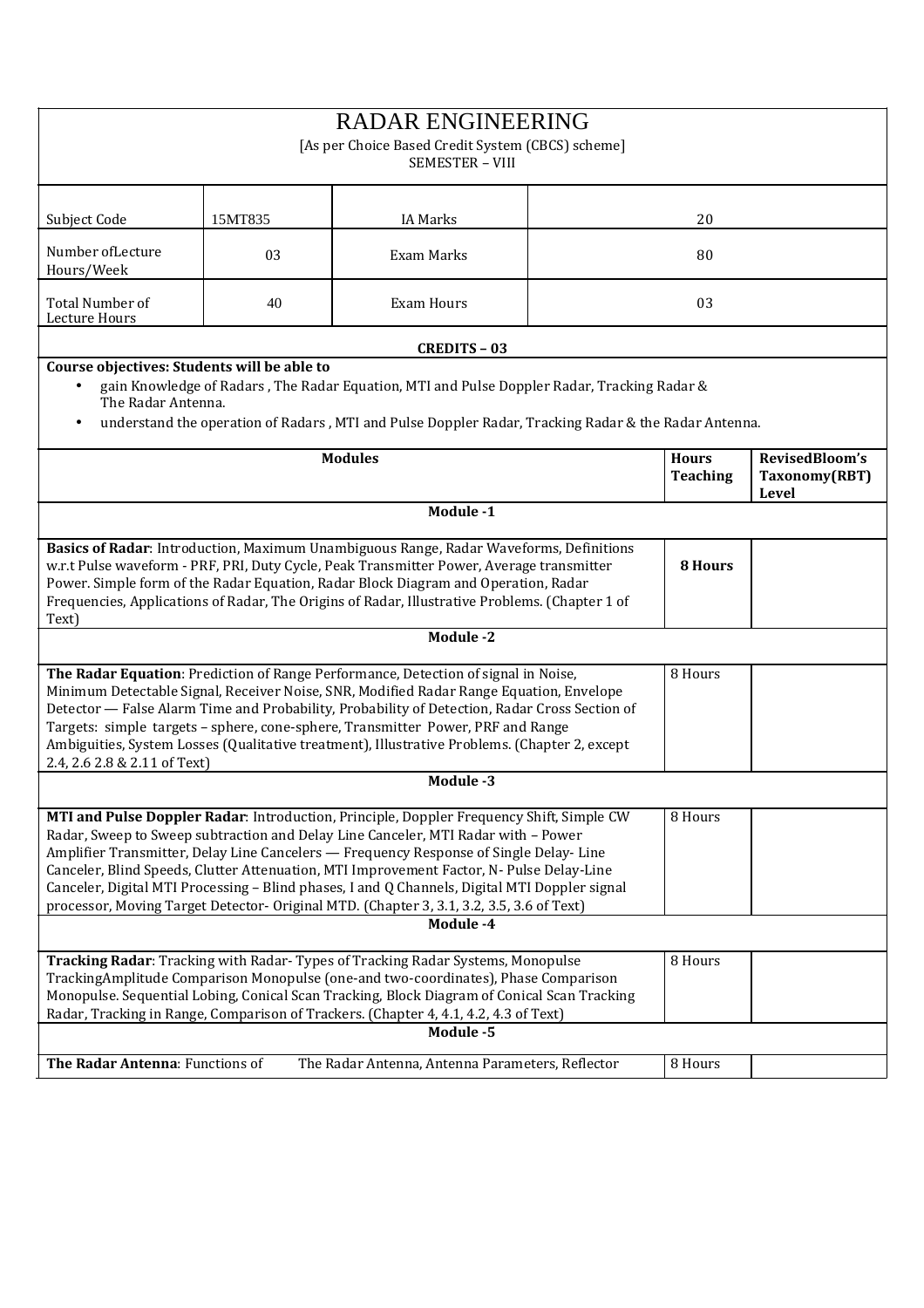| Antennas and Electronically Steered Phased array Antennas. (Chapter 9: 9.1, 9.2 9.4, 9.5 of Text)<br>Radar Receiver: The Radar Receiver, Receiver Noise Figure, Super Heterodyne Receiver,<br>Duplexers and Receivers Protectors, Radar Displays. (Chapter 11 of Text) |
|------------------------------------------------------------------------------------------------------------------------------------------------------------------------------------------------------------------------------------------------------------------------|
| Course outcomes:                                                                                                                                                                                                                                                       |
| On completion of course students will                                                                                                                                                                                                                                  |
|                                                                                                                                                                                                                                                                        |
| <b>CO 1:</b> have knowledge of Radars, the Radar Equation, MTI and Pulse Doppler Radar, Tracking Radar and the Radar Antenna.                                                                                                                                          |
| <b>CO 2:</b> understand the operation of Radars, MTI and Pulse Doppler Radar, Tracking Radar & the Radar Antenna.                                                                                                                                                      |
|                                                                                                                                                                                                                                                                        |
| Graduate Attributes (as per NBA):                                                                                                                                                                                                                                      |
|                                                                                                                                                                                                                                                                        |
| <b>Question paper pattern:</b>                                                                                                                                                                                                                                         |
| The question paper will have TEN questions.                                                                                                                                                                                                                            |
| Each full question consists of 16 marks.                                                                                                                                                                                                                               |
| There will be 2 full questions (with maximum of FOUR sub questions) from each module.                                                                                                                                                                                  |
| Each full question will have sub questions covering all the topics under a module.                                                                                                                                                                                     |
| The students will have to answer 5 full questions, selecting one full question from each module.                                                                                                                                                                       |
| <b>Text Books:</b>                                                                                                                                                                                                                                                     |
| 1. Introduction to Radar Systems-Merrill I Skolnik, 3e, TMH, 2001                                                                                                                                                                                                      |
|                                                                                                                                                                                                                                                                        |
| <b>Reference Book:</b>                                                                                                                                                                                                                                                 |
| 1. Radar Principles, Technology. Applications - Byron Edde, Pearson Education, 2004.                                                                                                                                                                                   |
| 2. Radar Principles - Peebles. Jr, P.Z. Wiley. New York, 1998.                                                                                                                                                                                                         |
| 3. Principles of Modem Radar: Basic Principles - Mark A. Rkhards, James A. Scheer, William A. Holm. Yesdee, 2013                                                                                                                                                       |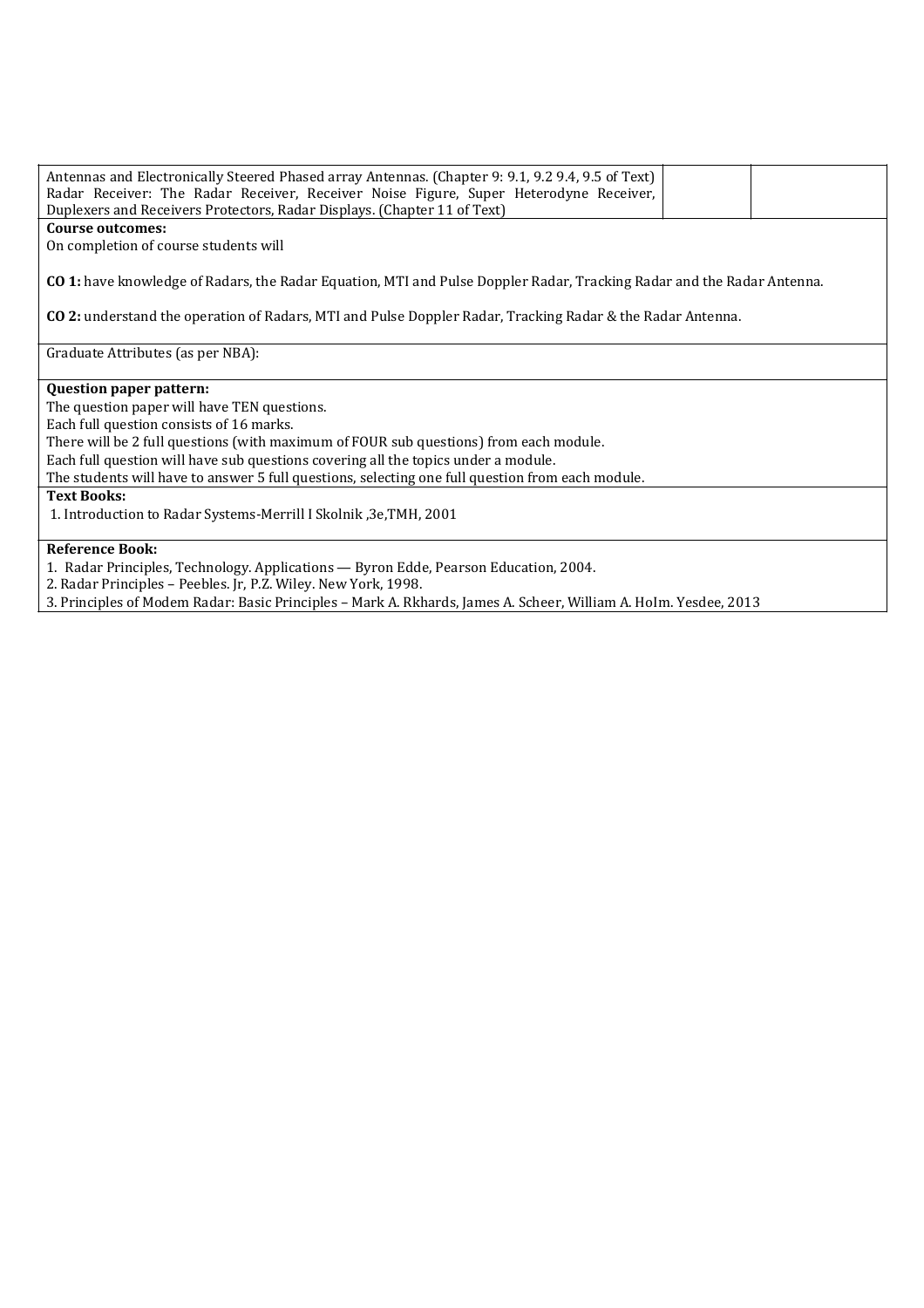| <b>Management Information Systems</b>                                                                                                                                                                                                                                                  |                                                   |                                                                                                                                                          |  |                 |                        |  |
|----------------------------------------------------------------------------------------------------------------------------------------------------------------------------------------------------------------------------------------------------------------------------------------|---------------------------------------------------|----------------------------------------------------------------------------------------------------------------------------------------------------------|--|-----------------|------------------------|--|
| [As per Choice Based Credit System (CBCS) scheme]<br><b>SEMESTER - VIII</b>                                                                                                                                                                                                            |                                                   |                                                                                                                                                          |  |                 |                        |  |
|                                                                                                                                                                                                                                                                                        |                                                   |                                                                                                                                                          |  |                 |                        |  |
| Subject Code                                                                                                                                                                                                                                                                           | 15MT834                                           | <b>IA Marks</b>                                                                                                                                          |  | 20              |                        |  |
| Number of Lecture<br>Hours/Week                                                                                                                                                                                                                                                        | 03                                                | Exam Marks                                                                                                                                               |  | 80              |                        |  |
| Total Number of<br>Lecture Hours                                                                                                                                                                                                                                                       | 40                                                | <b>Exam Hours</b>                                                                                                                                        |  | 03              |                        |  |
|                                                                                                                                                                                                                                                                                        |                                                   | <b>CREDITS - 03</b>                                                                                                                                      |  |                 |                        |  |
| Course objectives: Students will be able to                                                                                                                                                                                                                                            |                                                   |                                                                                                                                                          |  |                 |                        |  |
|                                                                                                                                                                                                                                                                                        | • gain the importance of information in business. |                                                                                                                                                          |  |                 |                        |  |
|                                                                                                                                                                                                                                                                                        |                                                   | • understand the technologies and methods used for effective decision making in an organization.                                                         |  |                 |                        |  |
|                                                                                                                                                                                                                                                                                        |                                                   | <b>Modules</b>                                                                                                                                           |  | <b>Hours</b>    | RevisedBloom's         |  |
|                                                                                                                                                                                                                                                                                        |                                                   |                                                                                                                                                          |  | <b>Teaching</b> | Taxonomy(RBT)<br>Level |  |
|                                                                                                                                                                                                                                                                                        |                                                   | Module -1                                                                                                                                                |  |                 |                        |  |
| <b>INTRODUCTION</b> : Data, Information, Intelligence, Information Technology,<br>Information System, evolution, types based on functions and hierarchy, System<br>development methodologies, Functional Information Systems, DSS, EIS, KMS,<br>GIS, International Information System. |                                                   |                                                                                                                                                          |  | 8 Hours         |                        |  |
|                                                                                                                                                                                                                                                                                        |                                                   | Module -2                                                                                                                                                |  |                 |                        |  |
|                                                                                                                                                                                                                                                                                        |                                                   |                                                                                                                                                          |  |                 |                        |  |
| Analysis and Design (OOAD), UML diagram.                                                                                                                                                                                                                                               |                                                   | <b>SYSTEM ANALYSIS AND DESIGN:</b> Case tools - System flow chart, Decision<br>table, Data flow Diagram (DFD), Entity Relationship (ER), Object Oriented |  | 8 Hours         |                        |  |
|                                                                                                                                                                                                                                                                                        |                                                   | Module -3                                                                                                                                                |  |                 |                        |  |
| DATABASE MANAGEMENT SYSTEMS: DBMS - HDBMS, NDBMS,<br>8 Hours<br>RDBMS, OODBMS, Query Processing, SQL, Concurrency Management, Data<br>warehousing and Data Mart.                                                                                                                       |                                                   |                                                                                                                                                          |  |                 |                        |  |
| Module -4                                                                                                                                                                                                                                                                              |                                                   |                                                                                                                                                          |  |                 |                        |  |
| SECURITY, CONTROL AND REPORTING: Security, Testing, Error<br>8 Hours<br>detection, Controls, IS Vulnerability, Disaster Management, Computer Crimes,<br>Securing the Web, Intranets and Wireless Networks, Software Audit, Ethics in IT,<br>User Interface and reporting.              |                                                   |                                                                                                                                                          |  |                 |                        |  |
|                                                                                                                                                                                                                                                                                        |                                                   | Module -5                                                                                                                                                |  |                 |                        |  |
| governance, Data                                                                                                                                                                                                                                                                       |                                                   | <b>NEW IT INITIATIVES:</b> Role of information management in ERP, e-business, e-<br>Mining, Business Intelligence, Pervasive Computing, Cloud            |  | 8 Hours         |                        |  |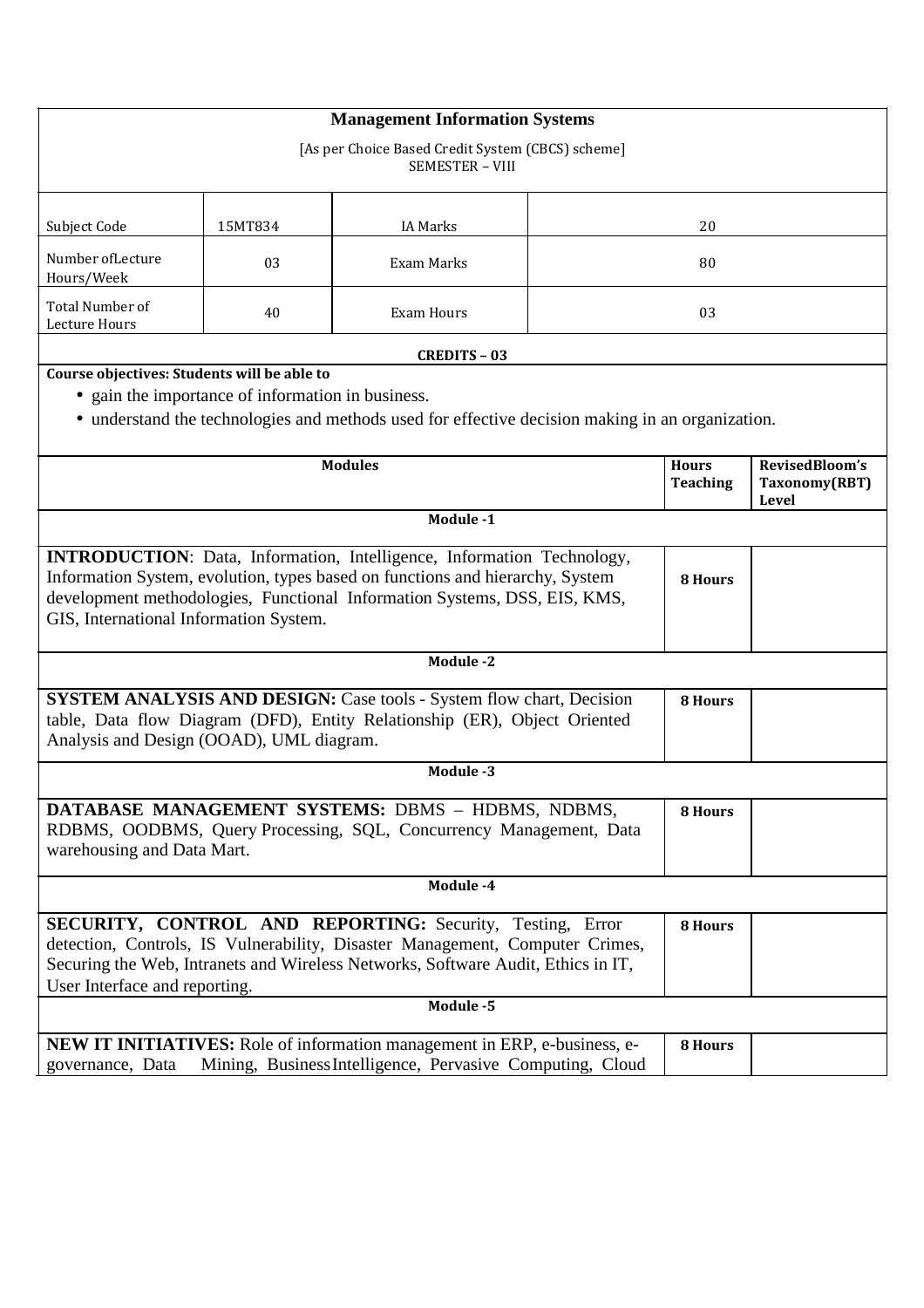computing, CMM. **Course outcomes: On completion of course students will CO1:** have knowledge on effective applications of information systems in business. **CO2:** understand the technologies and methods used for effective decision making in an organization. **Graduate Attributes (as per NBA): Question paper pattern:**  The question paper will have TEN questions. • Each full question carries 16 marks. • There will be 2 full questions (with maximum of FOUR sub questions) from each module. • Each full question will have sub questions covering all the topics under a module. The students will have to answer 5 full questions, selecting one full question from each module. Text Books: **1. Management Information Systems – The Managers View,** Robert Schultheis and Mary Summer, Tata McGraw Hill, 2008. **2. Management Information Systems – Managing the digit al firm**, Kenneth C. Laudon and Jane Price Laudon, PHI Learning / Pearson Education, PHI, Asia, 2012. Reference Books: 1. **MIS in Business, Government and Society**, Rahul de, Wiley India Pvt Ltd, 2012 2. **Management Information System: Conceptual Foundations, Structure and Development,** Gordon Davis, Tata McGraw Hill, 21st Reprint 2008. 3. **Management Information Systems for the Information Age,** Haag, Cummings and Mc Cubbrey, McGraw Hill, 2005. 9th edition, 2013. 4. **Information Technology for Management – Transformin g Organisations in the Digital Economy,**  Turban, McLean and Wetherbe, John Wiley, 6th Edition, 2008. 5. **Management Information Systems,** Raymond McLeod and Jr. George P. Schell, Pearson Education, 2007. 6. **Management Information Systems – Managing Informati on Technology in the E-business enterprise,**  James O Brien, Tata McGraw Hill, 2004. 22 . 7. **Information Systems,** Raplh Stair and George Reynolds, Cengage Learning, 10th Edition, 2012

- 8. **Information Assurance for the Enterprise A Roadma p to Information Security,** Corey Schou and Dan Shoemaker, Tata McGraw Hill, 2007.
- 9. **Information Technology Control and Audit,** Frederick Gallegor, Sandra Senft, Daniel P. Manson and Carol Gonzales, Auerbach Publications, 4th Edition, 2013.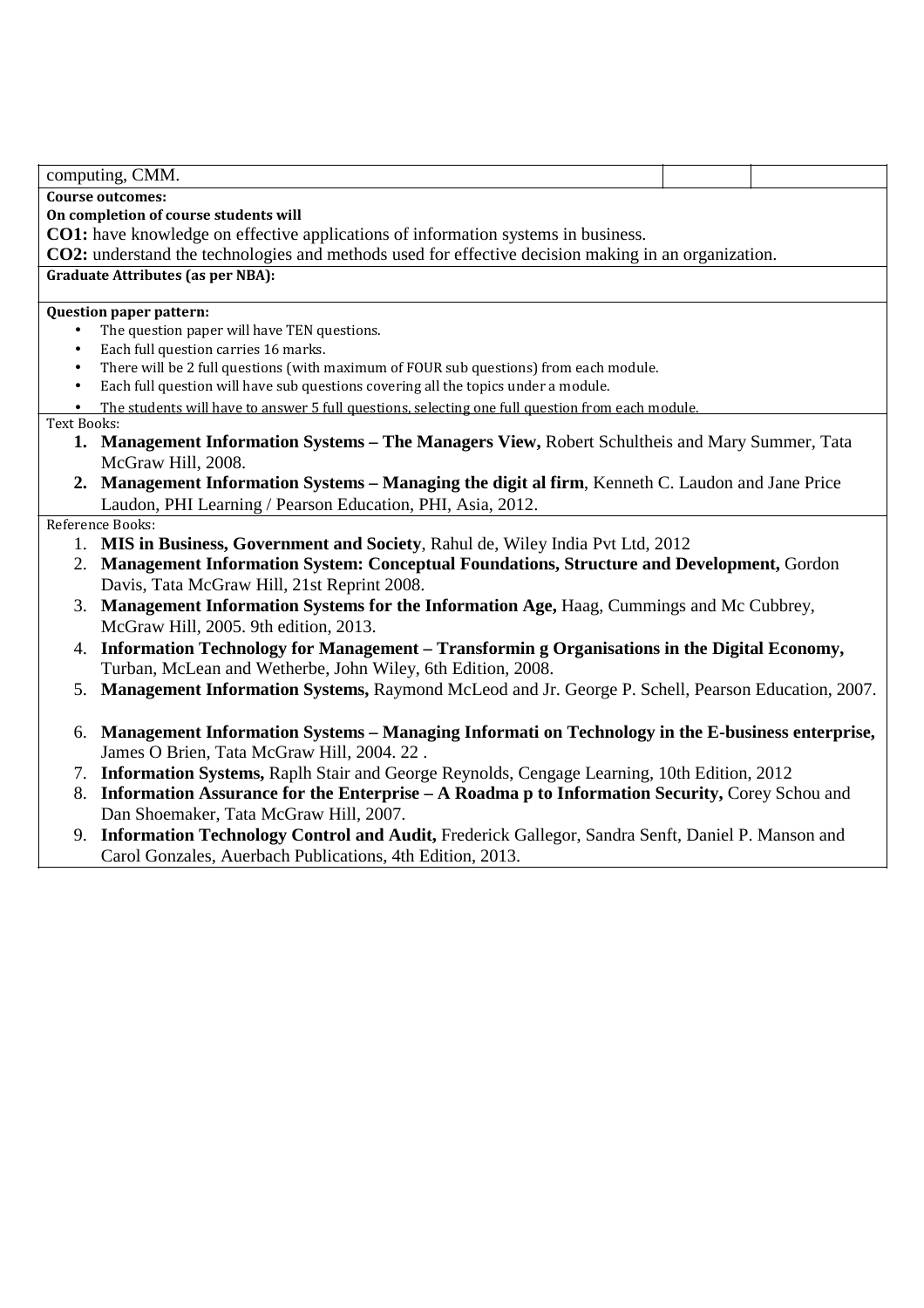| <b>ARTIFICIAL INTELLIGENCE</b><br>[As per Choice Based Credit System (CBCS) scheme]<br><b>SEMESTER - VIII</b>                                                                                                                                                                                                                |                                                                                                                                                                                                                                                                                                                                                                                |                     |    |         |       |  |  |
|------------------------------------------------------------------------------------------------------------------------------------------------------------------------------------------------------------------------------------------------------------------------------------------------------------------------------|--------------------------------------------------------------------------------------------------------------------------------------------------------------------------------------------------------------------------------------------------------------------------------------------------------------------------------------------------------------------------------|---------------------|----|---------|-------|--|--|
| Subject Code                                                                                                                                                                                                                                                                                                                 | 15MT832                                                                                                                                                                                                                                                                                                                                                                        | <b>IA Marks</b>     | 20 |         |       |  |  |
| Number of Lecture<br>Hours/Week                                                                                                                                                                                                                                                                                              | 03                                                                                                                                                                                                                                                                                                                                                                             | Exam Marks          |    | 80      |       |  |  |
| Total Number of<br>Lecture Hours                                                                                                                                                                                                                                                                                             | 40                                                                                                                                                                                                                                                                                                                                                                             | <b>Exam Hours</b>   |    | 03      |       |  |  |
|                                                                                                                                                                                                                                                                                                                              |                                                                                                                                                                                                                                                                                                                                                                                | <b>CREDITS - 03</b> |    |         |       |  |  |
|                                                                                                                                                                                                                                                                                                                              | Course objectives: Students will be able to<br>gain Knowledge of Artificial Intelligence, Production Rules, Search Algorithms, Expert System & its architectures,<br>Machine Learning.<br>• understand the working methodology of Search Algorithms, Expert System & Machine Learning.<br><b>Modules</b><br>RevisedBloom's<br><b>Hours</b><br><b>Teaching</b><br>Taxonomy(RBT) |                     |    |         |       |  |  |
|                                                                                                                                                                                                                                                                                                                              |                                                                                                                                                                                                                                                                                                                                                                                | Module -1           |    |         | Level |  |  |
| Artificial Intelligence: Introduction, History of AI, defining, , Importance f AI,<br>Early Work in AI, Scope of AI, AI and Related fields, AI Techniques , Alan Turing<br>Machine, Intelligent Agents.                                                                                                                      |                                                                                                                                                                                                                                                                                                                                                                                |                     |    | 8 Hours |       |  |  |
|                                                                                                                                                                                                                                                                                                                              |                                                                                                                                                                                                                                                                                                                                                                                | Module -2           |    |         |       |  |  |
| <b>Space Representation:</b> Defining the Problem, Production Rules for water jug<br>8 Hours<br>problem, Breadth-First Search Algorithm, Depth-First Search Algorithm, Generate<br>& Test Algorithm, Hill Climbing Algorithms: Simple Hill Climbing<br>Algorithm,<br>Steepest-Ascent Hill Climbing Algorithm.                |                                                                                                                                                                                                                                                                                                                                                                                |                     |    |         |       |  |  |
|                                                                                                                                                                                                                                                                                                                              |                                                                                                                                                                                                                                                                                                                                                                                | Module -3           |    |         |       |  |  |
| <b>Systems:</b> Introduction, Characteristics of Expert System,<br><b>Expert</b><br>Need of an<br>Expert System, Expert System Architecture, Steps to develop an Expert System<br>, case studies: MYCIN , DENDRAL. and Neural Nets: Introduction , TAN-Toy<br>Adaptive Node, Network Structures, Application of Neural Nets. |                                                                                                                                                                                                                                                                                                                                                                                |                     |    | 8 Hours |       |  |  |
|                                                                                                                                                                                                                                                                                                                              |                                                                                                                                                                                                                                                                                                                                                                                | Module -4           |    |         |       |  |  |
| Expert Systems Architectures: Introduction , Rule-Based System Architectures<br>, Non-Production system Architectures: Semantic Network Architectures, Frame<br>Architectures , Decision Tree Architectures, Blackboard System Architectures,<br>Analogical Reasoning Architectures, Neural Network Architectures.           |                                                                                                                                                                                                                                                                                                                                                                                |                     |    | 8 Hours |       |  |  |
| Module -5                                                                                                                                                                                                                                                                                                                    |                                                                                                                                                                                                                                                                                                                                                                                |                     |    |         |       |  |  |
|                                                                                                                                                                                                                                                                                                                              | Introduction to Machine Learning: Introduction, Perceptrons, Perceptron<br>8 Hours<br>Learning Algorithm, Checkers Playing Examples, Learning automata: Automaton                                                                                                                                                                                                              |                     |    |         |       |  |  |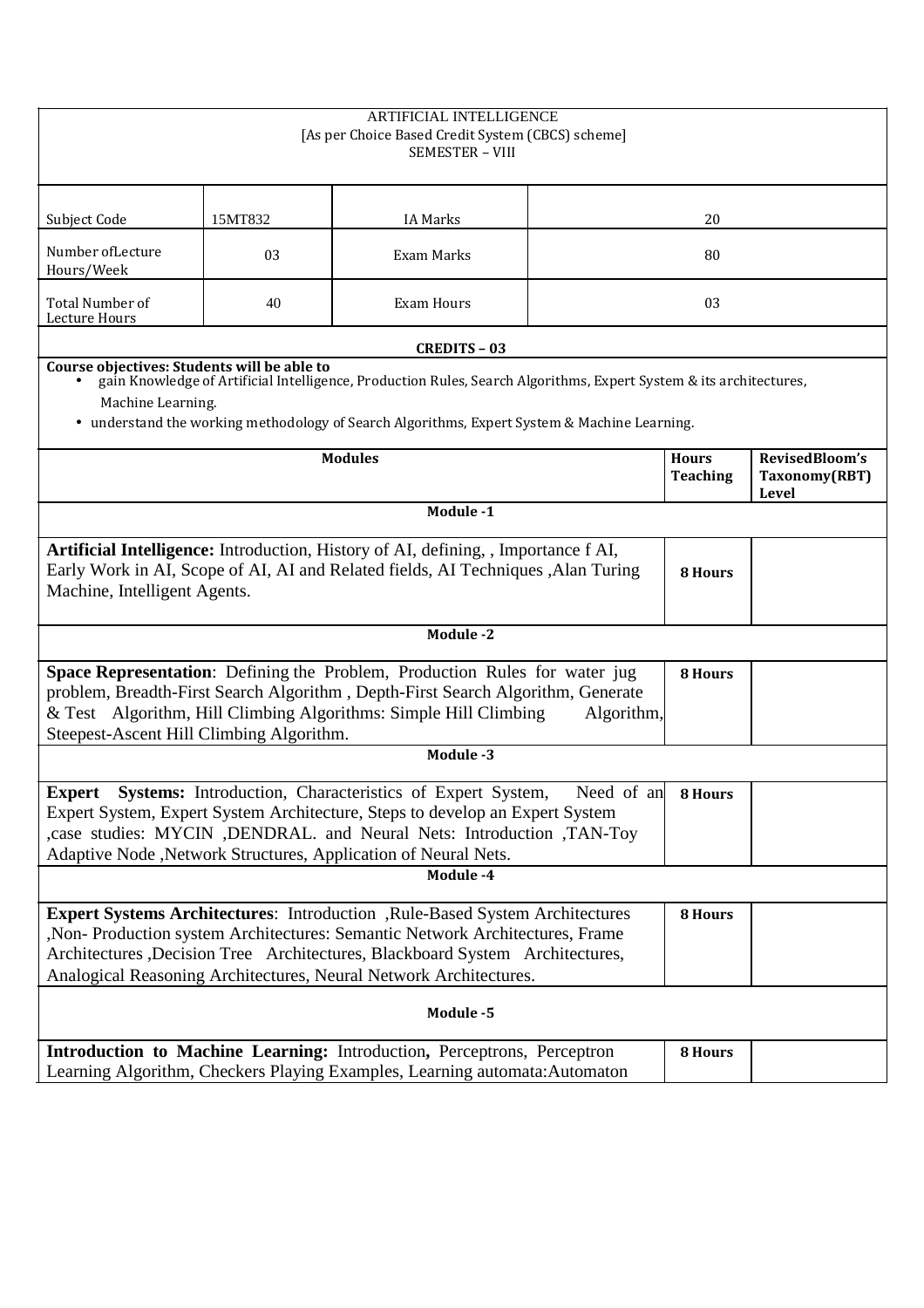| model, Temperature Control Model, CLA representation of NIM game, Genetic                                                                    |  |  |  |  |  |  |  |
|----------------------------------------------------------------------------------------------------------------------------------------------|--|--|--|--|--|--|--|
| Algorithms, Intelligent editors.                                                                                                             |  |  |  |  |  |  |  |
| Course outcomes:                                                                                                                             |  |  |  |  |  |  |  |
| On completion of course students will                                                                                                        |  |  |  |  |  |  |  |
| CO1: have Knowledge of Artificial Intelligence, Production Rules, Search Algorithms, Expert System & its architectures, Machine<br>Learning. |  |  |  |  |  |  |  |
| CO2: understand the working methodology of Search Algorithms, Expert System & Machine Learning.                                              |  |  |  |  |  |  |  |
| <b>Graduate Attributes (as per NBA):</b>                                                                                                     |  |  |  |  |  |  |  |
| <b>Question paper pattern:</b>                                                                                                               |  |  |  |  |  |  |  |
| The question paper will have TEN questions.                                                                                                  |  |  |  |  |  |  |  |
| Each full question consists of 16 marks.<br>$\bullet$                                                                                        |  |  |  |  |  |  |  |
| There will be 2 full questions (with maximum of FOUR sub questions) from each module.<br>٠                                                   |  |  |  |  |  |  |  |
| Each full question will have sub questions covering all the topics under a module.<br>$\bullet$                                              |  |  |  |  |  |  |  |
| The students will have to answer 5 full questions, selecting one full question from each module.                                             |  |  |  |  |  |  |  |
| <b>Text Books:</b>                                                                                                                           |  |  |  |  |  |  |  |
| 1. Artificial Intelligence, Elaine Rich & Kevin Knight, M/H 2004.                                                                            |  |  |  |  |  |  |  |
| 2. Introduction to AI & ES, Dan W. Patterson, Prentice Hall of India, 2012.                                                                  |  |  |  |  |  |  |  |
| 3. Artificial Intelligence A Practical Approach, Er. Rajiv Chopra, S. Chand & Company Ltd, 2012.                                             |  |  |  |  |  |  |  |
| <b>Reference Books:</b>                                                                                                                      |  |  |  |  |  |  |  |
| 1. Principles of Artificial intelligence, Springer Vertag, Berlin, 1981.                                                                     |  |  |  |  |  |  |  |
| 2. Artificial intelligence in business, Science & Industry, Wendy B, Ranch                                                                   |  |  |  |  |  |  |  |
| 3. A guide to Expert systems, Waterman, D. A. Addison – Wesley inc. 1986.                                                                    |  |  |  |  |  |  |  |
| <b>4. Building Expert Systems, Hayes, Roth, Waterman, D. A. Addison Wesley, 1983.</b>                                                        |  |  |  |  |  |  |  |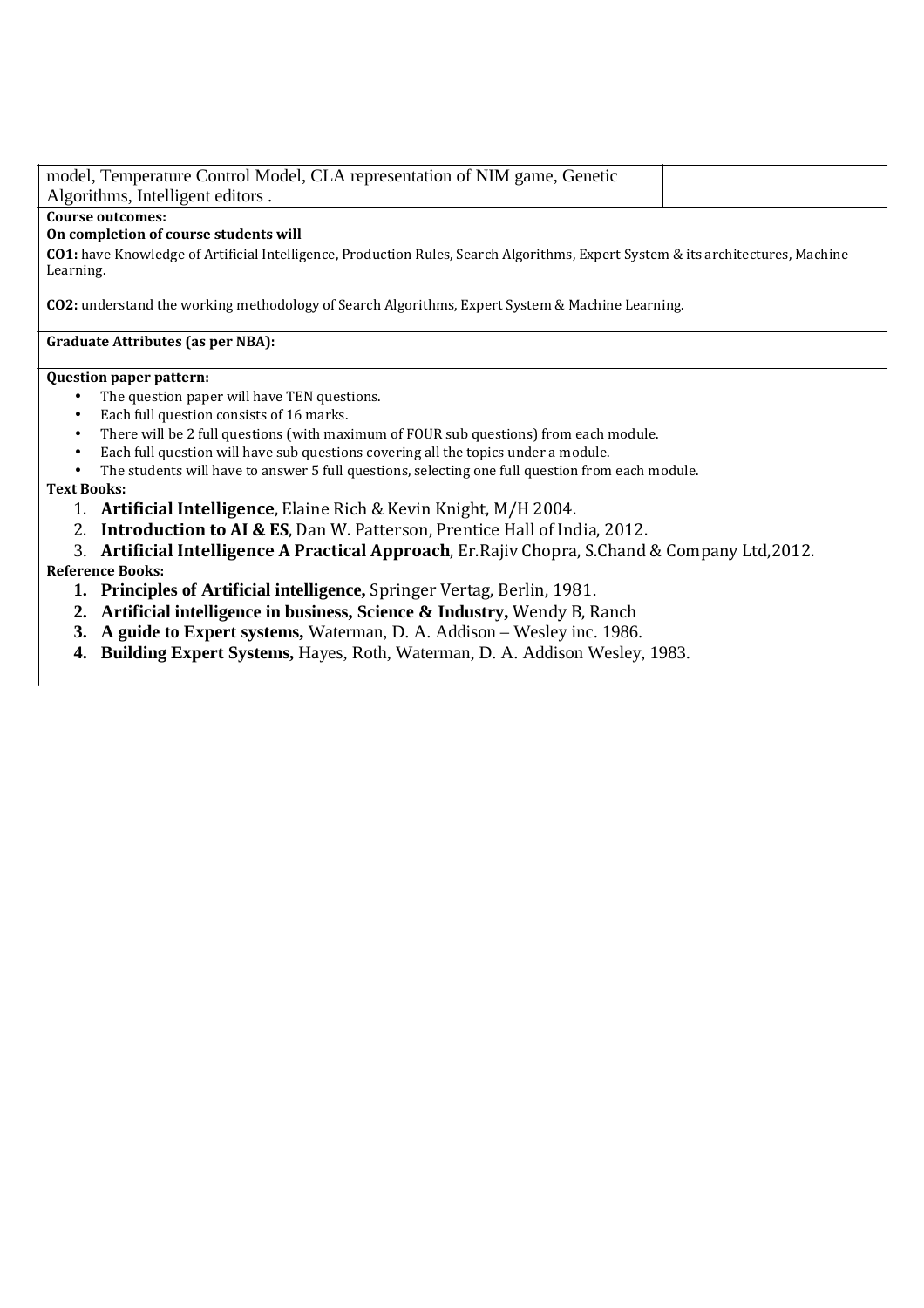| <b>AUTOMOTIVE ELECTRONICS AND HYBRID VEHICLES</b>                                                                                                                                                                                                                                                                                                                                                                                                                                                                                                                                                                                                                                |                                                                                                                                                                                                                                                                                                                     |                                                                                                                                                                                                                                      |  |                                 |                                                         |  |  |
|----------------------------------------------------------------------------------------------------------------------------------------------------------------------------------------------------------------------------------------------------------------------------------------------------------------------------------------------------------------------------------------------------------------------------------------------------------------------------------------------------------------------------------------------------------------------------------------------------------------------------------------------------------------------------------|---------------------------------------------------------------------------------------------------------------------------------------------------------------------------------------------------------------------------------------------------------------------------------------------------------------------|--------------------------------------------------------------------------------------------------------------------------------------------------------------------------------------------------------------------------------------|--|---------------------------------|---------------------------------------------------------|--|--|
| [As per Choice Based Credit System (CBCS) scheme]<br>SEMESTER - VIII                                                                                                                                                                                                                                                                                                                                                                                                                                                                                                                                                                                                             |                                                                                                                                                                                                                                                                                                                     |                                                                                                                                                                                                                                      |  |                                 |                                                         |  |  |
| <b>Subject Code</b>                                                                                                                                                                                                                                                                                                                                                                                                                                                                                                                                                                                                                                                              | 15MT81<br><b>IA Marks</b><br>20                                                                                                                                                                                                                                                                                     |                                                                                                                                                                                                                                      |  |                                 |                                                         |  |  |
| <b>Number of Lecture</b><br>Hours/Week                                                                                                                                                                                                                                                                                                                                                                                                                                                                                                                                                                                                                                           | 04                                                                                                                                                                                                                                                                                                                  | <b>Exam Marks</b>                                                                                                                                                                                                                    |  | 80                              |                                                         |  |  |
| <b>Total Number of</b><br><b>Lecture Hours</b>                                                                                                                                                                                                                                                                                                                                                                                                                                                                                                                                                                                                                                   | 50                                                                                                                                                                                                                                                                                                                  | <b>Exam Hours</b>                                                                                                                                                                                                                    |  | 03                              |                                                         |  |  |
|                                                                                                                                                                                                                                                                                                                                                                                                                                                                                                                                                                                                                                                                                  |                                                                                                                                                                                                                                                                                                                     | <b>CREDITS - 04</b>                                                                                                                                                                                                                  |  |                                 |                                                         |  |  |
| Course objectives: Students will be able to                                                                                                                                                                                                                                                                                                                                                                                                                                                                                                                                                                                                                                      |                                                                                                                                                                                                                                                                                                                     |                                                                                                                                                                                                                                      |  |                                 |                                                         |  |  |
|                                                                                                                                                                                                                                                                                                                                                                                                                                                                                                                                                                                                                                                                                  |                                                                                                                                                                                                                                                                                                                     | gain Knowledge of developing basic skills necessary to diagnose automotive electrical problems, to include<br>electrical principles, use of basic electrical test equipment.                                                         |  |                                 |                                                         |  |  |
| computer control.                                                                                                                                                                                                                                                                                                                                                                                                                                                                                                                                                                                                                                                                |                                                                                                                                                                                                                                                                                                                     | understand the advanced automotive electrical systems, to include body electrical accessories, and basic                                                                                                                             |  |                                 |                                                         |  |  |
|                                                                                                                                                                                                                                                                                                                                                                                                                                                                                                                                                                                                                                                                                  | accessories, and basic computer control.                                                                                                                                                                                                                                                                            | diagnosis the problem automotive batteries, starting, and charging, lighting systems, body electrical                                                                                                                                |  |                                 |                                                         |  |  |
|                                                                                                                                                                                                                                                                                                                                                                                                                                                                                                                                                                                                                                                                                  |                                                                                                                                                                                                                                                                                                                     | <b>Modules</b>                                                                                                                                                                                                                       |  | <b>Hours</b><br><b>Teaching</b> | <b>Revised Bloom's</b><br>Taxonomy(RBT)<br><b>Level</b> |  |  |
|                                                                                                                                                                                                                                                                                                                                                                                                                                                                                                                                                                                                                                                                                  |                                                                                                                                                                                                                                                                                                                     | Module -1                                                                                                                                                                                                                            |  |                                 |                                                         |  |  |
|                                                                                                                                                                                                                                                                                                                                                                                                                                                                                                                                                                                                                                                                                  | Automotive Fundamentals Overview: Four Stroke Cycle, Engine Control,<br>10 Hours<br>Ignition System, Spark plug, Spark pulse generation, Ignition Timing, Drive Train,<br>Transmission, Brakes, Steering System, Battery, Starting System.Air/Fuel Systems<br>Fuel Handling, Air Intake System, Air/Fuel Management |                                                                                                                                                                                                                                      |  |                                 |                                                         |  |  |
|                                                                                                                                                                                                                                                                                                                                                                                                                                                                                                                                                                                                                                                                                  |                                                                                                                                                                                                                                                                                                                     | Module -2                                                                                                                                                                                                                            |  |                                 |                                                         |  |  |
| Sensors - Oxygen (02/EGO) Sensors, Throttle Position Senso r (TPS), Engine<br>10 Hours<br>Crankshaft Angular Position (CKP)Sensors, Hall effect Position Sensor, Shielded<br>Field Sensor, Optical Crankshaft Position Sensor, Manifold Absolute Pressure<br>(MAP) Sensor – Strain gauge and Capacitor capsule, Engine Coolant Temperature<br>(ECT) Sensor, Intake Air Temperature (IAT) Sensor, Knock Sensor, Airflow rate<br>sensor, Throttle angle Sensor. Actuators: Fuel Metering Actuator, Fuel Injector,<br>Ignition Actuator. Exhaust After-Treatment Systems - AIR, Catalytic Converter,<br>Exhaust Gas Recirculation (EGR), Evaporative Emission Systems.<br>Module -3 |                                                                                                                                                                                                                                                                                                                     |                                                                                                                                                                                                                                      |  |                                 |                                                         |  |  |
|                                                                                                                                                                                                                                                                                                                                                                                                                                                                                                                                                                                                                                                                                  |                                                                                                                                                                                                                                                                                                                     | Automotive Instrumentation and Communication: Sampling, Measurement &<br>Signal Conversion of various parameters (Speed, fuel, pressure). Serial Data,<br>Communication Systems, Protection, Body and Chassis is Electrical Systems, |  | 10 Hours                        |                                                         |  |  |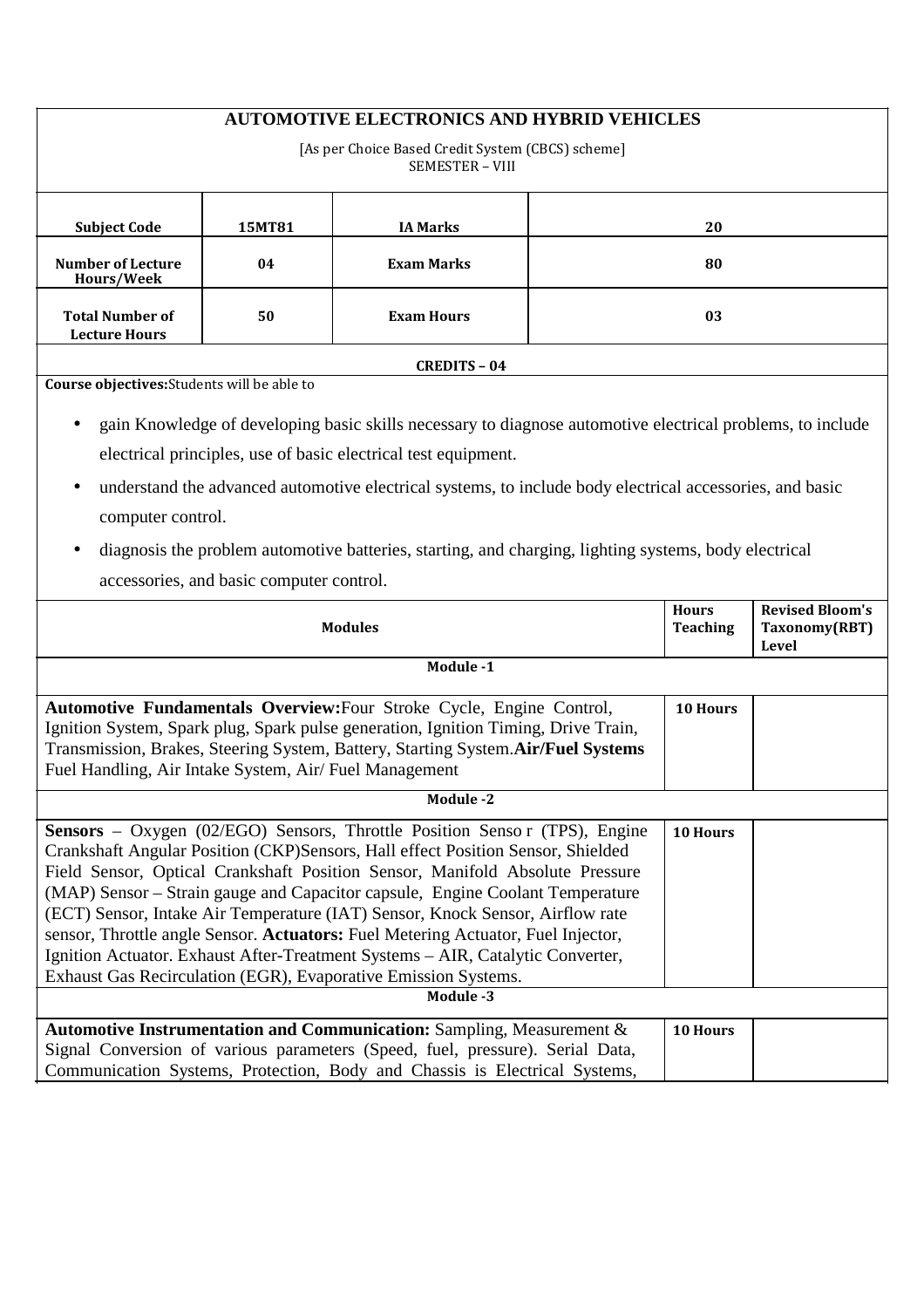| Remote Keyless Entry, GPS                                                                                                                                                                                                                                                                                                                                                                                                                                                                                                                                                                                        |          |  |  |  |  |  |  |
|------------------------------------------------------------------------------------------------------------------------------------------------------------------------------------------------------------------------------------------------------------------------------------------------------------------------------------------------------------------------------------------------------------------------------------------------------------------------------------------------------------------------------------------------------------------------------------------------------------------|----------|--|--|--|--|--|--|
| Module -4                                                                                                                                                                                                                                                                                                                                                                                                                                                                                                                                                                                                        |          |  |  |  |  |  |  |
| Vehicle Motion Control: Cruise control, Chassis, Power Brakes, Antilock Brake<br>System (ABS), Electronic Steering Control, Power Steering, Traction Control,<br>Electronically controlled suspension. Automotive Diagnostics - Timing Light,<br>Engine Analyzer, On-board diagnostics, Off-board diagnostics, Expert Systems.<br>Future Automotive Electronics Systems: Alternative Fuel Engines, Collision<br>Avoidance Radar warning Systems, Low tire pressure warning system, Radio<br>navigation, Advance Driver Information System<br>Module -5                                                           | 10 Hours |  |  |  |  |  |  |
|                                                                                                                                                                                                                                                                                                                                                                                                                                                                                                                                                                                                                  |          |  |  |  |  |  |  |
| Introduction to Alternative Vehicles: Electric Vehicle, Hybrid Electric vehicle,<br>Electric Hybrid Vehicle, Vehicle components, Electric and Hybrid history EV/CEV<br>Comparison. Alternative Vehicle Architecture: Electric Vehicles, Hybrid Electric<br>Vehicles, Plug-in Hybrid Electric Vehicles, Power Train component Sizing, Mass<br>Analysis & Packaging, Vehicle Simulation.                                                                                                                                                                                                                           | 10 Hours |  |  |  |  |  |  |
| Course outcomes: On completion of the course the student will                                                                                                                                                                                                                                                                                                                                                                                                                                                                                                                                                    |          |  |  |  |  |  |  |
| CO1: have knowledge of automotive electronics domain of various Engine parts, Sensor, Actuator, Communication<br>and Measurement System.<br>CO2: understanding the engine parameters and a critical awareness of current problems within the automotive<br>electronics domain using Various Measurement Technology.<br>CO3: determine the extent and nature of electronic circuitry in automotive systems including monitoring and<br>control circuits for engines, transmissions, brakes, steering, suspension, climate control, instrumentation and radios<br>and accessories involved in Automotive Industry. |          |  |  |  |  |  |  |
| <b>Graduate Attributes (as per NBA):</b>                                                                                                                                                                                                                                                                                                                                                                                                                                                                                                                                                                         |          |  |  |  |  |  |  |
| <b>Question paper pattern:</b><br>The question paper will have TEN questions.<br>$\bullet$<br>Each full question consists of 16 marks.<br>$\bullet$<br>There will be 2 full questions (with maximum of FOUR sub questions) from each module.<br>$\bullet$<br>Each full question will have sub questions covering all the topics under a module.<br>$\bullet$<br>The students will have to answer 5 full questions, selecting one full question from each module.                                                                                                                                                 |          |  |  |  |  |  |  |
| <b>Text Books:</b>                                                                                                                                                                                                                                                                                                                                                                                                                                                                                                                                                                                               |          |  |  |  |  |  |  |
| Willliam B. Ribbens: Understanding Automotive Electronics, 6 <sup>th</sup> Edition, SAMS/Elsevier Publishing<br>1)                                                                                                                                                                                                                                                                                                                                                                                                                                                                                               |          |  |  |  |  |  |  |
| Iqbal Husain "Electric and Hybrid Vehicles: Design fundamentals". CRC Press, 2011.<br>2)<br><b>Reference Books:</b>                                                                                                                                                                                                                                                                                                                                                                                                                                                                                              |          |  |  |  |  |  |  |
| <b>Robert Bosch GmbH:</b> Automotive Electronics Systems and Components 5 <sup>th</sup> Edition, John Wiley & Sons<br>1.<br>Ltd., 2007                                                                                                                                                                                                                                                                                                                                                                                                                                                                           |          |  |  |  |  |  |  |
| James Laminie and John Lowry. "Electric Vehicle Tec hnology – Explained', CRC Press 2010.<br>2.<br>Society of Automobile Engineers, "Hybrid Electric v ehicles", CRC Press, 2011.<br>3.                                                                                                                                                                                                                                                                                                                                                                                                                          |          |  |  |  |  |  |  |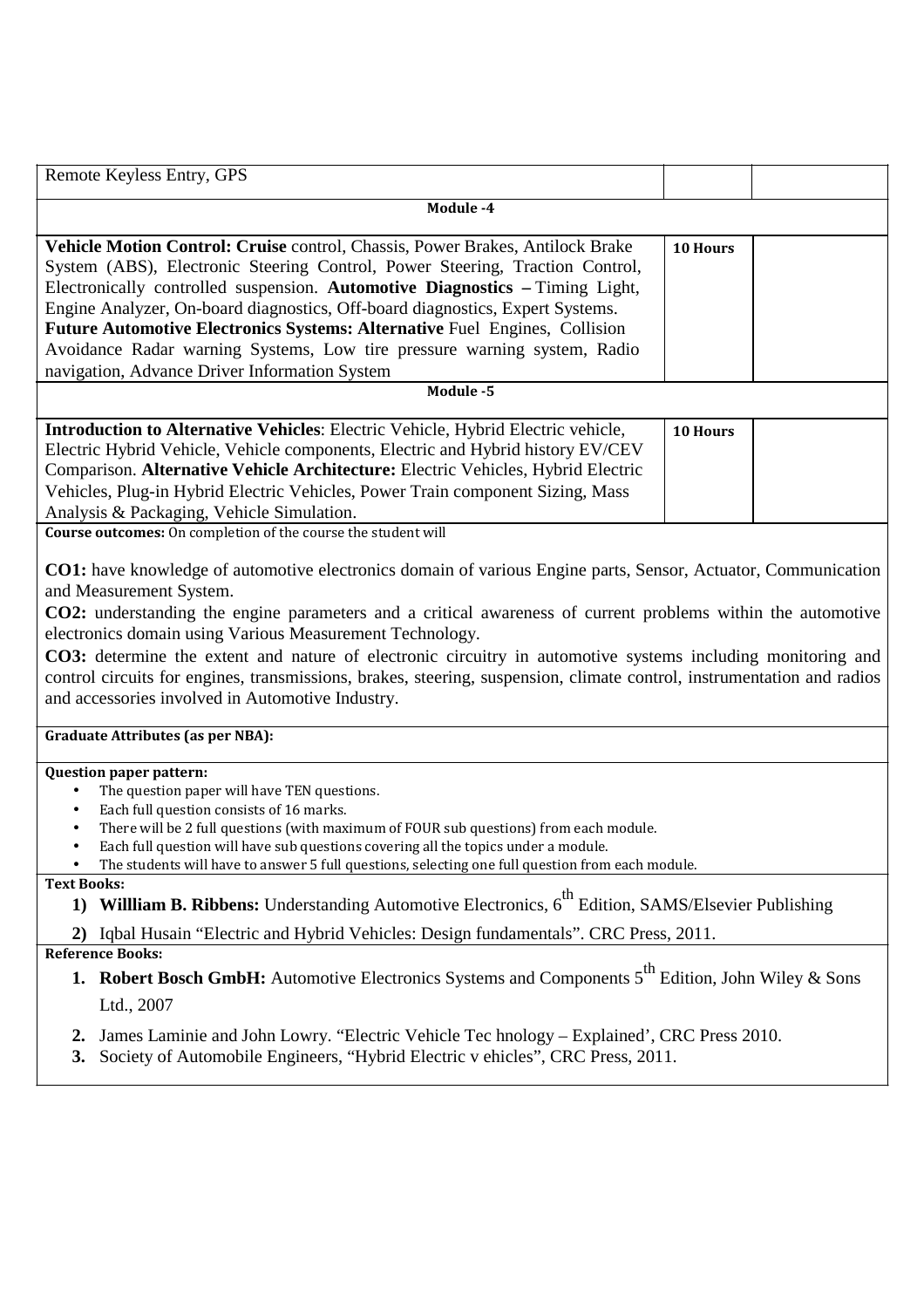| <b>COMMUNICATION SYSTEM</b>                                                                                                                                      |                                                                                        |                                                                                                        |                                 |                                         |  |  |  |
|------------------------------------------------------------------------------------------------------------------------------------------------------------------|----------------------------------------------------------------------------------------|--------------------------------------------------------------------------------------------------------|---------------------------------|-----------------------------------------|--|--|--|
| [As per Choice Based Credit System (CBCS) scheme]<br><b>SEMESTER - VIII</b>                                                                                      |                                                                                        |                                                                                                        |                                 |                                         |  |  |  |
| <b>Subject Code</b>                                                                                                                                              | 15MT81                                                                                 | <b>IA Marks</b><br>20                                                                                  |                                 |                                         |  |  |  |
| <b>Number of Lecture</b><br>Hours/Week                                                                                                                           | 04                                                                                     | <b>Exam Marks</b>                                                                                      | 80                              |                                         |  |  |  |
| <b>Total Number of</b><br><b>Lecture Hours</b>                                                                                                                   | 50                                                                                     | <b>Exam Hours</b>                                                                                      | 03                              |                                         |  |  |  |
|                                                                                                                                                                  |                                                                                        | <b>CREDITS - 04</b>                                                                                    |                                 |                                         |  |  |  |
| Course objectives: Students will be able to                                                                                                                      |                                                                                        |                                                                                                        |                                 |                                         |  |  |  |
| $\bullet$                                                                                                                                                        |                                                                                        | gain the Knowledge Of different modulation techniques, analog and digital modulation and demodulation, |                                 |                                         |  |  |  |
|                                                                                                                                                                  |                                                                                        | different wave form code techniques and spread spectrum                                                |                                 |                                         |  |  |  |
| $\bullet$                                                                                                                                                        |                                                                                        | understand the concept of methods of generating modulated and demodulated signals, encoding and        |                                 |                                         |  |  |  |
|                                                                                                                                                                  |                                                                                        | decoding techniques, multiplexing and demultiplexing of signals                                        |                                 |                                         |  |  |  |
| <b>Modules</b>                                                                                                                                                   |                                                                                        |                                                                                                        | <b>Hours</b><br><b>Teaching</b> | <b>Revised Bloom's</b><br>Taxonomy(RBT) |  |  |  |
| Level<br>Module -1                                                                                                                                               |                                                                                        |                                                                                                        |                                 |                                         |  |  |  |
|                                                                                                                                                                  |                                                                                        |                                                                                                        |                                 |                                         |  |  |  |
|                                                                                                                                                                  |                                                                                        | Introduction To Communication Systems: Information, Transmitter, chanel-                               |                                 | 10 Hours                                |  |  |  |
| noise, Receiver, modulation, need for modulation, band width requirements,<br>sine wave and Fourier series review, frequency spectra of non sinusoidal           |                                                                                        |                                                                                                        |                                 |                                         |  |  |  |
| waves. Basic signal processing operations in digital communication. Sampling                                                                                     |                                                                                        |                                                                                                        |                                 |                                         |  |  |  |
| Principles: Sampling Theorem<br>Module -2                                                                                                                        |                                                                                        |                                                                                                        |                                 |                                         |  |  |  |
|                                                                                                                                                                  | Amplitude Modulation: Introduction AM Time-Domain description, Frequency -<br>10 Hours |                                                                                                        |                                 |                                         |  |  |  |
| Domain description. Generation of AM wave: square law modulator, switching                                                                                       |                                                                                        |                                                                                                        |                                 |                                         |  |  |  |
| modulator. Detection of AM waves: square law detector, envelop detector. Double<br>side band suppressed carrier modulation (DSBSC): Time-Domain description,     |                                                                                        |                                                                                                        |                                 |                                         |  |  |  |
| Frequency-Domain representation, Generation of DSBSC waves: balanced                                                                                             |                                                                                        |                                                                                                        |                                 |                                         |  |  |  |
| modulator, ring modulator. Coherent detection of DSBSC modulated waves. Costas                                                                                   |                                                                                        |                                                                                                        |                                 |                                         |  |  |  |
| loop.<br>Module -3                                                                                                                                               |                                                                                        |                                                                                                        |                                 |                                         |  |  |  |
|                                                                                                                                                                  |                                                                                        |                                                                                                        |                                 |                                         |  |  |  |
| Angle Modulation & Demodulation: Basic definitions, FM, narrow band FM,<br>10 Hours<br>wide band FM, transmission bandwidth of FM waves, generation of FM waves: |                                                                                        |                                                                                                        |                                 |                                         |  |  |  |
| indirect FM and direct FM, Demodulation of FM waves, FM stereo multiplexing,                                                                                     |                                                                                        |                                                                                                        |                                 |                                         |  |  |  |
| Phase-locked loop, Nonlinear model of the phase – 1 ocked loop, Linear model of                                                                                  |                                                                                        |                                                                                                        |                                 |                                         |  |  |  |
| the phase – locked loop, Nonlinear effects in FM sy stems.<br>Module -4                                                                                          |                                                                                        |                                                                                                        |                                 |                                         |  |  |  |
|                                                                                                                                                                  |                                                                                        |                                                                                                        |                                 |                                         |  |  |  |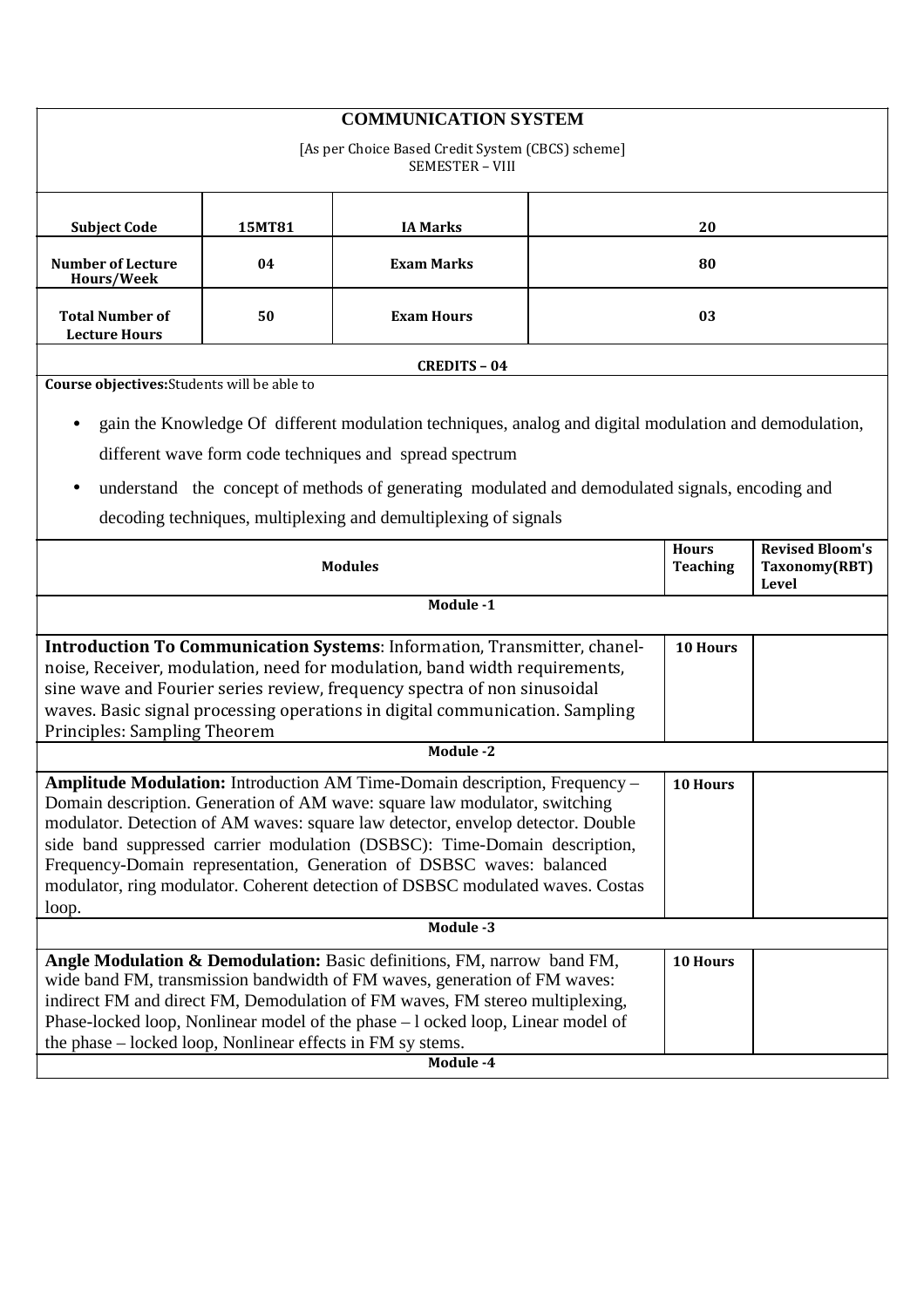| Waveform Coding Techniques: PAM, TDM. Waveform Coding Techniques,                                                                                                                                     | 10 Hours |  |  |  |  |  |
|-------------------------------------------------------------------------------------------------------------------------------------------------------------------------------------------------------|----------|--|--|--|--|--|
| PCM, Quantization noise and SNR, robust quantization. DPCM, DM, applications. Line                                                                                                                    |          |  |  |  |  |  |
| Codes : Unipolar RZ& NRZ, Polar RZ& NRZ, Bi-Polar RZ & NRZ, Manchester                                                                                                                                |          |  |  |  |  |  |
| Module -5                                                                                                                                                                                             |          |  |  |  |  |  |
| Spread Spectrum Modulation: Pseudo noise sequences, notion of spread                                                                                                                                  | 10 Hours |  |  |  |  |  |
| spectrum, direct sequence spread spectrum, coherent binary PSK, frequency hop                                                                                                                         |          |  |  |  |  |  |
| spread spectrum, applications. Digital Multiplexers: FDM, TDM, Classification of                                                                                                                      |          |  |  |  |  |  |
| Multiplexers ,T1 Carrier System                                                                                                                                                                       |          |  |  |  |  |  |
| Course outcomes: On completion of the course the student will                                                                                                                                         |          |  |  |  |  |  |
| CO 1: have Knowledge Of different modulation techniques, analog and digital modulation and demodulation,<br>different wave form code techniques and spread spectrum                                   |          |  |  |  |  |  |
| CO 2: understand the concept of generation modulated and demodulated signals, encoding and decoding<br>techniques multiplexing and demultiplexing of signals                                          |          |  |  |  |  |  |
| <b>Graduate Attributes (as per NBA):</b>                                                                                                                                                              |          |  |  |  |  |  |
| <b>Question paper pattern:</b>                                                                                                                                                                        |          |  |  |  |  |  |
| The question paper will have TEN questions.<br>$\bullet$                                                                                                                                              |          |  |  |  |  |  |
| Each full question consists of 16 marks.<br>$\bullet$                                                                                                                                                 |          |  |  |  |  |  |
| There will be 2 full questions (with maximum of FOUR sub questions) from each module.<br>$\bullet$<br>Each full question will have sub questions covering all the topics under a module.<br>$\bullet$ |          |  |  |  |  |  |
| The students will have to answer 5 full questions, selecting one full question from each module.<br>$\bullet$                                                                                         |          |  |  |  |  |  |
| <b>Text Books:</b>                                                                                                                                                                                    |          |  |  |  |  |  |
| 1. Communication Systems, Simon Haykins, 3rd Edition, John Willey, 1996.                                                                                                                              |          |  |  |  |  |  |
| 2. An Introduction to Analog and Digital Communication, Simon Haykins, John Wiley, 2003                                                                                                               |          |  |  |  |  |  |
| 3. Digital communications, Simon Haykin, John Wiley, 2003.                                                                                                                                            |          |  |  |  |  |  |
| <b>Reference Books:</b>                                                                                                                                                                               |          |  |  |  |  |  |
| 1. Modern digital and analog Communication systems B. P. Lathi, 3rd ed 2005 Oxford University press.                                                                                                  |          |  |  |  |  |  |
| 2. Communication Systems, Harold P.E, Stern Samy and A Mahmond, Pearson Edn, 2004.                                                                                                                    |          |  |  |  |  |  |
| 3. Communication Systems: Singh and Sapre: Analog and                                                                                                                                                 |          |  |  |  |  |  |
| 4. Digital and analog communication systems & An introduction to Analog and Digital Communication, K. Sam<br>Shanmugam, John Wiley, 1996. 2. Simon Haykin, John Wiley, 2005                           |          |  |  |  |  |  |
|                                                                                                                                                                                                       |          |  |  |  |  |  |

 $\overline{\phantom{a}}$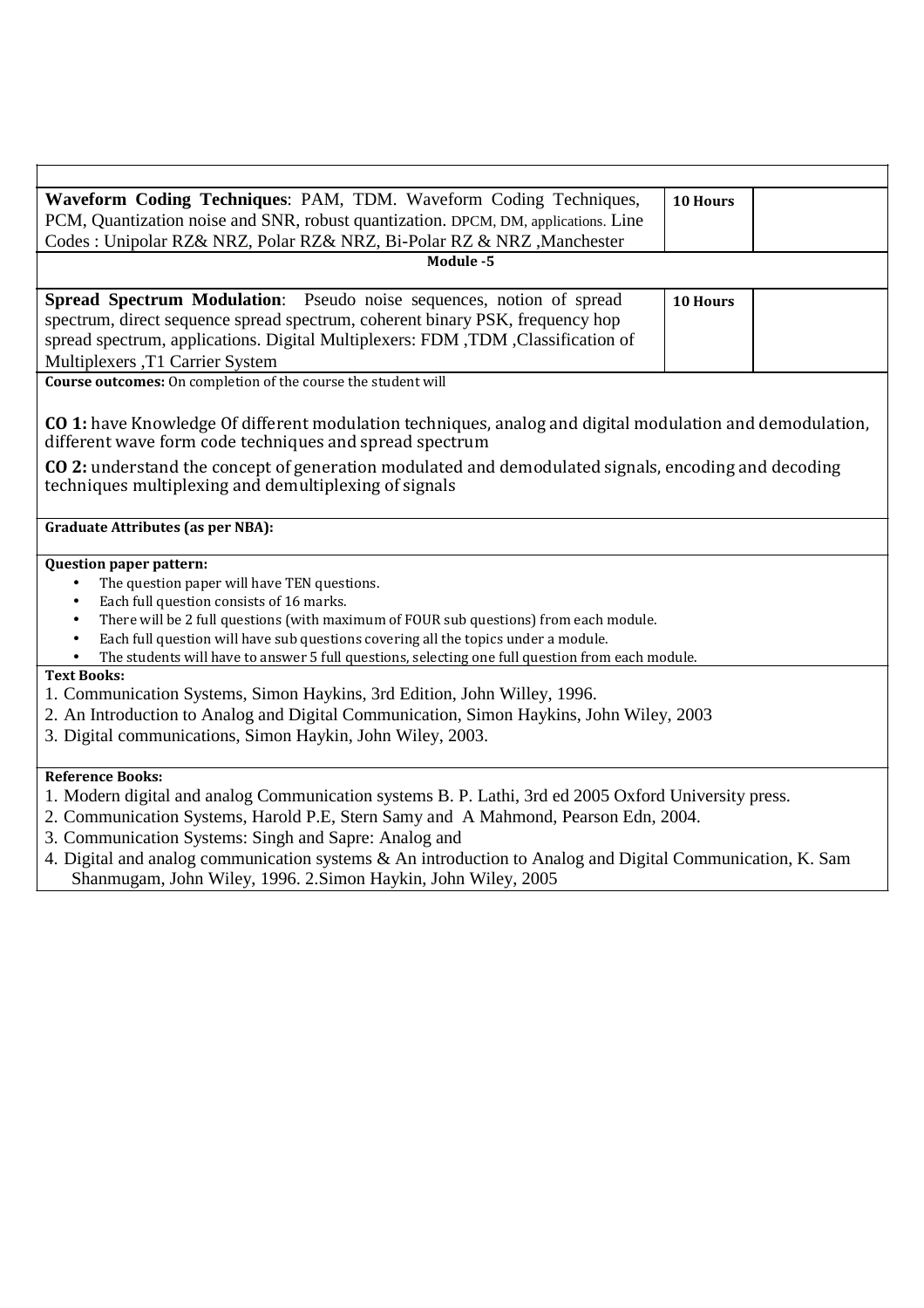| <b>DIGITAL CONTROL SYSTEM</b><br>[As per Choice Based Credit System (CBCS) scheme]<br>SEMESTER - VIII                                                                                                                                                                                                                                                                                                 |         |                                                                                          |                 |    |                |  |               |
|-------------------------------------------------------------------------------------------------------------------------------------------------------------------------------------------------------------------------------------------------------------------------------------------------------------------------------------------------------------------------------------------------------|---------|------------------------------------------------------------------------------------------|-----------------|----|----------------|--|---------------|
| <b>Subject Code</b>                                                                                                                                                                                                                                                                                                                                                                                   | 15MT833 | <b>IA Marks</b>                                                                          | 20              |    |                |  |               |
| <b>Number of Lecture</b><br>Hours/Week                                                                                                                                                                                                                                                                                                                                                                | 04      | <b>Exam Marks</b>                                                                        |                 | 80 |                |  |               |
| <b>Total Number of</b><br><b>Lecture Hours</b>                                                                                                                                                                                                                                                                                                                                                        | 40      | <b>Exam Hours</b>                                                                        |                 | 03 |                |  |               |
|                                                                                                                                                                                                                                                                                                                                                                                                       |         | <b>CREDITS - 03</b>                                                                      |                 |    |                |  |               |
| Course objectives: Students will be able to                                                                                                                                                                                                                                                                                                                                                           |         |                                                                                          |                 |    |                |  |               |
| gain knowledge to learn the concepts of developing State model, Linear and Non Linear Control System.<br>$\bullet$<br>understand the concepts Linear and Non Linear Digital Control System for observing the Controllability of the system<br>determine and diagnosis the problem related Lead and Lag Networks using Plots.<br>$\bullet$<br><b>Modules</b><br><b>Revised Bloom's</b><br><b>Hours</b> |         |                                                                                          |                 |    |                |  |               |
|                                                                                                                                                                                                                                                                                                                                                                                                       |         |                                                                                          | <b>Teaching</b> |    | <b>Level</b>   |  | Taxonomy(RBT) |
|                                                                                                                                                                                                                                                                                                                                                                                                       |         | Module -1                                                                                |                 |    |                |  |               |
| <b>STATE SPACE ANALYSIS OF CONTROL SYSTEMS:</b> State space representation<br>8 Hours<br>of systems, solving the time invariant state equations, transfer matrix, linear<br>time invariant systems, state space representation of discrete time systems<br>and solving discrete time state equation.                                                                                                  |         |                                                                                          |                 |    |                |  |               |
|                                                                                                                                                                                                                                                                                                                                                                                                       |         | <b>Module -2</b>                                                                         |                 |    |                |  |               |
| POLE PLACEMENT: Controllability, Observability for continuous time systems,<br>pole placement design and state observers. Problems on Each                                                                                                                                                                                                                                                            |         |                                                                                          | 8 Hours         |    |                |  |               |
|                                                                                                                                                                                                                                                                                                                                                                                                       |         | Module -3                                                                                |                 |    |                |  |               |
| <b>OPTIMAL AND ADAPTIVE CONTROL SYSTEMS:</b> optimal control system<br>based on quadratic performance index, adaptive control system.                                                                                                                                                                                                                                                                 |         |                                                                                          | 8 Hours         |    |                |  |               |
| Module -4                                                                                                                                                                                                                                                                                                                                                                                             |         |                                                                                          |                 |    |                |  |               |
| <b>DESCRIBING FUNCTION ANALYSIS OF NONLINEAR CONTROL SYSTEMS:</b> Introduction to<br>nonlinear systems, describing function analysis of nonlinear control systems, stability of<br>nonlinear control system.                                                                                                                                                                                          |         |                                                                                          | 8 Hours         |    |                |  |               |
| Module -5                                                                                                                                                                                                                                                                                                                                                                                             |         |                                                                                          |                 |    |                |  |               |
| Bode/Root locus techniques.                                                                                                                                                                                                                                                                                                                                                                           |         | <b>COMPENSATION TECHNIQUES:</b> Lead, lag, lead lag network and compensator design using |                 |    | <b>8 Hours</b> |  |               |
| Course outcomes: On completion of the course the student will<br>CO1: have knowledge of State model, Linear and Non Linear Control System, Controllability and Observability.                                                                                                                                                                                                                         |         |                                                                                          |                 |    |                |  |               |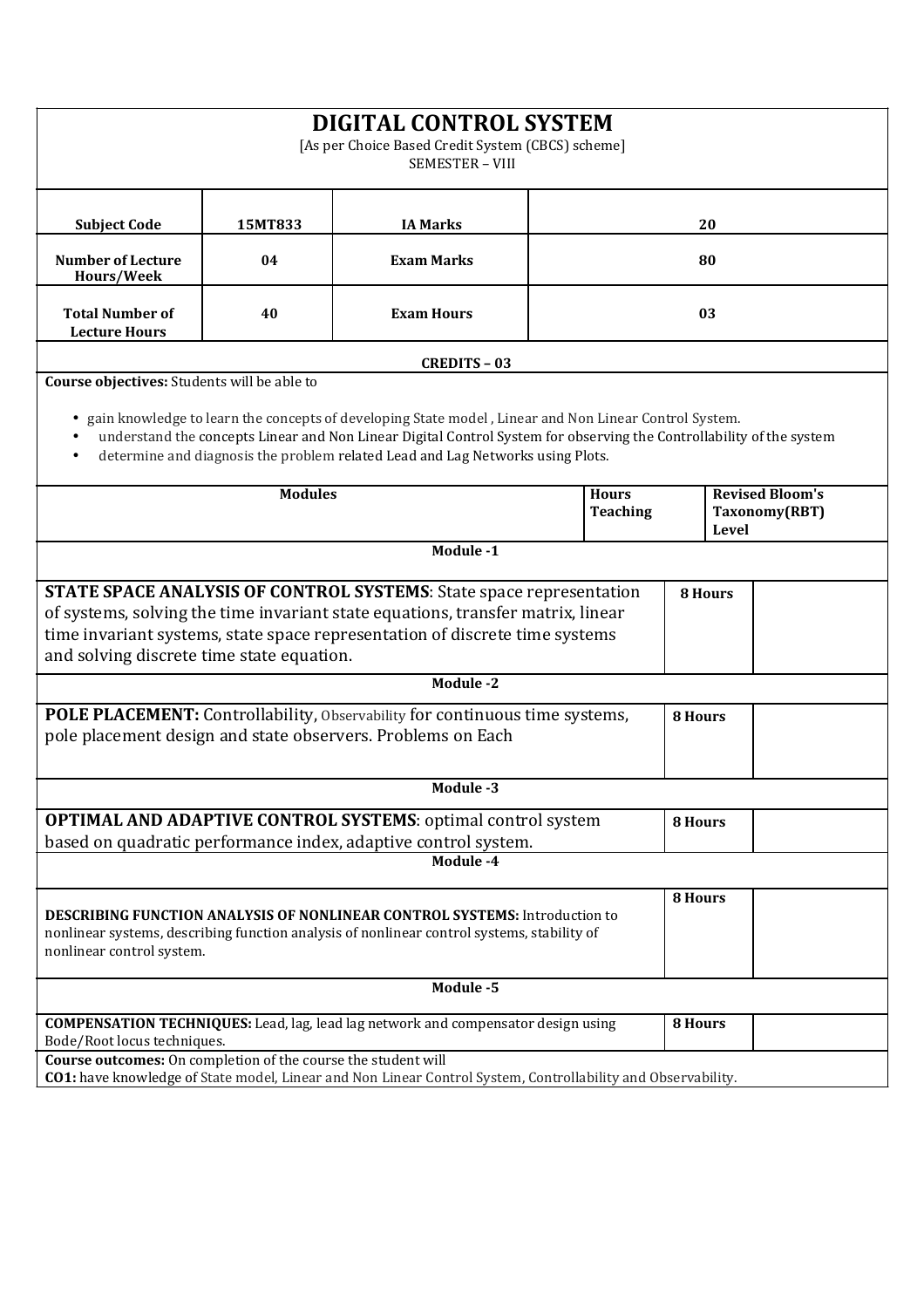**CO2:** understanding the concepts State model, Linear and Non Linear Control System, Controllability and Observability used in Digital Control System .

**CO3:** determine the extent and nature of Lead Lag Circuitry by Plot.

## **Graduate Attributes (as per NBA):**

## **Question paper pattern:**

- The question paper will have TEN questions.
- Each full question consists of 16 marks.
- There will be 2 full questions (with maximum of FOUR sub questions) from each module.
- Each full question will have sub questions covering all the topics under a module.
- The students will have to answer 5 full questions, selecting one full question from each module.

#### **Text Books:**

1. Modern Control Engineering-K. Ogata, Prentice 3rd Edition, Hall of India publication.

2. Discrete time Control Systems-K.Ogata, 2nd Edition, Prentice Hall of India publication**.**

### **Reference Books:**

1. Digital control and state variable methods-Madan Gopal, 2nd Edition, Prentice Hall of India.

2. Modern Control Engineering-Roy Choudhury, Prentice Hall of India.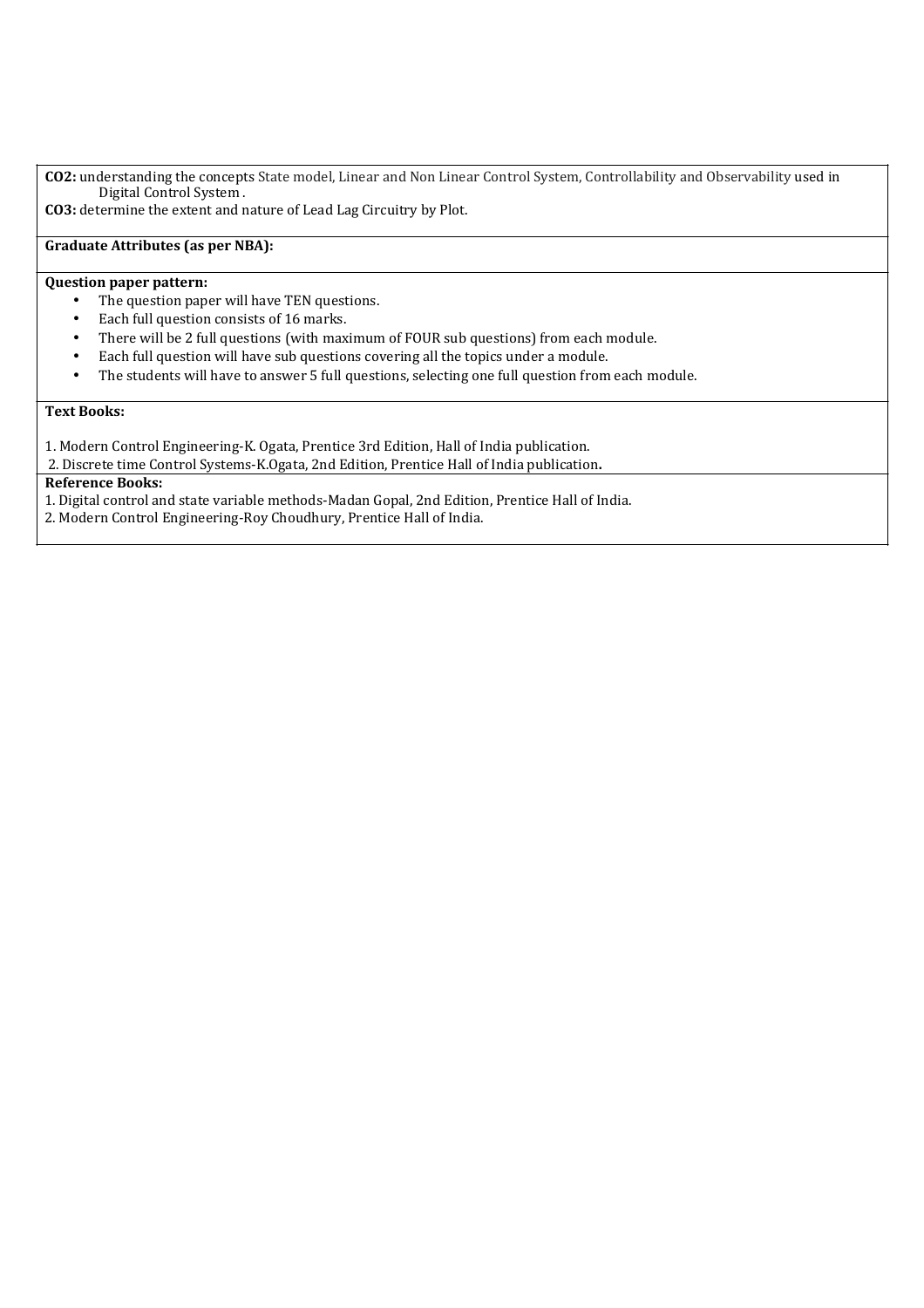| <b>PRODUCT DESIGN &amp; DEVELOPMENT</b><br>[As per Choice Based Credit System (CBCS) scheme]<br><b>SEMESTER - VIII</b>                                                                                                                                                                                                      |         |                     |                |                 |                        |  |  |
|-----------------------------------------------------------------------------------------------------------------------------------------------------------------------------------------------------------------------------------------------------------------------------------------------------------------------------|---------|---------------------|----------------|-----------------|------------------------|--|--|
| Subject Code                                                                                                                                                                                                                                                                                                                | 15MT831 | <b>IA Marks</b>     | 20             |                 |                        |  |  |
| Number of Lecture<br>Hours/Week                                                                                                                                                                                                                                                                                             | 03      | Exam Marks          | 80             |                 |                        |  |  |
| Total Number of<br>Lecture Hours                                                                                                                                                                                                                                                                                            | 40      | <b>Exam Hours</b>   | 03             |                 |                        |  |  |
|                                                                                                                                                                                                                                                                                                                             |         | <b>CREDITS - 03</b> |                |                 |                        |  |  |
| Course objectives: Students will be able to<br>1. gain knowledge of Product life-cycle ,Product design process, Product analysis<br>2. understand the value engineering, product design tools and Reverse Engineering<br>RevisedBloom's<br><b>Hours</b>                                                                     |         |                     |                |                 |                        |  |  |
|                                                                                                                                                                                                                                                                                                                             |         | <b>Modules</b>      |                | <b>Teaching</b> | Taxonomy(RBT)<br>Level |  |  |
|                                                                                                                                                                                                                                                                                                                             |         | Module -1           |                |                 |                        |  |  |
| <b>Product life-cycle:</b> Product policy of an organization. Selection of a profitable<br>product, Product design process, Product analysis.                                                                                                                                                                               |         |                     | <b>8 Hours</b> |                 |                        |  |  |
| <b>Module -2</b>                                                                                                                                                                                                                                                                                                            |         |                     |                |                 |                        |  |  |
| Value engineering in product design: Advantages, Applications in product<br>design, Problem identification and selection, Analysis of functions, Anatomy of<br>function. Primary versus secondary versus tertiary/unnecessary functions,<br>Functional analysis: Functional Analysis System Technique (FAST), Case studies. |         |                     |                |                 |                        |  |  |
| Module -3                                                                                                                                                                                                                                                                                                                   |         |                     |                |                 |                        |  |  |
| Introduction to product design tools: QFD, Computer Aided Design, Robust<br>design, DFX, DFM, DFA, Ergonomics in product design                                                                                                                                                                                             |         |                     | 8 Hours        |                 |                        |  |  |
| Module -4                                                                                                                                                                                                                                                                                                                   |         |                     |                |                 |                        |  |  |
| <b>Product design for manual assembly:</b> Design guidelines for metallic and non<br>metallic products to be manufactured by different processes such as casting,<br>machining, injection molding etc., Rapid prototyping, needs, advantages,                                                                               |         |                     | 8 Hours        |                 |                        |  |  |
| Module -5                                                                                                                                                                                                                                                                                                                   |         |                     |                |                 |                        |  |  |
| Reverse engineering: Functionality- dimensional- developing technical data -<br>digitizing techniques - construction of surface model - solid-part material-<br>characteristics evaluation -software and application prototyping – verification                                                                             |         |                     | 8 Hours        |                 |                        |  |  |
| Course outcomes:                                                                                                                                                                                                                                                                                                            |         |                     |                |                 |                        |  |  |